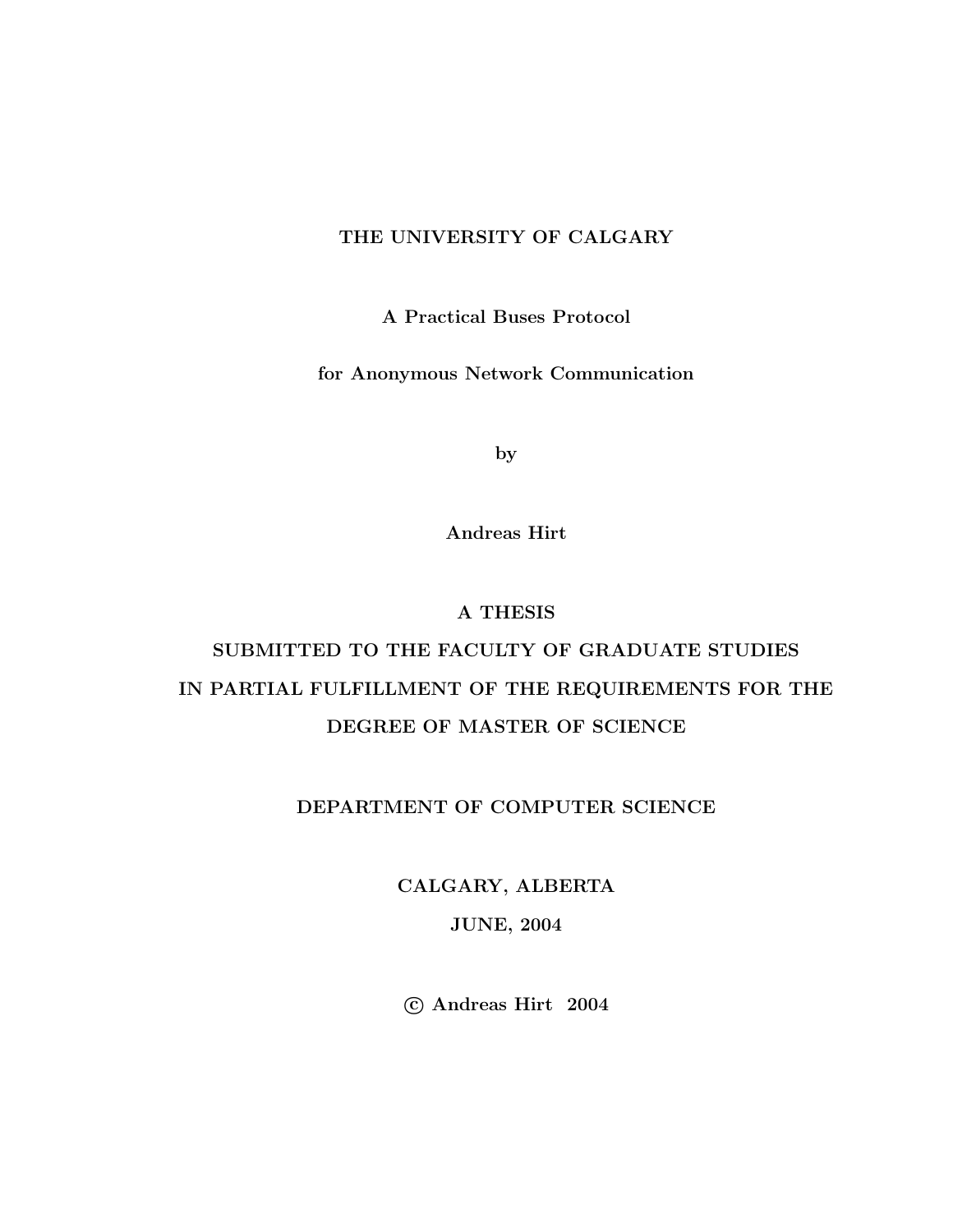# THE UNIVERSITY OF CALGARY FACULTY OF GRADUATE STUDIES

The undersigned certify that they have read, and recommend to the Faculty of Graduate Studies for acceptance, a thesis entitled "A Practical Buses Protocol for Anonymous Network Communication" submitted by Andreas Hirt in partial fulfillment of the requirements for the degree of Master of Science.

Dr. Carey Williamson, Supervisor, Department of Computer Science.

Dr. Michael John Jacobson, Jr., Co-Supervisor, Department of Computer Science. Dr. John Aycock, Internal Examiner, Department of Computer Science.

Dr. Mark L. Bauer, "Internal" External Examiner, Department of Mathematics and Statistics.

Date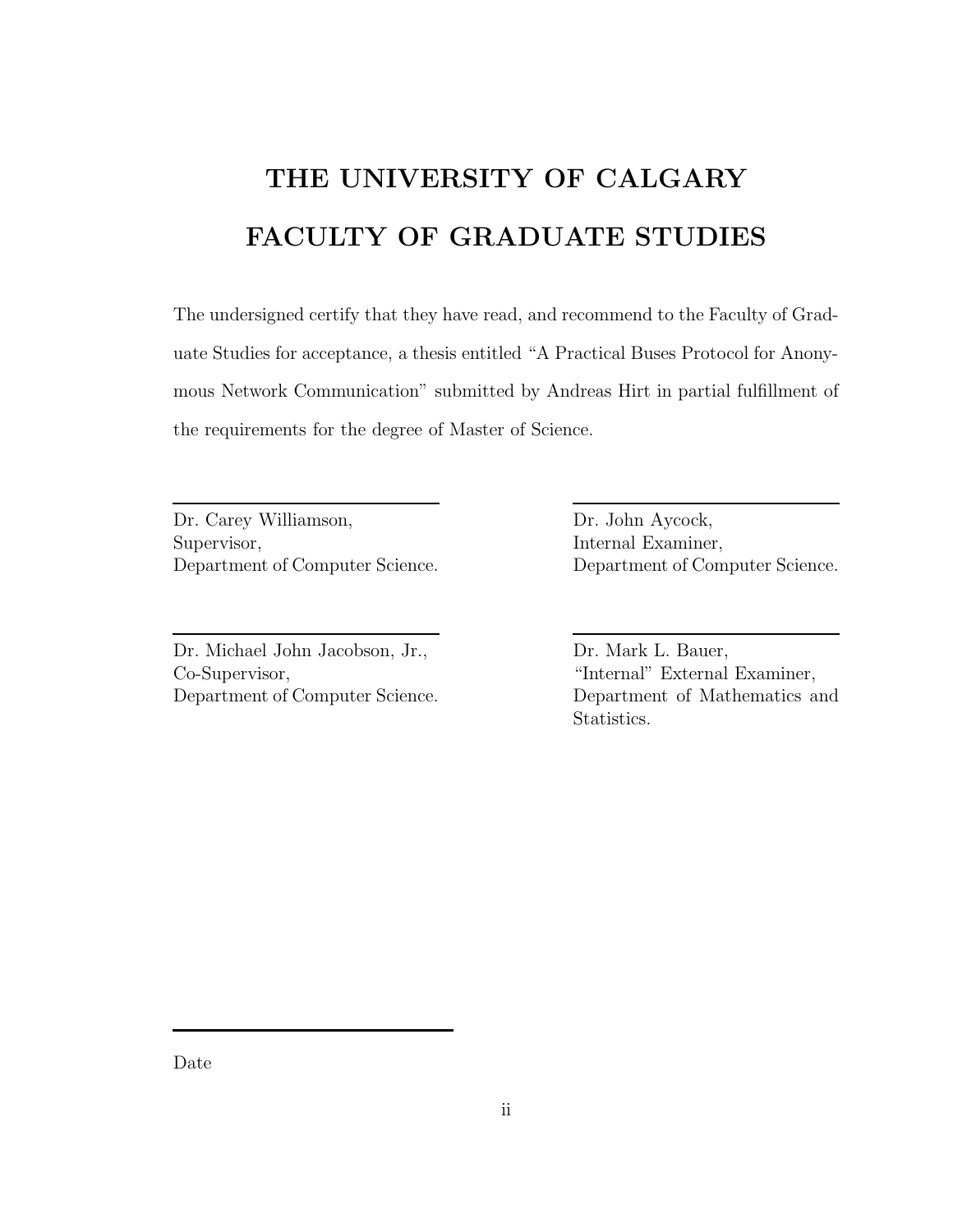### Abstract

The need to communicate anonymously over the Internet has increased with the proliferation of networked computers. Applications such as military communications, Web browsing, e-voting, and e-counseling for victims of abuse all require anonymous communication. Without anonymity, individuals may refrain from communicating for fear of retribution, potentially resulting in social, psychological, or financial losses, or even the loss of life.

This thesis contains a comprehensive survey and analysis of anonymous communication schemes. Analysis of the prior literature shows that there is no secure and scalable anonymous communication scheme. Previous literature has only analyzed each scheme for a subset of the known attacks. In this thesis, the analysis is extended to assess the anonymity capabilities of these schemes with respect to all known attacks. It is shown that none of the scalable anonymous communication schemes are secure.

The thesis contains a description of the design, implementation, and evaluation of a prototype anonymous communication scheme. The Buses anonymity protocol is identified as the most secure and scalable candidate protocol for a dynamic network topology. The protocol is re-designed and extended into the Practical Buses protocol, with features added to protect against all of the known attacks in the literature. New techniques are introduced to make the protocol scalable while preserving mutual anonymity. The design is extended to make the protocol more efficient, secure, and fault-tolerant. The experimental results obtained demonstrate that the Practical Buses protocol is a promising solution for anonymous network communication.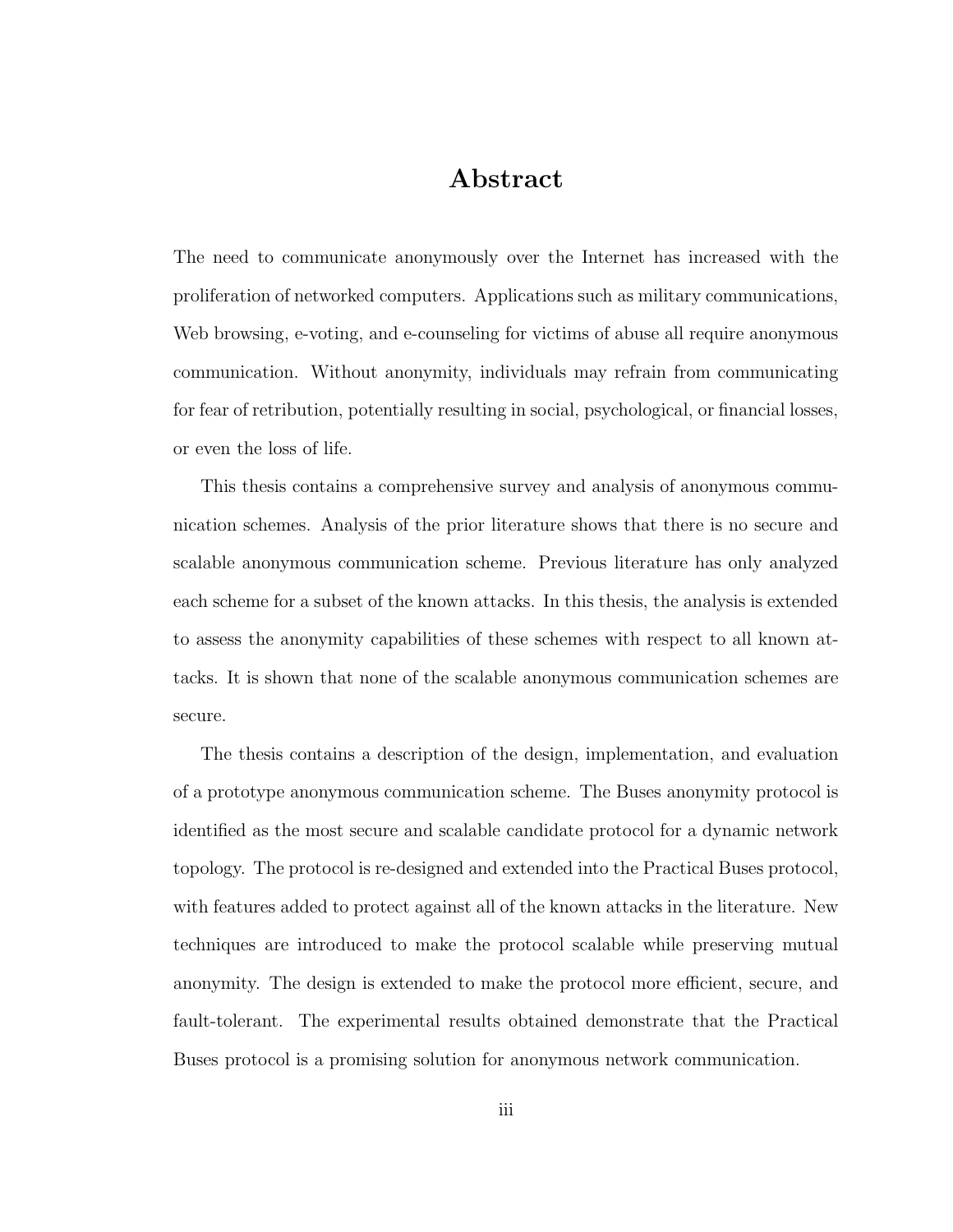### Acknowledgments

My sincere thanks to my supervisors Dr. Carey Williamson and Dr. Michael John Jacobson, Jr. They were always there to provide me guidance and support. I appreciated their prompt and constructive feedback and their help to improve my writing style. Dr. Williamson's knowledge with networking was a non-exhaustive source of information. His guidance on the structure of my thesis and implementation design issues of my protocol were invaluable. Dr. Jacobson's knowledge of cryptography ensured that I designed a protocol that was secure and efficient. Our discussions of how I was modifying the protocol were essential and a much needed reality check. The Practical Buses protocol would not have been designed had it not been for Dr. Jacobson's suggestion of pursuing nested encryption with indirection.

I wish to thank my thesis committee members: Dr. Mark Bauer and Dr. John Aycock for reviewing my thesis and for their valuable remarks. In addition, I would like to thank Dr. John Watrous for chairing my M.Sc. examination. My thanks also go to CISaC for providing the necessary infrastructure for me to carry out my experiments.

Most importantly, I would like to thank my wife Kristy and daughter Natalie Hirt. Their love, support, and belief in me never wavered. They provided a pillar of strength that nurtured the environment for me to complete my M.Sc. In addition, I wish to extend my gratitude to my family for believing in me and loving me: my parents Lothar and Christiane Hirt, my sister Nicola Focht, and my brother Tom Hirt.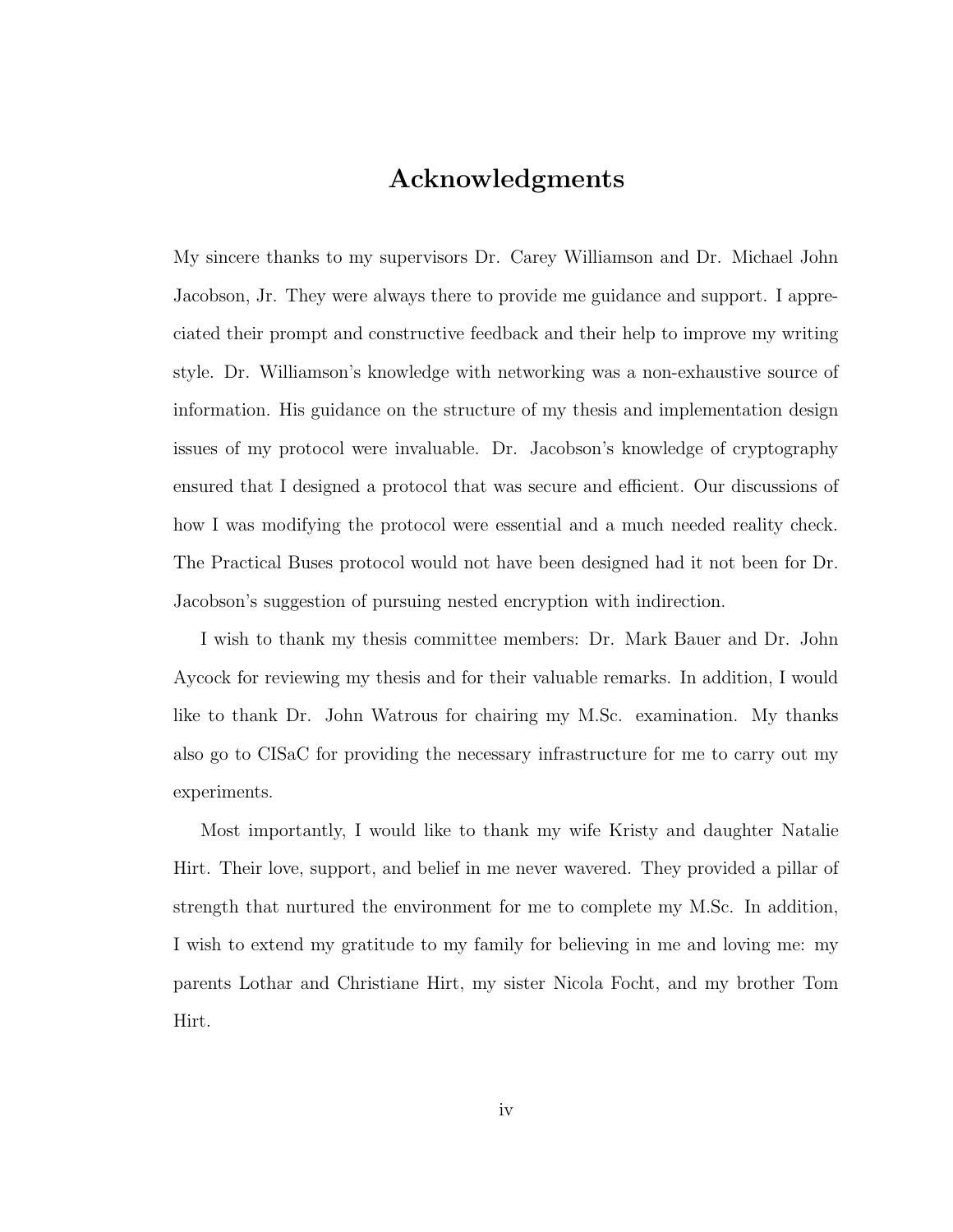## Table of Contents

|                  |                                         | ii<br><b>Approval Page</b>                                                            |  |  |  |  |  |  |  |
|------------------|-----------------------------------------|---------------------------------------------------------------------------------------|--|--|--|--|--|--|--|
| Abstract         |                                         |                                                                                       |  |  |  |  |  |  |  |
|                  | Acknowledgments                         |                                                                                       |  |  |  |  |  |  |  |
|                  |                                         | <b>Table of Contents</b><br>V                                                         |  |  |  |  |  |  |  |
|                  |                                         | List of Abbreviations<br>X                                                            |  |  |  |  |  |  |  |
| 1                | Introduction                            |                                                                                       |  |  |  |  |  |  |  |
|                  | 1.1                                     | $\mathbf{1}$                                                                          |  |  |  |  |  |  |  |
|                  | 1.2                                     | 3<br>Types of Anonymity $\dots \dots \dots \dots \dots \dots \dots \dots \dots \dots$ |  |  |  |  |  |  |  |
|                  | 1.3                                     | $\overline{5}$                                                                        |  |  |  |  |  |  |  |
|                  | 1.4                                     | $\overline{5}$                                                                        |  |  |  |  |  |  |  |
|                  | 1.5                                     | $\overline{7}$                                                                        |  |  |  |  |  |  |  |
| $\boldsymbol{2}$ | <b>Background and Literature Review</b> |                                                                                       |  |  |  |  |  |  |  |
|                  | 2.1                                     | 9<br>Anonymous Communication Techniques                                               |  |  |  |  |  |  |  |
|                  | 2.2                                     | 10                                                                                    |  |  |  |  |  |  |  |
|                  | 2.3                                     | 14                                                                                    |  |  |  |  |  |  |  |
|                  | 2.4                                     | 18                                                                                    |  |  |  |  |  |  |  |
|                  | 2.5                                     | 21                                                                                    |  |  |  |  |  |  |  |
|                  | 2.6                                     | 23<br>Lucent Personal Web Assistant                                                   |  |  |  |  |  |  |  |
|                  | 2.7                                     | 27                                                                                    |  |  |  |  |  |  |  |
|                  | 2.8                                     | 27                                                                                    |  |  |  |  |  |  |  |
|                  | 2.9                                     | 30<br><b>Babel</b>                                                                    |  |  |  |  |  |  |  |
|                  | 2.10                                    | 35                                                                                    |  |  |  |  |  |  |  |
|                  |                                         | 40                                                                                    |  |  |  |  |  |  |  |
|                  | 2.12 $P^5$                              | 41                                                                                    |  |  |  |  |  |  |  |
|                  |                                         | 43                                                                                    |  |  |  |  |  |  |  |
|                  |                                         | 44                                                                                    |  |  |  |  |  |  |  |
| 3                |                                         | Analysis of Vulnerabilities<br>50                                                     |  |  |  |  |  |  |  |
|                  | 3.1                                     | Threat Models<br>50                                                                   |  |  |  |  |  |  |  |
|                  | 3.2                                     | Attacks<br>51                                                                         |  |  |  |  |  |  |  |
|                  |                                         | 51<br>3.2.1                                                                           |  |  |  |  |  |  |  |
|                  |                                         | 54<br>3.2.2                                                                           |  |  |  |  |  |  |  |
|                  |                                         |                                                                                       |  |  |  |  |  |  |  |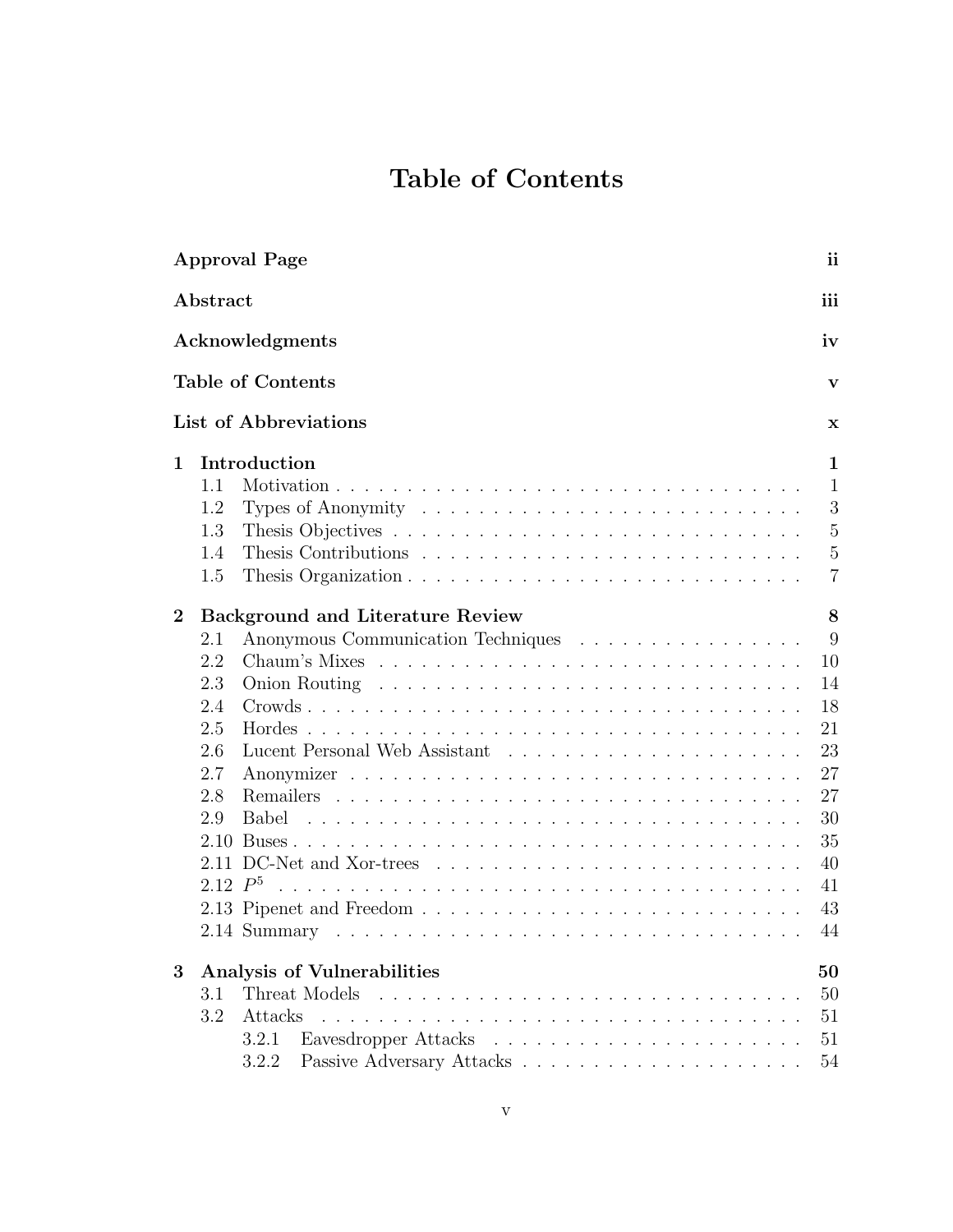|                |     | 55<br>3.2.3                                                                                     |
|----------------|-----|-------------------------------------------------------------------------------------------------|
|                | 3.3 | 57<br>Analysis                                                                                  |
|                |     | 57<br>3.3.1                                                                                     |
|                |     | 59<br>3.3.2                                                                                     |
|                | 3.4 | 65                                                                                              |
| $\overline{4}$ |     | 67<br><b>A Practical Buses Protocol</b>                                                         |
|                | 4.1 | 67<br>Justification for Buses                                                                   |
|                | 4.2 | Dynamic Topology Support and Mutual Anonymity<br>69                                             |
|                |     | 70<br>Nested Encryption with Indirection $\ldots \ldots \ldots \ldots \ldots$<br>4.2.1          |
|                |     | 71<br>p-threshold Replacement Back-off Scheme<br>4.2.2                                          |
|                |     | 73<br>Randomly Delayed Seat Deletion<br>4.2.3                                                   |
|                | 4.3 | 74<br>Security and Anonymity Enhancing Modifications                                            |
|                |     | 74<br>4.3.1                                                                                     |
|                |     | 75<br>4.3.2                                                                                     |
|                |     | 76<br>4.3.3                                                                                     |
|                | 4.4 | 77                                                                                              |
|                |     | 77<br>4.4.1<br>Resends and Acknowledgments                                                      |
|                |     | 77<br>4.4.2                                                                                     |
|                |     | 78<br>4.4.3                                                                                     |
|                | 4.5 | 78                                                                                              |
|                |     | 79<br>4.5.1                                                                                     |
|                |     | 80<br>4.5.2                                                                                     |
|                |     | 80<br>4.5.3                                                                                     |
|                |     | 81<br>4.5.4                                                                                     |
|                | 4.6 | 81                                                                                              |
|                | 4.7 | 84                                                                                              |
| $\bf{5}$       |     | Prototype Implementation<br>86                                                                  |
|                | 5.1 | 86                                                                                              |
|                | 5.2 | 89                                                                                              |
|                |     | $90\,$<br>5.2.1 Nested Message $\ldots \ldots \ldots \ldots \ldots \ldots \ldots \ldots \ldots$ |
|                |     | 5.2.2<br>93                                                                                     |
|                |     | 5.2.3<br>94                                                                                     |
|                | 5.3 | 96                                                                                              |
|                |     | 97<br>5.3.1                                                                                     |
|                |     | 5.3.2<br>97                                                                                     |
|                | 5.4 | 100                                                                                             |
|                | 5.5 | 103                                                                                             |
|                |     | Creation of nested message by S's bus server's Write thread .<br>5.5.1<br>103                   |
|                |     |                                                                                                 |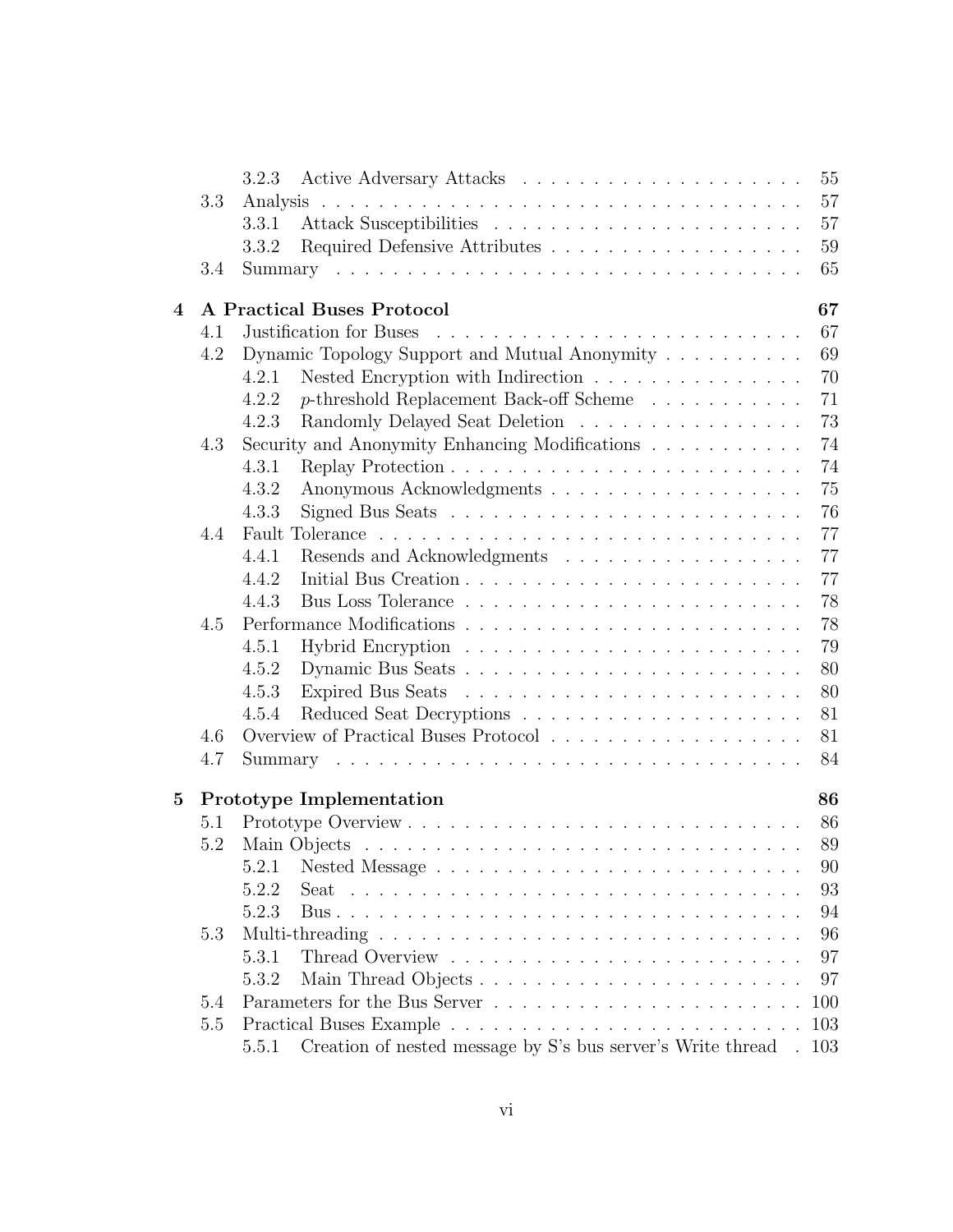|    |            | Placement of $L_1$ onto the Bus by S's Bus thread 104<br>5.5.2                                     |
|----|------------|----------------------------------------------------------------------------------------------------|
|    |            | 5.5.3                                                                                              |
|    |            | 5.5.4                                                                                              |
|    |            | Receipt of the seat by receiver (owner of $K_R^+$ )  107<br>5.5.5                                  |
|    |            | 5.5.6                                                                                              |
|    | 5.6        |                                                                                                    |
| 6  |            | Evaluation<br>111                                                                                  |
|    | 6.1        |                                                                                                    |
|    |            | 6.1.1                                                                                              |
|    |            | Latency Tests $\ldots \ldots \ldots \ldots \ldots \ldots \ldots \ldots \ldots \ldots 116$<br>6.1.2 |
|    |            | 6.1.3                                                                                              |
|    |            | 6.1.4                                                                                              |
|    | 6.2        |                                                                                                    |
|    |            | Resistance to Previous Attacks 133<br>6.2.1                                                        |
|    |            | 6.2.2                                                                                              |
|    |            | 6.2.3                                                                                              |
|    |            |                                                                                                    |
| 7  |            | <b>Conclusions and Future Work</b><br>149                                                          |
|    | 7.1        |                                                                                                    |
|    | 7.2        |                                                                                                    |
|    | 7.3        |                                                                                                    |
|    |            | <b>Bibliography</b><br>156                                                                         |
|    |            | Appendices<br>162                                                                                  |
|    |            |                                                                                                    |
|    |            | A Anonymous Communication Scheme Examples<br>162                                                   |
|    | A.1        | 162                                                                                                |
|    | A.2        |                                                                                                    |
|    | A.3        |                                                                                                    |
|    |            |                                                                                                    |
| B. |            | <b>Bus Pseudocode</b><br>171                                                                       |
|    | <b>B.1</b> | 171                                                                                                |
|    | B.2        | Read Thread Pseudocode<br>174                                                                      |
|    | B.3        | Write Thread Pseudocode<br>176                                                                     |
|    | <b>B.4</b> | 178                                                                                                |
|    |            |                                                                                                    |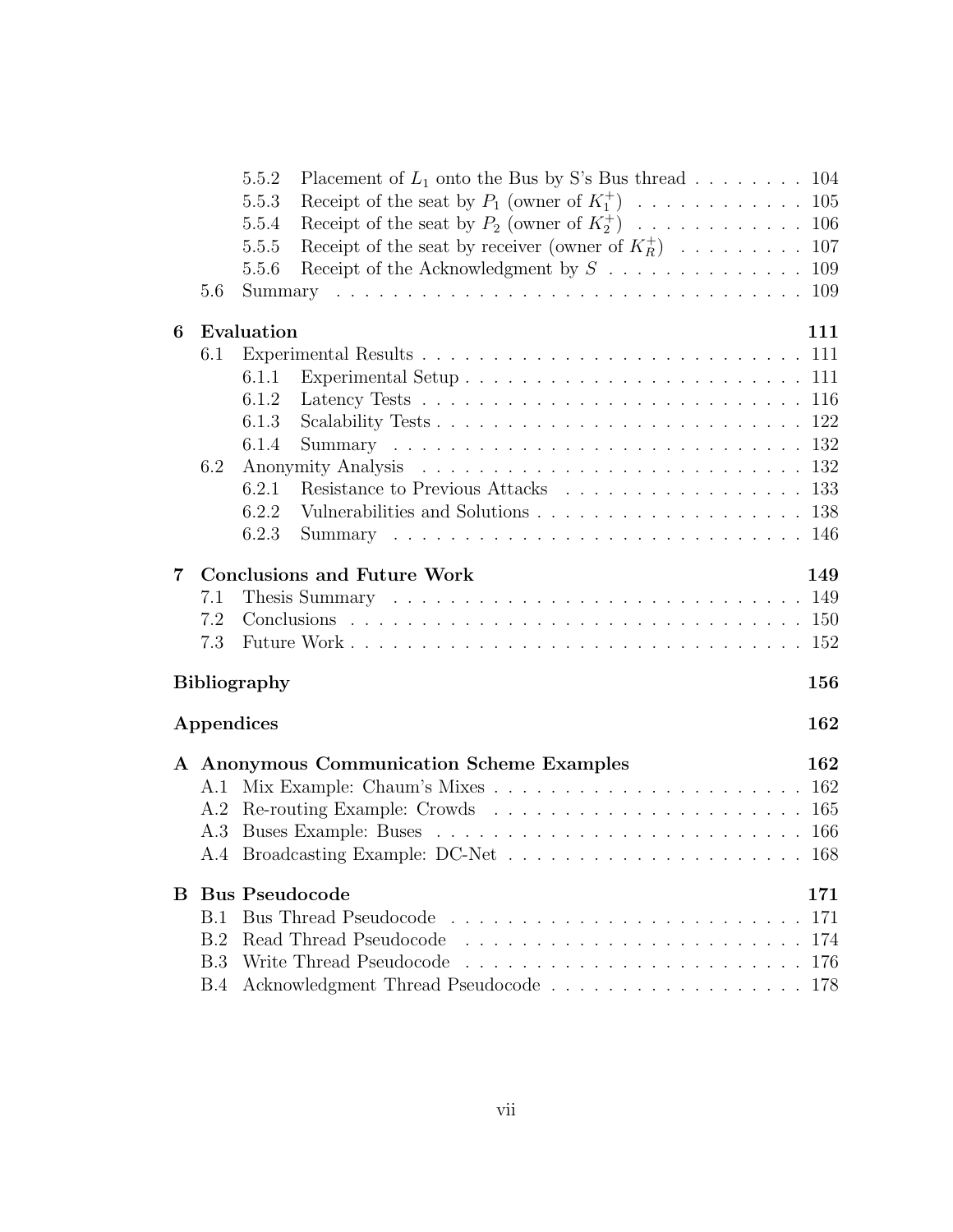## List of Tables

| 2.1  | Anonymous Communication Schemes Summary: Application Sup-            |
|------|----------------------------------------------------------------------|
|      | port, Sender Requirements, Infrastructure Requirements<br>45         |
| 2.2  | Anonymous Communication Schemes Summary (2): Application Sup-        |
|      | 46<br>port, Sender Requirements, Infrastructure Requirements         |
| 2.3  | Anonymous Communication Schemes Summary: Anonymity Tech-             |
|      | 47                                                                   |
| 2.4  | Anonymous Communication Schemes Summary: Message Size, Ob-           |
|      | 48<br>fuscation Techniques, Path Selector/Length<br>.                |
| 2.5  | Anonymous Communication Schemes Summary: Replay Protection,          |
|      | 49                                                                   |
|      |                                                                      |
| 3.1  | 58<br>Anonymous Communication Schemes Attack Vulnerabilities         |
| 3.2  | Anonymous Communication Schemes Attack Vulnerabilities (2)<br>59     |
| 3.3  | Anonymous Communication Schemes Attack Vulnerabilities: Sources      |
|      | 61                                                                   |
| 5.1  | 91                                                                   |
| 5.2  | 93                                                                   |
| 5.3  | 94                                                                   |
| 5.4  | 95                                                                   |
|      |                                                                      |
| 6.1  | 115                                                                  |
| 6.2  | Relevant Parameter Settings For Figure 6.1<br>117                    |
| 6.3  | Relevant Parameter Settings For Figure 6.2<br>119                    |
| 6.4  | Relevant Parameter Settings For Figure 6.3.<br>120                   |
| 6.5  | Relevant Parameter Settings For Figure 6.4<br>121                    |
| 6.6  | 123<br>Relevant Parameter Settings For Figure 6.5                    |
| 6.7  | Relevant Parameter Settings For Figures 6.6 And 6.7<br>124           |
| 6.8  | Relevant Parameter Settings For Figures 6.7 126                      |
| 6.9  | Relevant Parameter Settings For Figure 6.8<br>128                    |
| 6.10 | New Attacks Against The Practical Buses Protocol And Solutions . 147 |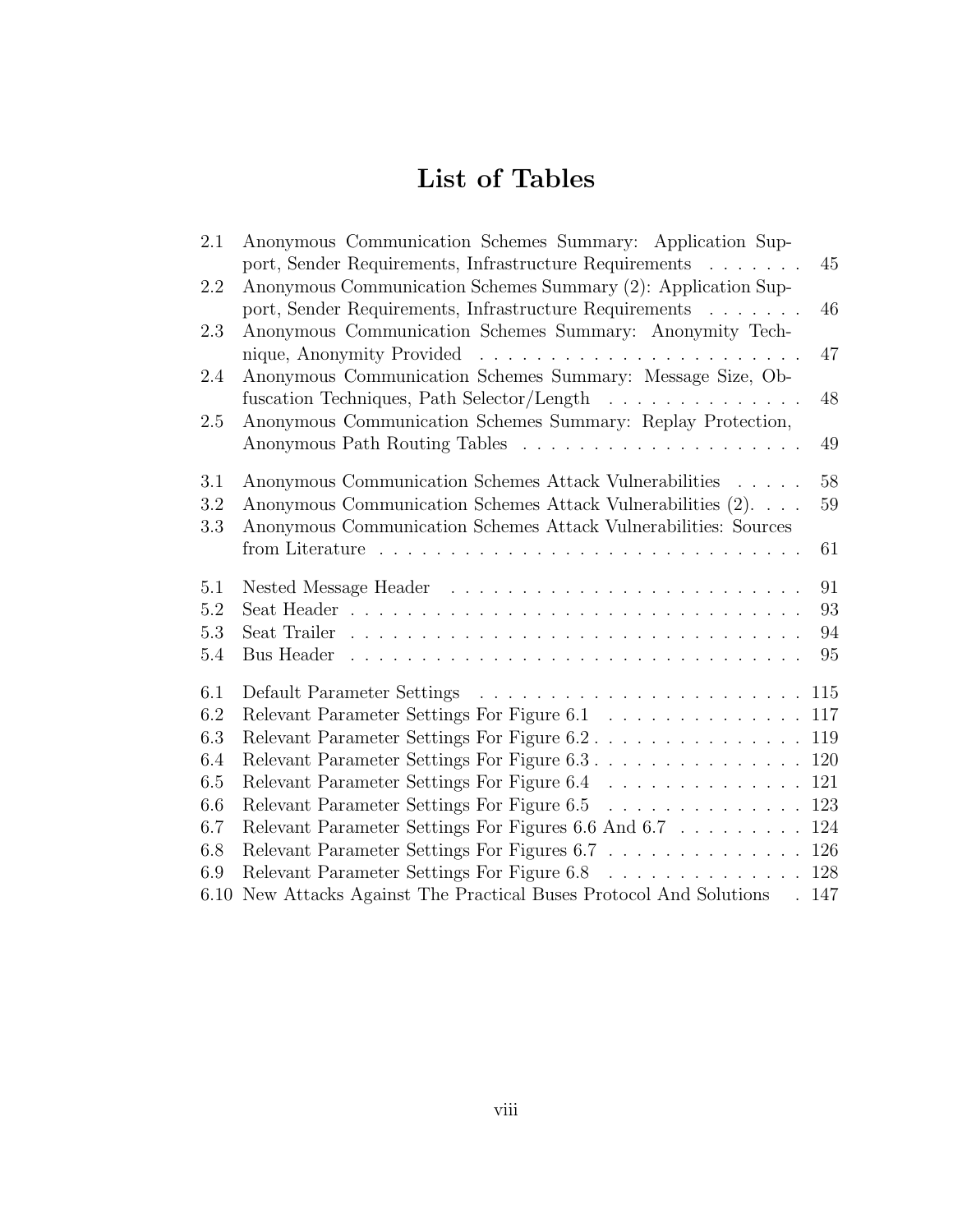## List of Figures

| 6.1  | Effect Of Message Size In A Simple Two-Node LAN Configuration 117 |  |
|------|-------------------------------------------------------------------|--|
| 6.2  | Effect Of Seat Size In A Simple Two-Node LAN Configuration 119    |  |
| 6.3  | Effect Of Number Of Indirection Layers In A Simple Two-Node LAN   |  |
|      |                                                                   |  |
| 6.4  | Effect Of Message Arrival Rate In A Simple Two-Node LAN Config-   |  |
|      |                                                                   |  |
| 6.5  | Effect Of Number Of Network Nodes In A Simple Traffic LAN Con-    |  |
|      |                                                                   |  |
| 6.6  | Effect Of Poisson Traffic In An Eight-Node LAN Configuration 125  |  |
| 6.7  | RSA Improvement And Effect In A Poisson Traffic Eight-Node LAN    |  |
|      |                                                                   |  |
| 6.8  | Effect Of Number Of Network Nodes In A General Traffic LAN Con-   |  |
|      |                                                                   |  |
| 6.9  | 12 Network Nodes In A General Traffic LAN Configuration 130       |  |
| 6.10 | 13 Network Nodes In A General Traffic LAN Configuration 131       |  |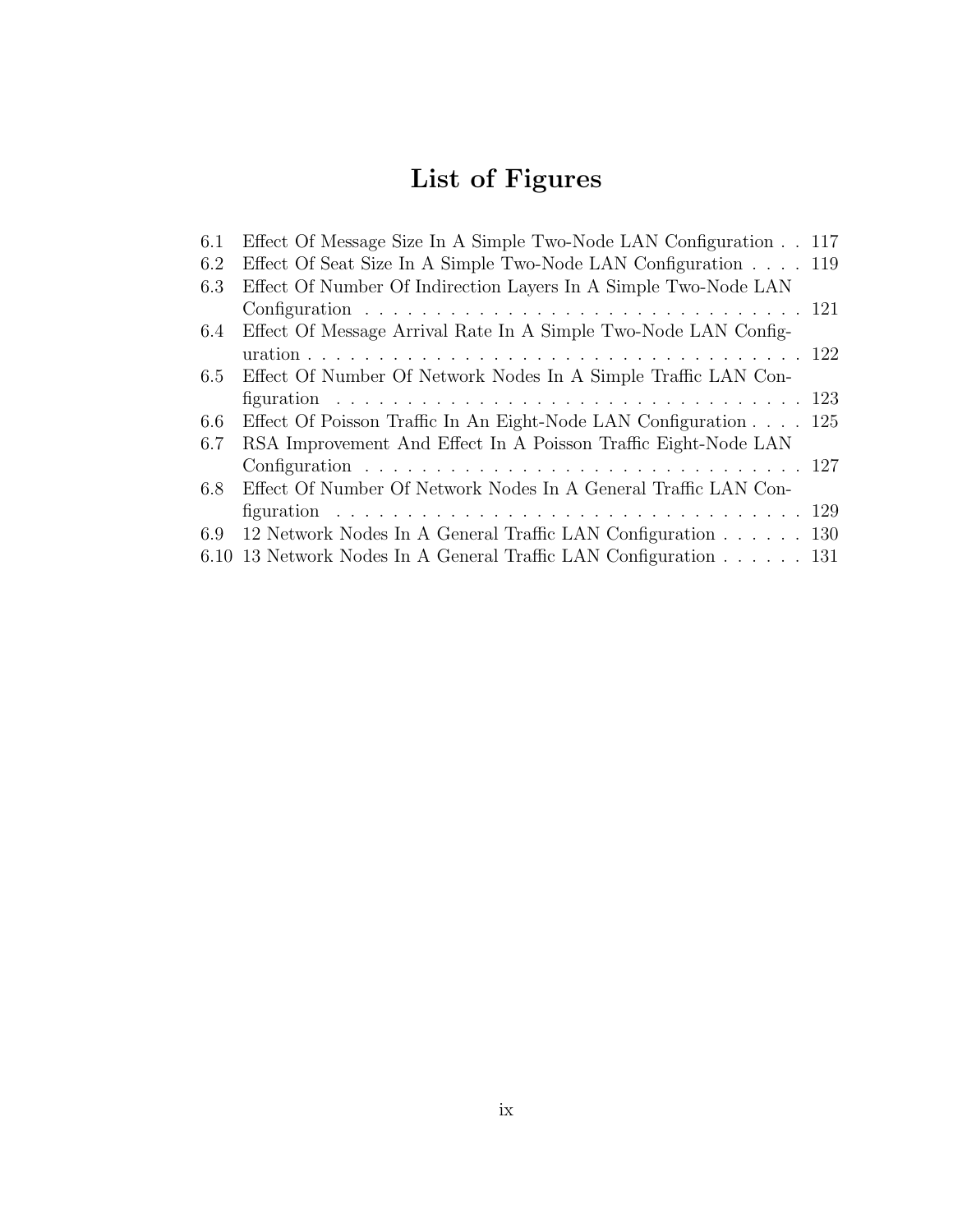## List of Abbreviations

- ACI Anonymous Connection Identifier
- ACM Association for Computing Machinery
- Acty.  $Advsry. Active Adversary$
- AES Advanced Encryption Standard
- Anon. Anonymity
- Attk. Attack
- Bf. Before
- $CA$  Certification Authority
- CBC Cipher Block Chaining
- Comp. Compromised
- Corr. Correlation
- DC-Net Dining Cryptographer Network
- DoS Denial Of Service
- Evdpr. Eavesdropper
- $GB$  Gigabyte
- GMP Gnu Multi-Precision Library
- HTTP Hyper Text Transfer Protocol
- IEC International Electrotechnical Commission
- IEEE Institute of Electrical  $\&$  Electronics Engineers
- $\bullet$  IP Internet Protocol
- ISO —International Organization for Standardization
- ISP Internet Service Provider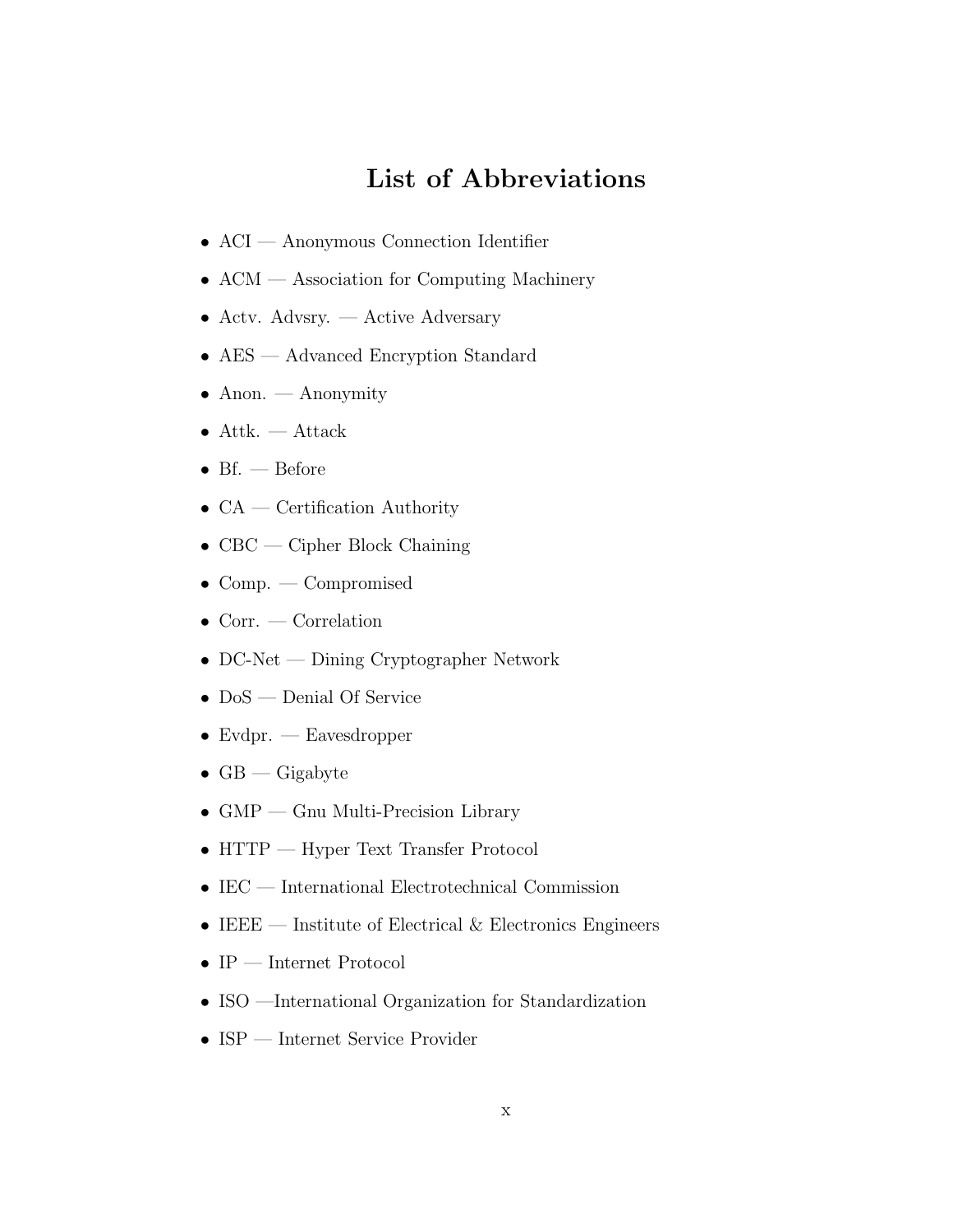- $KB$  Kilobyte
- $KS$  Key Seed
- LAN Local Area Network
- LPWA Lucent Personal Web Assistant
- Loc. Local
- MAC Message Authentication Code
- OAEP Optimal Asymmetric Encryption Padding
- OFB Output Feedback Mode
- $PK$  Public Key
- Pass. Advsry. Passive Adversary
- Pxy.  $-$  Proxy
- RPI Return Path Information
- RSA Rivest, Shamir, & Adleman (public key cryptosystem)
- $\bullet$  SHA Secure Hash Algorithm
- $SK Symmetric$  Key
- SSA Signature Scheme with Appendix
- TCP Transmission Control Protocol
- Tb. Traceback
- VPN Virtual Private Network
- WAN Wide Area Network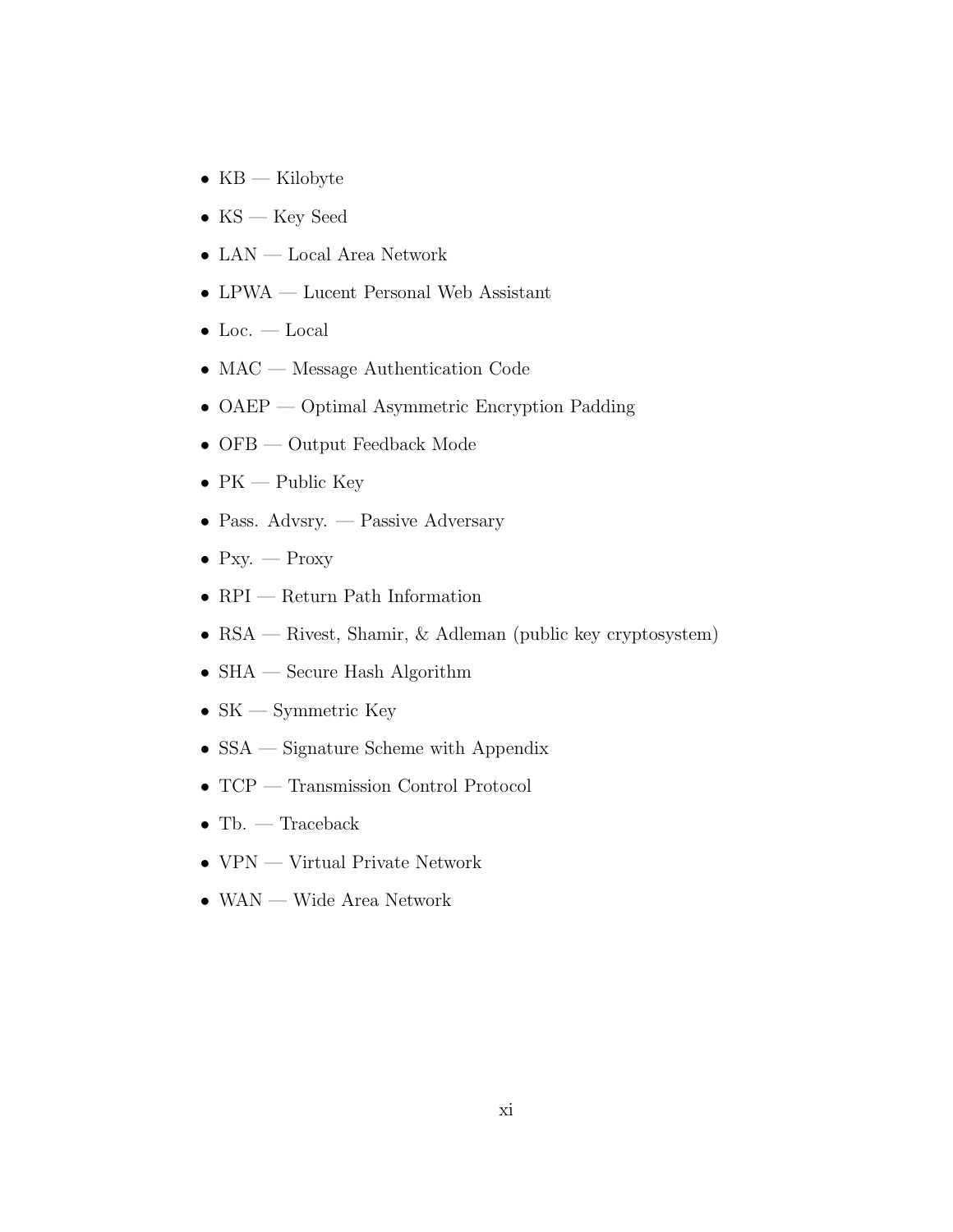## Chapter 1

## Introduction

#### 1.1 Motivation

The phenomenal growth of networked computers has fostered the deployment of many network applications: e-counseling for victims of abuse, command and control military communications, e-mail, Web browsing, e-voting, and e-shopping, to name a few. Many of these applications share private information between parties who may wish to conceal the identity of the sender, receiver, or both. The goal of an anonymous communication scheme is to keep the identities of communicating parties secret from eavesdroppers and adversaries.

Anonymous communication is necessary so that individuals can communicate without fear of retribution from an adversary or eavesdropper. Without anonymity, the lack of communication could have detrimental social and psychological effects in group therapy sessions or result in financial losses in government, business, and academic applications. In military applications, detection of any communication, or change in communication patterns could result in death on the battlefield due to an adversary gleaning information from communication patterns.

Some specific situations where anonymous communication is required are the following:

• Military communication should keep both the identity of the sender and receiver anonymous to prevent the enemy from gathering information from their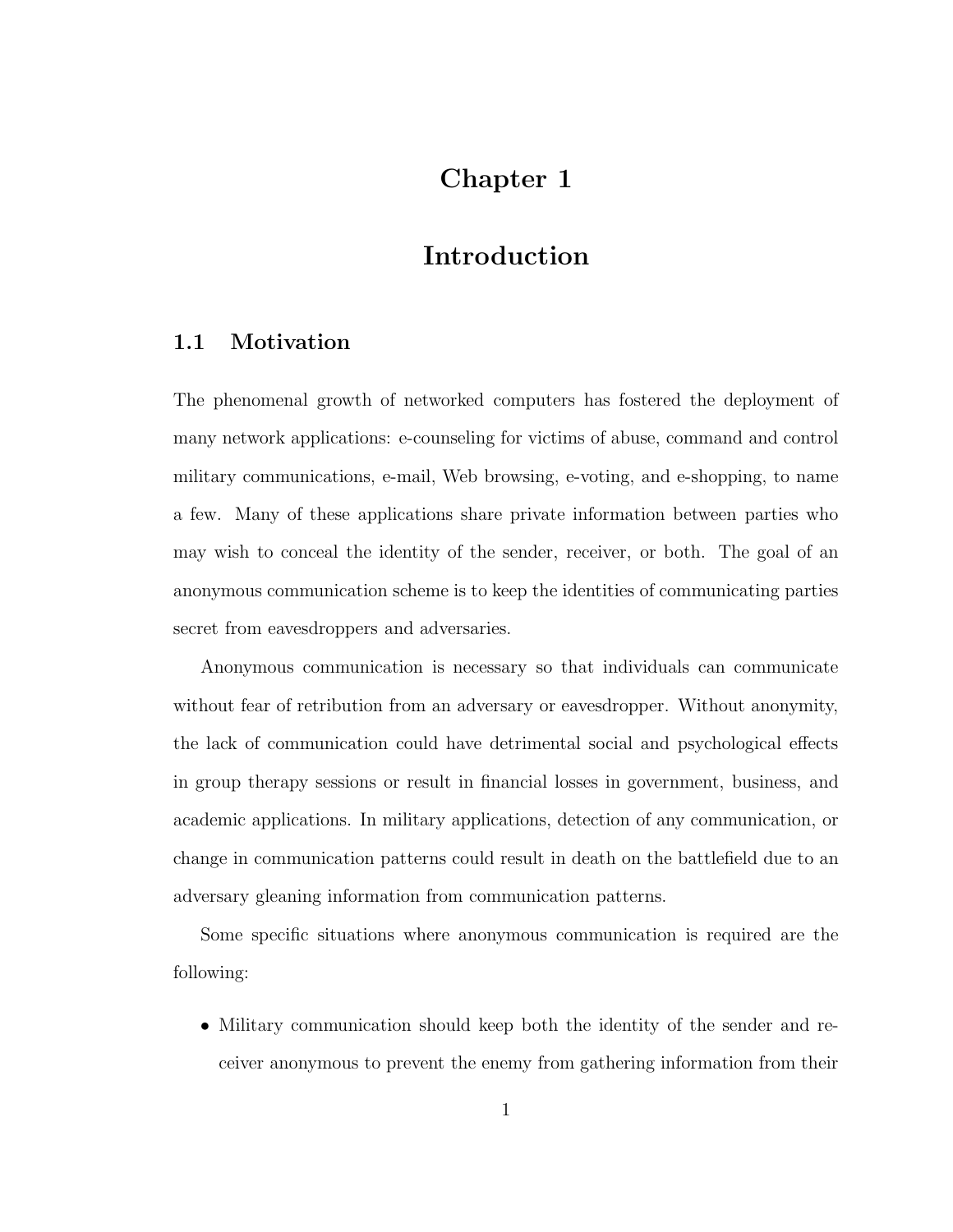communication patterns. In addition, the anonymous communication must be real-time in critical communications such as command and control on the battlefield.

- Group therapy sessions may have members that wish to keep their comments anonymous. In order to integrate these members, a dedicated network with an anonymous chat program could be used to keep the identity of the sender anonymous. As soon as a member feels comfortable enough to disclose their identity, the member could reveal their alias to trusted individuals.
- Government and businesses could use a dedicated anonymous network to allow employees to anonymously report sensitive information (whistle blowing) such as witnessed theft, scandal, et cetera.
- Group evaluations such as student reviews of a teaching assistant or professor could be done by using a dedicated anonymous network. The identity of the student would be kept anonymous to alleviate the student's fear of a negative response, and the identity of the party to whom the student is communicating could be authenticated.

The need for anonymity has motivated many different anonymous communication schemes: Chaum's Mixes [7], Onion routing [34, 41, 42, 43], Crowds [35], Hordes [38], Lucent Personalized Web Assistant (LPWA) [15], Anonymizer [2], Remailer [10] (types 0,1, and 2), Babel [18], Buses [4], DC-Net [8], Xor-trees [13], Peer-to-peer Personal Privacy Protocol  $(P^5)$  [37], Pipenet [30] and Freedom [14], some of which are surveyed in [6, 9, 17]. These anonymous communication schemes provide different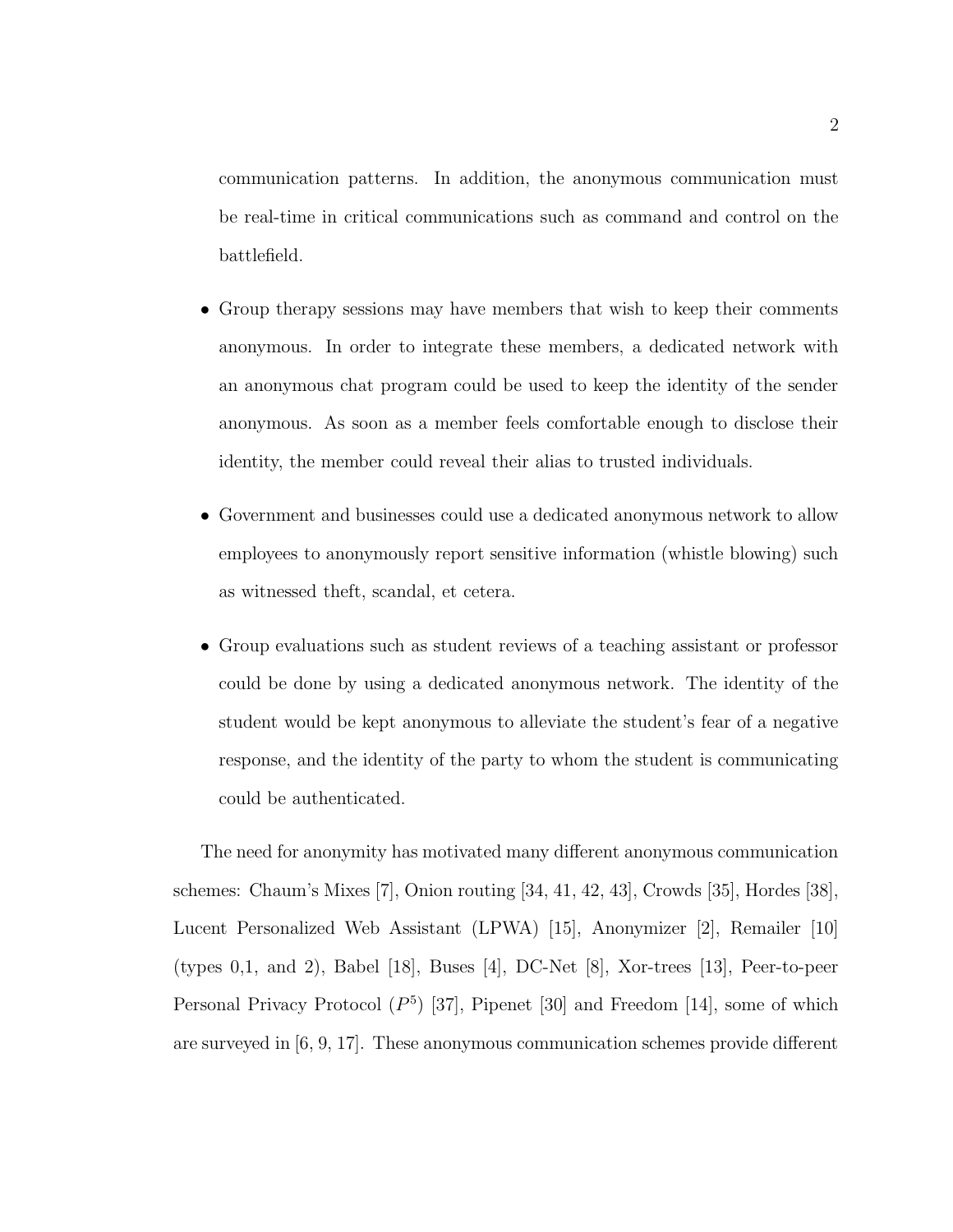kinds of anonymity, are meant for different application domains, utilize different techniques to provide anonymity, and have different strengths and weaknesses against a malicious attacker. However, it will be shown in Chapter 3 that none of these schemes are completely secure and scalable.

#### 1.2 Types of Anonymity

There are two main types of anonymity [9], both of which must be provided in order to anonymize an application fully. Data anonymity is concerned with hiding the identities within the application data itself, and makes use of techniques such as remailers that strip all identifying information from email headers. Connection anonymity, on the other hand, is concerned with hiding identities at the network layer by obscuring communication patterns.

In this thesis, we are only concerned with connection anonymity. There are four types of connection anonymity, each of which may be required for various applications.

- Sender anonymity [29] keeps the identity of the sender anonymous. Sender anonymity is required for applications such as anonymous e-mail, e-voting, anonymous web-surfing, and e-counseling for victims of abuse.
- Receiver anonymity [29] keeps the identity of the receiver anonymous. Publishing documents on the web is one application in which receiver anonymity is often desirable.
- *Mutual anonymity* [17] provides both sender and receiver anonymity, and can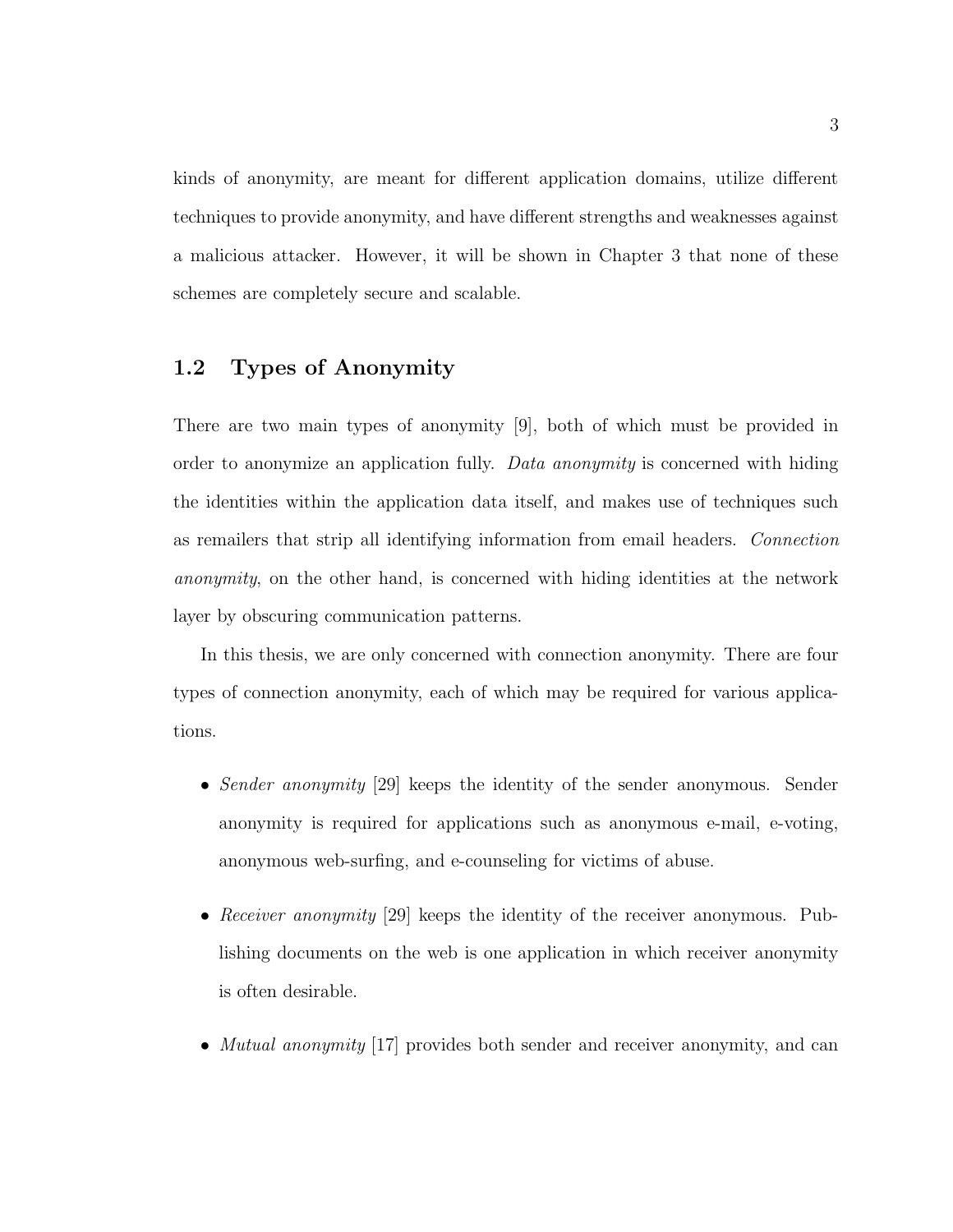be required for anonymous e-mail and anonymous bulletin boards.

• Unlinkability [29] means that an attacker cannot discover the identity of the sender, even if the identity of the receiver is known, or vice versa. Real-time communication between allied groups on a battlefield is one example where unlinkability is desirable, as an enemy can gain a tactical advantage by determining communication patterns.

Conceivably, there are additional types of anonymity. However, we restrict ourselves to the classical framework from the literature. Some of the other conceivable types of anonymity provided are addressed by resistance to various attacks in Chapter 3.

The type of connection anonymity provided by an anonymity scheme may be dependent upon perspective. For example, sender anonymity may be provided from the perspective of a receiver, but sender anonymity may be defeated by an eavesdropper that monitors the entire network. Also, no single kind of connection anonymity is universally the best; it is strictly dependent upon the application. For example, a "strong" form of anonymity such as mutual anonymity would be undesirable for an election, because a voter would want to be assured that the proper authority received his or her ballot.

Connection anonymity can be thought of as a continuum with different degrees of anonymity. The degree of anonymity can range from absolute privacy to provably exposed. The interested reader is referred to [35, 38] for more details on degrees of anonymity.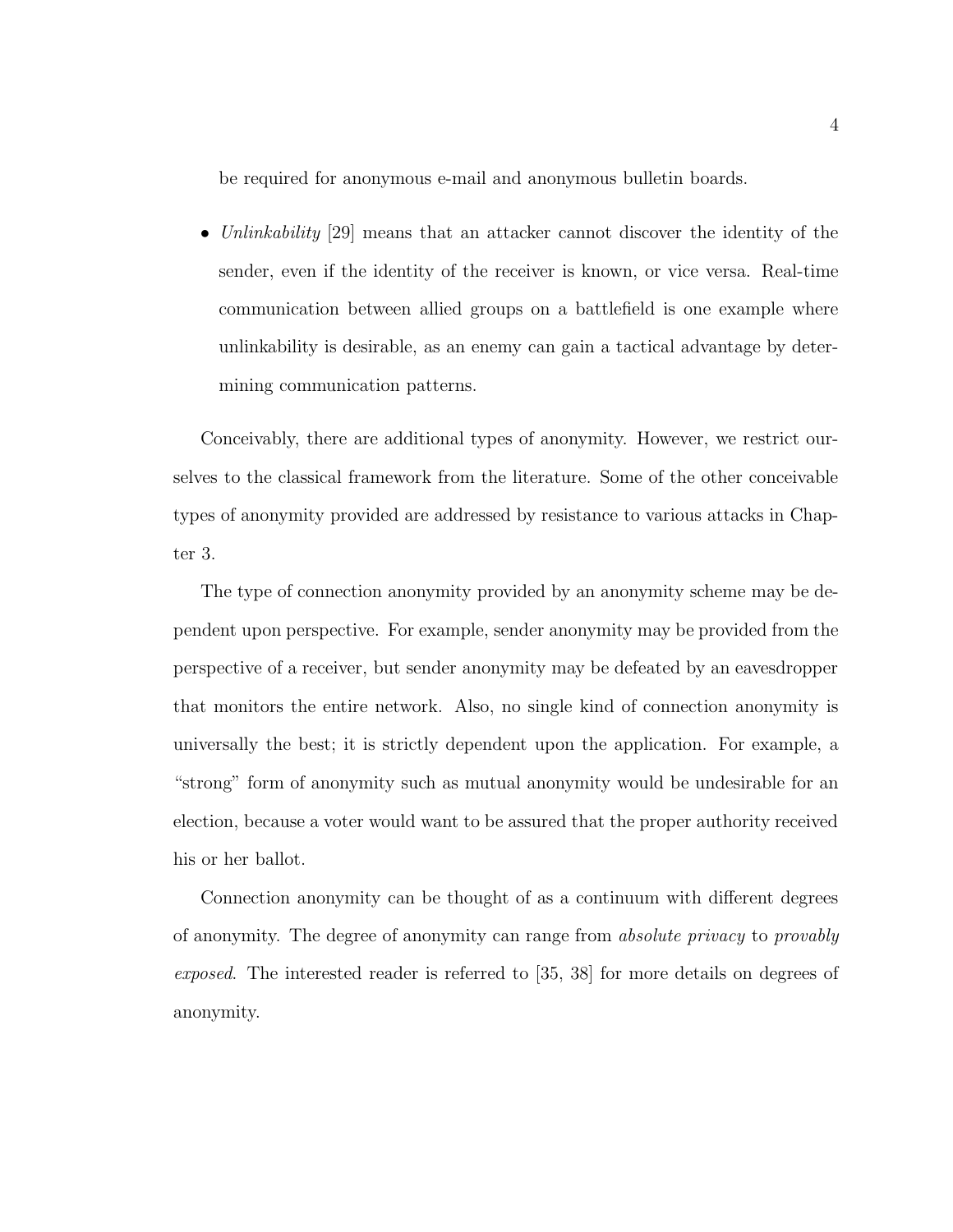#### 1.3 Thesis Objectives

The first objective is to survey the anonymous communication schemes from the literature, summarize the characteristics of these anonymous communication schemes, and analyze each scheme for a large set of defined attacks. Previous literature has only analyzed each anonymous communication scheme for a subset of these attacks; this analysis is extended and provides a complete picture of the anonymity capabilities of these schemes with respect to all known attacks.

The second objective is to re-design the original Buses protocol [4] in order to provide mutual anonymity and preserve scalability. This new design addresses several newly-discovered vulnerabilities and makes it fit for implementation. To achieve this objective, pre-existing and new techniques are incorporated into the re-designed Buses protocol.

The third objective is to implement a proof-of-concept prototype of the Practical Buses protocol, experimentally evaluate its performance, and assess its anonymity. The experimental and anonymity analysis demonstrate that the Practical Buses protocol is a promising secure protocol that is scalable, and has manageable overhead.

#### 1.4 Thesis Contributions

There are four main contributions in this thesis:

• The thesis contains a comprehensive survey and analysis of anonymous communication schemes [19]. Analysis shows that all of the schemes except DC-Net are vulnerable to at least one attack. Several attack susceptibilities not previously published in the literature are found. In addition, a repository of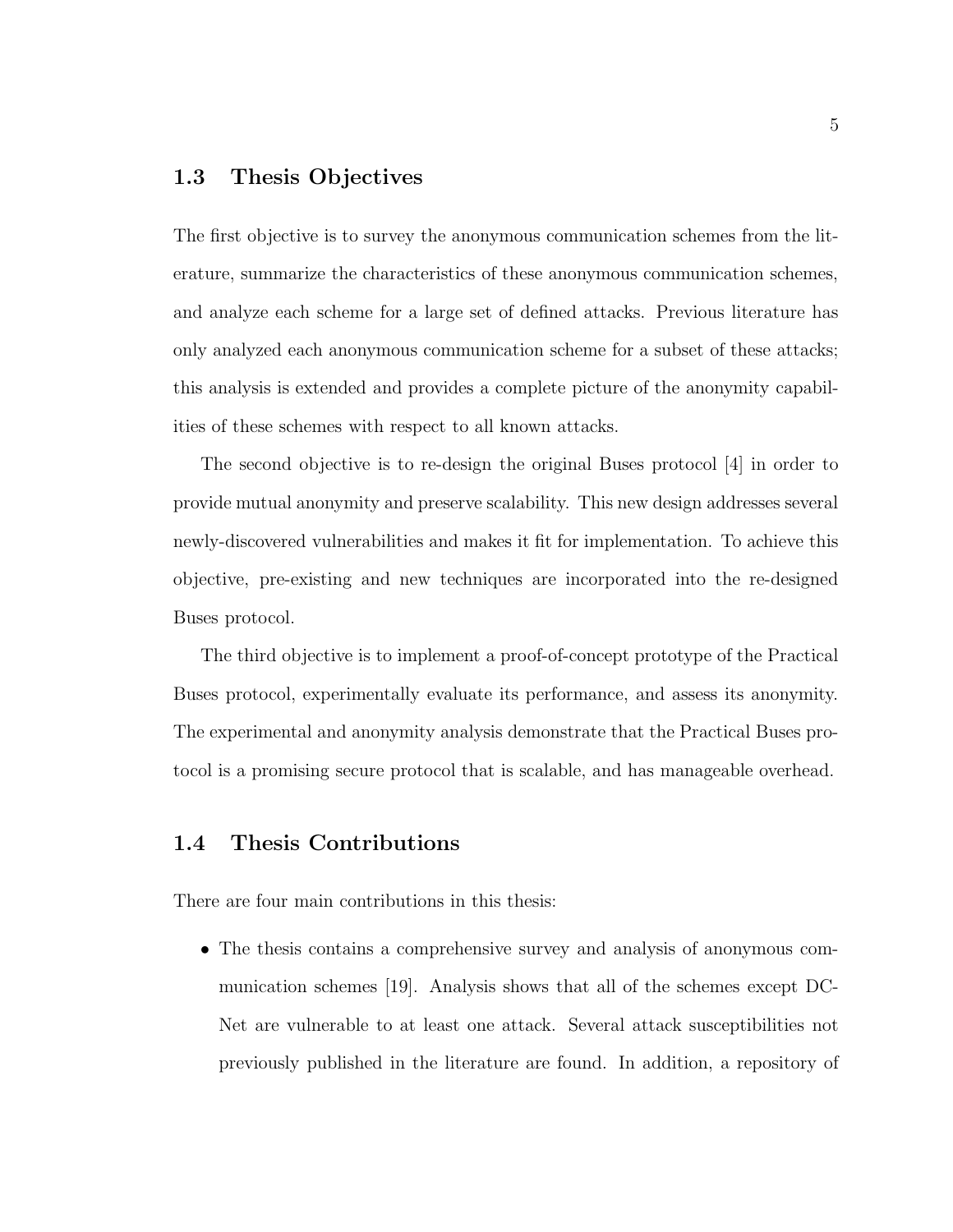anonymity attacks gathered from throughout the literature are brought together and grouped according to attack resources. The attributes needed to defend against each attack are also identified.

- The attributes needed to design a secure anonymous communication scheme are identified for the mixing, broadcasting, and buses anonymity techniques. From these required attribute lists, a software engineer could choose the appropriate anonymity technique for the application domain and design a secure anonymous communication protocol.
- The Buses protocol [4] is re-designed into the Practical Buses protocol. The new protocol is secure against all of the surveyed attacks, provides support for a dynamic network topology while preserving mutual anonymity, is scalable, and improves fault tolerance, security, and performance. To make the protocol resist all of the pre-existing attacks, replay protection is added. In addition, the new techniques nested encryption with indirection, p-threshold replacement back-off scheme, and randomly delayed seat deletion are introduced to provide a scalable framework that provides mutual anonymity within a dynamic network. Acknowledgments and signatures are added to improve the protocol's fault tolerance and awareness of active threats. Lastly, hybrid encryption, resends, dynamic bus size, seat expiration, and reduced seat decryptions are all added to improve performance.
- A proof-of-concept prototype of the Practical Buses protocol is implemented and evaluated [20]. To the best of the author's knowledge, this is the first implementation of any Buses protocol. Experimental analysis of the Practical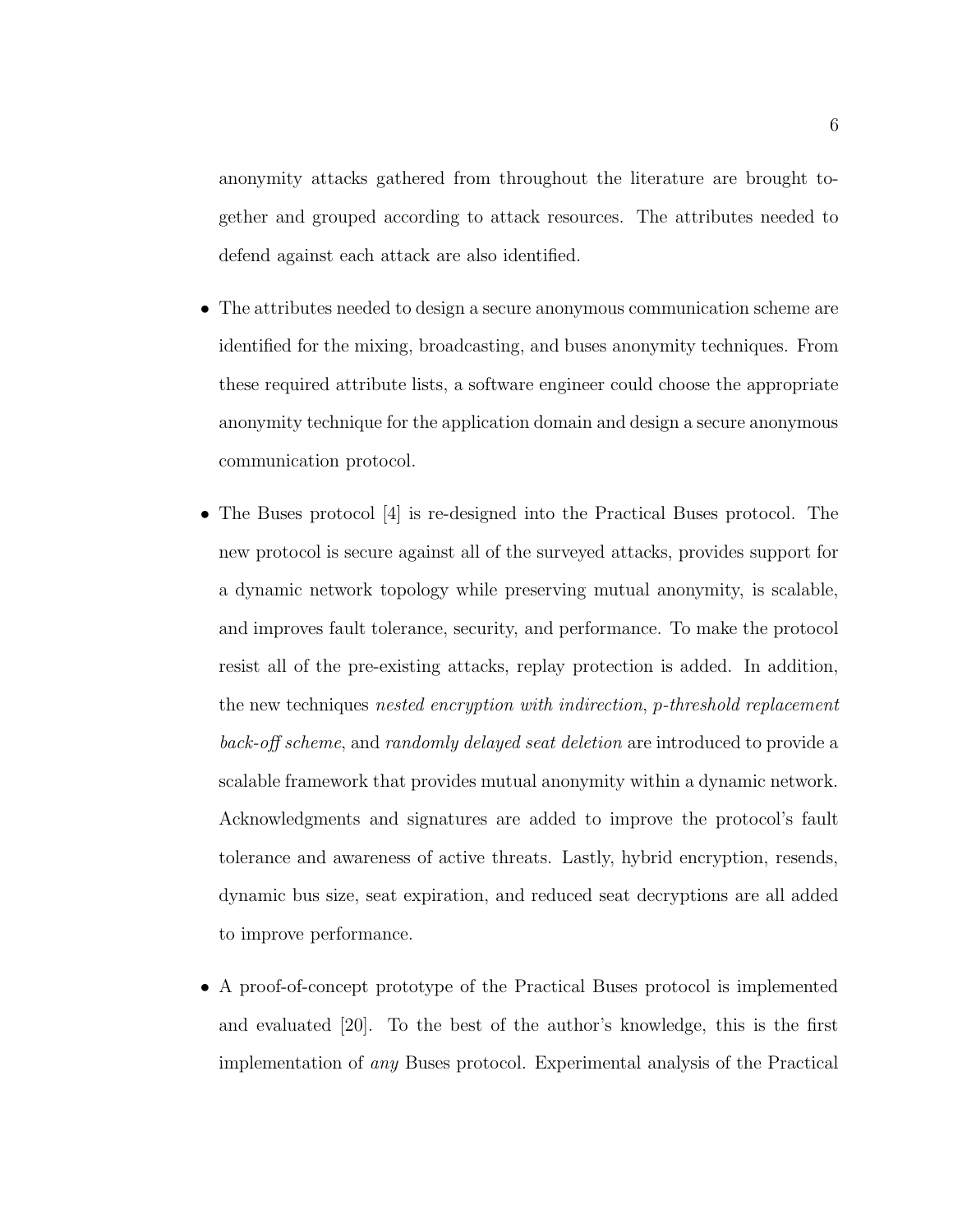Buses protocol confirms that the protocol is scalable, and demonstrates its practicality for real world use.

#### 1.5 Thesis Organization

The rest of the thesis is organized as follows. Chapter 2 contains a survey of the literature's anonymous communication schemes. Chapter 3 consists of a summary of the attacks in the literature and an analysis of each anonymous communication scheme for these attacks. A Practical Buses protocol is introduced in Chapter 4. The design and implementation of a Practical Buses prototype is explained in Chapter 5 and evaluated in Chapter 6. The evaluation consists of a performance analysis from experimental results and a theoretical anonymity analysis. Lastly, Chapter 7 contains a summary of the thesis and a discussion of future work.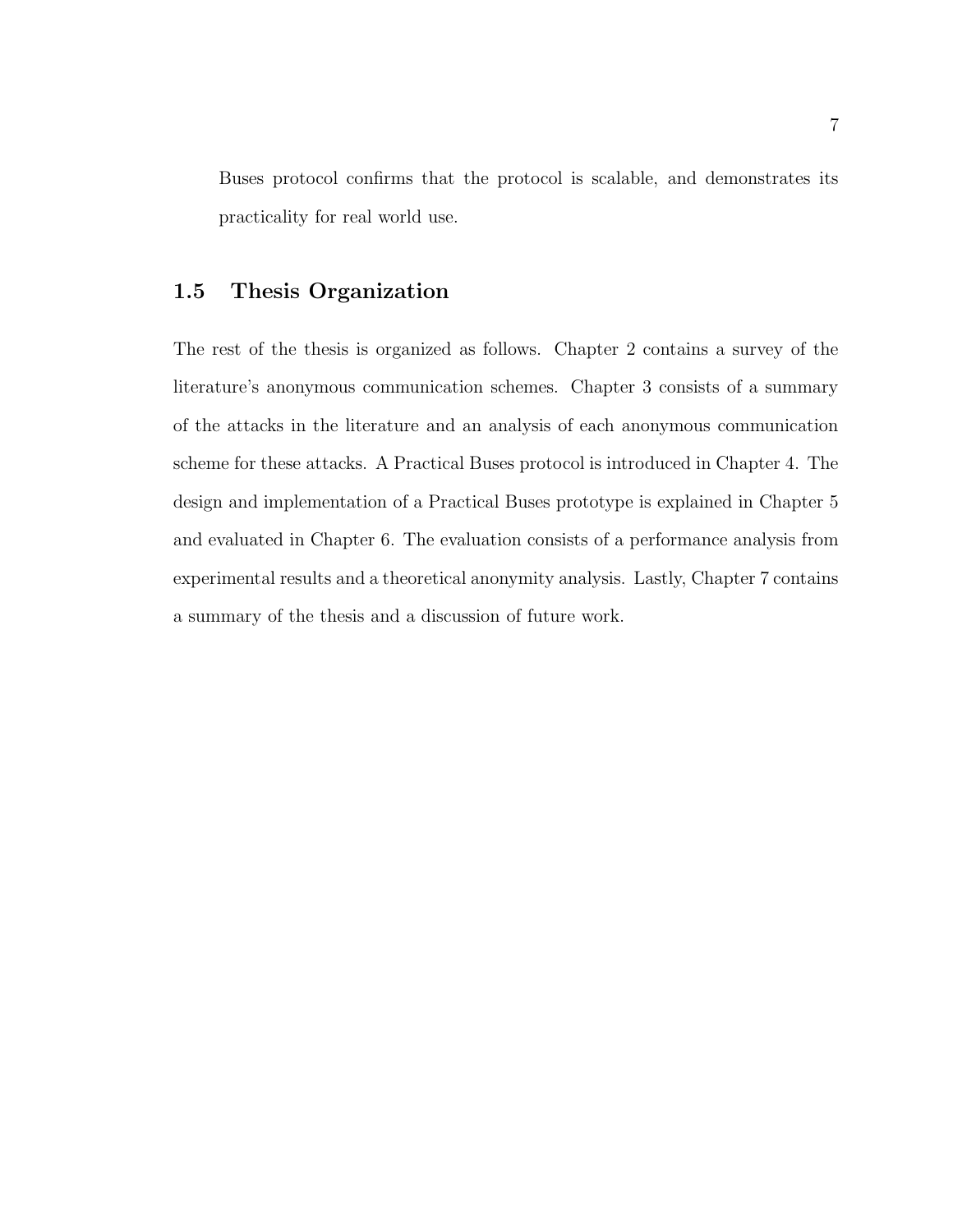### Chapter 2

### Background and Literature Review

This chapter contains the background information on anonymous communication schemes. The four main anonymous communication techniques used to provide connection anonymity are identified in Section 2.1. The anonymous communication schemes Chaum's Mixes [7], Onion routing [34, 41, 42, 43], Crowds [35], Hordes [38], Lucent Personalized Web Assistant (LPWA) [15], Anonymizer [2], Remailer [10] (types 0,1, and 2), Babel [18], Buses [4], DC-Net [8], Xor-trees [13], Peer-to-peer Personal Privacy Protocol  $(P^5)$  [37], Pipenet [30] and Freedom [14] are surveyed in Sections 2.2 to 2.13. In Section 2.14 the attributes utilized to provide anonymity for each surveyed anonymous communication technique are summarized. For clarity, examples of the four main anonymity techniques are provided in the Appendices A.1, A.2, A.3 and A.4.

Throughout the chapter, the following notation is used. S is the sender of a message  $M$ , and  $R$  is the receiver of the message.  $R$ 's reply to the message  $M$ , is denoted  $M'$ . A symmetric key is used by a symmetric cipher such as AES and is denoted by  $K$ . Public keys and private keys are used by asymmetric ciphers such as RSA and are denoted by  $K^+$  and  $K^-$  respectively. A subscript is appended to a key to denote the owner of the key. For example,  $K_{(R,S)}$  is the symmetric key that belongs to R and S, and  $K_R^+$  is R's public key. Encryption is denoted by E and decryption is denoted by D. For example,  $E_{K_R^+}(M)$  is public-key encryption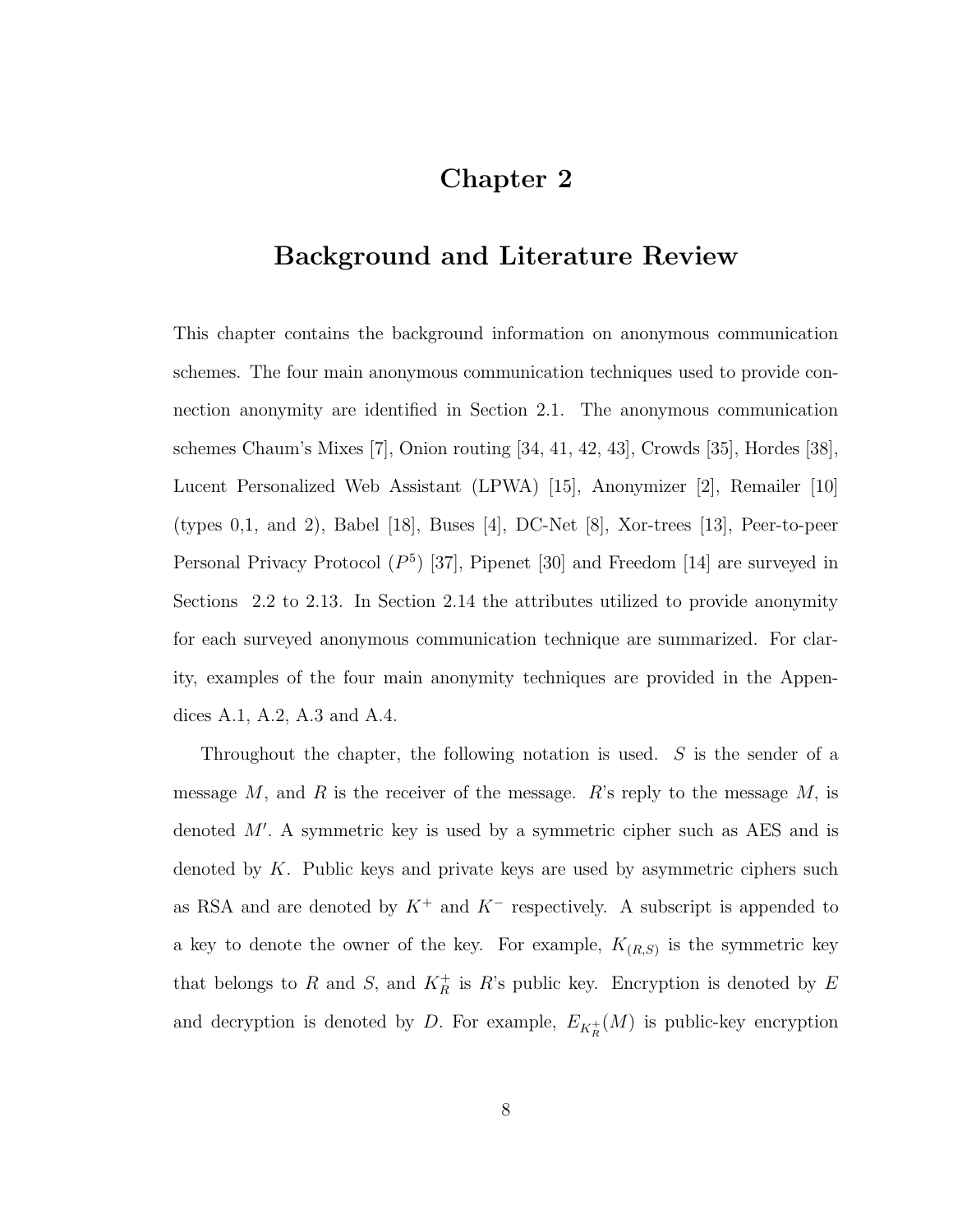of S's message M with R's public key,  $D_{K_R^-}(M)$  is private key decryption of S's message M with R's private key, and  $E_{K_{(R,S)}}(M)$  is symmetric key encryption of  $S$ 's message M with the symmetric key shared by R and S. Encryption of multiple arguments separated by commas denotes encryption of the arguments concatenated. For example,  $E_{K_R^+}(M, K_{S,R})$  denotes public key encryption with R's public key of the concatenation of S's message M with the symmetric key shared by R and S. Lastly, A denotes an address and a subscript is appended to denote who the address belongs to. For example,  $A_R$  is R's address and  $A_{mix_1}$  is the address of  $mix_1$ .

#### 2.1 Anonymous Communication Techniques

To date, four techniques are used to provide anonymity: mixes, re-routing, buses, and broadcasting.

- 1. Mixes provide anonymity by re-routing a message through intermediate nodes, layering encryption to hide the contents of a message, and having intermediate nodes obfuscate the inputs with the outputs (see Section 2.2 for detailed explanation of Mixes). Mixes provide strong anonymity guarantees against a large array of attacks with the cost of an expensive overhead.
- 2. Re-routing re-routes messages through intermediate nodes and may use encryption. They are susceptible to a larger array of attacks than mixes, but are faster so that the end-users experience a smaller delay.
- 3. Buses uses layered encryption, along with the metaphor of a city bus which has a scheduled route through the network. The bus hides the message's route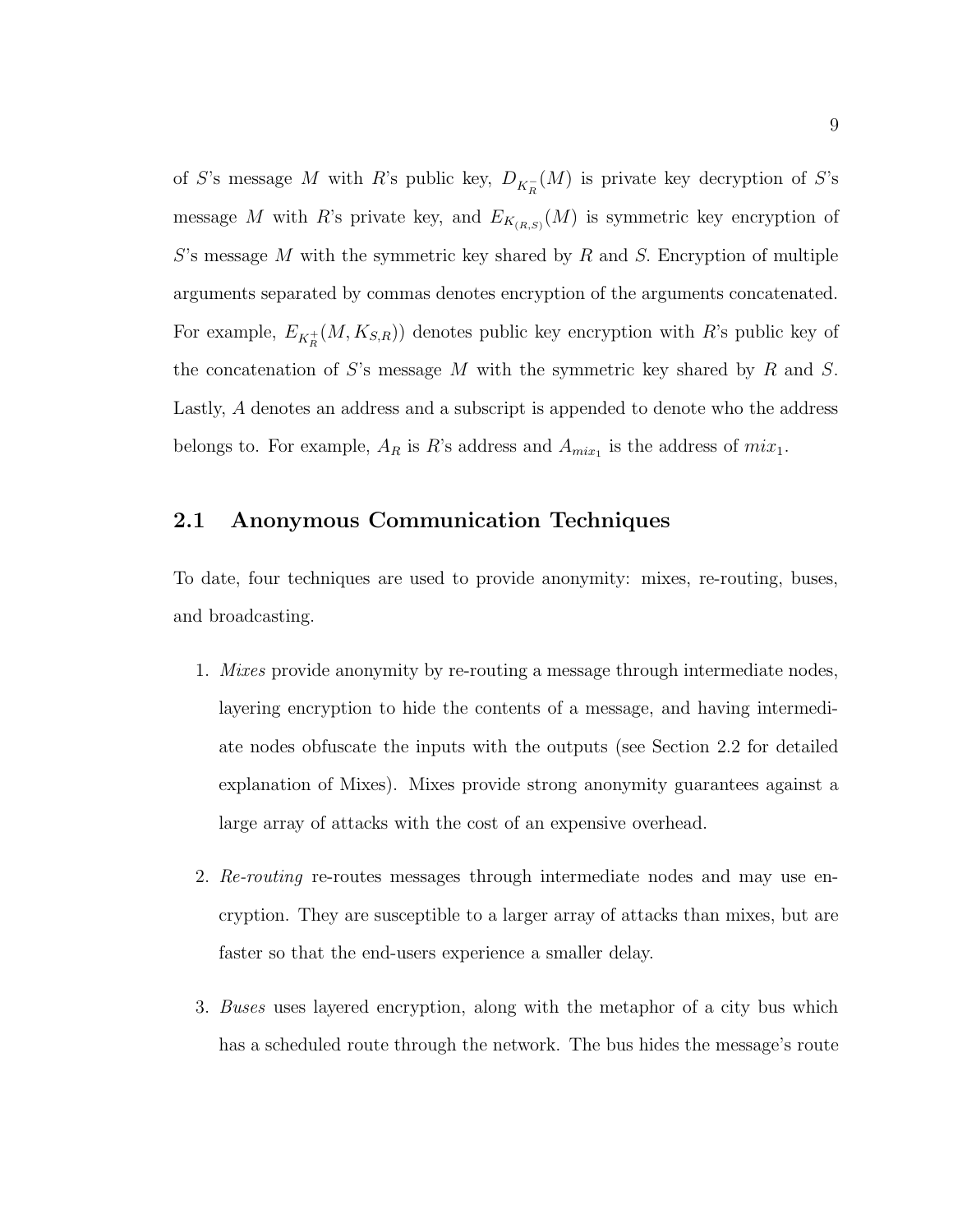through the network just like a public transit bus hides a passenger's route through a city (see Section 2.10 for detailed explanation of buses). Buses provides strong anonymity because it is secure against all attacks except replay attacks. Also, buses is scalable and the amount of overhead introduced is manageable.

4. Broadcasting combines broadcasting and encryption. If a message is encrypted and broadcast to a group, everyone in the group is equally likely to be the receiver and only the group member who holds the decryption key knows that it is the recipient of a message. Strong anonymity is provided, but these schemes are not scalable and have a large overhead.

#### 2.2 Chaum's Mixes

The first paper on anonymous communication was written in 1981 by Chaum [7]. This paper introduces sender anonymous e-mail and e-voting. The key to anonymous communication is provided by a mix, an intermediate node in the re-routing path between the sender and receiver that uses layered public-key encryption and obfuscates incoming messages with outgoing messages. Chaum's mixes are primarily of theoretical interest, since the constant rate traffic overhead limits practical scalability. Weaker versions of Chaum's mixes that do not use constant traffic are used as a basis in Onion Routing, Mixmaster, and Babel. Chaum's mixes provide strong sender anonymity and unlinkability.

To prevent a mix from becoming a single attack point, a sequence of mixes called a cascade is used. A sender requires the public keys and addresses of all the mixes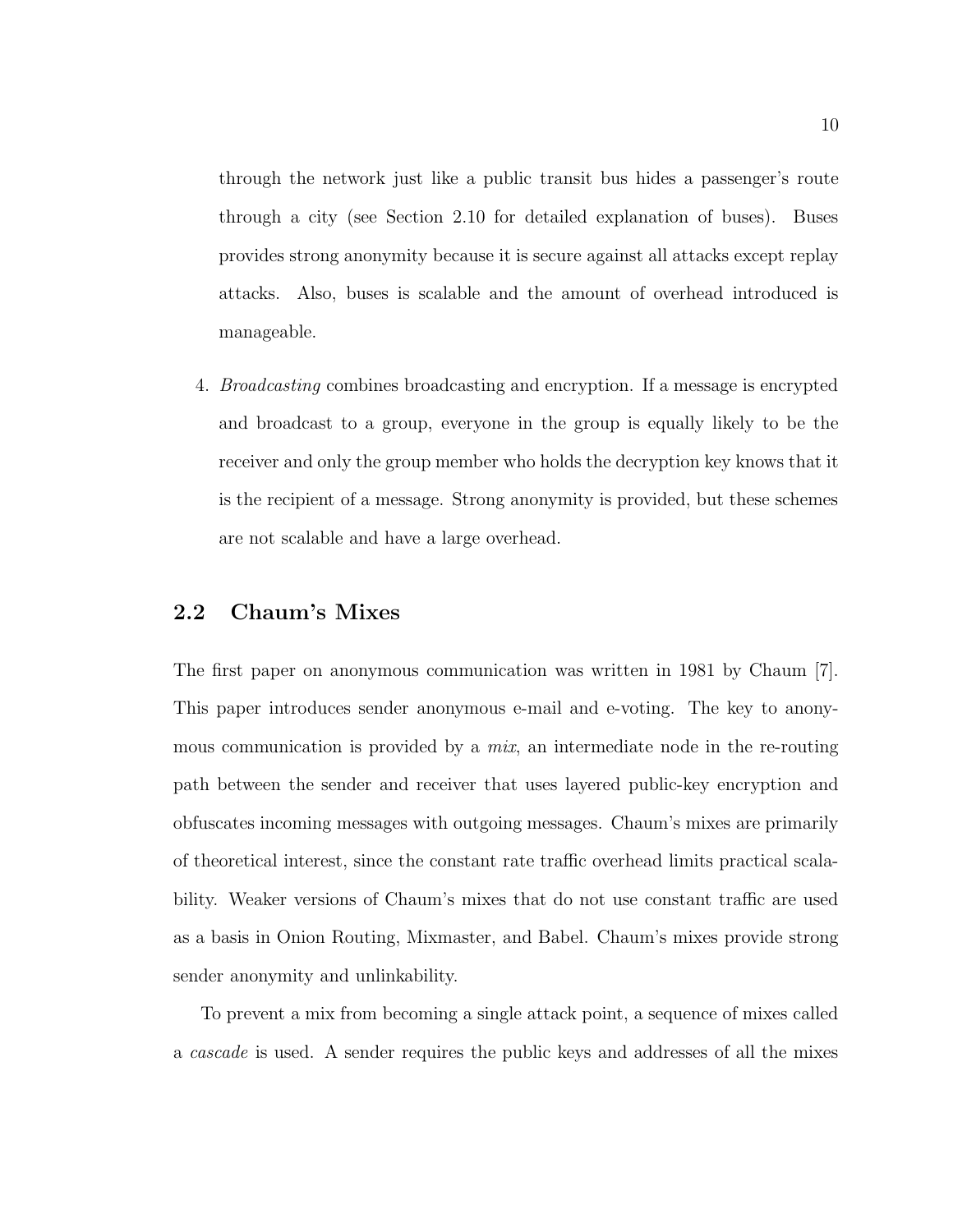and the recipient in the re-routing path before it can send a message. In addition to a cascade, a certification authority (CA) is required to provide bindings between public keys and their respective identities.

When a mix collects enough messages, it sends all messages out in lexicographic order in a batch (lexicographic batching) to prevent timing correlations between input messages and output messages. In order to thwart traffic analysis, each sender must send the same number of messages in a certain time interval; hence, some of the messages are dummy messages. Uniform message sizes are used so that an attacker cannot determine size correlation between input messages and output messages of a mix. The initial message is padded with random bits to achieve the target message size. As a message passes through a mix, it shrinks and additional random bits are appended to the message to replace the lost bits. Keeping messages a constant size is implicitly assumed for the rest of the discussion on Chaum's mixes.

For a sender to send a message  $M$  to receiver  $R$  through mix<sub>1</sub> it sends:

$$
E_{K_1^+}(R_1, E_{K_R^+}(R_0, M), R) \tag{2.1}
$$

where  $E_{K_1^+}$  denotes public-key encryption for  $\min_1$  using the public key  $K_1^+$ ,  $R_1$  and  $R_0$  are random bit-strings used for both random salt (randomizes encryptions with same content) and receipts, and  $E_{K_R^+}$  denotes public-key encryption for the receiver using the public key  $K_R^+$ . After receiving the message specified in Equation 2.1,  $mix_1$  decrypts the message with its private key, throws away the random salt  $R_1$ , determines the recipient's address  $R$ , and sends  $E_{K_R^+}(R_0, M)$  to  $R$ . The receiver  $R$ then decrypts the message with its private key and throws away the random salt  $R_0$ .

To ensure that a mix outputs an item properly, a sender can request a re-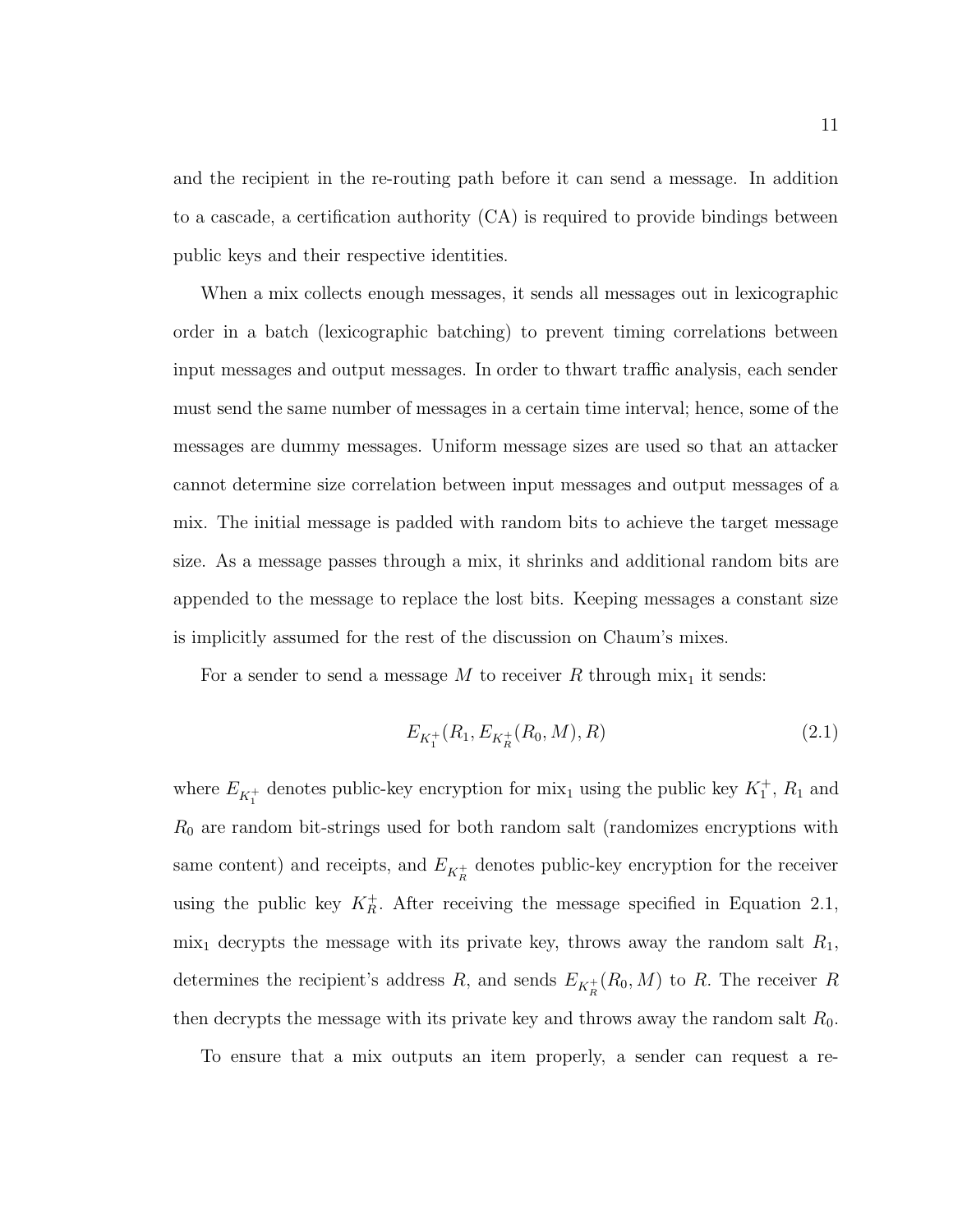ceipt. In the above example of a single mix, the sender receives a receipt  $Y =$  $D_{K_1^-}(C, E_{K_1^+}(R_1, E_{K_1^+}(R_0, M), R))$  from  $mix_1$  where C is a large constant known by everyone and  $D_{K_1^-}$  is the private key decryption for  $mix_1$  using the private key  $K_1^-$ . C ensures that  $mix_1$  produced the signature by forcing  $E_{K_1^+}(Y)$  to start with C. Otherwise, a malicious adversary could spoof  $mix_1$  by replacing Y with random data. When  $mix_1$  outputs multiple messages per batch, it signs the entire output batch as a whole and produces one receipt Y.

In the event of a dispute, the sender can provide  $Y$ ,  $X = (E_{K_R^+}(R_0, M), R)$ , and  $R_1$ to an arbitrator. To determine if the signature  $Y$  is correct, the arbitrator calculates  $E_{K_1}^+(R_1, X)$  and checks if this appears in  $E_{K_1^+}(Y)$ . If the signature is incorrect, the arbitrator determines that  $mix_1$  failed to output the message properly. Otherwise, the arbitrator checks if the correct message  $E_{K_R^+}(R_0, M)$  was sent to the receiver  $(E_{K_R^+}(R_0, M)$  is extracted from X). If  $E_{K_R^+}(R_0, M)$  is not in the output batch of  $mix_1$ , then the arbitrator determines that  $mix_1$  failed to output the message properly. If the signature and forwarded message are correct, then the arbitrator rules that  $mix_1$  output the message correctly.

In order to send a message to R through a cascade of mixes  $\min_n, \min_{n=1}, \ldots$  $mix<sub>1</sub>$ , the structure in Equation 2.1 is applied recursively. That is, the sender sends to  $\min_n$ 

$$
E_{K_n^+}(R_n, E_{K_{n-1}^+}(R_{n-1}, \ldots, E_{K_2^+}(R_2, E_{K_1^+}(R_1, E_{K_R^+}(R_0, M), R), A_1) \ldots), A_{n-1}) \tag{2.2}
$$

where  $A_1, \ldots, A_{n-1}$  represent the addresses of  $\min_1, \ldots, \min_{n-1}$ , respectively. After receiving the message in Equation 2.2,  $\min_n$  decrypts the message with its private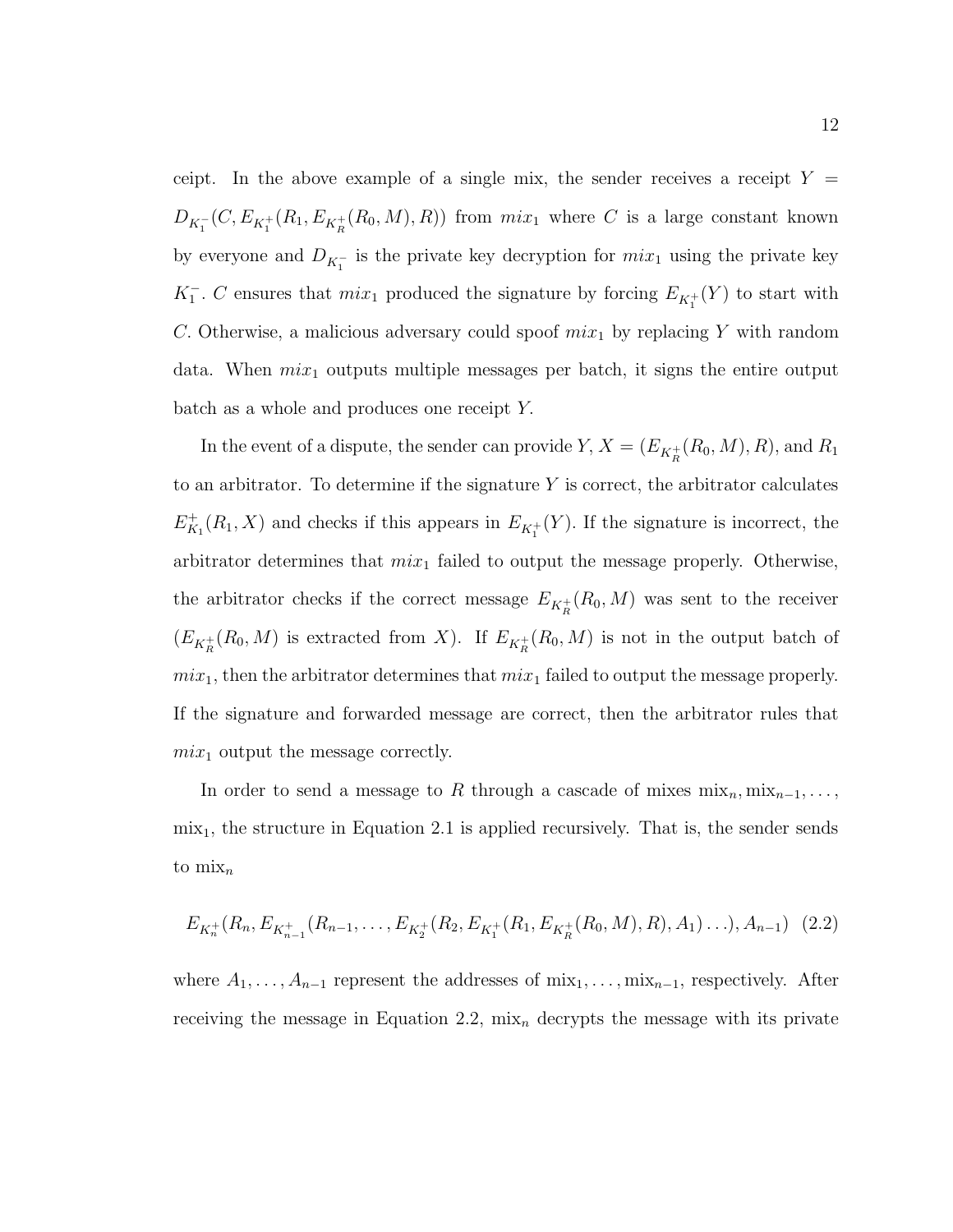key, throws away the random salt  $R_n$ , and sends

$$
E_{K_{n-1}^+}(R_{n-1},\ldots,E_{K_2^+}(R_2,E_{K_1^+}(R_1,E_{K_R^+}(R_0,M),R),A_1)\ldots)
$$

to mix<sub>n−1</sub>. This process is repeated recursively by mix<sub>n−1</sub>, mix<sub>n−2</sub>, ..., mix<sub>1</sub> and the message  $E_{K_R^+}(R_0, M)$  is ultimately received by the recipient and decrypted. Receipts can also be used in a cascade of mixes, but a node only needs the receipt of its successor node. The absence of an item from the predecessor's receipt can be used to substantiate the absence of an item from the node's input.

An extension to mixes provides an untraceable return address. A sender S wants to send a message to R with a return address  $(E_{K_1^+}(R_1^+, A_S), K_S^+)$  where  $A_S$  is the sender's real address,  $K_S^+$  is a public key generated for the reply by R, and  $R_1^+$  is a public encryption key used by the mix on the reply. This return address R is appended to the message M, layered by encryption as described by Equation 2.1, and then sent to the receiver. R then sends the reply  $M'$  to  $\max_1$  as  $M'' = E_{K_1^+}(R_1^+, A_S), E_{K_S^+}(R_0, M')$ . Then, mix<sub>1</sub> decrypts  $E_{K_1^+}(R_1^+, A_S)$ , extracts the address of the sender  $A_S$ , and sends  $E_{R_1^+}(E_{K_S^+}(R_0, M'))$  to the sender S. R is the only one who can decrypt the initial message sent by S because it is the only one with the private key for  $K_R^+$ . Thus R is the only one who could know  $R_0$  (see Equation 2.1) and this authenticates that R sent the reply message to S. Similarly,  $R_1^+$ authenticates that the mix was the intermediate node in the path. Note that instead of using public key cryptography and the public keys  $K_S^+$  and  $R_1^+$ , symmetric key cryptography could be used instead to improve performance.

An untraceable return address can be extended to a cascade. In this case, the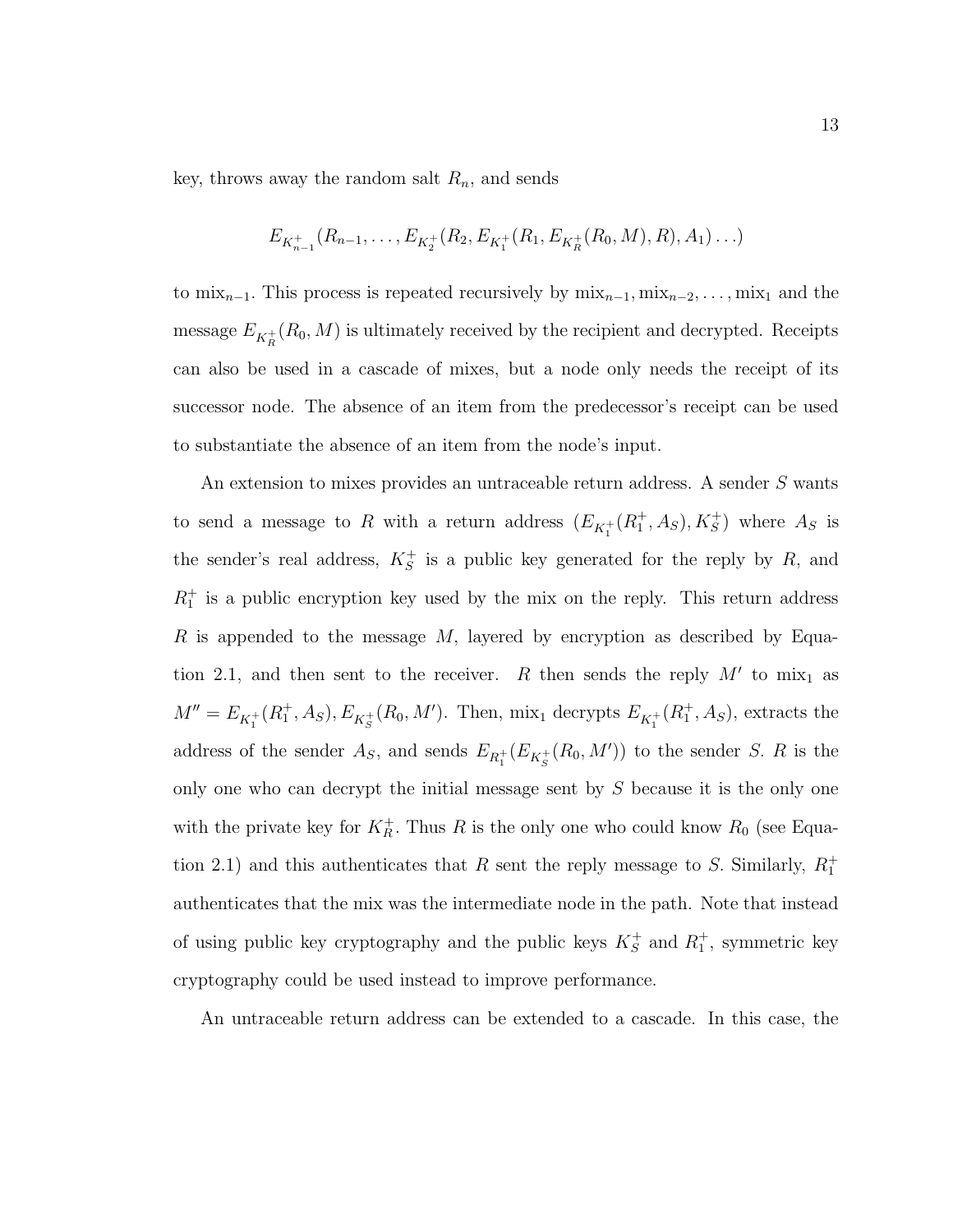return address that is appended to the receiver's reply message  $M'$  is

$$
E_{K_1^+}(R_1^+, E_{K_2^+}(R_2^+, \ldots, E_{K_{n-1}^+}(R_{n-1}^+, E_{K_n^+}(R_n^+, A_S))\ldots)A_2), E_{K_S^+}(R_0, M') .
$$

The output of  $mix_1$  that is sent to  $mix_2$  is

$$
E_{K_2^+}(R_2^+,\ldots,E_{K_{n-1}^+}(R_{n-1}^+,E_{K_n^+}(R_n^+,A_S))\ldots),E_{R_1^+}(E_{K_S^+}(R_0,M'))
$$

and the output of the last mix,  $\min_n$ , that is sent to S is

$$
E_{R_n^+}(E_{R_{n-1}^+}\ldots E_{R_2^+}(E_{R_1^+}(E_{K_S^+}(R_0,M')))\ldots) .
$$

Another extension is certified mail. The last mix in the re-routing path that forwards  $E_{K_R^+}(R_0, M)$  to the receiver R sends a receipt back to the sender which includes the message  $E_{K_R^+}(R_0, M)$  and address  $A_R$  that it was delivered to, via an untraceable return address. The sender then verifies that the receipt is correct.

Mixes must defend against a replay attack. If an active adversary replays a message, then the adversary could eventually correlate the message with its output. For the same reason, return addresses cannot be repeated, and each time S wishes to receive a reply from  $R$  it must send a new return address, i.e., one that contains different public keys  $R_n^+, R_{n-1}^+, \ldots, R_1^+$ .

#### 2.3 Onion Routing

Onion routing [34, 41, 42, 43] is an anonymous communication scheme written in 1997 that provides sender anonymity and unlinkability by using mixes. The mixes obfuscate the incoming messages with the outgoing messages by using pseudo-random batching. Each mix outputs the input messages in a pseudorandom order within a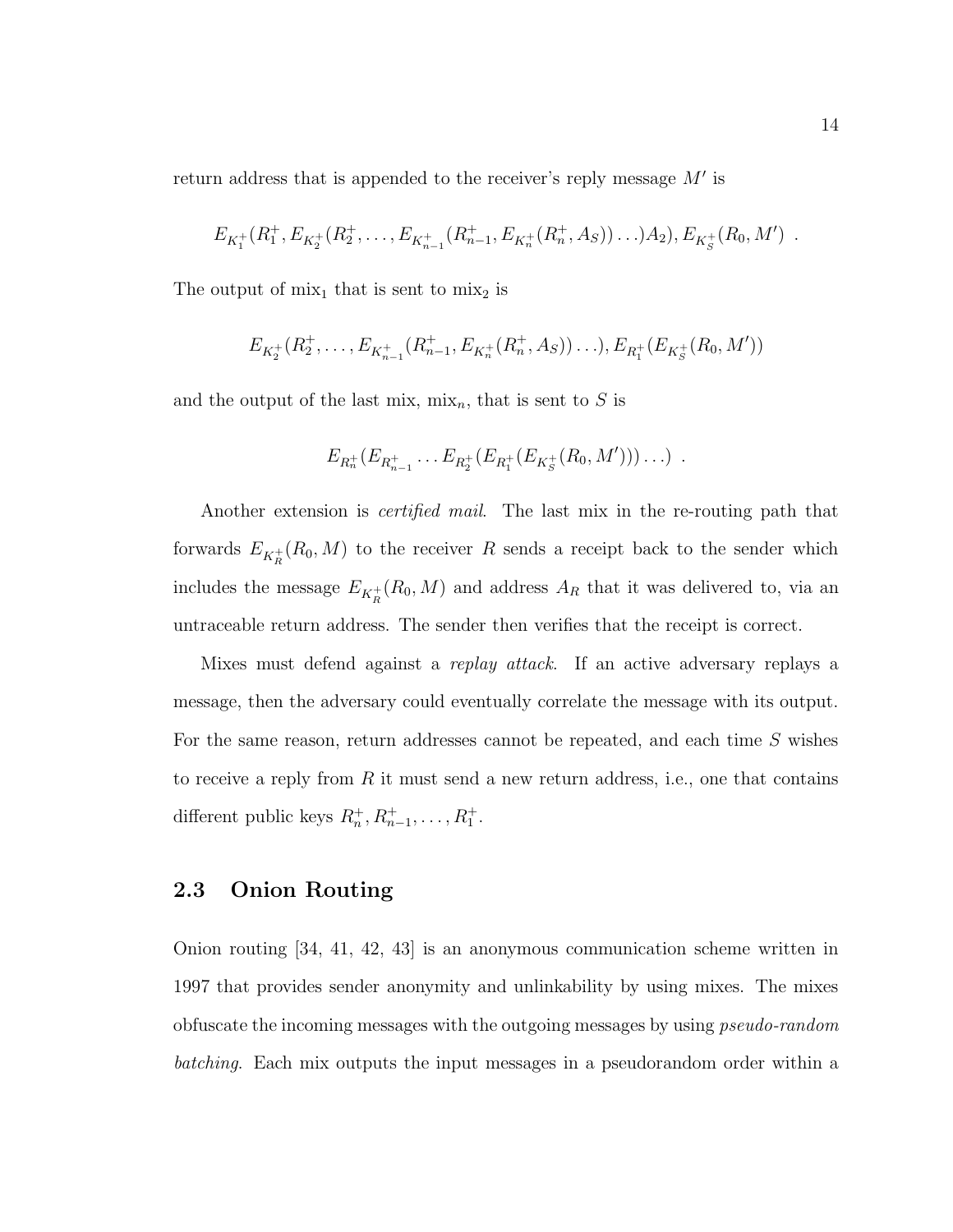fixed interval of time. The metaphor of an onion is used because route information is layered with public key and symmetric key encryption in a similar manner as in Chaum's mixes. The outer layer of an onion is intended for the next hop in the rerouting path, and each hop removes the subsequent layer of the onion and forwards it. The onion is used to create a bi-directional anonymous path. This anonymous path can then be used by both the sender and receiver to exchange messages.

Onion routing provides sender anonymity and unlinkability and is available for general public use, see [28]. However, this implementation can only be used in conjunction with virtual private networks (VPNs), Web browsing, e-mail, remote login (rlogin), and electronic cash because it must be able to understand the application layer data it receives. For example, when remote login (rlogin) is used the rlogin command must make a connection to the application proxy (defined below). The application proxy must then be able to determine that the data received is an rlogin packet, parse the server and user name, and send the rlogin request through the anonymous Onion routing network. The last hop in the anonymous path must then be able to construct a valid rlogin request on behalf of the sender.

The infrastructure required for Onion routing is an onion proxy and a static Onion routing network. In remote proxy configuration, the sender requires an application proxy and the public key and address of an onion proxy. Onion routing requires a CA as a trusted authority.

In order to use Onion routing, clients adjust their application to make a socket connection to an application proxy running locally on the client's machine. Application independence is provided by the application proxy, which massages the application's message into formatted cells that the onion proxy can understand. First,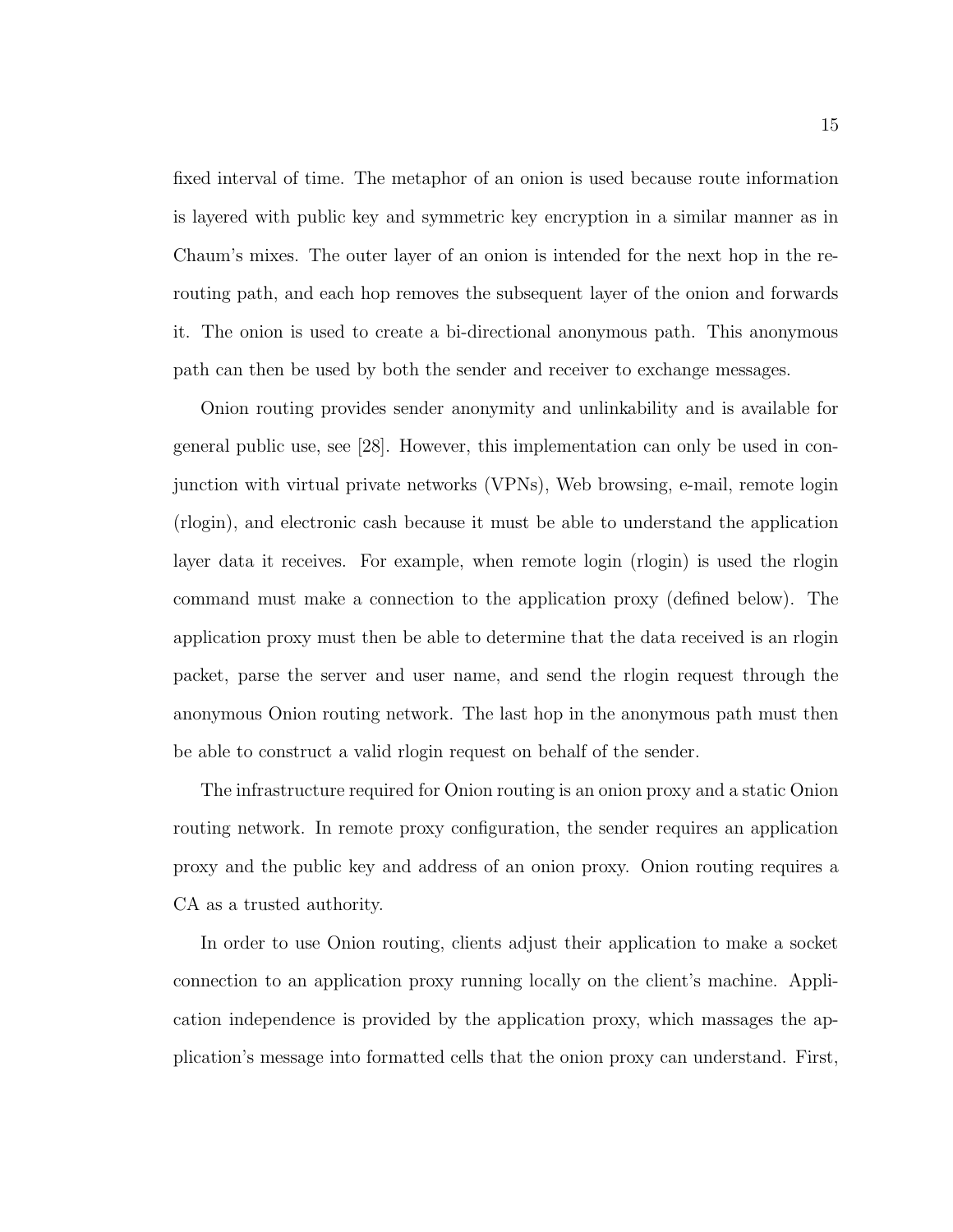a standard structure encrypted with the public key of the onion proxy is sent to the onion proxy. The standard structure contains the destination address, address format, and protocol used by the onion proxy. Then, the message is encrypted with the public key of the onion proxy and sent to the onion proxy.

When an onion proxy receives a standard structure, the onion proxy creates an onion. An onion is used to set up an anonymous connection for data transfer, but it does not contain the standard structure or messages. After an onion creates a static anonymous path, the standard structure is sent and thereafter messages can be sent using symmetric key encryption.

Each layer of the onion contains seven fields: Version, Back F, Forw F, Destination Port, Destination Address, Expiration Time, and Key Seed Material. The version specifies the version of Onion routing being used. Back F specifies the cryptographic function applied in the backward direction of data (receiver to sender) and Forw F specifies the cryptographic function to be applied in the forward direction of data (sender to receiver). The Destination Port and Destination Address fields specify the next onion router in the path. Expiration Time lets an onion router know how long it must guard against replay attacks before the path expires, and is specified in seconds relative to 00:00:00 UT January 1, 1970. The 128-bit long Key Seed Material is used to generate three symmetric keys:  $key_1$ ,  $key_2$ , and  $key_3$ .  $key_i$  is generated by applying the SHA hash function to the key seed material i times.  $key_3$ is used for the forward direction of data,  $key_2$  is used for the backward direction of data, and  $key_1$  is used in the generation of the next inner onion layer.

When preparing an onion, the onion proxy first determines the path of onion routers,  $p_1, p_2, \ldots, p_k$ . The onion is then constructed iteratively from the inner core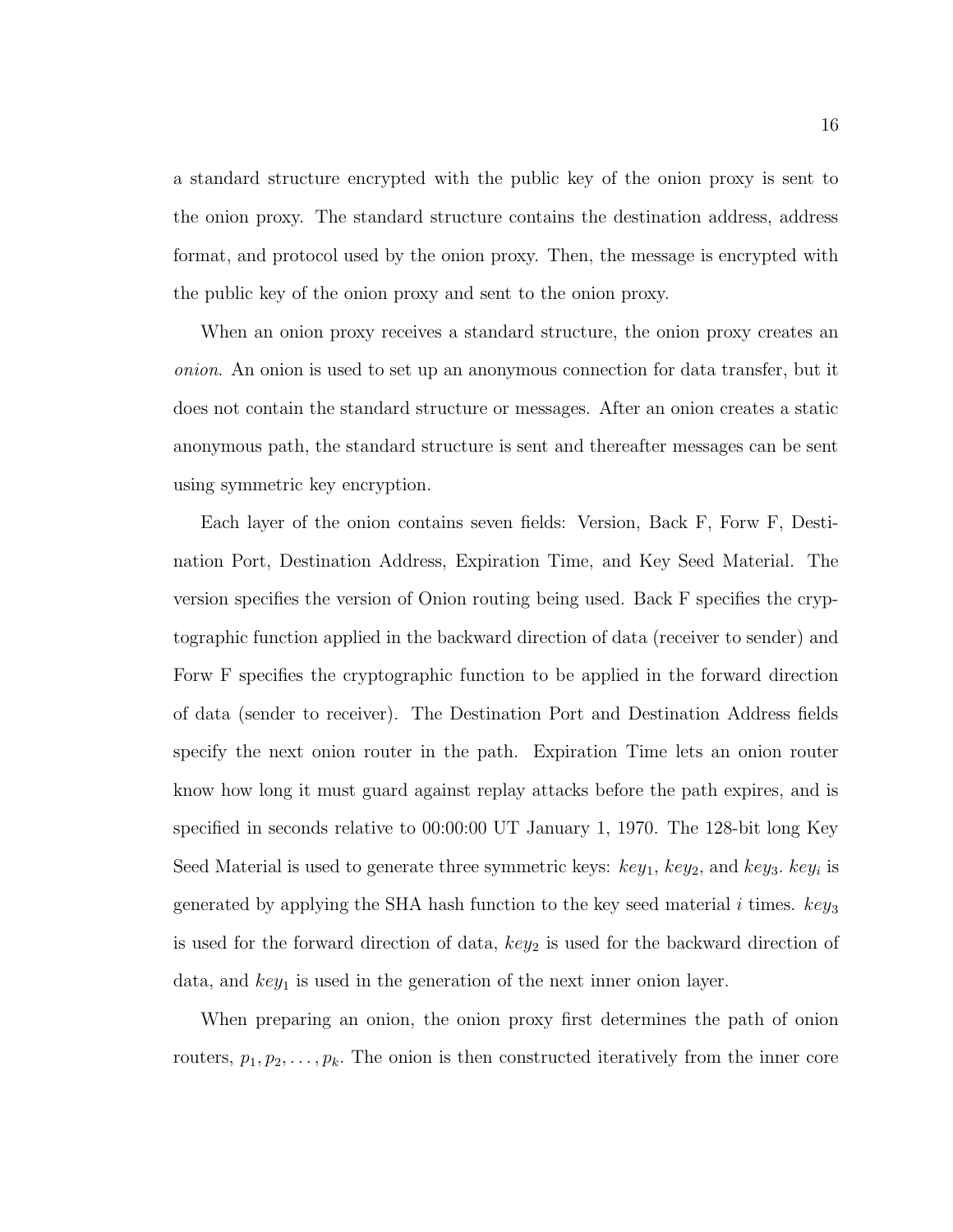outward. The inner core is destined for the last onion router in the path  $p_k$ , the next onion layer for  $p_{k-1}$ , and so on, with the outer onion layer for  $p_1$ . The inner core consists of 100 random bytes of data. Then, each 128-bit additional layer is prepended to the onion iteratively. The added layer is encrypted with the public key of the onion router for which the layer is intended. Each time a layer is added, the rest of the onion is encrypted with  $key_1$  from the added layer using symmetric key encryption (DES OFB with an Initialization Vector of 0).

If an onion router receives an onion with Destination Address and Destination Port of 0, then it knows that it is the last hop in the path, and passes the connection to its own exit funnel. The exit funnel then knows that the standard structure follows, containing the receiver's destination address. It then attempts to set up a socket connection with the ultimate destination, retrying the specified maximum number of times in the standard structure before giving up. Any messages that the exit funnel forwards to the receiver are encrypted with the receiver's public key. Each individual onion router that receives an onion chooses a locally unique anonymous connection identifier (ACI). The onion router builds a routing table that maps the old ACI to the predecessor onion router, and the new ACI to the successor onion router. This makes it possible for messages to be sent in both directions in an established anonymous connection path.

Onion routing I  $[41, 42, 43]$  uses a core of 5 onion routers. Each hop is chosen at random by the onion proxy and all path lengths are 5. Onion routing II [43] uses a core of 50 Onion Routers. Each hop is chosen at random by the onion routers and the path length is random with a minimum length of 1. The path length is randomized as follows: each onion router flips a biased coin which is weighted with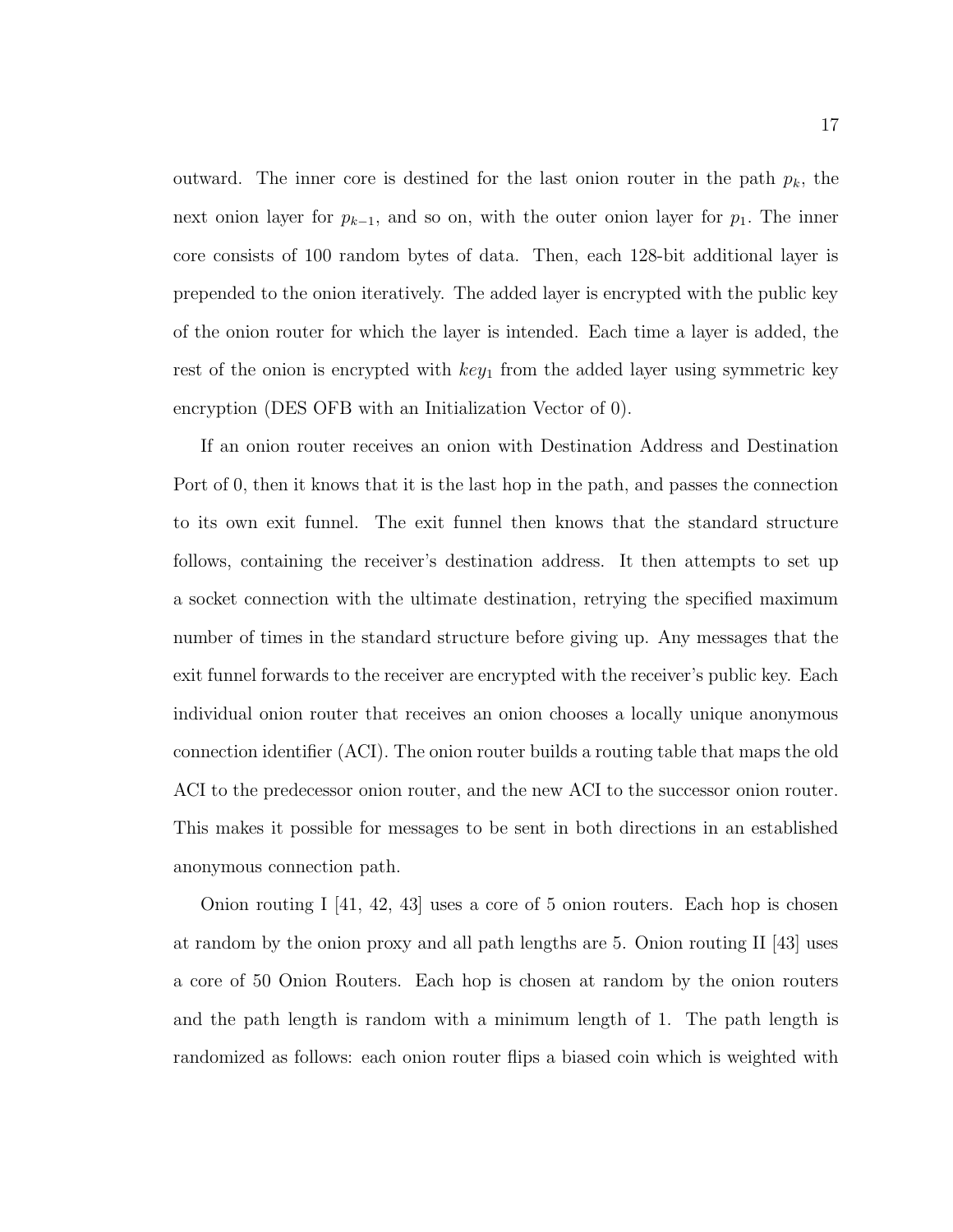probability  $p_f$ . Let the weighted side of the coin be referred to as "heads". If the flip results in heads, the onion is forwarded to another onion router. If the flip is tails, the anonymous path ends and a socket connection to the receiver is made. The router then waits for the standard structure.

#### 2.4 Crowds

Crowds [35] utilizes the idea of "blending into a crowd", a group of geographically diverse members, and was written in 1998 to provide anonymous Web surfing. Any crowd member can issue a Web request on behalf of another user. Sender anonymity is preserved because, to the Web server (the receiver), the request is equally likely to have originated from any member (the sender) in the crowd. Crowds utilizes rerouting with path encryption. Path encryption uses one symmetric key to encrypt the message at the beginning of the re-routing path and the same symmetric key to decrypt the message at the end of the re-routing path.

Crowds provides sender anonymity and unlinkability. It is used in practice [11] in conjunction with Web browsing. In order to use crowds, a user downloads and installs the software from [11] and changes their browser's proxy settings.

The infrastructure of Crowds consists of two components: Jondoes and a Blender. A Blender is a centralized trusted server that Crowds requires to maintain crowd memberships. A user must establish an account, account name and password with the Blender. Then, when a user starts a Jondoe, a locally running proxy, it contacts the Blender and authenticates itself with the username and password so it can become a member of a crowd. If the Blender authenticates the user, it adds the user's IP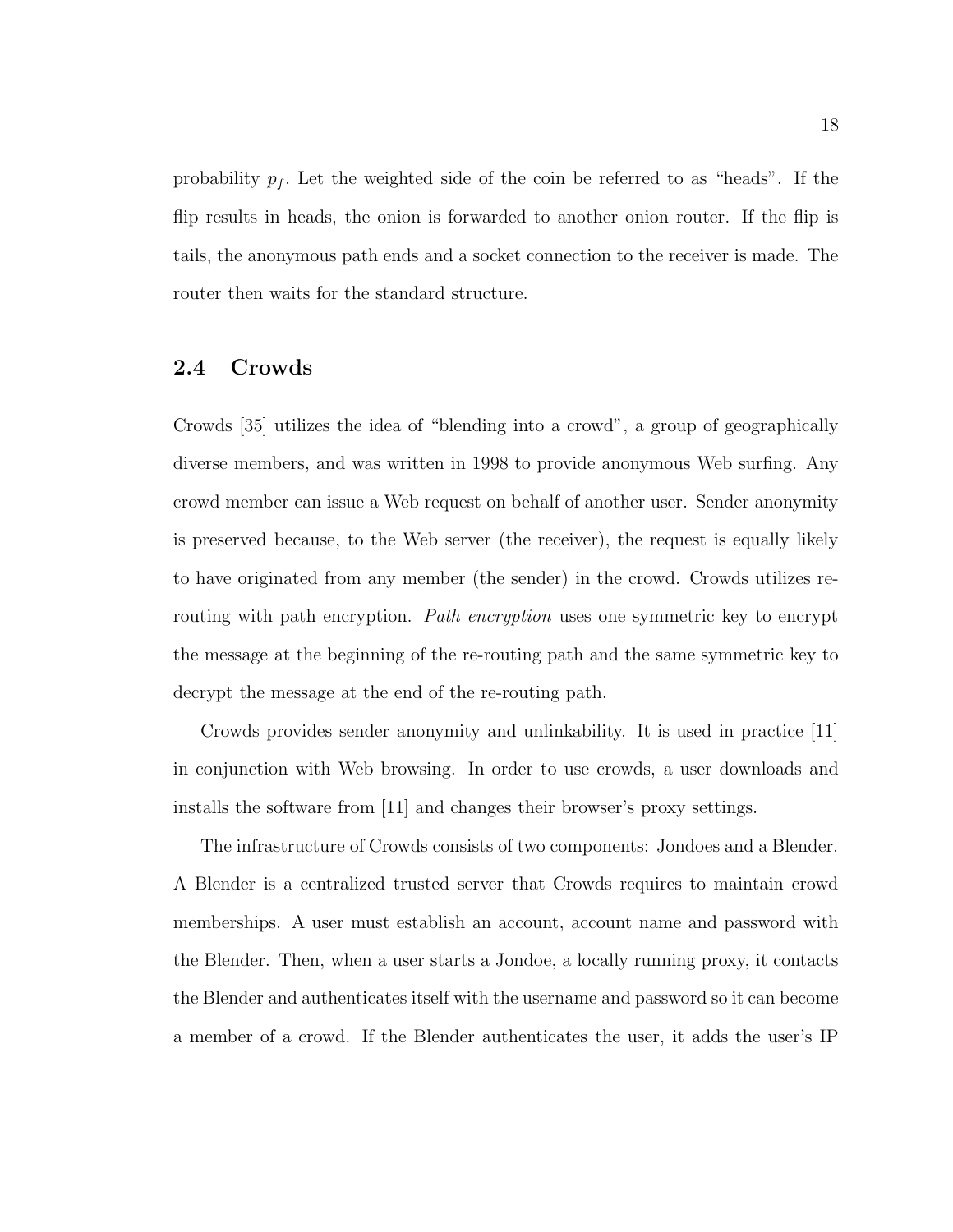Address, port number, and account name to the list of crowd members. In addition, the Blender generates a list of shared symmetric keys, one for every other member in the crowd, so that the user can exchange authenticated and encrypted messages with each crowd member. This list is sent to the user encrypted under the account password. Also, each newly generated key is appropriately sent to each other member of the crowd encrypted under their respective account password, informing them of the new crowd member's IP address, port number, and account name.

After joining a crowd, a single static re-routing path with a minimum length of 1 is created for all the user's communications. The user's Jondoe chooses a random Jondoe in the Crowd to be the first hop in the re-routing path. Then the user sends the re-routing path creation request to the first hop's Jondoe. Thereafter, any Jondoe that receives the path creation request flips a biased coin. With probability  $p_f$ , the probability of forwarding, the Jondoe randomly chooses another crowd member to which the path creation request is forwarded. In order to route the messages, a path ID is used as a tag on the message to determine the next hop. When creating a path, a Jondoe replaces the path ID with a new path ID, a randomly chosen 128-bit integer. The old and new path ID, along with the IP address and port number of the predecessor and successor nodes are recorded in a routing table. Replacing the path ID allows for the same Jondoe to appear in the path multiple times, but still route a message differently each time it appears on the path. If the flip of the biased coin indicates not to forward the message, it is then sent directly to the server. The first message sent by a new Jondoe utilizes this path creation, and every subsequent message follows this same path regardless of the ultimate Web server destination.

Re-routing paths are static because dynamic paths reduce sender anonymity (see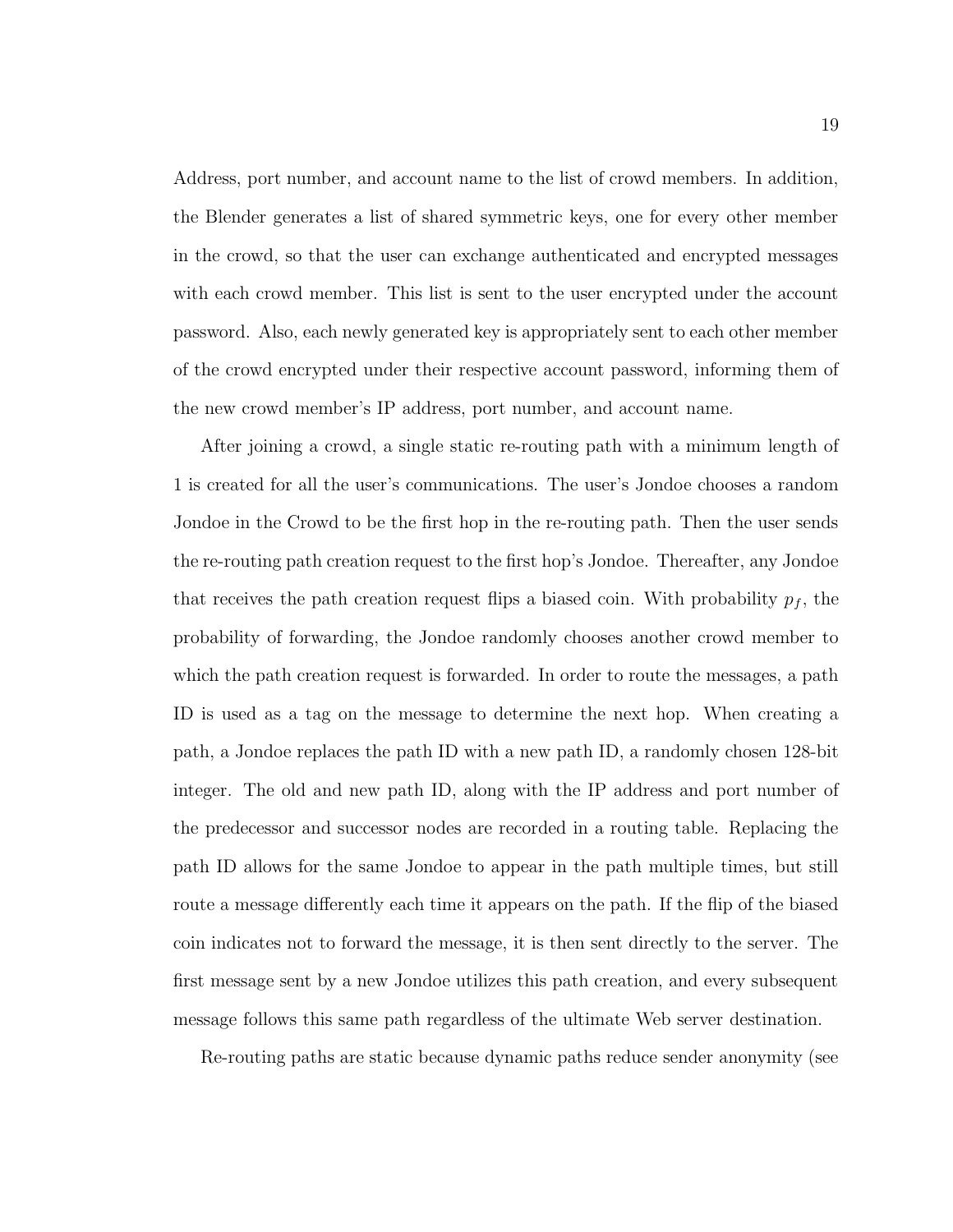Theorem 5.2 in [35]). If Jondoe A receives a message from Jondoe B, all Jondoes excluding A and B are equally likely to be the sender, but B is most likely to be the sender. If re-routing paths are dynamic, then every time a Jondoe sends a new message a new path is created. If the next hop Jondoes in each of these paths collaborate, more messages being sent by the sender may compromise the anonymity of the sender.

On the other hand, with static path creation, any new user who joins a crowd and creates a new path is easily identified as a sender of a message. To solve this problem, a join commit is introduced. Periodically the Blender sends a join commit to all members of a crowd, and all of the crowd members at the same time create a new path. A new user refrains from creating a path when the user first joins, and waits until they receive a join commit.

To reduce latency, a path key is introduced. A path key is a symmetric key generated by an initiating Jondoe and is forwarded to all Jondoes on the path via the shared symmetric keys. This allows the use of path encryption for messages and replies. The exchange of the path key is done securely with the symmetric keys given by the Blender.

Crowds also prevents a timing attack (defined in Section 3.2). When Web browsing, a user may request a Web page with embedded objects. When the user receives the Web page the browser automatically requests the embedded objects. If the first hop in the anonymous path notices a sufficiently short time between sending the response and additional anonymous messages, then with high probability the first hop identifies the sender. To prevent this attack, Crowds has the last hop in the anonymous path check to see whether there are embedded objects, and if so, it re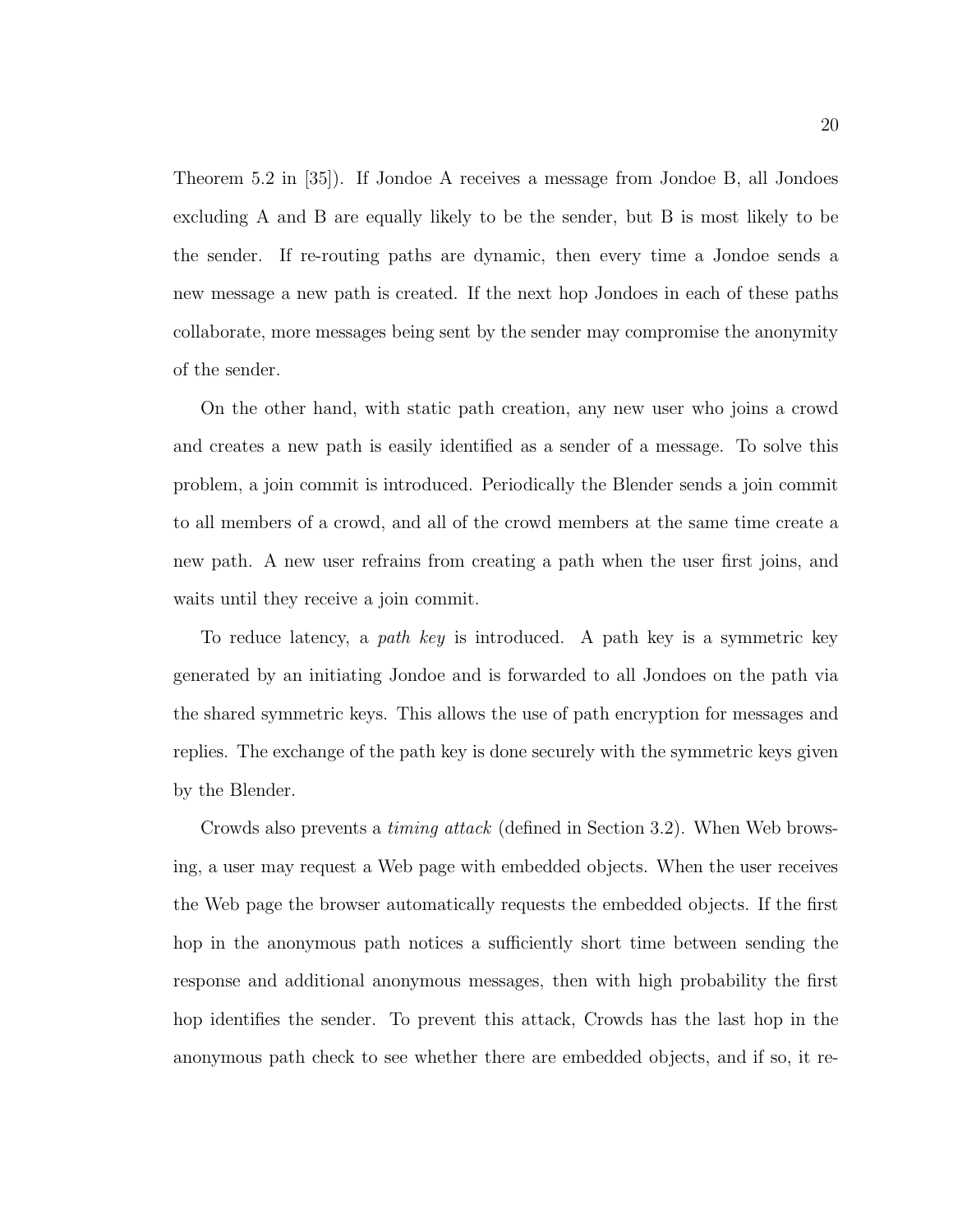quests them on behalf of the user that initiated the request. The user's Web browser is also changed to wait for embedded objects rather than request them itself.

#### 2.5 Hordes

Hordes [38] provides sender anonymity and unlinkability for Web browsing by using re-routing, link encryption, and multi-casting and was written in 2000. In order to use Hordes, a client runs a local process  $h$  that is analogous to a Jondoe in Crowds. Hordes utilizes similar techniques as Crowds for sending a message to a receiver, but uses multicast on a receiver's response while still maintaining sender anonymity. Multicast reduces the round trip time to about half of that in Crowds because multicast is more direct (Crowds has longer return paths due to re-routing). The infrastructure in Hordes consists of a Blender and CA as trusted authorities, and Jondoes (the clients running process  $h$ ). The Blender and Jondoe protocols are slightly different from Crowds. Hordes has not been used in practice.

Hordes consists of two main steps: initialization and data transmission. Initialization provides the sender with a list of all other Hordes members and their public keys as well as a multicast class D address  $A_g$  (a class D address is the type of IP address used for multicasting). This process is very similar to Crowds, except Hordes uses nonces (a value used only once) to ensure fresh lists are received, and timestamps to ensure that membership updates are not replays.

Data transmission in Hordes on the forward path from sender to receiver has three main differences from Crowds. Senders must randomly pick a multicast class D address  $A_g$  from  $A_G$ , the set of multicast class D addresses shared by all Jondoes in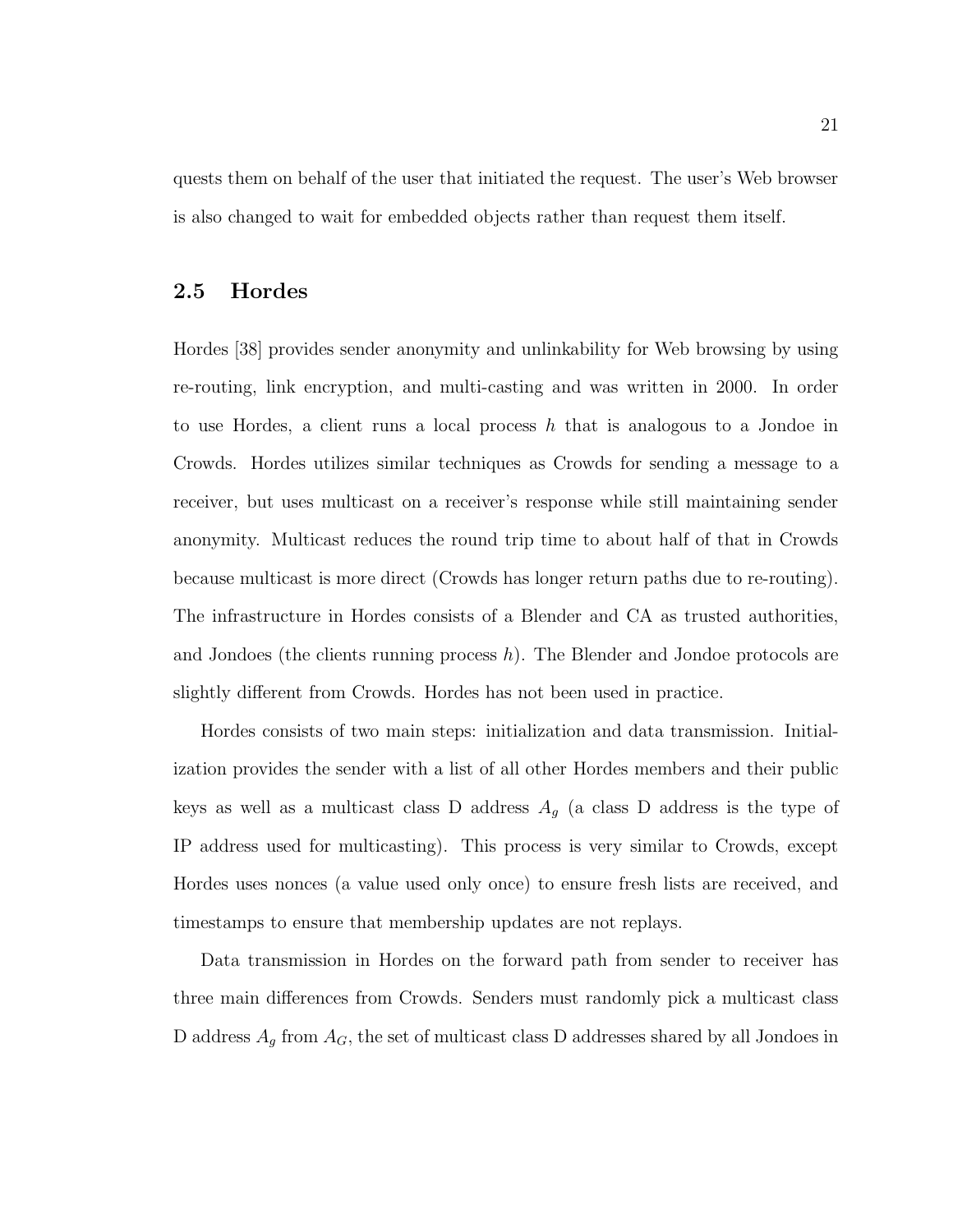the Horde. Also, senders must generate a random 128-bit id, which allows a sender to determine if a received multicast is a reply to one of its messages. Both  $A<sub>g</sub>$  and id are sent along with the message so that the receiver can respond to a sender by multicasting to  $A<sub>g</sub>$ . Lastly, the major change is that Hordes does not use static re-routing paths. Instead, each hop in the re-routing path chooses a subset b of all Horde members to which a message is forwarded. It then exchanges a symmetric key  $k_f$  to be used for symmetric key encryption with all members of b.  $k_f$  is encrypted with the next hop's public key and the current node's private key. To determine if the message is forwarded to another Jondoe, a biased coin weighted with probability  $p_f$  is flipped.  $p_f$  is a configurable parameter that gives the probability of forwarding the message to another Jondoe and as  $p_f$  increases, the average path length increases. If the coin flip results in forwarding data, a random member of  $b$  is chosen by the Jondoe and selected as the next hop, after which the message is forwarded using symmetric key encryption with  $k_f$ . Otherwise, the coin flip results in the message being sent to the receiver. The use of dynamic paths in Hordes seems as if it would compromise the anonymity of the sender, but in fact "the size of the subset is chosen so that the number of forwarders in the set is on the order of the expected number of paths a Jondoe would be on in Crowds" [38, page 38].

Data transmission in Hordes on the backward path from receiver to sender is quite simple. To send a message, the  $id$  is appended to the front of the message, and the message is multicast to  $A<sub>g</sub>$ . A subset of all Horde members,  $A<sub>g</sub>$ , is chosen because this allows a sender to listen to a subset of all replies for the entire group  $A_G$ . If a subset is not chosen, a sender could waste a lot of resources listening to broadcast replies that are not intended for it. This drastically reduces the time for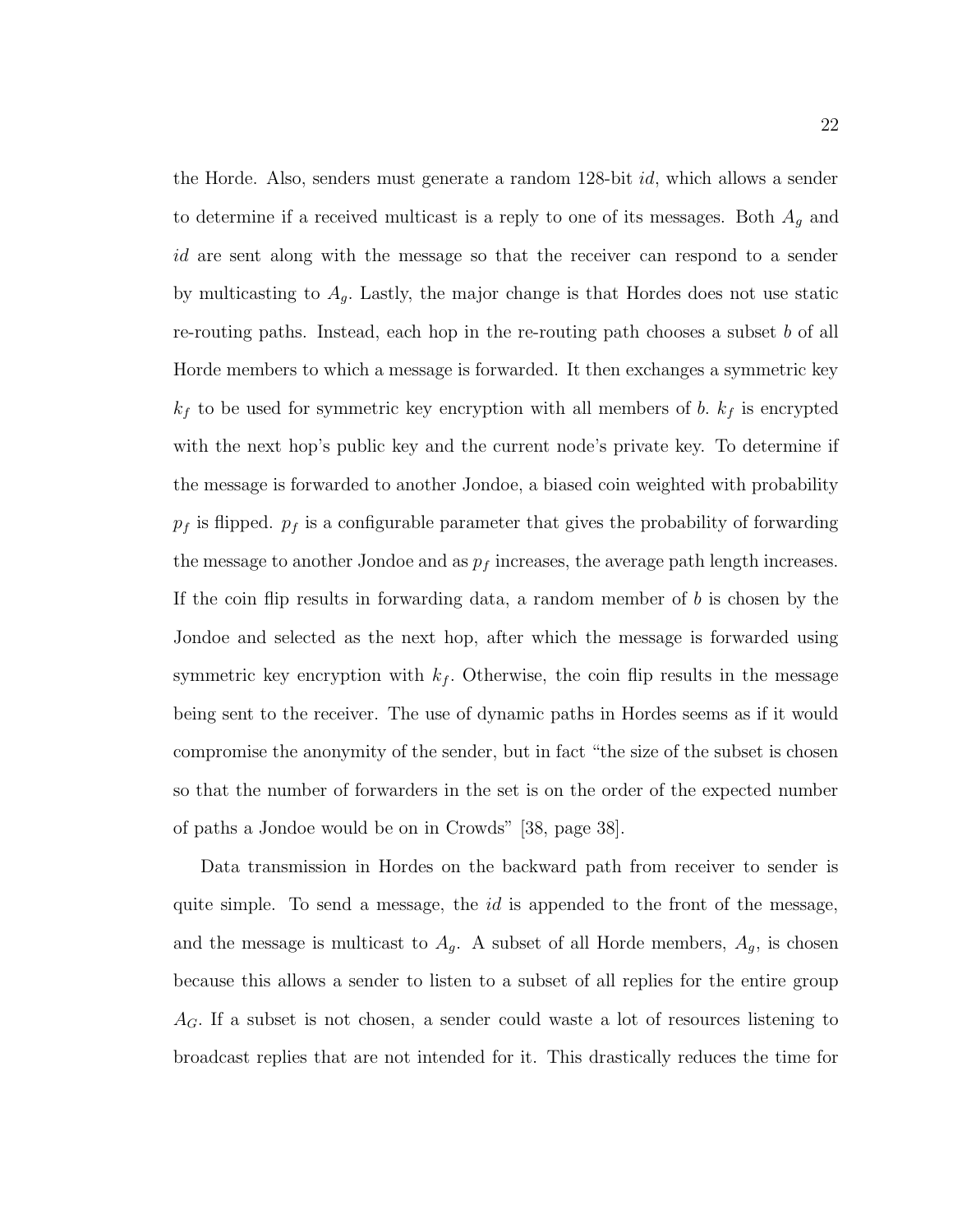a reply from a receiver because the reply is sent directly via multicast versus taking extra re-routing hops.

Multicasting uses class D addresses. A group of members subscribe to a class D address. This effectively creates a tree of routers, and no individual router knows the entire membership. To know all the members of the group  $A<sub>g</sub>$  requires the cooperation of all the routers and even then, each member of  $A<sub>g</sub>$  is equally likely to be the recipient.

#### 2.6 Lucent Personal Web Assistant

On the Internet, clients commonly type in login names and passwords that allow the user to be identified, sacrificing data anonymity. Lucent Personal Web Assistant (LPWA) [15] provides *weak sender anonymity* by using re-routing with no encryption and data anonymity of login names, secret key or password, and HTTP headers. Sender anonymity is weak because the re-routing path only consists of the LPWA proxy, which is easily defeated by an eavesdropper between the sender and the LPWA proxy. LPWA also prevents servers from establishing a dossier, the set of servers the client has interacted with so far.

LPWA can be used in conjunction with e-mail and Web browsing and was used in practice in 1997. It was then the basis for ProxyMate which was sold to CMGI's NaviPath in May 2000 [24]. NaviPath has not released its product yet [31]. The infrastructure of LPWA consists of a single LPWA proxy as a trusted authority.

A sender passes a single passphrase to the secure Janus function which provides the sender with a persona for the rest of the session with a particular server. The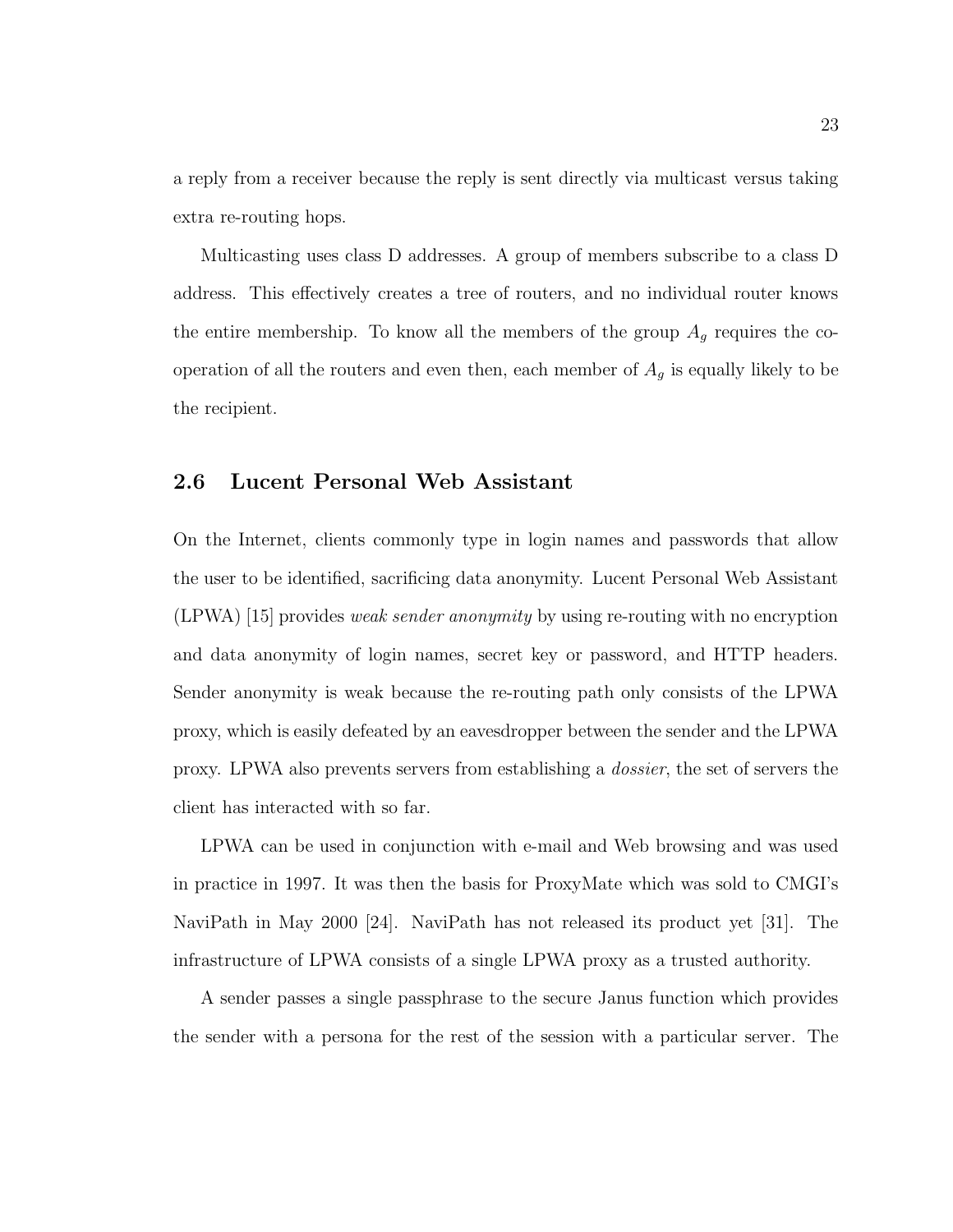persona includes an alias user/login name, an alias secret key or password, and an alias e-mail.

In order to use LPWA, clients configure their browser settings to use the LPWA proxy, such as lpwa.com. The LPWA proxy is located at the edge of the subnet of clients, usually at an Internet Service Provider (ISP) or where a corporate firewall is located. The proxy utilizes filters and the Janus engine, a software implementation of the Janus function, to provide anonymity. It is assumed that the communication between the sender and the LPWA proxy is secure and the passphrase is sent as plaintext (not encrypted text) to the LPWA proxy. The LPWA proxy is the one intermediate node in the re-routing path.

The keys to data anonymity in LPWA are filtering and the Janus engine residing on the LPWA proxy. Filtering removes the From and Referrer headers from HTTP requests and trims the User-Agent header to remove platform specific information. The From header can contain the user's e-mail address. The User-Agent header contains information about what type of machine the user has. The Referrer header contains the URL of the Web page in which the URL of the current request appeared.

The purpose of the Janus function is to provide a client with consistent personas, such as aliases for HTTP login pages, while preserving the anonymity of the client. The Janus function J is defined as  $J(c_i, s_j, p_i, t) = MAC_{p_i}(c_i || s_j || t)$  where  $MAC_{p_i}$ is the message authentication code generated by a CBC-MAC such as Advanced Encryption Standard using  $p_i$  as the key. In this notation  $c_i$  is the client,  $s_j$  is the server,  $p_i$  is the passphrase (the secret), and  $t \in \{u, p, m\}$  denotes whether the client wants an alias username, password, or e-mail address, respectively.

The Janus function protects against collaborating servers establishing a dossier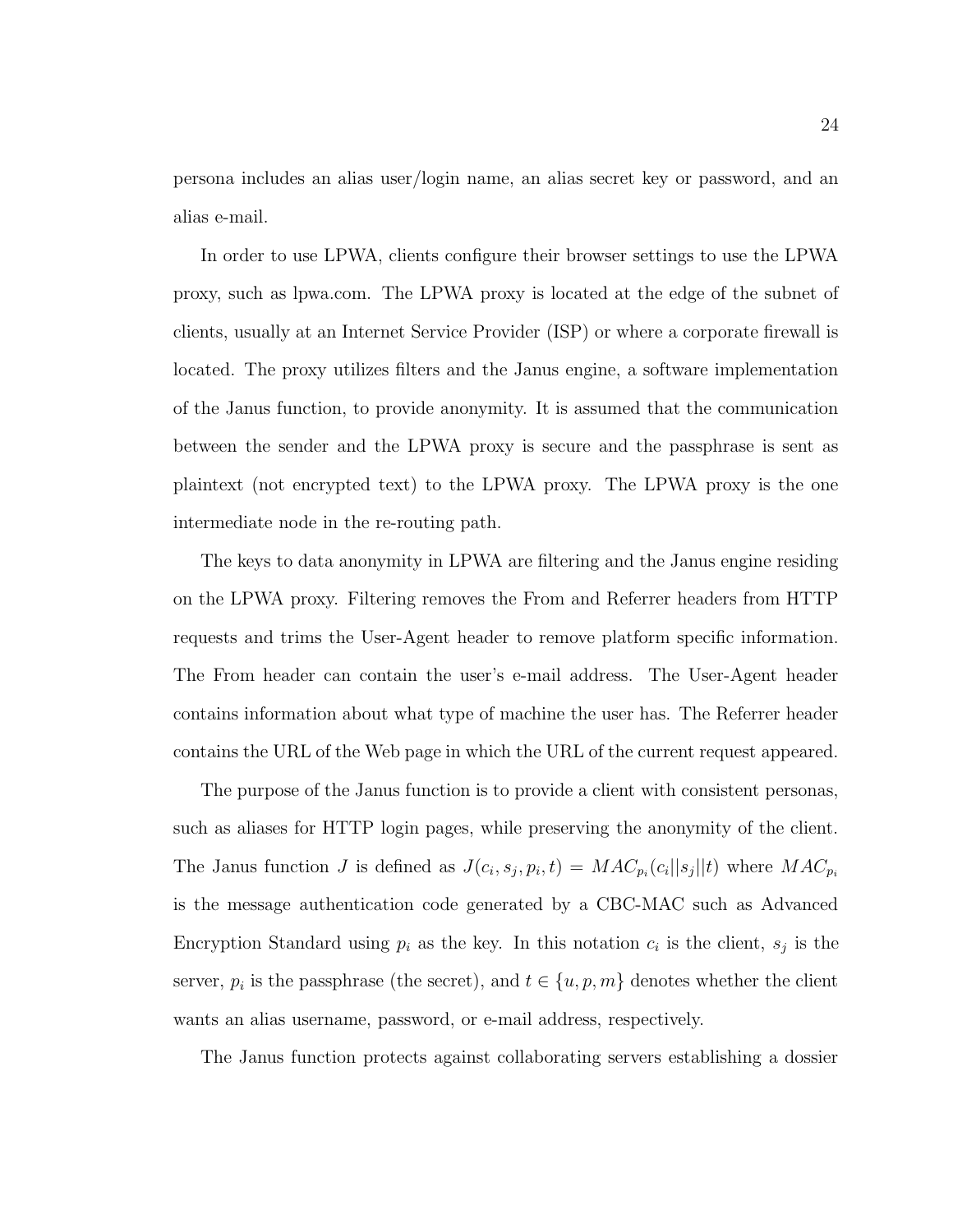for a client by providing data anonymity. Collaborating servers obtain a unique alias (login name, password) tuple for each server because the Janus output is dependent upon  $s_j$ . The following secrecy and anonymity properties of the Janus function [15] ensure that collaborating servers cannot establish a dossier. The secrecy property prevents the collaborating servers from deriving the results of the Janus function from other results. The anonymity property prevents the collaborating servers from identifying who the client is given pairs of (alias,password) from different clients. The only other way for servers to establish a dossier is to analyze the referrer header in a HTTP request. However, the Janus engine removes the referrer header and a server cannot establish a dossier this way either.

To formally define the secrecy and anonymity properties, we first introduce some notation as in [15]. Let  $a_{i,j}^u$  denote the alias username for client  $c_i$  to server  $s_j$  and  $a_{i,j}^p$  $_{i,j}$ denote the corresponding password for client  $c_i$  to server  $s_j$ . A client  $c_i$  is uncorrupted if the adversary is unable to determine  $p_i$ . A client  $c_i$  is opened to server  $s_j$  if the pair  $(a_{i,j}^u, a_{i,j}^p)$  was communicated to the server. A client  $c_i$  is identifiably opened to server  $s_j$  if the client is opened and the server can determine the corresponding  $c_i$ . Now, let us take the definitions of the secrecy and anonymity properties directly from [15, page 397]:

- 1. Secrecy: Given a server  $s_j$ , an uncorrupted and not identifiably opened client  $c_i$ , and  $t \in \{p, u, m\}$ , the adversary E cannot find  $J(c_i, s_j, p_i, t)$  with non-negligible probability even under a chosen message attack, under the assumption that the adversary can get  $J(c_i, s_{j'}, p_i, t')$  for any  $s_{j'} \neq s_j$  or  $t \neq t'$ .
- 2. Anonymity: Given a server  $s_j$ , and two uncorrupted clients  $c_i$ ,  $c_{i'}$  not opened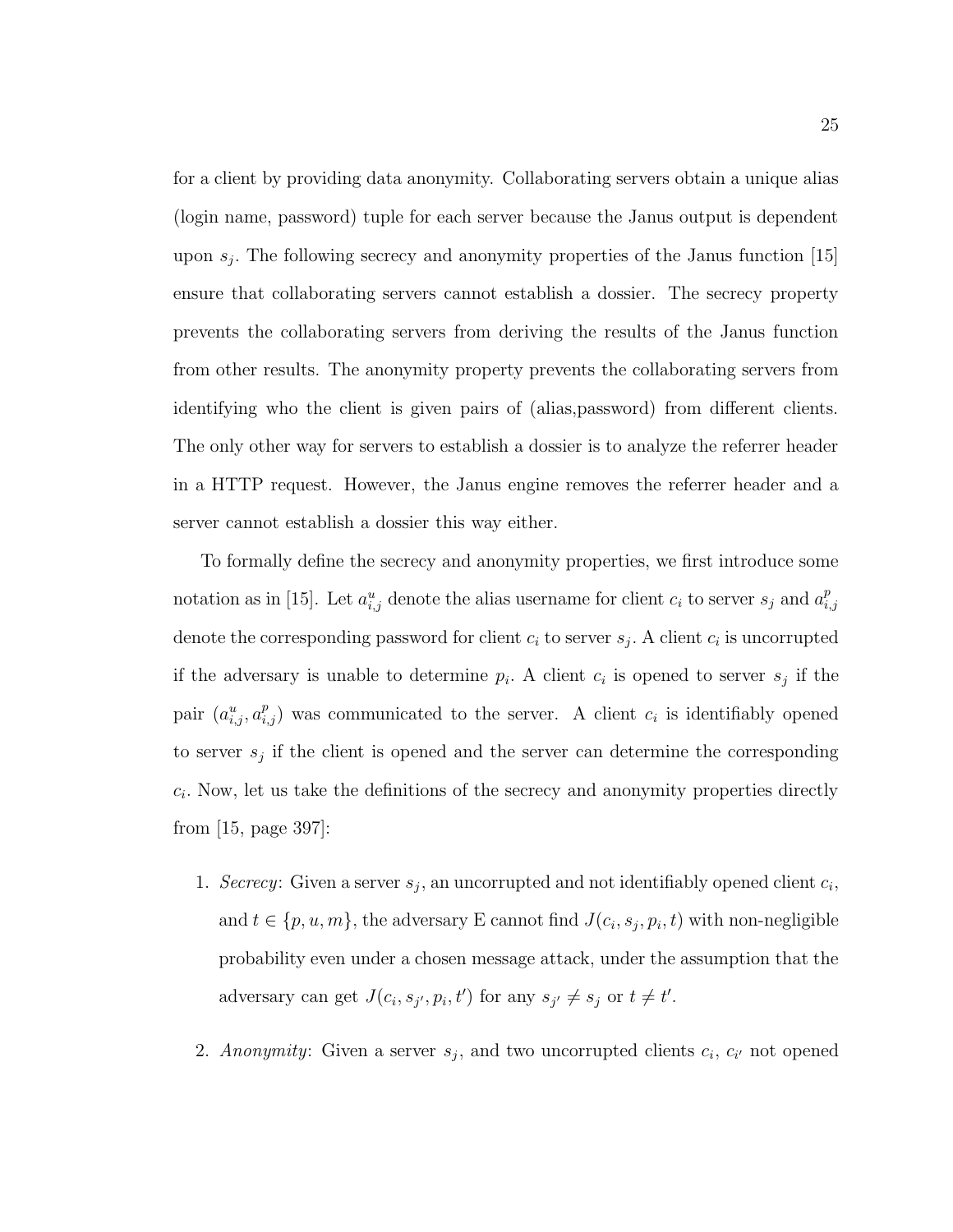with respect to  $s_j$ , and  $t \in \{p, u\}$ , an adversary cannot distinguish the value of  $J(c_i, s_j, p_i, t)$  from  $J(c_{i'}, s_j, p_{i'}, t)$  with non-negligible probability even under a chosen message attack, under the assumption that the adversary can get  $J(c_{i''}, s_j, p_{i''}, t)$  for any list of arguments not used above.

The work in [15] proves that J satisfies these properties.

Weak sender anonymity for e-mail is also provided. In order to make LPWA transparent to the user, e-mail forwarding is used. The forwarding engine encrypts the user's e-mail address. Suppose the result of the encryption is  $X$ . The forwarding engine then replaces the e-mail's reply address with  $X@lpwa.com$ . When the server responds to this alias e-mail address, the forwarding engine decrypts  $X$  and forwards the e-mail to the decrypted address. The documentation in [15] does not specify whether public key or symmetric encryption is used. However, since only the LPWA proxy needs to store the encryption/decryption key, symmetric encryption is probably used since it is faster.

One attack to which LPWA is susceptible is if an attacker collects outputs of the Janus function, hoping for an internal collision (a birthday attack). The attacker would replace the first n bits of a message with alternatives, until one of the alternatives yields the same Janus function output as the original message. Using this method, a consequence of [5] shows that an attacker has to try approximately  $2^{(keysize)/2}$  samples. Thus, 64-bit keys are insecure and keys of at least 128-bits are recommended [15].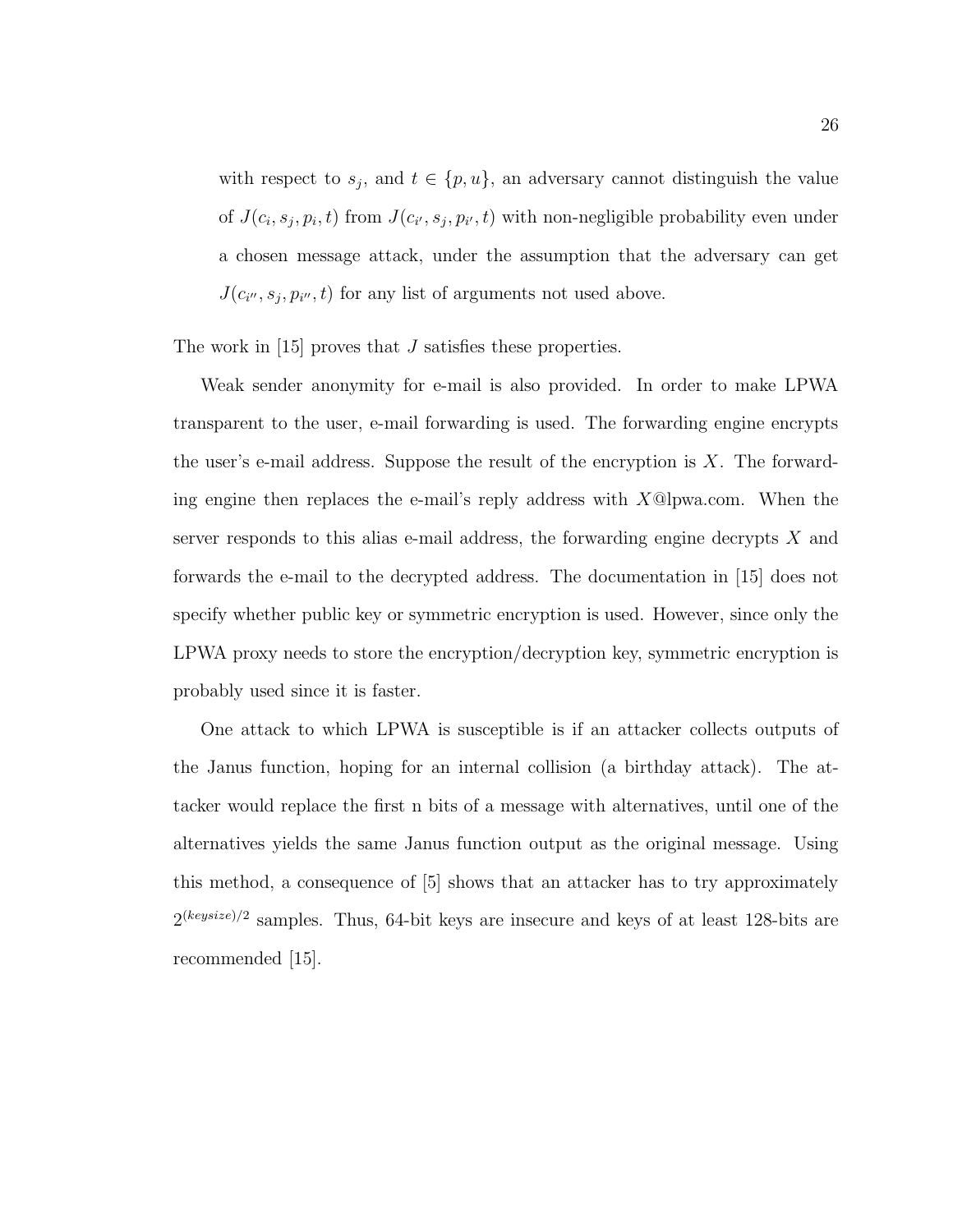### 2.7 Anonymizer

Similar to LPWA, Anonymizer [2] was written in 1997 to provide weak sender anonymity for Web browsing by using re-routing with no encryption. Only one intermediate node is used in the re-routing path, namely the Anonymizer server. A client changes the browser proxy to the Anonymizer server, and all subsequent messages are re-routed through the Anonymizer server. Anonymizer strips off all identifying headers and source addresses of the HTTP request. It then forwards the request on behalf of the client to the server. All responses are sent back to the Anonymizer Server, which forwards them back to the original sender. Thus, a server can only learn the identity of the Anonymizer server. Anonymizer requires the Anonymizer proxy as a trusted authority.

Currently, Anonymizer is available at [2]. In order to use Anonymizer, a user must pay a fee to create an account with an Anonymizer server and change their web browser's proxy settings.

### 2.8 Remailers

The purpose of remailers [10] is to provide sender anonymity for e-mail. The first remailer written was the type 0 remailer Anon.penet.fi in 1993. Type 1 and type 2 remailers also provide unlinkability. Only type 1 remailers allow a receiver to reply anonymously.

A type 0 remailer is based on re-routing with no encryption. It is very similar to Anonymizer. The required infrastructure is a single proxy as a trusted authority that provides one intermediate node in the re-routing path. The sender sends e-mail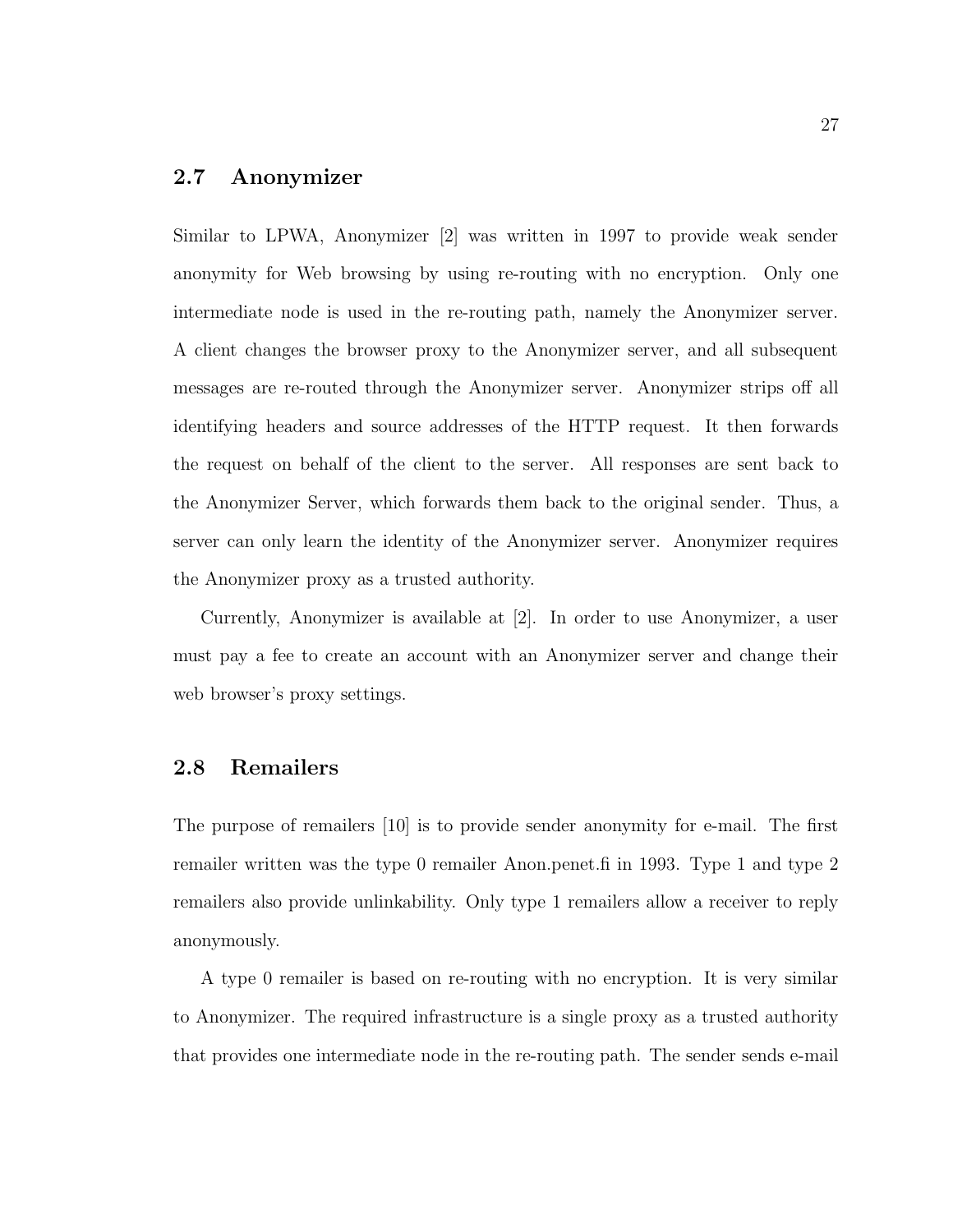to the intermediate proxy, which strips all identifying headers from the message and forwards it to the receiver. The intermediate proxy and the connection from the sender to the intermediate proxy are assumed to be secure for sender anonymity to be preserved. Currently, there are many type 0 remailers used in practice, see [3] as an example. However, due to the amount of spam generated by type 0 remailers, their existence is usually short-lived.

A type 1 remailer is commonly referred to as a Cypherpunk remailer. The infrastructure required is a cascade of weak mixes. The mixes are weak because they rely on message delay, which only partially obfuscates inputs with the outputs of a mix. In addition, the weak mixes do not use uniform message size which permits a size correlation attack because each layer of encryption is removed at each weak mix without adding padding before forwarding the message. Type 1 remailers require a certification authority (CA) as a trusted server. Currently, there are many type 1 remailers used in practice, see [44, 45] for an extensive list.

An e-mail in a type 1 remailer system is conceptually a layered public-key encrypted structure similar to an onion. The inner core of the layered structure contains the message. Each layer contains routing instructions for each mix: delay, next hop, and optionally an alias. The delay instructs a mix to hold a message for *delay* time units, to thwart traffic analysis. The next hop (IP address) tells the mix whether it is to send the inner layers to the next mix or to the receiver. The alias allows the receiver to respond to an e-mail, and each mix maps the alias address to the predecessor node from which it received the onion. Cypherpunk remailers also strip off all (or at least some) mail headers and add new headers to provide data anonymity. Lastly, instead of specifying a delay, some type 1 remailers use a *message pool*. A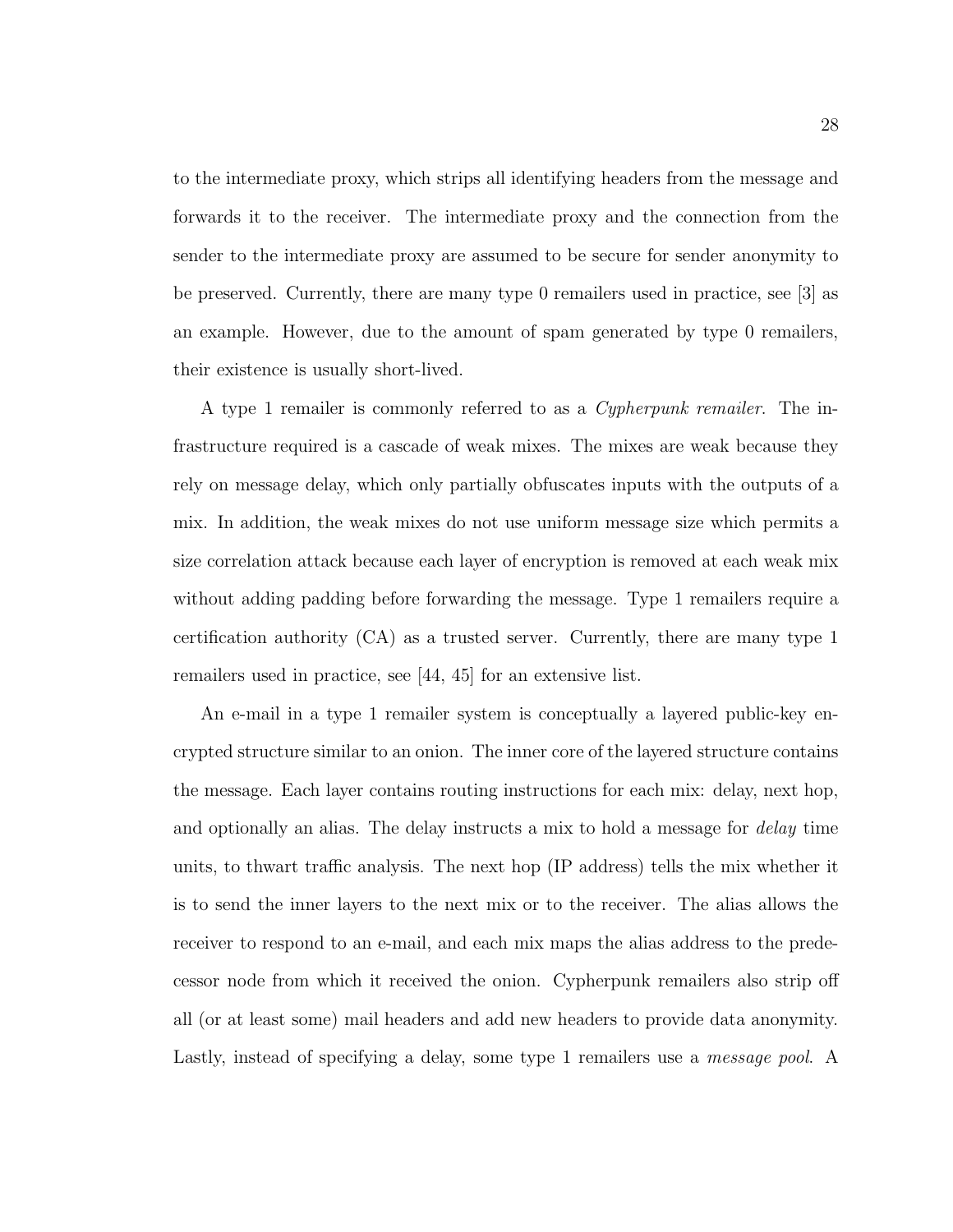message pool maintains a minimum number of messages in the pool; once the message pool is full an incoming message causes a message to leave the pool. To prevent an attacker from correlating an incoming message with an outgoing message, the messages in the pool are reordered with each incoming message. To send a message, a sender requires the public keys and addresses of all the mixes.

A type 2 remailer, Mixmaster, attempts to eliminate attacks that can be used against Cypherpunk remailers (see Section 3.3.1) by using mixes that delay and reorder messages, with uniform message size, protection against replays, and the absence of a means for the receiver to reply. The origin of its name comes from the fact that it is strongly based upon Chaum's mixes. The body of the message is 10 kilobytes, and the message is sent through an infrastructure of 20 mixes. The sender requires the public keys and addresses of 20 mixes. Mixmaster requires a CA as a trusted server. Currently, there are some Mixmasters used in practice, see [44].

Each layer of the message is encrypted with the public key of the mix for which it is intended. A received message is decrypted with the private key of the mix, revealing the header, which contains the next hop, a packet ID, and a symmetric triple DES key (3DES). The mix checks to make sure it has not seen the packet ID before, discarding if necessary to prevent replays. The next hop is extracted as well as the 3DES key. Then, the header is moved to the end of the list of headers (before the body of the message), and the entire message is decrypted with the 3DES key. The packet is then forwarded to the next hop. Flags in the core of the message indicate if it is the last hop and if it is a multi-part message. The body of the message is then placed into a reordering pool. If it is part of a multi-part message, the last hop does not place it in the pool until all other parts have arrived. The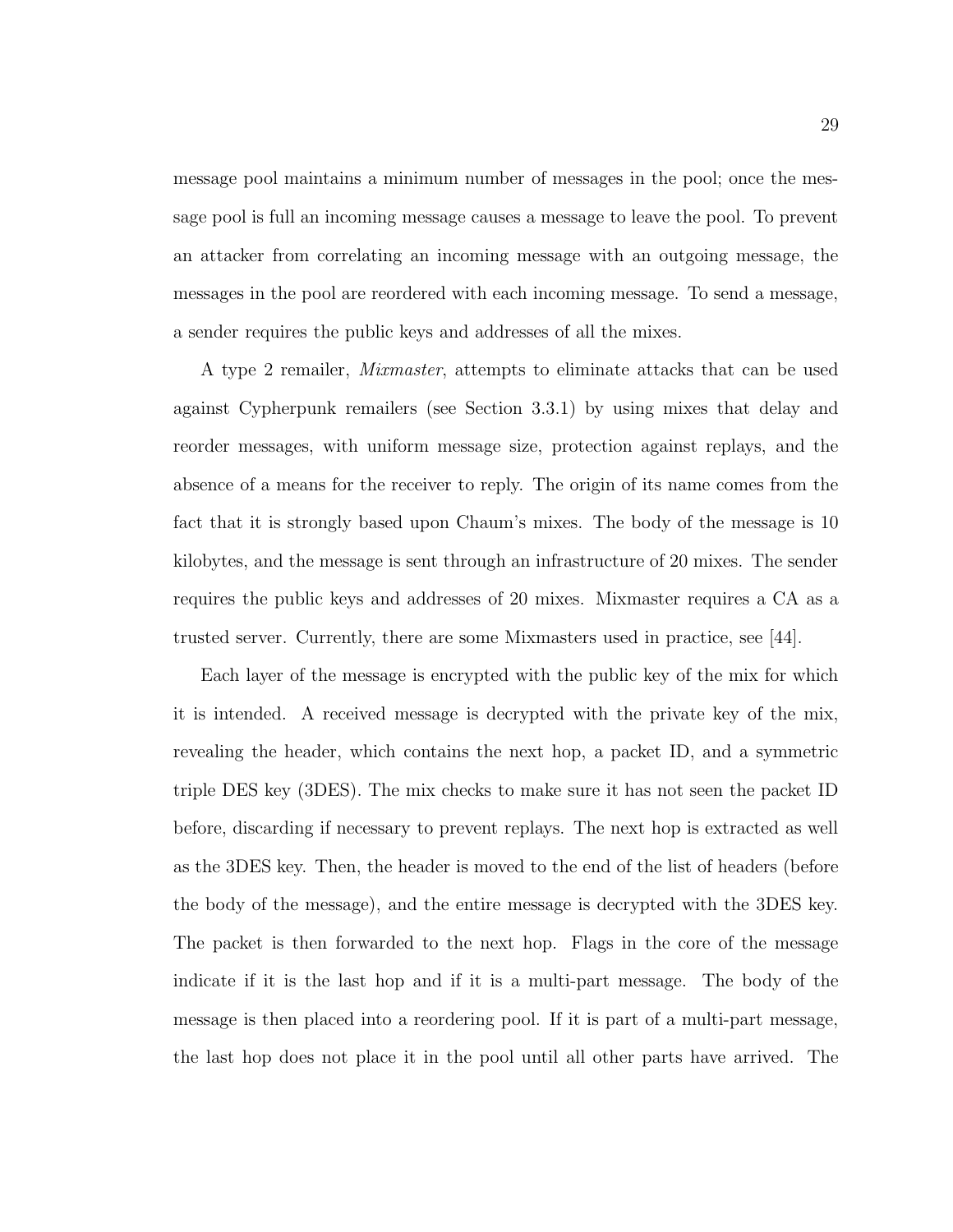last hop identifies these multi-part messages with a flag, as well as the messages having the same packet ID but different Message IDs. All parts of the multi-part message must be received within a certain time limit, otherwise the entire message is discarded. How the multi-part message is re-assembled in the correct order is not specified in [10]. However, the problem is easily solved by adding sequence numbers to multi-part messages.

Mixmaster does not provide perfect sender anonymity if the traffic on the network is low. Correlations can be discovered between a sender and a receiver receiving a message a certain time period later. To defeat traffic analysis, dummy messages would have to be created to maintain a minimum level of traffic.

### 2.9 Babel

Babel [18] provides sender anonymity, unlinkability, and optionally receiver anonymity for e-mail and was written in 1996. It utilizes a cascade of mixes that use interval batching, probabilistic deferment, inter-mix detours, and fixed-set random order paths (as defined below) to obfuscate their input messages with their output messages. It enables stateless remailers by allowing a sender to append an optional untraceable return address (as defined below). Babel has not been implemented.

In order to use Babel a user either installs a filter in the .forward file (Unix configuration file for e-mail forwarding) or changes the proxy to the Babel Proxy. When a .forward file is used to install Babel, a password that is needed as a secret key is stored in plaintext. When using the proxy mode of operation, the user's password is sent to the proxy mix in plaintext. In proxy mode, it is recommended that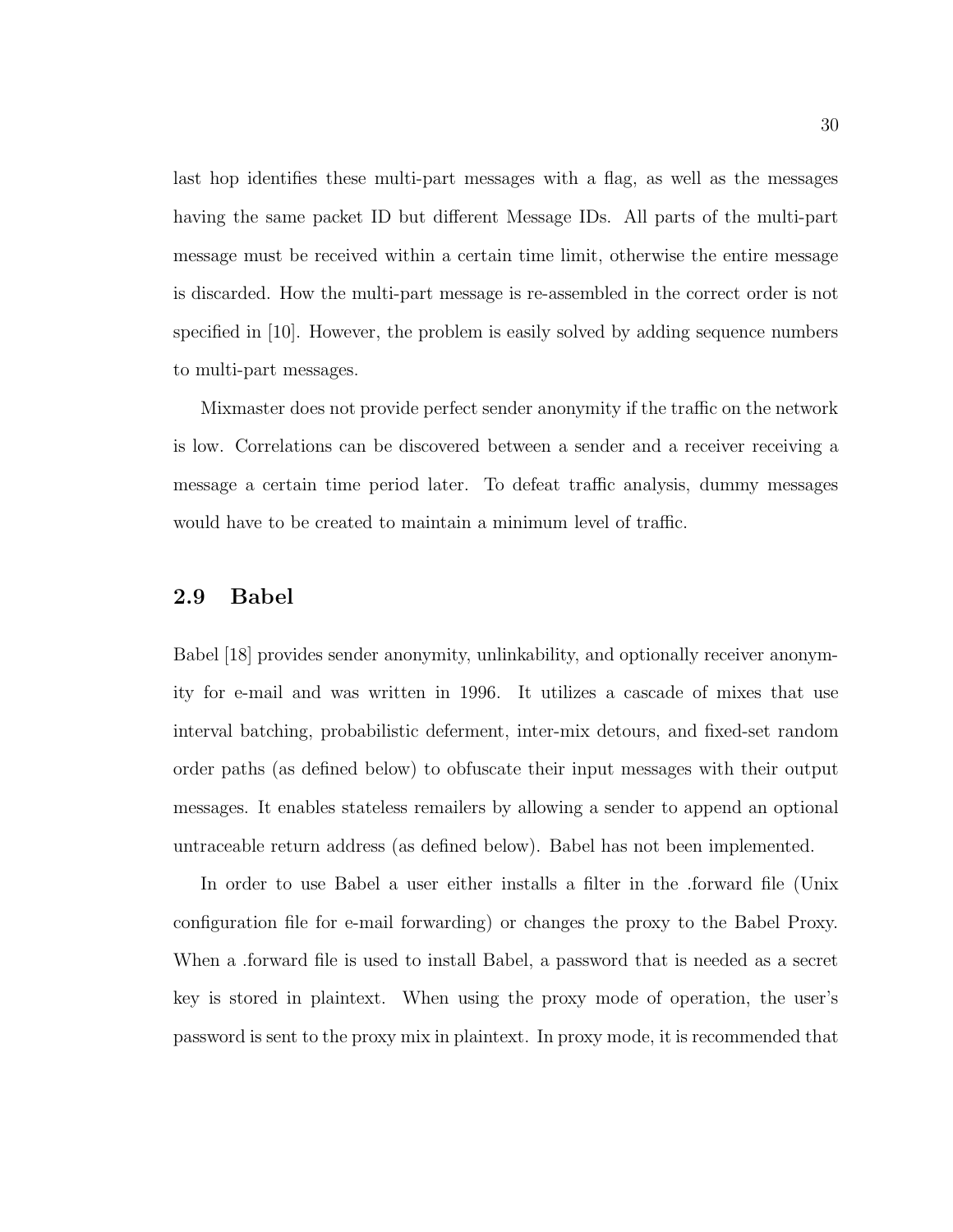PGP [47] be used in conjunction with Babel to protect the password. In addition, it is recommended to use PGP for the original message that is sent to the receiver to hide the message contents during the first hop (proxy mode) and last hop (both .forward and proxy mode).

The infrastructure of Babel is a cascade of mixes and a CA as a trusted server. The sender requires the addresses and the public keys of the mixes, as well as a password (.forward configuration) or the first mix proxy's PGP public key (proxy configuration). Optionally, the PGP key of the receiver is needed.

The fundamental building block of Babel is a mix. To improve the chances that an adversary does not compromise the only intermediate mix, a cascade of mixes is used. Babel utilizes a number of techniques to obfuscate incoming messages with outgoing messages of a mix. Uniform message length prevents size correlation of incoming and outgoing messages. Random one-time salt via symmetric session keys ensures that should an eavesdropper intercept a message going out of a mix, they cannot apply the public key of the mix to discover what the incoming message was. These session keys also improve performance because symmetric key cryptography is computationally faster than public-key cryptography. A public key is used to encrypt the session key, and the session key is used to encrypt the rest of the message. *Interval* batching divides time into equal intervals  $T$ . If fewer than M messages are received within time  $T$ , decoy messages are generated so that the batch has  $M$  messages. A variant of a timestamp scheme uses the session key to uniquely identify messages and guard against replays since the chance of a collision of a randomly generated 128-bit integer is considered negligible. The mix must record these session keys with their timestamps, and can flush its memory of these after some fixed system-wide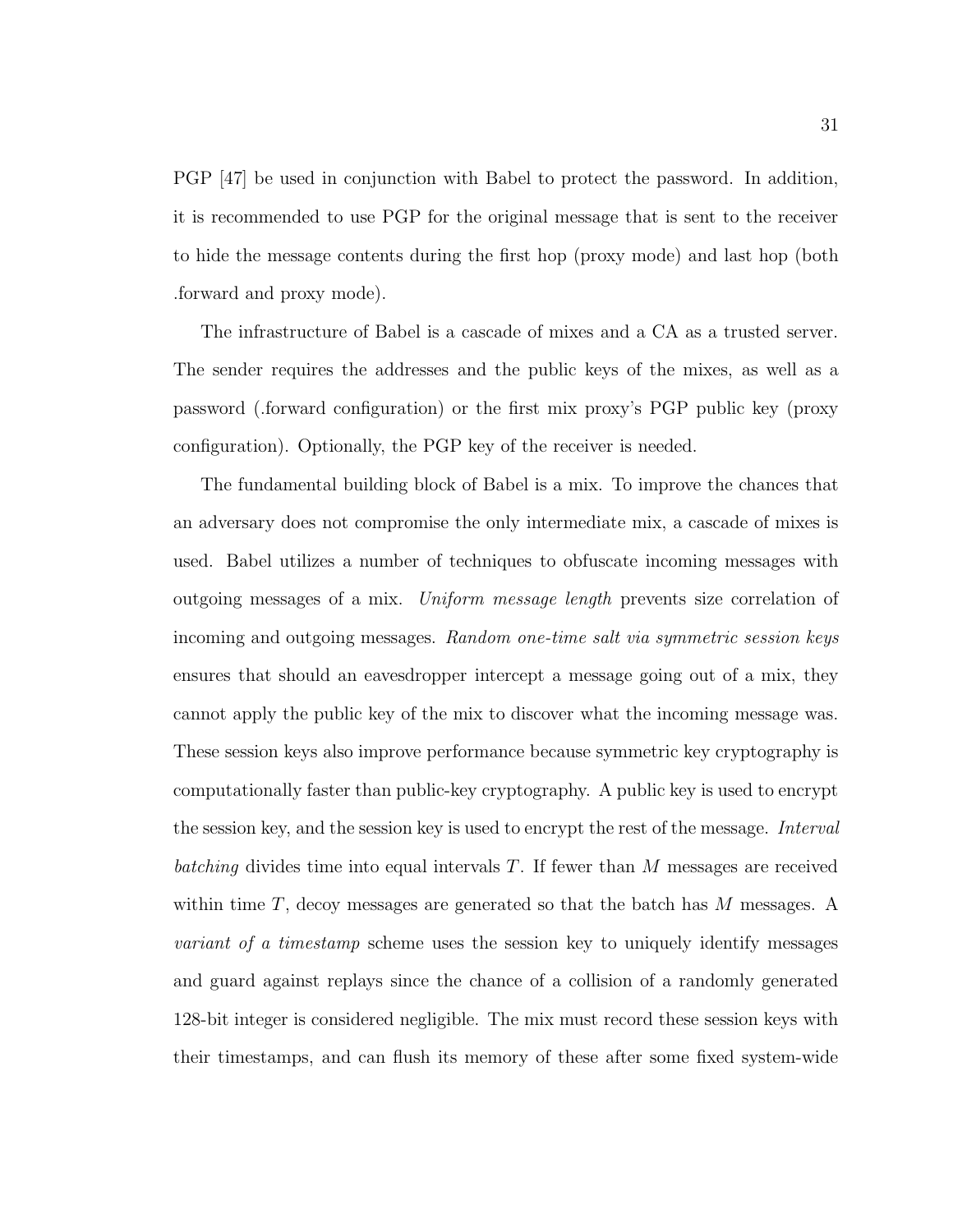time interval.

The composition of a message for a sender is similar to an onion in Onion routing. However, the message is padded to exactly  $\Omega$  bytes, and after each layering and encryption, the message is trimmed to  $\Omega$  bytes. Unlike onion routing, the encrypted layered message in Babel does not set up the symmetric keys for a route; rather, the inner core contains the message. The maximum message size is  $\alpha < \Omega$ , which ensures that trimming does not remove the actual contents of the message.  $\alpha$  is dependent on the number of hops in the re-routing path, how much data each layer adds, and  $\Omega$ . Also, it is possible for the sender to give multiple mix addresses at each layer, which hides the next hop from the current processing mix. Only one mix from the multiple mixes is able to decrypt the message. Thus, a mix only knows the predecessor mix and not the successor mix. Lastly, the layer's header is encrypted with the public key of the mix the layer is intended for, and the rest of the message is encrypted with the symmetric key contained within the header.

The anonymous reply path is stored in return path information (RPI), allowing the mixes to be stateless. The sender randomly chooses a key seed (KS). Then, the sender generates r symmetric keys  $K_1, K_2, \ldots, K_r$  using a hash function iteratively on KS, and generates a return path of mixes  $R_1, R_2, \ldots, R_r$ . The inner core of the RPI is  $y_0 = E_{K_{S^+}}(KS, r)$ , where  $E_{K_{S^+}}$  is encryption with the sender's public key and  $r$  is the number of hops in the return path. The sender, starting with the last mix on the return path  $R_r$  calculates

$$
y_i = (A_{R_{r-i+1}}, E_{K_{R_{r-i+1}}^+}(K_{r-i+1}, y_{i-1}))
$$
 for  $1 \le i \le r$ .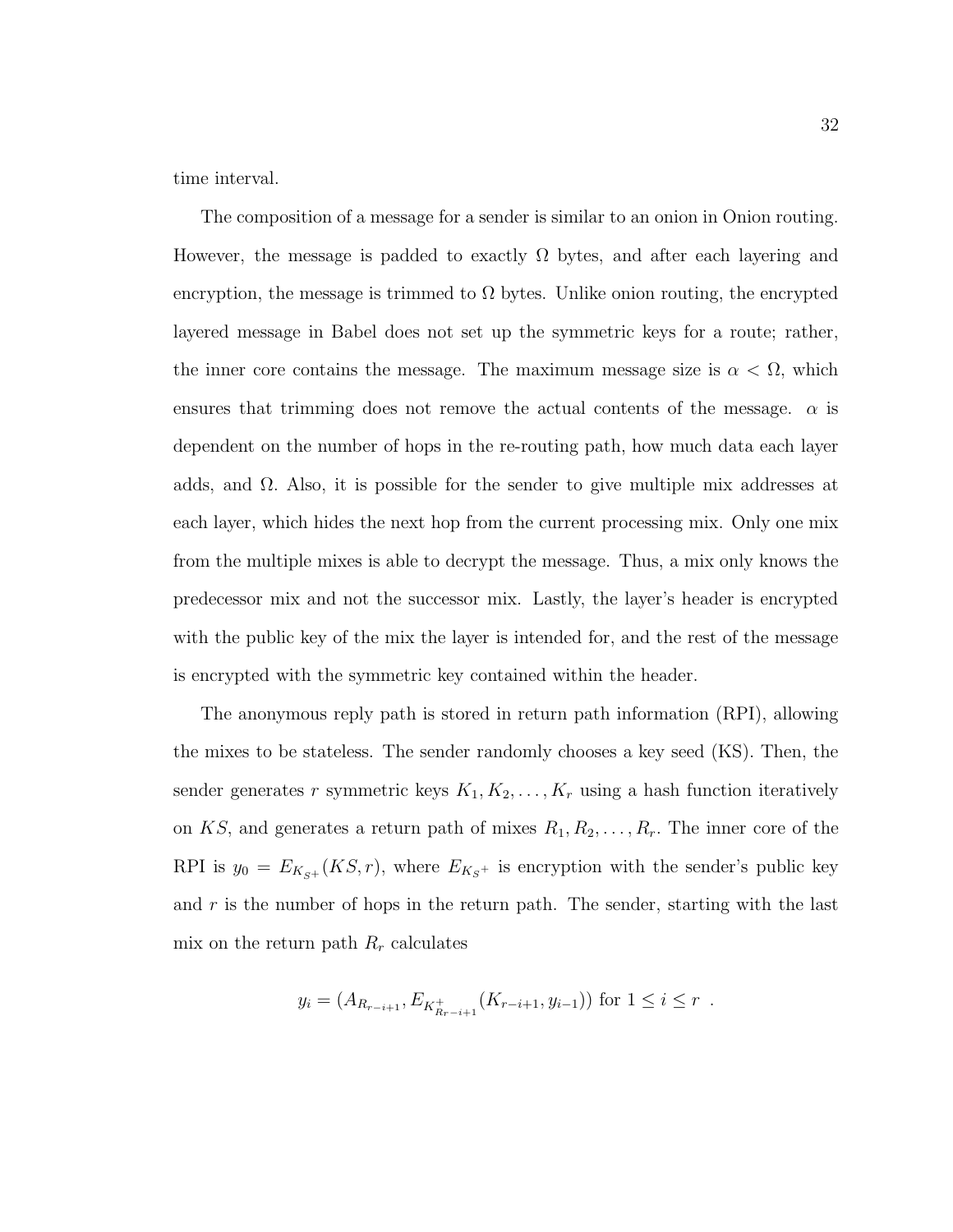The resulting RPI

$$
y_r = A_{R_1}, E_{K_{R_1}^+}(K_1, A_{R_2}, E_{K_{R_2}^+}(K_2, \ldots, E_{K_{R_r}^+}(K_r, A_{sender}, E_{K_s^+}(KS, r)) \ldots))
$$

is prepended to the beginning of the plaintext message. The sender sends this message with the prepended RPI to the receiver as an encrypted layered message. The last mix in the sender's re-routing path sees the RPI, and modifies the mail header so that the receiver replies to  $R_1$ .

To reply to an e-mail, the RPI is treated opaquely and prepended to the reply. This reply is sent to  $R_1$ , which is extracted from the mail header of the sender's message. Each mix  $R_i$  on the return path first decrypts the outer layer of  $y_i$  with its private key  $K_{R_i}^-$  and extracts the symmetric key  $K_i$  and  $A_{R_{i+1}}$  (the address of the next hop). It then prepends the RPI with w random bytes (w is the size of a layer) and deletes the first  $w$  bytes to keep the resultant RPI the same size. It applies the symmetric key  $K_i$  to the new RPI and the entire message. Ultimately, the last mix  $R_r$  sends to the sender  $E_{K_S^+}(KS,r)$  + random data prepended to

$$
Y_r = (E_{K_R}(E_{K_{R-1}}(\ldots E_{K_1}(\text{reply message})\ldots)))
$$

The sender then applies the private key  $K_S^-$  to extract  $KS$  and r, which tells where the message is located (*rw* bytes later). The sender then generates the r symmetric keys from  $KS$ , which can be applied to  $Y_r$  to extract the reply message. Note that unlike Chaum's mixes, the prepended  $E_{K_S^+}(KS,r)$  makes the sender almost stateless as well. The sender does not have to remember all the random keys generated for reply paths, just its own private decryption key  $K_S^-$ .

RPIs allow Babel to provide mutual anonymity. Alice can send an anonymous message to a newsgroup or bulletin board and include an RPI. Bob can then anony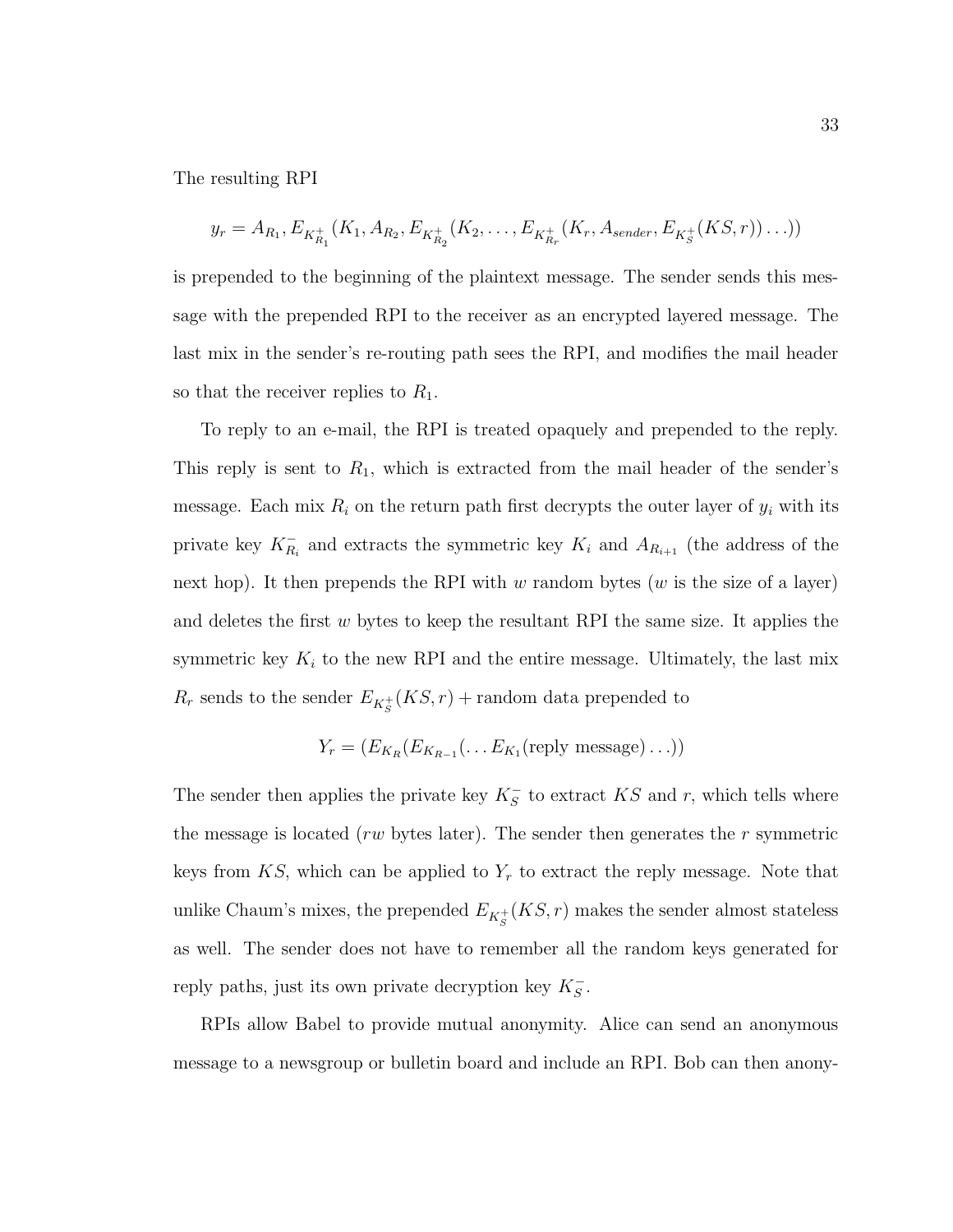mously check the newsgroup or bulletin board, and send a reply to Alice. If Bob is concerned that Alice is trying to trick him into revealing his identity by controlling the RPI's return path, Bob can send an anonymous message to  $R_1$  of Alice's RPI via an encrypted layered structure. Similarly, Bob can include an RPI and Alice can reply to Bob's reply via an anonymous message to  $R_1$  of Bob's RPI via an encrypted layered structure. However, this allows for a replay attack, since Alice could receive multiple replies to her posted message.

Inter-Mix detours is a method used to prevent replay attacks and spam attacks. A mix  $R_i$  could send an anonymous message on the path  $I_1^i, I_2^i, \ldots, I_{r_i}^i$ . Then,  $I_{r_i}^i$  can forward the message to  $R_{i+1}$ . An anonymous message on a detour is tagged to prevent infinite detours. A detour is quite simple, it is just an anonymous message that takes a detour created by a mix. Inter-Mix detours can be applied on the forward path, which has the nice property that even a sender cannot recognize its own message as it leaves a mix. Similarly, inter-mix detours can be applied on the reply path.

Additional techniques that are used to improve mixing are probabilistic deferment and fixed-set random order path. To provide maximal traffic going through the mixes, fixed-set random order path imposes that a path must pass through all mixes exactly once. To decrease the probability of an adversary correlating an incoming message with an outgoing message, probabilistic deferment is introduced. Probabilistic deferment implies that with a certain probability, a message may be deferred to the next outgoing batch.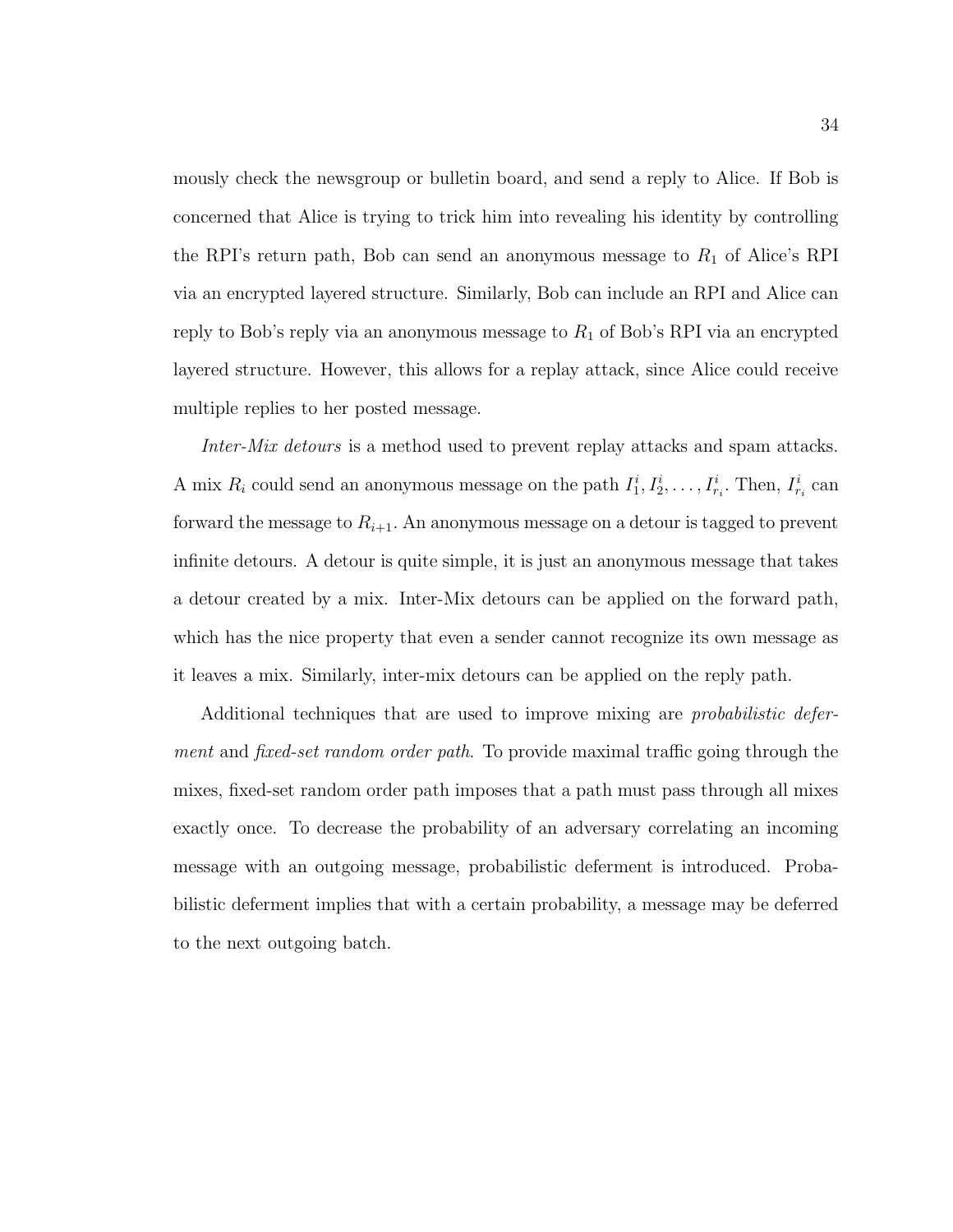### 2.10 Buses

The inspiration behind Buses [4] written in 2003, is the observation that public transit buses hide the movement patterns of passengers. In the networking context, the key idea is that messages can travel in the "seats" of a "bus" (a large packet with assigned message fields), appropriately obscured by symmetric key or publickey encryption. The bus traverses the network, passing from one node to the next. When in possession of the bus, a node can retrieve messages intended for it or place messages on the bus to be delivered to another node. By encrypting the messages, only the intended recipient can recover messages intended for it. If a semantically secure cryptosystem [26] is used, then an adversary cannot distinguish in polynomial time whether data on the bus is the encryption of a valid message or random data, and thus cannot even determine whether communication is taking place at all.

Buses [4] is used to send anonymous messages using two different techniques: reserved seats or layered encryption (defined below). Reserved seats does not provide sender anonymity from the perspective of the receiver, but from the perspective of everyone else mutual anonymity is provided. Layered encryption provides mutual anonymity from everyone's perspective. Since Buses uses either symmetric or publickey encryption, we will use "encryption" to denote either symmetric or public-key encryption and "key" to denote either symmetric or public key. Buses is distinct from re-routing and mixing anonymity communication schemes because they do not require constant traffic to thwart traffic analysis nor do they require all processes to be busy constantly to provide anonymity. A modified version of Buses is implemented for the first time in this thesis.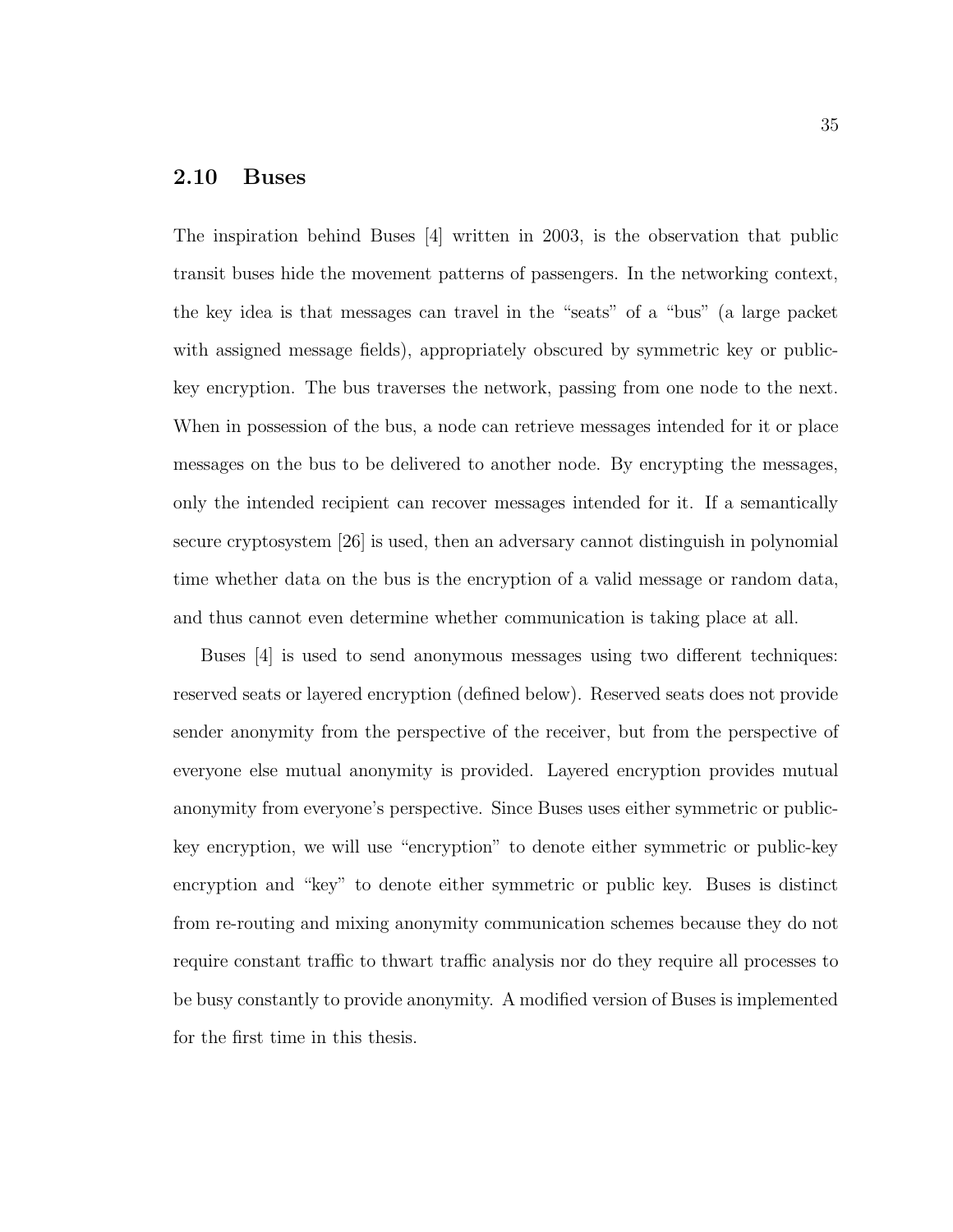The infrastructure required is a set of nodes running the Buses protocol and a semantically secure cryptosystem. The latter requirement prevents an eavesdropper from distinguishing between random data and an encrypted message within polynomial time. The sender requires the public keys or symmetric keys of the receiver and all intermediate nodes on the bus route from the sender to the receiver. Also, the sender is required to be able to buffer a bus. In addition, a CA or a trusted server is required to distribute the keys securely.

There are three types of bus anonymity schemes described in [4], each of which is optimal in a different sense. The optimal communication complexity version reduces the maximum number of messages that are sent simultaneously by the nodes in the network. The optimal buffer complexity version reduces the number of seats in a bus, thus reducing the size of the buffer required to store incoming and outgoing buses. The optimal time complexity version bounds the worst case time it takes two nodes to communicate anonymously. These basic schemes can be combined to trade off communication and time complexity.

In the optimal communication complexity version, the bus has  $n^2$  seats, where n is the number of nodes in the system. Seat  $s_{i,j}$  is reserved for communication from node  $p_i$  to node  $p_j$ . The *j*th column denotes all the seats reserved to communicate with node  $p_j$ . The bus traverses the network using an Euler tour of a spanning tree to define a ring. When node  $p_i$  receives the bus, it decrypts column i, retrieves any intelligible messages, and ignores the rest. Then, it replaces every seat  $s_{i,j}$  in row i with either an encrypted message it wants to send to another node or detectable random data encrypted for  $p_j$ . The random data is encrypted because it prevents an attacker from determining how many seats a node is sending by timing how long it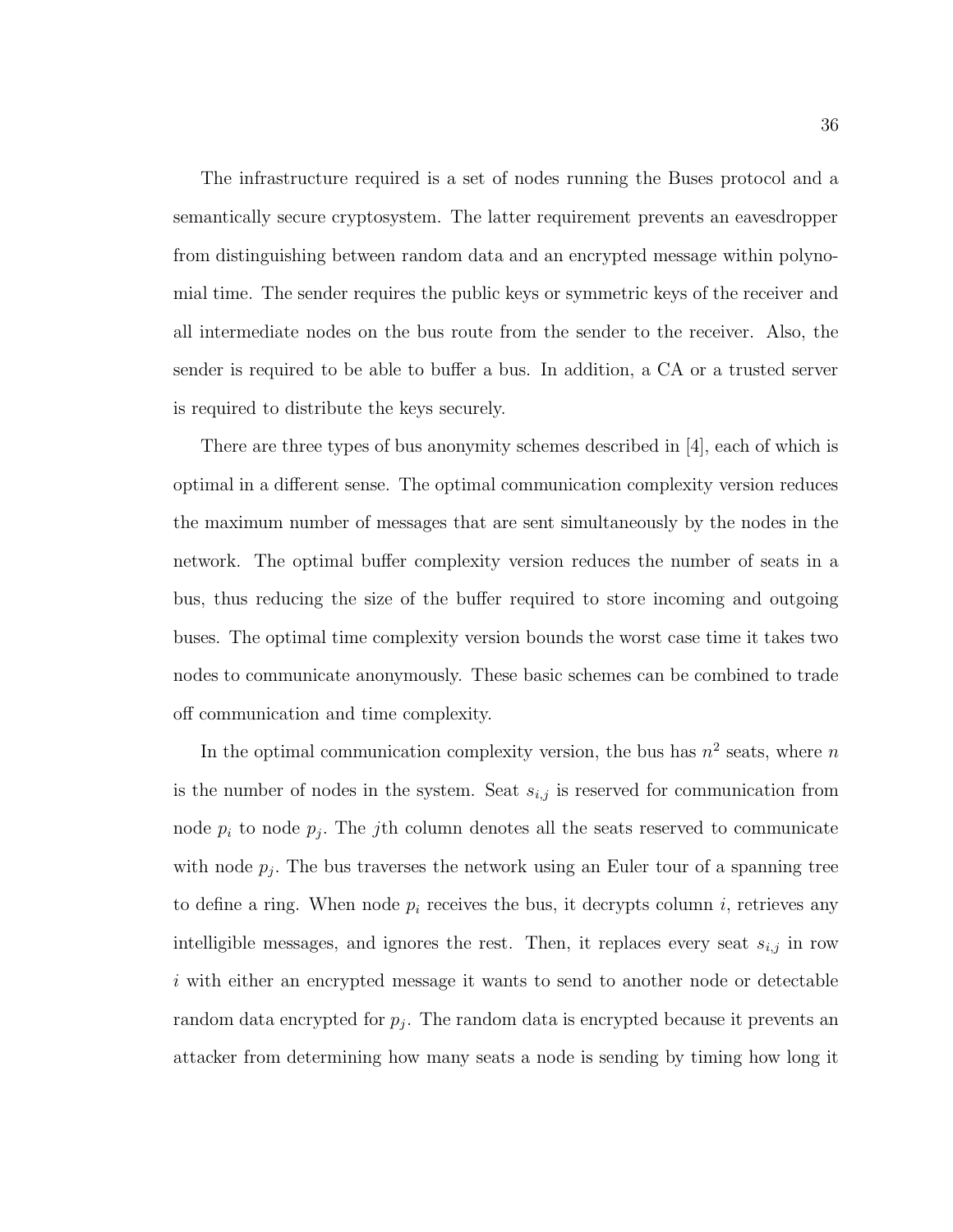takes for the node to modify the bus. If a semantically secure cryptosystem is used, an adversary cannot distinguish the valid messages from the encrypted random data, and mutual anonymity is achieved. However, mutual anonymity is only provided from a third party's perspective, because the receiver can identify the sender by determining in which row *i* it received an intelligible message, and correlating this information to the sending node  $p_i$  by observing the bus as it traverses the network. Communication complexity is optimal because there is a single bus. It takes at most  $2n-1$  time units for the bus to reach the sender, and at most an additional  $2n-1$ time units for the bus to deliver the message to the receiver. The buffer complexity is  $O(n^2)$  because there is a bus seat for every (source, destination) pair.

The optimal buffer complexity version reduces the size of the bus. Rather than having  $n^2$  seats, there are  $s^2$  seats, where s is an upper bound on the number of messages that are sent anonymously for each tour of the bus. When the bus reaches a node  $p_i$ , it decrypts *every* seat on the bus, replacing each seat with its decryption. Any intelligible messages are recorded and replaced with random data. In order for node  $p_i$  to send a message, it first prepares a layered encryption of the message. It encrypts the message with the destination node's key, encrypts the encrypted message with the destination's predecessor's key, and so on until it encrypts the multiply-encrypted message with its successor's key. This layered encrypted message is placed in a random seat on the bus and the bus is forwarded to  $p_i$ 's successor. One layer of the layered encryption is removed at each hop in the bus tour of the network, until eventually the intended receiver removes the last layer of encryption and extracts the message. Mutual anonymity is provided from everyone's perspective, including the receiver, because the layered encryption only allows a receiver to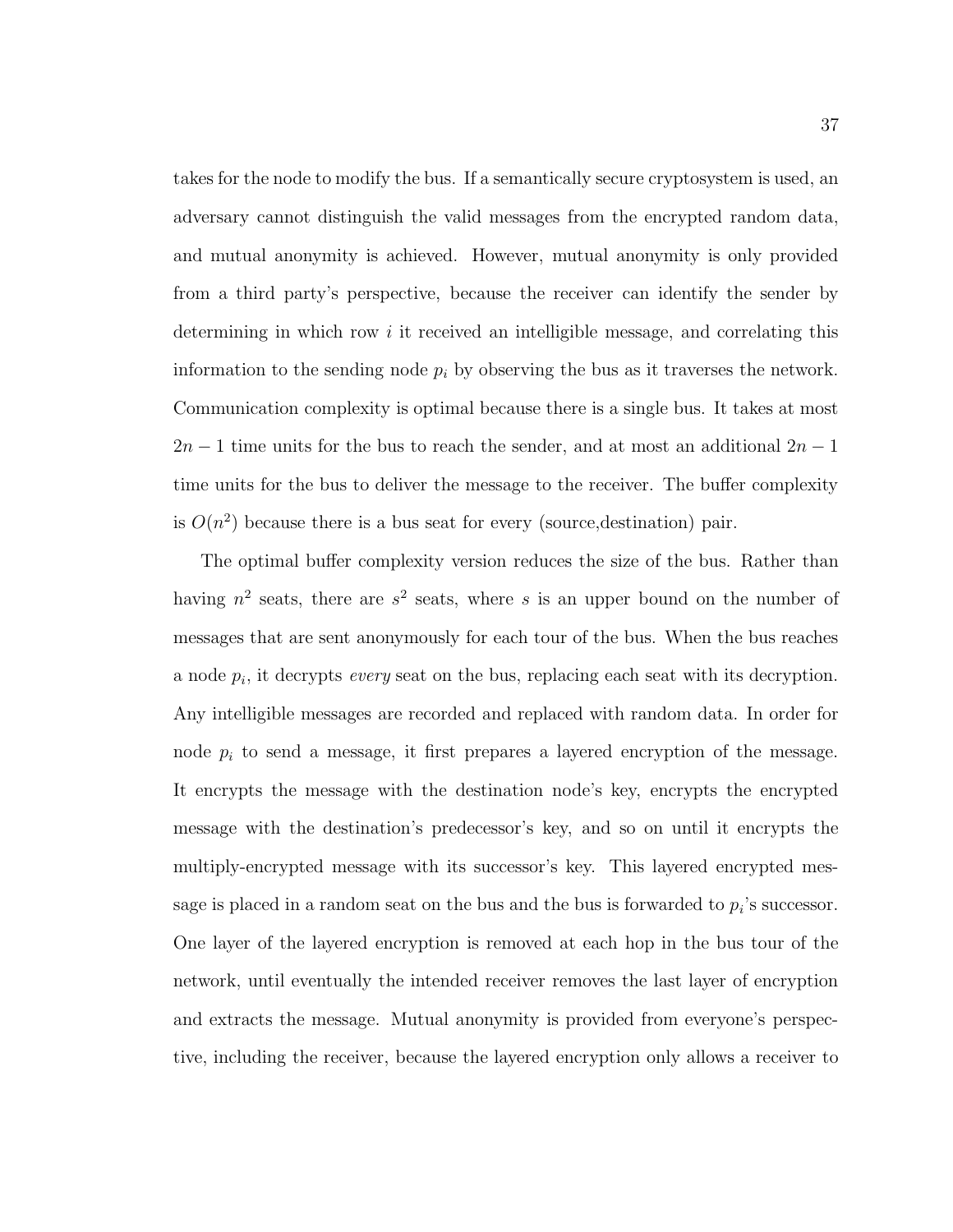identify the predecessor in the bus path, and not the original sender.

The optimal buffer complexity version of Buses has a bus of size  $O(ns^2)$ , time complexity  $O(n)$ , and communication complexity  $O(1)$ . It is assumed that  $s \leq \sqrt{n}$ , otherwise the buffer complexity is worse than the optimal communication complexity protocol. The buffer complexity is  $O(n s^2)$  rather than  $O(s^2)$  because encrypting with a semantically secure cryptosystem increases the size of the message with each layer of encryption. To prevent a size correlation of seats before and after the bus visits a node, the sender appends dummy blocks to the decryption. In the worst case, the receiver is  $O(n)$  hops away in the Euler tour, so the buffer complexity is  $O(n)$  times  $s^2$ , the size of the bus.

Since s is the upper bound of messages that are sent anonymously for each cycle of the bus, it is possible for a bus with buffer complexity  $O(n s^2)$  to have a "birthday" paradox" where two senders choose the same seat. The expected number of resends for a message due to the birthday paradox is less than  $1 \vert 4$ . For reliable message delivery, the receiver sends an acknowledgment in the same seat. If the sender does not find an acknowledgment in the seat when the bus returns, the sender simply resends the message. If a sender has to send a message multiple times, it can double the size of a bus in order to decrease the probability that an existing message is accidentally overwritten. Similarly, if multiple acknowledgments are received, then the size of the bus can be halved.

To minimize the time required to send anonymous messages, the optimal time complexity variation increases the number of buses, with two buses traveling in each direction of each link in the network. If a message destined for node  $p_j$  arrives in seat  $s_{i,j}$  at node  $p_k$ , it transfers to the bus on the link out of  $p_k$  that has the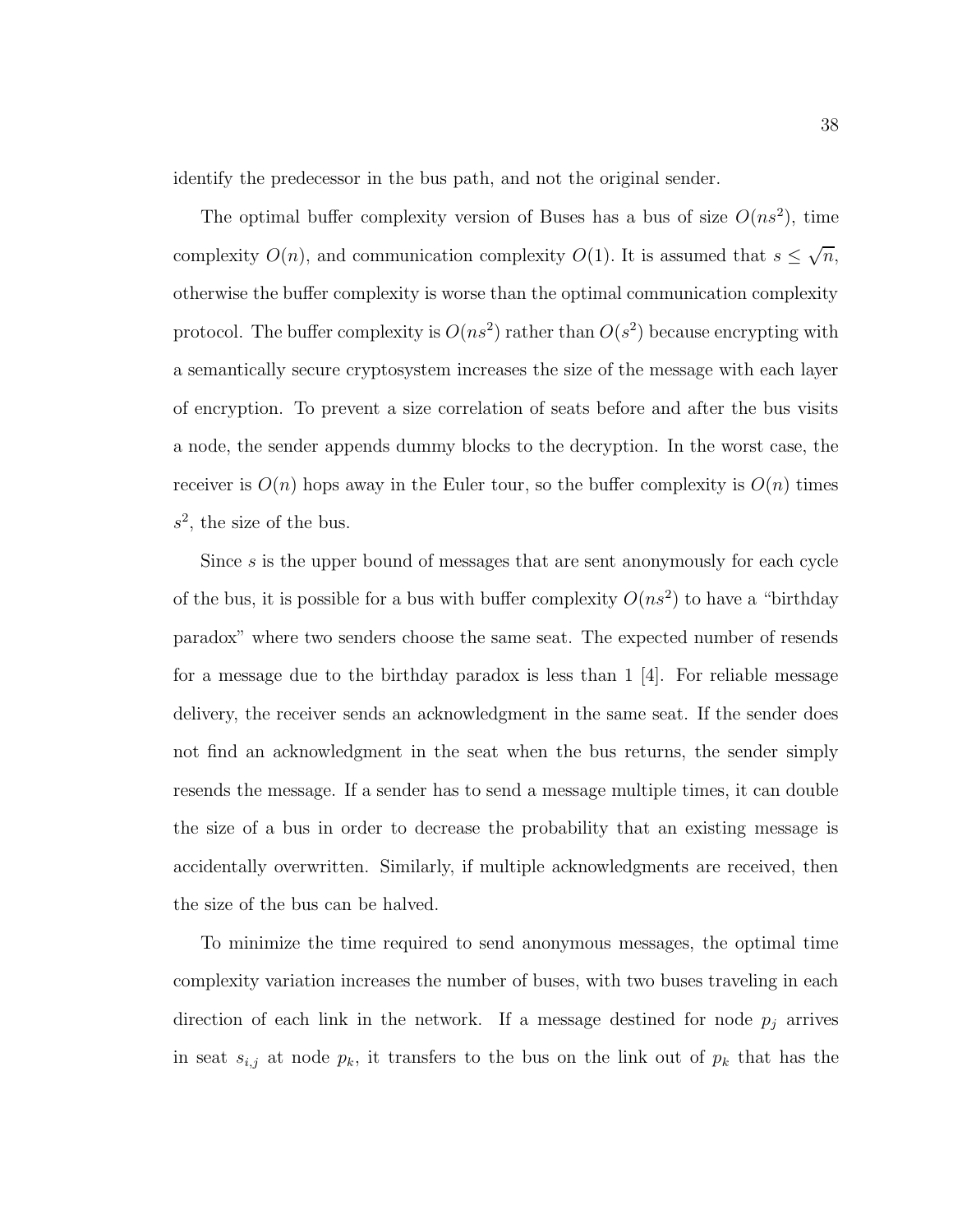shortest path to  $p_j$ . One problem with this protocol is that network bandwidth is consumed in exchanging routing information for shortest paths. As in the optimal buffer complexity protocol, mutual anonymity is provided if layered encryption is used and the sender knows the shortest path to the receiver. The time complexity of this variation is  $O(\text{diameter of the graph})$ , the communication complexity is  $O(2m)$ , and the buffer complexity is  $O(n^2)$ , where m is the number of edges in the graph.

Lastly, a bus protocol that gives a trade-off between time and communication is possible. In fact, Theorem 4.1 of [4] states:

For every x, where  $1 \leq x \leq n$ , there is an anonymous message delivery protocol with communication complexity  $O(n/x)$ , buffer complexity  $O(n^2)$ , ... the time complexity between two nodes is  $O(min(dx, n))$ , where  $d$  is the distance between the nodes in the spanning tree.

The idea is to divide the graph into clusters. An individual bus tours each cluster. Cluster size is directly related to communication complexity and inversely related to time complexity. In order to improve time complexity, each bus has to be synchronized to meet at common edge nodes of adjoining clusters. As in the optimal buffer complexity protocol, mutual anonymity is provided if layered encryption is used.

The Buses anonymous communication scheme can be extended to handle multicast and broadcast, unknown topology, and an active adversary. Multicast and broadcast can be implemented by having the node send an anonymous message to another random node to perform the multicast or broadcast on behalf of the anonymous sender. For an unknown topology, the bus can perform a random walk in expected time  $O(nm)$  [1], where n is the number of nodes in the graph and m is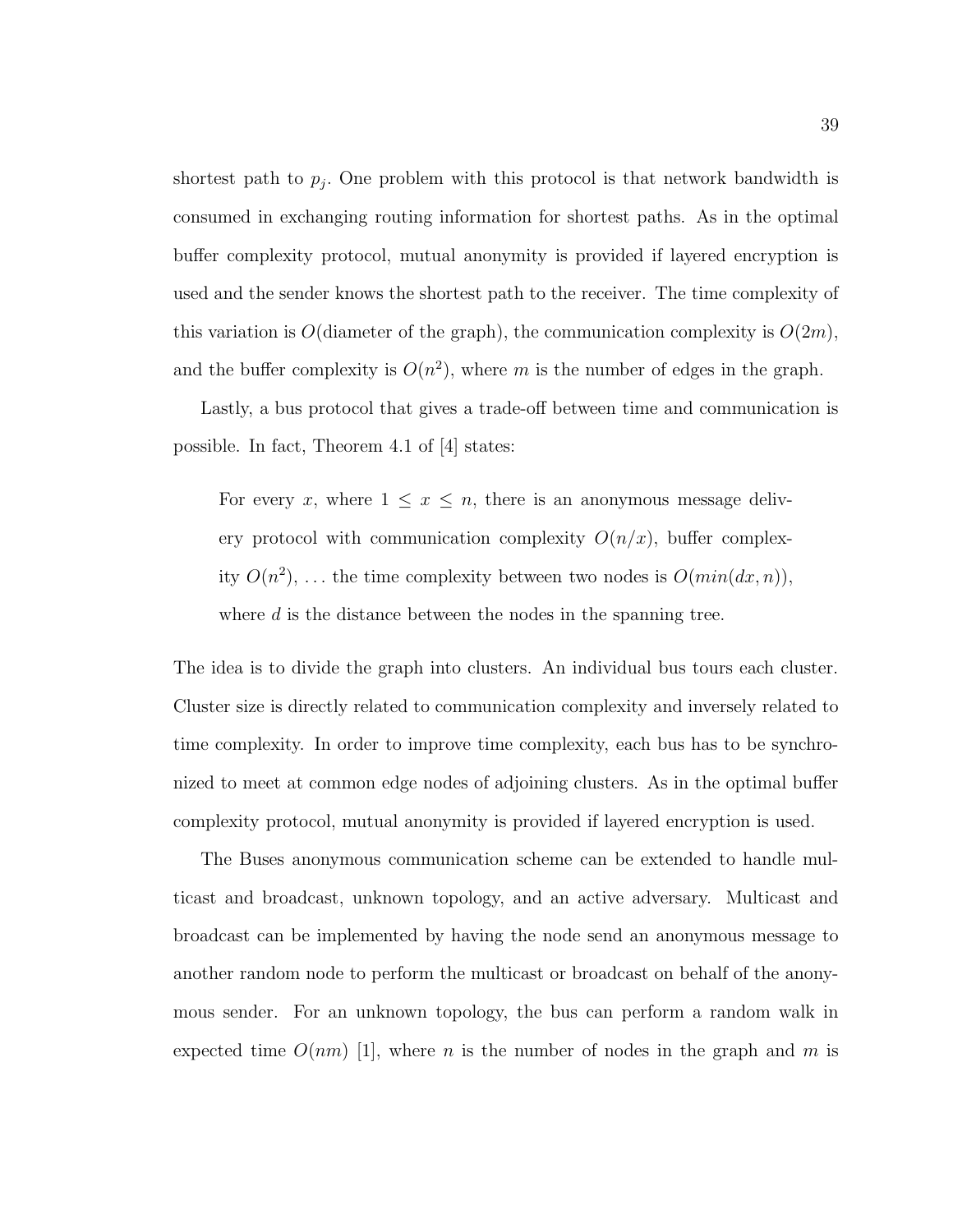the number of edges. An active adversary can add, delete, or modify messages and anonymous communication still succeeds. In order for the anonymous communication scheme to succeed against an active adversary controlling  $t$  nodes, a sender must send a message on  $t + 1$  disjoint paths.

### 2.11 DC-Net and Xor-trees

DC-Net [8] was written in 1988 and provides mutual anonymity for message communication, based on the dining cryptographers problem [8]. DC-Net provides a very strong form of mutual anonymity at the cost of expensive broadcast communication. Due to this expensive broadcast communication, DC-Net is not used in practice.

The network consists of nodes and edges, and the nodes are completely connected. Pairs are formed by the two nodes incident to an edge. Each pair observes secret binary coin flips and calculates the total modulo 2 of all secret binary coin flips it observes (the parity). This parity is then broadcast to all other nodes. Since each binary coin flip is observed twice (since two nodes are incident to each edge), the total of the broadcast parities modulo 2 is zero. If a node wants to communicate with another node, it inverts the parity observed before broadcasting. This results in the total of the broadcast parities being odd for the receiver.

This idea can be extended by sharing symmetric keys; each participant has a symmetric key in common with every other participant. This allows for multiple coin flips, with the i<sup>th</sup> bit of the symmetric key representing the i<sup>th</sup> coin flip. However, only one node can communicate at a time, otherwise an even number of inversions results in an even parity. Even worse, if an odd number of nodes communicate, the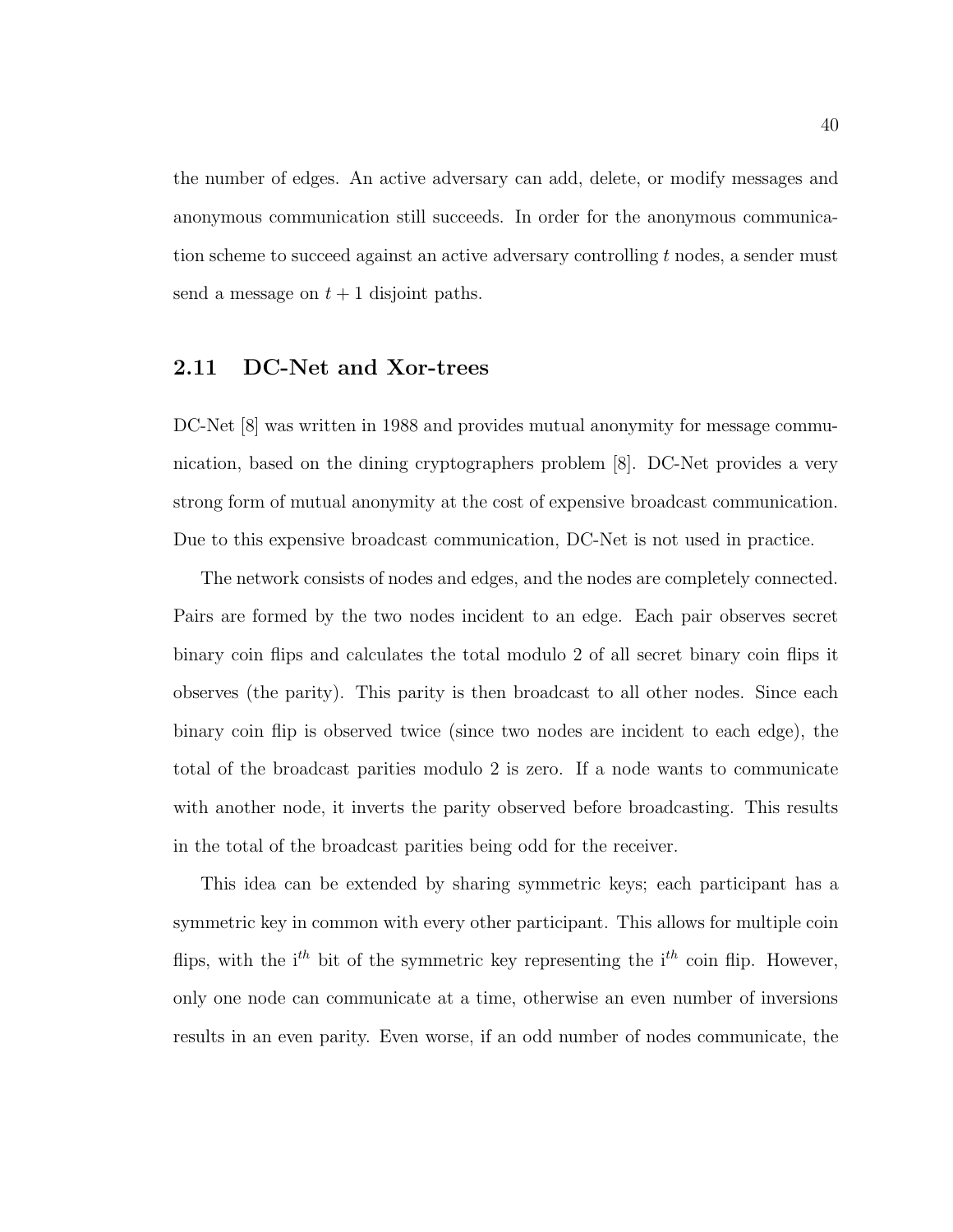inversion collisions are not detected. Another problem is that the results of each round must be broadcast to the entire network. Obviously, this scheme does not scale due to the broadcast communication and hence is not used in practice, even though it has been implemented [12].

An extension to DC-Net is Xor-trees [13]. This solution reduces the amount of communication by having nodes transfer the results of their secret coin flips (using each bit of the shared symmetric key as a coin flip) towards the root, with parent nodes Xoring the results from the sibling nodes. Once the results are propagated to the root, it broadcasts the result back down the tree. Public-key cryptography is used to distribute the shared symmetric keys, so Xor-trees requires a CA. However, this anonymous communication scheme has the same inherent problems of DC-Net. It only allows for one node to communicate at a time and has difficulty handling message collisions when more than one node communicates. Since Xor-trees is just a slightly more efficient version of DC-Net, it is not analyzed in Chapter 3.

#### **2.12**  $P<sup>5</sup>$

Peer-to-Peer Personal Privacy Protocol  $(P<sup>5</sup>)$  [37] was written in 2002 and is a theoretical idea that provides mutual anonymity for message exchanges. It is based upon a broadcast hierarchy in which each node in the hierarchy mixes its inputs and outputs and constantly generates a stream of signal and noise packets.  $P<sup>5</sup>$  allows individual users to decrease anonymity to improve efficiency; however, it is not possible for a user to increase anonymity after it has been decreased. The infrastructure required by  $P<sup>5</sup>$  is an Oracle and a logical broadcast tree. A sender requires the public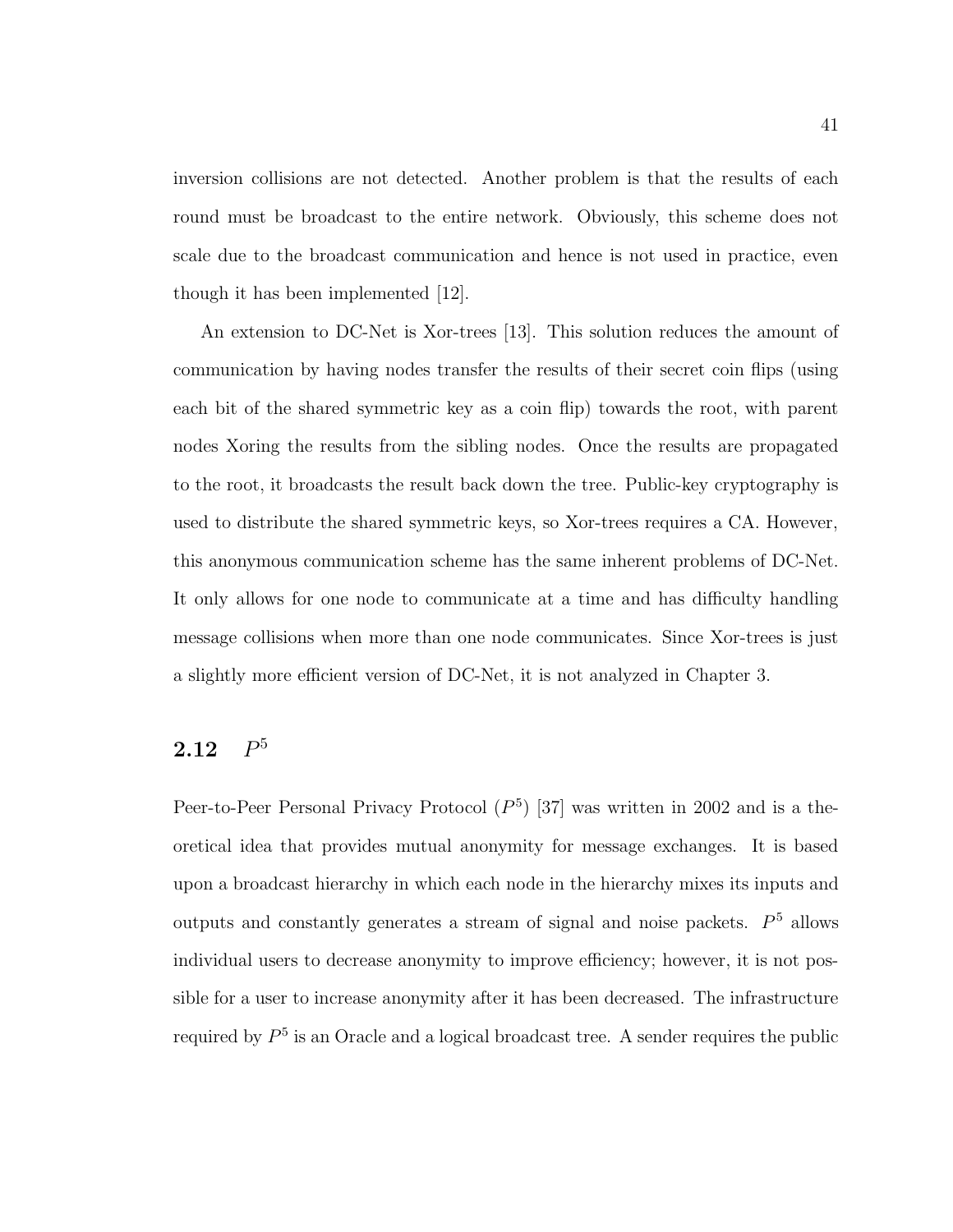key of the receiver (acquired via out-of-band communication— secure communication that does not use the anonymous communication protocol) and the channel of the receiver (see below). Thus,  $P<sup>5</sup>$  requires a CA as a trusted authority.  $P<sup>5</sup>$  has not been implemented yet.

A group of N users is partitioned into a logical broadcast tree, L, via their public keys,  $K_0^+, K_1^+, \ldots, K_{N-1}^+$ . Each node of L is referred to as a channel, and a subgroup of users could be listening to each channel. The notation  $(b/m)$  is used to represent the members of a subgroup where b is a bit-string and m is a bitmask (the length of the bit-string b). m is inversely related to communication and anonymity. For example,  $(01/2)$  represent all group members with the prefix 01 for the hash of their public key. A user A can join a group  $(b_a/m)$  where  $m \ge 0$  and  $b_a = H(K_A^+)$  (mod  $2^{L_d}$ ). In this notation, H is a secure hash function,  $K_A^+$  is the public key of A, and  $L_d$  is the depth of the tree.

When a message is sent to a channel, it is sent to all the members of the channel, their subtrees, and the path from the channel to the root (any channel with an ancestor or descendant relationship). A message is encrypted with the public key of the receiver. Any member of the channel that receives this message could be the receiver. A user that wishes to receive a message can advertise a channel as its message distribution point in the tree. The higher up in the tree the advertisement is (smaller  $m$ ), the bigger the pool of potential users that could be the receiver. Any of the users in this channel pool is equally likely to be the receiver. To increase efficiency, a user can advertise itself lower down in the tree (larger  $m$ ), but this decreases the pool of channels that could be the receiver, effectively decreasing the receiver's anonymity.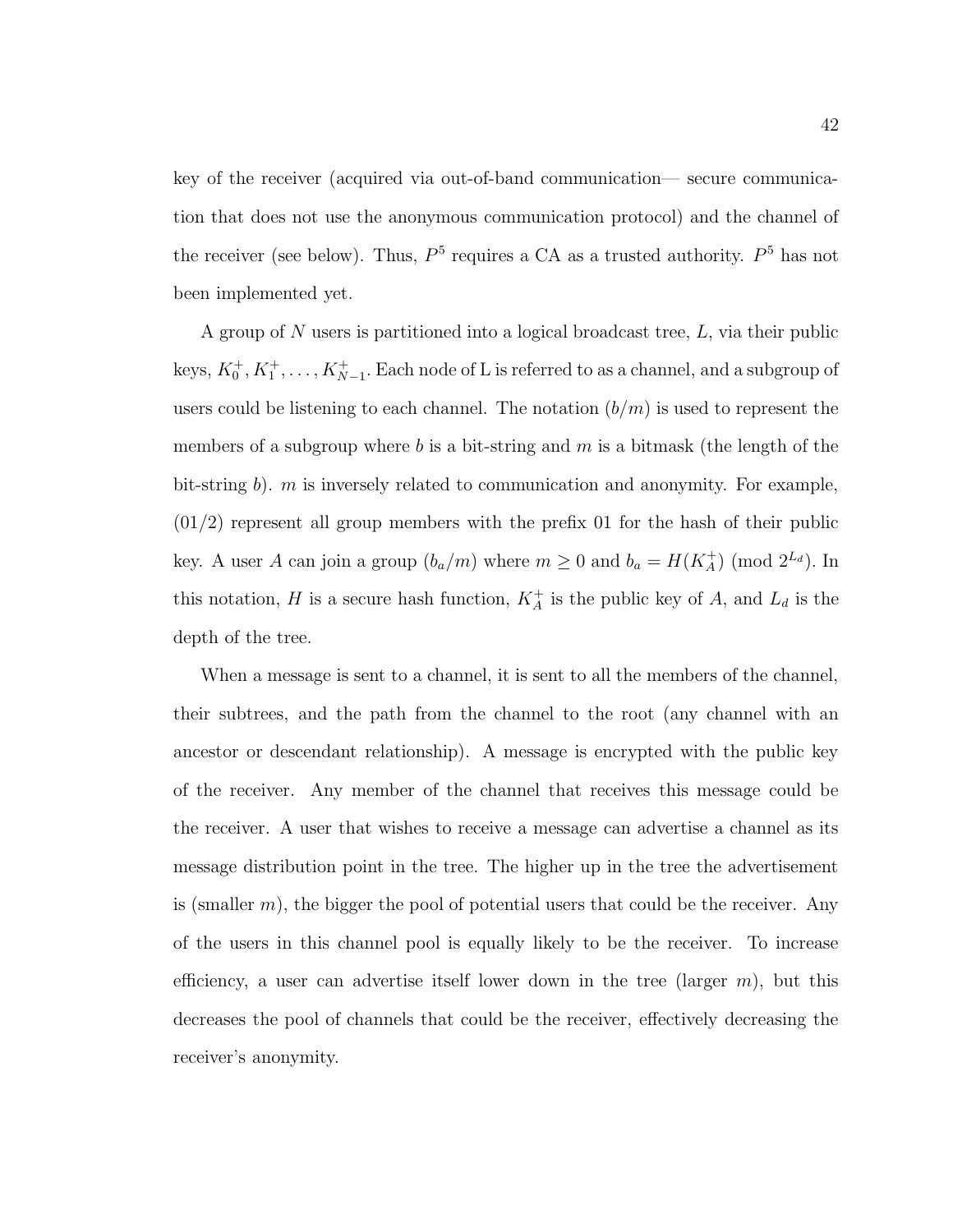A centralized Oracle that is a trusted authority is assumed to exist. When the user joins a channel, the Oracle lets a user know how many members belong to that group. Depending on the user's desired efficiency, it can migrate down the tree at the cost of decreasing its anonymity.

To provide sender anonymity, users always generate traffic at a fixed rate destined for a randomly chosen channel. These packets can be a packet that was received from another node (either a signal packet that is a message packet or a noise packet which is a dummy packet), a signal packet that is generated locally, or a noise packet that is generated locally. The noise packets prevent a passive correlation attack. All packets are the same size to prevent size correlation. Some packets may be dropped, packets destined for higher nodes in L are dropped with higher probability.

## 2.13 Pipenet and Freedom

Another two anonymous communication schemes are Freedom [14] and Pipenet [30]. Pipenet is an extremely short and theoretical description of an anonymous communication scheme written some time around 2000 and is based upon mixes that use virtual link encryption. Virtual link encryption means that every single communication path between two mixes (every virtual link) is associated with a key (either a symmetric key or a public/private key pair). Before a message is sent across a link, it is encrypted with the link's symmetric/public key and after it traverses the link it is decrypted with the link's symmetric/private key. Pipenet is not used in practice. Due to the brevity of the description in [30], it is not possible to properly analyze it and it is omitted from the analysis in Chapter 3.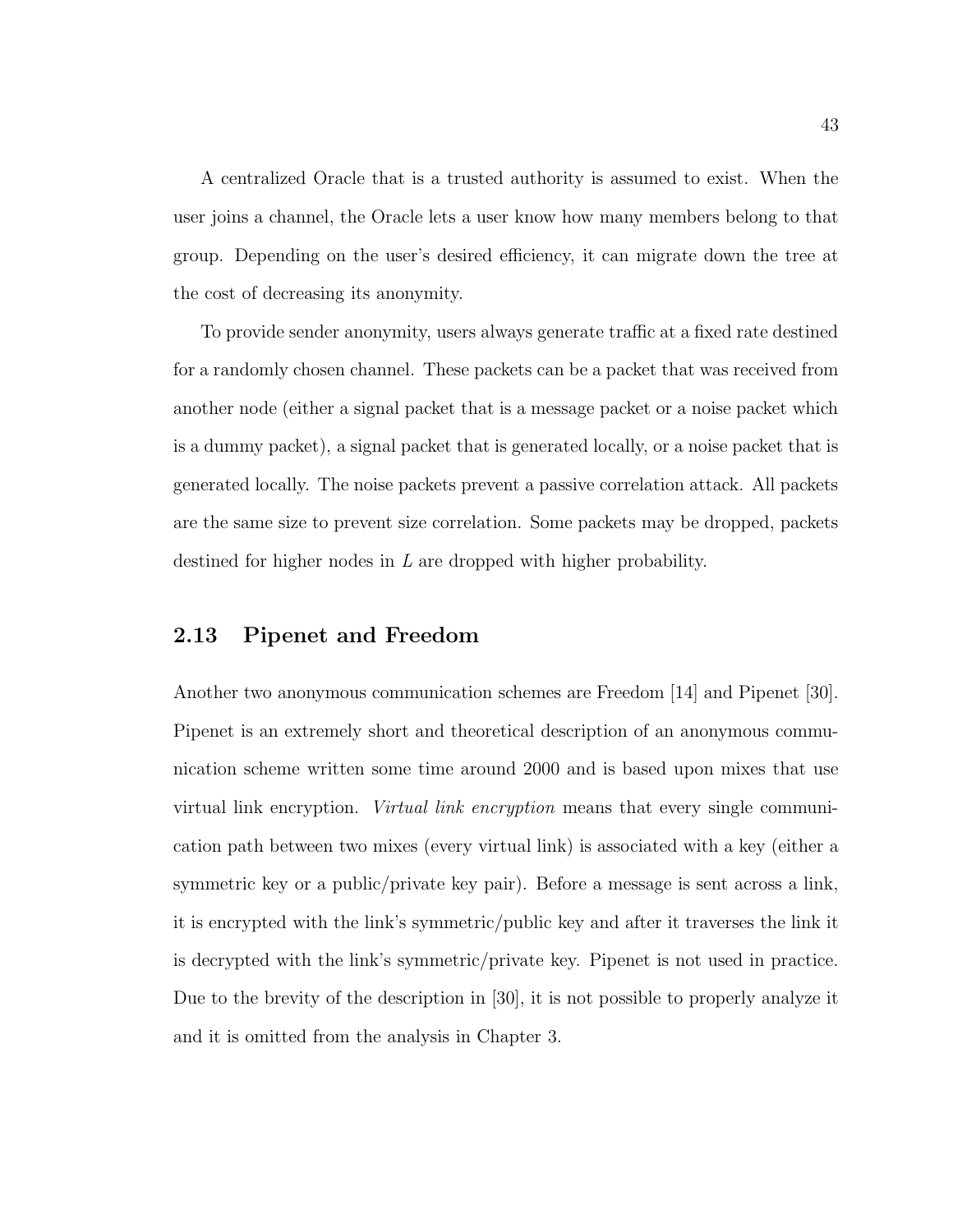Freedom is a commercially available anonymous communication scheme similar to Onion routing written in 1999, but it only allows a static re-routing path length of three intermediate proxies. The company that implemented Freedom (Zeroknowledge) is not releasing any documents on Freedom, so it is not analyzed in Chapter 3. It is either a re-routing or mixing anonymous communication scheme. See [14] for an implementation of Freedom.

### 2.14 Summary

The application support, sender requirements, and infrastructure requirements of the anonymous communication schemes are summarized in Tables 2.1 and Table 2.2. Application support denotes the applications that can be used in conjunction with the anonymous communication scheme. Sender requirements denotes the information that the sender needs to participate in the anonymous communication scheme. It is implicit that the sender has the address of the receiver, except in Buses, DC-Net, and  $P<sup>5</sup>$  where it is not required. Infrastructure denotes what additional components are needed for users to communicate anonymously. PK denotes public key and SK denotes symmetric key. Not Applied means that it has not been applied to an actual application domain. E-mail (1-way) means that the recipient has no means to reply to the sender.

The anonymity techniques used and the kind of anonymity provided are summarized in Table 2.3. Weak Sender Anonymity denotes a re-routing technique with no mixing that relies on one intermediate proxy to provide sender anonymity. Weak Mix is a mix that uses a technique such as message delay instead of batching, which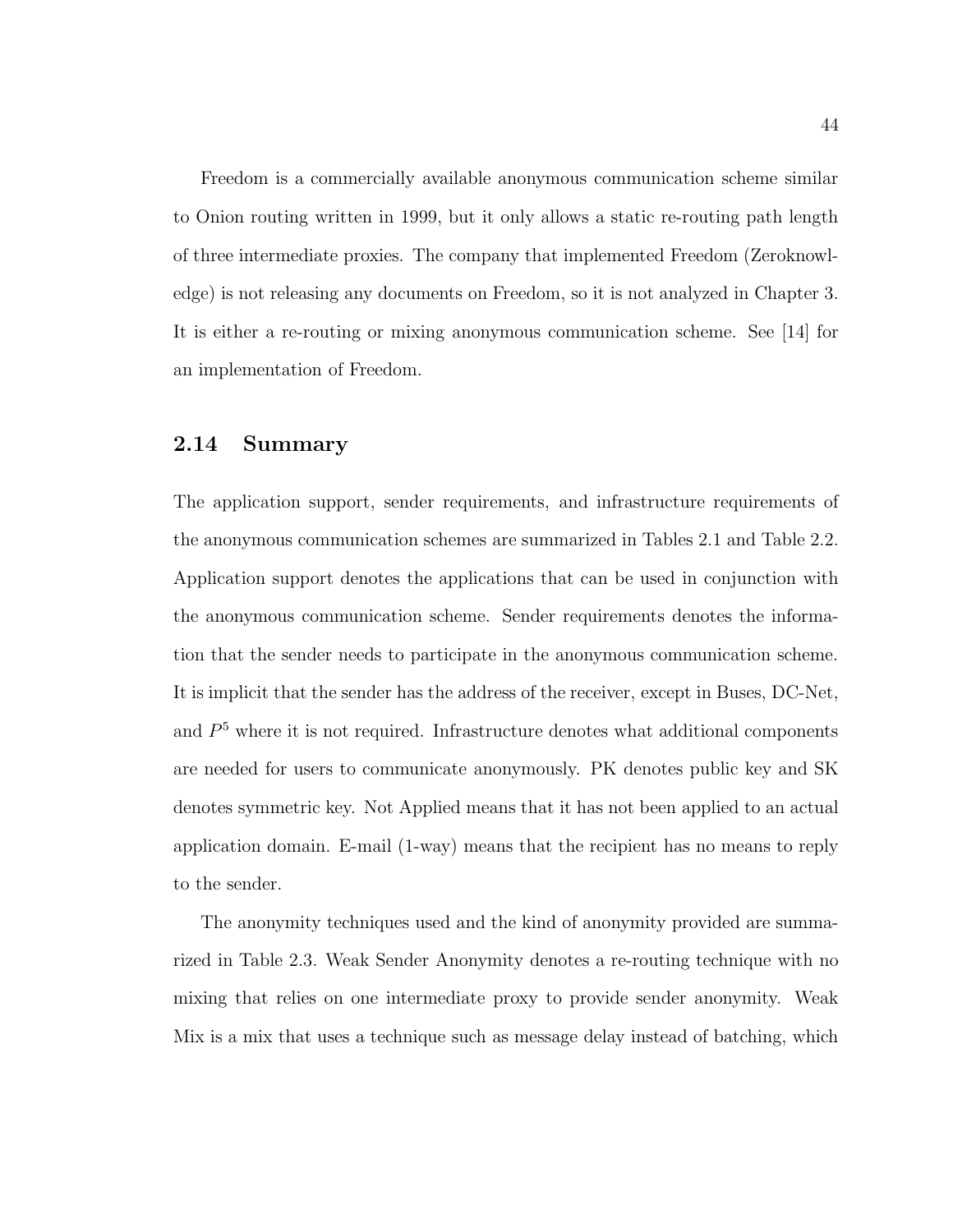| <b>Scheme</b>   | Application            | Sender                  | Infrastructure                        |
|-----------------|------------------------|-------------------------|---------------------------------------|
|                 | Support                | Requirements            | Requirements                          |
| Chaum's Mixes   | - E-mail               | - Addresses of Mixes    | - Cascade of Mixes                    |
|                 | - E-voting             | - PKs of Mixes          |                                       |
|                 |                        | - PK of Receiver        |                                       |
| Onion Routing   | - VPN, rlogin          | - Application Proxy     | - Onion Routing                       |
|                 | - E-mail               | - Onion Proxy Addr.     | Network                               |
|                 | - Web Cash             | - PK of Onion Proxy     |                                       |
|                 | - Web Browsing         | - PK of Receiver        |                                       |
| Crowds          | - Web Browsing         | - Jondoe                | - Blender                             |
|                 |                        | - Blender Account       | - Participating Crowd                 |
|                 |                        | (Login & Password)      | Members                               |
|                 |                        | - Blender Address       |                                       |
| Hordes          | - Web Browsing         | - Jondoe                | - Blender                             |
|                 |                        | - Blender Account       | - Multicast Support                   |
|                 |                        | (IP Addr. of Initiator, |                                       |
|                 |                        | PK of Blender, &        |                                       |
|                 |                        | PK of Sender)           |                                       |
|                 |                        | - Blender Address $\&$  | - Participating Horde                 |
|                 |                        | Sender Private Key      | Members                               |
| <b>LPWA</b>     | - Web Browsing         | - Passphrase            | - LPWA Proxy                          |
|                 | - Email                | - Addr. of Janus Proxy  |                                       |
| Anonymizer      | - Web Browsing         | - Address of Proxy      | - Anonymizer Proxy                    |
| Type 0 Remailer | $-$ E-mail $(1$ -way)  | - Address of Remailer   | - Type 0 Remailer                     |
| Cypherpunk      | - E-mail               | - Addrs. of Remailers   | - Cascade of                          |
|                 |                        | - PKs of Remailers      | Cypherpunk Remailers                  |
| Mixmaster       | - E-mail $(1$ -way $)$ | - Addresses of Mixes    | $\overline{\phantom{a}}$ - Cascade of |
|                 |                        | - PKs of Mixes          | Mixmaster Mixes                       |

Table 2.1: Anonymous Communication Schemes Summary: Application Support, Sender Requirements, Infrastructure Requirements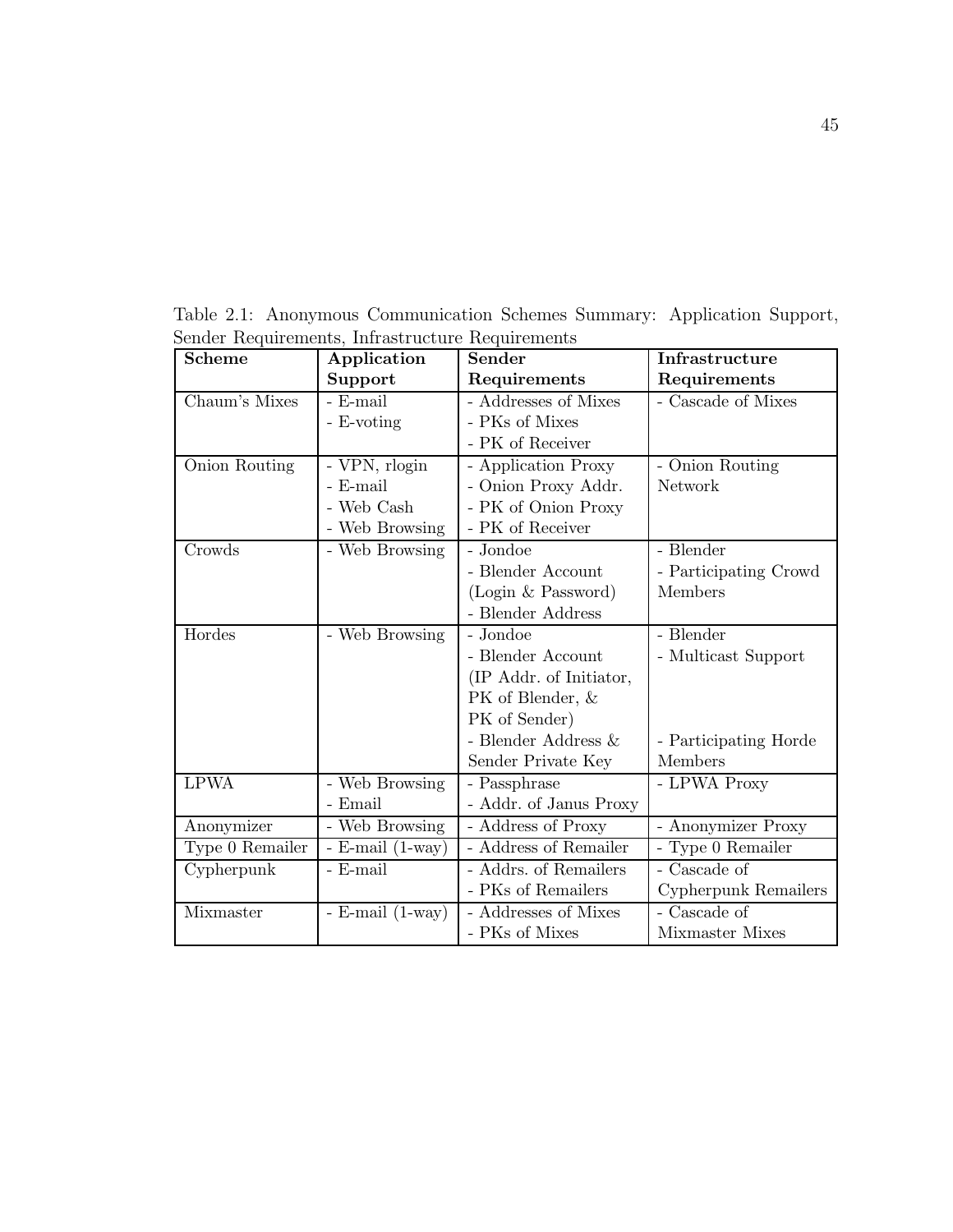Table 2.2: Anonymous Communication Schemes Summary (2): Application Support, Sender Requirements, Infrastructure Requirements

| Scheme       | Application   | Sender                 | Infrastructure           |
|--------------|---------------|------------------------|--------------------------|
|              | Support       | Requirements           | Requirements             |
| <b>Babel</b> | - E-mail      | - Addresses of Mixes   | - Cascade of Babel       |
|              |               | - PKs of Mixes         | <b>Mixes</b>             |
|              |               | - Password (.forward   |                          |
|              |               | Configuration)         |                          |
|              |               | - First Hop's PGP Key  |                          |
|              |               | (Proxy Configuration)  |                          |
|              |               | - Receiver's PGP Key   |                          |
|              |               | (Optional)             |                          |
| <b>Buses</b> | - Not Applied | - Bus Buffer Capacity  | - Set of Nodes           |
|              |               | - PK or SK of Receiver | <b>Running Buses</b>     |
|              |               | - PKs or SKs of Nodes  | Protocol                 |
|              |               | on Route to Receiver   | - Semantic Security      |
| DC-Net       | - Not Applied | - Shared SKs with      | <b>Broadcast Support</b> |
|              |               | Neighbors              |                          |
| $P^5$        | - Not Applied | - PK of Receiver       | Broadcast Support        |
|              |               | - Channel of Receiver  | - Oracle                 |
|              |               |                        | - Logical Beast. Tree    |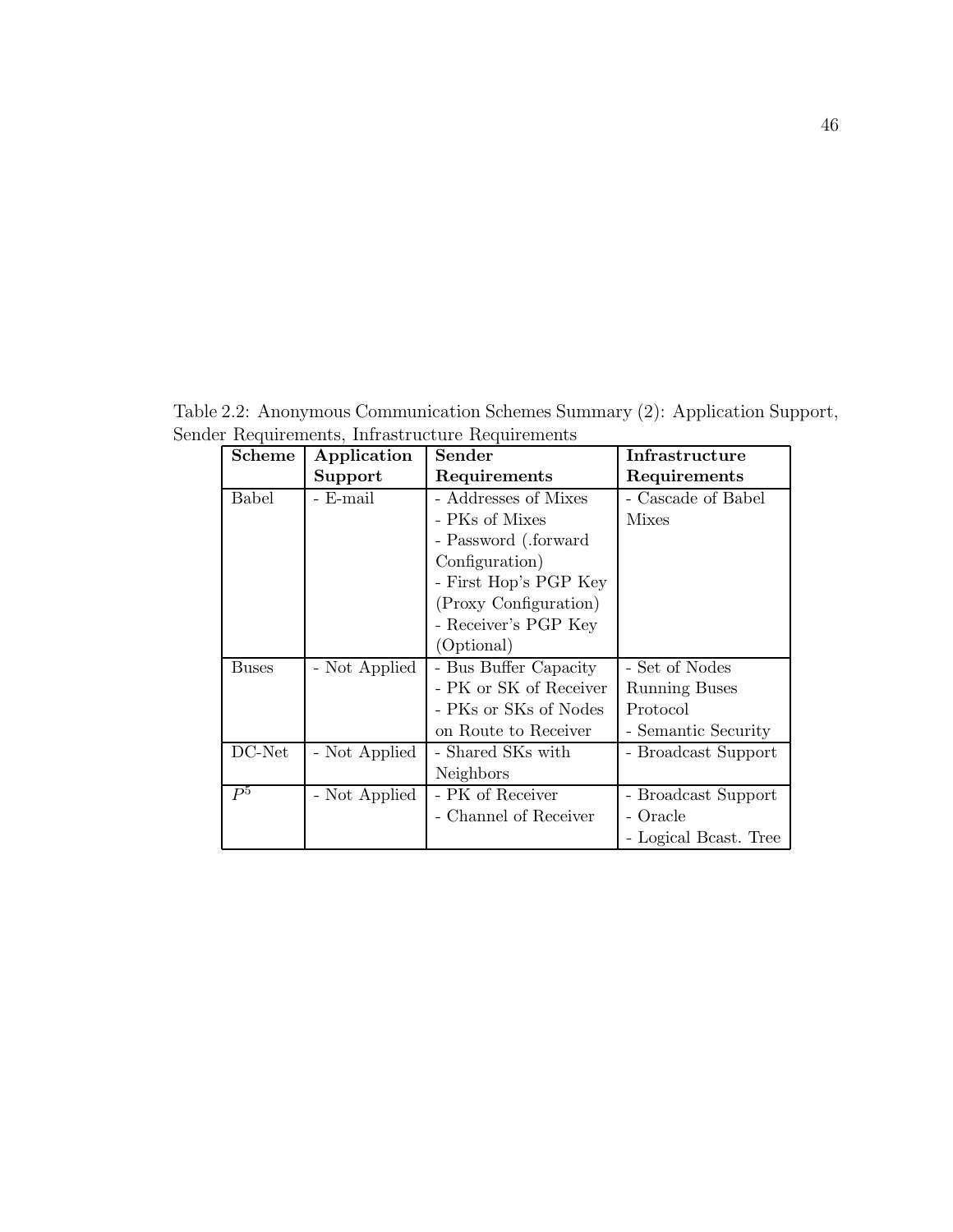| <b>Scheme</b>   | Anonymity               | Anonymity                         |
|-----------------|-------------------------|-----------------------------------|
|                 | Technique               | Provided                          |
| Chaum's Mixes   | - Mixes                 | - Sender Anon. & Unlinkability    |
| Onion Routing   | - Mixes                 | - Sender Anon. & Unlinkability    |
| Crowds          | - Re-routing with       | - Sender Anon. & Unlinkability    |
|                 | Path Encryption         |                                   |
| Hordes          | - Re-routing with       | - Sender Anon. $\&$ Unlinkability |
|                 | Link Encryption         |                                   |
|                 | (Forward Direction)     |                                   |
|                 | - Multicast             |                                   |
|                 | (Backward Direction)    |                                   |
| <b>LPWA</b>     | - Janus Function        | - Data Anon.                      |
|                 | - Re-routing            | - Weak Sender Anon.               |
| Anonymizer      | - Re-routing            | - Weak Sender Anon.               |
| Type 0 Remailer | - Re-routing            | - Weak Sender Anon.               |
| Cypherpunk      | - Weak Mix              | - Sender Anon. & Unlinkability    |
| Mixmaster       | - Mixes                 | - Sender Anon. & Unlinkability    |
| <b>Babel</b>    | - Mixes                 | - Sender or Mutual Anon. (RPI)    |
| <b>Buses</b>    | - Bus Metaphor          | - Unlinkability or Mutual Anon.   |
| DC-Net          | - Shared Coin Flips     | - Mutual Anon.                    |
| $P^5$           | - Broadcast Hierarchies | - Mutual Anon.                    |

Table 2.3: Anonymous Communication Schemes Summary: Anonymity Technique, Anonymity Provided

does not obfuscate the inputs with the outputs of a mix under low load conditions.

The message size, mixing techniques, and path characteristics are summarized in Table 2.4. Hop-wise means that each node flips a biased coin. If the flip indicates to forward the message, the node chooses the next hop randomly.

If the anonymous communication scheme has replay protection, if the anonymous routing scheme uses routing tables to set up anonymous paths, and what type of encryption it uses is summarized in Table 2.5.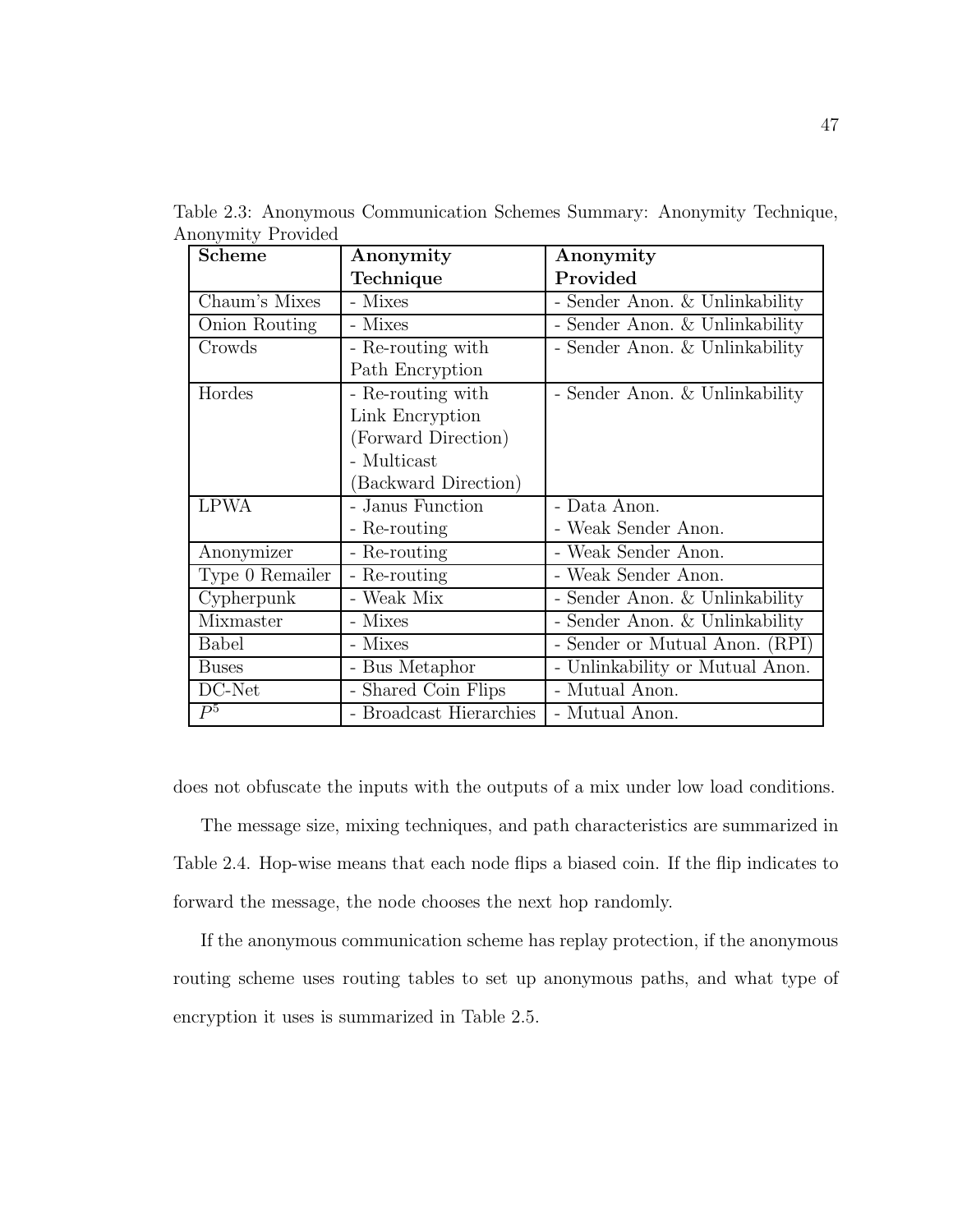Table 2.4: Anonymous Communication Schemes Summary: Message Size, Obfuscation Techniques, Path Selector/Length

| Scheme                         | <b>Message</b>    | <b>Mixing Techniques</b>   | Path Selector/         |
|--------------------------------|-------------------|----------------------------|------------------------|
|                                | <b>Size</b>       |                            | Length                 |
| Chaum's                        | - Uniform         | - Batching                 | - Sender/Undefined     |
| <b>Mixes</b>                   |                   | (Lexicographic Reordering) |                        |
|                                |                   | - Constant Rate            |                        |
|                                |                   | (Dummy Messages)           |                        |
| $\overline{\text{On}}$ ion     | - Uniform         | - Batching                 | - Onion Proxy/Length 5 |
| Routing                        |                   | (Pseudorandom Reordering)  | (Onion I)              |
|                                |                   |                            | - Hop-wise/Random      |
|                                |                   |                            | (Onion II)             |
| Crowds                         | - Not Uniform     | - None                     | - Hop-wise/Random      |
| Hordes                         | - Not Uniform     | - None                     | - Hop-wise/Random      |
|                                |                   |                            | (forward path)         |
| <b>LPWA</b>                    | - Not Uniform     | - None                     | - Fixed/Length $1$     |
| Anonymizer                     | - Not Uniform     | - None                     | - Fixed/Length $1$     |
| Type $0$                       | - Not Uniform     | - None                     | - Fixed/Length $1$     |
| Remailer                       |                   |                            |                        |
| $\overline{\text{Cypherpunk}}$ | - Not Uniform     | - Delay                    | - Sender/Depends on    |
|                                |                   |                            | Implementation         |
|                                |                   | - Maintain Message Pool    |                        |
|                                |                   | (Reordering)               |                        |
| Mixmaster                      | - Uniform         | - Delay                    | - Sender/Length 20     |
|                                |                   | - Reordering               |                        |
| Babel                          | - Uniform         | - Interval Batching        | - Sender/Length is     |
|                                |                   | (Decoy Messages)           | Number of Mixes        |
|                                |                   | - Probabilistic Deferment  |                        |
|                                |                   | - Inter-Mix Detours        |                        |
|                                |                   | - Fixed-set Random Order   |                        |
|                                |                   | Path                       |                        |
| <b>Buses</b>                   | - Uniform         | - Always Decrypt Seats     | - Bus/Euler Tour       |
|                                |                   | - Replace a Message Seat   | - Bus/Random Walk      |
|                                |                   | with Random Data           |                        |
| DC-Net                         | - Uniform         | - Constant Rate            | - $N/A$ (Broadcast)    |
|                                | $(1 \text{ bit})$ |                            |                        |
| P <sup>5</sup>                 | - Not Uniform     | - Constant Rate            | - Receiver/Dependent   |
|                                |                   |                            | Upon Desired Anon.     |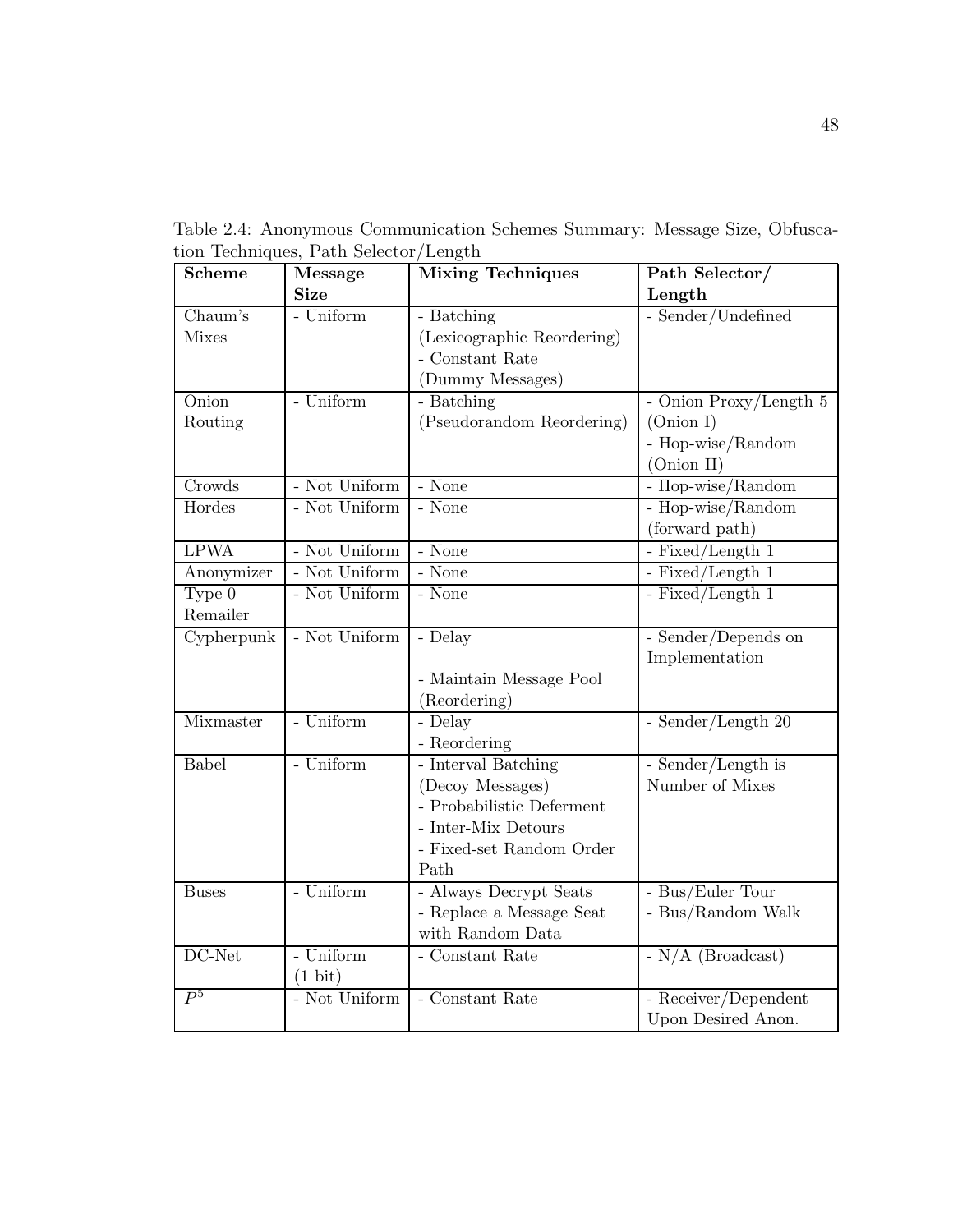Table 2.5: Anonymous Communication Schemes Summary: Replay Protection, Anonymous Path Routing Tables

| <b>Scheme</b>   | Replay         | Anonymous Path        | <b>Encryption Type</b> |
|-----------------|----------------|-----------------------|------------------------|
|                 | Protection     | <b>Routing Tables</b> |                        |
| Chaum's Mixes   | Yes            | N <sub>o</sub>        | Layered Encryption     |
| Onion Routing   | Yes            | Yes                   | Layered Encryption     |
| Crowds          | $\rm No$       | Yes                   | Path Encryption        |
| Hordes          | No             | N <sub>o</sub>        | Link Encryption        |
|                 |                |                       | (Forward)              |
|                 |                |                       | None (Backward)        |
| <b>LPWA</b>     | $\rm No$       | Yes                   | None                   |
| Anonymizer      | $\rm No$       | Yes                   | None                   |
| Type 0 Remailer | No             | No                    | None                   |
| Cypherpunk      | No             | Yes                   | Layered Encryption     |
| Mixmaster       | Yes            | N <sub>o</sub>        | Layered Encryption     |
| <b>Babel</b>    | Yes            | $\rm No$              | Layered Encryption     |
| <b>Buses</b>    | No             | N/A                   | Layered Encryption     |
| DC-Net          | N/A            | N/A                   | None                   |
| P <sup>5</sup>  | N <sub>o</sub> | N/A                   | Path Encryption        |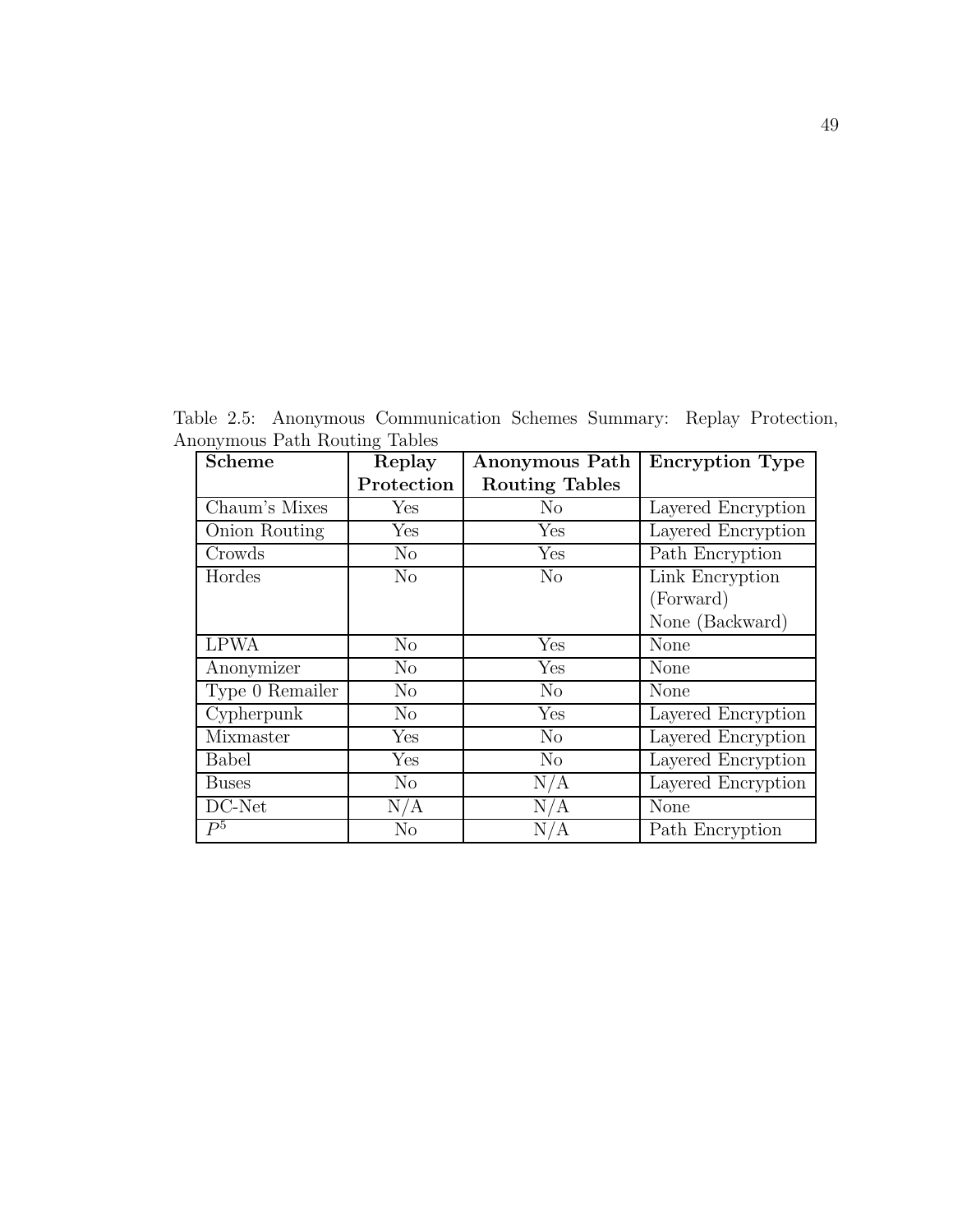# Chapter 3

# Analysis of Vulnerabilities

In this chapter, all of the surveyed schemes in Chapter 2 are analyzed and the attacks that can be launched against each anonymous communication scheme successfully are identified. The threat models are defined in Section 3.1 and the attacks are described in Section 3.2. In Section 3.3, the attack vulnerabilities for each anonymous communication scheme are identified, the results are analyzed, and the features required to defend against all of the surveyed attacks for each anonymous communication technique are summarized.

### 3.1 Threat Models

In order to evaluate the effectiveness of the anonymous communication schemes, it is necessary to define the threat models. Each threat model represents a malicious attacker with a different amount of resources. The attacks can be classified into three threat models:

- An eavesdropper can see messages that traverse one or more links in the network. A *global eavesdropper* can see messages that traverse all the links in the network.
- A passive adversary can compromise one or more nodes in the system and can gather information about messages that pass through a compromised node,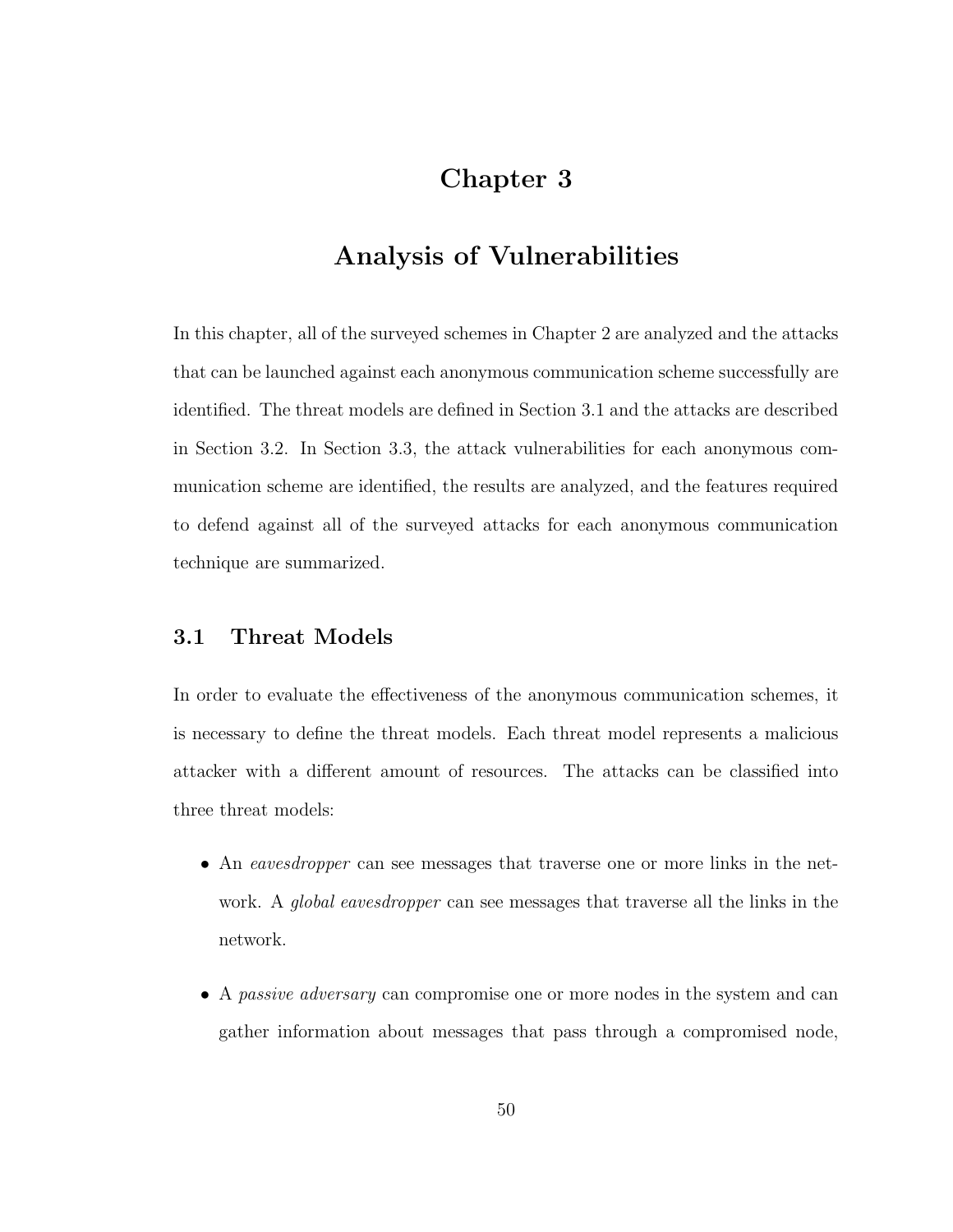such as who the predecessor and successor nodes are, and local information stored on the compromised node (e.g., routing tables, private keys).

• An *active adversary* has the same abilities as a passive adversary but can also insert or delete messages on any of the links of the compromised nodes.

Let *attacker* denote either an eavesdropper or an adversary.

### 3.2 Attacks

Most of the anonymous communication schemes prevent a compromised receiver from identifying the sender, however these are not the only attacks that can break an anonymous communication scheme. Denial of service attacks are not considered in this analysis, but attacks at the eavesdropper, passive adversary, and active adversary level are considered<sup>1</sup>. The definition of the attack, the characteristics that allow the attack, and the features that thwart the attack are defined below. The nomenclature and definitions of these attacks vary and are scattered throughout the literature our sources are [4], [7], [9], [10], [17], [18], [35], [37], [38], and [41].

#### 3.2.1 Eavesdropper Attacks

#### The eavesdropper attacks are:

• Local eavesdropper before proxy  $[9, 18, 35, 38, 41]$ . If the anonymous communication scheme sends messages in plaintext before the proxy/first mix/first re-

<sup>&</sup>lt;sup>1</sup>In general, there are many possible sets of colluding nodes for each anonymous communication scheme. The analysis of all these sets is omitted unless defined explicitly in one of the attacks. The interested reader is referred to the original paper of the anonymous communication scheme, but is forewarned that this analysis probably does not exist for all possible sets.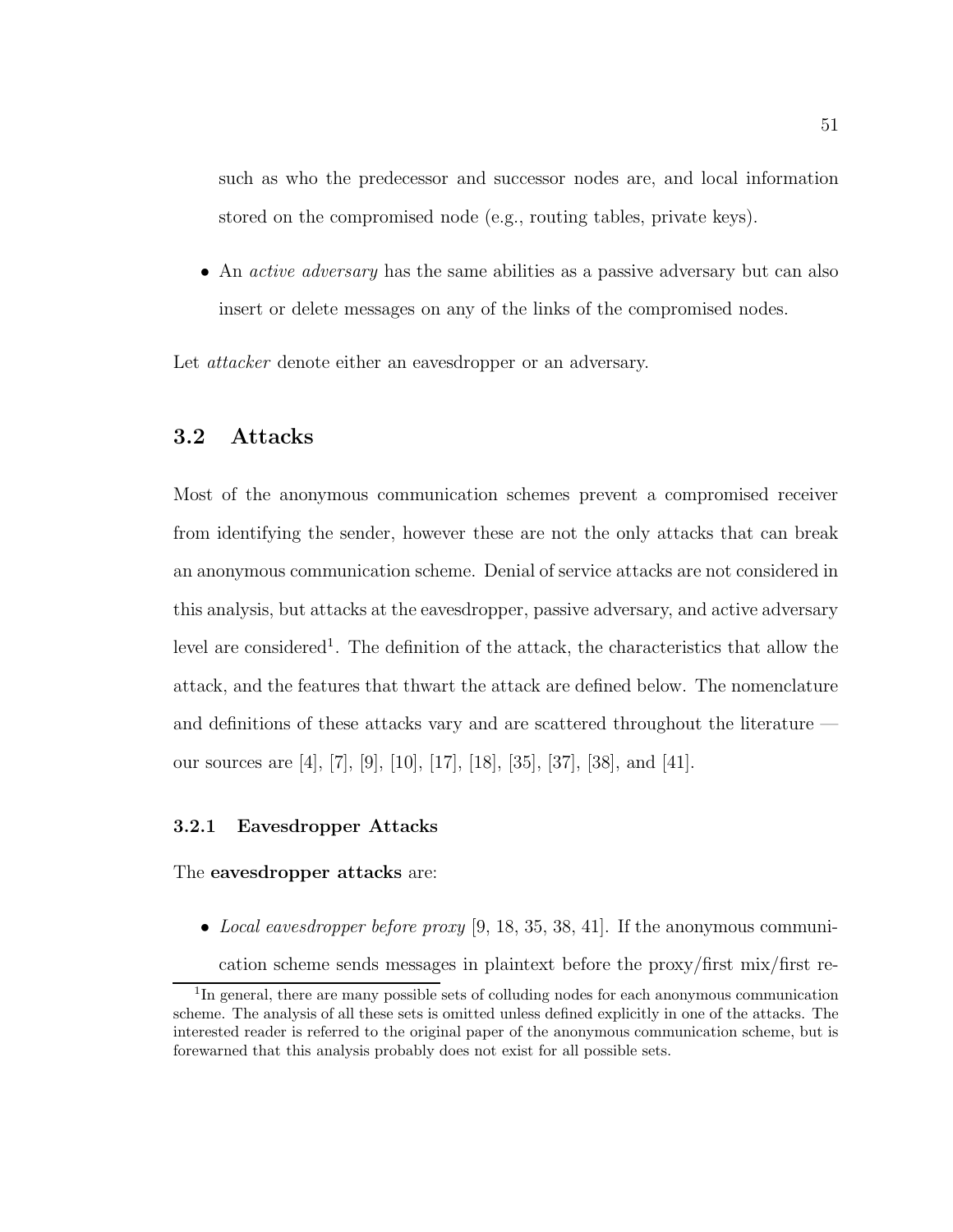router, then a local eavesdropper before the proxy can defeat sender anonymity. The attack is thwarted by encrypting the message before it is sent or by having the first proxy run as a local process on the sender's machine (this first proxy must then encrypt the message).

- Local eavesdropper after proxy [9, 18]. If the anonymous communication scheme sends messages in plaintext from the last proxy/mix/re-router to the receiver, then a local eavesdropper after the proxy can defeat receiver anonymity. The attack is countered by encrypting the message with a key that only the receiver knows.
- Size correlation  $[4, 7, 9, 10, 18, 37, 41]$ . If messages are different sizes, then a global eavesdropper can trace the message from sender to receiver using size correlation. This defeats all types of anonymity. The attack is defeated by using uniform message size. This attack is not applicable to broadcast techniques that send messages directly to the receiver because there is no message size to trace as it is routed through the network.
- Time correlation  $[7, 9, 10, 18, 37, 38, 41]$ . If no mixing techniques are enforced, a global eavesdropper can trace a packet from sender to receiver. This defeats all types of anonymity. The attack is stopped by using mixing techniques. This attack is not applicable to broadcast techniques that send messages directly to the receiver via broadcast because there are no input/output times at intermediate proxies to correlate. Also, the attack does not apply to Buses because time correlations only reveal bus route(s), not message patterns.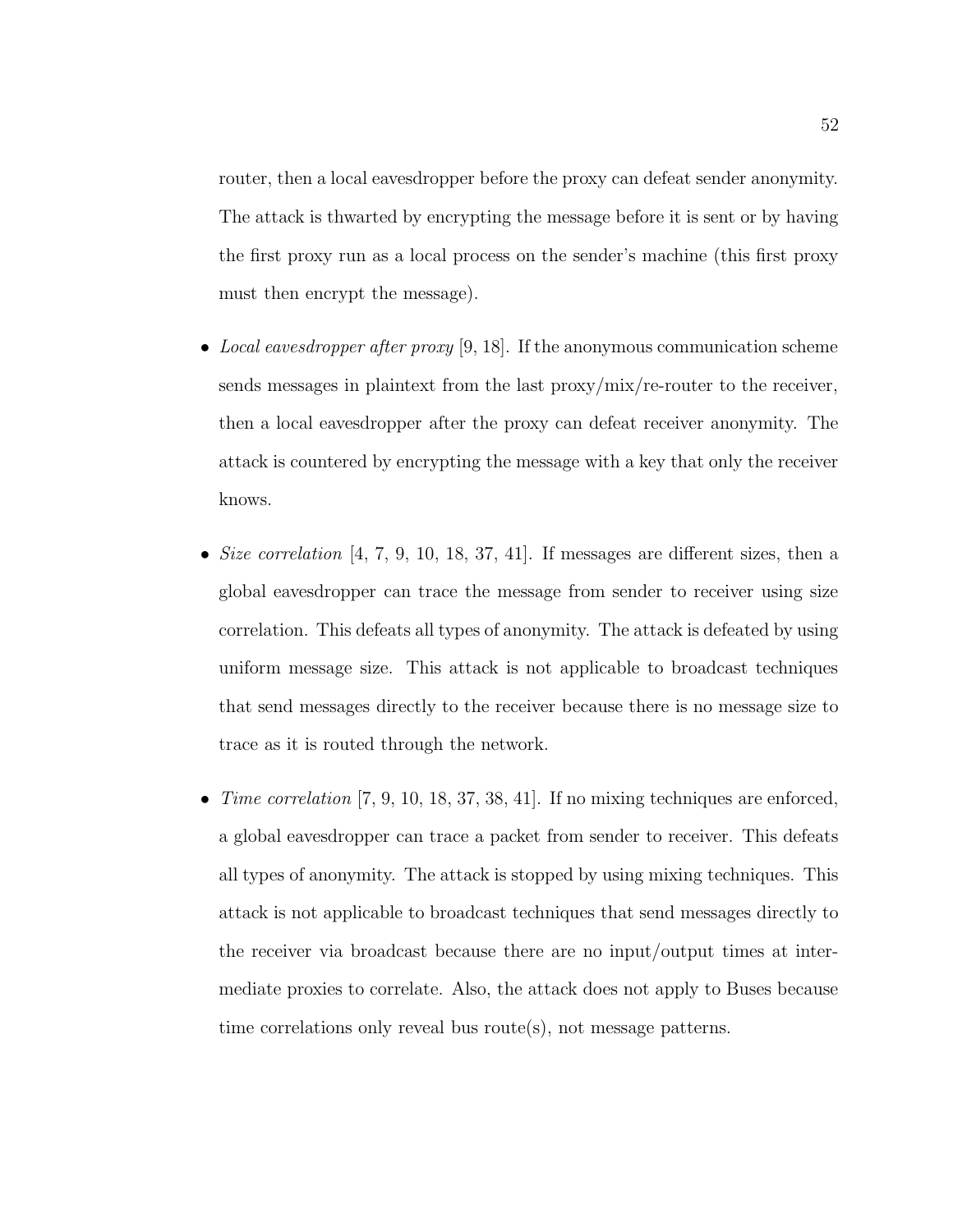- Low load attack [4, 10, 18] (also similar to *Volume attack* [41]). If the anonymous communication scheme does not enforce a minimum level of traffic via dummy messages, then under low load conditions all anonymity types are statistically reduced and in the worst case defeated. A global eavesdropper can keep track of the number of messages that pass through each individual node. Then, the message counts between each node can be correlated to determine communication paths statistically. This attack is foiled by a minimum level of traffic enforced by dummy/decoy messages. This attack does not apply to Buses because a bus always travels its route and each node always decrypts and/or replaces a set of seats. Also, the attack does not apply to broadcast schemes that broadcast the message directly to the receiver group.
- Marker attack [9, 10, 18, 38, 41]. If an anonymous re-routing communication scheme only encrypts an incoming message at the first hop and decrypts an outgoing message at the last hop or does not encrypt a message at all, a common prefix of a message can be traced from source to destination. This defeats sender and receiver anonymity. The attack is evaded by layered encryption or link encryption. This attack does not apply to broadcast techniques or multicast techniques. For broadcast techniques, messages are sent directly to the receiver via broadcast and the attacker only identifies that every node that receives the broadcast is equally likely to be the receiver. Similarly for multicast every node in the multicast group is equally likely to be the sender to whom the receiver is replying.
- Intersection attack [37]. Suppose that an eavesdropper knows that a sender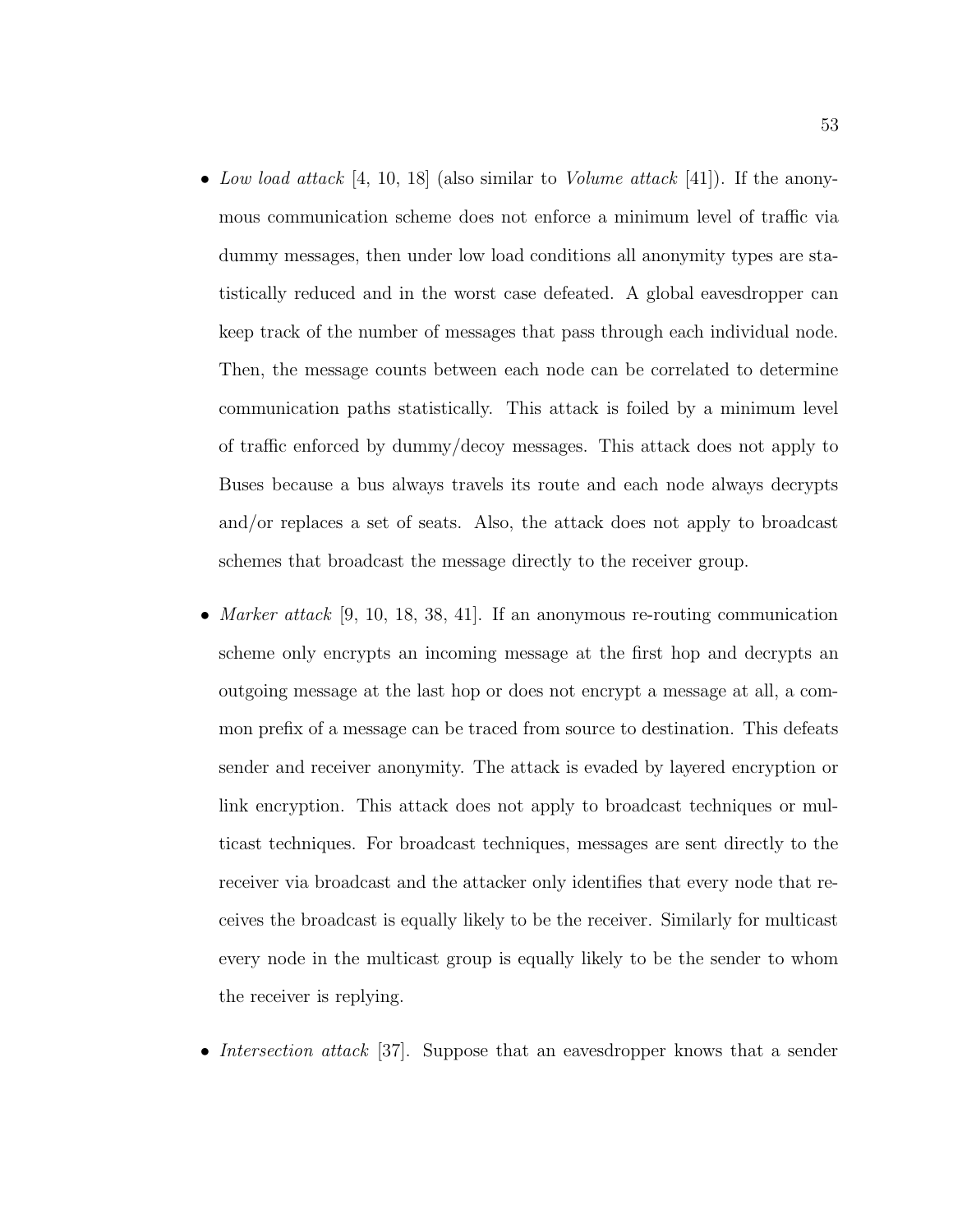belongs to two different sets  $U$  and  $V$ . Then, the adversary knows that the sender belongs to the intersection of these two sets. This reduces all types of anonymity. Out of all the anonymous communication schemes surveyed, this attack is only applicable to  $P<sup>5</sup>$  where a user migrates down the logical broadcast hierarchy binary tree  $L$ . The attack is thwarted by not migrating down L.

#### 3.2.2 Passive Adversary Attacks

#### The passive adversary attacks are:

- Full compromised path [38]. If an attacker can compromise all the nodes in a path, it can determine the source and destination nodes. This defeats all types of anonymity. The attack is countered by constant rate traffic with dummy messages and layered encryption, or link encryption. Constant rate traffic with link encryption or layered encryption prevents an adversary from knowing if it has compromised the full re-routing path, or just a sub-set of it. This attack does not apply to Buses. Constant rate traffic is not needed because buses always travel their routes and semantic security prevents a passive adversary from determining in polynomial time if a seat was replaced with random data or an encrypted message. This attack does not apply to broadcast or multicast schemes that send the messages directly to the receiver.
- Timing attack [35]. When Web browsing, a user requests Web pages. If a requested Web page has embedded objects, the browser automatically requests them after receiving the Web page. If a passive adversary notices significantly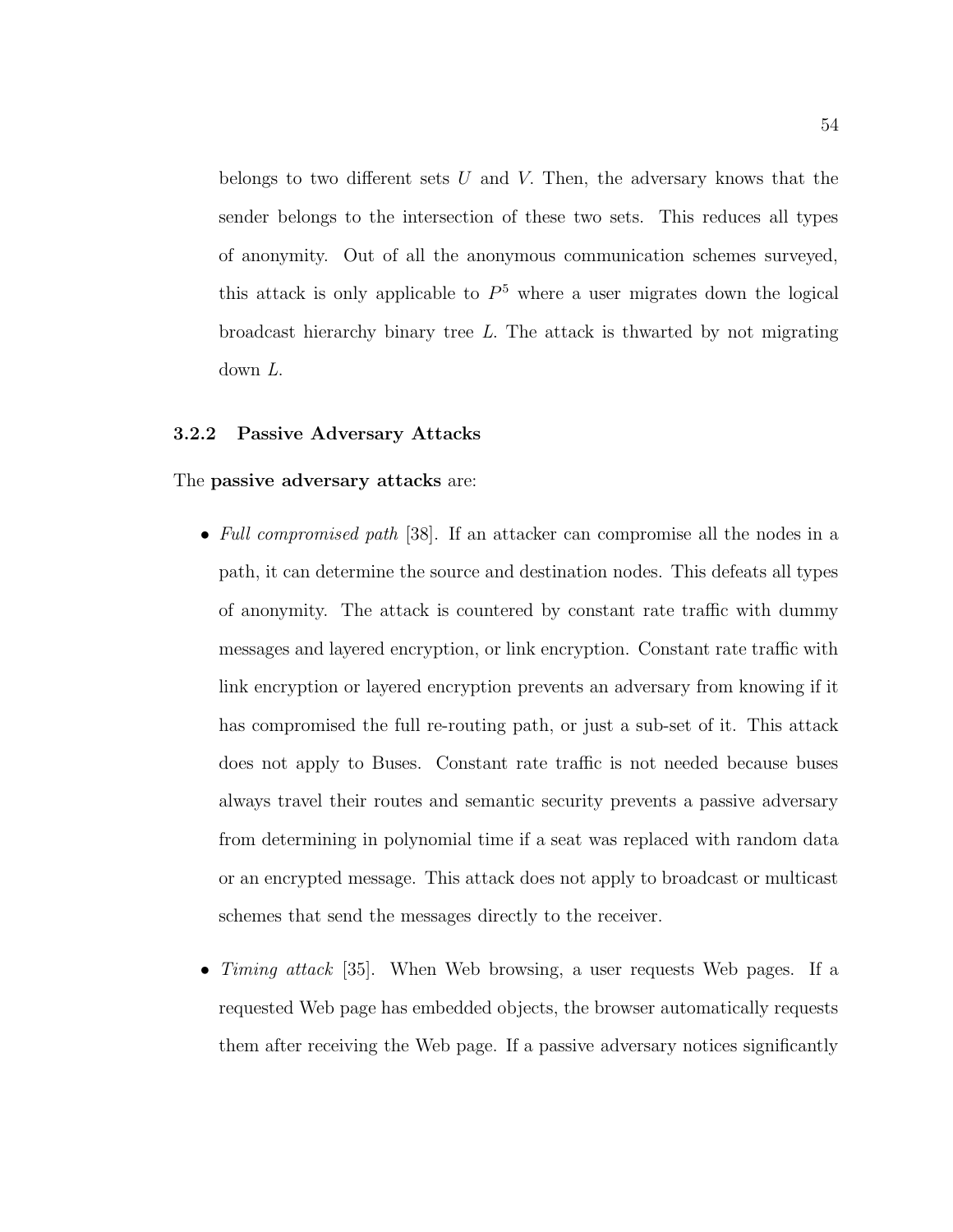short times between the embedded object requests, it can with high probability identify the predecessor as the sender and defeat sender anonymity. The attack is defeated by constant rate traffic with dummy messages and batching or by the last hop in the anonymous path checking if there are embedded objects and requesting them on behalf of the sender that initiates the request. In the latter case, the sender's web browser is changed not to request embedded objects, but to wait for them. This attack does not apply to Buses because embedded objects are sent on the next available bus, not immediately. Also, this attack does not apply to broadcast techniques because there are no intermediate nodes between sender and receiver that can identify the sender as a predecessor.

• Passive traceback attack [17, 38]. If a passive adversary can start at a receiver and then corrupt each routing table on the backward path of the message, it defeats sender anonymity. However, this requires these paths to be stored in a routing table. There is currently extensive work in this field because of the need for network administrators to identify intruders. The attack is stopped by anonymous message paths not being stored in routing tables. Note that this attack is passive only if the adversary's actions to corrupt routing tables are not noticeable (i.e., it does not create a noticeable event). Otherwise, the attack is considered an active adversary attack.

#### 3.2.3 Active Adversary Attacks

#### The active adversary attacks are:

• Replay attack [7, 9, 10, 18, 41]. An active adversary can repeat (multiple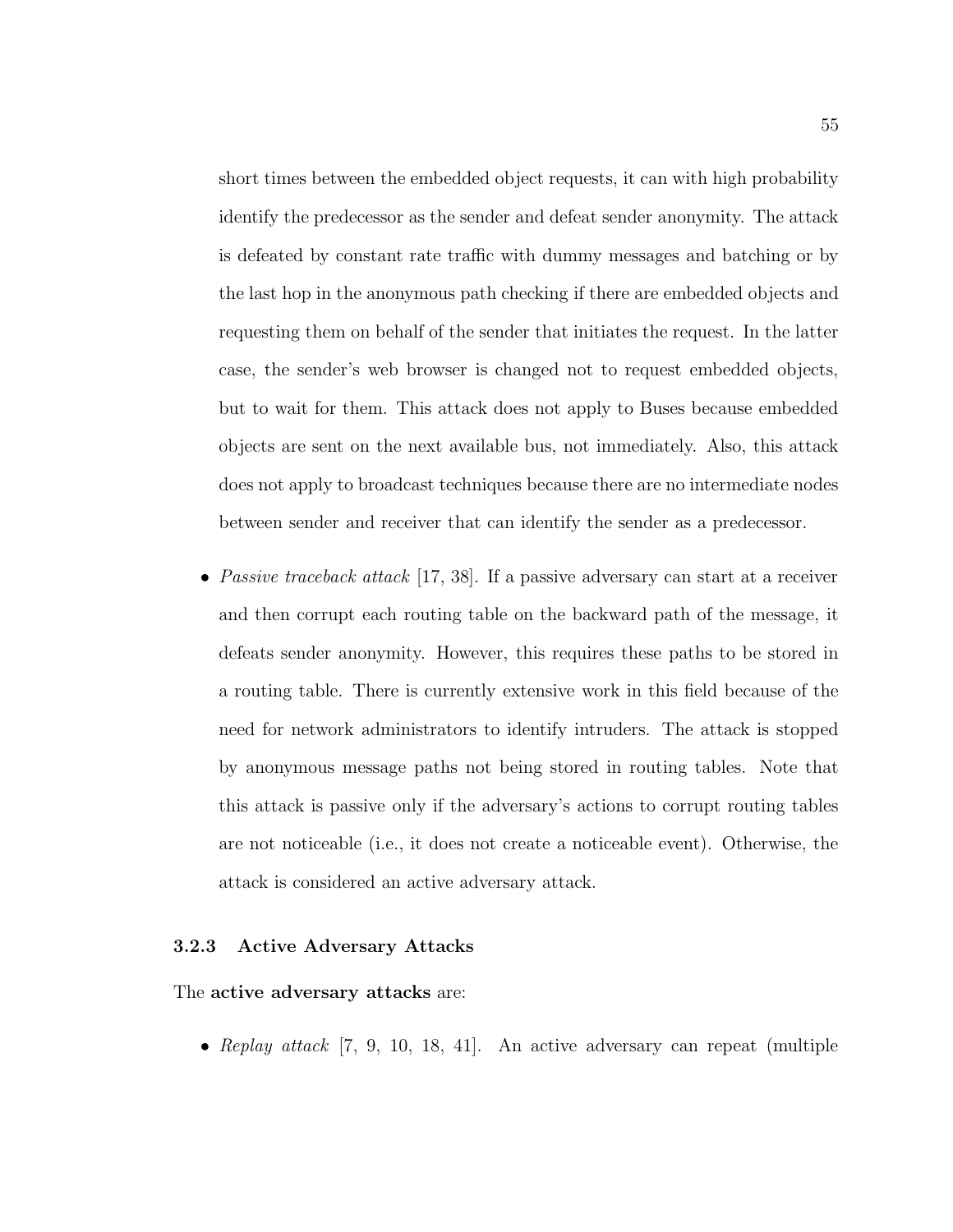times) a message that it has observed on the network. It then sees multiple identical messages pass through the network and can correlate them to the message it replayed. This defeats receiver anonymity for re-routing/mixes and decreases sender anonymity. This attack also defeats receiver anonymity for Buses. When a node in Buses receives a valid message, it replaces the message with random data. Hence a replay results in a different output Bus for a node if it received a valid message. If the node did not receive a valid message it results in an identical output Bus. The attack is foiled by preventing replays via timestamps, et cetera. The attack does not apply to broadcast schemes that broadcast messages directly to the receiver because there are no paths to trace for identical messages.

- Spam attack [9, 10, 18]. If batching and replay protection are used, an active adversary can spam a proxy with multiple messages that it creates itself. Since the active adversary knows what the outgoing messages of the proxy look like for the messages the adversary creates, it can isolate and identify a sender's message. This attack defeats receiver anonymity and decreases sender anonymity. Note that a spam attack for a non-batching technique is unnecessary and a replay attack suffices. The attack is evaded by using message delay within the message itself, probabilistic deferment, or inter-mix detours.
- Mob attack [35, 37]. An active adversary can join the anonymous communication scheme and produce a large amount of traffic, reducing the protocol's performance. This attack is only applicable to  $P<sup>5</sup>$  because it can cause a sender to migrate down the tree L, reducing sender anonymity via an intersection at-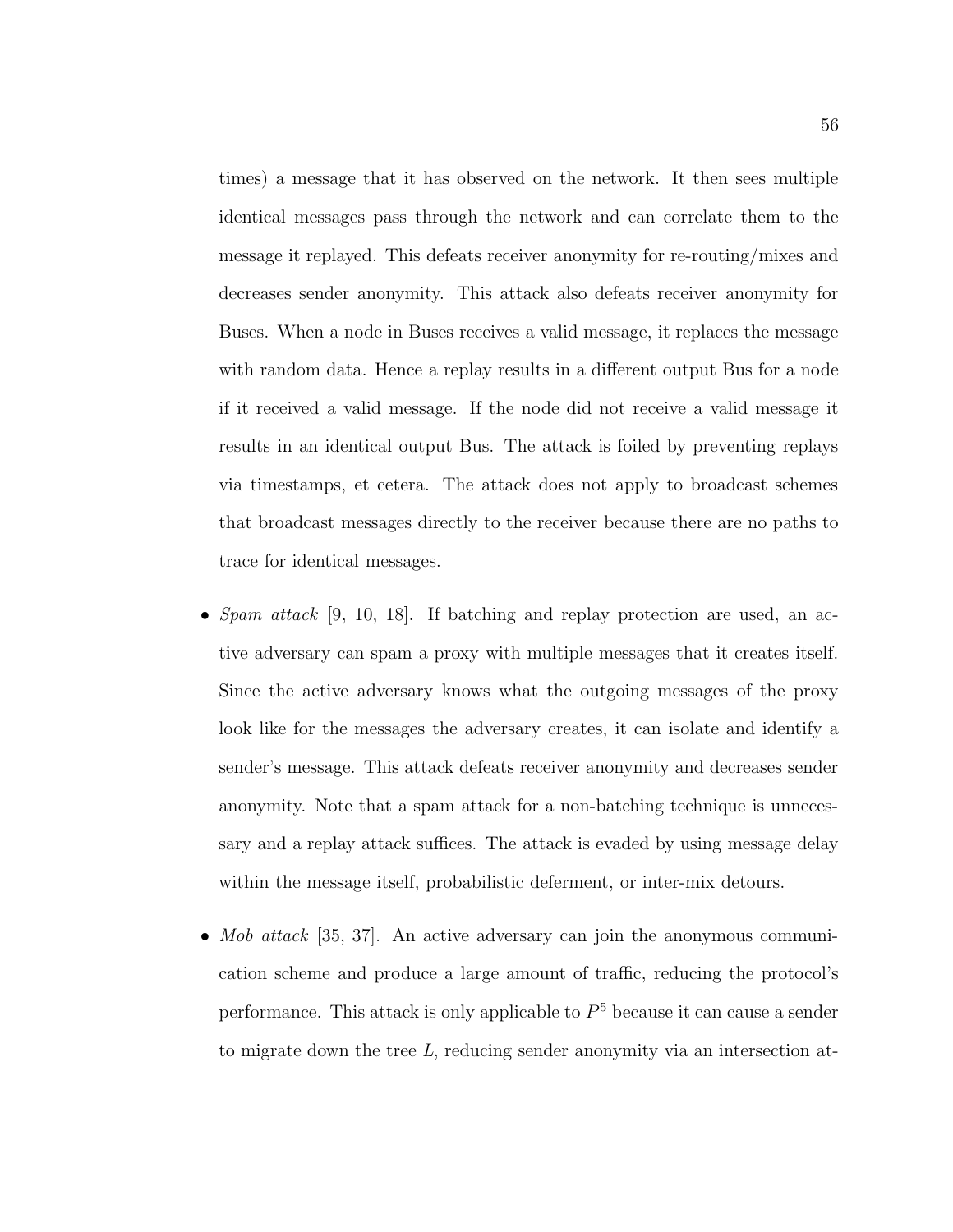tack. The attack is thwarted by preventing migrations down L.

• Filter attack [10] (similar to a *trickle attack* [18]). If delay is used, an adversary can delete all messages intended for a mix, except one. When the next message is sent, it can only be the message that was not deleted. The attack is countered by using batching.

### 3.3 Analysis

#### 3.3.1 Attack Susceptibilities

The attacks that each anonymous communication scheme are susceptible to at the eavesdropper, passive adversary, and active adversary level are summarized in Tables 3.1 and 3.2. If an anonymous communication scheme is not susceptible to any of the attacks presented in this thesis for a particular level of attacker, it is labeled "secure". Otherwise, the attacks that the anonymous communication scheme cannot defend against are indicated. If the attack has been identified before, reference(s) to where it was identified are given in Table 3.3. If the attack is followed by a ∗ , then the attack was previously unknown to the best of the author's knowledge. These new attacks were identified by cross-referencing the characteristics that defend against each attack in Section 3.2 against the anonymity schemes' characteristics in Tables 2.1, 2.2, 2.3, 2.4, and 2.5. Note that if a scheme is susceptible to a replay attack, then it is implicitly susceptible to a spam attack (this implication is not recorded in Tables 3.1 and 3.2).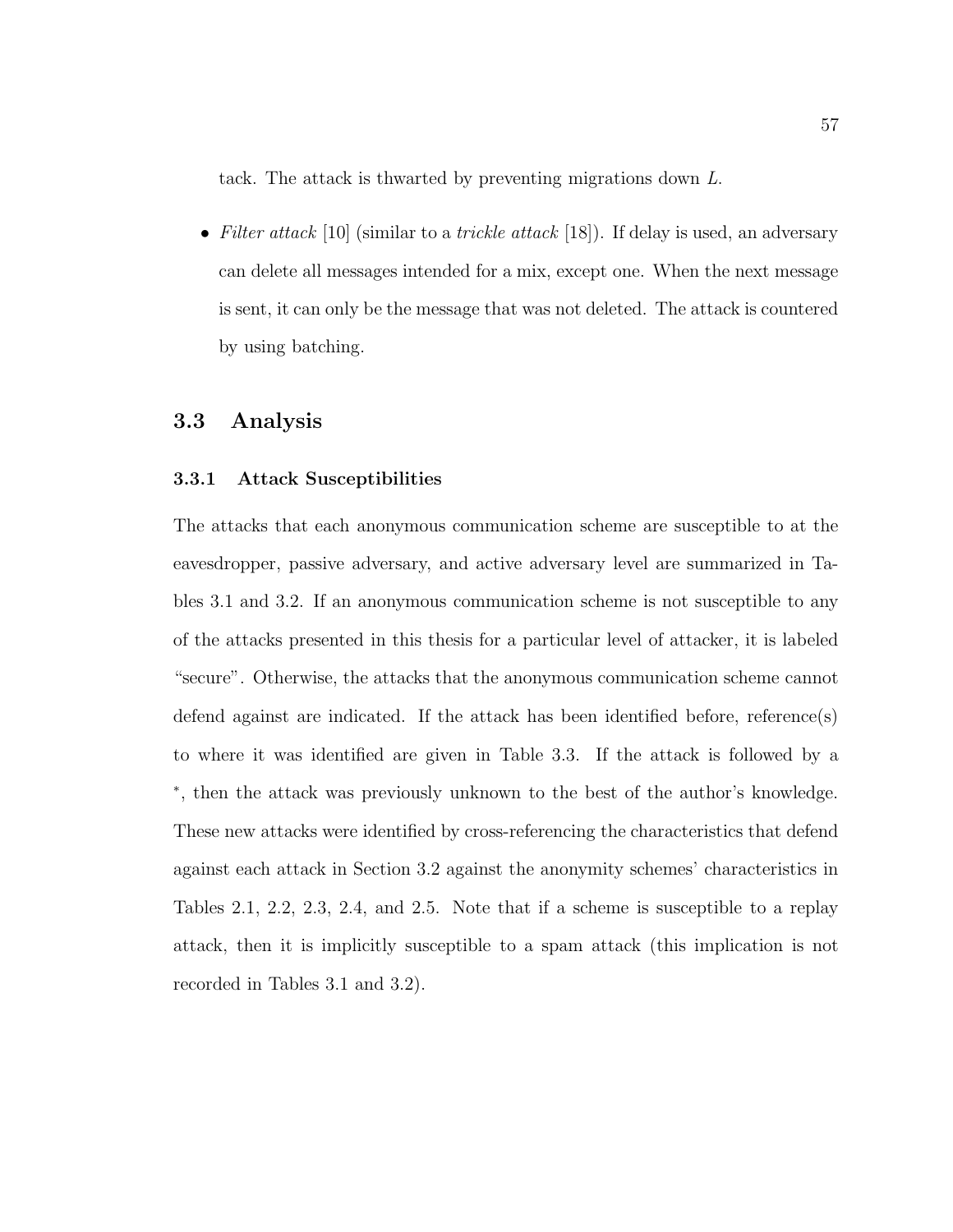| <b>Scheme</b> | Eavesdropper                    | Passive Adv.                            | Active Adv.        |
|---------------|---------------------------------|-----------------------------------------|--------------------|
| Chaum's Mixes | - Secure                        | - Secure                                | - Spam attk.*      |
| Onion Routing | - Low load $\mathrm{attk.}^*$   | - Full comp. path                       | - Spam attk.*      |
|               |                                 | - Timing attk.*                         | - Marker attk.     |
|               |                                 | - Pass. tb. attk.                       | (onion routers)    |
| Crowds        | - Size corr. attk.*             | - Full comp. path*                      | - Replay attk.*    |
|               | - Time corr. attk.              | $\mbox{-}$ Pass. tb. at<br>tk.          |                    |
|               | - Low load attk.*               |                                         |                    |
|               | - Marker attk.                  |                                         |                    |
|               | (path encryption)               |                                         |                    |
|               | - Loc. evdpr. aft. pxy. $*$     |                                         |                    |
| Hordes        | - Size corr. attk. $(fwd)^*$    | - Full comp. path                       | - Replay Attk.*    |
|               | - Time corr. attk. (fwd)        | - Timing attk.*                         |                    |
|               | - Low load attk. $(fwd)^*$      |                                         |                    |
|               | - Loc. evdpr. aft. pxy. $*$     |                                         |                    |
| <b>LPWA</b>   | - Loc. evdpr. bf. pxy.          | - Full comp. $\overline{\text{path}}^*$ | - Replay attk.*    |
|               | - Size corr. attk.              | - Timing attk.*                         |                    |
|               | - Time corr. attk.              | - Pass. tb. $\mathrm{attk.}^*$          |                    |
|               | - Low load attk.                |                                         |                    |
|               | - Loc. evdpr. aft. pxy. $*$     |                                         |                    |
|               | - Marker $\mathrm{attk.}^*$     |                                         |                    |
| Anonymizer    | - Loc. evdpr. bf. pxy.          | - Full comp. path*                      | - Replay attk.*    |
|               | - Size corr. attk.              | - Timing attk.*                         |                    |
|               | - Time corr. attk.              | - Pass. tb. $attk.*$                    |                    |
|               | - Low load attk.                |                                         |                    |
|               | - Loc. evdpr. aft. pxy. $*$     |                                         |                    |
|               | - Marker attk.                  |                                         |                    |
| Type $0$      | - Loc. evdpr. bf. pxy.          | - Full comp. $\operatorname{path}^*$    | - Replay attk.*    |
| Remailer      | - Size corr. $\mathrm{attk.}^*$ |                                         |                    |
|               | - Time corr. $\mathrm{attk.}^*$ |                                         |                    |
|               | - Low load attk.*               |                                         |                    |
|               | - Loc. evdpr. aft. pxy. $*$     |                                         |                    |
|               | - Marker attk.                  |                                         |                    |
| Cypherpunk    | - Size corr. attk.              | - Full comp. path*                      | - Filter attk.     |
|               | - Low load attk.                | - Pass. tb. $\mathrm{attk.}^*$          | - Replay attk.     |
|               | - Loc. evdpr. bf./aft. pxy.     |                                         |                    |
| Mixmaster     | - Low load attk.                | - Full comp. path*                      | - Filter attk. $*$ |
|               | - Loc. evdpr. bf./aft. pxy.     |                                         | - Spam attk.*      |

Table 3.1: Anonymous Communication Schemes Attack Vulnerabilities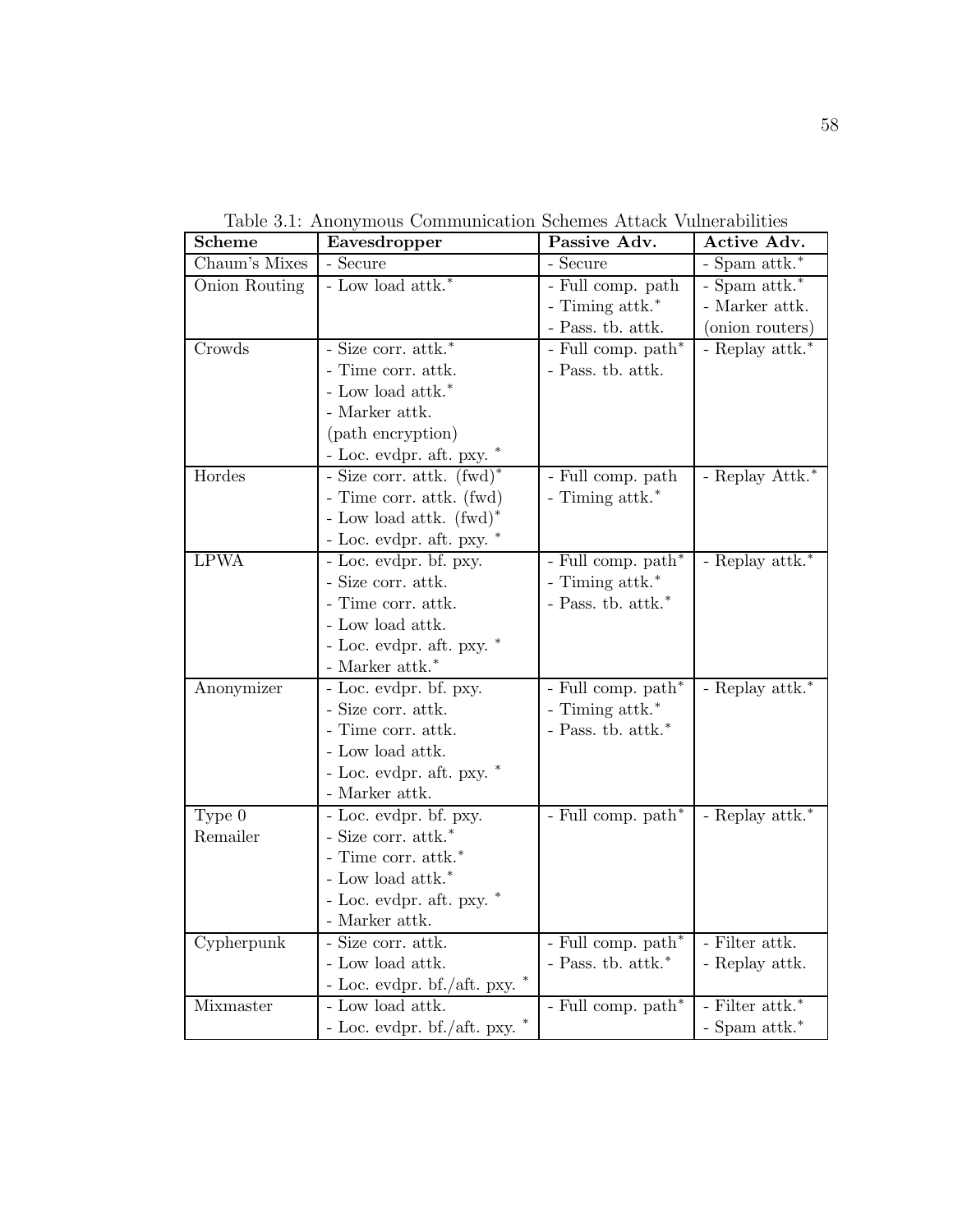| Scheme               | Eavesdropper                | Passive Adv.          | Active Adv.     |
|----------------------|-----------------------------|-----------------------|-----------------|
| Babel                | - Loc. evdpr. aft. pxy. $*$ | - Full comp. $path^*$ | - Secure        |
|                      | (.forward configuration)    |                       |                 |
| <b>Buses</b>         | - Secure                    | - Secure              | - Replay Attk.* |
| $\overline{D}C$ -Net | - Secure                    | - Secure              | - Secure        |
| $P^5$                | - Intersection Attk.        | - Secure              | - Mob attk.     |

Table 3.2: Anonymous Communication Schemes Attack Vulnerabilities (2).

#### 3.3.2 Required Defensive Attributes

Upon examining Column 2 of Tables 3.1 and 3.2, it is clear that certain characteristics are required for anonymous communication schemes to defend against an eavesdropper. Uniform message size is required to prevent size correlation attacks. To prevent a local eavesdropper before/after a proxy, re-routing and mixing schemes should encrypt the message before the first proxy/mix and have the message encrypted so that only the receiver can decrypt the final message. For mixing techniques, constant rate traffic and batching or probabilistic deferment should be used to prevent time correlation and low load attacks. A path key for path encryption is not a good technique to improve efficiency because a global eavesdropper can perform a marker attack.

Note that a local eavesdropper before/after a proxy can easily be thwarted by making an encrypted connection to the receiver that does not authenticate the sender. However, most encrypted connections provide the functionality for the receiver to authenticate the sender, such as PGP. Clearly, this authentication defeats sender anonymity.

Thus, a secure anonymous communication scheme at the eavesdropper level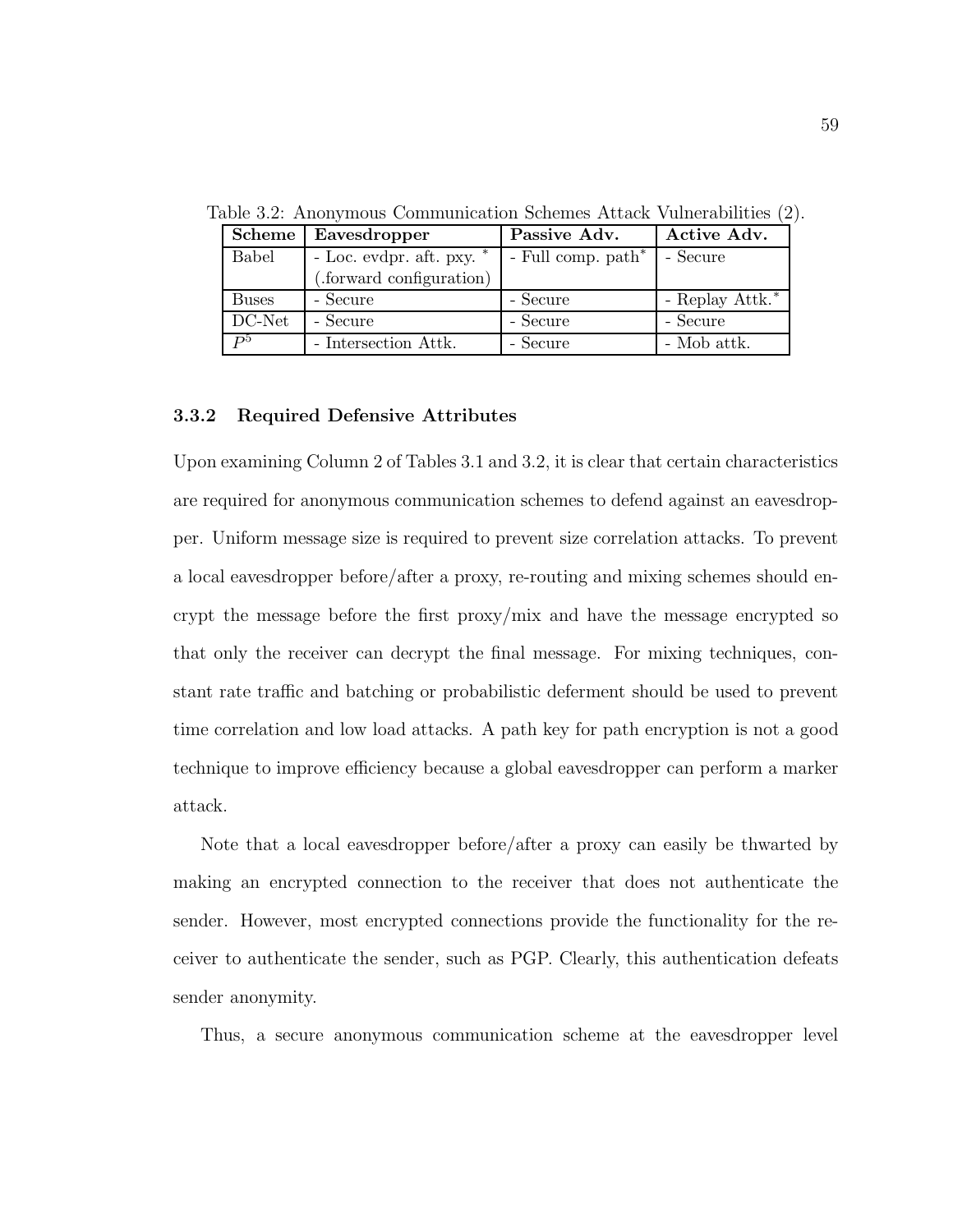should either use Buses, DC-Net, or a mixing scheme that uses uniform message size, message encryption before the first proxy so that only the receiver can decrypt the final message, constant rate traffic and batching or probabilistic deferment. The only mix scheme discussed in this thesis that satisfies these characteristics is Chaum's mixes.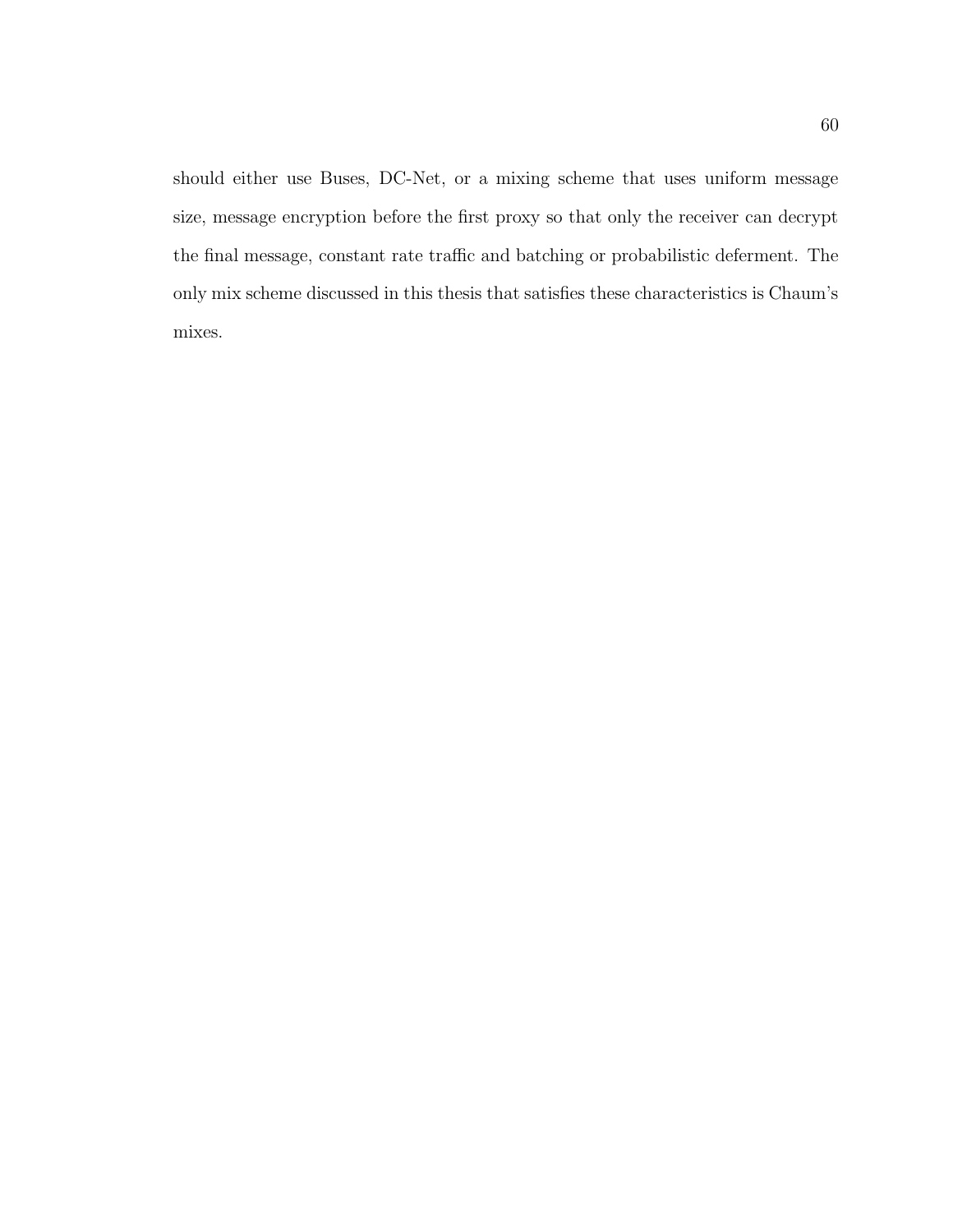| <b>Scheme</b>  | Sources of Attacks in the Literature        |
|----------------|---------------------------------------------|
| Onion Routing  | Full comp. path [38]                        |
|                | - Pass. tb. attack [38]                     |
|                | - Marker attack [41]                        |
| Crowds         | - Time corr. attack [37, 38]                |
|                | - Pass. tb. attack [38]                     |
|                | - Marker attack [38]                        |
| Hordes         | - Full comp. path [38]                      |
|                | - Time corr. attk. (fwd) [37]               |
| <b>LPWA</b>    | - Loc. evdpr. bf. pxy. $[9, 41]$            |
|                | - Size corr. attack [9]                     |
|                | - Time corr. attack  9                      |
|                | - Low load attack [41]                      |
| Anonymizer     | - Loc. evdpr. bf. pxy. $[9, 41]$            |
|                | - Size corr. attack $[9, 41]$               |
|                | - Time corr. attack $ 9, 41 $               |
|                | - Low load attack [41]                      |
|                | - Marker attack [41]                        |
| Type 0         | $\lceil 9 \rceil$<br>- Loc. evdpr. bf. pxy. |
|                | - Marker attack $[41, 10]$                  |
| Cypherpunk     | - Filter attk. [10]                         |
|                | - Size corr. attk. [9, 10, 15]              |
|                | - Low load attack [10]                      |
|                | - Replay attack $[9, 10, 15]$               |
| Mixmaster      | - Low load attack [10]                      |
| P <sup>5</sup> | - Intersection Attack [37]                  |
|                | - Mob attack [37]                           |

Table 3.3: Anonymous Communication Schemes Attack Vulnerabilities: Sources from Literature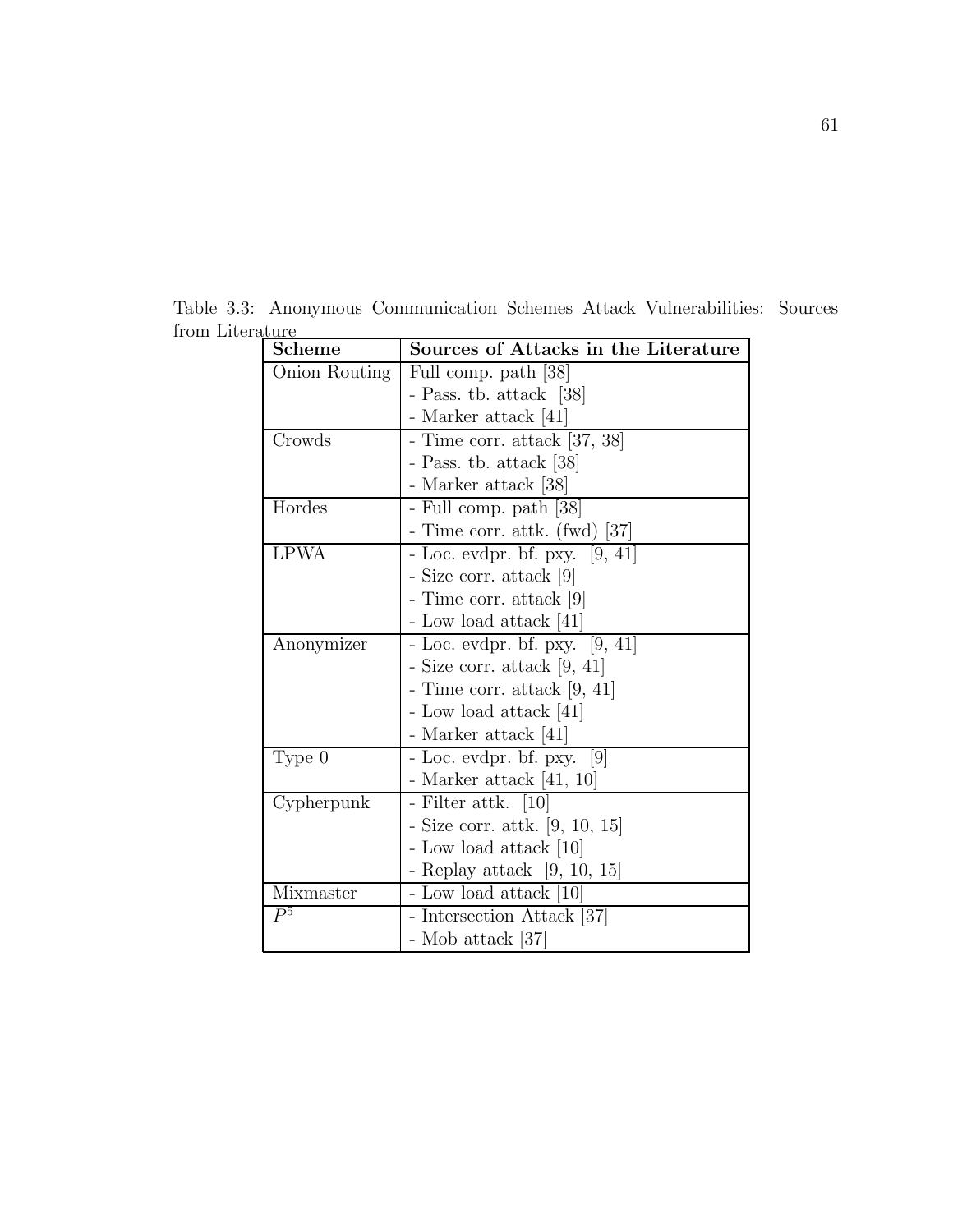Re-routing schemes are not secure against global eavesdroppers. Most of the re-routing schemes say that it is unlikely that an eavesdropper could span multiple administrative zones. However, assuming the absence of a global eavesdropper opens the door to attacks. For example, an Ethernet network uses a broadcast medium so any node on that Ethernet network can act as a global eavesdropper for that network (this node could be a valid user corrupted by malicious software or a valid but malicious user). Thus, an attacker can corrupt the multiple Ethernet networks spanned by an anonymous protocol, and become a global eavesdropper. Hence, re-routing schemes should employ some obfuscation techniques, otherwise they are susceptible to a global eavesdropper defeating anonymity because of time correlations.

Column 3 in Tables 3.1 and 3.2 shows that certain characteristics are required for anonymous communication schemes to defend against a passive adversary. To prevent a full compromised path attack, a re-routing or mixing scheme should use constant rate traffic with dummy messages and single encryption, layered encryption, or link encryption. To prevent a passive traceback attack, a re-routing/mix scheme should not use routing tables. If the application support includes web-browsing, a timing attack must be defended against. A timing attack is countered by constant rate traffic with dummy messages and batching. Alternatively, a timing attack is countered by the last hop in the anonymous path checking if there are embedded objects and requesting them on behalf of the sender that initiates the request.

A secure anonymous communication scheme at the passive adversary level should either use Buses, DC-Net,  $P<sup>5</sup>$ , or a mixing scheme that does not use an anonymous routing table, uses constant rate traffic with dummy messages and encryption (single, layered, or link encryption), and uses batching if the application support includes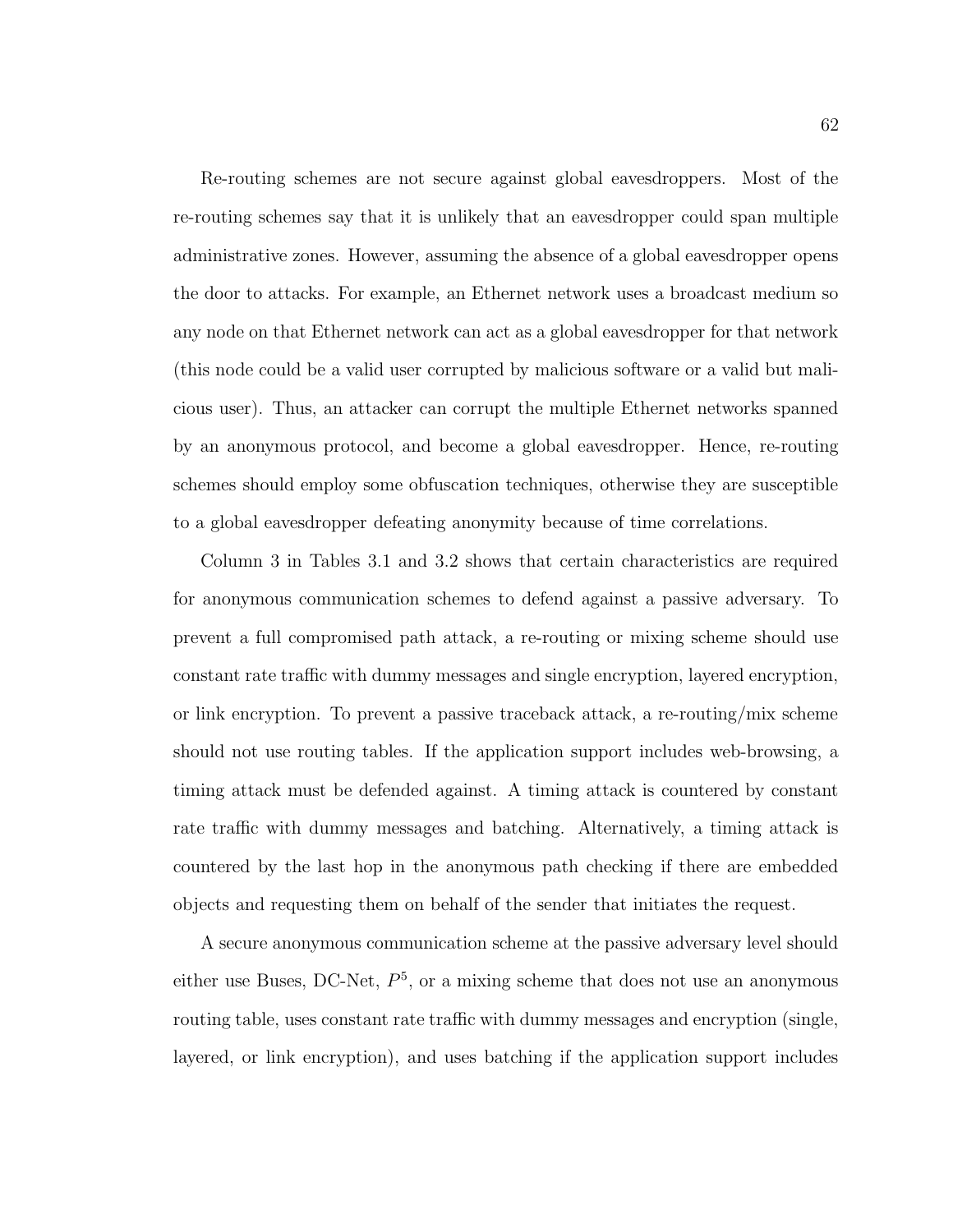Web browsing. An alternative for batching is the last hop in the anonymous path checking if there are embedded objects and requesting them on behalf of the sender that initiates the request. The only mix scheme discussed in this thesis that satisfies these characteristics is Chaum's mixes.

Finally, Column 4 in Tables 3.1 and 3.2 shows that certain characteristics are required for anonymous communication schemes to defend against an active adversary. Mixes and re-routing schemes should use message delay within the message itself, probabilistic deferment, and inter-mix detours to prevent a spam attack. Re-routing schemes, mixes, and buses should use replay protection to prevent a replay attack. If delay is only used, re-routing schemes/mixes are susceptible to a filter attack. A filter attack is defeated by using batching.

A secure anonymous communication scheme at the active adversary level should either use Buses with replay protection, a broadcast scheme based upon DC-Net, or a mixing scheme that uses message delay within the message itself, probabilistic deferment, inter-mix detours, and replay protection. The only mix scheme discussed in this thesis that satisfies these characteristics is Babel.

Table 2.4 identifies additional characteristics required of anonymous communication schemes (based upon re-routing and mixing) to be secure. Path selection should be done by the sender. Otherwise, if the first node in the re-routing path is a compromised node, it can then choose the next hop from the set of compromised nodes. In the worst case, the entire path consists of compromised nodes and anonymity is defeated. Also, re-routing schemes that have a noticeable send event (such as in Crowds during re-routing path creation) should have a fixed path length. Otherwise, the analysis in [35] shows that sender anonymity is reduced. If a re-routing scheme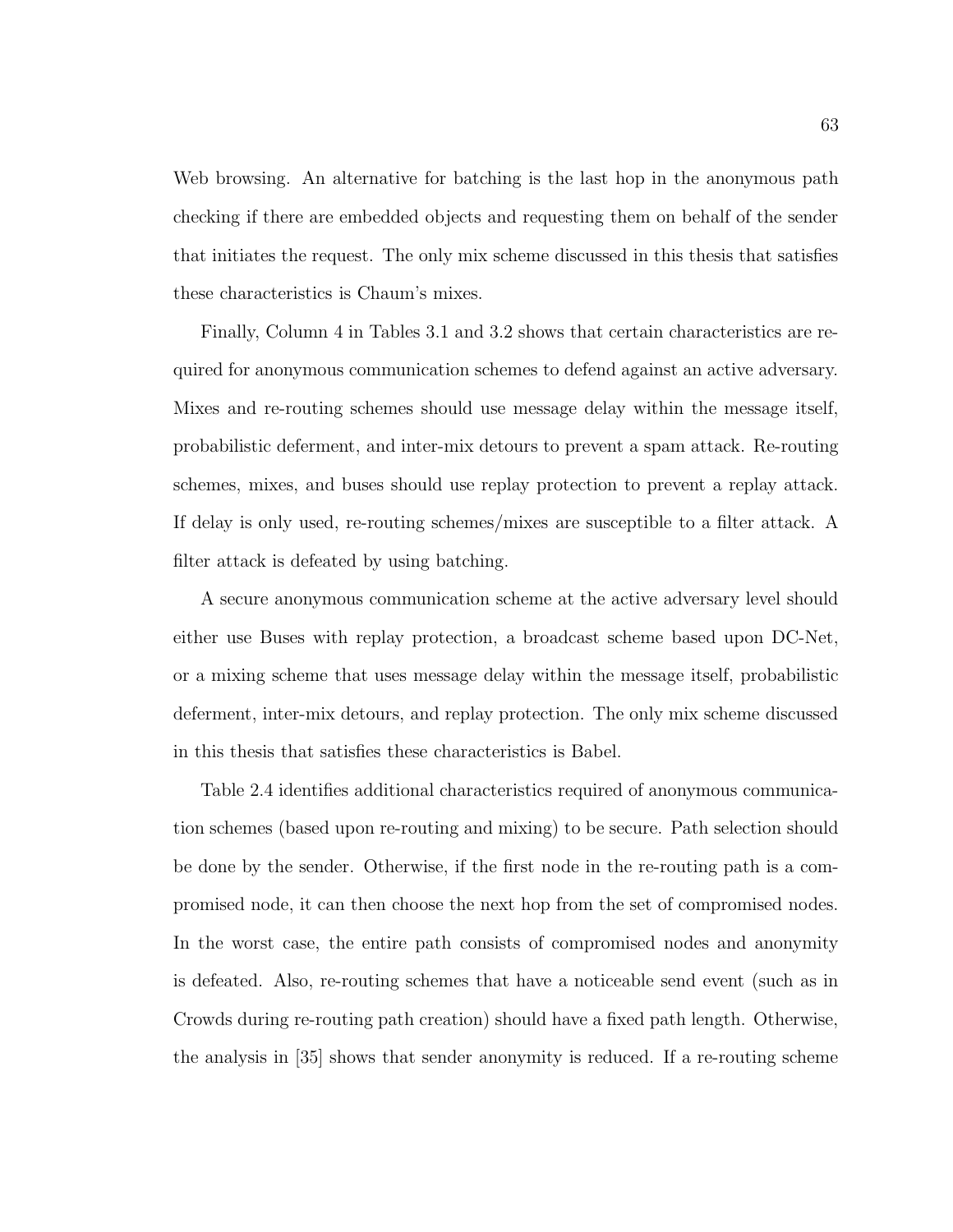does not have a noticeable send event (such as Chaum's mixes), the analysis in [17] shows that dynamic paths are stronger. However, this analysis does not address the effects on anonymity degree when multiple messages are sent by the same sender.

In summary, a secure anonymous communication scheme at the eavesdropper, passive adversary, and active adversary level should either use Buses with replay protection, DC-Net, or mixes with:

- uniform message size,
- encryption before the first proxy,
- encrypting the message so that only the receiver can decrypt the message,
- constant rate traffic,
- batching,
- probabilistic deferment,
- no anonymous routing table,
- constant rate traffic with dummy messages,
- message delay,
- probabilistic deferment,
- inter-mix detours,
- replay protection,
- path selection by the sender, and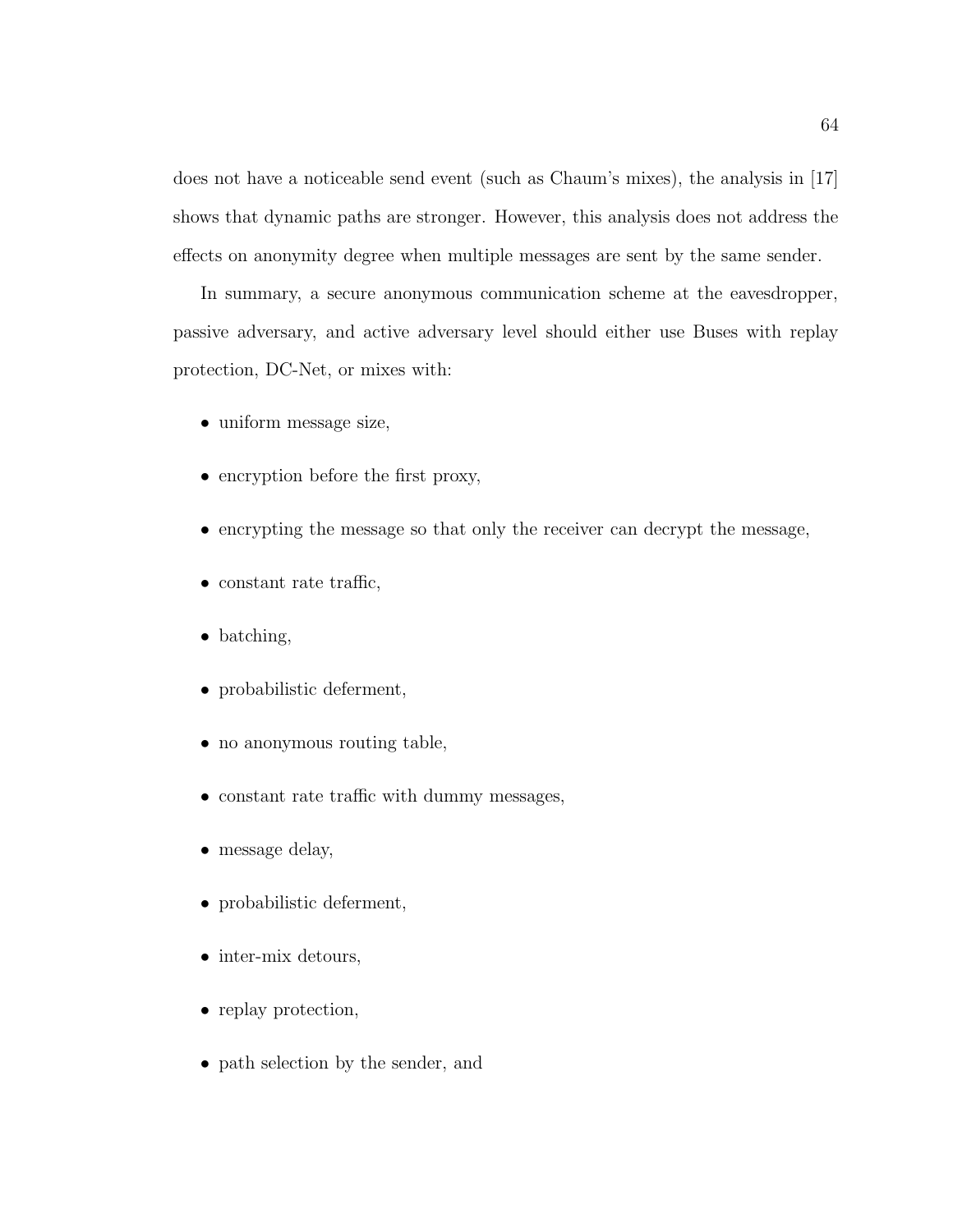• dynamic path length (not noticeable send event) or fixed path length (noticeable send event).

None of the mix schemes discussed in this thesis satisfies these characteristics. DC-Net is the only secure scheme but it is not scalable, making it impractical. Mixes with all the required features are difficult to implement correctly, and may lead to excessive communication (i.e., constant rate traffic with dummy messages). However, Buses with replay protection defends against all of the attacks and do not depend on the statistical properties of the traffic (i.e., do not require constant rate traffic with dummy messages).

## 3.4 Summary

There are numerous techniques that are used to provide connection anonymity. Rerouting techniques can improve efficiency at the cost of decreasing anonymity by allowing more attacks. However, if strong anonymity guarantees are required in the face of all threat models, a cascade of mixes is better. Thus, there is a direct correlation between anonymity and overhead for re-routing and mixes anonymous communication schemes.

However, this is not the case for schemes based on techniques other than mixes or re-routing. Buses provide an excellent level of anonymity at a manageable overhead and are susceptible only to replay attacks, which can be easily thwarted. Schemes such as DC-Net, Xor-trees, and  $P<sup>5</sup>$  are interesting from a theoretical point of view, but the first two are not practical since only one sender can communicate at a time and they are not scalable. The latter is susceptible to a mob attack launched by one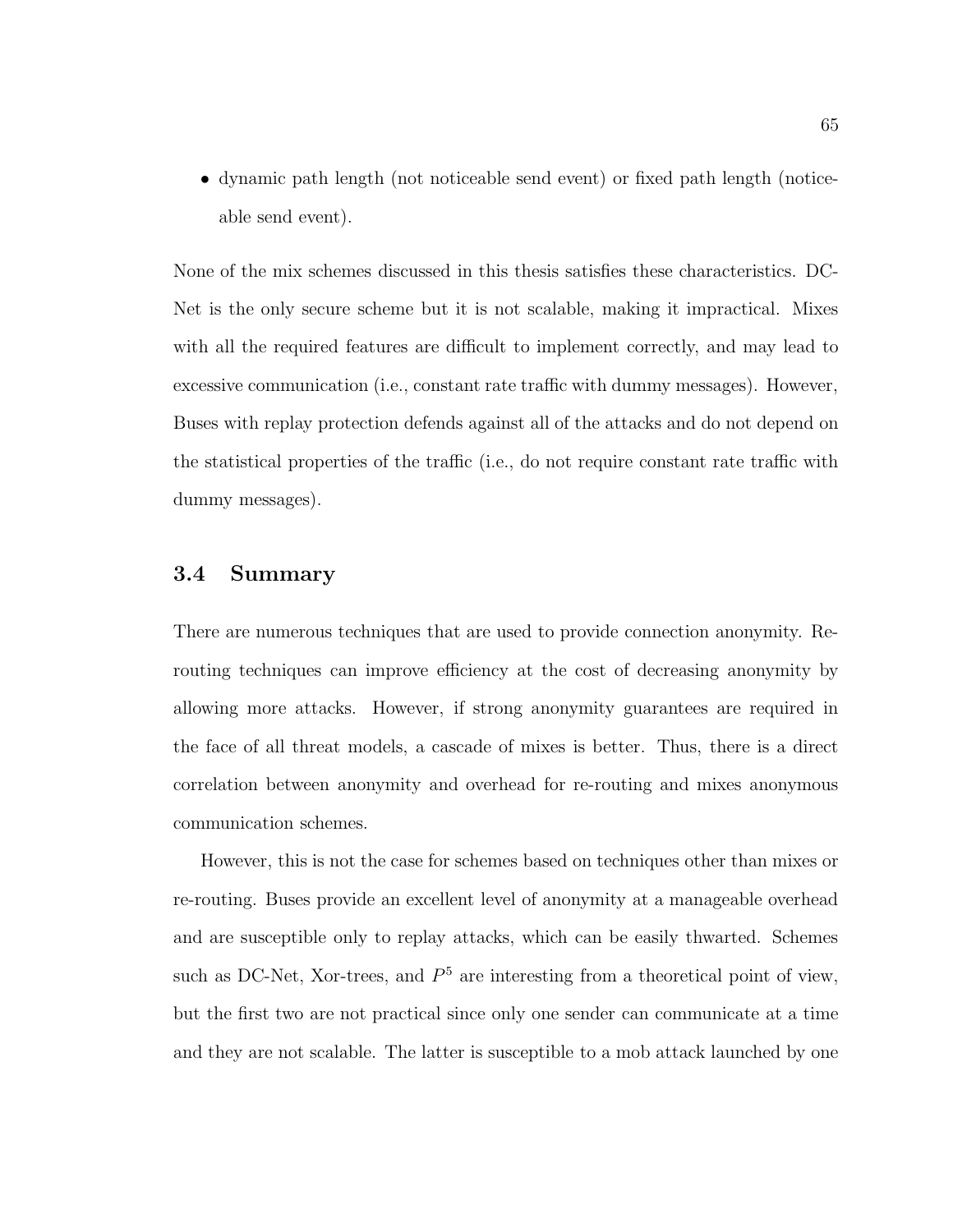adversary with minimal resources.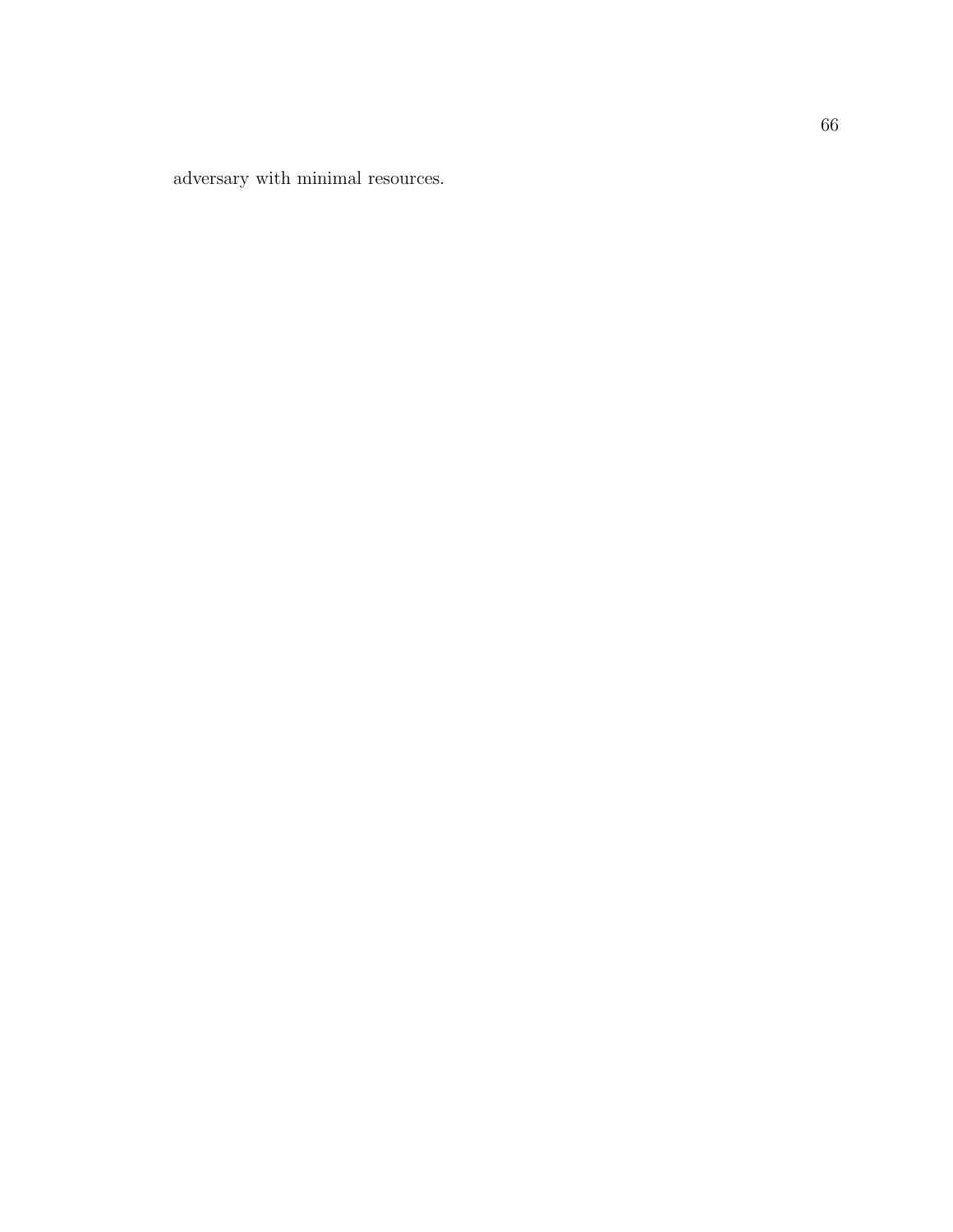# Chapter 4

# A Practical Buses Protocol

This chapter contains an overview of the Practical Buses protocol, a modified version of the original Buses protocol [4]. In Section 4.1, the selection of Buses as a promising and practical protocol is provided. In Section 4.2, three new techniques to make the Practical Buses protocol support a dynamic topology while preserving mutual anonymity are introduced. Sections 4.3, 4.4, and 4.5 contain a description of the functionality added to the Buses protocol to enhance security and anonymity, improve fault tolerance, and improve performance. Lastly, an overview of the Practical Buses protocol is given in Section 4.6.

# 4.1 Justification for Buses

Our goals for a practical anonymous scheme are for it to be secure against all known attacks, provide scalability, provide mutual anonymity, and support a dynamic topology. The latter requirement is required to support dynamic membership, to recover from DoS attacks, and to support networks with a dynamic topology such as wireless networks. The assessment of each of these criteria identifies Buses as the best candidate. In addition, the protocol should be designed to sit between the transport layer and application layer in the protocol stack to provide application independence transparently to the user.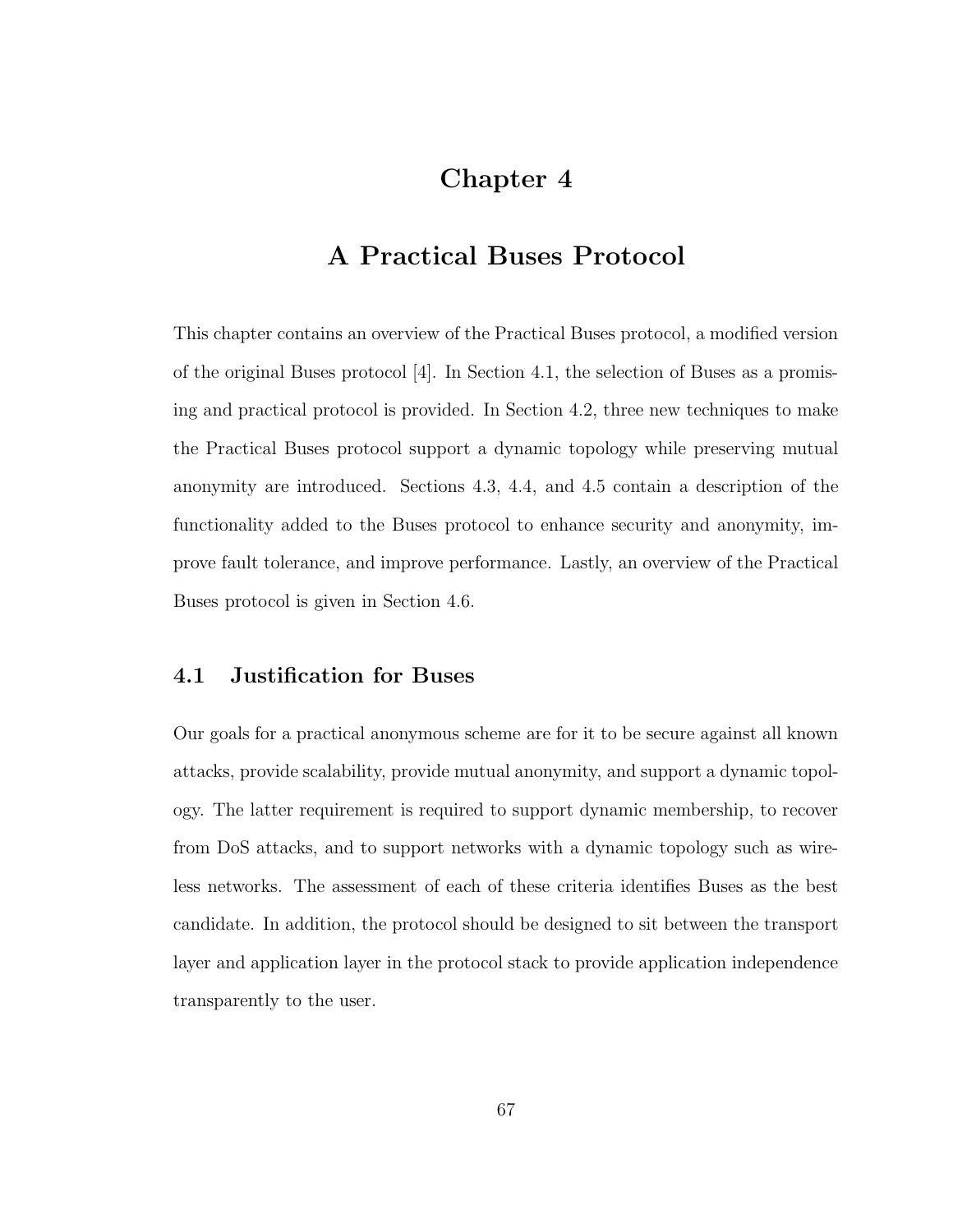From Chapter 3, the best candidate for each anonymity technique that resists the most attacks is:

- mixes— Chaum's Mixes
- buses— Buses protocol (optimal buffer complexity)
- broadcasting— DC-Net
- re-routing— eliminated as a contender because they improve the performance of mixes at the cost of being vulnerable to more attacks.

DC-Net is already secure against all surveyed attacks, but Buses and mixes can be made secure against all surveyed attacks as well. Chaum's mixes can have inter-mix detours and delay within the message added to protect against a spam attack. Buses could include replay protection to protect against a replay attack.

Chaum's mixes and DC-Net are not scalable but Buses is scalable. Chaum's Mixes is not scalable because it requires constant traffic and continuous processing by all nodes in the network. DC-Net is not scalable because it requires broadcast communication, continuous processing by all nodes in the network, and only one sender can send a message at a time. Buses is scalable because it does not require constant traffic, continuous processing, or broadcast communication. In addition, the Buses network topology can be clustered. Nodes are only busy once per bus tour and a bus traverses only one link in the network at a time.

Buses and DC-Net provide mutual anonymity but Chaum's Mixes does not. Semantically secure layered encryption is the key to providing mutual anonymity in Buses. The dining cryptographers problem is the basis of providing mutual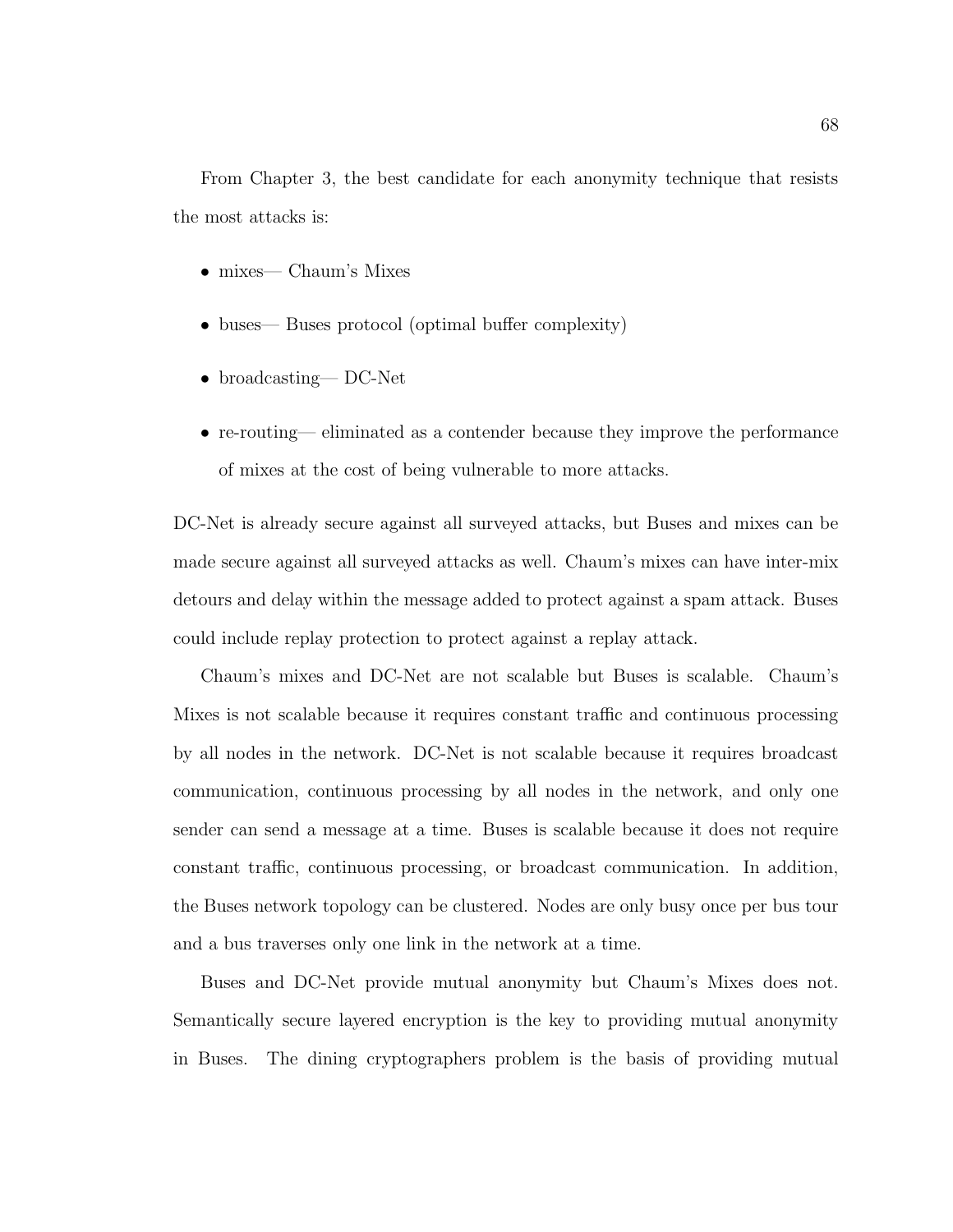anonymity in DC-Net. Chaum's Mixes cannot provide mutual anonymity because the sender is required to know the receiver's address, and this can then be correlated to the identity of the user at that address.

Buses and DC-Net can support a dynamic topology, but mixes cannot. Buses can support a dynamic topology by having the bus perform a random walk and improving the protocol as described in Section 4.2 to ensure mutual anonymity is preserved. DC-Net can support a dynamic topology because messages are not rerouted, however it remains unresolved how a new node would join the network and exchange symmetric keys with the other participants without identifying itself as a sender. Mixes require a static set of mixes to re-route the message; otherwise messages will be lost before the layered encrypted message is delivered to the receiver because each hop in the re-routing path is required to remove a layer of encryption and forward the embedded encrypted message.

Hence, Buses is the only anonymous communication scheme that can meet all of our design goals. It is secure against all known attacks and provides scalability, mutual anonymity, and support for a dynamic topology.

# 4.2 Dynamic Topology Support and Mutual Anonymity

None of the Buses variations proposed in [4] nor any combination can support a dynamic topology and maintain mutual anonymity. The only Buses variation that could potentially do so is the optimal buffer complexity variation with layered encryption. All the other variations presented in [4] rely on reserved seats; these do not provide mutual anonymity because a receiver can identify the sender of the message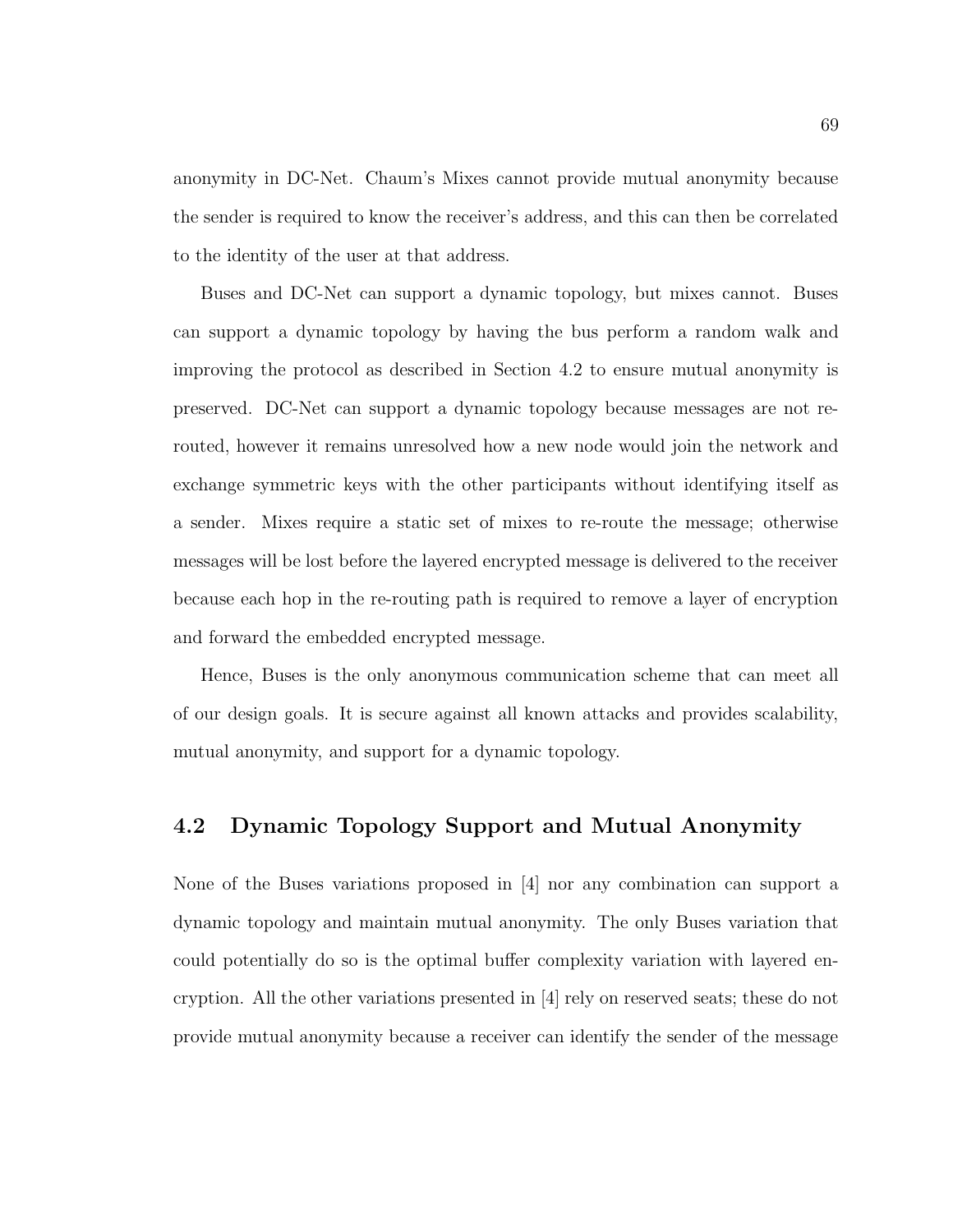by keeping track of who places messages in which seats. Even if the sender sends the message indirectly through a chain of nodes, the receiver can trace the message back to its original sender in a low traffic network. The optimized buffer Buses protocol requires semantically secure layered encryption on the reverse path of sender to receiver, but in a dynamic topology it is not possible to know the reverse path of sender to receiver because the bus route is dynamically changing. To resolve this contradiction, new techniques presented in Sections 4.2.1 to 4.2.3 are invented and comprise the core of the Practical Buses Protocol.

#### 4.2.1 Nested Encryption with Indirection

The layered encryption approach is modified to handle dynamic network topologies with a novel solution denoted *nested encryption with indirection*. The problem with using layered encryption in a dynamic network topology is that the path from sender to receiver is unknown. Nested encryption with indirection chooses at random an indirection path of random bounded length to the receiver. Then, nested encryption is performed on the reversed indirection path. Of course, the next node to receive the bus may not be the first node in the indirection path. Thus, when the next node to receive the bus decrypts all the seats, any valid messages are forwarded by copying the decrypted inner layer to one of a set of seats designated as belonging to that node, and all other seats on the bus are not modified.

One method of determining whether a decrypted message is valid is to add fixed redundancy to each message that the node will detect upon decryption if the message was indeed intended for it. When a node decrypts a message intended for it, a flag is used to indicate whether the data obtained is a message intended for the node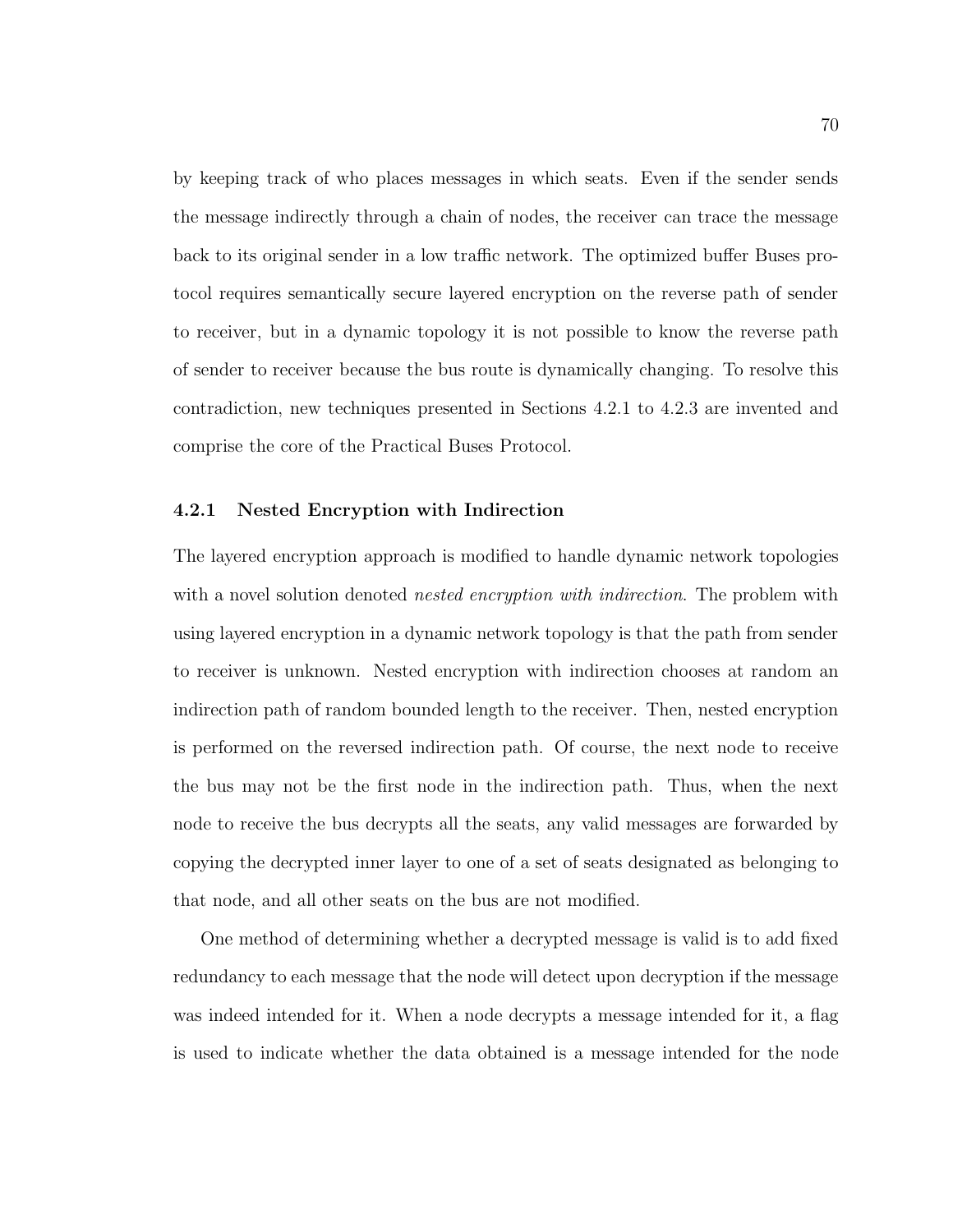or a nested encrypted message that the node should forward to the next node in the indirection path. If the node is the final recipient, it extracts the message and replaces it with random data. Otherwise, it treats the nested encrypted message opaquely and simply forwards it.

In this scheme, an adversary can potentially glean information about communication patterns by observing when and how a node modifies messages intended for it on the bus. This problem of identifying a sender or receiver is resolved by the next two modifications to the protocol, respectively.

#### 4.2.2 p-threshold Replacement Back-off Scheme

In order to preserve sender anonymity, the framework required is that each node owns k seats on the bus which it uses to insert messages to send or forward. The owner of a seat is identified by a field containing the owner's public key. In addition to providing the framework for sender anonymity, owned seats prevent a node from overwriting a valid message placed by another node. This prevents collisions and improves performance by preventing a waste of resources.

To prevent an adversary from defeating sender anonymity by observing when and how a node modifies its seats, the actual message insertions are disguised. Every time a node receives a bus, it replaces exactly  $pk$  seats chosen at random from the  $k$  seats that it owns, where  $p$  is a constant fraction of seats to be replaced. Even if the node has no messages to send, it still replaces  $pk$  seats with random data. For this scheme to work, an adversary must not be able to distinguish between random data and the encryption of a meaningful message; thus a semantically secure cryptosystem is required.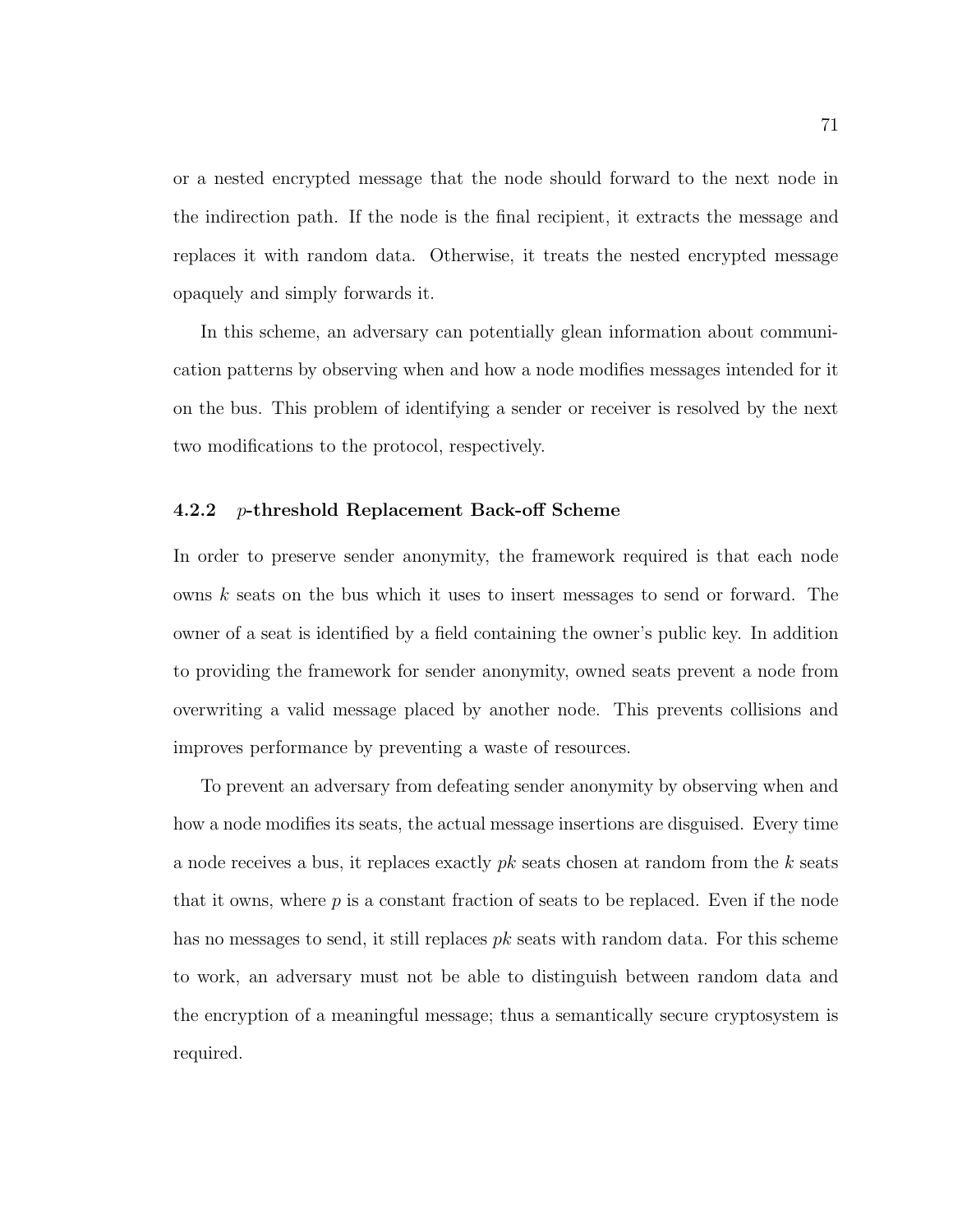In addition to preserving sender anonymity, the  $p$ -threshold replacement scheme must also address problems related to network topology. Because the bus takes a random walk through the network, a node cannot assume that the next hop in the indirection path of a message would receive the bus before the bus returns to the node. Thus, it is possible that a node sends a message or forwards a nested encrypted message in one of its seats and then deletes it prematurely upon receiving the bus, because the node for which it was intended has not yet received the bus. In the case of forwarding a nested encrypted message, this situation is prevented by incorporating a 128-bit randomly-generated seat tag into each seat. Each node keeps a record of the tags of all the seats it has forwarded but have not yet been received, and does not replace any seats that match tags in this list. As a result, p must be restricted so that all k seats are not changed as part of the replacement strategy.

In the case of resending a message, yet more precautions are necessary because multiple resends of a message on a low traffic network can weaken sender anonymity. If an adversary sees the exact same seat after the bus passes through the node owning that seat m times, then with probability  $1 - p<sup>m</sup>$  the seat contains a meaningful message being resent. The adversary should not be able to determine if a message is being sent, even in a low traffic network, nor reduce the possible set of senders. To solve this problem, after the number of resends exceeds a threshold  $t$ , a new indirection path for the message is selected and the message is re-encrypted. Random 128-bit salt values are added to the beginning of each indirection layer before encryption to ensure that the new nested encrypted message differs from the previous one.

The threshold  $t$  should be chosen as small as possible to limit the information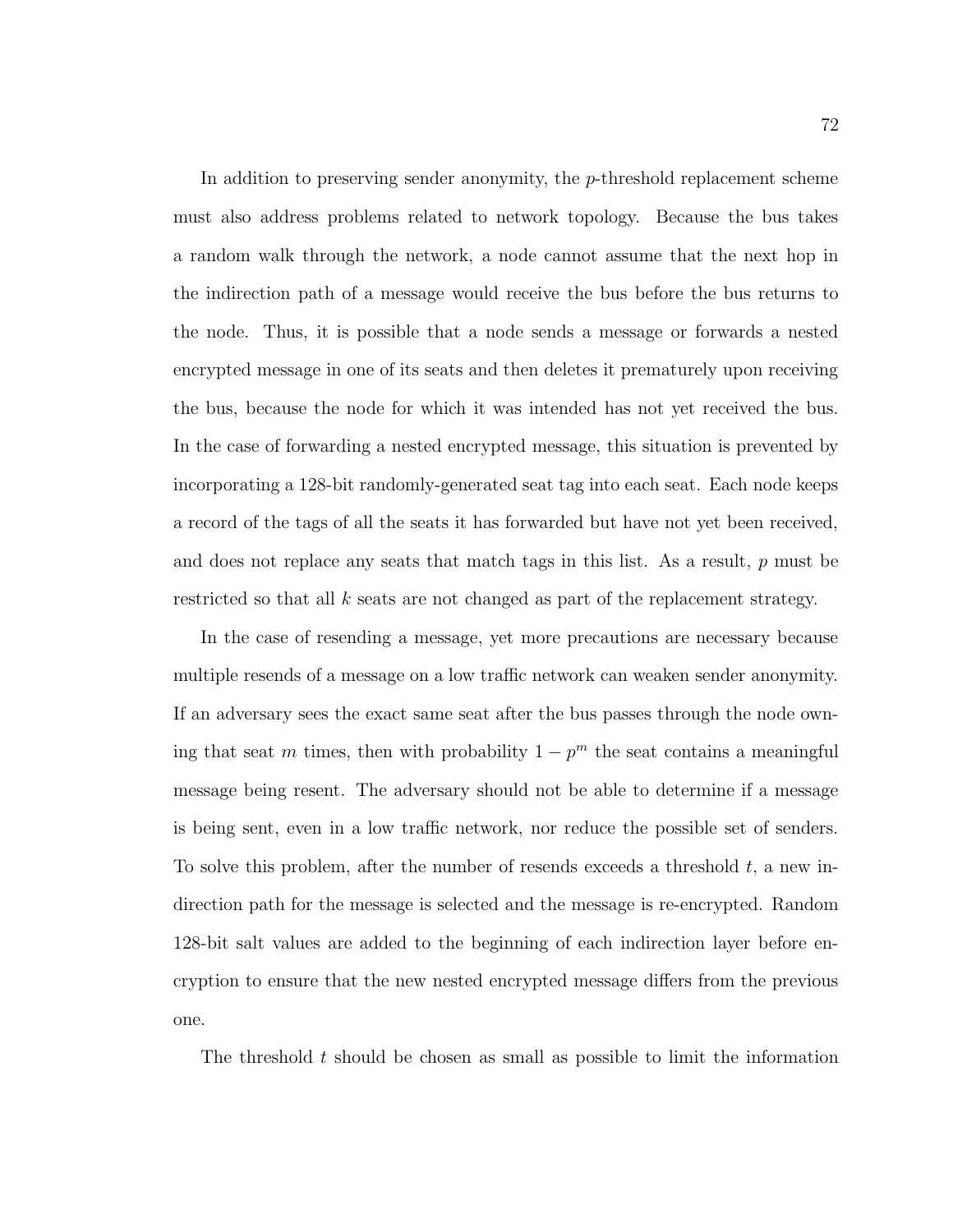an adversary can obtain about who is sending messages. However, if  $t$  is too small, then resources are wasted by the sender sending multiple disguised messages. Hence, a back-off on the threshold  $t$  is introduced so that the threshold corresponding to a given message is increased linearly each time it is re-encrypted.

### 4.2.3 Randomly Delayed Seat Deletion

Finally, a mechanism is required to preserve receiver anonymity while using nested encryption with indirection and p-threshold replacement back-off scheme. In addition, a node needs to know when the next hop in the indirection path has received a seat containing a valid message, so that it can stop forwarding or resending the nested encrypted message according to the p-threshold replacement back-off scheme. A node can recognize that the valid seat has been received when it has been deleted by another node. However, in a low traffic network the receiver of a message can be identified because it will delete the seat, and if no other messages are currently in transit, there will be a period of inactivity on the network.

In order to solve this problem, a node only deletes a valid seat in our modified protocol after it receives the bus a certain, randomly-chosen number of times. Then, it is possible that any node in the indirection path could also be the last node to delete a seat before the period of network inactivity. If a stronger guarantee is needed, the node could send an anonymous message to another node requesting that it delete the seat. When the node sees that the seat has been deleted, it can stop sending the deletion request — the deletion implicitly acknowledges the request.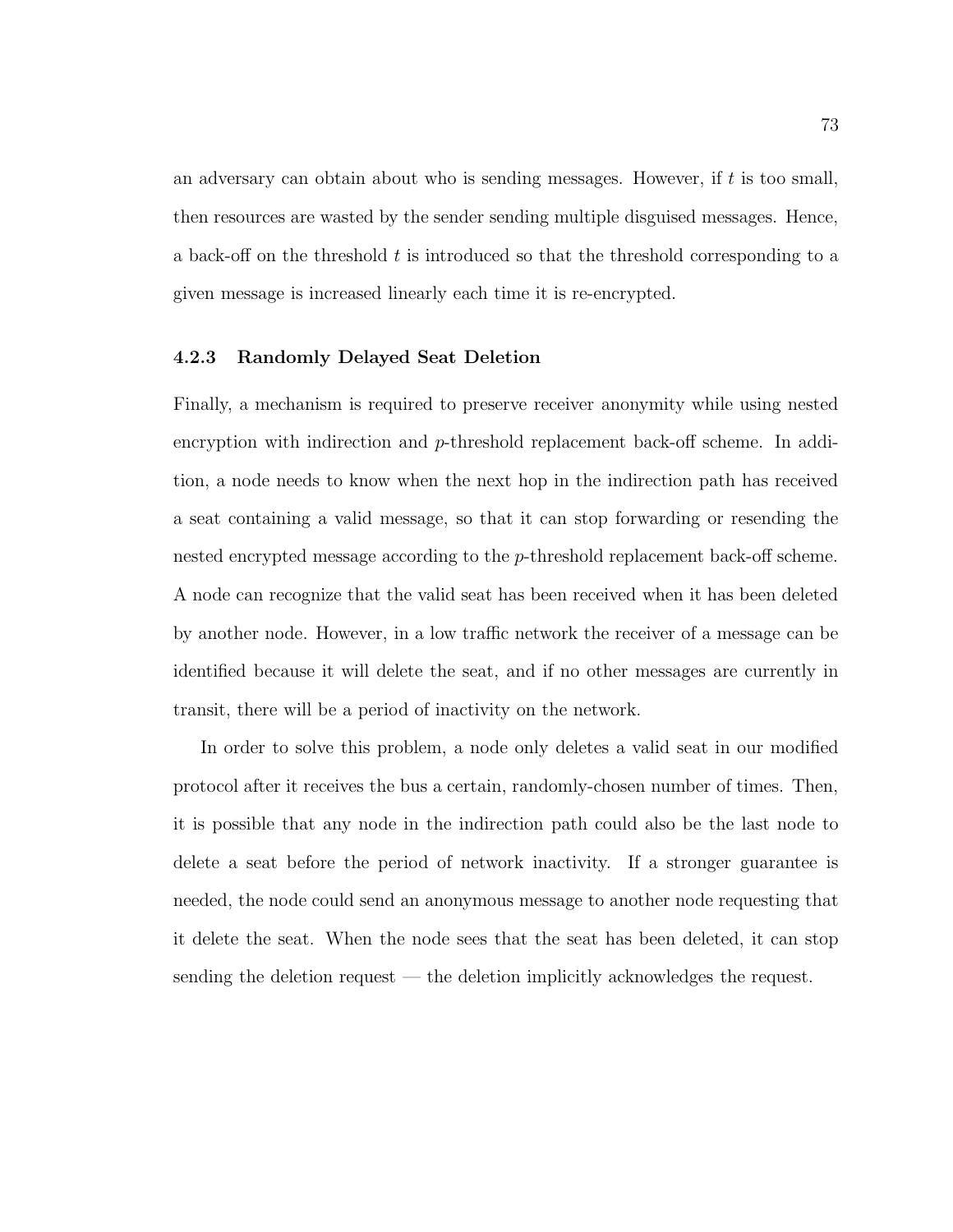### 4.3 Security and Anonymity Enhancing Modifications

To ensure anonymity is preserved, replay protection is incorporated in Section 4.3.1. In Section 4.3.2, we describe how anonymous acknowledgments are added to the protocol. Anonymous acknowledgments ensure that a message is delivered to the receiver. In Section 4.3.3, we explain how digital signatures are added to the protocol. Digital signatures ensure that an adversary's tampering of a seat is detected.

### 4.3.1 Replay Protection

The original Buses protocol is susceptible to a replay attack. The ability to replay messages can compromise anonymity because an adversary can replay a valid message and attempt to determine the intended recipient by observing the seat transformations as it passes through the indirection path to the receiver. The receiver is identified because its transformation will be the first difference, because it replaces the valid message with a random data seat. The modifications presented so far to the Practical Buses protocol also allow for a replay attack, even though a received message is not replaced with random data. A replay attack in the Practical Buses protocol can reduce the receiver's anonymity by observing the set of potential receivers (the nodes that deleted seats) in a low traffic network and taking the intersection of these observed sets. Thus, replay protection is still required.

To prevent replays, when a node receives a message, it records the decrypted inner layer as well as the value of a 128-bit salt field. The salt field is a random 128-bit number included in each layer of the nested encryption. The combination of the salt and message body uniquely identify a nested encrypted message. To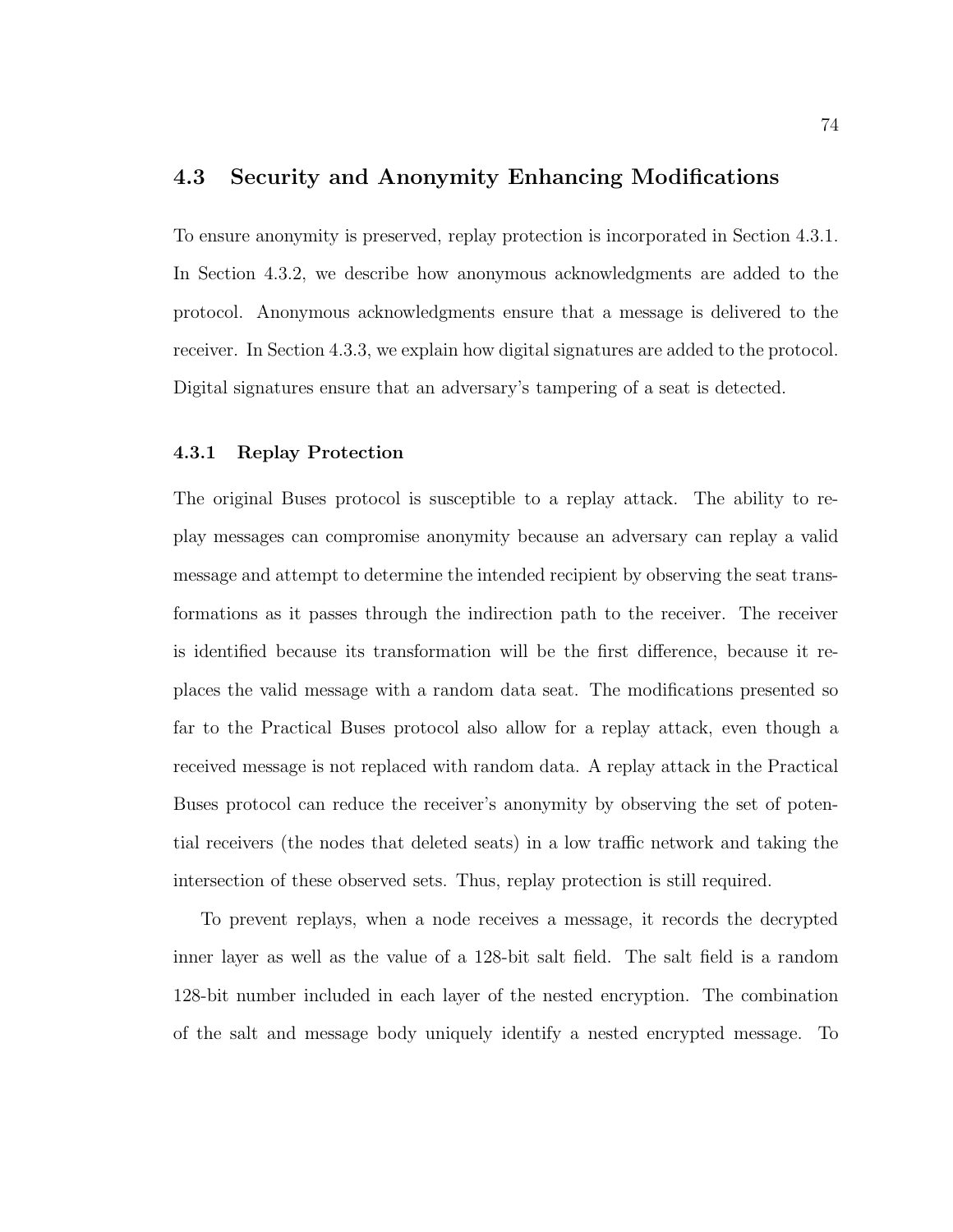prevent a node from indefinitely collecting replay protection entries, they are only kept until a replay protection time-out elapses. However, we now must prevent an adversary from resending a seat after the time-out has expired. To accomplish this, a timestamp field is appended to the seat and a signature is constructed (see Section 4.3.3 for details on signatures) on the entire seat including the timestamp to prevent tampering. Received seats with a timestamp predating the replay protection time-out are immediately deleted and ignored.

Replay protection is also required to prevent a message being received multiple times by a receiver due to legitimate resends (see Section 4.4.1 for details on resends) by the sender. Messages received by a receiver utilize the same replay protection except the message tag field, a random 128-bit number in the inner core of the nested encrypted message, is recorded instead of the salt field.

#### 4.3.2 Anonymous Acknowledgments

The original Buses protocol uses acknowledgments for handling seat collisions, but does not indicate how to send an acknowledgment to an anonymous sender, nor how to tolerate network faults. For example, a network fault could result in a seat containing a nested encrypted message being corrupted in transmission due to a network error. As a result, the node for which it was intended would not recognize it as valid after decryption, and the message would not reach its final destination.

Acknowledgments are used in our modified protocol to address these problems. A sender incorporates a message tag in the innermost layer of encryption so it can uniquely identify an acknowledgment to a valid message that may be sent multiple times, such as 'yes' in a chat program. After receiving a message, the receiver sends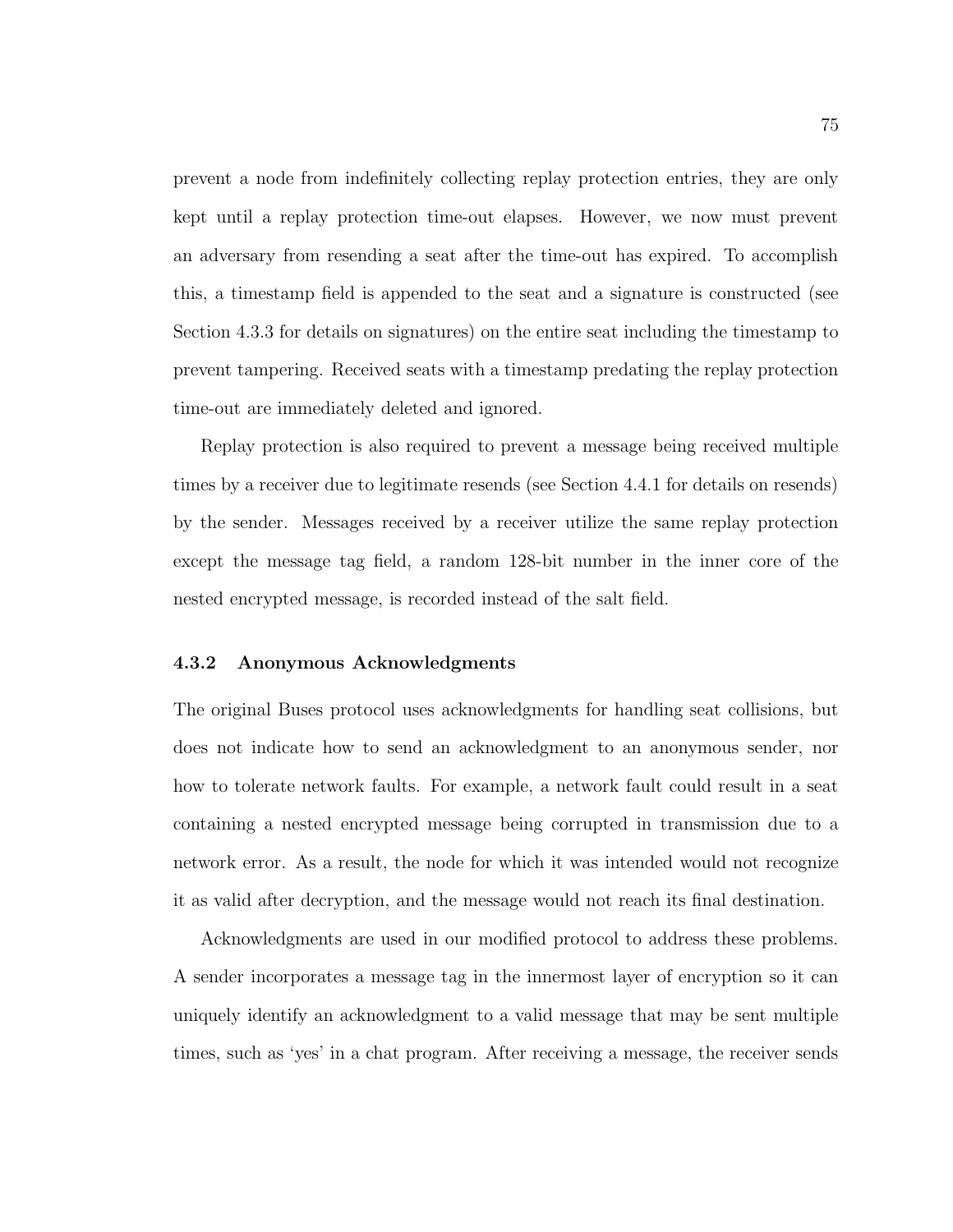back to the sender an anonymous acknowledgment message that includes the sender's 128-bit message tag.

The actual acknowledgment message (the innermost layer) must be encrypted using a different public key than the one used in the sender's seat owner field. Otherwise, an adversary could correlate the public key to the node that modifies the seats (with the same public key in the owner field) and defeat sender anonymity. A separate anonymous public key must be used if a sender wants to remain anonymous from the perspective of the receiver. The sender generates a second public/private key pair, and this new anonymous public key is inserted into the anonymous public key field in the inner core of the nested message. The receiver of the message encrypts the acknowledgment message using the supplied anonymous public key. While this scheme does solve the problem of ensuring sender anonymity, it has the unfortunate consequence that each received seat must be decrypted with both the private key corresponding to the public key in the seat owner field and the private key corresponding to the anonymous public key, in effect doubling the computations that a node has to perform upon receiving the bus.

The deletion of an acknowledgment message must be randomly delayed as described previously. Otherwise, the receiver could identify the sender in a low traffic network, based on the last node to delete a seat.

#### 4.3.3 Signed Bus Seats

In order to detect unauthorized modifications to the contents of a seat, malicious or otherwise, the entire contents of each seat are digitally signed with a signature scheme with appendix such as RSA-SSA (RSA Signature Scheme with Appendix) [22].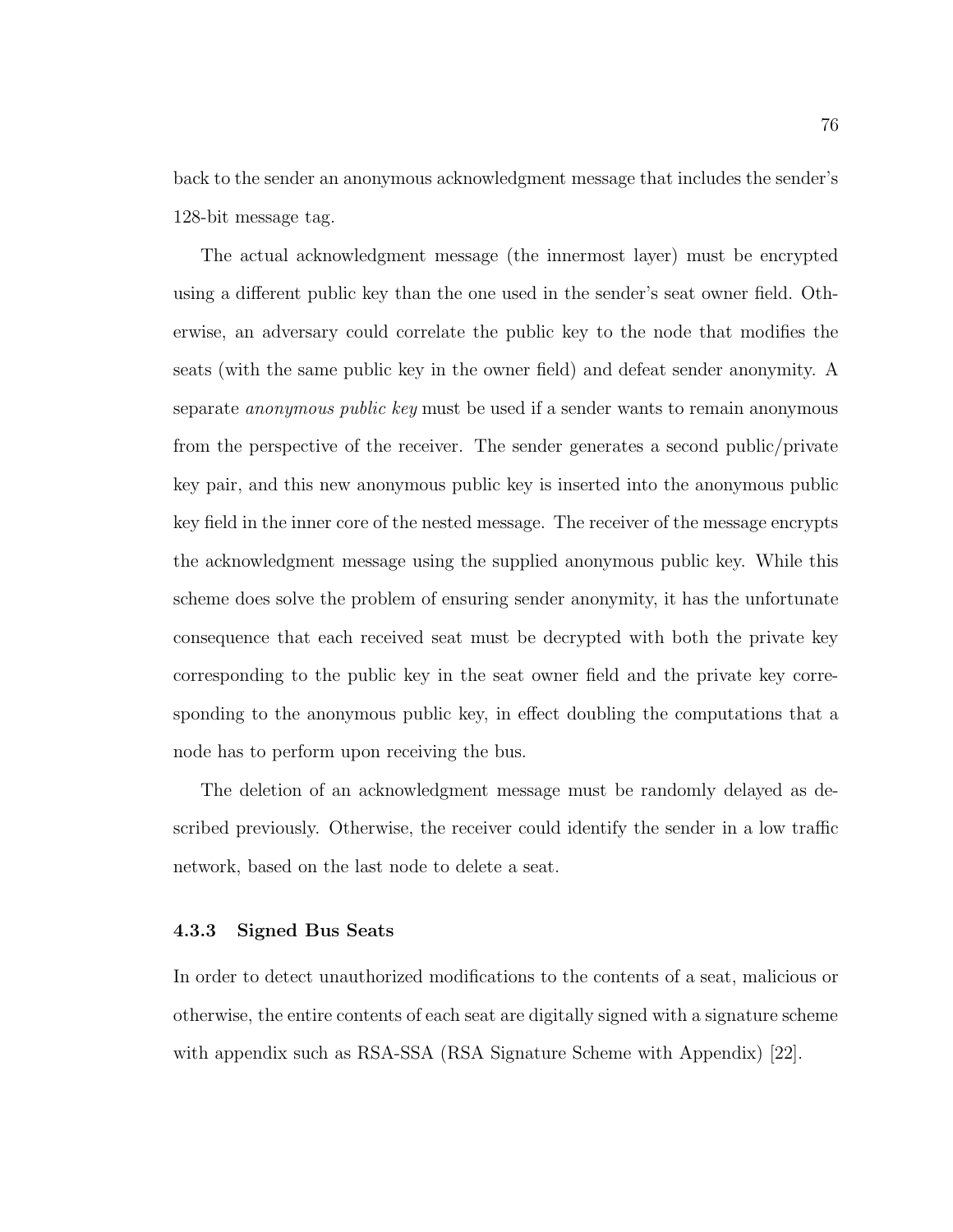## 4.4 Fault Tolerance

The Practical Buses protocol should be able to handle lost or corrupted seats/buses, whether the losses or corruptions are intentional or not. To handle lost or corrupted seats, resends are incorporated in Section 4.4.1. To handle lost or corrupted buses, Section 4.4.3 contains a description of dynamic bus creation and is based upon the initial bus creation in Section 4.4.2.

#### 4.4.1 Resends and Acknowledgments

The original Buses protocol did not allow for messages to be resent automatically by the protocol. The Practical Buses protocol provides reliable message delivery. If a sender does not receive an acknowledgment within a time-out period, it resends the message via a new indirection path with nested encryption. After a maximum resend time, the protocol delivers an error to the application that makes the user aware that the message was not received by the receiver. When a node receives an acknowledgment, it can stop resending the message. This avoids wasting resources if the maximum resend time is not reached before the ACK time-out.

### 4.4.2 Initial Bus Creation

When a node joins the Buses network, it broadcasts an inquiry to a designated Buses port including the joining node's IP and public key. A node receiving this inquiry takes one of two possible actions. If a bus already exists, then it sends the 2-tuple reply {public key, IP} to the sender. If a bus does not exist, in addition to sending the 2-tuple reply the node initiates a leadership election [25]; a broadcast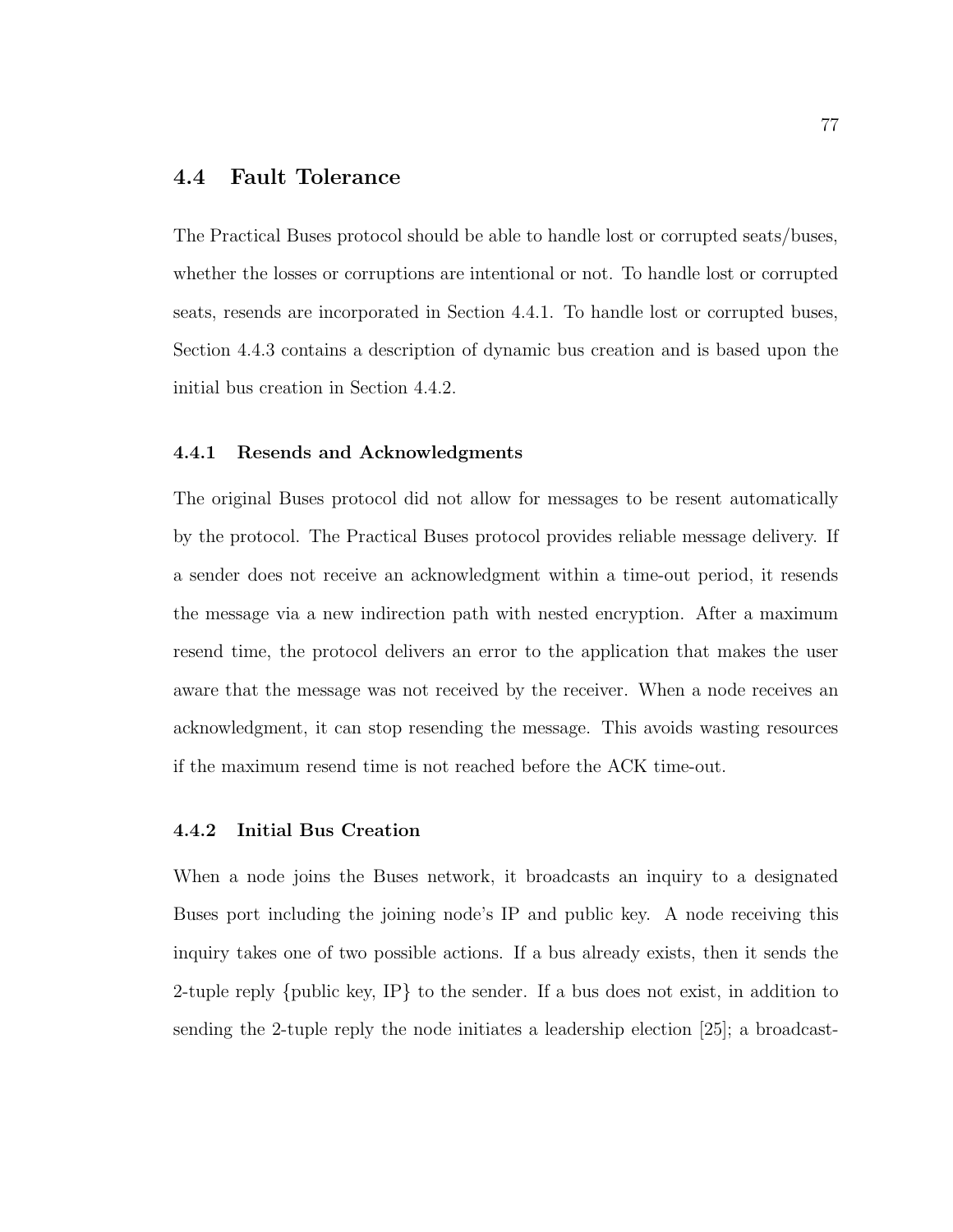convergecast of public keys. The leader is the node who has the largest public key and once elected creates a bus and forwards it. In order to determine if a bus exists, each node includes in its state a boolean busExists, initialized to false. The boolean busExists is changed to true upon the receipt of a bus, and changed to false if a bus time-out lapses and the node has not received a bus.

#### 4.4.3 Bus Loss Tolerance

Bus loss tolerance is handled by the boolean busExists and the bus time-out. If the bus time-out lapses while a node is waiting for a bus, the busExists is set to false and a leader election is invoked. If any other node has the busExists boolean still true, it uses the sentinel value of 2 public key size instead of its public key in the convergecast, and this prevents the node possessing the largest key from being elected and creating a bus. In the event the bus was actually lost, the node that received the bus last before the bus was lost initiates the final leadership election which results in a leader being elected to create a new bus. No other node could still have busExists set to true, because all other nodes would have received the bus after the node that received the bus last, and all their busExists time-out would have lapsed setting busExists to false.

# 4.5 Performance Modifications

To improve performance, the Practical Buses protocol includes hybrid encryption, dynamic bus seats, expired bus seats, and reduced seat decryptions. Hybrid decryption is significantly faster than public key decryption, and this is important because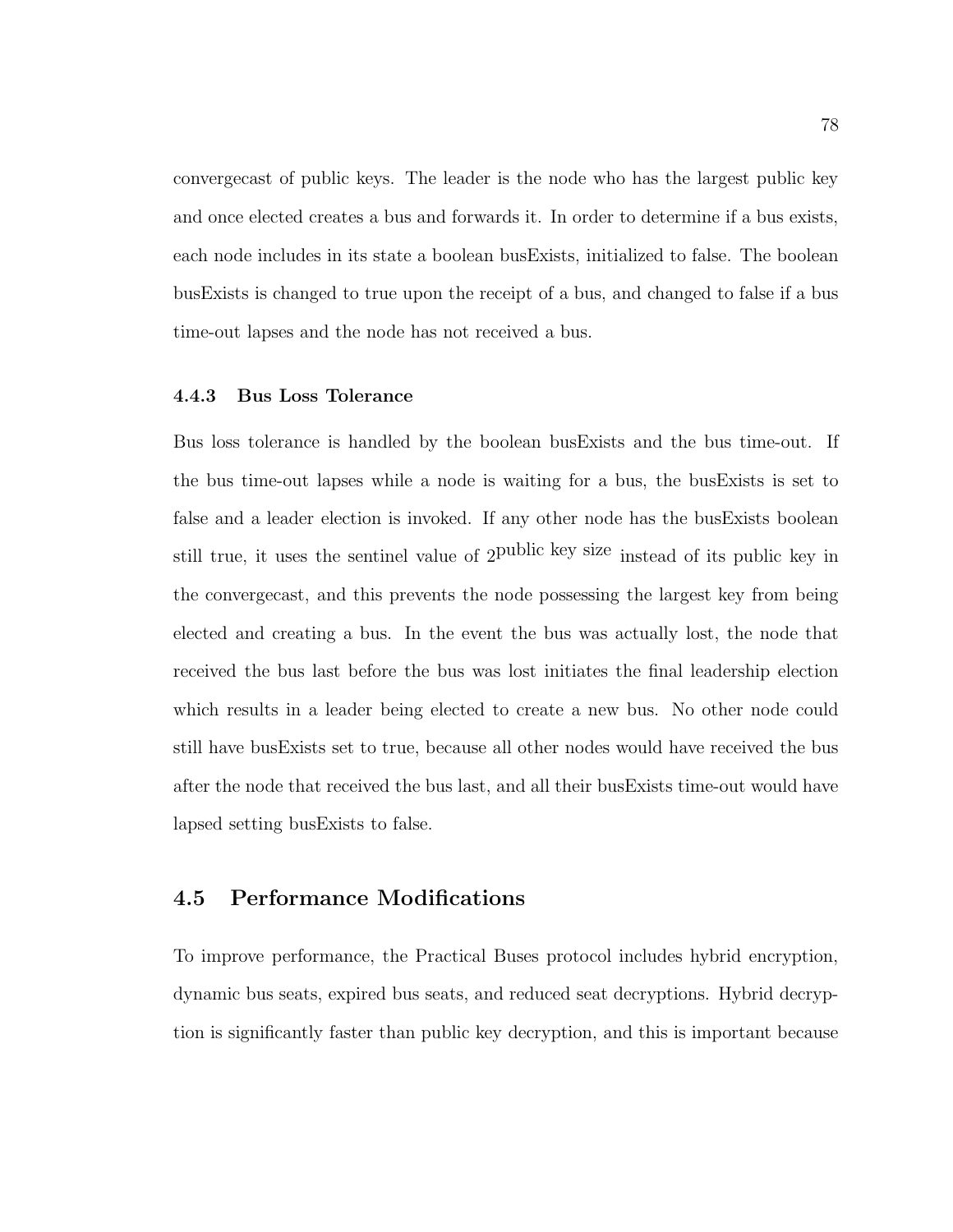every node that receives the bus must do a decryption for every single seat on the bus. Dynamic bus seats allows a node to specify how many seats it owns on the bus. Expired bus seats allow a node to delete a seat that was left by another node that departed and did not delete its seats. Reduced seat decryptions reduces the number of seat decryptions required when processing a received bus.

#### 4.5.1 Hybrid Encryption

The Buses protocol requires a semantically secure cryptosystem so that an adversary cannot distinguish seats containing valid nested encrypted messages from seats containing random data in polynomial time. In practice, semantically secure cryptosystems, and indeed public-key cryptosystems in general, are too slow for bulk data encryption. Thus, our protocol uses a hybrid encryption scheme. A layer of the indirected encrypted message in our protocol consists of a session key encrypted using an asymmetric cipher with Optimal Asymmetric Encryption Padding (OAEP), such as the 1024-bit RSA-OAEP [21] public-key encryption scheme, followed by the inner layer encrypted using the session key with a symmetric cipher, such as 128-bit AES [27]. The salt field at the beginning of each encryption layer doubles as the symmetric key. Although we cannot prove semantic security for this scheme, it is unknown how to distinguish symmetric ciphertexts such as AES encryptions from random data in polynomial time, largely because ciphertexts produced by the AES block cipher are statistically random [39]. For clarity, even though the hybrid encryption scheme is modular, for the rest of the thesis assume that the hybrid encryption scheme consists of RSA-OAEP/CBC-AES. 1024-bit keys are used for RSA-OAEP and 128-bit keys are used for AES.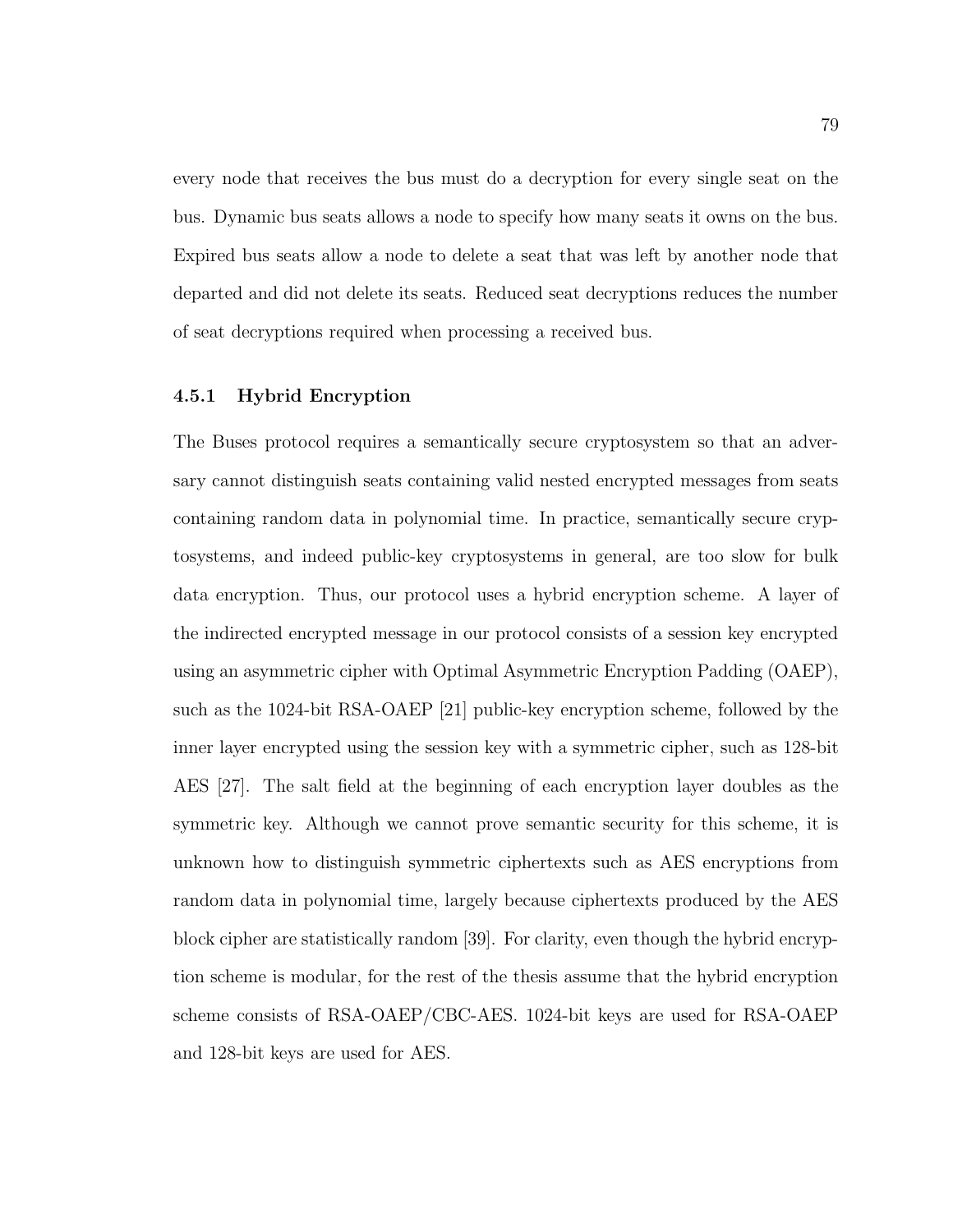Using RSA-OAEP to encrypt session keys along with the messages themselves has two important advantages. First, symmetric keys need not be exchanged prior to communication as the required key is sent along with the message. However, the main advantage is that the RSA-OAEP cryptosystem is a realization of a plaintext-aware cryptosystem. Although plaintext-awareness cannot be proved for RSA-OAEP, it is believed to be computationally infeasible for an adversary to forge a valid ciphertext [33]. Thus, in order to determine whether a bus seat contains a valid message, a node only needs to decrypt the session key rather than the entire message. If the message contains the prescribed redundancy, the node extracts the session key and decrypts the rest of the message.

### 4.5.2 Dynamic Bus Seats

The original Buses protocol did not account for users with different resource demands. The Practical Buses protocol allows a user to specify how many bus seats they own, up to a predefined limit. With more seats, the bookkeeping and seat replacement duties increase, but the user can send more messages per bus tour.

#### 4.5.3 Expired Bus Seats

The Practical Buses protocol improves upon the original Buses protocol by checking for seat timestamps that have expired. This event can occur when a node unexpectedly drops out of the protocol and does not delete its seats. To keep the buffer size as small as possible, if a seat has expired it is deleted by whatever node that currently has the bus. If the node that owns the deleted seat is still active, when it receives the bus it inserts new seats to replace the lost seats.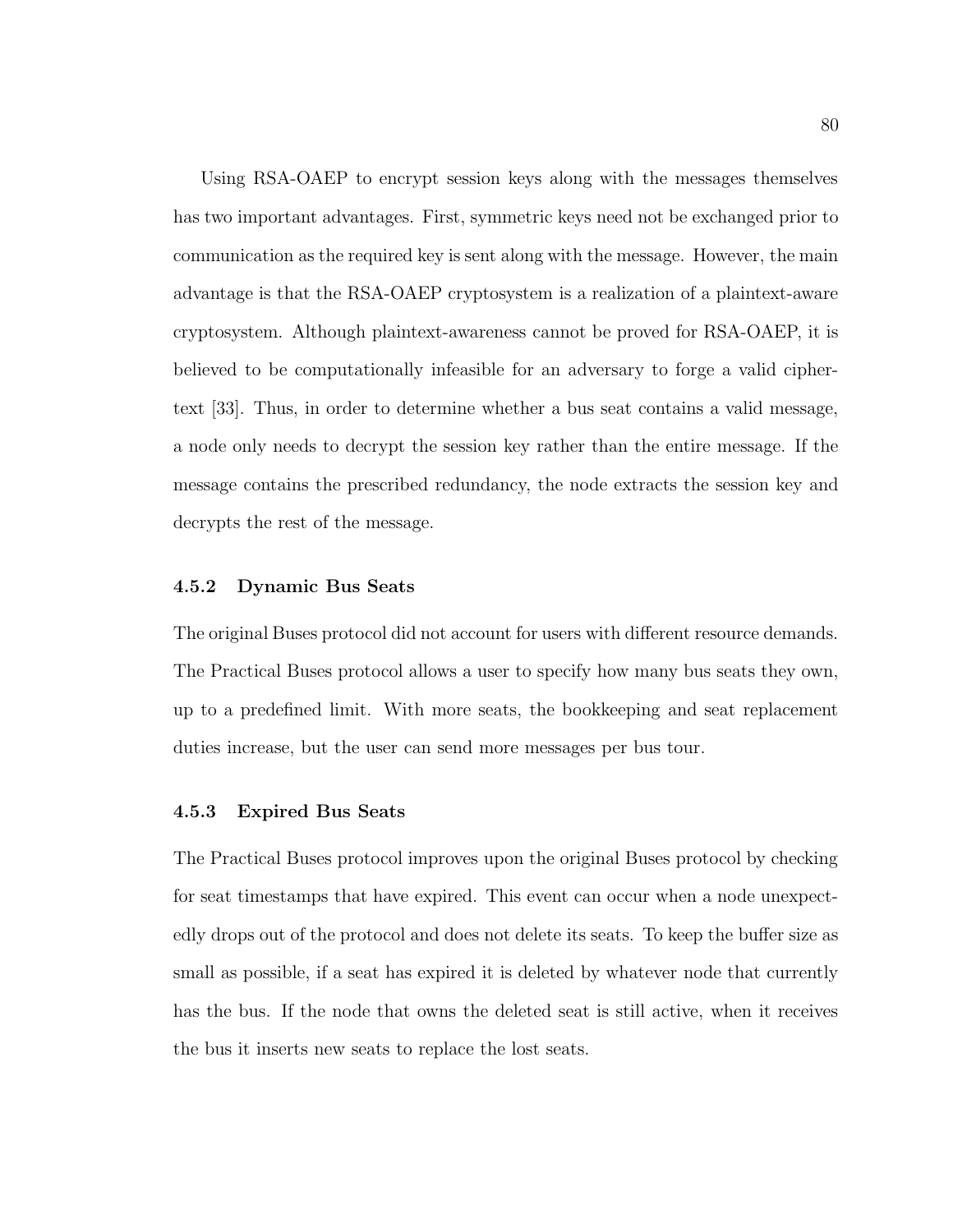#### 4.5.4 Reduced Seat Decryptions

The number of seat decryptions required when a node receives a bus can be reduced. Each time a node receives a bus, it sees approximately  $(1 - p)$ % of all the seats repeated as a result of the p-threshold replacement back-off scheme. A node can prevent repeatedly decrypting these seats by keeping track of the hashes of each seat previously received and decrypted. The book-keeping of the list of hashes is reduced by regularly deleting the list after a time-out lapses. The performance to search for a hash value can be improved by using a fast access container, such as a hash table.

## 4.6 Overview of Practical Buses Protocol

The overall operation of the Practical Buses protocol can be described effectively from two different perspectives. One important perspective is the life cycle of a message and the other important perspective is transformation of a bus from a node as it handles the receipt, modification, and forwarding of the bus.

The life cycle of a message involves the creation of a nested encryption of the message, encapsulation in a seat, and processing. The creation of the initial nested encrypted message starts with choosing a random indirection path of random but bounded length. The inner core consists of the actual message prepended with an anonymous public key (required for the receiver to send an acknowledgment) and a message tag field. When adding a layer of encryption, a random AES key in the salt field and a forward flag (true for every layer except the inner core) are prepended to the current message content. The salt is encrypted with RSA-OAEP and the rest of the message is encrypted with AES using the value in the salt field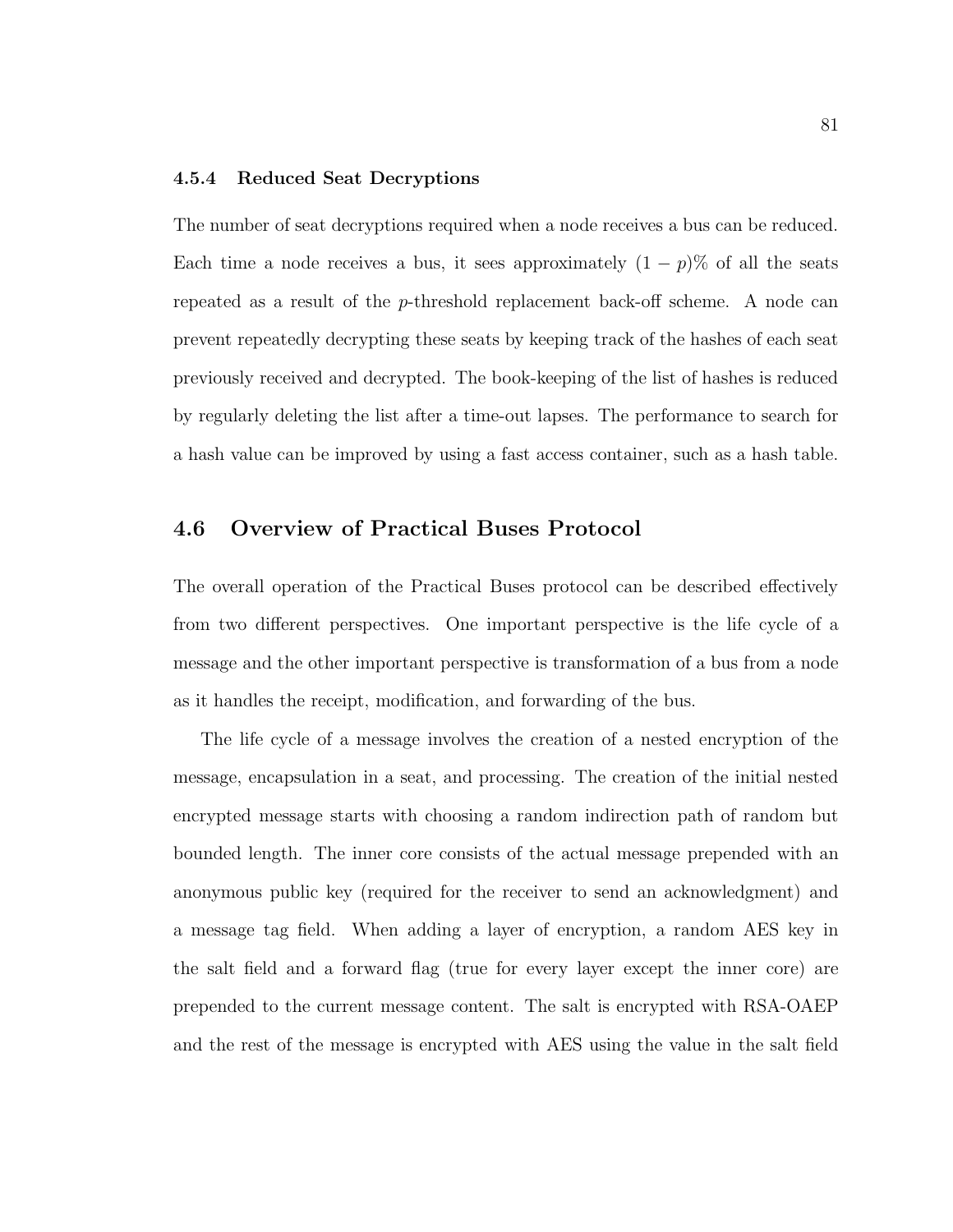as the key. Encapsulation in a seat consists of appending the nested encrypted message to the seat owner's public key, the seat tag (unique seat identifier), and the seat timestamp, and appending random data to make the seats uniform in size. Thereafter, a digital signature is calculated on the seat with the owner's private key and appended to the seat. A node processing a nested encrypted message contained in a seat first tries to decrypt the salt field with its RSA-OAEP private key and anonymous private key to extract the AES key. This decryption is successful if the result has the prescribed redundancy, in which case the node removes the outermost encryption layer by decrypting the rest of the data with the extracted AES key. After decrypting, the forward field is extracted. If the forward flag is true, then it removes the salt (and the forward fields) and forwards the rest of the decrypted inner layer. If the forward flag is false, the node extracts the message from the inner core. In all cases, the inner core is eventually received by the intended recipient.

The general operation of the protocol consists of a node receiving the bus, modifying it as required to send or receive messages, and then forwarding it to the next node in the network. Receiving and forwarding the bus are straightforward. Receiving the bus consists of caching the entire bus into a receive buffer and checking the bus for any messages intended for that node by decrypting all the salt fields using RSA-OAEP and checking for the prescribed redundancy. For each decrypted salt field with the prescribed redundancy, the AES key is extracted and the rest of the seat is decrypted. If a message's forward flag is false, then the contents of the decrypted seat are passed to the application layer and an anonymous acknowledgment message is created and placed in a queue (the send queue) containing messages to be sent on the bus at the next available opportunity. If the forward flag is true, then the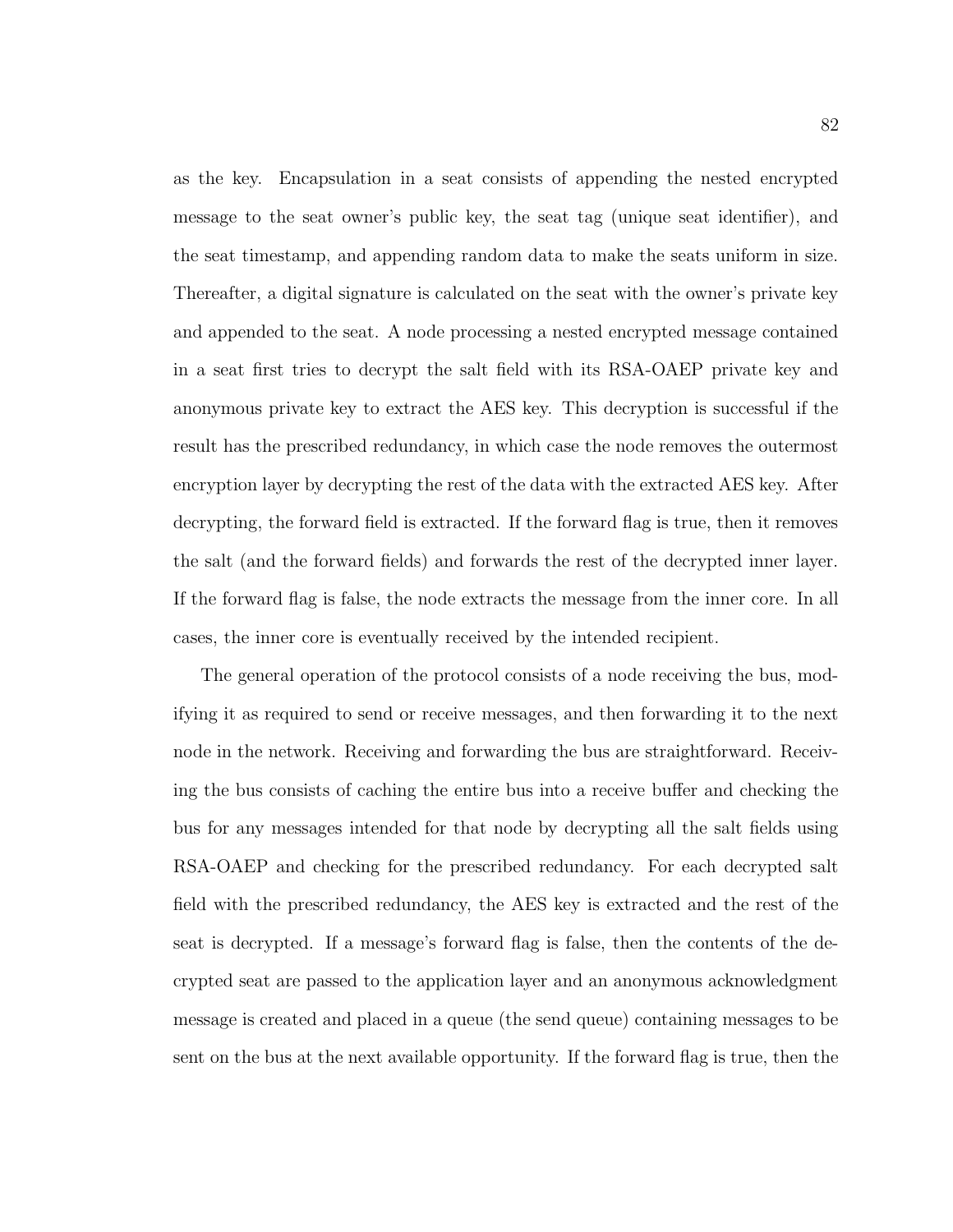contents of the decrypted message are inserted into the send queue. In both cases, the seat tag is inserted into another queue (the delete queue) containing the tags of messages to be deleted after a random number of bus visits to that node.

Once the received messages have been extracted, the bus is modified to accommodate sending new messages, message forwarding, sending acknowledgments, and seat deletions. The following processing steps are executed:

- 1. Any seats containing nested encrypted messages that the node created and sent but have not yet been acknowledged are processed. If the number of times the bus has been received with a particular nested encryption has surpassed the threshold  $r$  for that message, or if the acknowledgment time-out has expired, a new indirection path is chosen and a new nested encrypted message is created on the reversed indirection path. The seat containing the old nested message is deleted, ensuring that not more than  $pk$  seats are deleted. In addition, maximum resend time-outs are checked, and if any are expired the node stops trying to deliver the nested encrypted message and instead delivers an error message to the application. Before inserting a new nested encrypted message to be resent, this step must ensure that it does not use more than  $k - pk$ reserved (containing a valid message) seats; otherwise, the node will not be able to delete enough seats in  $p$ -threshold replacement back-off scheme. If the node is unable to resend the message, it waits until the next pass of the bus and tries again.
- 2. Any entries in the delete queue whose random delay has expired are deleted. The total number of seats deleted in this step and the previous step must not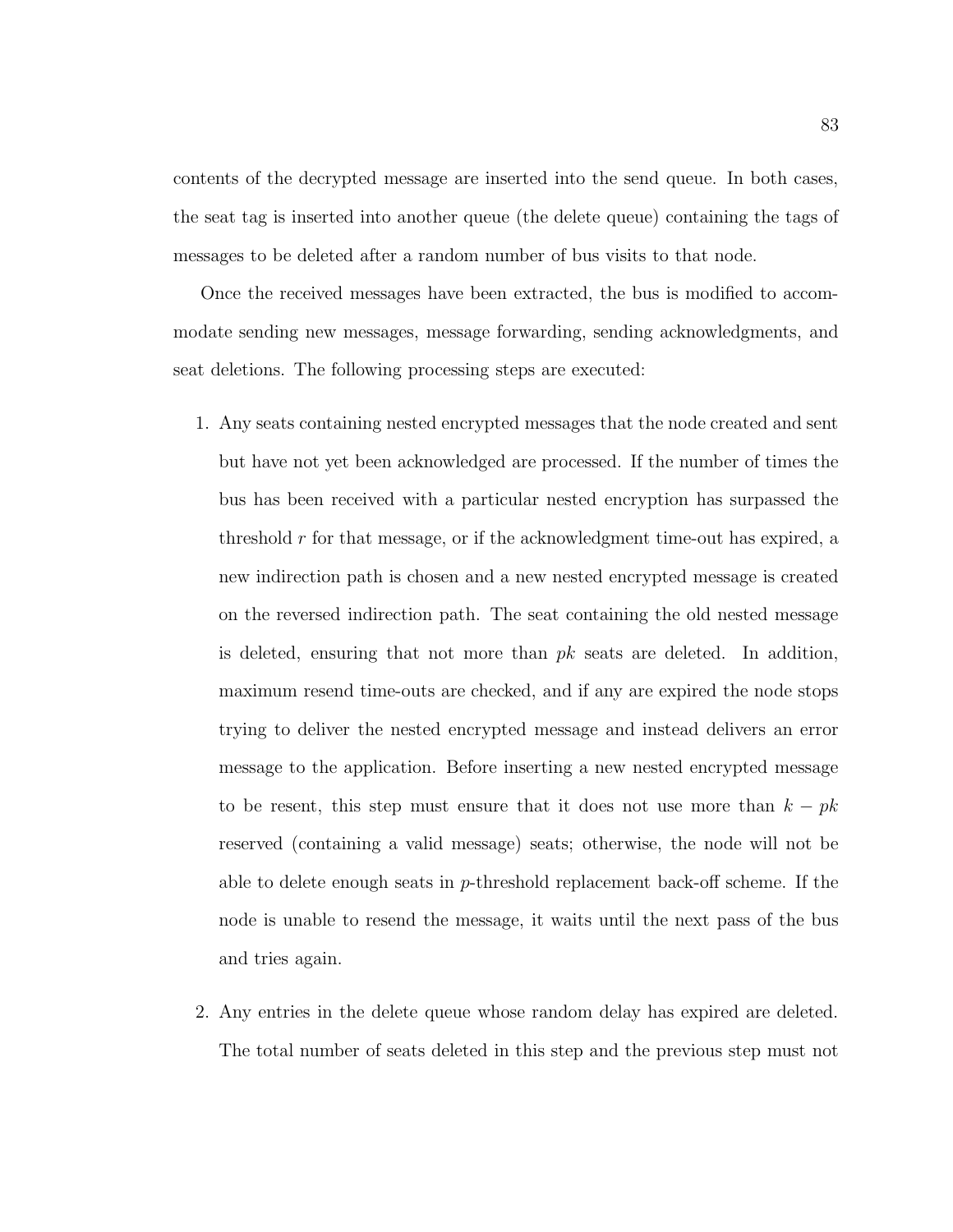exceed  $pk$  for a single pass of the bus — any additional seats ready for deletion are deleted in the next pass of the bus.

- 3. Any expired seats whose timestamps have expired are deleted. The total number of seats deleted in this step and the previous two steps must not exceed  $pk$ for a single pass of the bus.
- 4. If fewer than pk seats have been deleted, seats that are not reserved should be randomly deleted until a total of  $pk$  seats, including those deleted in the previous three steps, are deleted.
- 5. As many messages in the send queue as possible (these can be resends of unacknowledged messages, forwarded nested encrypted messages, acknowledgments, or new messages) are placed in seats on the bus. At most  $k - pk$  seats can be reserved with valid messages in this step; otherwise, the node may not be able to delete sufficient seats in the next iteration. New messages are placed on the bus last, so that existing messages from other nodes are forwarded, and the node does not monopolize the network.
- 6. If fewer than  $k pk$  messages have been placed on the bus, random data is inserted into seats so that the total number of modified seats for this iteration is  $k - pk$ .

# 4.7 Summary

The Practical Buses protocol is the first anonymous communication scheme to preserve mutual anonymity, be secure against all known attacks, provide scalability, and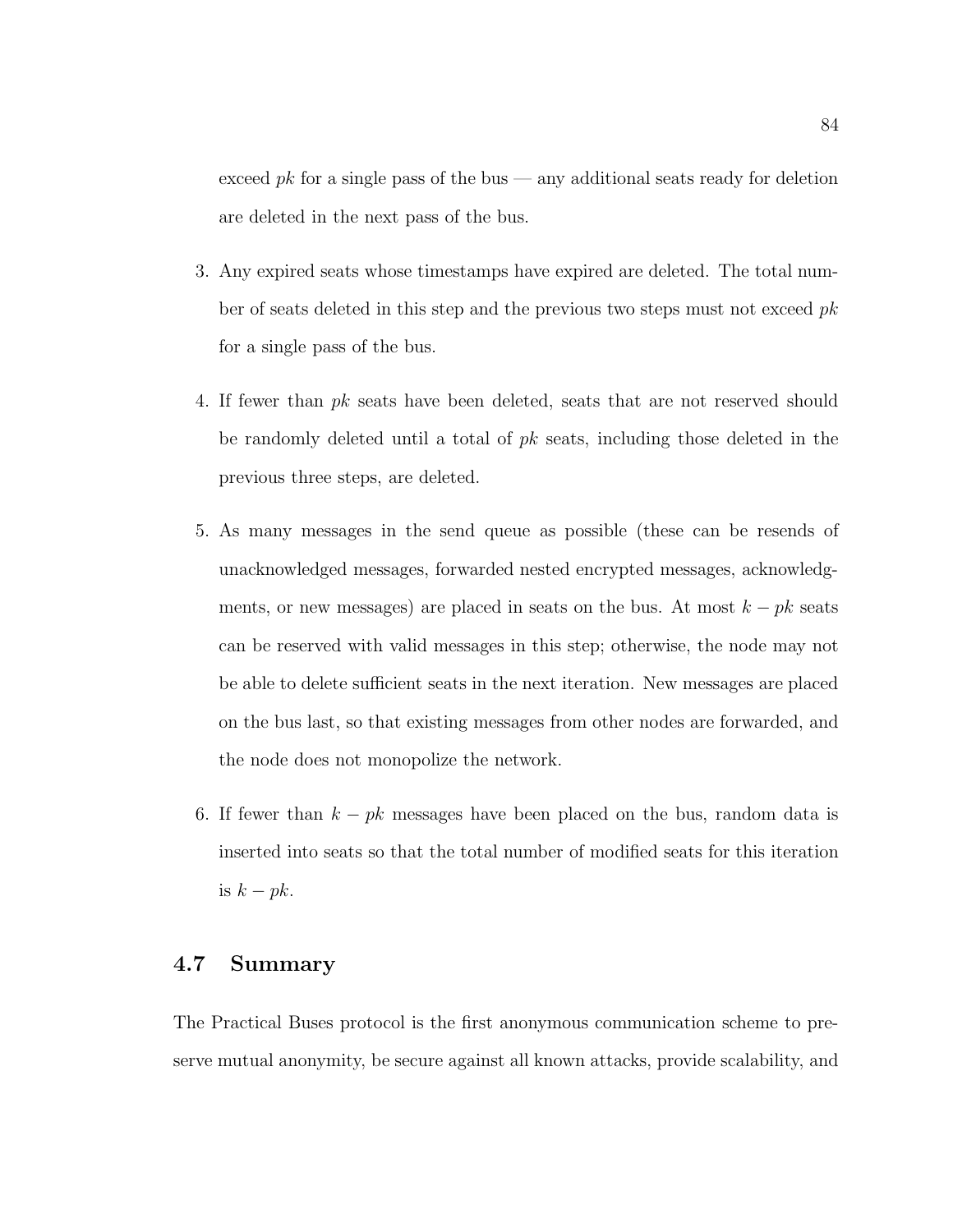support a dynamic topology. In addition, the Practical Buses protocol is designed to enhance security and anonymity, as well as improve fault tolerance and performance.

The design of the Practical Buses protocol is based upon the optimal buffer complexity Buses protocol in [4]. However, numerous changes have been made to the original Buses protocol to preserve mutual anonymity, be secure against all known attacks, provide scalability, and support a dynamic topology. To provide scalability and support for a dynamic topology while preserving mutual anonymity, three new techniques were designed and incorporated into the Practical Buses protocol: nested encryption with indirection, p-threshold-replacement back-off scheme, and randomly delayed seat deletion. To protect against all known attacks, replay protection is included in the Practical Buses protocol.

To enhance security and anonymity, as well as improve fault tolerance and performance, additional techniques are added to the Practical Buses Protocol. Security and anonymity are enhanced with the addition of anonymous acknowledgments to allow the receiver to acknowledge a received message anonymously and the addition of signed bus seats to prevent seat tampering. Fault tolerance is improved to recover from lost messages by adding resends and to recover from lost buses by adding bus loss tolerance. Performance is improved by speeding up the encryptions/decryptions with hybrid encryption, allowing a user to specify how many seats it owns with dynamic bus seats, the automatic removal of expired bus seats, and reducing the number of seat decryptions required for each bus received by a node.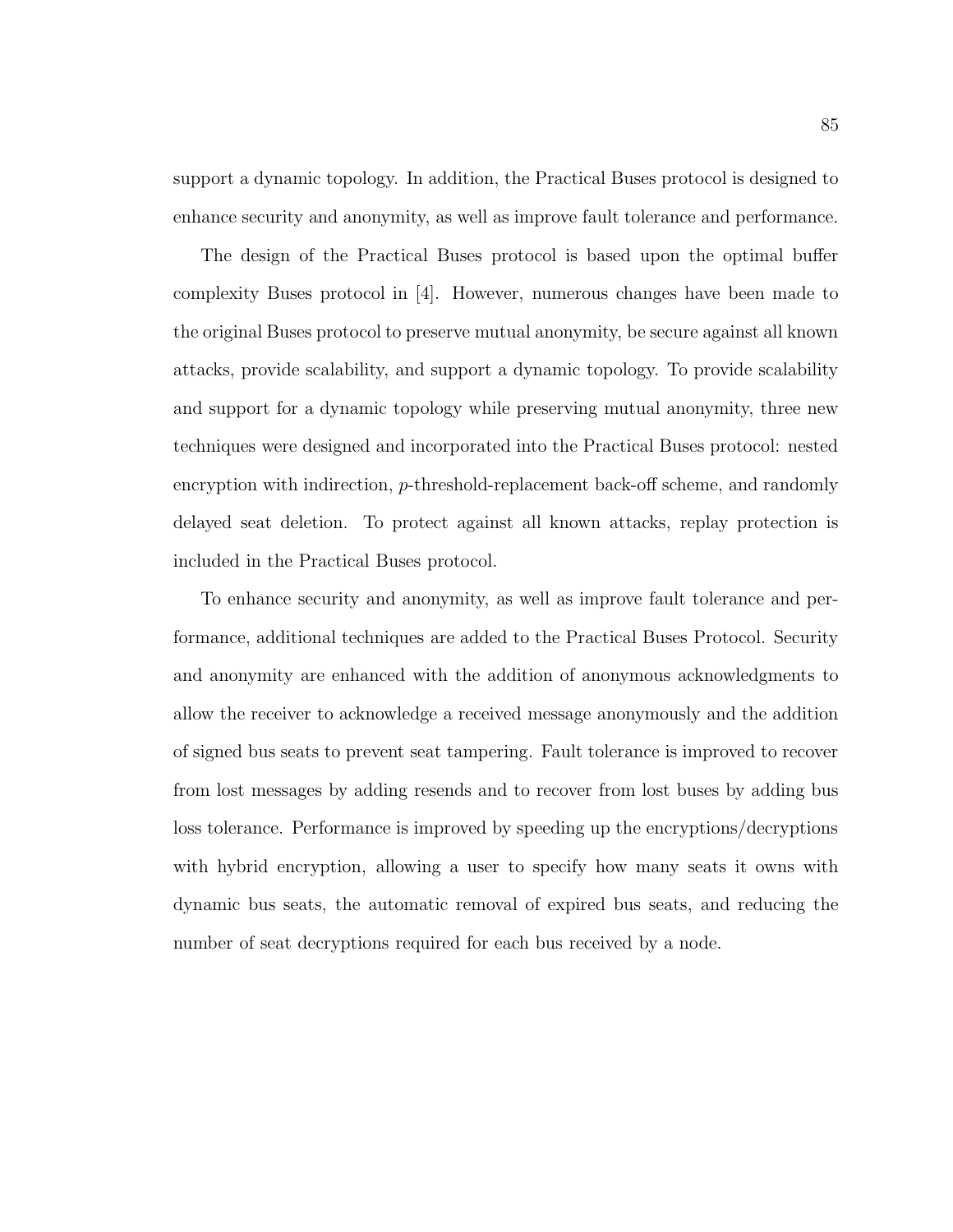# Chapter 5

# Prototype Implementation

This chapter contains the design and description of the prototype implementation of the Practical Buses protocol. A general overview of the prototype is provided in Section 5.1. The main objects in the prototype and their respective header and trailer fields are explained in Section 5.2. The division of the prototype into logical threads and shared objects is explained in Section 5.3. The tunable parameters in the Buses protocol are summarized in Section 5.4. An example of how the protocol works is provided in Section 5.5. Lastly, the prototype is summarized in Section 5.6.

## 5.1 Prototype Overview

Each node runs a bus server, a realization of the Practical Buses protocol, that provides an interface for anonymous communication. The prototype implementation is a layer that sits between the TCP layer and the application layer. This position in the protocol stack is chosen because TCP/IP provides a well-known transport/network layer service, reliably delivering packets in order. Currently, application support is only provided for a single chat program that was implemented for testing. Future versions will provide an interface for additional applications to use the anonymous communication prototype transparently.

The implementation of the prototype grew quickly and the final prototype contained over 18,000 lines of C++ code with comments. To keep the prototype prac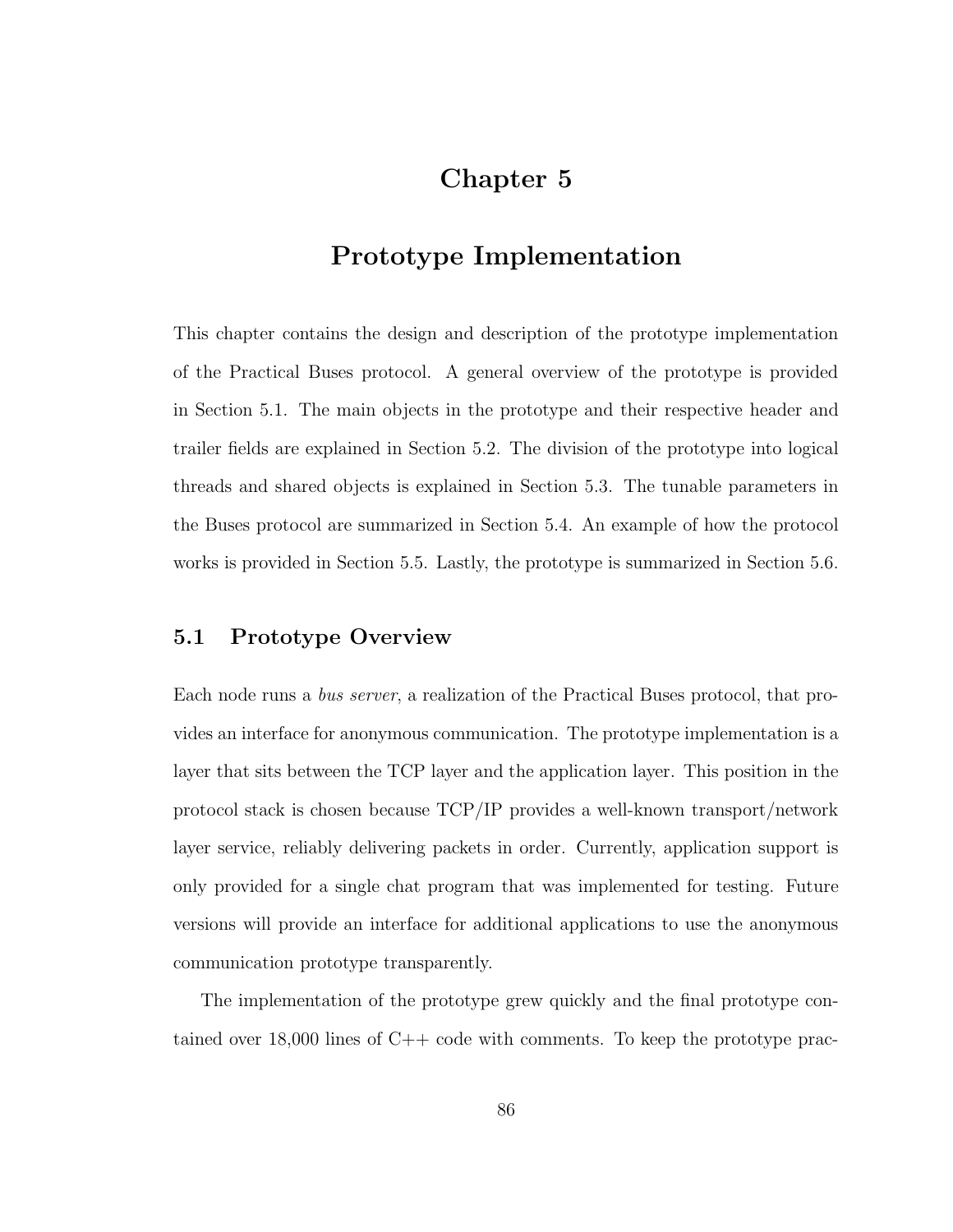tical, unnecessary features were pruned from the prototype during its development. Specifically, dynamic bus creation in Section 4.4.2 and bus fault tolerance in Section 4.4.3 are not supported in the prototype. Also, the prototype deviates from the design in Section 4.3.2, for simplicity, by having each node own one public/private key pair that is used for nested encrypted messages, as well as for digital signatures and as the anonymous public key. All other design features in Chapter 4 were incorporated into the prototype.

The modular encryption components that the prototype uses are RSA-OAEP [21] with 1024-bit keys, CBC-AES [27] with 128-bit keys, and RSA-SSA (RSA Signature Scheme with Appendix) [22] with 1024-bit keys. These components were chosen because they are fast and have withstood vigorous security analyses. The RSA-OAEP and RSA-SSA components were implemented based on the design documents [21] and [22], respectively. For SHA-1, a subcomponent of RSA-SSA and RSA-OAEP, public-domain software was used from RFC 3174 [36]. The CBC-AES component uses public-domain software written by Stefanek [40]. The GNU Multiple Precision arithmetic library (GMP) version 4.1.1 [16] is used by the encryption components for multi-precision arithmetic. GMP was chosen because of its emphasis on fast implementation, support for multiple CPUs, and one of its main target applications is cryptographic applications and research.

To centralize the testing parameters, all of the alias-public key mappings, public/private key pairs, routing tables, and hostnames were stored in a central file. The bus servers executing on the nodes are distinguished by their aliases and public/private RSA key pairs. An alias is used to identify a receiver anonymously, so that the sender does not have to enter the entire public key of the receiver when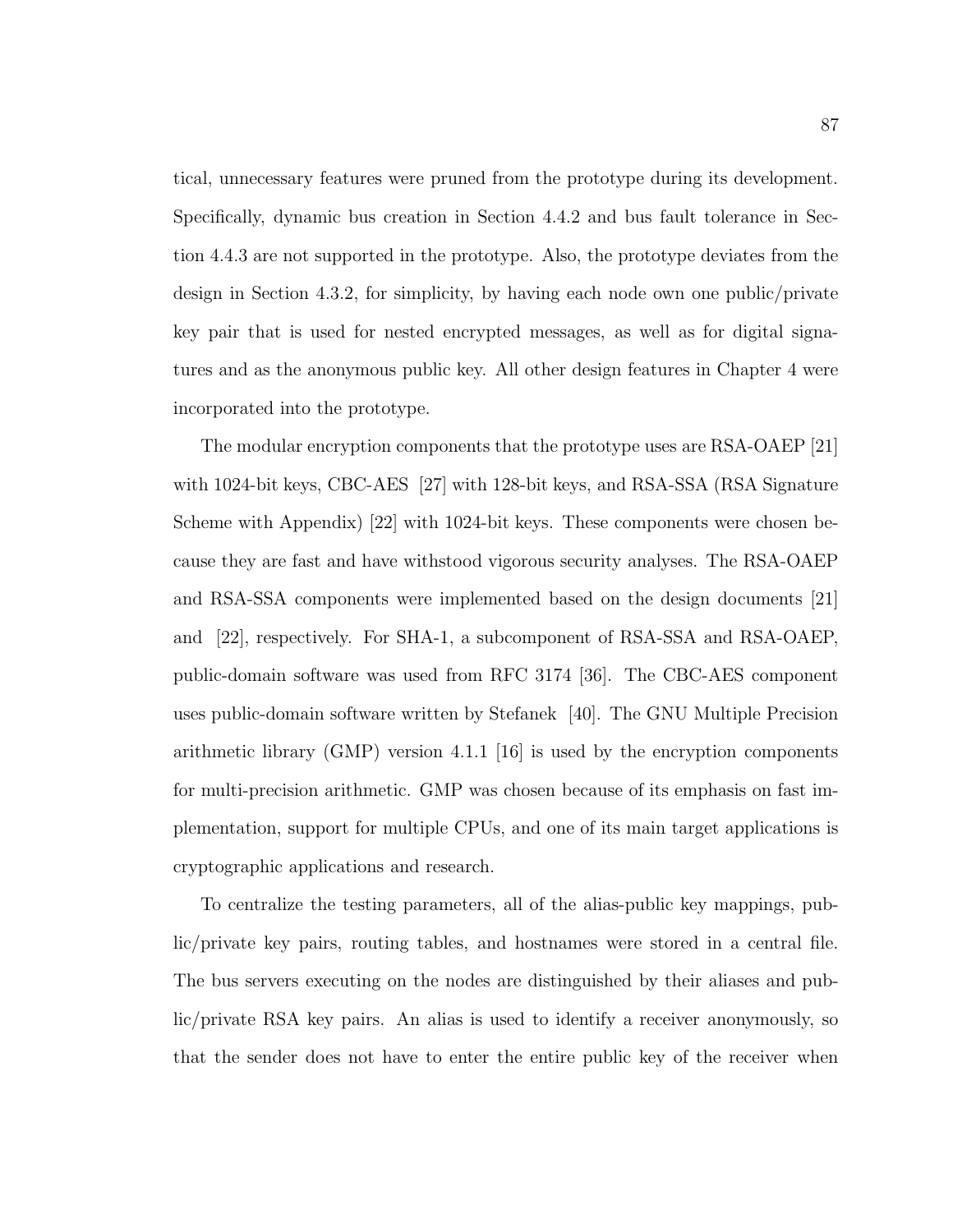constructing a chat message.

Obviously, the storage of public/private key pairs in a central table is not secure. This approach is used only to facilitate the testing of the protocol. In a real deployment, each bus server must securely store its own public/private key pair. Each bus server would then learn all of the public keys when it receives the bus and extracts the unique seat owner fields. This public key pool could then be used when constructing an indirection path. A node wishing to communicate with an anonymous party would have to learn a public key in an anonymous manner (e.g., anonymous public key and associated alias posted on a Web page).

The setup involves updating the alias-public key mappings, updating the routing table with the domain names of all the machines in the test, inserting public/private key pairs into the key table, and adjusting the parameters to reflect the desired configuration. Each bus server is mapped to one of the aliases to determine its public/private key pair, after which it is compiled to reflect the updates. The bus servers are started sequentially on each machine. The bus server corresponding to the last entry in the alias-public key mapping table is started last, so that it can create the bus and launch it on the network. Once the bus server is started, the user can send an anonymous message by entering "receiver message" followed by enter, where receiver is the alias of the anonymous receiver and message is the message to be sent to the receiver. The optional command line arguments for a bus server are:

• -tS sendTraceFileName: This creates a trace of all messages sent by the bus server. The trace is recorded in the file with name sendTraceFileName. Each line in the trace file contains a receipt of a message sent by the bus server: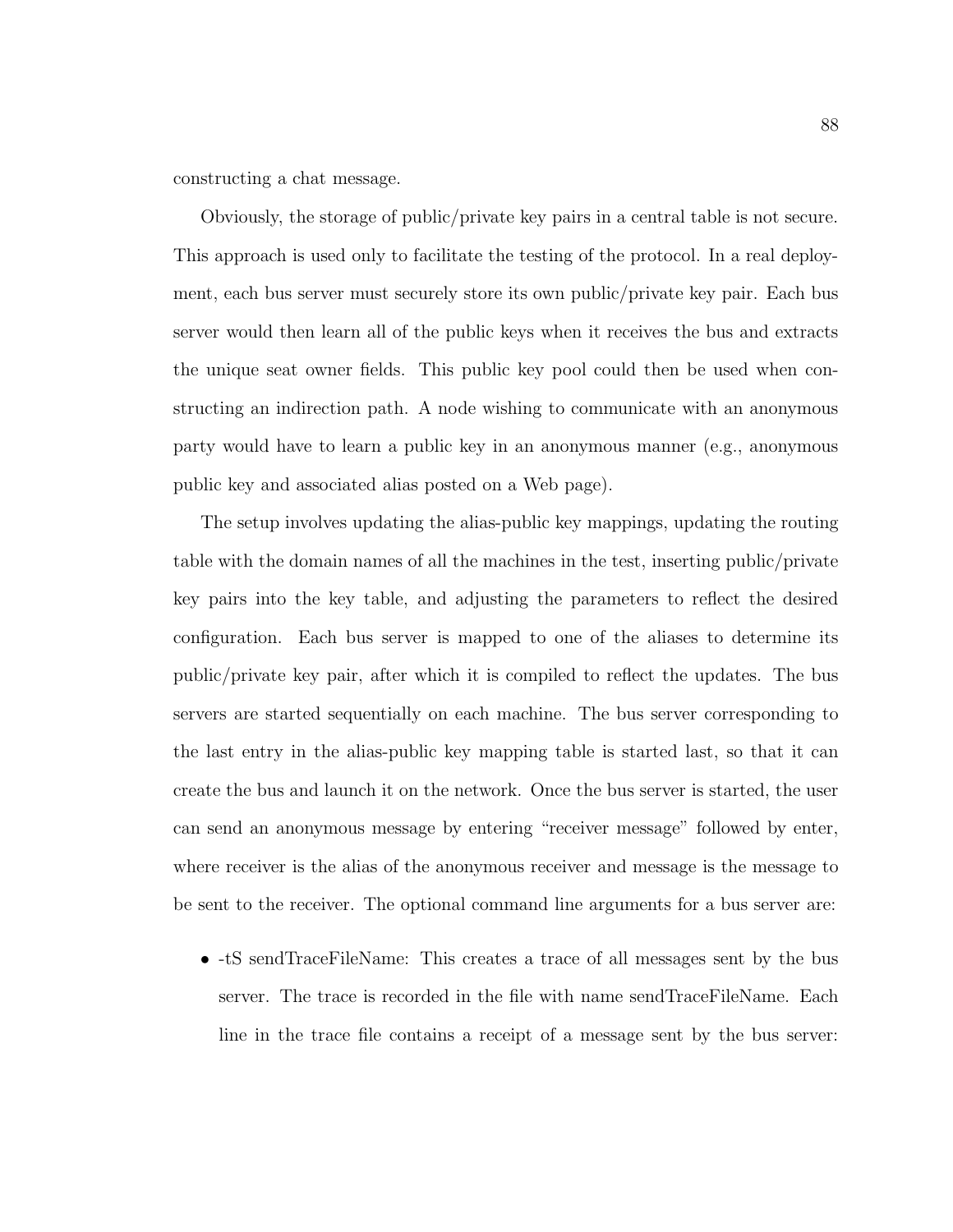timestamp, message, message tag, and receiver alias. All fields are separated by spaces.

- -tR recvTraceFileName: This creates a trace of all messages received by the bus server. The trace is recorded in the file with name recvTraceFileName. Each line in the trace file contains a receipt of a message received by the bus server: timestamp, message, and message tag.
- -tA ackTraceFileName: This creates a trace of all messages acknowledged by the bus server, recorded in the file ackTraceFileName. Each line in the file trace contains a receipt of an acknowledgment received by the bus server: timestamp and message tag.
- -w workloadFileName: This changes chat program input to come from the file workloadFileName instead of standard input (stdin). This allows for repeatable tests and the generation of workloads. For example, workloads can be generated a priori with a Poisson arrival process.

# 5.2 Main Objects

The metaphor of a city bus was realized in a hierarchy of three main objects: bus, seat, and nested message object. The bus object contains multiple seats, and each seat object contains exactly one nested message object (may or may not be a valid nested message). The division of the bus object into these three objects simplified the code and followed the modular design in Chapter 4. In addition, the division is logical because each of these objects has a different life cycle and is processed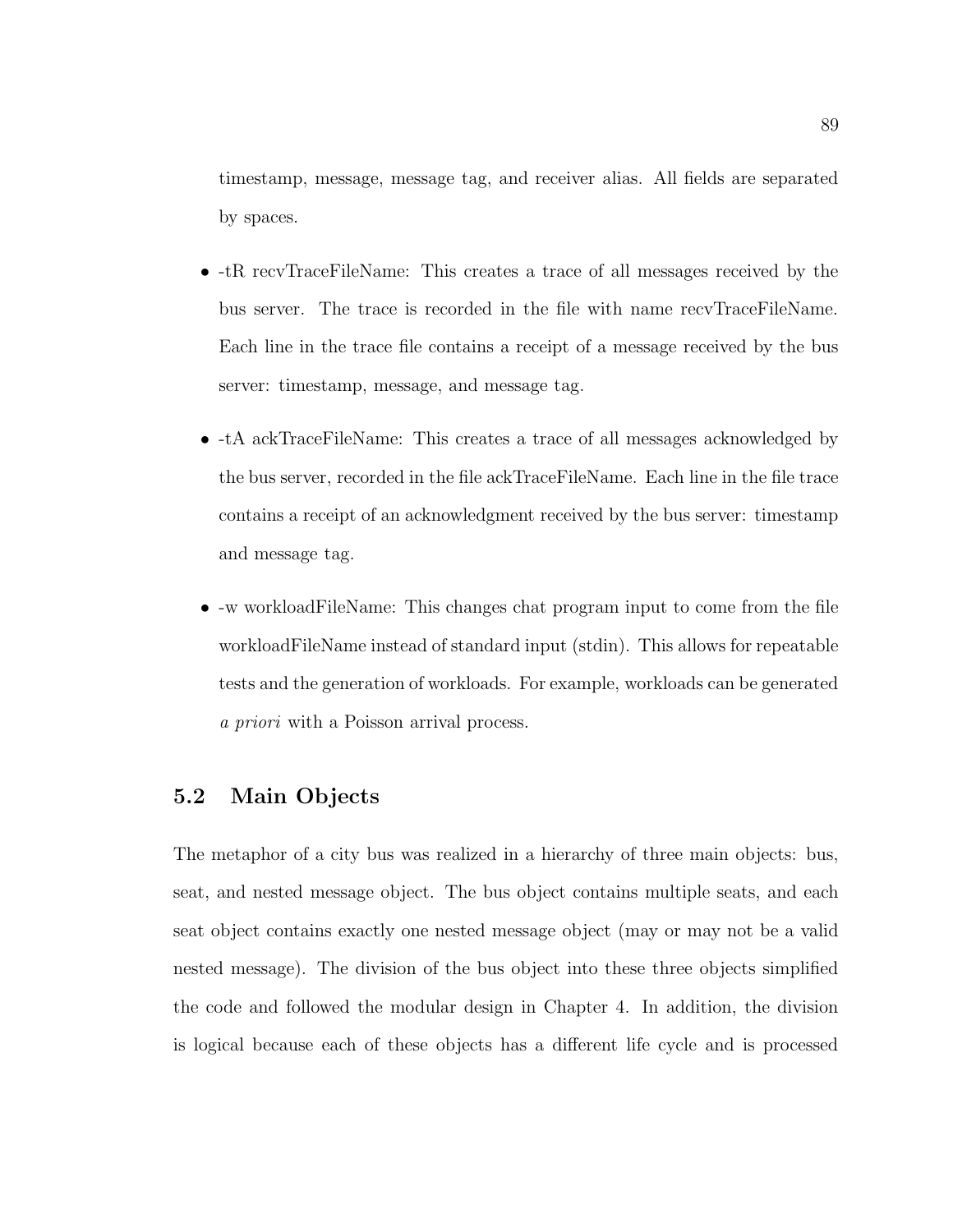differently.

#### 5.2.1 Nested Message

The nested message class performs two main operations: creation of a nested encrypted message, and decryption of a nested encrypted message to remove one layer of encryption. In order for a sender to create a nested encrypted message, the nested message class constructor requires the public key of the receiver, the message for the receiver, the message size, a message tag (a random 128 bit number), and a set of possible indirection public keys. The constructor then chooses a random indirection path of random bounded length, and iteratively appends a header to each layer and hybrid-encrypts the layer using the public keys of the reversed indirection path and randomly generated 128-bit AES keys. In order for a node receiving a bus to determine if a nested message contained within a seat is destined for the node, the nested message class requires the private key of the node. The hybrid-decryption succeeds when the private key decryption of the encrypted symmetric key has the correct redundancy. The function call returns true and the nested message object is updated with its decryption. Otherwise, the decryption fails because the correct redundancy does not exist and false is returned. Let the notation "nested message" imply a nested encrypted message for the rest of this thesis.

If the nested message is not the innermost core, each layer of nested encryption has a 144-bit nested message header containing four fields: salt, type, forward, and message length. The inner core appends to the header two additional fields: message tag and anonymous PK (see Table 5.1). The inner core nested message header is  $(272 + \text{size of anonymous public key})$  bits long.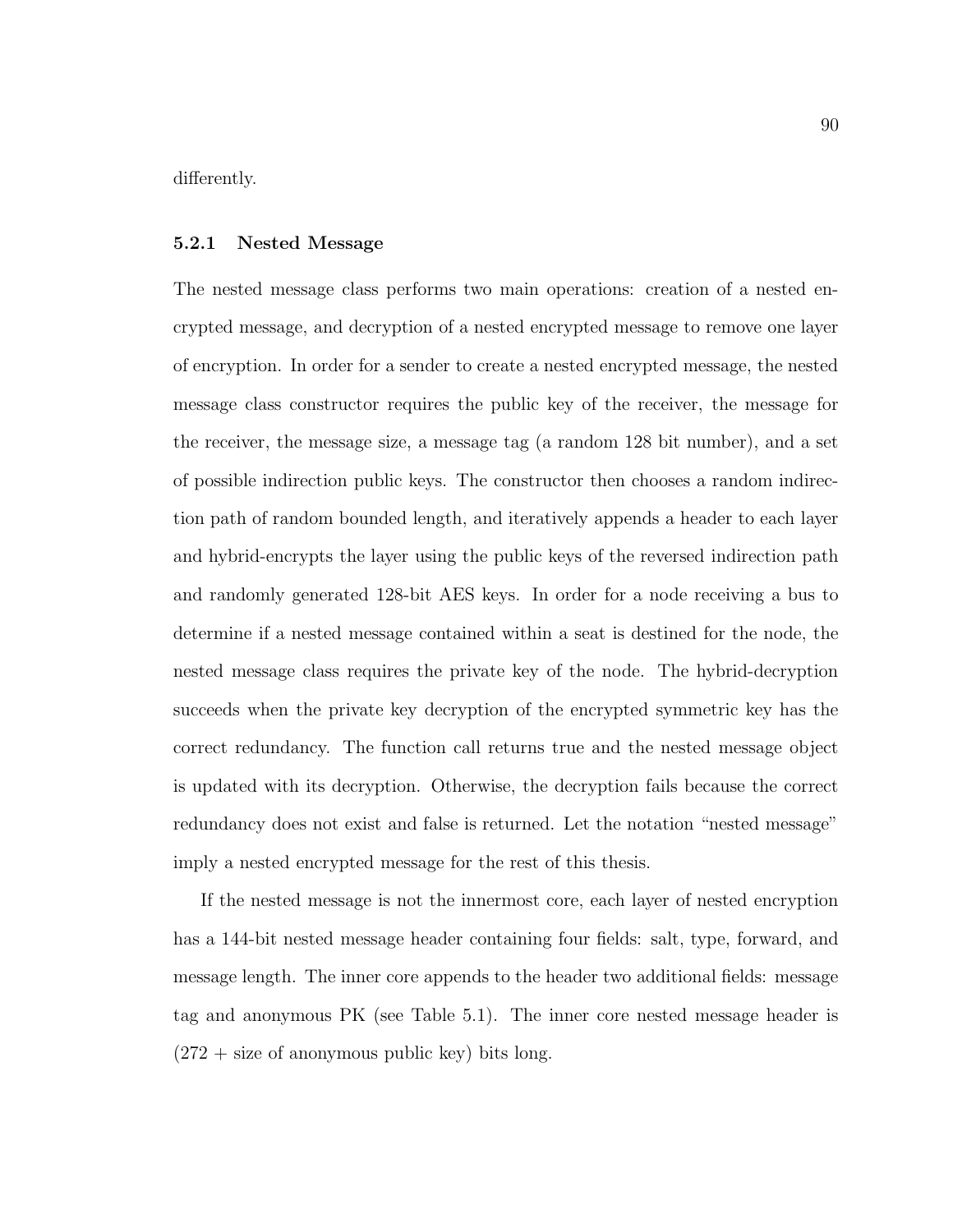#### Table 5.1: Nested Message Header

| salt $(128 \text{ bits})$ | $(3 \text{ bits})$<br>type       | bit<br>torward                         |
|---------------------------|----------------------------------|----------------------------------------|
| message length (12 bits)  | message tag $(128 \text{ bits})$ | Anonymous PK (size of public key bits) |

The purpose of each nested message header field is as follows:

- The *salt* field contains a random 128-bit symmetric key for the purposes of hybrid encryption. This approach improves performance and ensures that a message resent on a new indirection path produces a different nested message. To further improve performance, the public key encrypts the largest possible plaintext that constitutes a block (e.g., 87 bytes for the RSA-OAEP encryption module with 1024 bit keys) rather then just encrypting only the salt (16 bytes). Thus, the symmetric key encryption continues to encrypt the plaintext starting where the public key encryption left off.
- The type field is a 3-bit value used to identify the type of message contained in the nested message structure. Two values are currently permitted:
	- 1.  $000<sub>2</sub>$  application nested message: contains an application message.
	- 2.  $001_2$  acknowledgment nested message: contains an acknowledgment where the message is null and the message tag field contains the message tag of the message being acknowledged. This type notifies a sender not to send an acknowledgment after receiving an acknowledgment.
	- 3. All other bit combinations are reserved for future development. If they are encountered, the nested message is not processed further.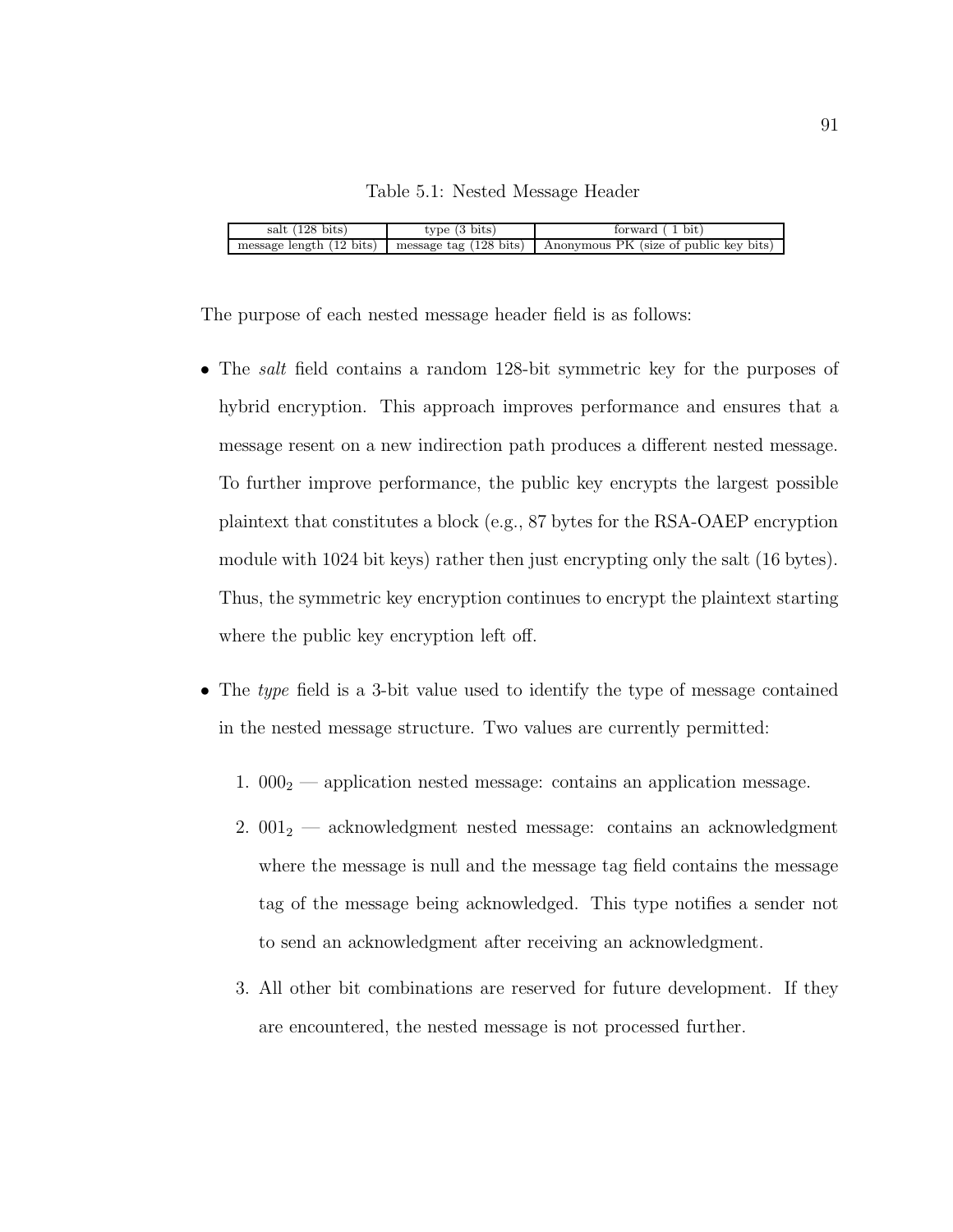- The *forward* field informs a node if the message contained within the nested message is destined for the node or to be forwarded as a nested message. The former is the case when the forward field is false and the latter is the case when forward is true. In addition, if the forward field is false, the header has two additional fields: message tag and anonymous public key. The forward field is currently interpreted when the nested message is an application or acknowledgment nested message.
- The *message length* field indicates the actual message size in bytes. It is relevant only when the seat type is application. It allows a node to determine where the message ends and where random data begins.
- The *message tag* field of an application message uniquely identifies a message. The message tag of an acknowledgment message uniquely maps the acknowledgment to a message sent. A sender of an application message creates a message tag by generating a random 128 bit number.
- The *anonymous PK* field contains the anonymous public key of the sender. The receiver uses it to create an anonymous acknowledgment to the innermost core of an application message. The sender uses an anonymous public key different from the public key used in the owner field of a seat to prevent the receiver from correlating the public key to the sender.

All fields in each header are encrypted when the layer is encrypted, in order to preserve anonymity. Salt is encrypted because it contains the secret symmetric key used to encrypt the rest of the message. The forward field is encrypted; otherwise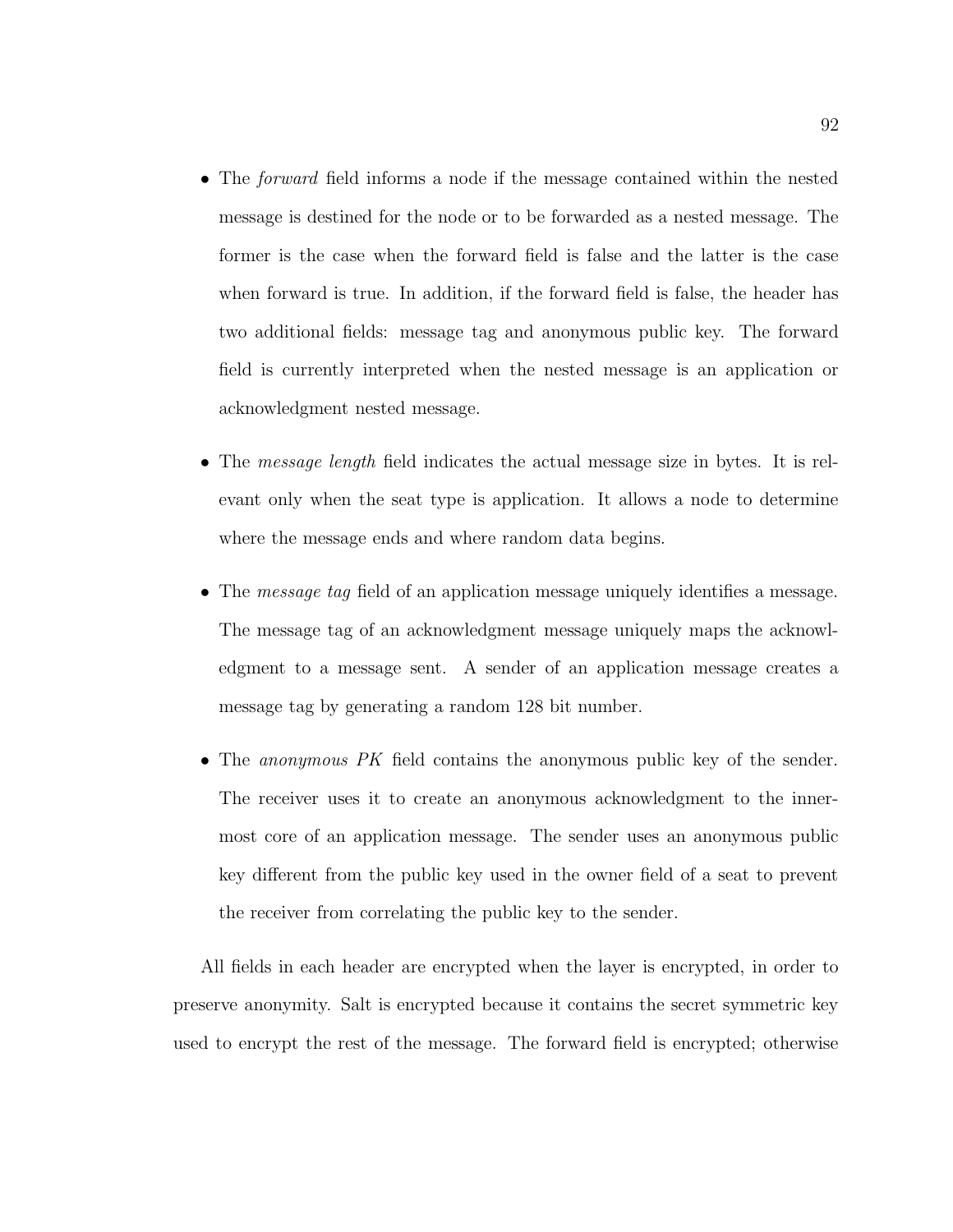an adversary could identify a receiver when a nested message sent to them has the forward field set to false. To prevent size correlation attacks the message length is encrypted. To prevent marker attacks the message tag is encrypted. Lastly, the anonymous public key field is encrypted, otherwise sender anonymity would be defeated when the nested message is first sent by the sender.

### 5.2.2 Seat

The seat class has one main purpose — to encapsulate a nested message as a seat to place on the bus. The constructor requires the node's public key, the nested message, and the node's private key. The seat class encapsulates a nested message to construct a seat by prepending a seat header, appending random data to make the seat uniform size, and appending a seat trailer.

Each seat header is  $(160 + size \text{ of public key})$  bits long containing three fields: owner, tag, and timestamp (see Table 5.2). These are sent as plaintext.

#### Table 5.2: Seat Header

owner (size of public key bits) tag (127 bits) timestamp (33 bits)

The purpose of each seat header field is as follows:

- The *owner* field contains the public key of the owner. The field identifies which seats belong to each node.
- The tag field is used to identify each seat uniquely for purposes such as seat deletion. A tag is randomly generated upon seat construction.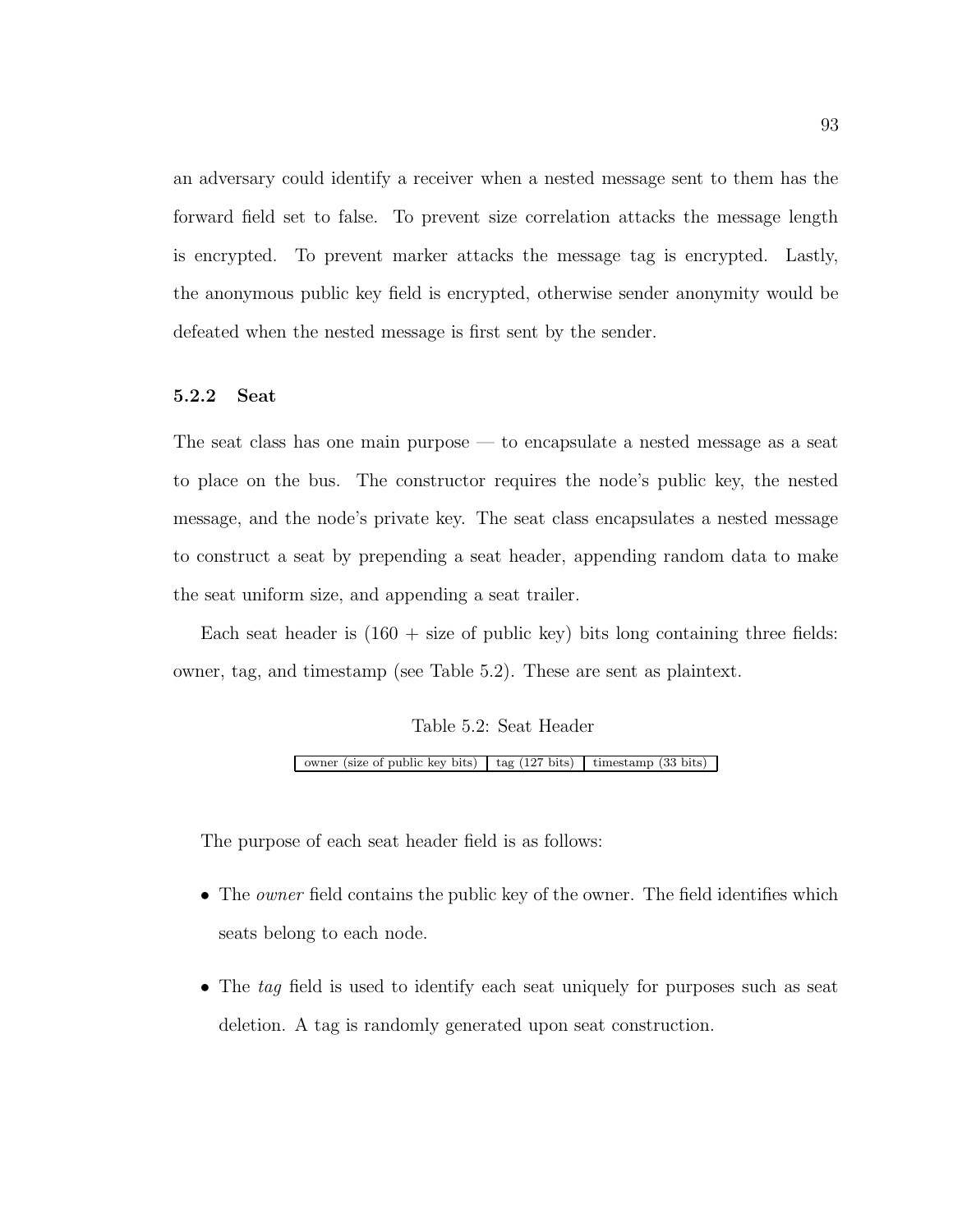• The *timestamp* field is the number of seconds since midnight January 1970 (UTC time). It is used to determine if a seat's time-out has expired, resulting in deletion. Also, it is used to provide replay protection.

It is not necessary to encrypt the owner, tag, and timestamp fields because they do not provide an adversary with any information that reduces anonymity. Owner, tag, and timestamp only indicate the predecessor node in the indirection path, not the sender. An adversary eavesdropping on a node can determine the owner and timestamp by correlating which seats are replaced by which nodes and when. The tag is a short identification for a seat. If it were encrypted, the adversary could just record the hash value of each seat as a short identification for each seat.

### Seat Trailer

Each seat has a trailer containing a digital signature (see Table 5.3).

Table 5.3: Seat Trailer

signature (size of digital signature bits)

The signature field contains a signature of three items: the seat header, nested message, and random data appended to the nested message to make the seat uniform size. The signature is used to determine if a seat or signature has been altered in transit by someone other than the owner of the seat.

### 5.2.3 Bus

The bus class has three main purposes: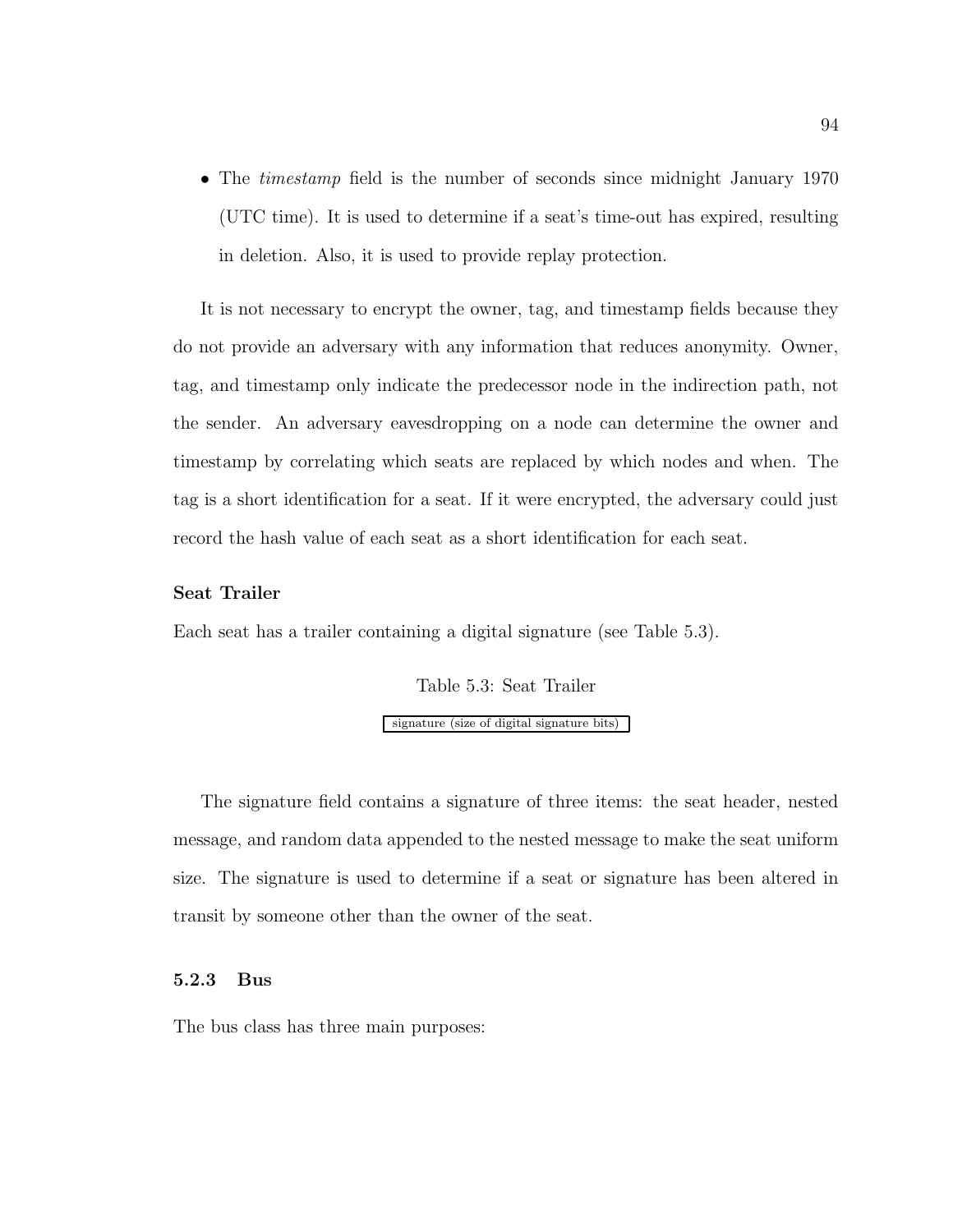- 1. Bus creation and resetting  $A$  node can create a bus consisting of a bus header. When a node receives a bus, it resets its bus object to be the received bus.
- 2. Seat insertion and deletion These functions are necessary for the p-threshold replacement back-off scheme. The interface allows the insertion of a nested message, which is encapsulated in a seat by the bus class automatically. The tag of a seat must be provided to the interface to delete a seat, which returns true on successful deletion and false otherwise.
- 3. Seat extraction A node that receives a bus extracts all the seats that are destined for it. Each seat is checked for the correct OAEP decryption redundancy, and its signature is verified. An error message is sent to standard error (stderr) if the signature is incorrect, making the user aware that either there are network errors occurring below the TCP layer, or an active adversary has tampered with the signature or seat contents. Thereafter, a tampered seat is deleted and ignored.

The bus header is 24 bits long and consists of two fields: bus type and number of seats (see Table 5.4).

Table 5.4: Bus Header

bus type  $(8 \text{ bits})$  number of seats  $(16 \text{ bits})$ 

The purpose of each bus header field is as follows: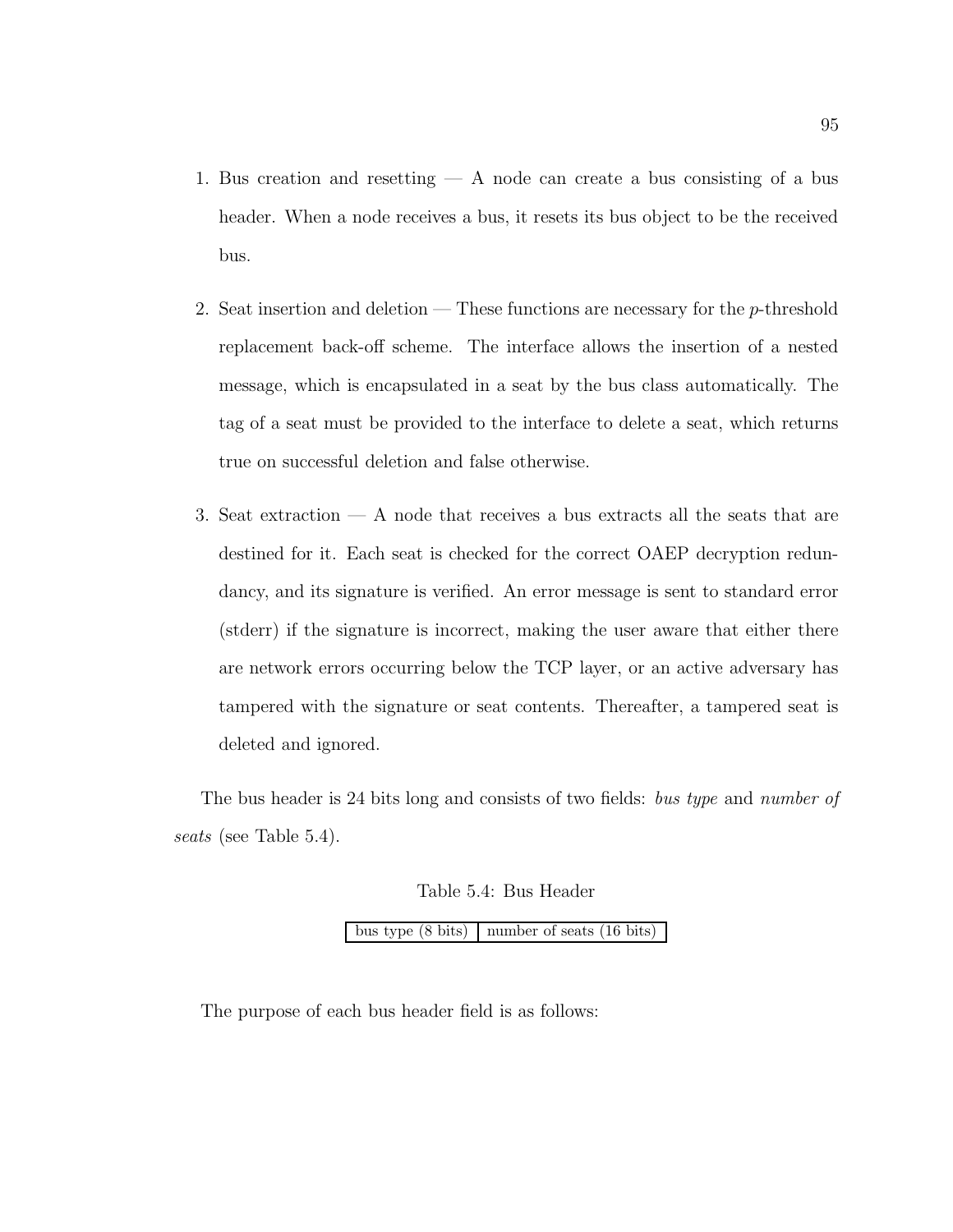- $\bullet$  bus type informs a node of what type of message to expect, making the node aware of the message format. The current valid bus types are:
	- 1.  $00000000<sub>2</sub>$  control message. A control message is used to denote a leader election message. This feature is not supported in the prototype implementation.
	- 2. 00000001 $_2$  bus message. A bus message denotes a bus being sent.
	- 3. All other bit combinations are reserved for future developments.
- *number of seats* This field informs a node receiving a bus of the bus size.

# 5.3 Multi-threading

The bus server is multi-threaded using Pthreads [23], a multi-threaded library that is simultaneously an IEEE Standard, an ISO/IEC Standard, and an Open Group Technical Standard [32]. Pthreads was chosen because it is supported by most hardware vendors in their proprietary application programming interface. The bus server consists of a Bus thread, a Read thread, a Write thread, and an Acknowledgment thread. These threads provide a logical separation of the work performed by the bus server, and will facilitate parallel execution of the prototype on shared-memory multiprocessors in future work. Section 5.3.1 contains an overview of all the threads. Then, in Section 5.3.2 the main thread objects are identified. For the interested reader, the pseudo-code for the Bus thread, Read Thread, Write thread, and Acknowledgment thread is provided in Appendices B.1, B.2, B.3, and B.4, respectively.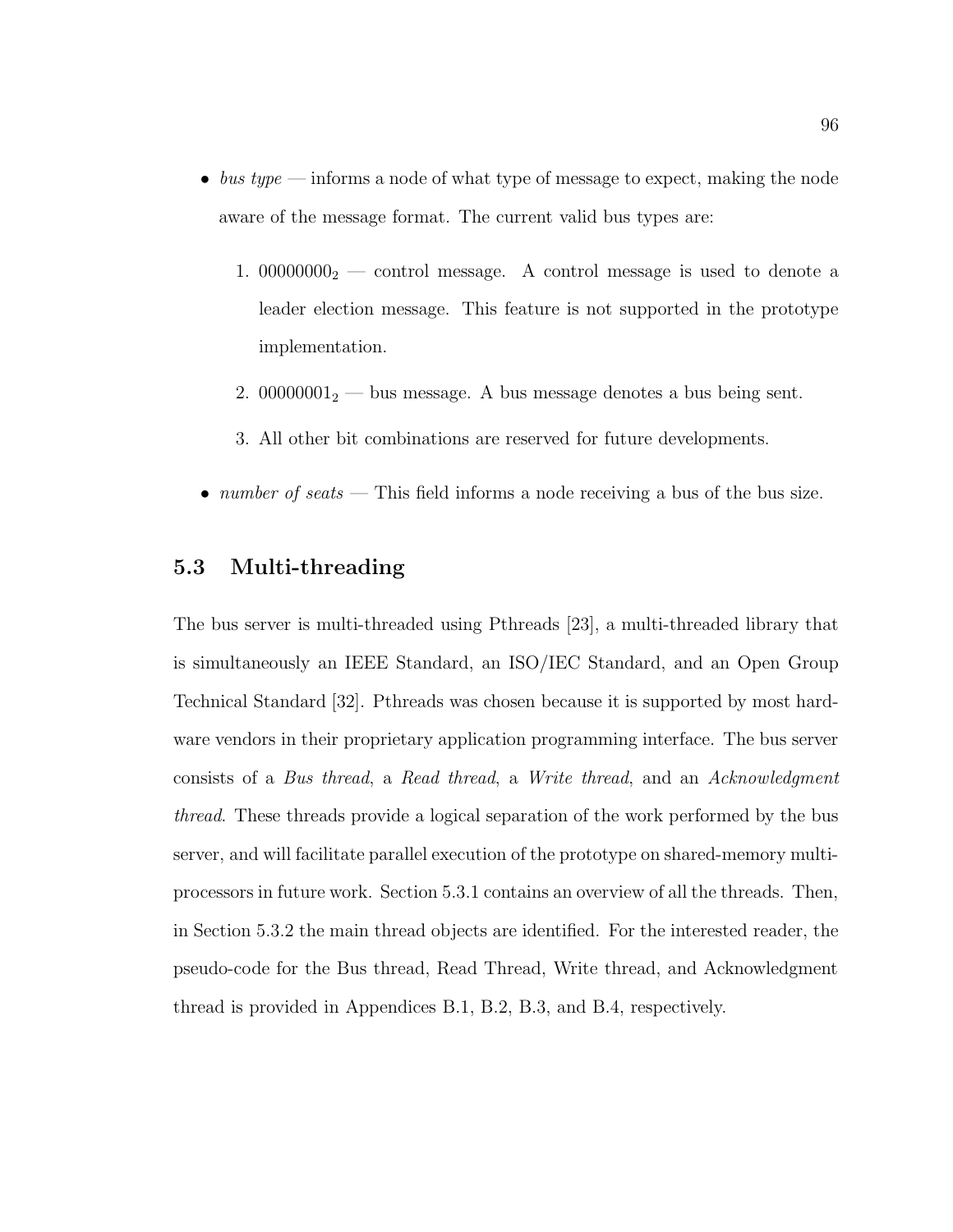### 5.3.1 Thread Overview

The four threads in the bus server operate as follows. The Bus thread receives the bus from the network, modifies it as needed, and forwards it to the next hop on the route. As part of its operation, the Bus thread must store (cache) the bus temporarily for the Read thread to process it. The Read thread checks the cached bus for valid seats, and either delivers messages locally for display to the user, or forwards an appropriately decrypted inner layer to the next hop, as required. In addition, the Read thread schedules randomly-delayed seat deletions for the Bus thread, and passes acknowledgment information to the Acknowledgment thread. The Acknowledgment thread creates acknowledgments for the Bus thread to send. The Write thread handles user input. It parses chat program messages entered by the user, and creates a nested message that is queued for the Bus thread to process.

#### 5.3.2 Main Thread Objects

The main thread objects are used to communicate among the threads and keep track of state. For each object, its purpose, dependencies, and shared state are explained:

- 1.  $busQueue$  (shared) The Bus thread stores a received bus for later retrieval by the Read thread.
- 2. forward $AckQueue$  (shared) This queue contains application nested messages that the Read thread inserts, and acknowledgment nested messages that the Acknowledgment thread inserts. The Bus thread extracts these nested messages, deleting them from the  $forwardAcknowledence$ , and sends them in seats via the p-threshold replacement back-off scheme, recording their corresponding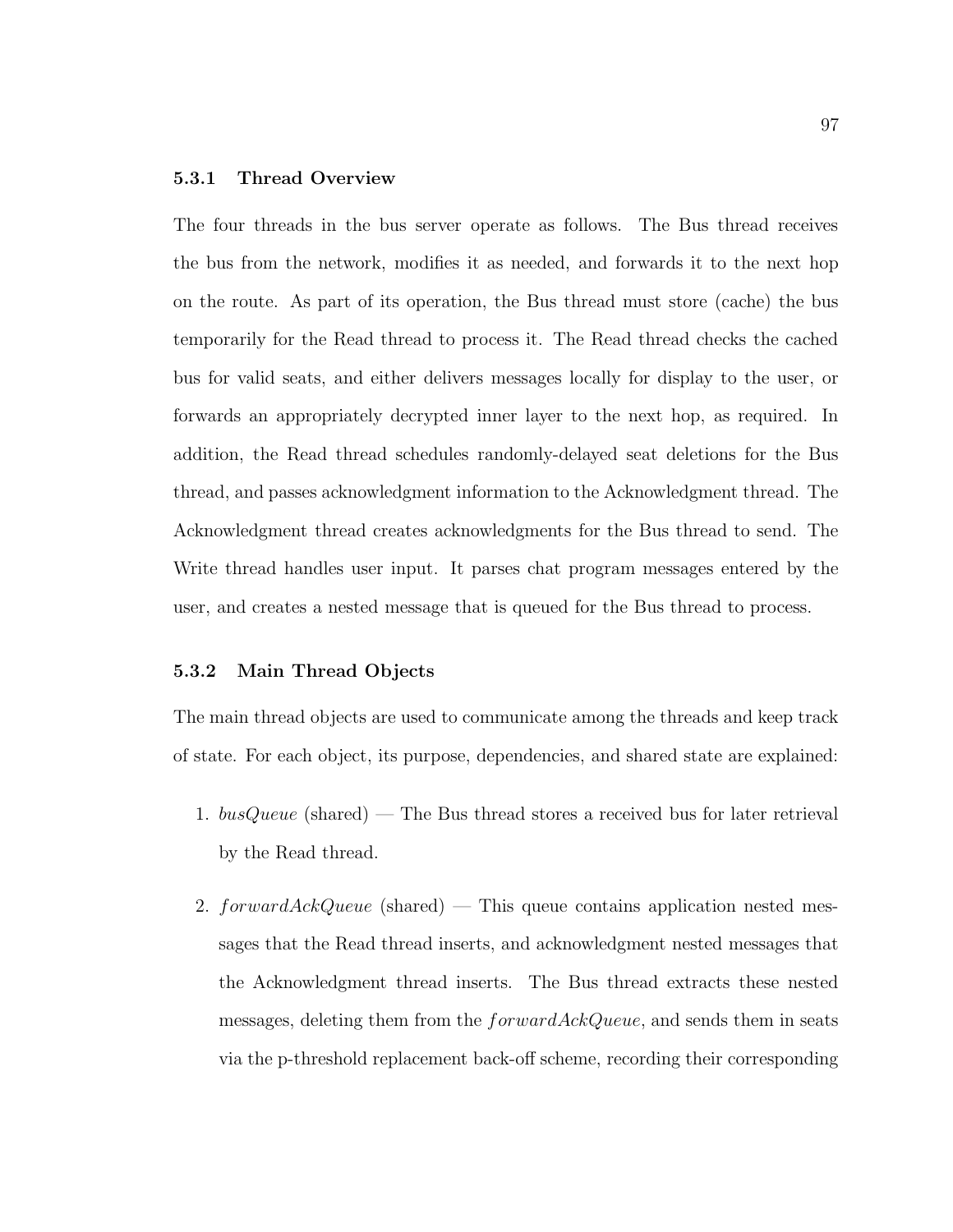tags in the reserved  $TagList$  (described below).

- 3. sendQueue (shared) This queue contains nested messages inserted by the Write thread. The Bus thread extracts these nested messages, deletes them from the *sendQueue*, and sends them in seats via the p-threshold replacement back-off scheme. The sent seat tags are inserted into the  $reservedTagList$ . The sendQueue entries differ from the forwardAckQueue entries because the necessary information to disguise or resend the seat (e.g., unacknowledged message) also appears in the *sentList*.
- 4.  $sentList$  (shared) The purpose of this list is to keep track of sender-generated nested messages and acknowledgments for the purposes of disguising and resending a message that was not acknowledged. The Bus thread inserts information into the *sentList* when it removes a seat from the *sendQueue*. The following items are recorded in each element of the *sentList*:
	- (a) The seat tag of the seat that the nested message was sent in.
	- (b) The number of times the nested message has been resent since the last reset of r (initialized to 1). r is the individual replacement threshold in the p-threshold replacement back-off scheme.
	- (c) The value of  $r$  for that nested message.
	- (d) The timestamp when the message was first sent.
	- (e) The timestamp when the message was last sent/resent by the Bus thread.
	- (f) The value of the message tag, message, message length, and the receiver's public key.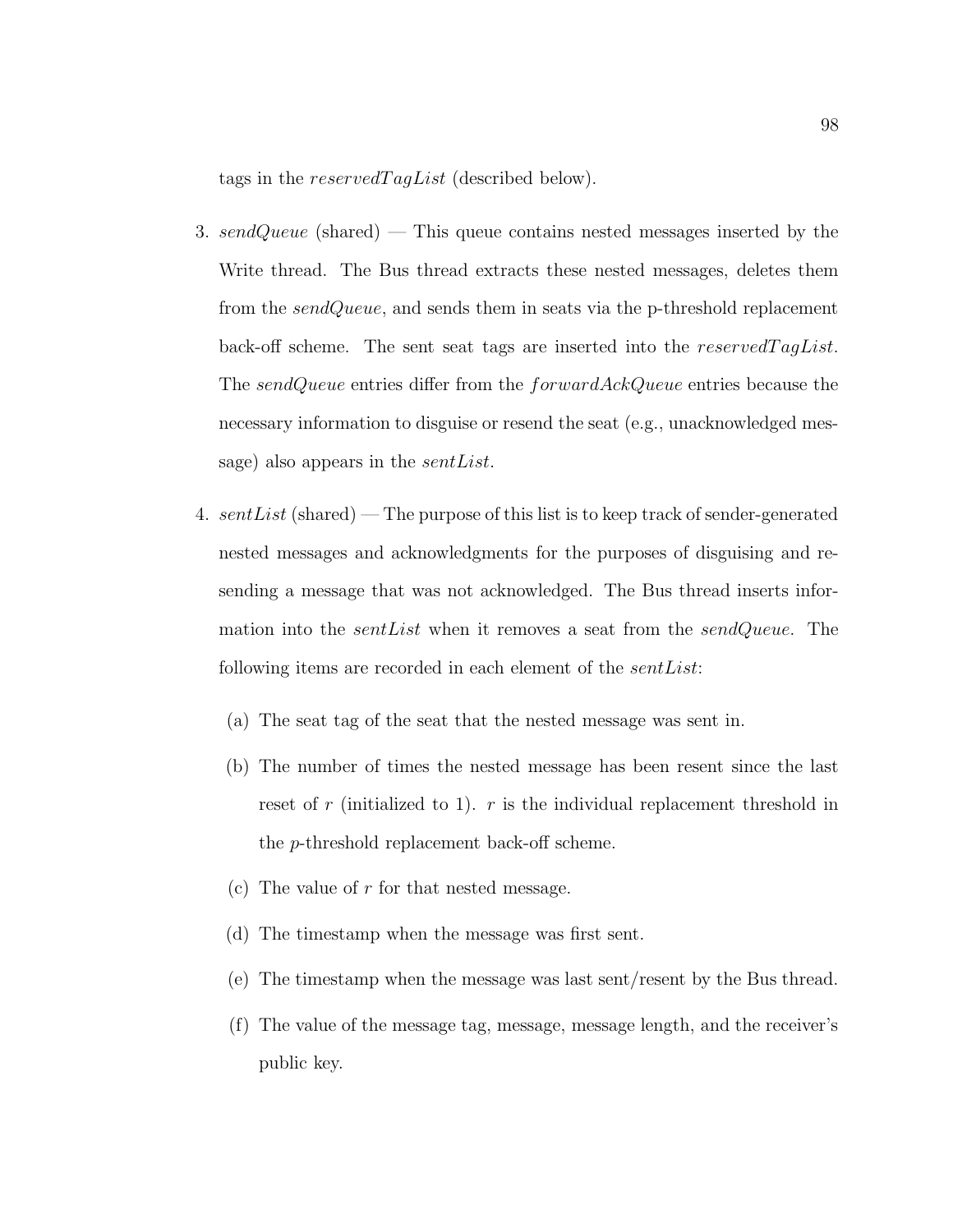In addition, the Bus thread updates the *sent List* entries every time it receives the bus by checking each tag in the *sent List* with the bus. The Read thread is responsible for removing each entry via the message tag upon receipt of an acknowledgment. The only other way a *sent List* entry is removed is by the Bus thread when the maximum send time has elapsed.

- 5. reserved TagList (not shared) This list is used by the Bus thread to store tags of reserved seats, inserted by the Bus thread. Each time the Bus thread receives the bus, it deletes any of the tags in the  $reservedTagList$  that are no longer on the bus. The Bus thread then uses the list to determine which seats are eligible to be replaced.
- 6. delTagList (shared) The list contains 2-tuple entries  $\{tag, delay\}$  of seats to be deleted. The Read thread places the 2-tuple in the list. The delay is a random but bounded delay for seat deletion. The Bus thread processes the list every time it receives the bus. The delay is decremented by 1, and when  $delay \leq 0$  the seat with the corresponding tag is deleted, provided that the p-threshold-replacement back-off scheme allows it.
- 7. received Messages List (not shared) This list is used by the Read thread to record the 3-tuple {salt, timestamp, embedded nested message} of any nested messages received with the forward field true. The 3-tuples are recorded in the list within a time window to prevent replays. To prevent duplicate messages arriving at the receiver, if the forward field in the nested message is false then the message tag is recorded instead of the salt as the first entry in the 3-tuple.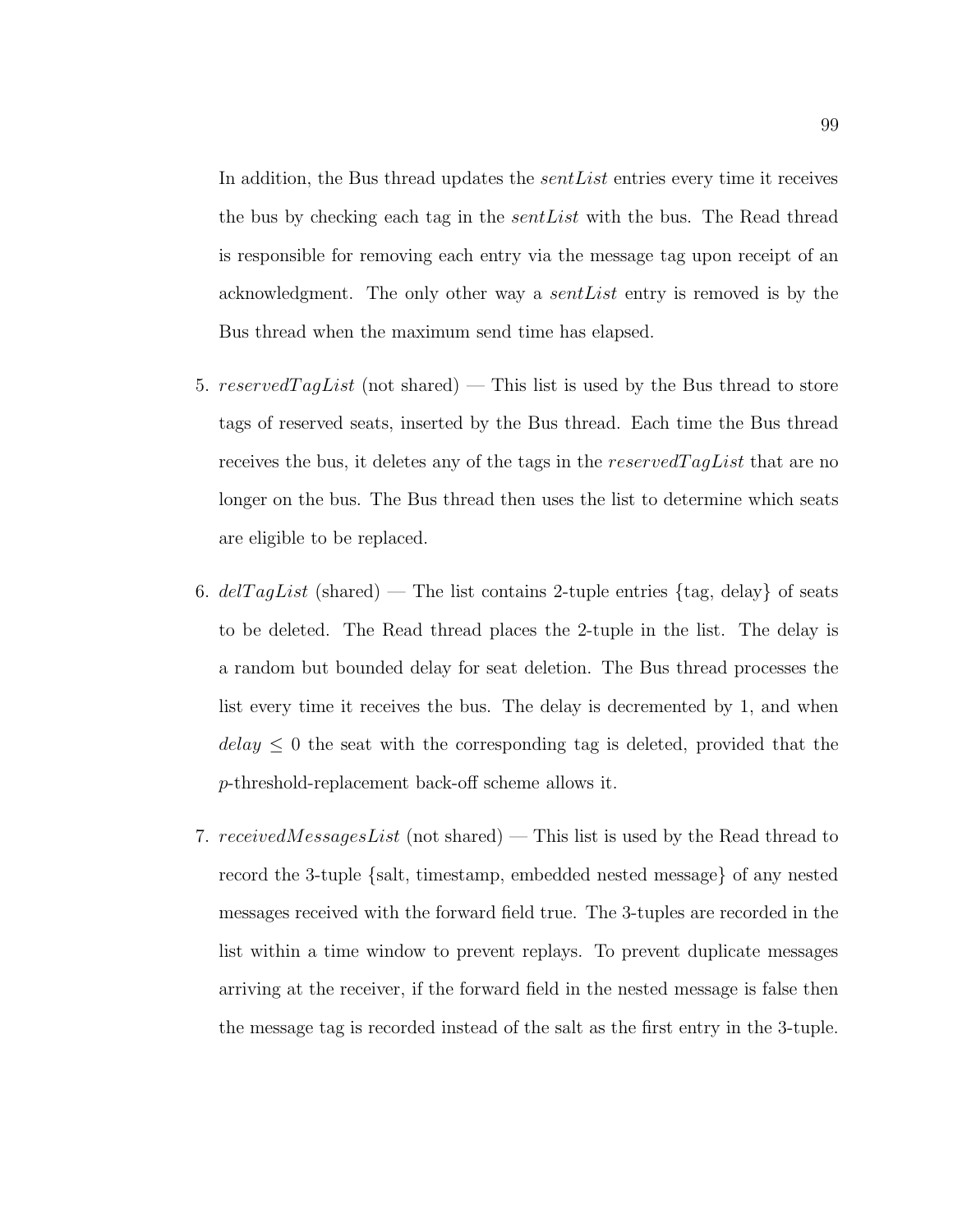- 8.  $ackDataQueue$  (shared) The Read thread writes the 2-tuple {anonymous PK, message tag} to this queue. The Acknowledgment thread extracts the 2-tuple to create an acknowledgment nested message.
- 9.  $seatHashTable$  (not shared) The Read thread prevents decrypting repeated seats, by checking if the hash of a seat is already in the  $seatHashTable$ . If it is not in the  $seatHashTable$ , it inserts the hash of the seat and proceeds to decrypt it. Otherwise, it ignores the repeated seat.

## 5.4 Parameters for the Bus Server

Each bus server has a set of parameters:

- 1.  $busServerPort$  The port number used for a bus server forwarding a bus to connect to another bus server to receive the bus. All bus servers must use the same busServerPort.
- 2.  $N$  number of bus servers in static routing table.
- 3.  $k$  number of seats that the node owns.
- 4.  $K$  upper-bound on k to bound worst case buffer complexity.
- 5.  $p$  the percentage of seats being randomly replaced in the p-threshold replacement scheme. Note that  $|pk|$  is used when the product is not an integer.
- 6. uniform Seat Size the uniform size in bytes of all seats inserted by the bus server.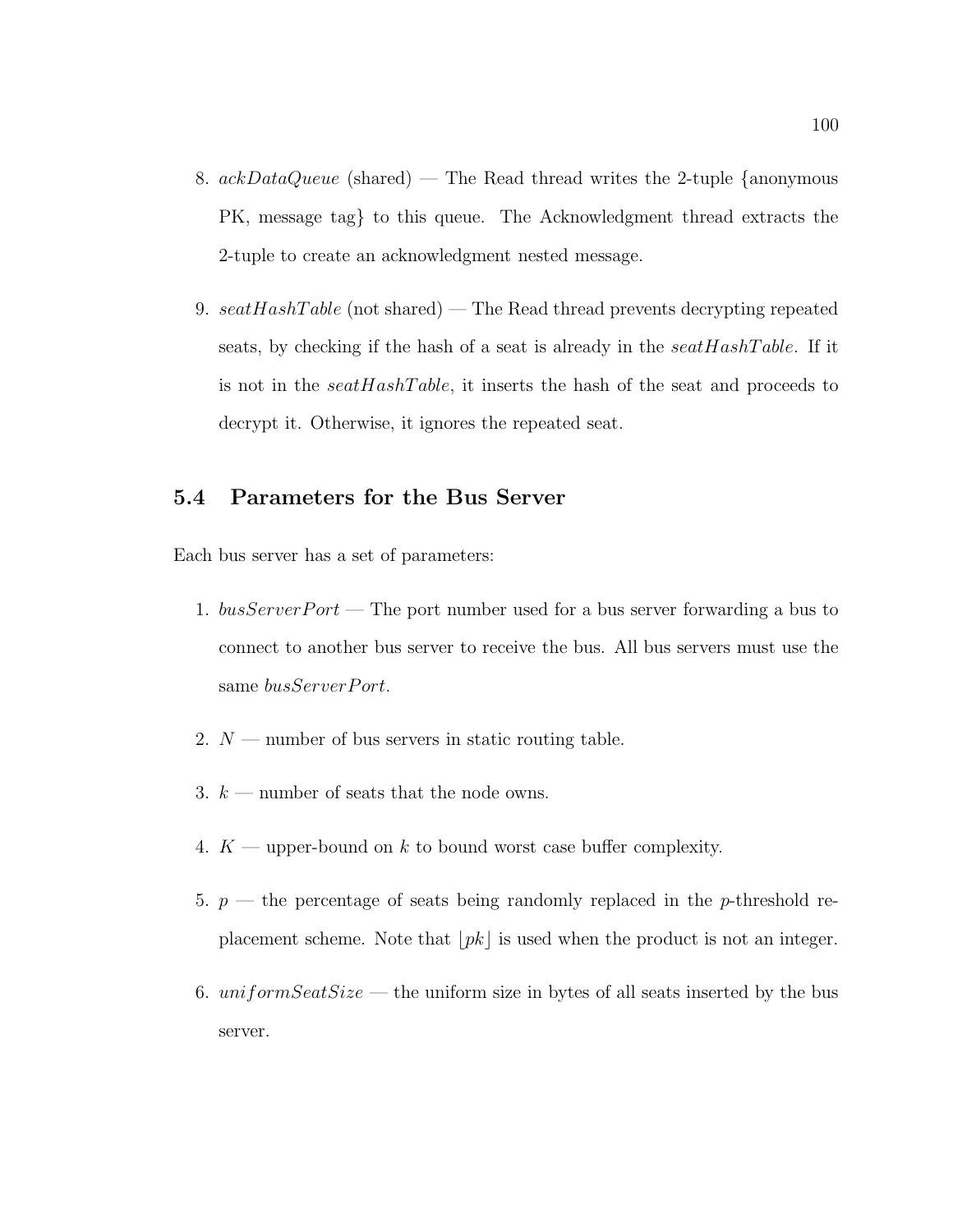- 7.  $maxBusSize$  the maximum input buffer size in bytes that a bus server will accept without memory error. For a static network with  $N$  nodes, this value should always be  $((N * K * uniformSeatSize)/8)$  bytes.
- 8.  $maxOldSeat$  specifies the time-out before a seat is deleted.
- 9.  $maxDupiter \cdot Time$  specifies the time window for which nested messages are recorded to prevent replay messages.
- 10.  $ackTimeOut$  specifies how long until a message is resent due to absence of receiver acknowledgment.
- 11.  $maxResearchTime$  specifies how large a time window to spend retransmitting before the bus server gives up and reports an error message to the application.
- 12.  $D$  range of  $[0, D 1]$  for randomly delayed seat deletion.
- 13.  $L$  range of [1, L] for random indirection path length.
- 14. staticL Set to 1 to have exactly L layers around every inner core. Set to 0 to have the number of random layers around the inner core in  $[1, L]$ . This parameter is set to 1 for scalability analysis of indirection layers; however, it should be set to 0 for optimal anonymity.
- 15.  $R$  the initial number of times each sender message can be resent without being disguised. This initial value for each sender message  $r$  may be increased by the p-threshold replacement back-off scheme.
- 16.  $busThreadWait$  set to 1 to prevent the Bus thread from forwarding the bus until the Read thread has removed the last entry from the busQueue.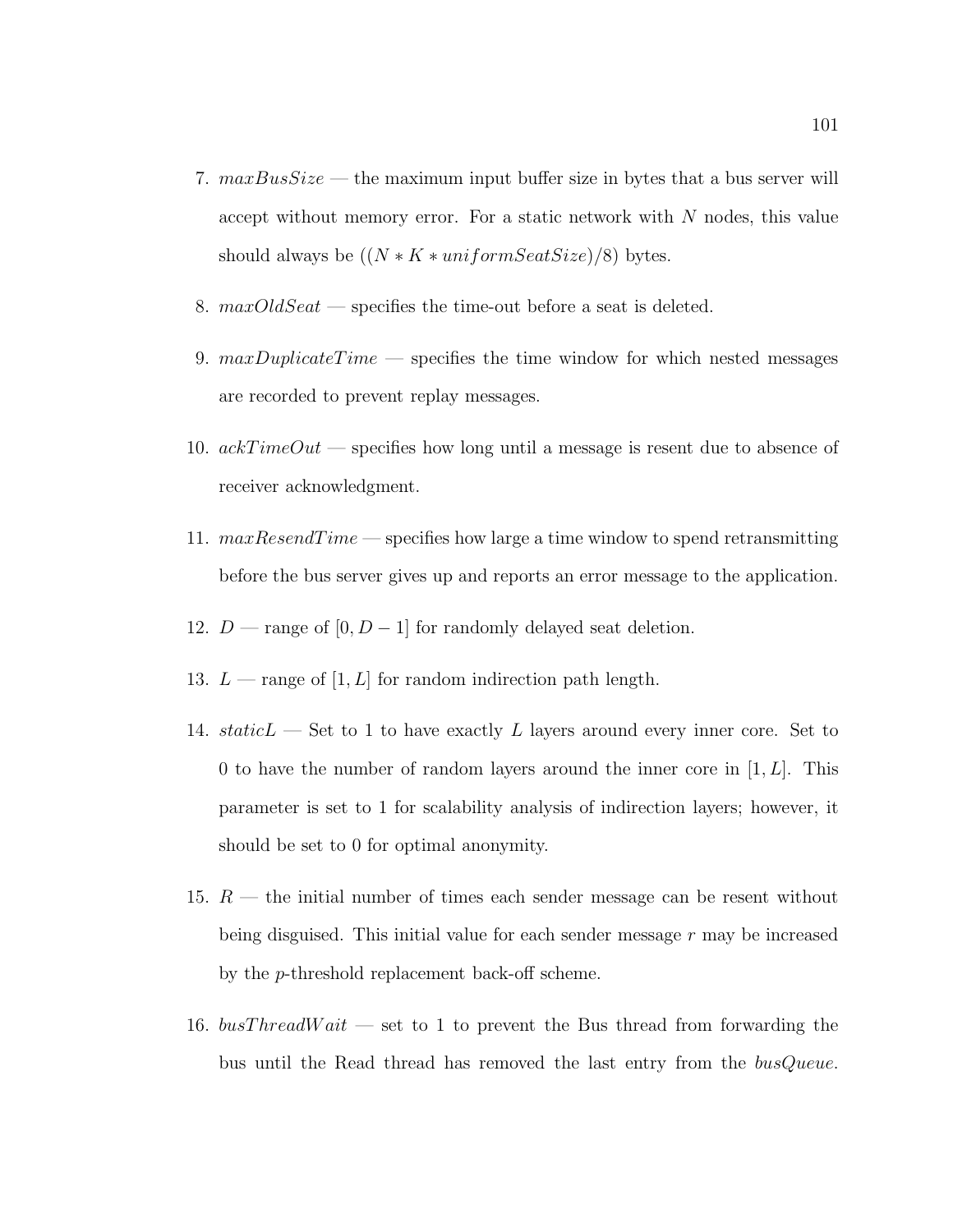Otherwise, the Bus thread does not wait at all to forward a bus. This parameter must be set to 1 when decryption of all the seats takes longer on average than it takes for the bus to perform one bus tour. Otherwise, the busQueue will grow indefinitely and message latency will increase indefinitely.

- 17.  $verifyAllSeats$  set to 1 to check signatures on all seats. Otherwise, set to 0 to verify only seats that are valid (correct redundancy in decryption). To allow a node to determine when a message has been tampered with, set to 1. Otherwise, for better performance, set to 0. Note that setting to 0 does not reduce anonymity but allows for a denial of service (DoS) attack which corrupts all seats so that their decryption does not have the correct redundancy.
- 18.  $randomWalk$  set to 1 to have the bus server randomly choose the neighbour to which the bus is forwarded. Otherwise, set to 0 to have bus server use the next entry in the routing table.
- 19.  $reduceDecrypt$  set to 1 to have the bus server keep track of previously received seats to reduce seat decryptions. Before decrypting a seat, the bus server checks if it was previously received. To disable, set to 0.
- 20. *reduceDecryptInterval* specifies the time interval in seconds for the chained hash table *seatHashTable* to be cleared.

Note that the parameters  $k, p, uniformSeatSize, maxOldSeat, maxDuplicateTime,$ ackTimeOut, maxResendTime, D, L, staticL, R, verifyAllSeats, reduceDecrypt, and reduceDecryptInterval can be tuned to improve performance. However, the parameters  $maxDupiterTime,ackTimeOut, D, L, staticL, R$  can all affect anonymity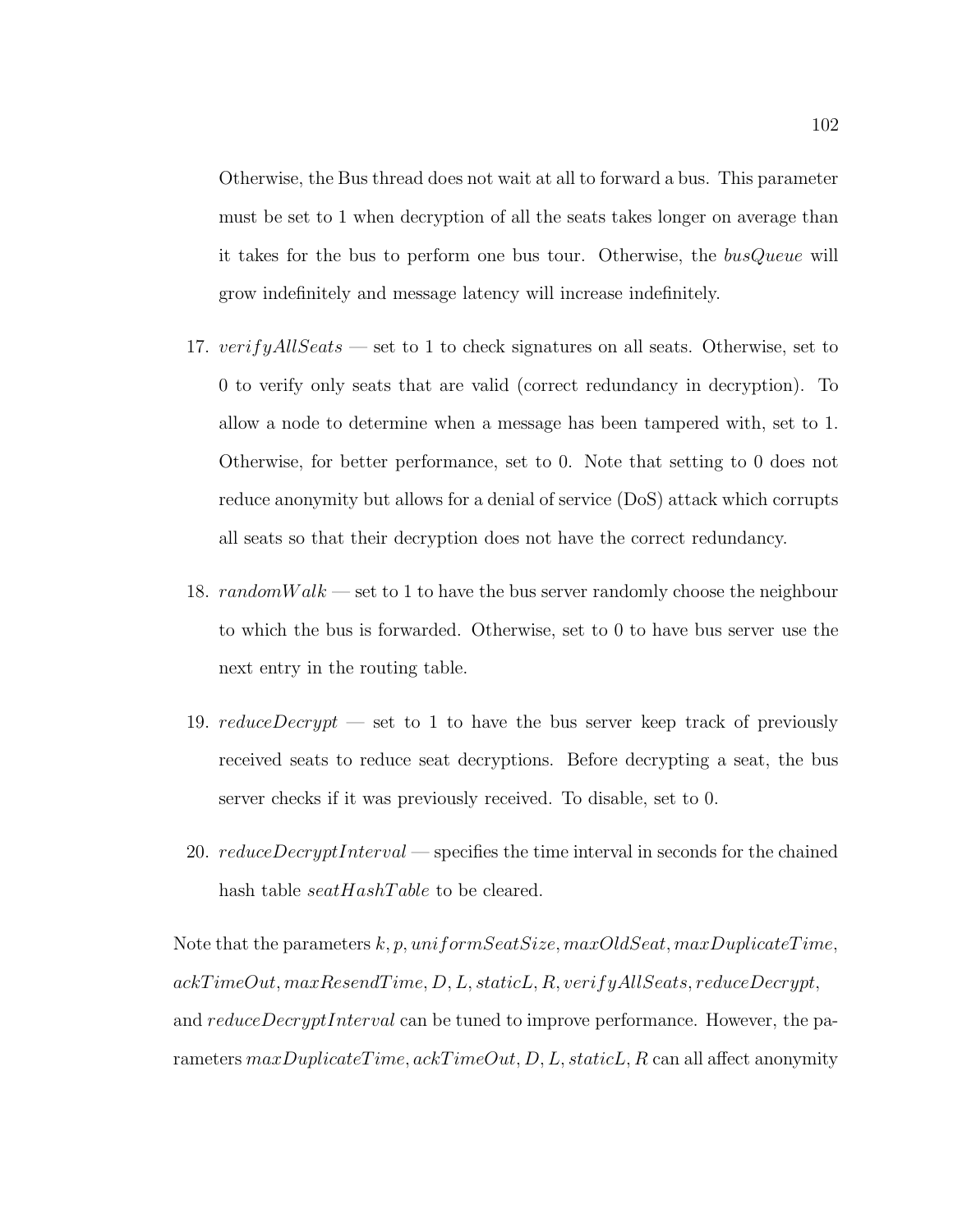if set incorrectly, as discussed in Section 6.2.

## 5.5 Practical Buses Example

To illustrate the operation of the Practical Buses protocol, consider the following scenario. A sender S wants to send the message 'Hello' to a receiver R.

### 5.5.1 Creation of nested message by S's bus server's Write thread

- 1. The Write thread receives 'Hello' from the application.
- 2. The Write thread chooses a dynamic path length l where  $l \leq L$ . Suppose  $l = 2$ and the random indirection path is  $K_1^+, K_2^+, K_R^+$ . Let the nodes be denoted  $P_1, P_2$ , and R, respectively, and S's anonymous public key by  $K_{S_{anon}}^+$ .
- 3. The Write thread creates a nested message  $L_1$  using the reverse of the indirection path by creating  $L_R, L_2, L_1$  as follows:

$$
MessageHeader_R = (salt_R, 000_2, 0, 6, msgTag, K^+_{Sanon})
$$
  

$$
L_R = E_{K^+_R}(MessageHeader_R, 'Hello').
$$

Note that since forward is false in  $MessageHeader_R$ , there are the additional fields message tag and an anonymous PK, where message tag contains a random 128-bit number.

 $L_2$  and  $L_1$  are created as follows:

$$
MessageHeader_2 = (salt_1, 000_2, 1, sizeOf(L_R))
$$
  
\n
$$
L_2 = E_{K_2^+}(MessageHeader_2, L_R)
$$
  
\n
$$
MessageHeader_1 = (salt_2, 000_2, 1, sizeOf(L_2))
$$
  
\n
$$
L_1 = E_{K_1^+}(MessageHeader_1, L_2).
$$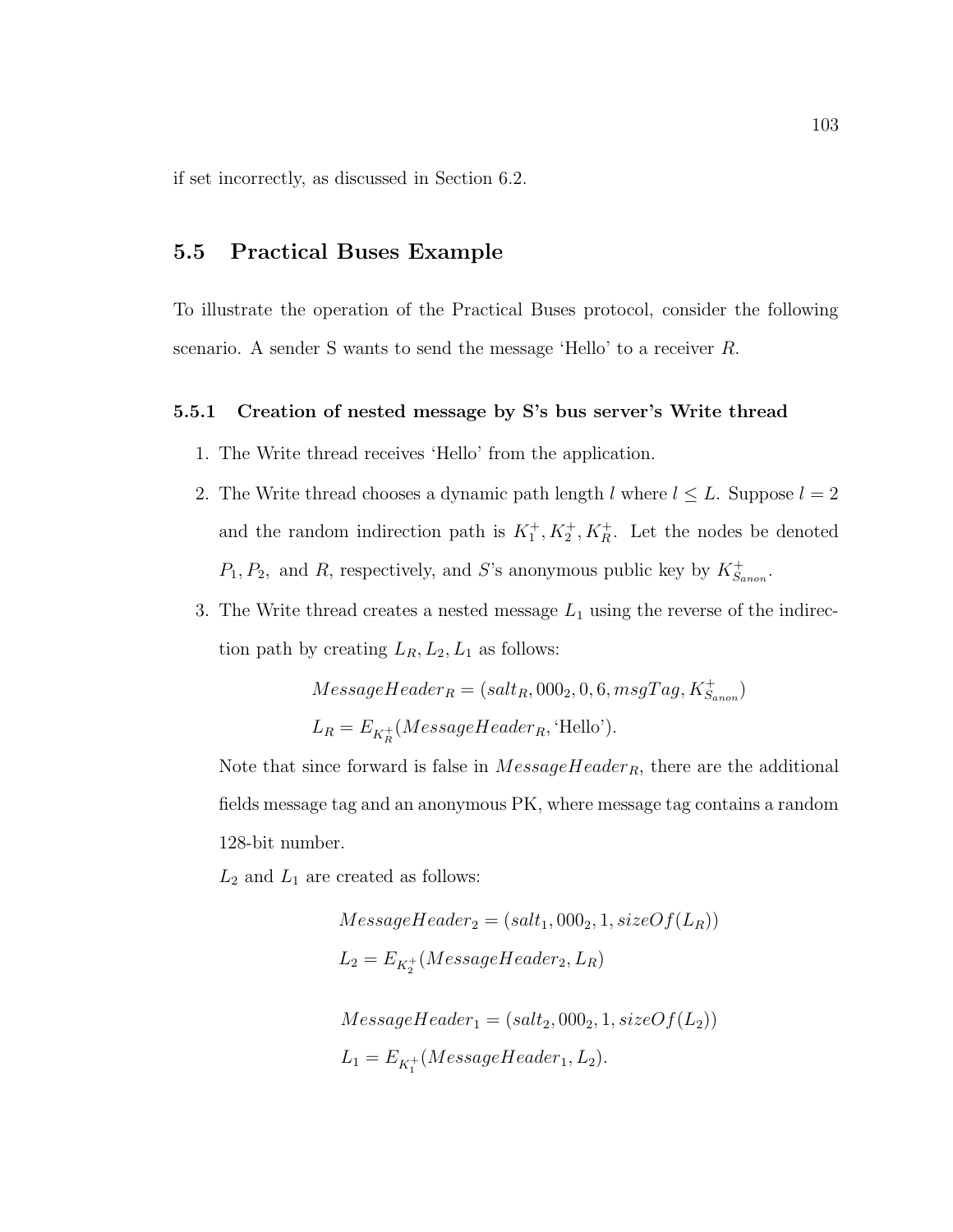Each MessageHeader has different random salt, and its message size is adjusted according to the message being sent. Also note that the seat type is an application seat  $(000<sub>2</sub>)$  for all of the messages and the forward bit is set to true (1) for every header except for  $MessageHeader_R$  intended for the receiver.

4. Bus thread places  $L_1$  into the sendQueue.

## 5.5.2 Placement of  $L_1$  onto the Bus by S's Bus thread

- 1. Eventually the Bus thread extracts  $L_1$  from the sendQueue and records the appropriate information to the *sent List* (used later for disguising a message and processing receiver-end acknowledgments).
- 2. The Bus thread saves the incoming bus to busQueue.
- 3. The Bus thread prepends the seat header, adds random data  $x_1$  to  $L_1$  so that the seat is of uniform size, and appends a trailer to  $L_1$  to create  $Seat_S$  as follows:

$$
SeatBody_S = (L_1, x_1)
$$
  
\n
$$
SeatHeader_S = (K_S^+, tag_S, timestamp_S)
$$
  
\n
$$
SeatTrailer_S = (signature(SeatHeader_S, SeatBody_S))
$$
  
\n
$$
Seat_S = (SeatHeader_S, SeatBody_S, SeatTrailer_S).
$$

- 4. The Bus thread places  $Seat_S$  on the Bus and forwards the bus.
- 5. If the bus is received r times before the next hop in the indirection path acknowledges it (by deleting the seat), then a new nested message is created with a new indirection path but the same message tag, anonymous PK, and message and encapsulated in a seat. In addition, its entry in *sentList* is updated.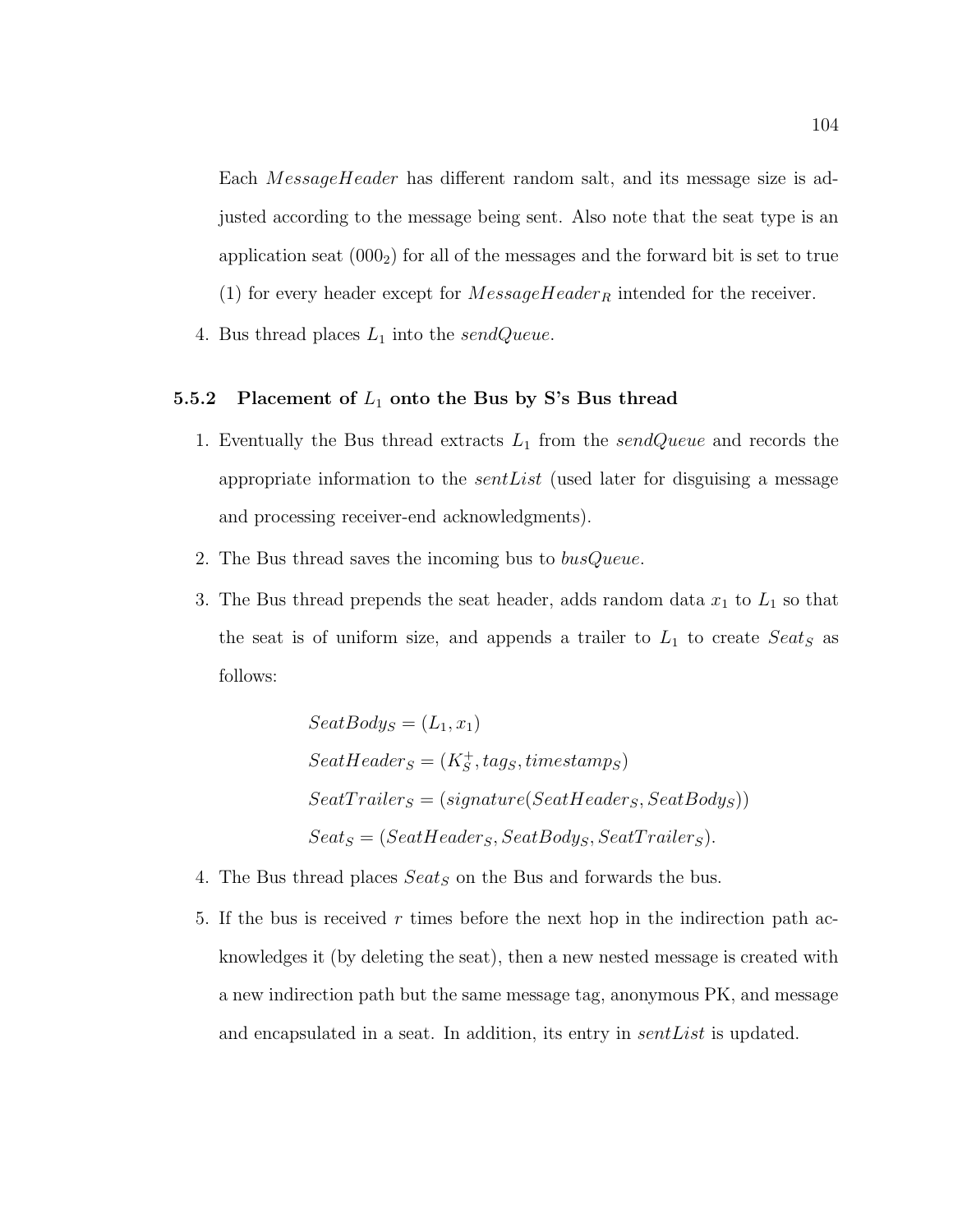6. If the receiver-end acknowledgment times out  $(ackTimeOut)$ , then it is disguised and resent. A new nested message is created with a new indirection path but the same message tag, mutual PK, and message. If  $maxResearchTime$ elapses, then an error is reported to the application that the message could not be delivered. In addition, the corresponding entry in sentList is updated.

## 5.5.3 Receipt of the seat by  $P_1$  (owner of  $K_1^+$ )

- 1. The Bus thread saves the incoming bus to *busQueue*.
- 2. Eventually the Read thread decrypts SeatBodys. That is, it decrypts the nested message salt field with its private key, checks for the correct OAEP redundancy, and verifies the signature. If the correct OAEP redundancy is not present, then the nested message is disguised and eventually resent by the sender due to lack of acknowledgment. If the signature verification does not pass, then an error message is passed to the application making the user aware that either there was a network error or a malicious adversary is tampering with seats. In addition, the nested message is not further processed. The decryption of  $SeatBody_S$  yields

$$
D_{K_1^-}(SeatBody_S) = (MessageHeader_1, L_2).
$$

- 3. The Read Thread places the 2-tuple  $\{tag, rand(1, L)\}$  into  $delTagList$  for the Bus thread to process and eventually delete the seat.
- 4. The Read Thread places  $L_2$  into the  $forwardAcknowled\xi$  *oule because* the forward bit is set to 1 in the  $MessageHeader_1$ .
- 5. Eventually, after a few rounds of the bus, the Bus thread extracts  $L_2$  from the forwardAckQueue.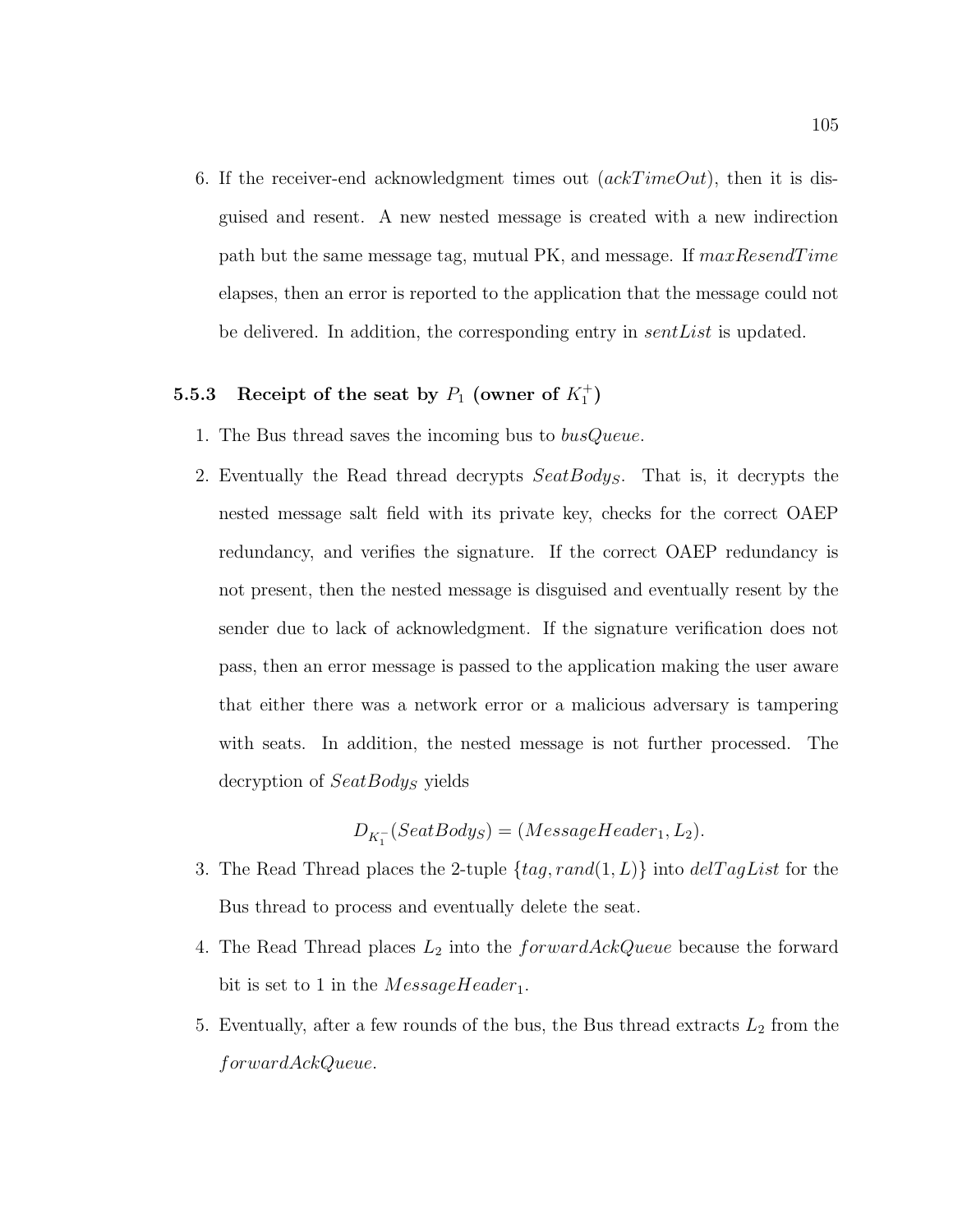6. The Bus thread prepends the seat header, adds random data  $x_2$  to  $L_2$  so that the seat is of uniform size, and appends a trailer to the seat and creates  $Seat_1$ as follows:

$$
SeatBody_1 = (L_2, x_2)
$$
  
\n
$$
SeatHeader_1 = (K_1^+, tag_1, timestamp_1)
$$
  
\n
$$
SeatTrailer_1 = (signature(SeatHeader_1, SeatBody_1))
$$
  
\n
$$
Seat_1 = (SeatHeader_1, SeatBody_1, SeatTrailer_1).
$$

- 7. The Bus thread places  $Seat_1$  on the Bus and forwards the bus.
- 8. Until the next hop in the indirection path acknowledges the seat (by deleting it),  $P_1$  keeps resending the seat and never disguises it via the  $p$ -threshold replacement back-off scheme.

## 5.5.4 Receipt of the seat by  $P_2$  (owner of  $K_2^+$ )

- 1. The Bus thread saves the incoming bus to busQueue.
- 2. Eventually the Read thread decrypts  $SeatBody_1$ . That is, it decrypts the nested message salt field with its private key, checks for the correct OAEP redundancy, and verifies the signature. If the correct OAEP redundancy is not present, then the nested message is disguised and eventually resent by the sender due to lack of acknowledgment. If the signature verification does not pass, then an error message is passed to the application making the user aware that either there was a network error or a malicious adversary is tampering with seats. In addition, the nested message is not further processed. The decryption of  $SeatBody_1$  yields

$$
D_{K_2^-}(SeatBody_1) = (MessageHeader_2, L_R).
$$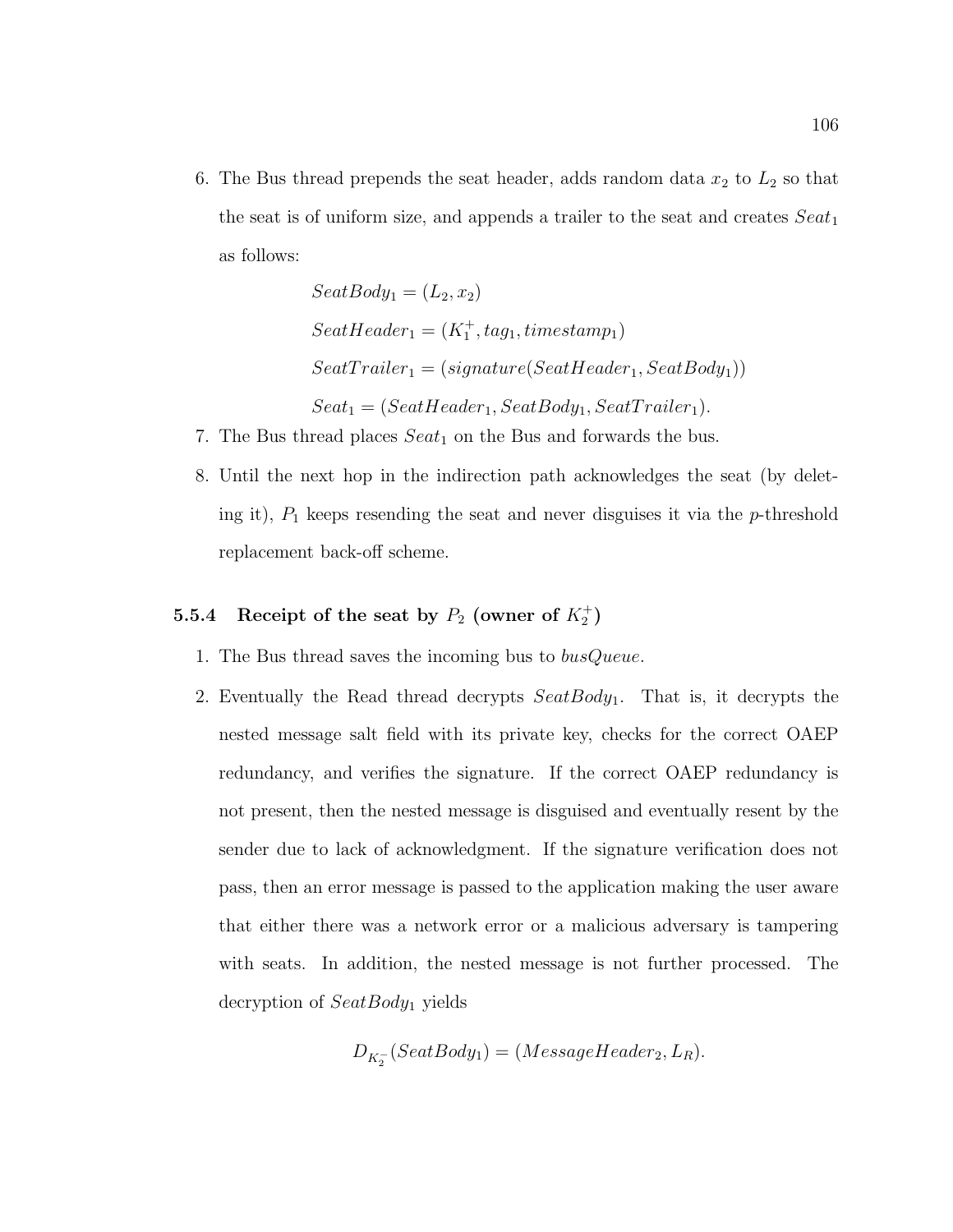- 3. The Read thread places the 2-tuple  $\{tag, rand(1, L)\}$  into  $delTagList$  for the Bus thread to process and eventually delete the seat.
- 4. The Read thread places  $L_R$  into the forward AckQueue because the forward bit is set to 1 in the  $MessageHeader_2$ .
- 5. Eventually, after a few rounds of the bus, the Bus thread extracts  $L_R$  from the forwardAckQueue.
- 6. The Bus thread appends the seat header, adds random data  $x_R$  to  $L_R$  so that the seat is of uniform size, and appends a trailer to the seat and creates  $Sea t<sub>2</sub>$ as follows:

$$
SeatBody_2 = (L_R, x_R)
$$
  
\n
$$
SeatHeader_2 = (K_2^+, tag_2, timestamp_2)
$$
  
\n
$$
SeatTrailer_2 = (signature(SeatHeader_2, SeatBody_2)
$$
  
\n
$$
Seat_2 = (SeatHeader_2, SeatBody_2, SeatTrailer_2).
$$

- 7. The Bus thread places  $Seat_2$  on the Bus and forwards the bus.
- 8. Until the next hop in the indirection path acknowledges the seat (by deleting it),  $P_2$  keeps resending the seat and never disguises it via the p-threshold replacement back-off scheme.

# 5.5.5 Receipt of the seat by receiver (owner of  $K_R^+$ )

- 1. The Bus thread saves the incoming bus to busQueue.
- 2. Eventually the Read thread decrypts  $SeatBody_2$ . That is, it decrypts the nested message salt field with its private key, checks for the correct OAEP redundancy, and verifies the signature. If the correct OAEP redundancy is not present, then the nested message is disguised and eventually resent by the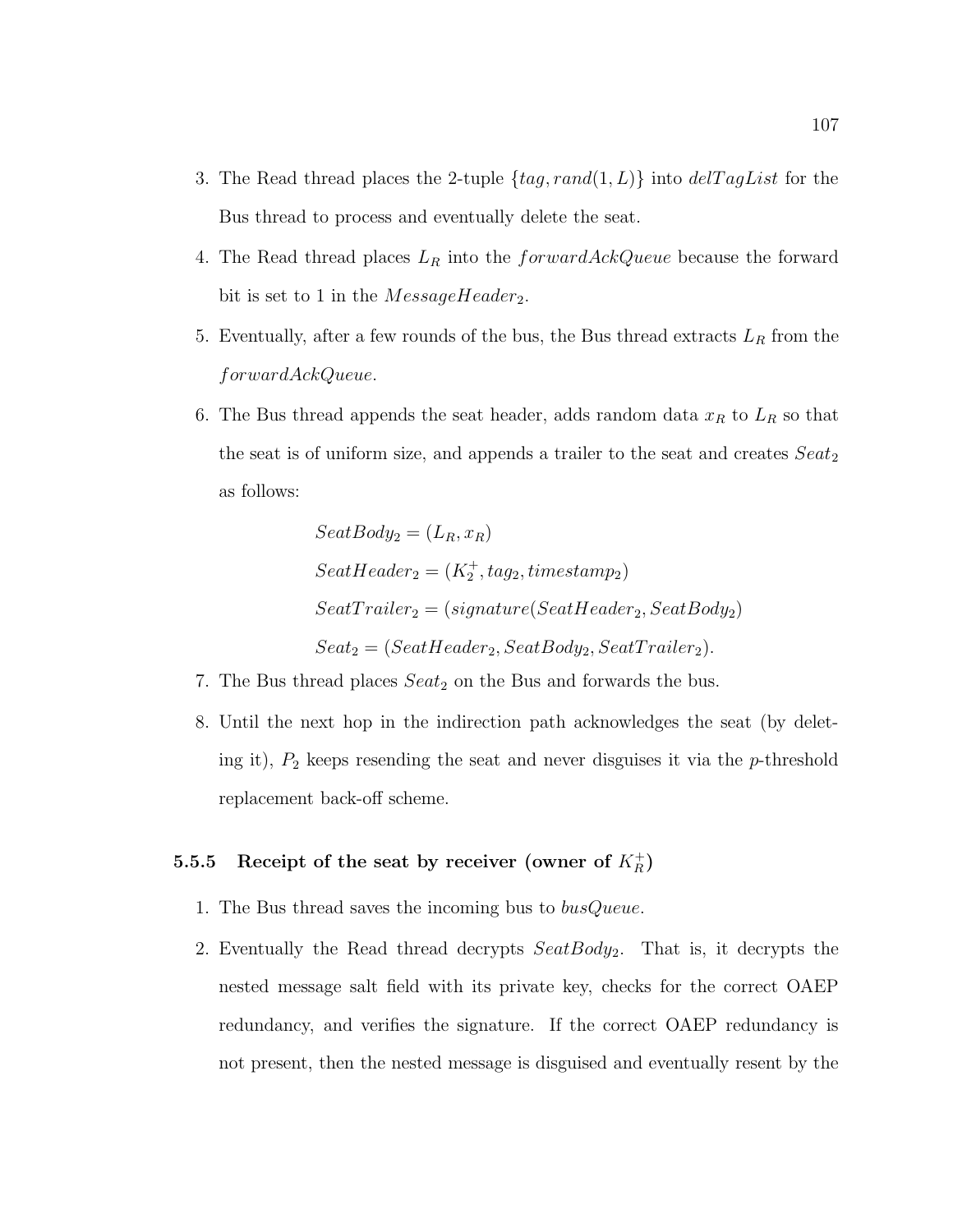sender due to lack of acknowledgment. If the signature verification does not pass, then an error message is passed to the application making the user aware that either there was a network error or a malicious adversary is tampering with seats. In addition, the nested message is not further processed. The decryption of  $SeatBody_2$  yields

$$
D_{K_R^-}(SeatBody_2) = (MessageHeader_R, 'Hello').
$$

- 3. The Read thread places the 2-tuple  $\{tag, rand(1, L)\}\$  into  $delTagList$  for the Bus thread to process and eventually delete the seat.
- 4. The Read thread places the 2-tuple {anonymous PK, message tag} into the ackDataQueue, where {anonymous PK, message tag} are extracted from the  $MessageHeader_R$ .
- 5. The Acknowledgment thread creates an acknowledgment nested message. Its creation is similar to the generation of the sender's nested message, except the inner core has the same message tag as the message being acknowledged, the inner core is encrypted with the anonymous public key contained in the anonymous PK field of the sender's message, the nested message type is acknowledgment  $(001<sub>2</sub>)$ , and the message is NULL. The acknowledgment nested message is inserted into the  $forwardAcknowled$ .
- 6. The Read thread passes message 'Hello' to application since the forward bit is 0 in  $MessageHeader_R$ .
- 7. Eventually, the Bus thread sends the acknowledgment nested message. Note that the forwarding of the acknowledgment nested message is identical to the process described above to forward the application nested message.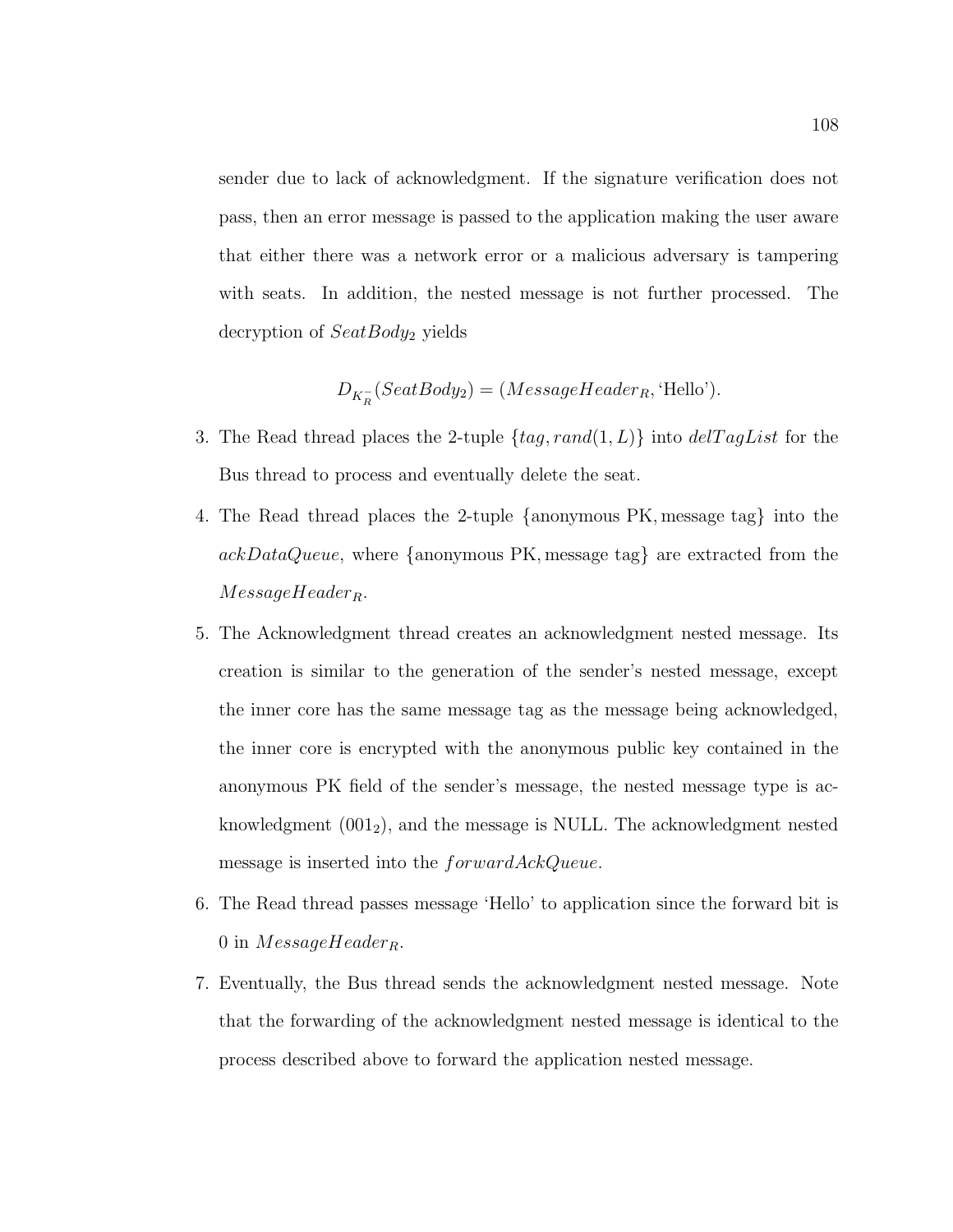### 5.5.6 Receipt of the Acknowledgment by  $S$

- 1. Eventually, the encrypted inner core of the acknowledgment nested message is received by S.
- 2. Eventually the Read thread decrypts the acknowledgment nested message. That is, it decrypts the nested message salt field with its anonymous private key, checks for the correct OAEP redundancy, and verifies the signature. If the correct OAEP redundancy is not present, then eventually a new acknowledgment will be sent in response to the sender's disguised message being re-sent due to lack of acknowledgment. If the signature verification does not pass, then an error message is passed to the application making the user aware that either there was a network error or a malicious adversary is tampering with seats. In addition, the nested message is not further processed. The decryption of the acknowledgment nested message yields

 $D_{K_R^-}(acknowledgmentSeat) = (MessageHeader_{ack}, NULL).$ 

- 3. The Read thread places the 2-tuple  $\{tag, rand(1, L)\}$  into  $delTagList$  for the Bus thread to process and eventually delete the seat.
- 4. The Read thread removes the message with the corresponding message tag (extracted from  $MessageHeader_{ack}$ ) from sentList because the nested message type was acknowledgment.

### 5.6 Summary

The Practical Buses prototype is an implementation based upon the design in Chapter 4, except dynamic bus creation and bus fault tolerance are not supported. The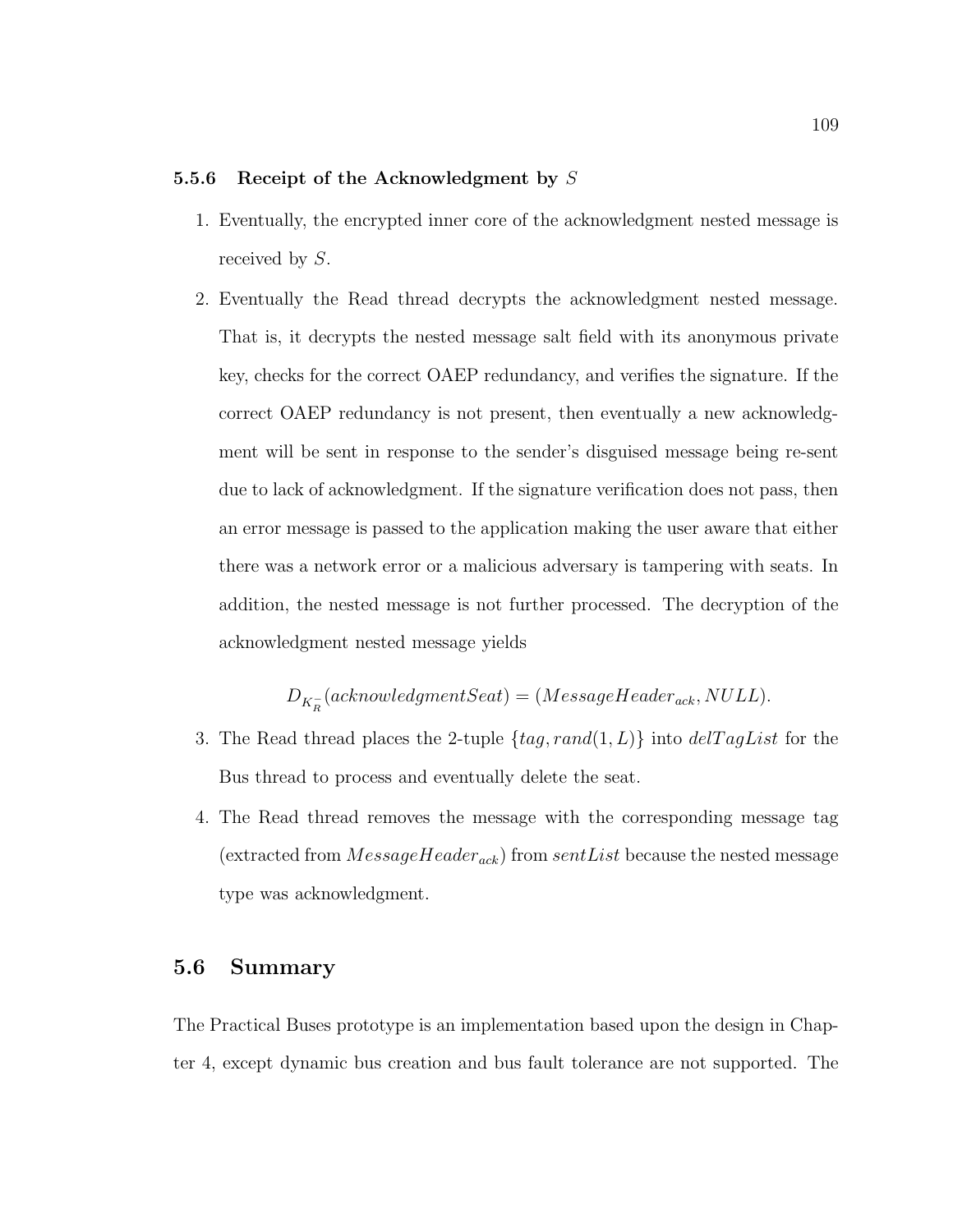bus server sits between the TCP/IP layer and the application layer in the protocol stack and currently only supports a chat program written for testing. The modular encryption components used are RSA-OAEP (1024-bit keys), CBC-AES (128-bit keys), and RSA-SSA(1024-bit keys).

The prototype is modularized by containing a hierarchy of three main objects and multi-threading the program into four main threads. The hierarchy of objects is a bus that contains multiple seats, and each seat contains exactly one nested message. All of these objects include bit-wise headers and the seat object also includes a bitwise trailer. The headers and trailers are used for routing a bus containing seats and nested messages through the anonymous practical Buses network. The four main threads are the Bus thread, Read thread, Write thread, and Acknowledgment thread. Each thread is intertwined with the other threads, and a variety of shared objects and mutual exclusion variables are used to communicate among the threads.

To facilitate testing, the administration of the anonymous practical Buses network is centralized and command line arguments are accepted by the bus server. The central files contain numerous parameters, routing information, public/private key pairs, and alias-public key mappings. The command line arguments allow the bus server to produce traces of messages sent, received, and acknowledged as well as read workloads from a file.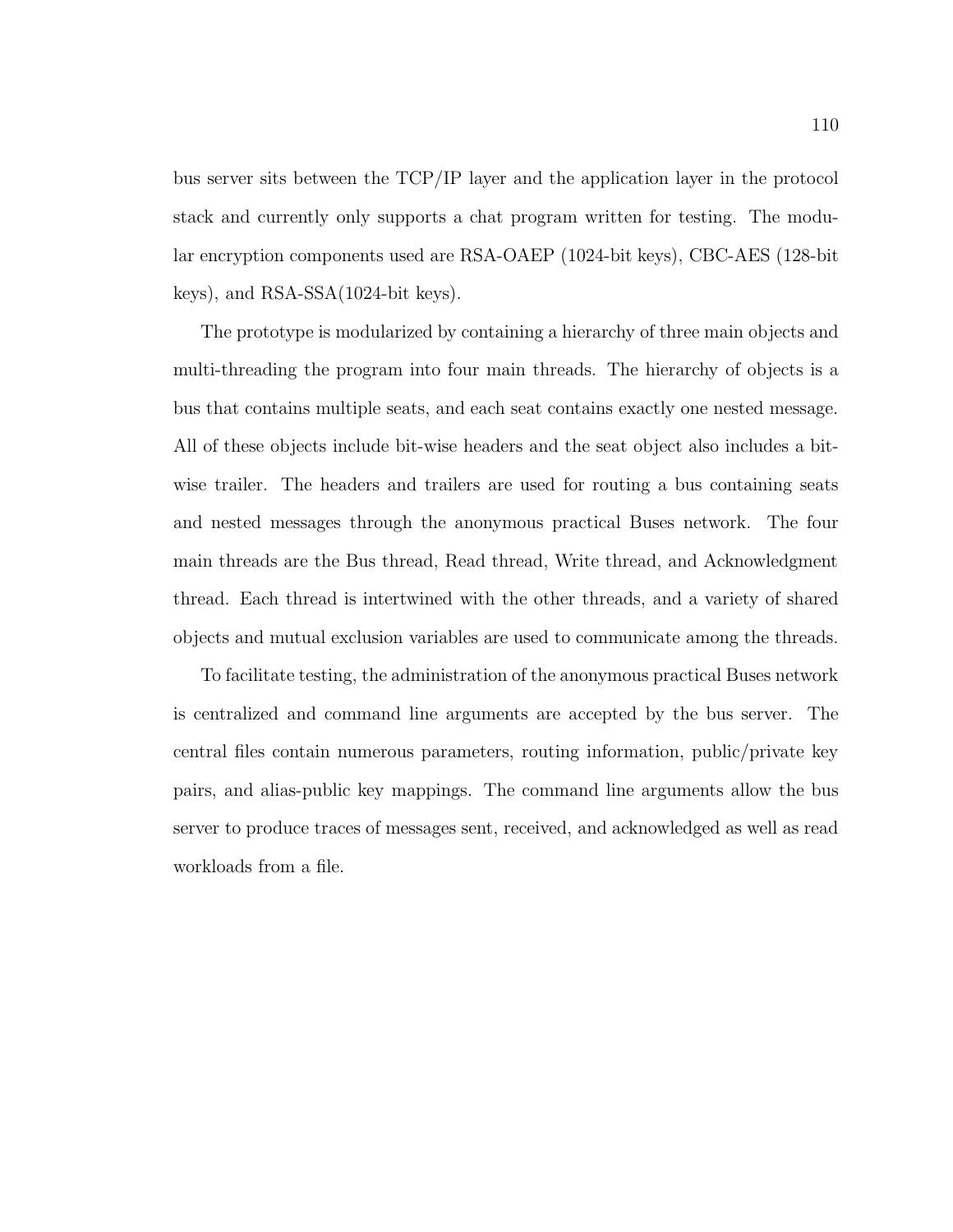# Chapter 6

# Evaluation

This chapter contains an evaluation of the Practical Buses protocol from two perspectives. First, the Practical Buses prototype's functionality, latency, and scalability are evaluated experimentally in Section 6.1. Second, the Practical Buses protocol's anonymity is evaluated theoretically in Section 6.2.

## 6.1 Experimental Results

The testing of our Practical Buses protocol uses a simple text-messaging application, similar to chat and electronic mail applications on the Internet. Users can enter messages using their computers, and view messages sent to them by other users. Messages are transmitted securely and anonymously between computers using the Practical Buses protocol. The experimental tests focus on the performance and show that the Practical Buses protocol works well.

#### 6.1.1 Experimental Setup

We used a Beowulf Cluster consisting of 14 identically-configured dual-processor 2.4 GHz Pentium machines. Each machine has 2 GB RAM and a 512 KB cache. The operating system is Red Hat Enterprise Linux Workstation release 3 (Taroon Update 2) 2.4.20-19.7. Each machine in the cluster has a 1 Gbps Ethernet connection to a dedicated Ethernet LAN switch. The prototype uses POSIX threads with libc-2-2.5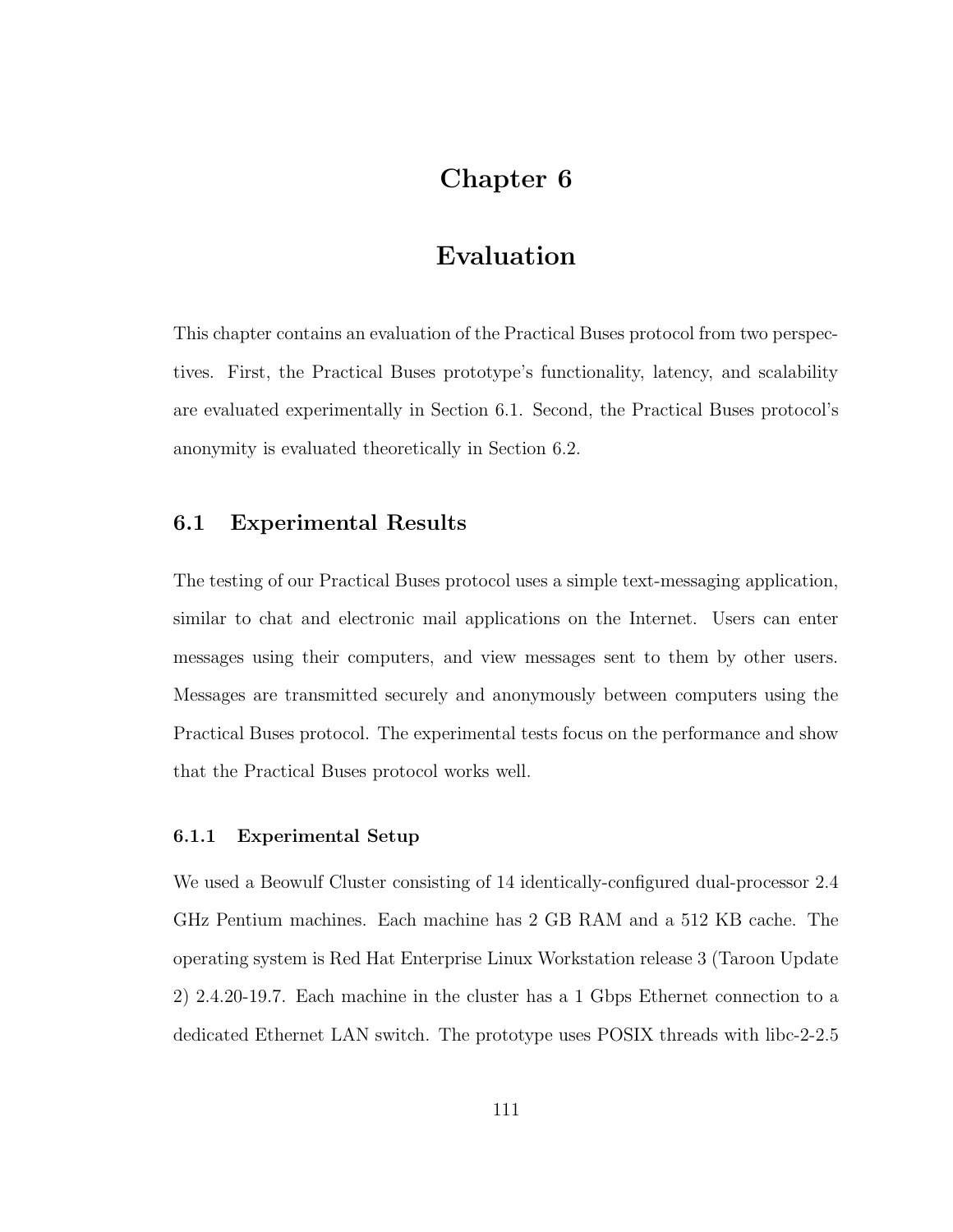and GMP Version 4.1.1, compiled using g++ version 3.2 with flags -g -lgmp -lpthread. To simplify the analysis of the results, the tests were restricted to use only a single CPU on each node and the cluster was isolated so that there was no additional load.

The software setup involves updating the central parameter and routing files. Next, each bus server is recompiled to reflect the updates. Thereafter, the bus servers are sequentially started on each machine. The bus server corresponding to the last entry in the alias-public key mapping table is started last, so that it can create the bus and launch it on the network.

To simplify the presentation of the experimental set-up for each test, assume that the routing table information is only updated once and that the parameter settings default to the values in Table 6.1, unless otherwise specified. The justification for these parameter settings follow. The *busServerPort* has to be a non-reserved port, that is  $busServerPort \geq 1024$ . N is the number of nodes in the Buses network. k is the number of seats owned an individual node node. It is restricted so that  $\lfloor pk \rfloor > 1$  and  $(k - \lfloor pk \rfloor) > 1$ . A happy median between bus size and bus tour latency is  $k = 4$  for our chat program. K should be the maximal k value used by all the nodes. The parameter p should be no larger than  $p = 0.5$ . If  $p > 0.5$  then a node can insert more seats, but it reduces the number of reserved seats so a node can only insert more garbage. The optimal value of p to handle bursty traffic (e.g., our chat program traffic) is  $p = 0.5$  since this allows the node to insert the maximal amount of valid seats than can be reserved. If  $p < 0.5$ , then the node does not handle bursts as well because it cannot insert as many new seats, but it can sustain a higher throughput because it can have more reserved seats. The *uniformSeatSize* should be large enough to handle the largest expected message. The maximum mes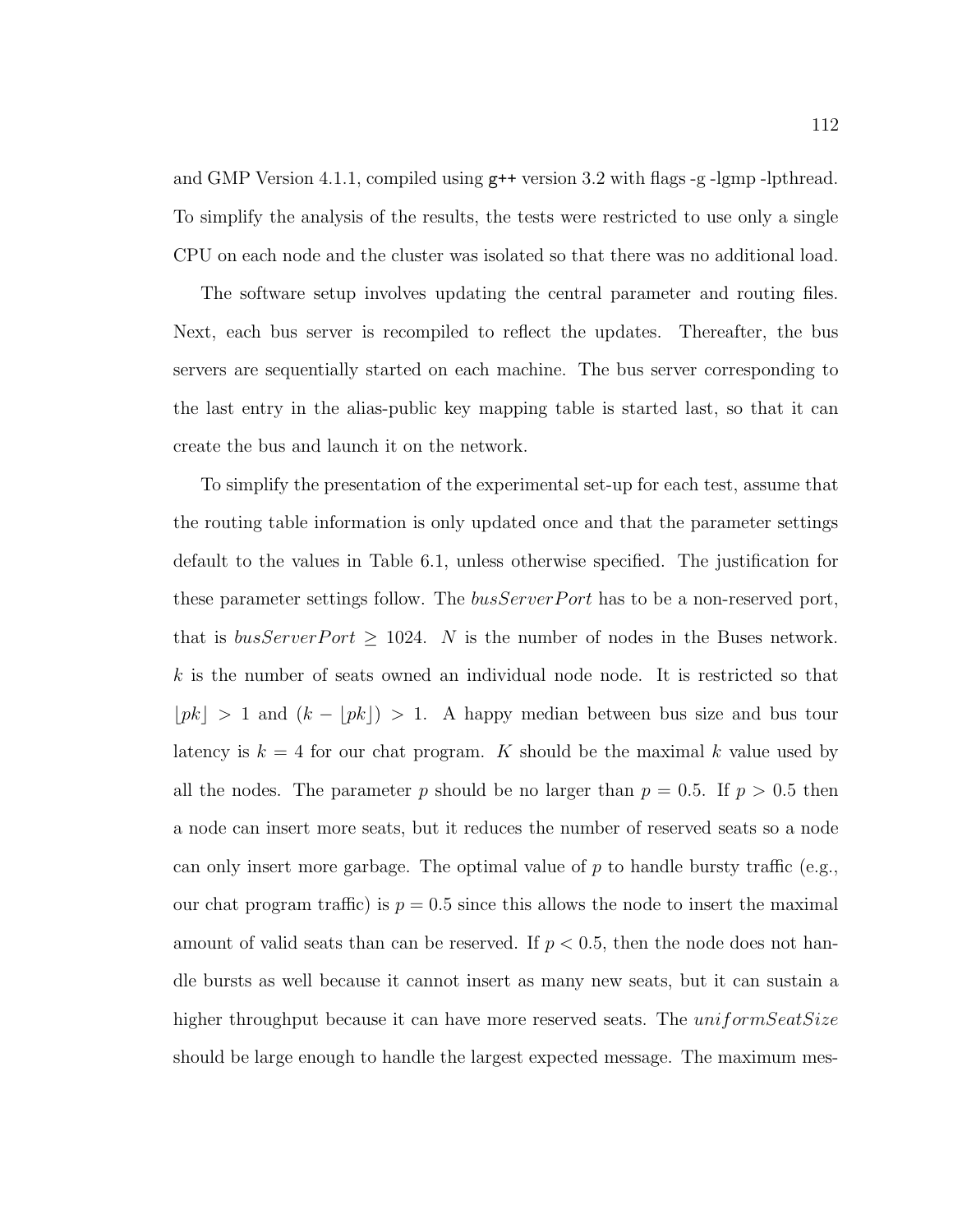sage size is  $((uniformSeatSize - (3240) - (L * (252)) - 2336)/8 - L * 57)$  bytes which accounts for the seat and nested message headers and trailer, the number of layers L, and the ciphertext inflation due to encryption. The  $maxBusSize =$  $((N*K * uniformSearchSize) + 3)$  bytes, that is the maximum number of seat bytes in a bus plus the size of the bus header. The parameter  $maxOldSearch$  should be at least  $maxResendTime + RTT + 4RTD$  where  $RTT$  is the average measured round trip time for the bus and RTD is the measured standard deviation of the round trip time.  $RTT$  and  $RTD$  both depend on the number of nodes in the network, the network hardware, and computer hardware at the nodes. RTT is added to prevent a premature seat expiration, and 4RT D accounts for the variability. Assuming a normal distribution, this accounts for 95% of the possible events. The parameter maxDuplicateTime should be at least one hour to reduce the threat of replay attacks. The parameter  $ackTimeOut$  should be at least  $RTT + 4RTD$ .  $maxResearchTime$  should be  $x*ackTimeOut+RTT+4RTD$  to guarantee a maximum of x re-sends. L and D should be at least 2 to provide acceptable levels of anonymity. The parameter *staticL* should be 0 for optimal anonymity. R should be at least 0, and scaled up for improved performance at decreased sender anonymity. busThreadWait should be 1 unless bus processing by the read thread is finished before another bus is received. *verifyAllSeats* should be 1 to better identify DoS attacks, and 0 for better performance. The parameter  $randomWalk$  should be 0 unless the network topology is unknown. *reduceDecrypt* should be 1 to improve performance, and reduceDecryptInterval should be larger then the time it takes the bus to tour the network but small enough to allow efficient look-up in the  $seatHashTable$ . For our testing max $OldSeat$ , max $ResendTime$ , ackTimeOut, and maxResendTime were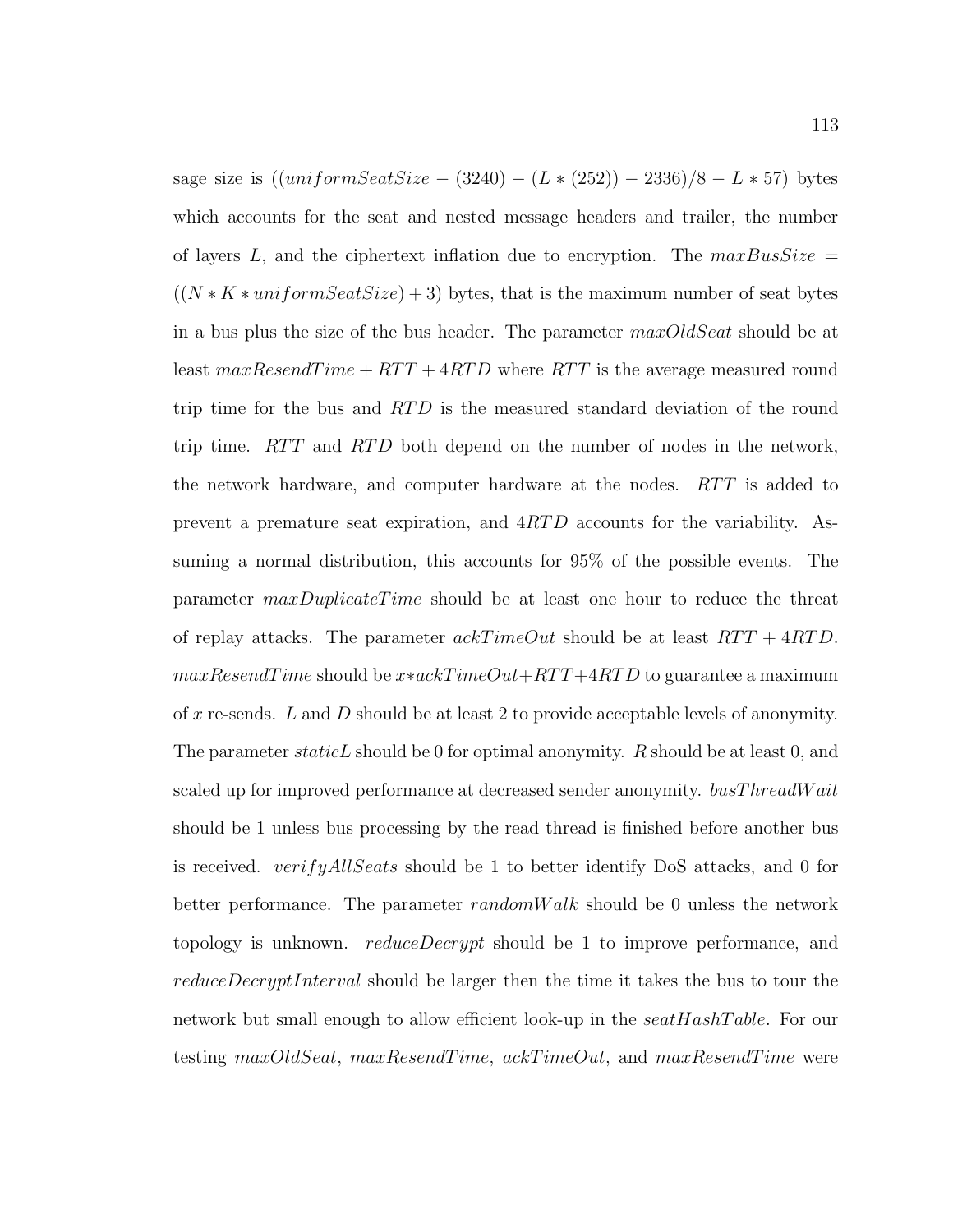over inflated to simlify analysis of the experimental results.

To obtain consistent results, workloads are generated a priori for each test. The command line argument -w workloadFileName is used to read the workloads. To collect experimental timing results, the command line arguments -tS sendTraceFile-Name, -tR recvTraceFileName, and -tA ackTraceFileName are used for each bus server.

For the experiments, the random walk bus forwarding feature was disabled and a statically-configured round-robin tour of the network nodes was used instead. The protocol would not scale well for a dynamic network using a random walk, because it would take an expected time of  $O(N^2)$  for the bus to circulate the network once in a completely connected Ethernet network, where  $N$  is the number of bus server nodes. However, the results are still relevant because applications for which the network topology is known should clearly make use of that knowledge. Testing and utilizing the dynamic topology functionality to protect against active adversaries and provide additional fault-tolerance will be the subjects of future research.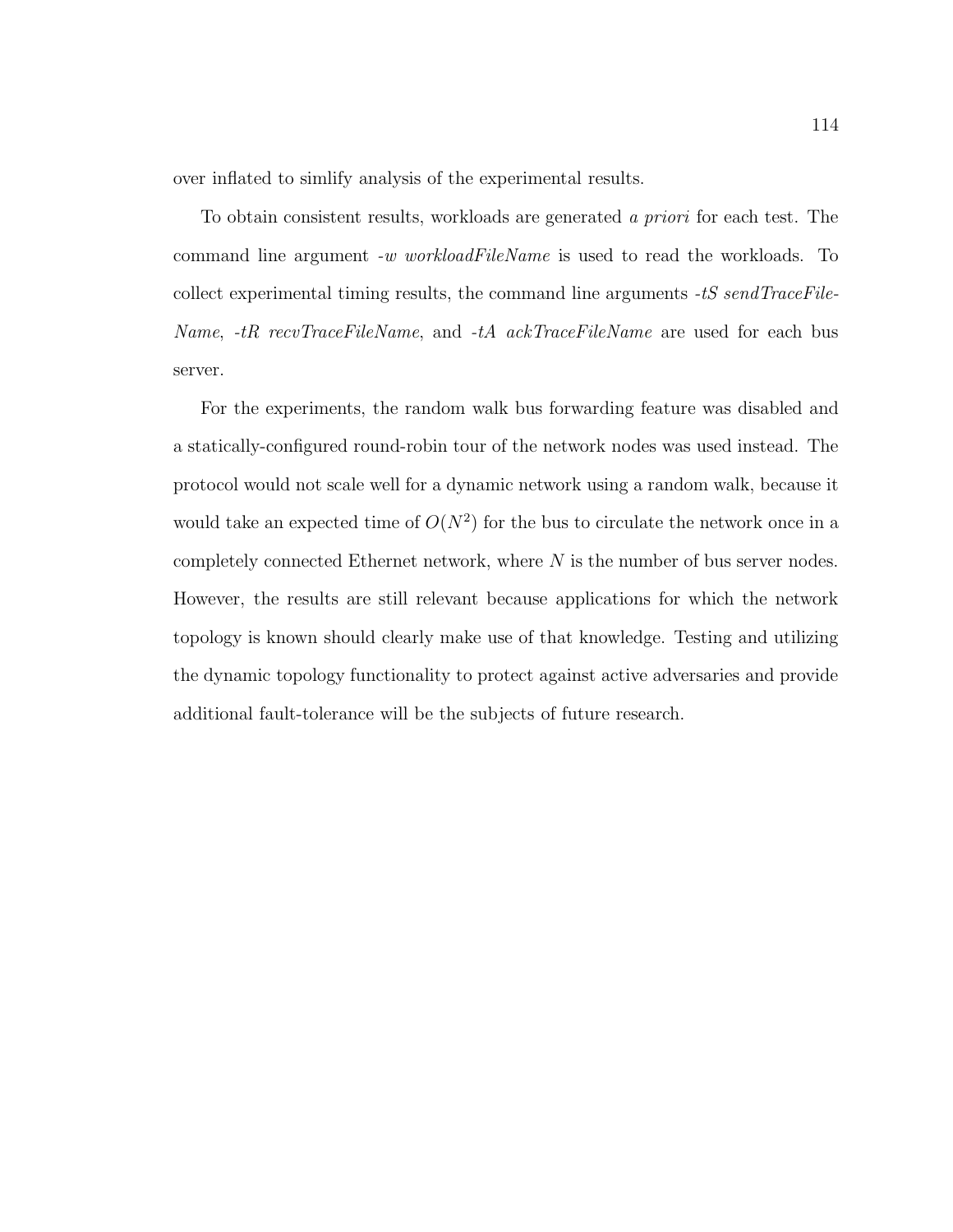| busServerPort         | 1555                                  |
|-----------------------|---------------------------------------|
| $\,N$                 | 2                                     |
| $\boldsymbol{k}$      | 4                                     |
| K                     | 4                                     |
| $\mathcal{p}$         | 0.5                                   |
| uniformSeatSize       | 1024 bytes                            |
| maxBusSize            | $\sqrt{(N*K^*uniformSearchSize)} + 3$ |
| maxOldSeat            | 600 seconds                           |
| $maxDupiter \text{}$  | $1000$ seconds                        |
| ackTimeOut            | 100 seconds                           |
| maxResearchTime       | 400 seconds                           |
|                       | 2                                     |
| L                     | $\overline{2}$                        |
| staticL               | 0                                     |
| $\boldsymbol{R}$      | 4                                     |
| busThreadWait         | 1                                     |
| verifyAllSeats        | 0                                     |
| randomWalk            | 0                                     |
| reduceDerypt          |                                       |
| reduceDecryptInterval | $60\,$                                |

Table 6.1: Default Parameter Settings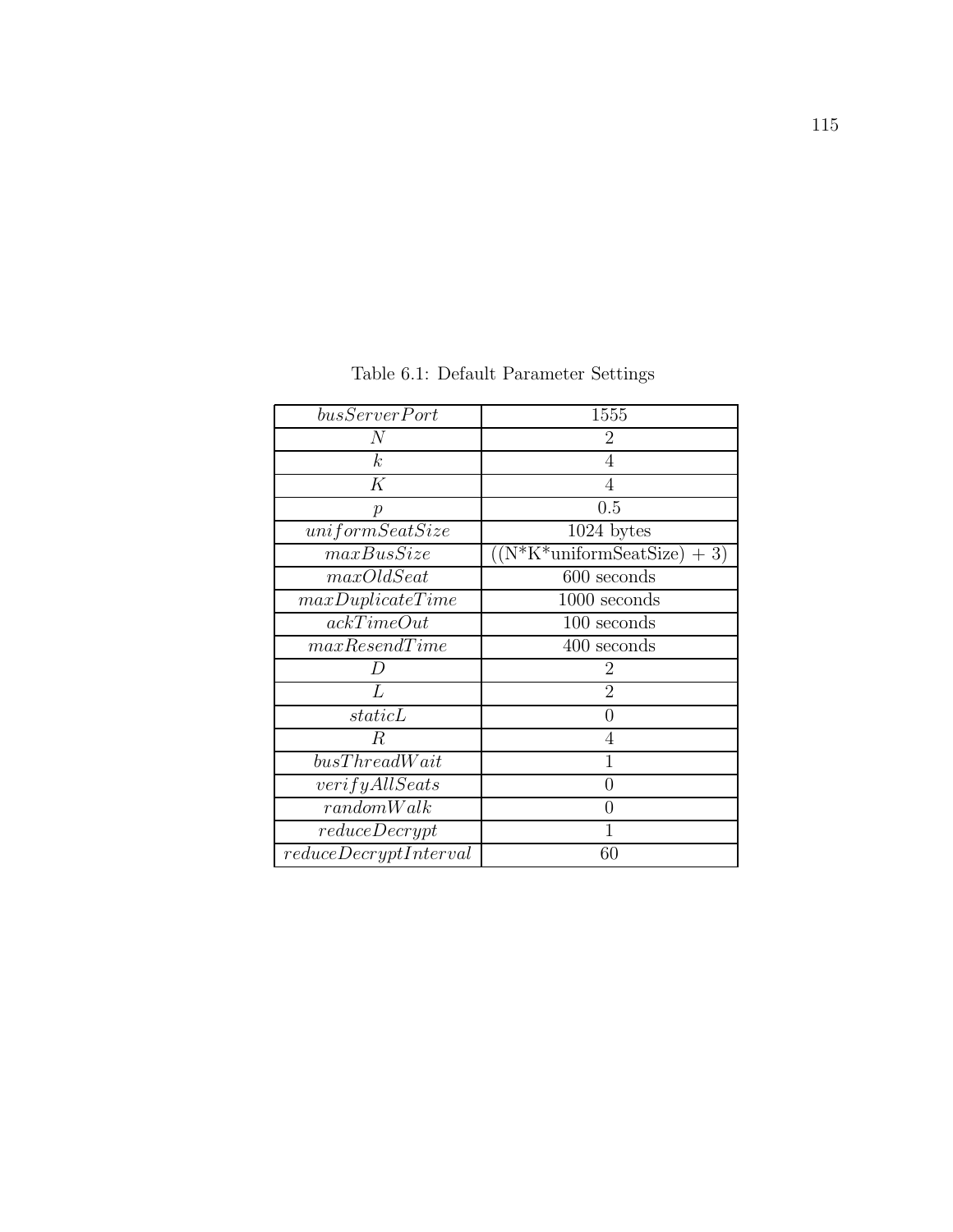### 6.1.2 Latency Tests

The latency tests study the basic operation of the Practical Buses protocol and the impacts of several configuration parameters on its performance. The primary performance metric is message latency, defined as the elapsed time between the sender entering a message for the Write thread and the sender receiving via the Bus an acknowledgment of that message's successful delivery. The message delivery time to the receiver is typically half of the message send-ack latency. These experiments use a simple two-node configuration in the cluster, with one node as the sender of messages, and the other node as the receiver. Unless stated otherwise, the message arrival process is deterministic (constantly spaced in time), with fixed size messages.

Figures 6.1, 6.2, and 6.3, illustrate the mean message latency results for each parameter value, with the vertical bars showing one standard deviation above and below the mean. Ten message exchanges were sufficient for each parameter value since the results were consistent, agreed with the theoretical expectations and were reproducible. Figure 6.4 contains a time series plot of the message latency for each message, with message arrival rates of 60, 120, 240, and 360 messages per minute. The number of message exchanges was increased to fifty for this latter test in order to demonstrate more clearly the resulting behavior of an overloaded system.

Figure 6.1 illustrates the impact of message size on message latency. Ten messages, 20 seconds apart, are sent for each message size: 64, 128, 256, 1024, and 4096 bytes. Table 6.2 lists the parameters that are changed from the default parameter settings in Table 6.1.

Figure 6.1 illustrates that for the set of values tested, message latency is indepen-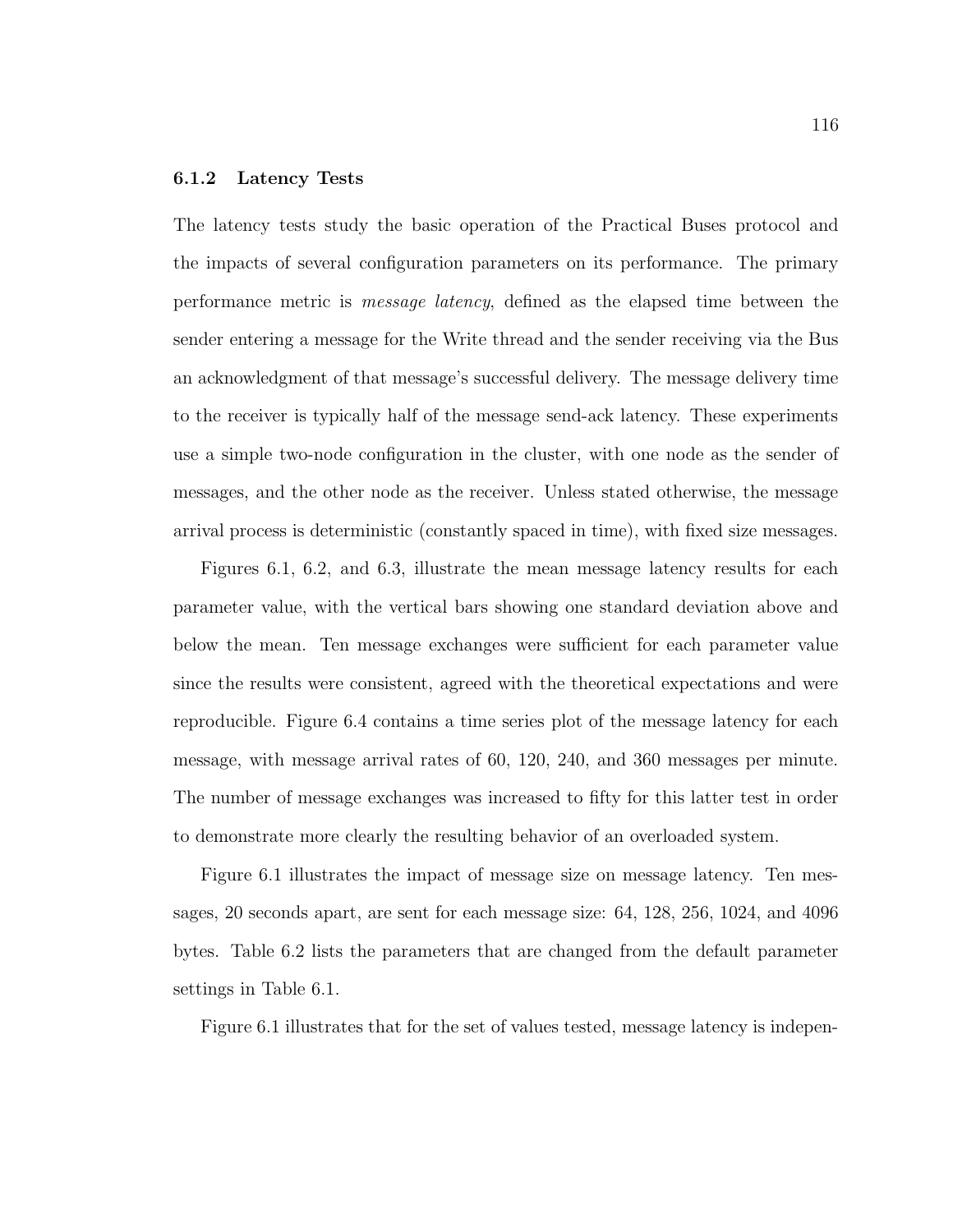Table 6.2: Relevant Parameter Settings For Figure 6.1

| $uniformSeatSize$   5120 bytes |  |
|--------------------------------|--|
|                                |  |
| staticL                        |  |



Figure 6.1: Effect Of Message Size In A Simple Two-Node LAN Configuration

dent of message size. The mean message latency is approximately 0.15 seconds. The software RSA decryption and signature verification is the bottleneck of the protocol (this is further investigated later on, see for example Figure 6.7). Each node that receives a bus must hybrid-decrypt all of the seats. For each seat, the node decrypts the AES key with the RSA-OAEP private key. If the correct redundancy is present, the node decrypts the rest of the message with its AES key. Public key decryptions take significantly longer than symmetric key decryptions. In addition, once a seat is found to be valid, its signature is verified, requiring a costly RSA encryption. As a result, the time it takes for the AES decryptions of valid messages do not contribute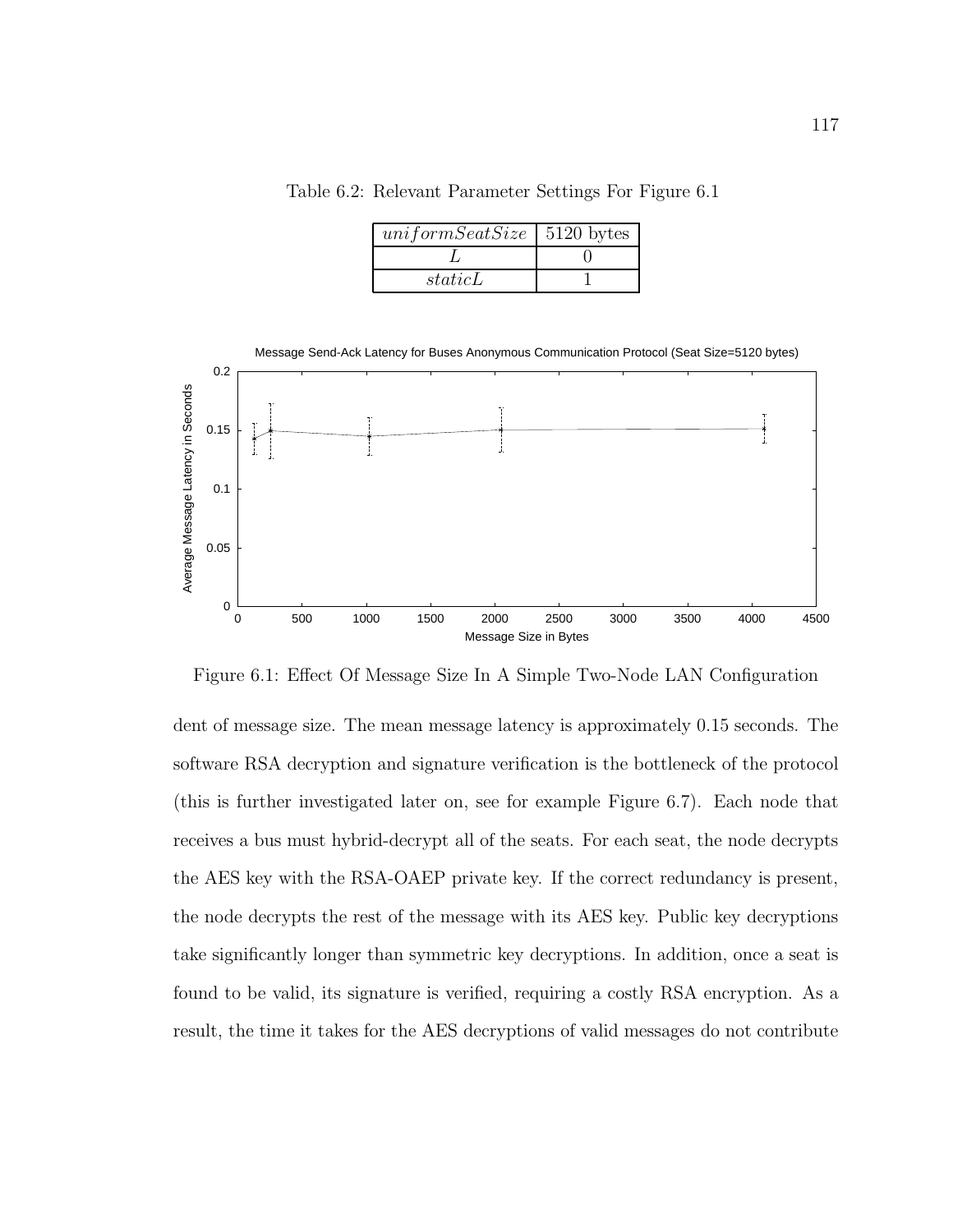significantly to the message latency.

As a comparison to the message latency in Figure 6.1, let us consider what the theoretical message latency would be for Figure 6.1 if just the message was sent, and a one byte acknowledgment was received. The sources of network latency are transmission delay, propagation delay, queuing delay, and nodal processing delay. Let us assume that there is no queuing delay (since we would only send one message every 20 seconds over a switched gigabit Ethernet network) and that the nodal processing delay is 0.001 s for each node (the sender, receiver, and switch). We are left with the transmission, propagation, and nodal processing delay of the message being sent and the transmission, propagation, and nodal processing delay of the ensuing acknowledgment. Any data sent must traverse two hops, one from the sender to the switch, and one from the switch to the receiver. Per hop transmission delay is equal to the amount of data sent divided by the rate  $(10^9 \text{ bps})$ . Per-hop propagation delay is equal to the distance of the physical medium divided by speed of propagation. A worst case estimate is a distance of 5 meters between each node and the switch in the cluster, and that the transmission rate is  $2.0 * 10^8$  m/s. Thus the propagation delay is <sup>5</sup>.0∗10<sup>−</sup><sup>8</sup> <sup>s</sup> for the message, and <sup>5</sup>.0∗10<sup>−</sup><sup>8</sup> s for the acknowledgment. Transmission delay for the acknowledgment is  $1.6 * 10^{-8}$  s and  $1.024 * 10^{-6}$  s for a 64 byte message,  $2.048 * 10^{-6}$  s for a 128 byte message,  $4.096 * 10^{-6}$  s for a 256 byte message,  $1.6384 *$  $10^{-5}$  s for a 1024 byte message, and  $6.5536 * 10^{-5}$  s for a 4096 byte message. Nodal processing delay is 0.002 s for the message and 0.002 s for the acknowledgment. Thus, the total theoretical message latency for just the message being sent and the ensuing one byte acknowledgment under the assumptions above is dominated by the nodal processing delay. Therefore the theoretical message latency is 0.04 s.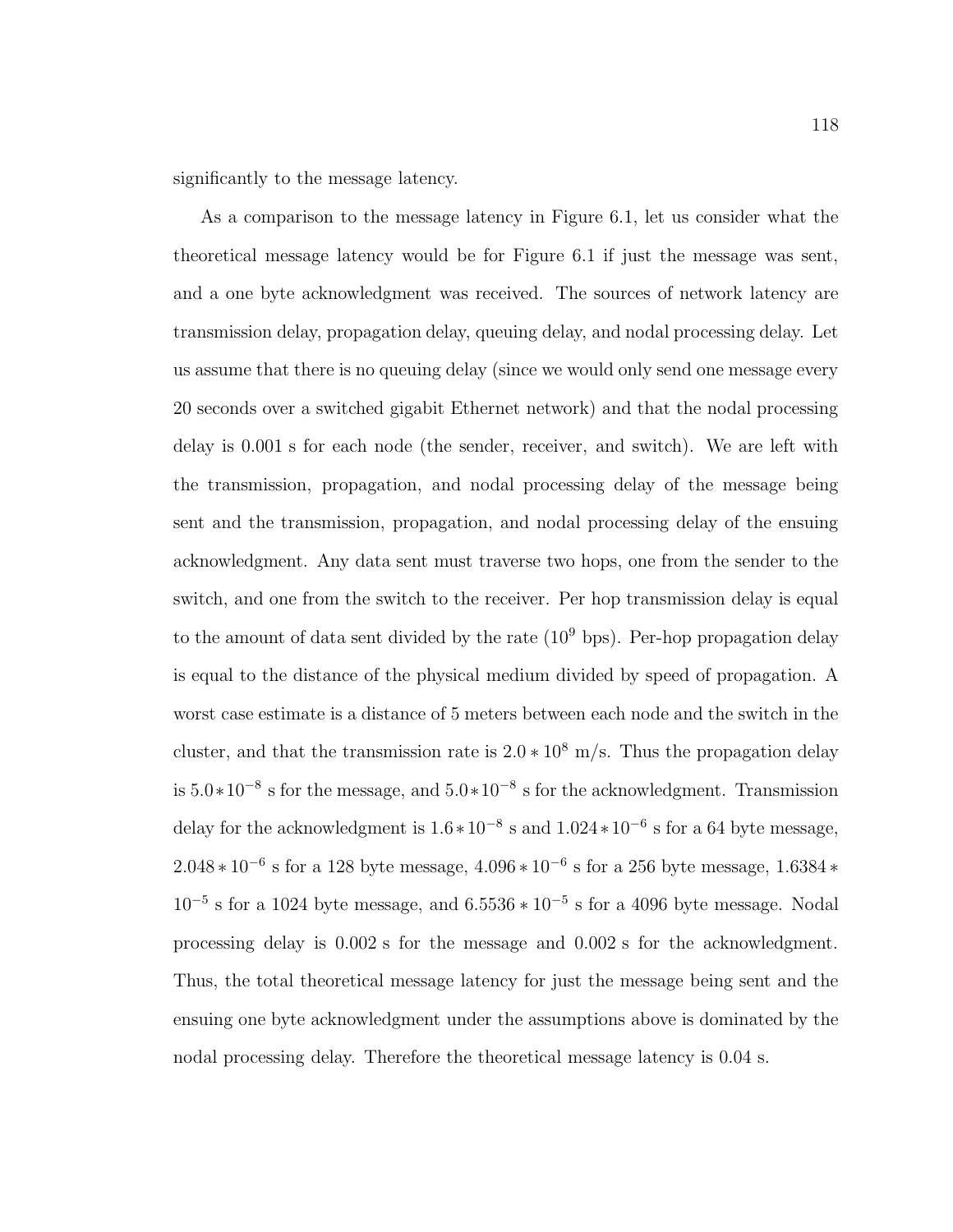Figure 6.2 illustrates the effect of seat size on message latency. Ten 128 byte messages 20 seconds apart are sent for each uniform seat size: 1024, 2048, 4096, and 8192 bytes. Table 6.3 lists the parameters that were changed from the default parameter settings in Table 6.1.

Table 6.3: Relevant Parameter Settings For Figure 6.2

|         | uniform Seat Size   1024, 2048, 4096, and 8192 bytes |
|---------|------------------------------------------------------|
|         |                                                      |
| staticL |                                                      |



Figure 6.2: Effect Of Seat Size In A Simple Two-Node LAN Configuration

Figure 6.2 shows that for the set of values tested, message latency is linearly dependent on seat size. However, this linear dependence is quite small and the average message latency only increases by 0.06 when the seat size is increased from 1024 bytes to 8192 bytes. Increasing the seat size results in a larger seat, more random data being created to make the seat uniform in size, and a larger bus being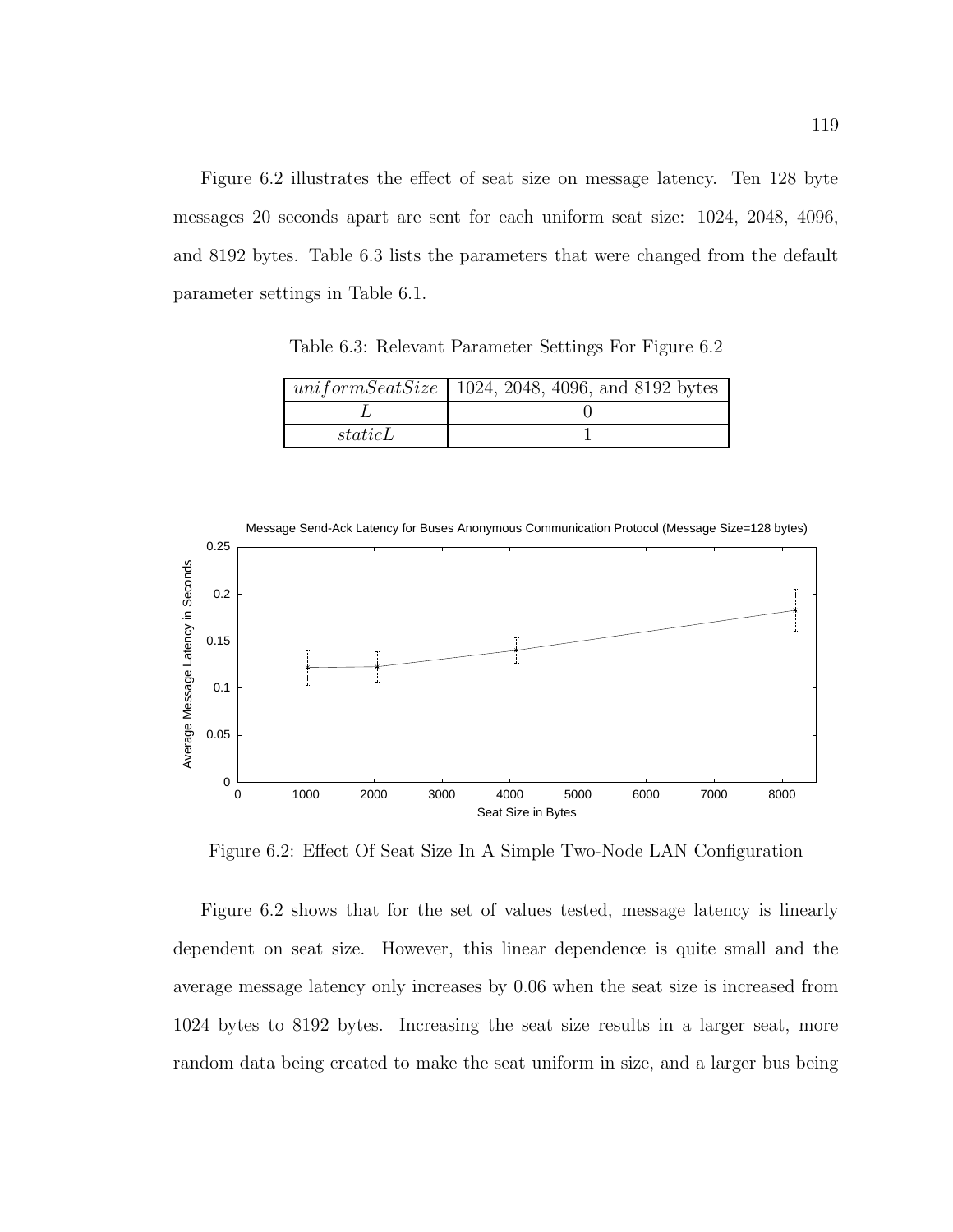sent/received over the network. Sending/receiving a larger seat increase the time it takes for the bus to travel from one node to the next, increasing message latency. However, changing the seat size does not affect the time it takes to decrypt a seat containing a message of the same size nor does the generation of more random data take a significant amount of time.

Figure 6.3 illustrates the effect that the number of indirection layers has on message latency. Ten 128 byte messages 40 seconds apart are sent for each number of indirection layers: 1, 2, 3, 4, and 5. Table 6.4 lists the parameters that were changed from the default parameter settings in Table 6.1.

Table 6.4: Relevant Parameter Settings For Figure 6.3

| $uniformSeatSize$   2048 bytes |           |
|--------------------------------|-----------|
|                                | 1,2,3,4,5 |
| staticL                        |           |

Figure 6.3 shows that message latency increases linearly with the length of the indirection path, as expected. This corresponds with the theoretical analysis because the expected number of bus tours that a bus has to complete before a message is delivered is linearly related to the number of indirection layers. For example, consider the scenario where the sender  $node_1$  sends the message m to the receiver  $node_2$  and there are  $N = 2$  nodes in the network. Let the bus traverse the network as a ring, that is  $node_1, node_2, node_1, \ldots$  When the sender chooses a random indirection path of length 5, the indirection path with the final hop to the receiver  $node_2$  could consist of  $node_2, node_1, node_2, node_1, node_2, node_2$ . This results in the bus traversing on average 1.5 nodes to remove each layer of encryption, during three complete bus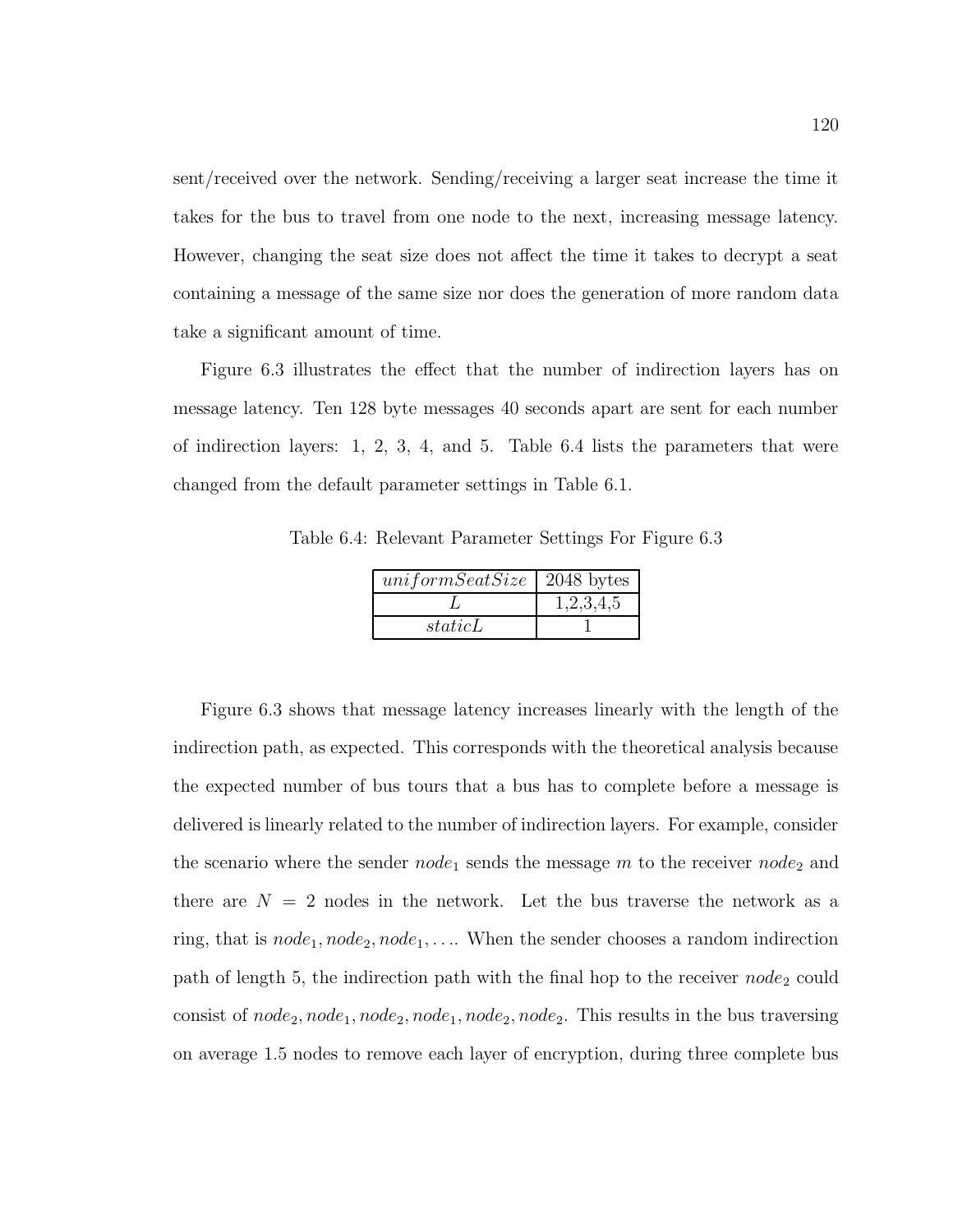

Figure 6.3: Effect Of Number Of Indirection Layers In A Simple Two-Node LAN Configuration

tours and one partial bus tour.

Figure 6.4 illustrates the effect that the message arrival rate has on message latency. Fifty 128 byte messages are sent with message arrival rates of 60, 120, 240, and 360 messages per minute. Table 6.5 lists the parameters that were changed from the default parameter settings in Table 6.1.

Table 6.5: Relevant Parameter Settings For Figure 6.4

| $uniformSeatSize$   2048 bytes |  |
|--------------------------------|--|
| staticL                        |  |

Figure 6.4 shows the sensitivity to message load. The system performance is steady for message arrival rates of 60 or 120 messages per minute. With a message arrival rate of 240 or 360 messages per minute, a backlog of messages builds up in the queues, increasing per-message latency. This graph shows that the current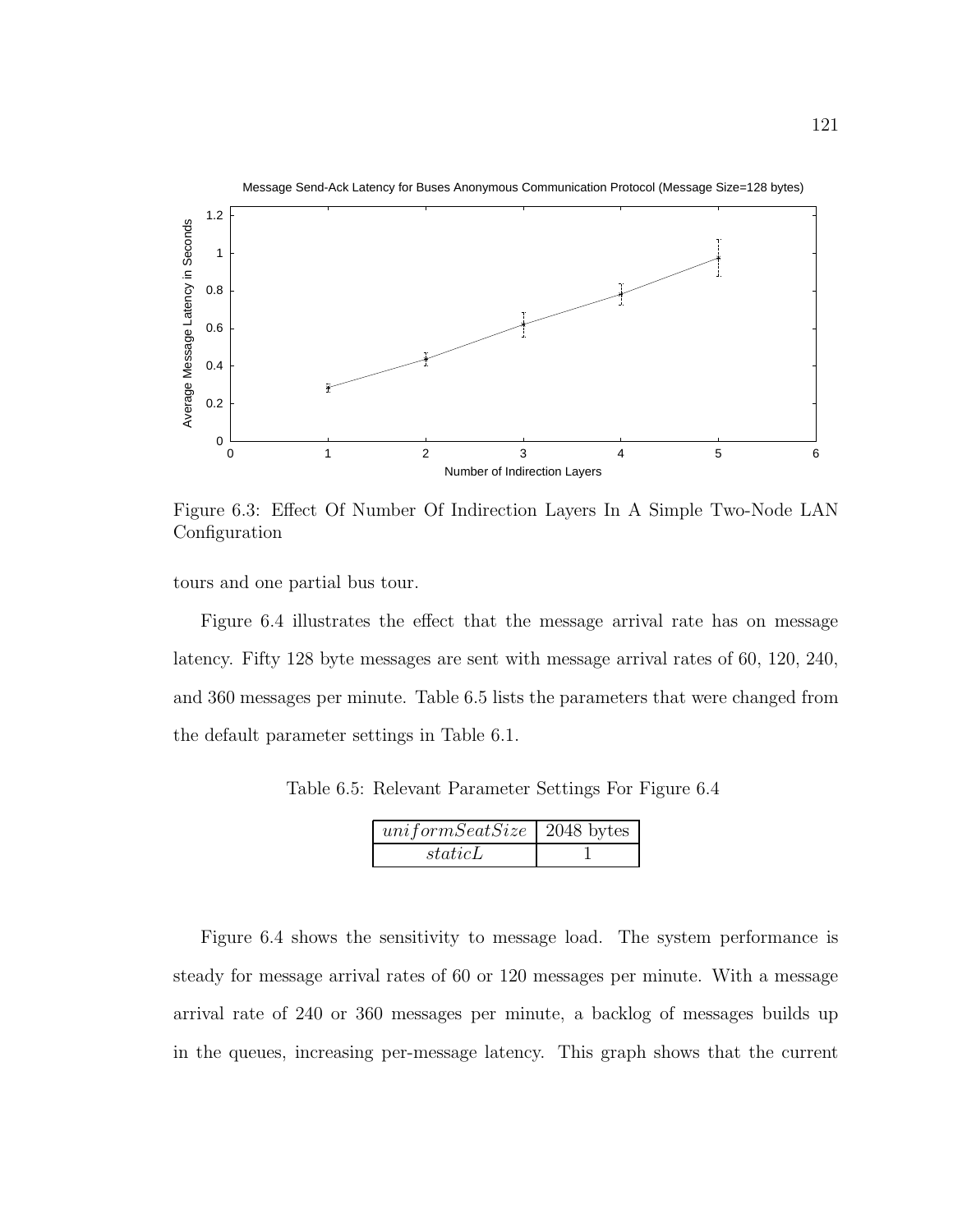

Figure 6.4: Effect Of Message Arrival Rate In A Simple Two-Node LAN Configuration

implementation can sustain an aggregate message arrival rate of at least 120 messages per minute.

#### 6.1.3 Scalability Tests

The second set of experiments considers slightly larger network scenarios on the Beowulf Cluster, to assess the scaling properties of the Practical Buses protocol. For all these tests, the bus circulates in a statically-configured round-robin tour of the network nodes. Empirical analysis of scalability was chosen over theoretical analysis. Theoretical analysis would have been quite complex and would require simplifying assumptions of the model, but these assumptions would make the model too unrealistic.

Figure 6.5 shows the average message latency as the number of nodes in the network is increased from 2 to 8. In this experiment,  $node_1$  is always the sender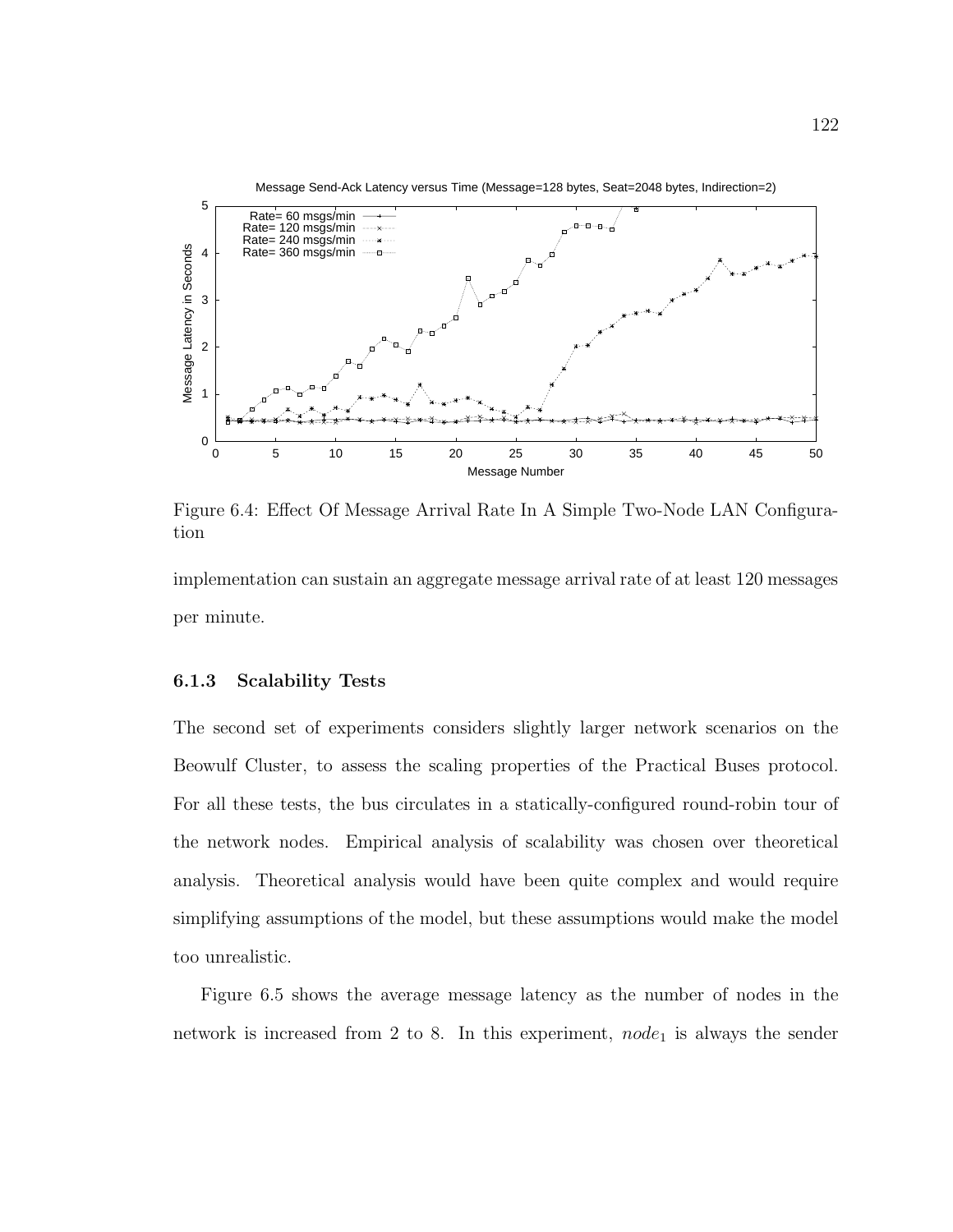and  $node_2$  is always the receiver. The additional nodes in the network form part of the Bus tour, and all nodes are candidate intermediate nodes for indirection. The message arrival rate is ten 128 byte messages per minute. A total of ten messages were exchanged since the results were consistent and agreed with the theoretical expectations and were reproducible. The results plotted in Figure 6.5 show the average message latency for all messages, and the bar above and beneath depicts the standard deviation. Table 6.6 lists the parameters that were changed from the default parameter settings in Table 6.1.

Table 6.6: Relevant Parameter Settings For Figure 6.5

|                 | 3, 4, 5, 6, and 8 |
|-----------------|-------------------|
| uniformSeatSize | $2048$ bytes      |
| staticL         |                   |



Figure 6.5: Effect Of Number Of Network Nodes In A Simple Traffic LAN Configuration

Figure 6.5 shows that the average message latency scales approximately linearly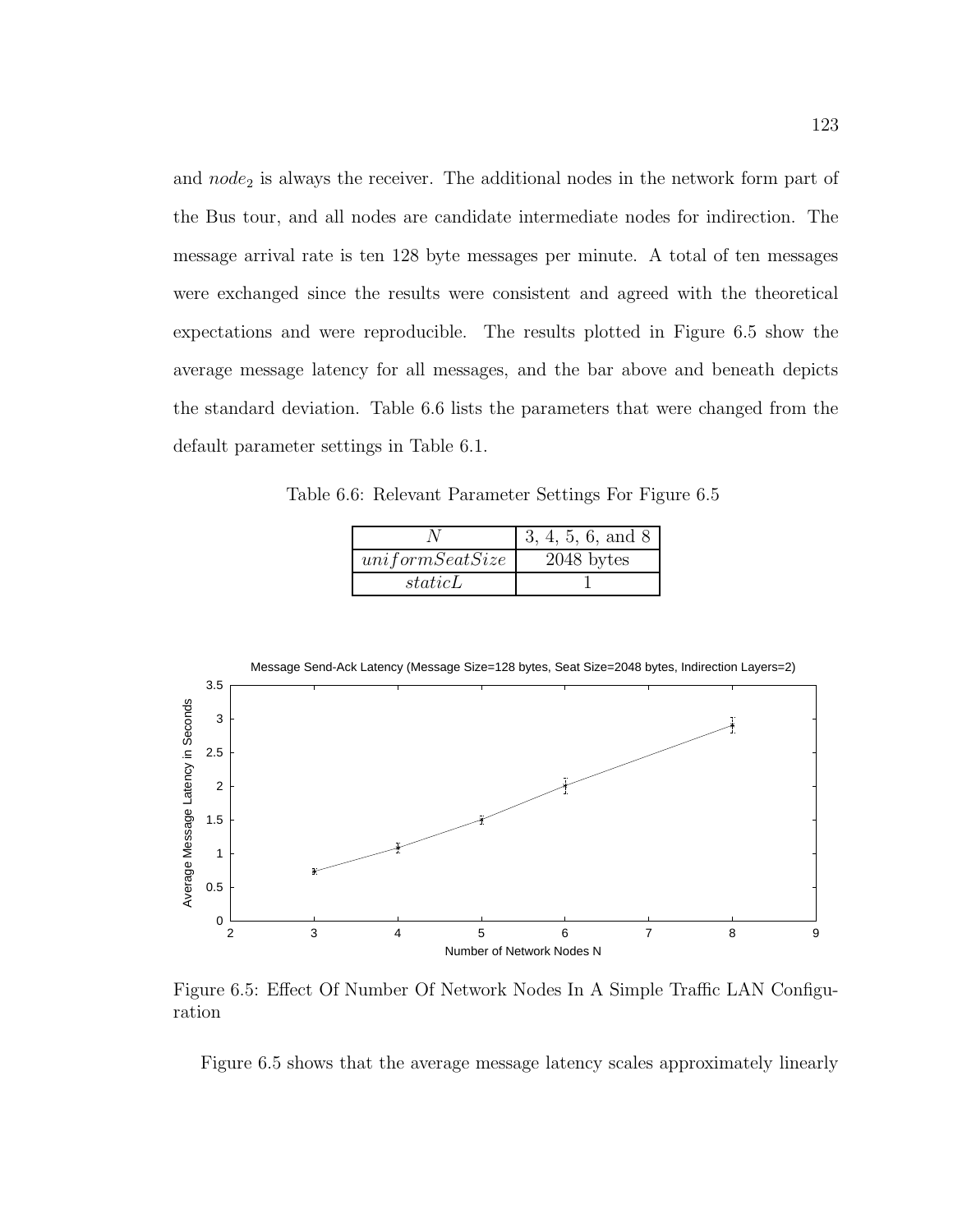with the number of nodes in the network. This result makes sense since each additional node in the network increases message latency from two perspectives: the length of the bus tour increases, and the size of the Bus (number of seats) increases. This result is consistent with the algorithmic analysis of our protocol, and suggests that the protocol design is scalable to larger networks. The standard deviation of the message latency also tends to increase, because of the greater choice of indirection nodes available.

Figure 6.6 illustrates message latency results for a more general workload model in an 8-node Buses network. The average aggregate message arrival rate is ten 1024 byte messages per minute, with messages arriving according to a Poisson arrival process. The sources and destinations for each message are chosen uniformly at random. The experiment runs for just over half an hour, with 360 messages exchanged. A total of 360 messages were exchanged for this tests and all subsequent tests because of the larger variance in the results. The larger sample size increases the confidence of the statistical analysis. The results plotted in Figure 6.6 show the number of messages sent by each network node (the integer above each node ID number), as well as the mean and standard deviation of the message latency experienced by each node. Table 6.6 lists the parameters that were changed from the default parameter settings in Table 6.1.

Table 6.7: Relevant Parameter Settings For Figures 6.6 And 6.7

| staticL         |              |
|-----------------|--------------|
| uniformSeatSize | $2048$ bytes |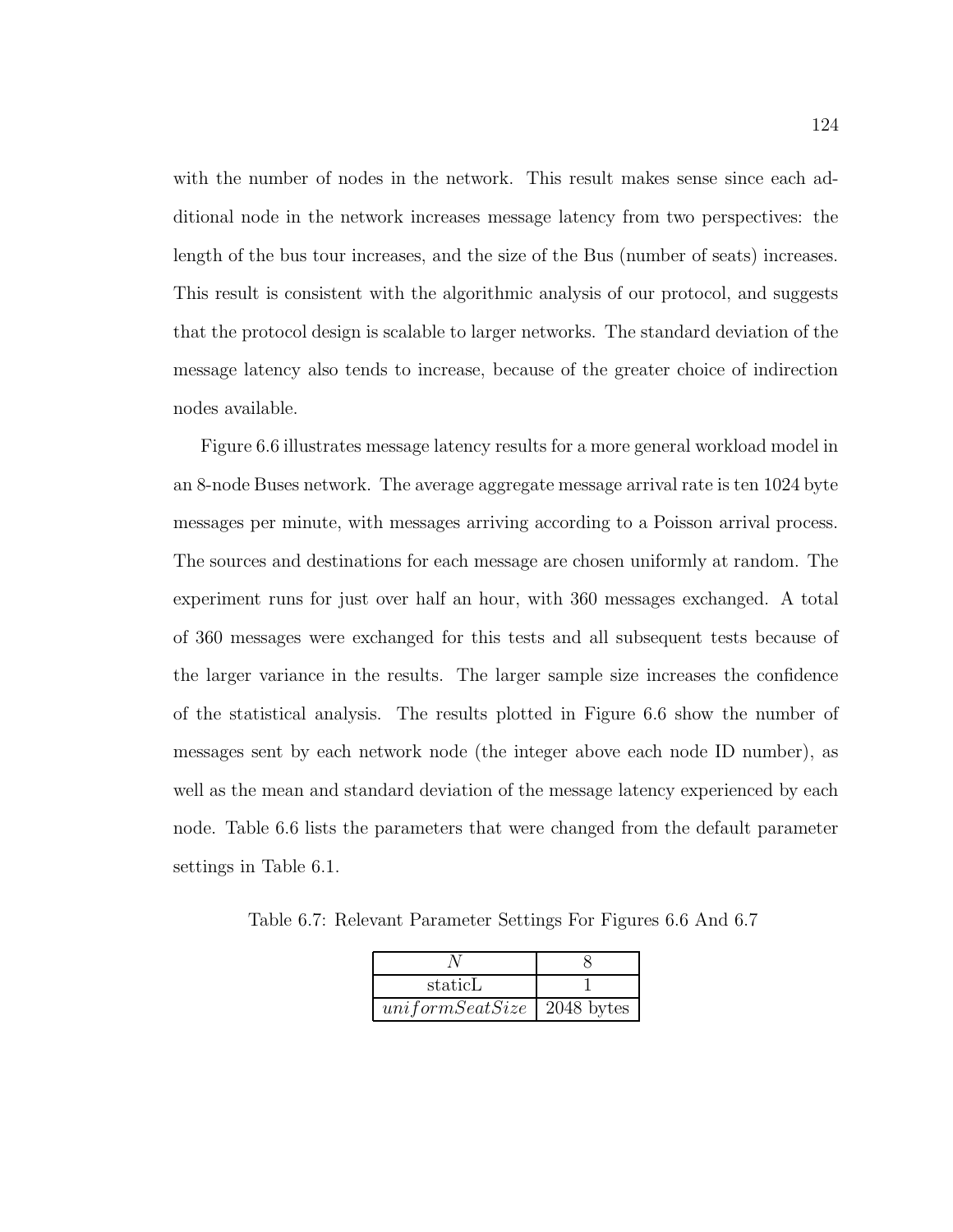

Figure 6.6: Effect Of Poisson Traffic In An Eight-Node LAN Configuration

Two observations are evident from Figure 6.6. First, the Practical Buses protocol is fair. Each network node experiences comparable latency for its messages, in terms of mean and standard deviation. Second, the mean message latency and especially the standard deviation of the message latency are higher for the random source-destination workload than for the static node1-node2 message workload for 8 nodes in Figure 6.5. This result makes sense because of the Poisson arrival process for messages, and the random sender-receiver pairs. These two factors create burstier traffic for each network node, which can lead to queuing delays for messages. Recall that the system has a threshold message arrival rate that it can sustain with steady performance (see Figure 6.4). However, a Poisson arrival process can occasionally cluster messages in time, causing transient queuing effects. Furthermore, the so-called "birthday paradox" for random sender-receiver pairs can produce a nonuniform distribution of messages in the network, again leading to queuing. These queuing delays account for the higher mean and standard deviation for message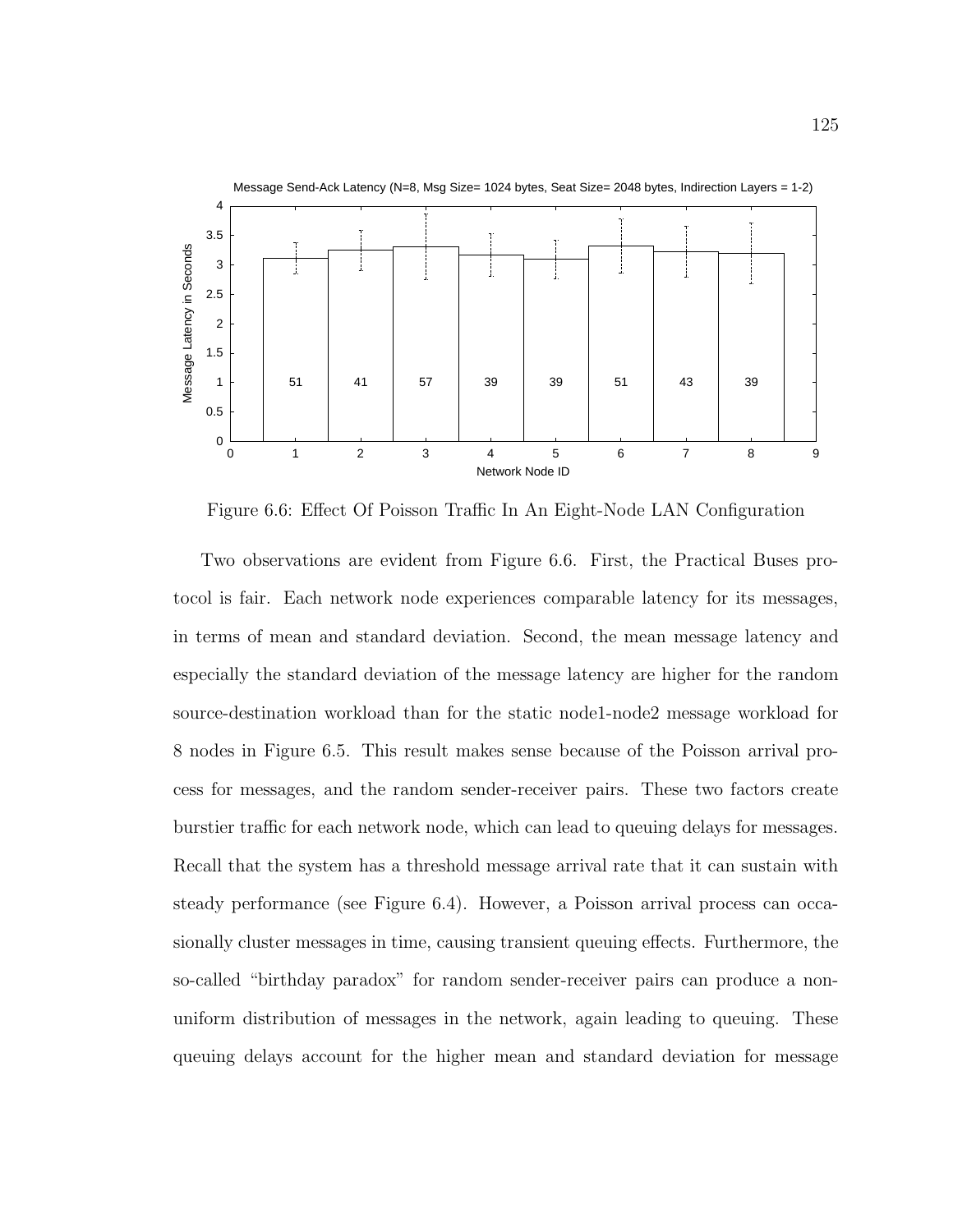latency.

Figure 6.7 shows results for the Practical Buses protocol with two different RSA modules. For comparison, there is a slow RSA module and a fast RSA module that is 6.1 times faster. The purpose of the test is to show that RSA is the bottleneck. The two RSA modules were benchmarked by encrypting/decrypting 100 random 87 byte messages with newly generated keys for each encryption/decryption. The slow RSA module was an older version that did not use two standard RSA performance improvements: a small encryption exponent  $e = 2^{16} + 1$  and the Chinese Remainder Theorem for decryption. The fast RSA module used these two improvements for RSA encryption/decryption primitives in both RSA-OAEP and RSA-SSA. For comparison, the exact same workloads are used for RSA and RSA 6X; the average aggregate message arrival rate is ten 1024 byte messages per minute, with messages arriving according to a Poisson arrival process. Also, the exact same parameter settings were used for RSA and RSA 6X, as in Table 6.8.

Table 6.8: Relevant Parameter Settings For Figures 6.7

| $uniformSeatSize$   2048 bytes |  |
|--------------------------------|--|
| reduceDerypt                   |  |

Figure 6.7 shows that RSA is indeed the bottleneck. RSA 6X reduced the average message latency by a factor of 7.54 and the standard deviation by a factor of 14.95. Average message latency was improved by more then a factor of 6.1 because in addition to improving the speed of decryption of all seats by a factor of 6.1 (RSA-OAEP), signature generation/verification was improved by a factor of 6.1 as well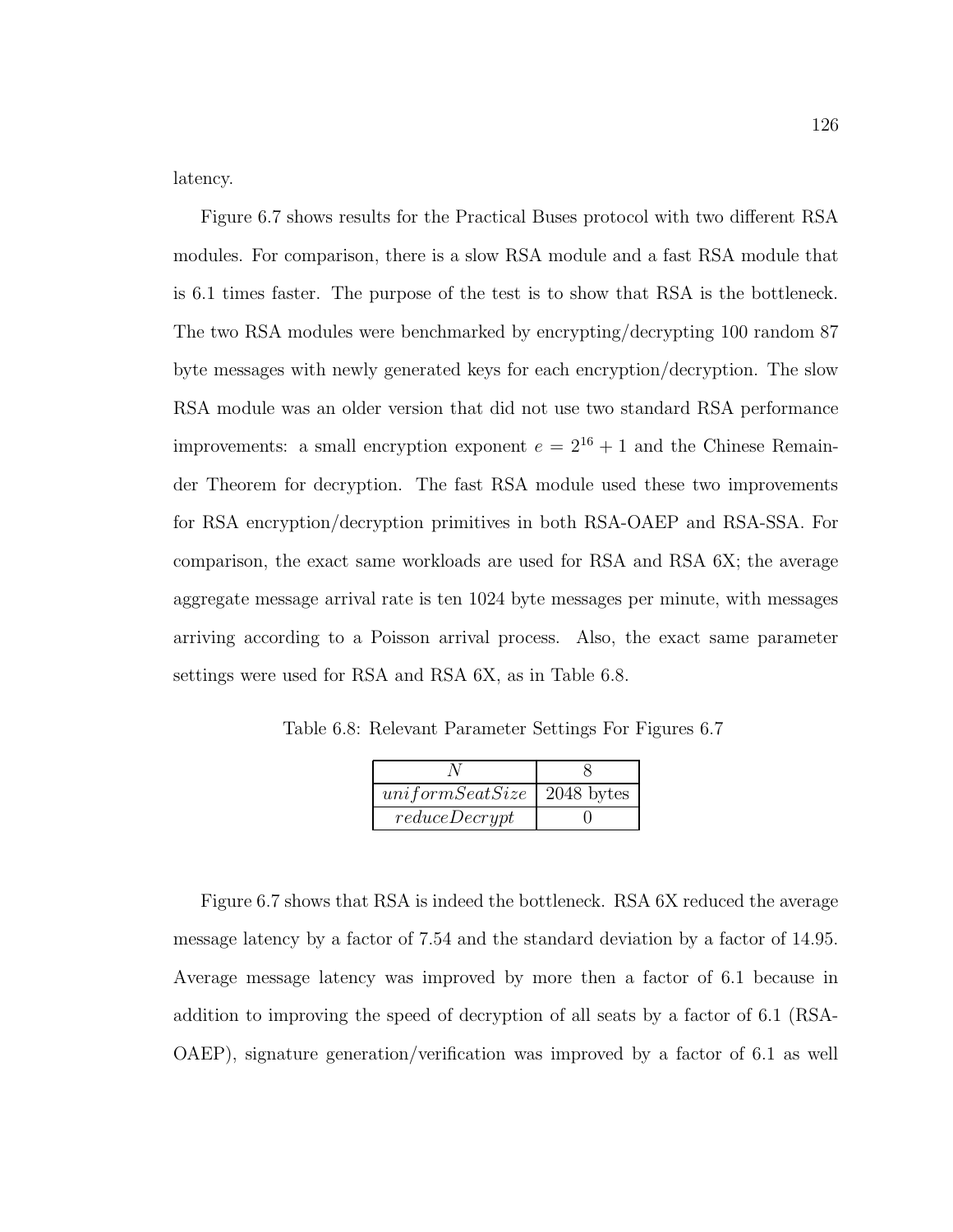

Figure 6.7: RSA Improvement And Effect In A Poisson Traffic Eight-Node LAN Configuration

(RSA-SSA). Note that signature verification is only checked on valid seats, not all seats because of the default *verifyAllSeats* parameter setting of 0.

Even with the small e and Chinese Remainder Theorem improvements, RSA remains as the bottleneck of the protocol. The time it takes for a receiver to receive a message depends upon how fast the bus travels through the network. Figure 6.2 shows that the gigabit Ethernet network contributes a very small delay when the bus is sent from one node to the next. Therefore, the majority of the time it takes a bus to travel through the network is attributed to the bus delay at each individual node. Each node must process the bus, which requires decryption and verification of seats, the disguising of nested messages, the insertion of forward or acknowledgment messages into seats, the insertion of new nested messages into seats, and the generation of random data messages. Each of these actions requires at least one costly RSA encryption and/or a RSA decryption for each seat. Note that the bus does not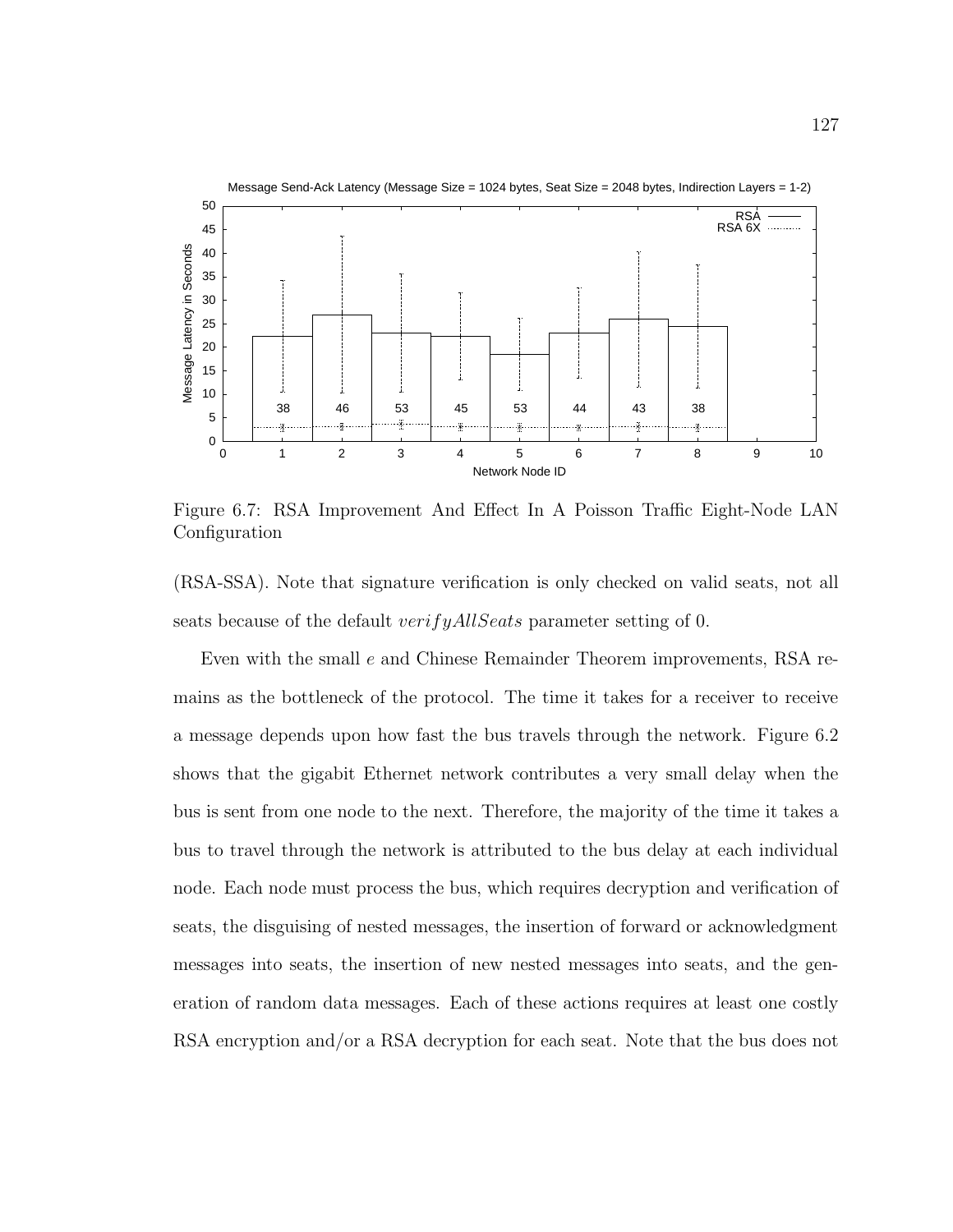wait for the generation of acknowledgments or new nested messages.

Lastly, Figure 6.8 illustrates the scalability of number of network nodes N with very general network conditions and a heavy traffic load. The mean message latency is plotted and the bars above and beneath represent one standard deviation. The average aggregate message arrival rate is 30 messages per minute with random sizes from 1 to 2048 bytes, arriving according to a Poisson arrival process. The individual mean for each node when  $N \in [2, 4]$  is  $30/N$  messages per minute. However, for  $N \in [5, 14]$  two heavy traffic nodes (elephants) node<sub>1</sub> and node<sub>[N/2+1]</sub> average 7.5 messages per minute each and the other nodes average  $30/(2*N)$  messages per minute. The number of indirection layers for each message is randomly chosen as either 1 or 2, to strengthen the anonymity of the protocol [17]. Each run takes 15 minutes, with 360 messages exchanged. Table 6.9 lists the parameters that were changed from the default parameter settings in Table 6.1.

|                  | 2, 3, 4, 5, 6, 7, 8, 9, 10, 11, 12, 13, 14 |
|------------------|--------------------------------------------|
| uniformSeatSize  | 3072 bytes                                 |
| maxOldSearch     | 150 seconds                                |
| maxDuplicateTime | 150 seconds                                |
| ackTimeOut       | 25 seconds                                 |
| maxResearchTime  | 100 seconds                                |
| maxOldSeat       | 150 seconds                                |
|                  |                                            |

Table 6.9: Relevant Parameter Settings For Figure 6.8

The main observation from Figure 6.8 is that the average message latency scales almost linearly as N increases to 14. The message latency begins to slightly curve upwards in correlation to the increases in standard deviation. The linear increase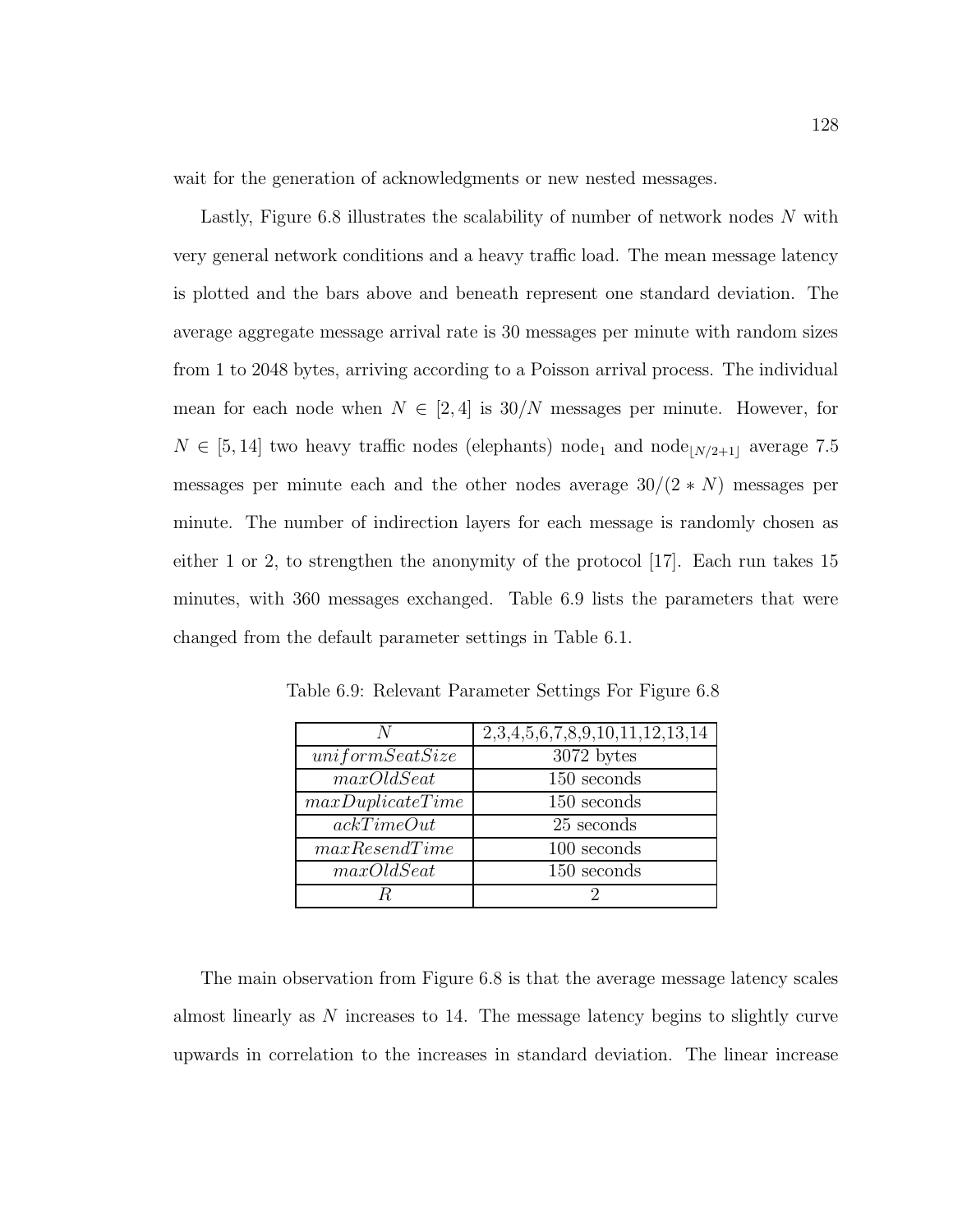

Figure 6.8: Effect Of Number Of Network Nodes In A General Traffic LAN Configuration

in average message latency as  $N$  increases is attributed to the linear increase in the number of hops the bus must do and the number of seats on the bus. However, the system's increased sensitivity to bursty traffic as  $N$  increases causes the curving of average message latency. As the number of nodes increases, the time it takes for a bus to complete one tour of the network increases. As a result, queues are emptied slower and the Buses network is more sensitive to bursts in traffic. Also, this increased sensitivity to bursts as N increases results in the standard deviation of the message latency taking a sudden jump when  $N = 13$ . This is confirmed by comparing Figures 6.9 and 6.10, which contain a node-by-node analysis for the two cases in Figure 6.8 where  $N = 12$  and  $N = 13$  respectively. For Figure 6.10, the elephant node<sup>1</sup> experiences a higher average and much higher standard deviation of message latency than in Figure 6.9. Also, node<sub>2</sub>, node<sub>6</sub>, node<sub>12</sub>, and node<sub>13</sub> experience a higher average and standard deviation of message latency. The reason why the other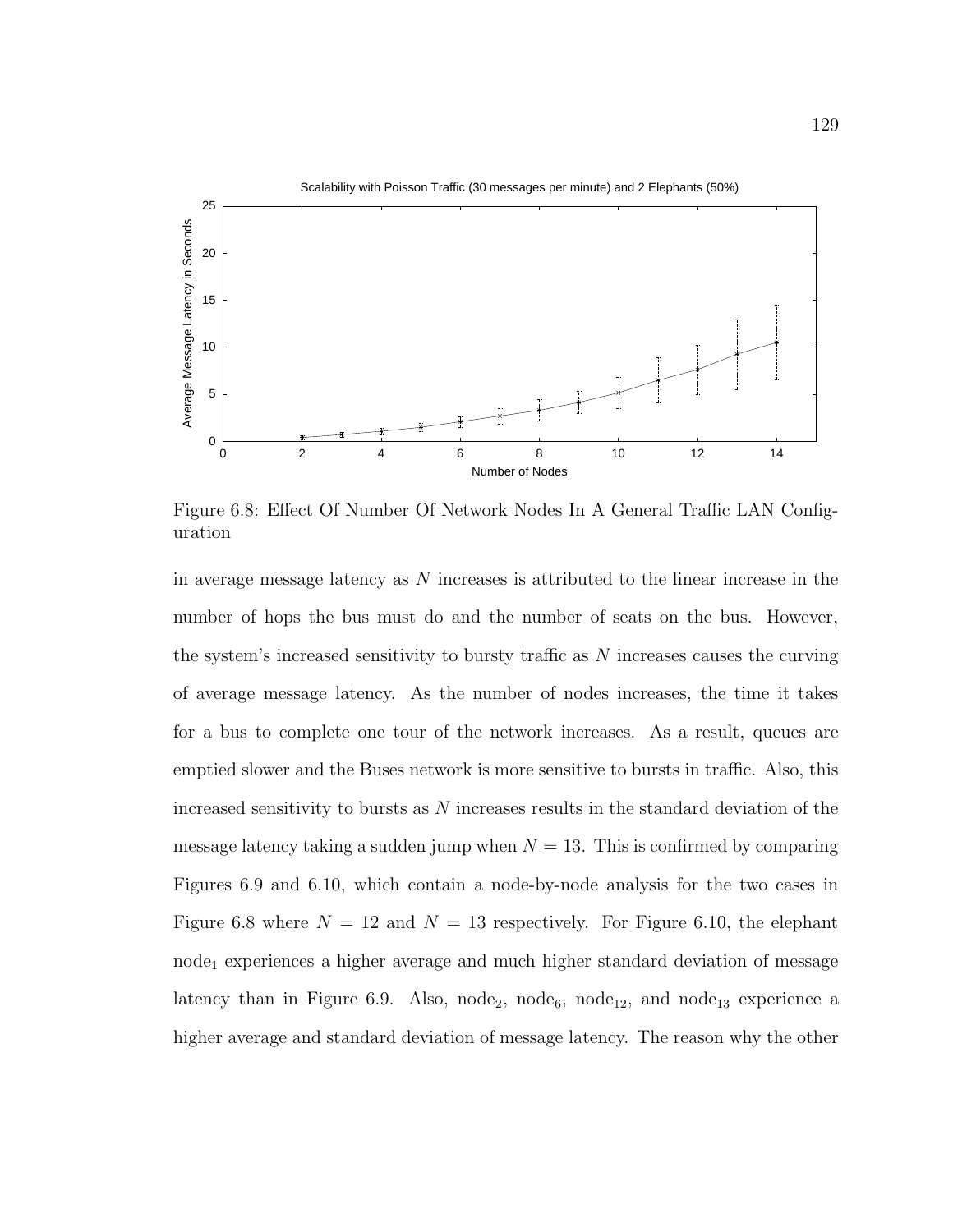nodes, including the elephant node<sub>7</sub>, do not experience a significant degradation in performance is two-fold. First, when choosing their random indirection path, they do not frequently choose a node in their indirection path that is currently experiencing a significant burst of traffic. Second, they do not frequently experience significant bursts of traffic when they are trying to send a message. Note that traffic is not only created by sending a message, but also by the acknowledgment created in response to a received message.



Figure 6.9: 12 Network Nodes In A General Traffic LAN Configuration

Two additional observations can be made from Figure 6.8 (Poisson traffic with two elephants) when comparing the results to Figure 6.6 (Poisson traffic). First the average message latency increases. Second, the standard deviation increases. Both of these observations agree with a theoretical analysis. The heavier traffic load of 30 messages per minute would increase the probability of nodes experiencing larger bursts of traffic. Also, bursts are increased because two nodes are each generating  $1/4$  of the message traffic instead of  $1/8$ . The chances of these two nodes experiencing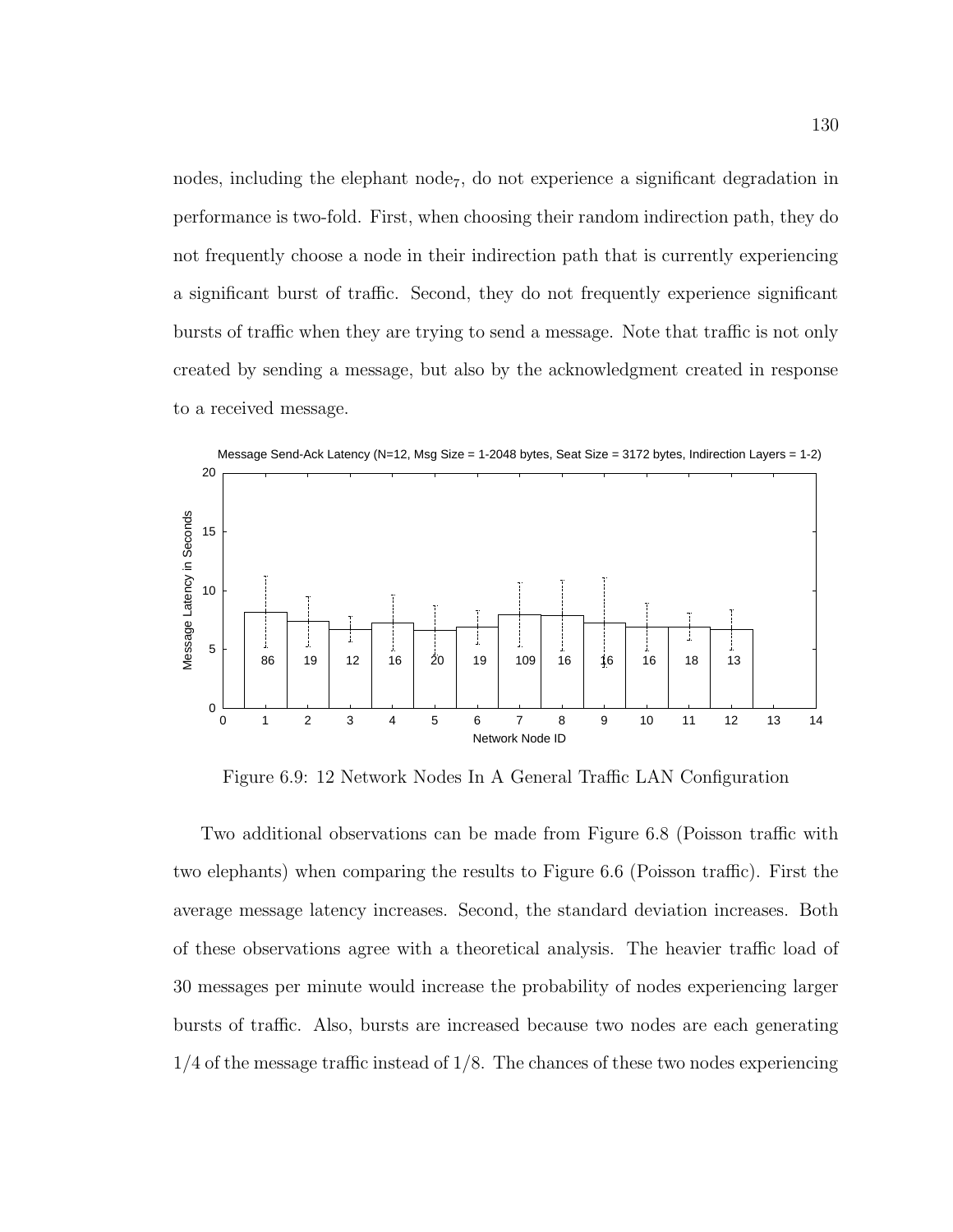

Figure 6.10: 13 Network Nodes In A General Traffic LAN Configuration

larger bursts of traffic are significantly increased. As a result, any messages that are sent, received, or indirected through the two heavy traffic nodes are more likely to experience queuing delays, increasing both the average and standard deviation of the message latency.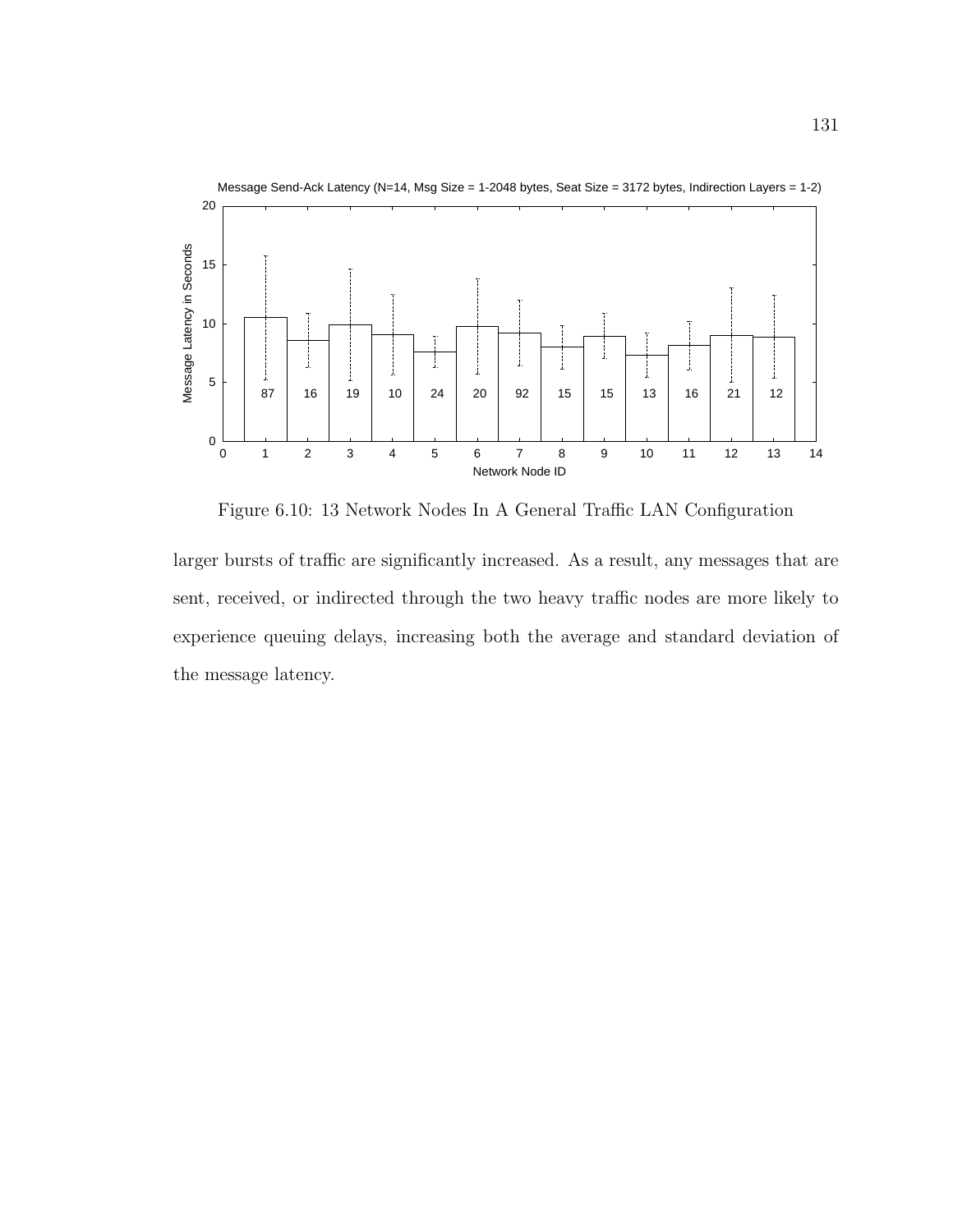### 6.1.4 Summary

The experiments demonstrate the functionality of the Practical Buses protocol, and highlight its performance characteristics. The results show that message latency is largely independent of message size, but linearly dependent on seat size, the number of network nodes, and the number of indirection layers used. However, the linear dependence on seat size does not contribute significantly to the message latency. If the aggregate message arrival rate exceeds the threshold of messages that can be handled without queuing delay, the message latency increases sharply. However, if the high message arrival rate is not sustained, the queues will eventually be emptied and message latency will revert back to normal. In the last test, Figure 6.8, at least 30 aggregate messages per minute with random size 1 to 2048 bytes could be sustained in a network of size 2 to 14 nodes. The protocol performs reasonably in a moderately-sized network with the bus circulating in a round-robin tour. The bottleneck of the protocol is RSA encryption and decryption; furthermore, improvements to RSA directly improve the performance of the Practical Buses protocol as shown in Figure 6.7.

## 6.2 Anonymity Analysis

In this Section, the anonymity of the Practical Buses protocol is evaluated. Due to the changes to the protocol, all surveyed attacks are re-evaluated in Section 6.2.1. Then, Section 6.2.2 contains an analysis of the Practical Buses protocol for new attacks. A possible solution for each new vulnerability discovered is presented.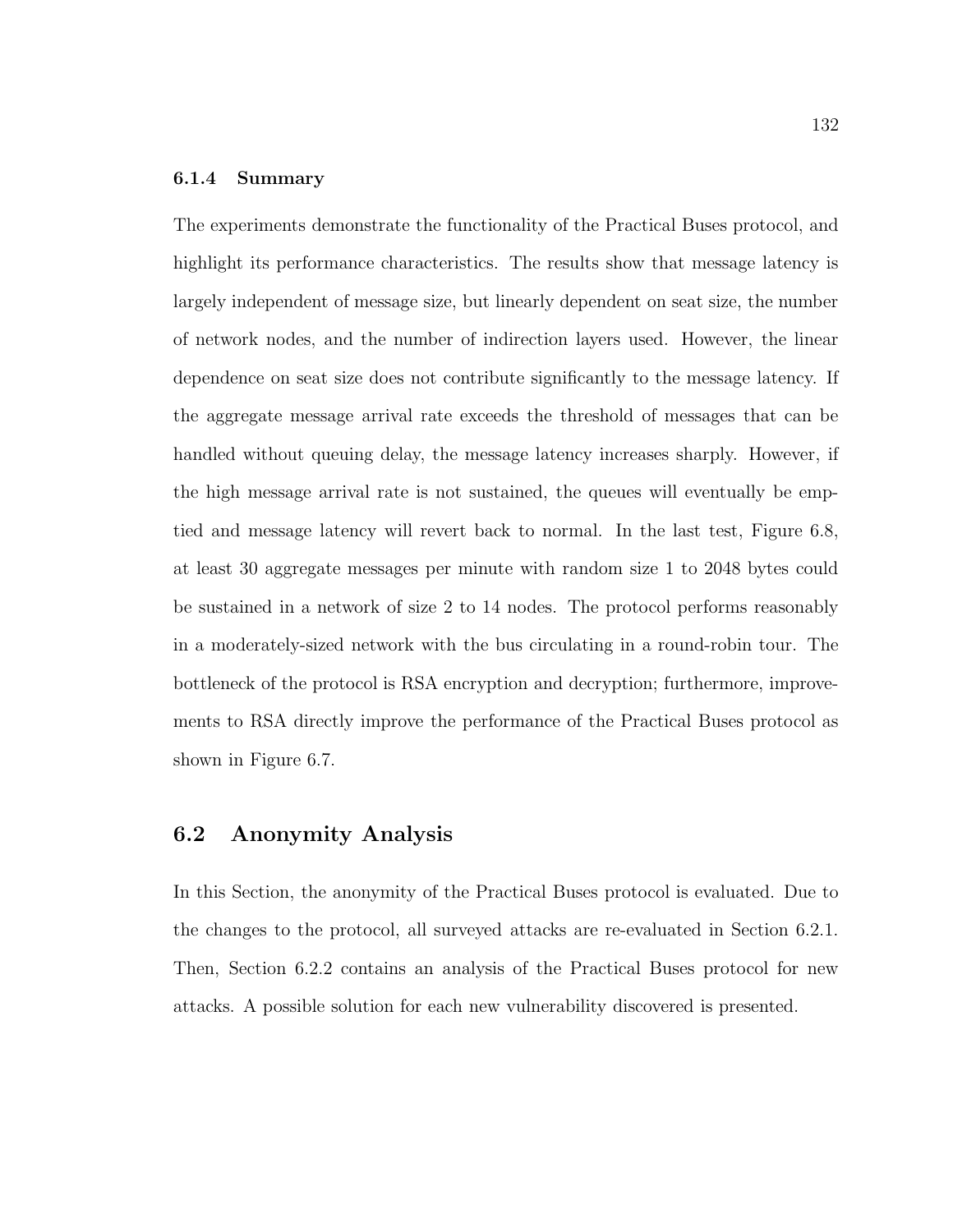### 6.2.1 Resistance to Previous Attacks

The design of the Practical Buses protocol differs from the optimal buffer complexity Buses protocol in [4]. As a result, it is necessary to re-evaluate its susceptibility to all of the surveyed attacks.

### Eavesdropper Attacks

The Practical Buses protocol is not vulnerable to any of the eavesdropper attacks listed in Section 3.2. The reasons follow:

- Local eavesdropper before proxy attack Let proxy denote the first node after the sender. The local eavesdropper cannot identify a sender when it places a valid seat on the bus, because it is not known how to distinguish between random data and hybrid RSA-OAEP/CBC-AES nested encryption. Ciphertexts produced by RSA-OAEP are statistically random [21] and ciphertexts produced by the AES block cipher are statistically random [39]. The best the local eavesdropper can do is to monitor the replacement of seats, specifically multiple bus tours where a seat is not modified. However, the local eavesdropper cannot determine if the seat not being modified is a seat being forwarded or a seat the sender is sending according to the p-threshold replacement back-off scheme.
- Local eavesdropper after proxy attack Let proxy denote the last node in the indirection path before the receiver. The local eavesdropper cannot identify a receiver because it is not known how to distinguish between random data and a single hybrid RSA-OAEP/CBC-AES encryption. RSA-OAEP is believed to be semantically secure [21] and AES ciphertexts are statistically random [39].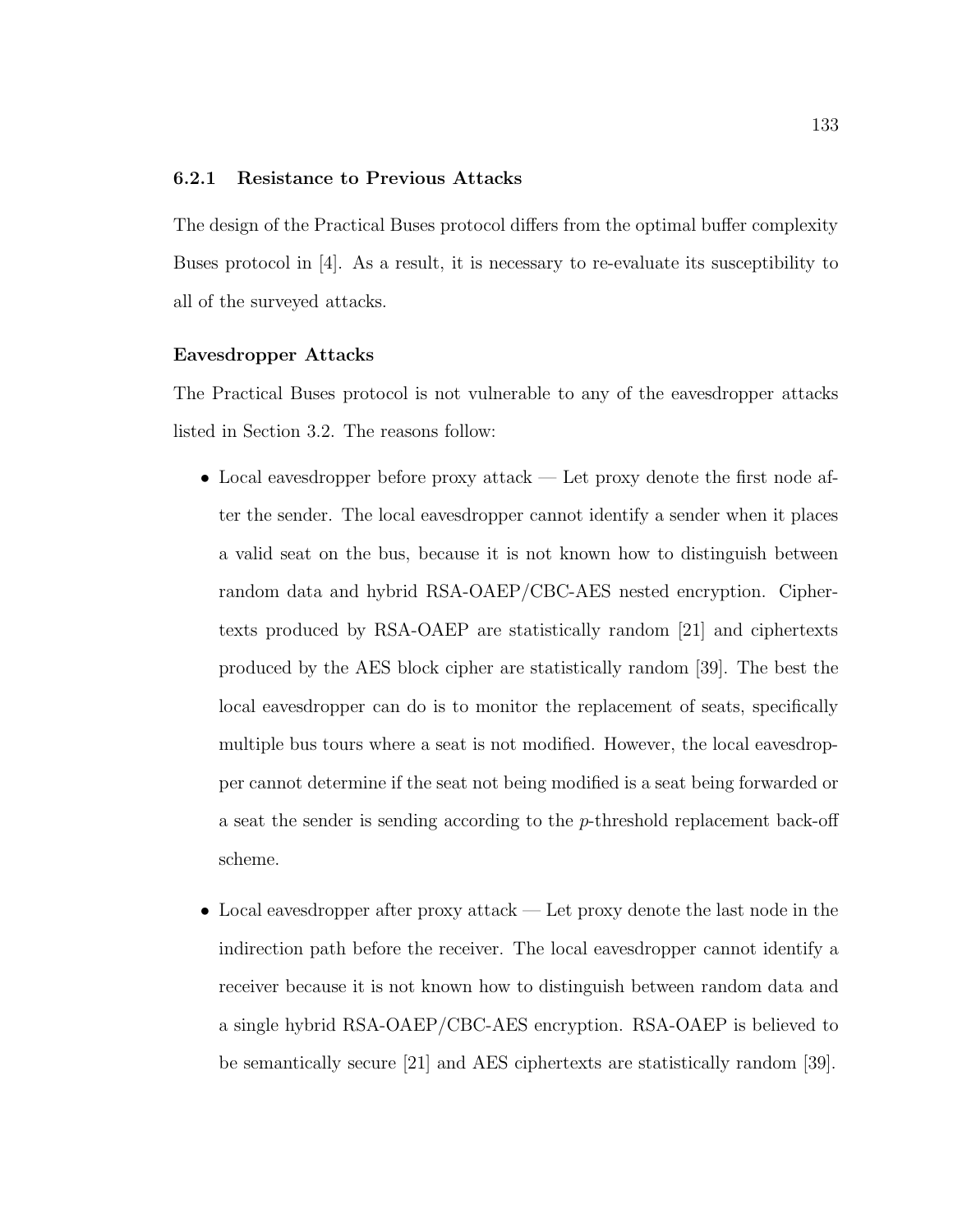- Size correlation attack  $-$  A global eavesdropper cannot trace a message through the network based upon size, because all seats have uniform size.
- $\bullet~$  Time correlation attack A global eavesdropper cannot trace a message with a time correlation attack, because a node decrypts every seat on the bus with its RSA-OAEP private key every time it receives the bus. The reception of a valid seat introduces the extra timing delay of AES decryption. However, AES decryptions introduce a very small timing delay and it would be infeasible for an adversary to determine if the timing delay was the result of an AES decryption. For example, time slicing among the bus server's threads and other processes could cause noticeable delays. Also, the Bus thread only waits for the Read thread to have received the bus before forwarding its modified bus. Hence, the Read thread decrypts a variable number of seats which further confuses the source of any noticeable delays.
- Low load attack A global eavesdropper cannot identify the receiver in a low load network. The nodes observed deleting seats due to a message being sent and its corresponding acknowledgment are {message's indirection path to the receiver, receiver, acknowledgment's indirection path to sender, and sender}. However, randomly delayed seat deletion ensures that the global eavesdropper can only reduce the receiver to being in the set {indirection nodes to receiver, receiver, indirection nodes to sender, and sender}. In a low load network, the receiver would have seats immediately ready to send the acknowledgment and the global eavesdropper cannot determine where the message indirection ends and where the acknowledgment indirection begins. Also, a global eavesdropper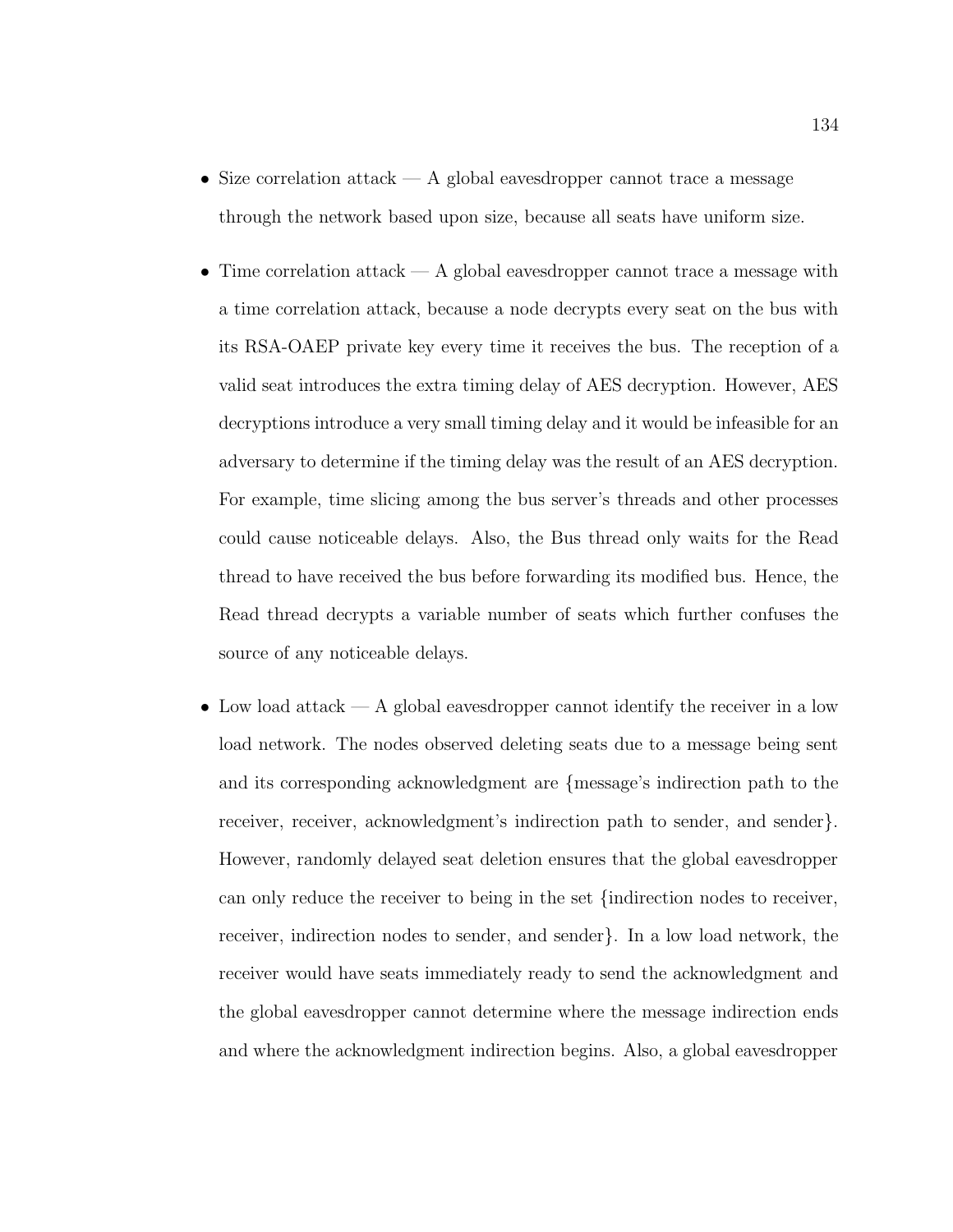cannot identify a sender in a low load network because it can't distinguish between a hybrid RSA-OAEP/CBC-AES encryption and random data. The pthreshold replacement back-off scheme also hides when a sender sends/resends a message. The global eavesdropper can monitor the replacement of seats, specifically n bus tours where a seat is not modified. The probability of a seat not being replaced after *n* times is  $(1 - p^n)$ . Hence as *n* increases, the probability of the node being a sender increases. However, this attack can be eliminated by setting the threshold  $r$  (the number of bus tours before a seat containing the sender's nested message must be disguised) to 0 and eliminating the back-off of r in the p-threshold replacement back-off scheme. In addition, the global eavesdropper can monitor seat deletions of the acknowledgment to determine who the sender is. However, randomly delayed seat deletion only lets the global eavesdropper identify the sender as being in the set {indirection nodes to receiver, receiver, indirection nodes to sender, and sender}.

- Marker attack Since nested encryption is used, a global eavesdropper cannot trace the nested message through the network because of the layered encryption. Also, the seats that contain a nested message before and afterwards do not contain a common marker.
- Intersection attack A global eavesdropper can only identify the receiver and sender belonging to the set {indirection nodes to receiver, receiver, indirection nodes to sender, sender}. However, it cannot correlate which of the sets belong to the same receiver and sender. The intersection of a subset of these sets may yield a common indirection node. With each new intersection,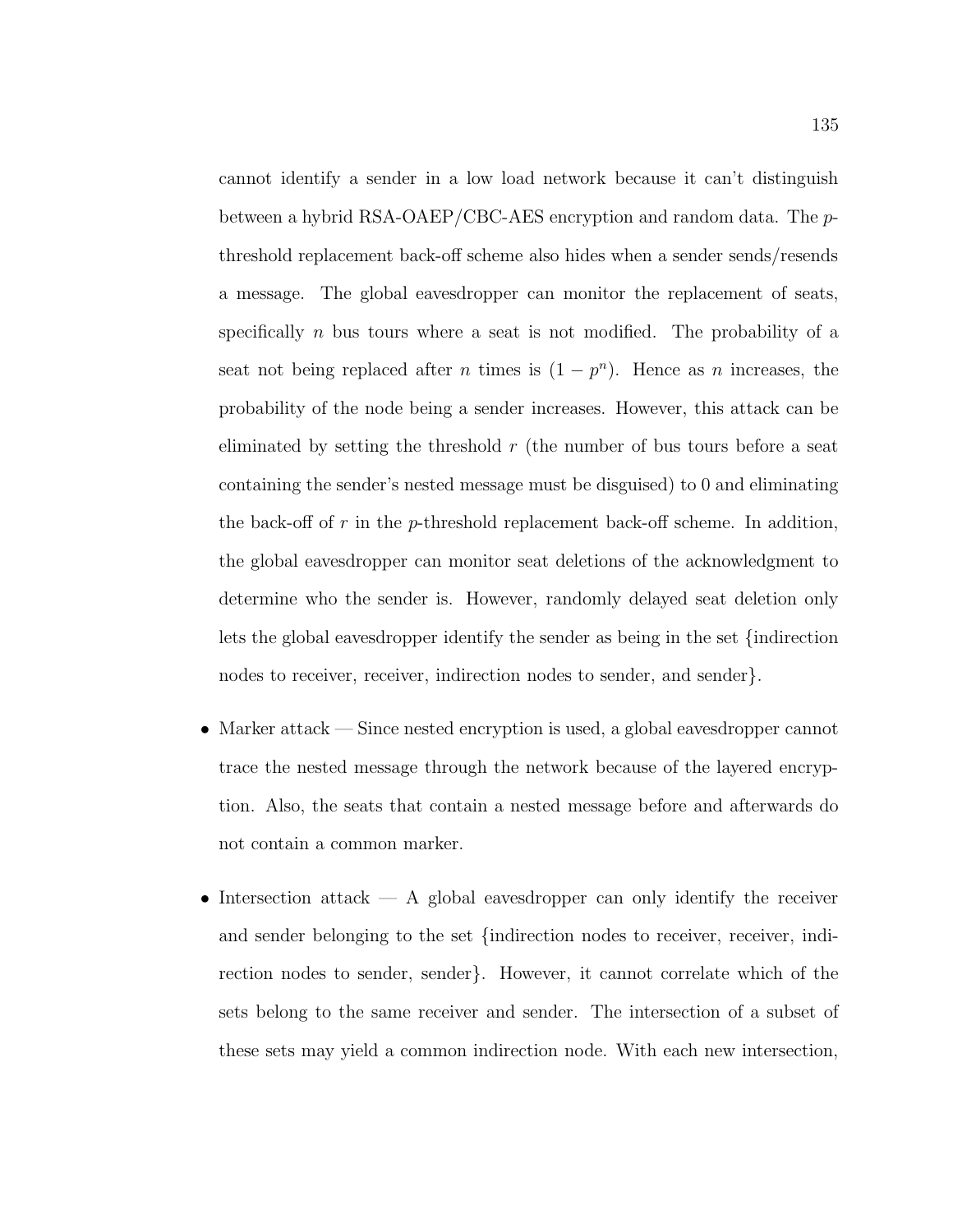there is a reduced probability of correctly identifying the sender or receiver because each intersection increases the probability of incorrectly identifying an indirection node as the sender or receiver. A further complication is that the global eavesdropper does not know if it obtains multiple sets for the same party communicating or different parties communicating. In addition, unless it is a low load network, the global eavesdropper is not able to determine which set of deletions belong to the same message being sent and acknowledged. Thus the intersection attack does not provide the global eavesdropper with any additional information to reduce the sender or receiver to a smaller set with significant confidence.

#### Passive Adversary Attacks

The Practical Buses protocol is not vulnerable to any of the passive adversary attacks listed in Section 3.2. The reasons follow:

- Full compromised path attack  $-$  A passive adversary that knows the entire indirection path can identify the predecessor of the first hop in the indirection path as the sender. However, for a passive adversary to conclude that it controls the entire indirection path requires the adversary to corrupt the sender. Otherwise, what the adversary thinks is the sender could be forwarding a message. Clearly, it must be assumed that the sender is not corrupted when we analyze sender anonymity. Similarly, receiver anonymity is preserved.
- $\bullet$  Timing attack A passive adversary cannot launch a timing attack, because the requests for embedded Web objects do not happen immediately, but on the next bus tour. The passive adversary cannot tell who is the sender if the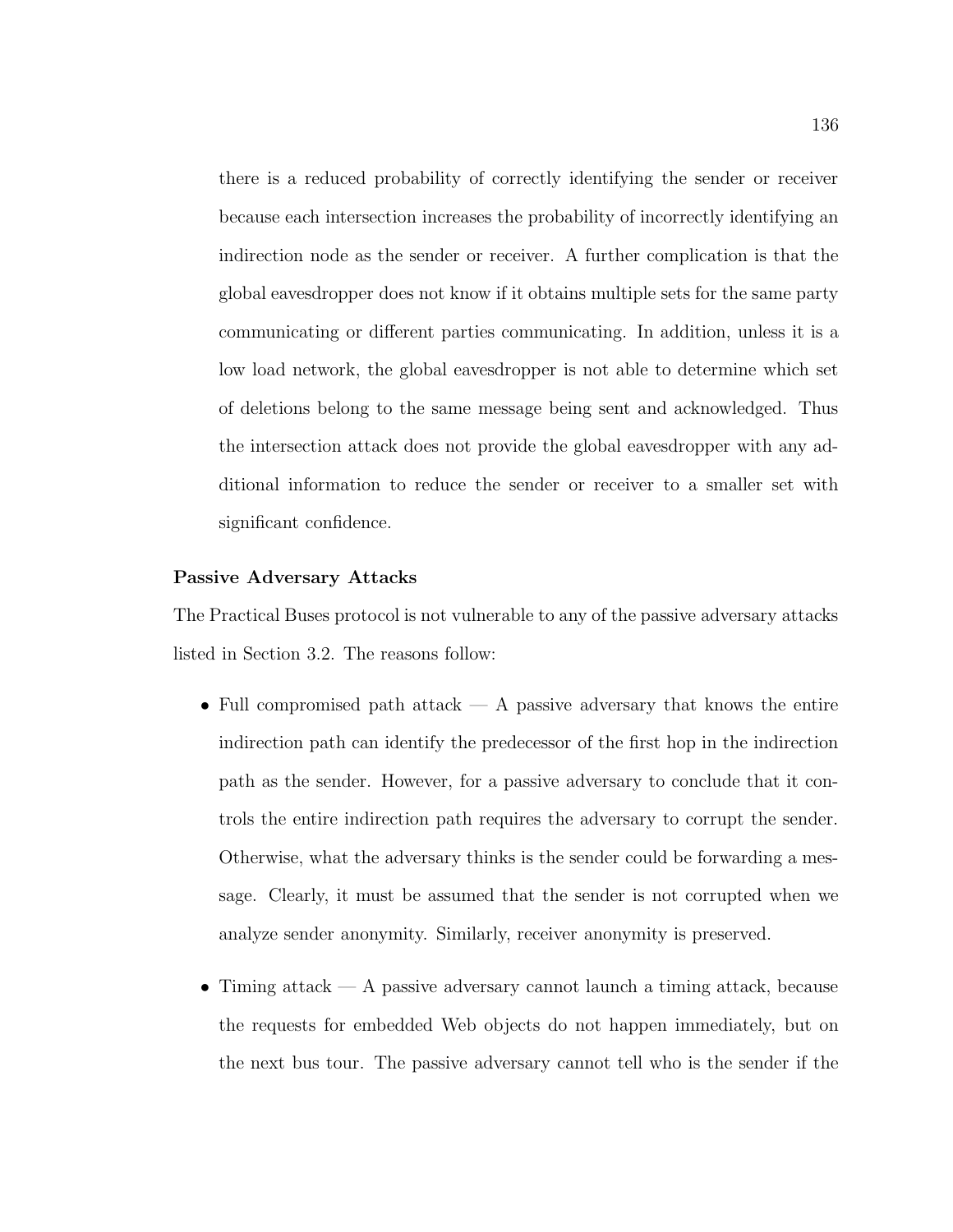adversary is the first hop in the indirection path because of the p-threshold replacement back-off scheme hiding insertions of new messages. In addition, each time a nested message is disguised a new indirection path is used, reducing the probability that the passive adversary still controls the first hop in the indirection path.

• Passive traceback attack — Since there are no routing tables for the indirection paths, an adversary cannot corrupt routing tables on the reversed indirection path to identify the sender.

#### Active Adversary Attacks

The Practical Buses protocol is not vulnerable to any of the active adversary attacks listed in Section 3.2. The reasons follow:

- Replay attack The Practical Buses protocol incorporates replay protection.  $maxDuplicateTime$  must be set high enough to prevent an adversary from replaying a message. If the adversary is patient enough to wait for the maxDuplicateTime to lapse for each replay, it can only identify the possible set that a sender and receiver belongs to by observing the randomly delayed seat deletions. Further complicating the problem, the adversary cannot determine which seat deletions belong to which send-ack pair.
- Spam attack The Practical Buses protocol does not use batching, and an active adversary does not reduce the obfuscation of inputs and outputs of a node by launching a spam attack.
- Mob attack The user can reduce their anonymity to improve performance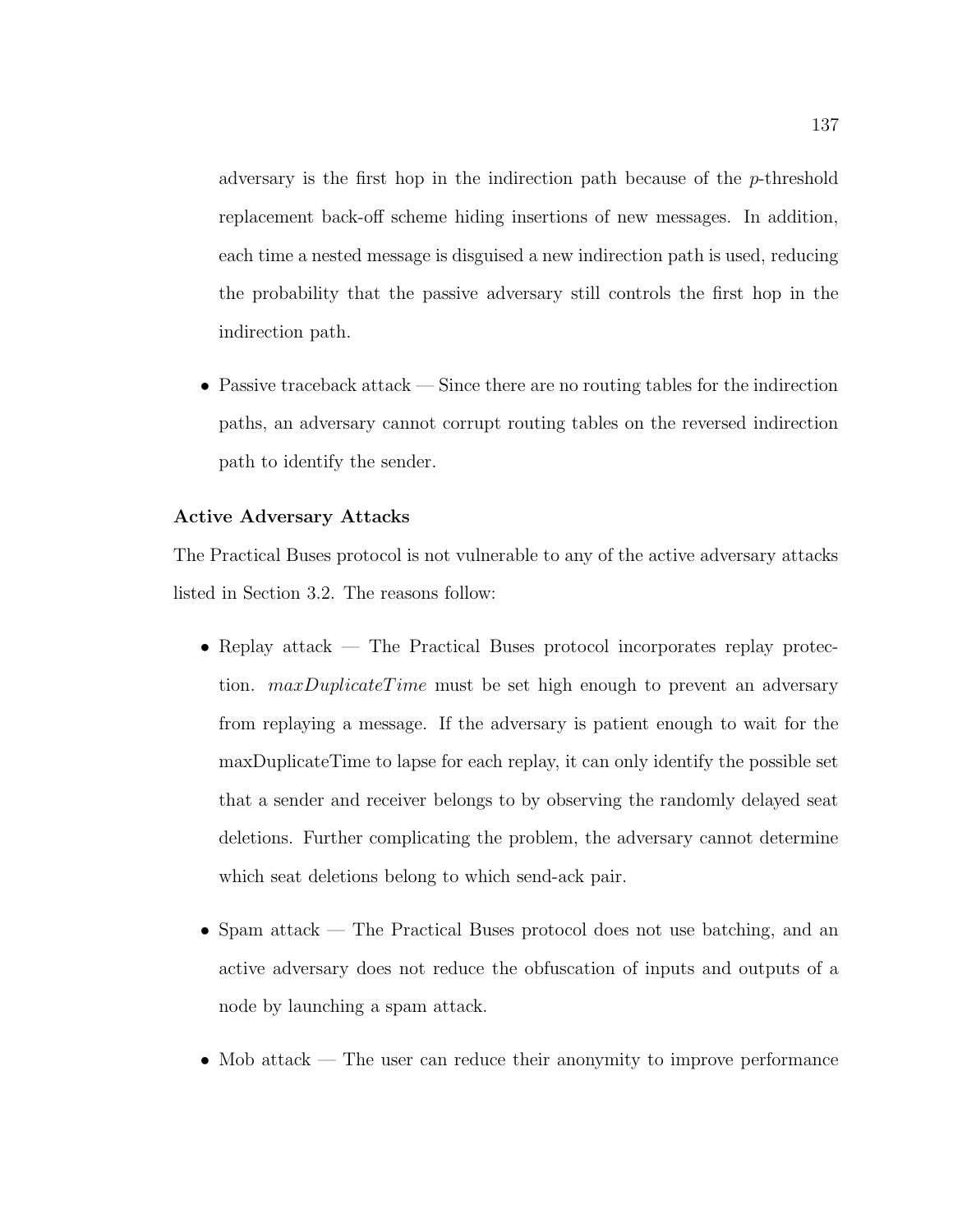with significant effort (re-setting of parameters and recompilation of code), but the user is able to regain its anonymity at another time. To regain its anonymity the user resets its parameters, recompiles its code, and using a new alias and public/private key pair.

• Filtering attack — A filtering attack on the Practical Buses protocol would allow an adversary to filter the bus to one seat of interest before forwarding it. However, the active adversary does not gain any new knowledge from this attack. If it is a valid seat, then the active adversary sees the base case of a replay attack (the nested message is only sent once) and only observes the randomly delayed seat deletions. Otherwise, the seat contains random data and there are no resulting observable events that give the active adversary additional information.

#### 6.2.2 Vulnerabilities and Solutions

It is necessary to analyze the Practical Buses protocol with respect to new attacks. The approach to identify these new attacks involves analyzing the protocol from the perspective of an eavesdropper, passive adversary, and active adversary. The observable events are listed for each threat model, new attacks are derived based on analysis of the observable events, and solutions to the attacks are presented. Since the original objective is to design a Practical Buses protocol that is resistant to all attacks in the literature, the solutions to these new attacks are not incorporated into the prototype and are left as future work. Recall, it is assumed that an attacker cannot tell the difference between a hybrid encryption RSA-OAEP/CBC-AES and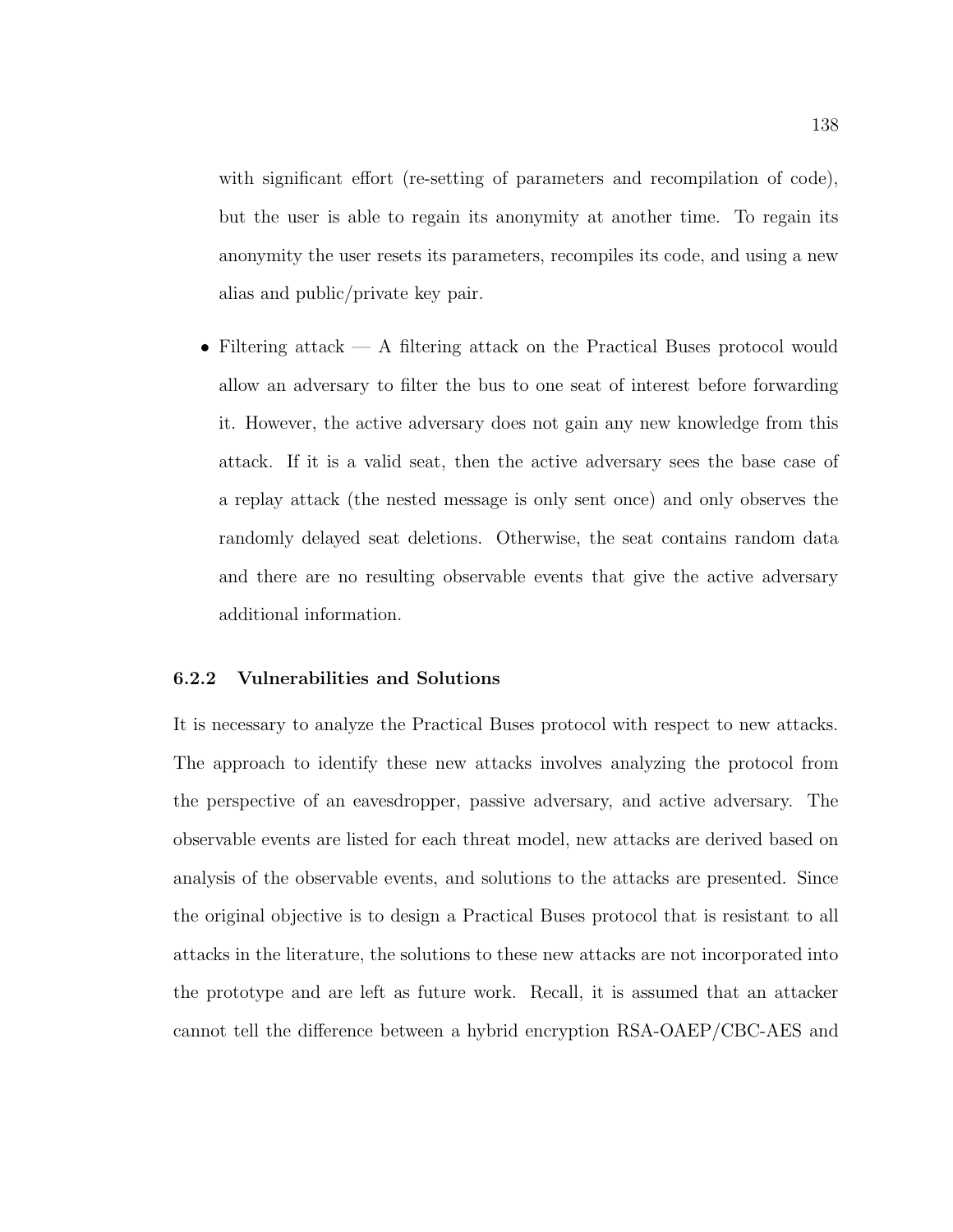random data.

Great care was taken when trying to discover all the potential attacks, but it is next to impossible to prove that a scheme is completely secure. Even if all the possible scenarios can be enumerated and each scenario is proven to be secure to all possible attacks, this does not prove that the system is secure. Assumptions may be incorrect, one or more possible scenarios may have been missed, or one or more attacks may have been missed. For example, RSA and AES have not been proven to be secure. It can only be proven that they are not vulnerable to any known attacks and the trust in their security increases as they withstand scrutiny over time.

#### New Global Eavesdropper Attacks and Solutions

There are only two observable events, and each allows a global eavesdropper to launch an attack. In low load networks, a global eavesdropper can identify a superset of the set {sender, receiver} by observing the randomly delayed seat deletions. These randomly delayed seat deletions result from the message being sent and the ensuing acknowledgment. The observable set of nodes that delete seats for a single sendack are {indirection nodes to receiver, receiver, indirection nodes to sender, sender}. This attack reduces the possible set of nodes that a receiver and sender belong to, but preserves mutual anonymity. Let this attack be denoted deletion observation attack. Also, an adversary could observe a sender that sends a nested encrypted message multiple times without it being disguised, increasing the probability that the node is a sender but preserving unlinkability. Let this attack be denoted resend observation attack.

Preventing a deletion observation attack is simple. The protocol can be modified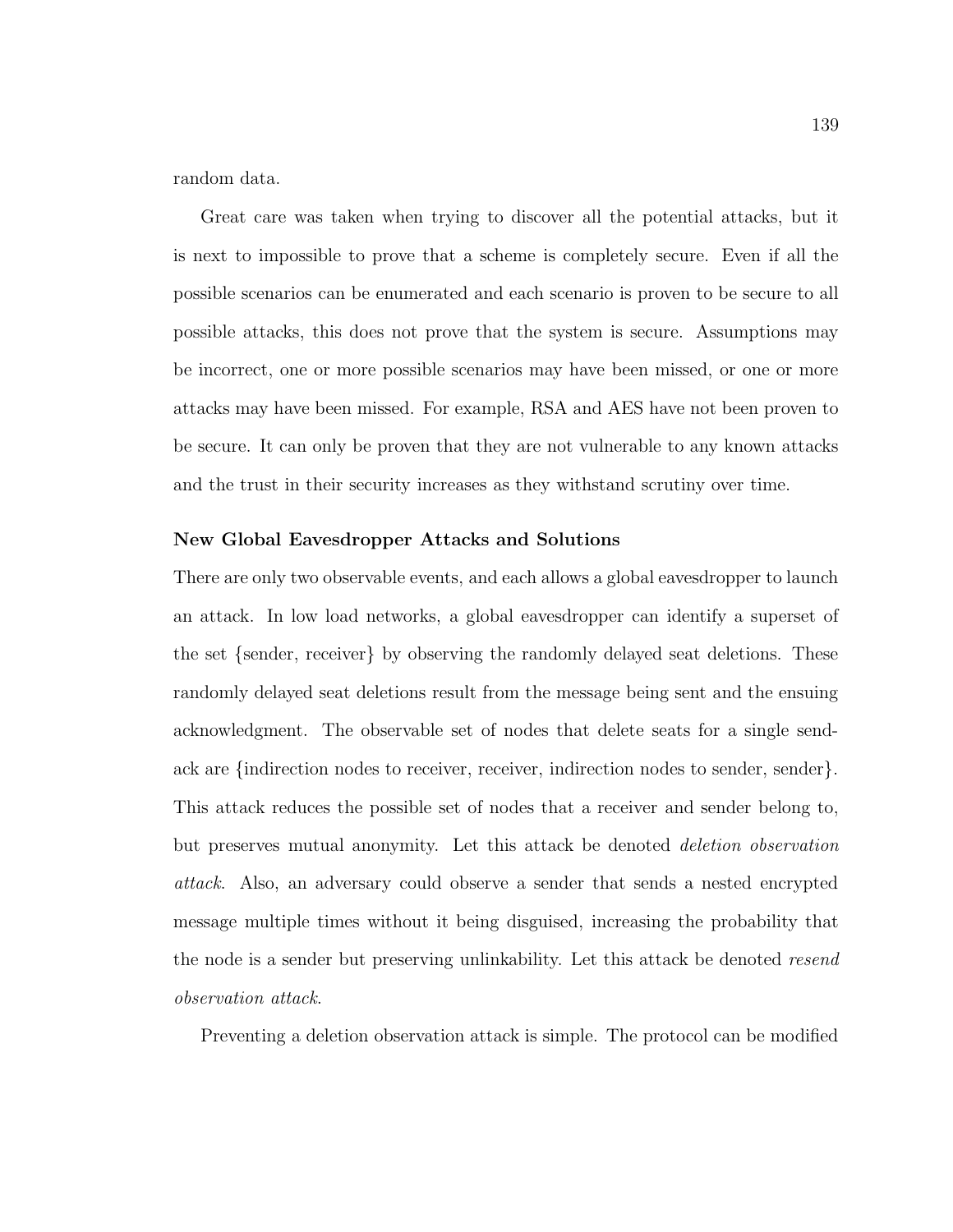not to use randomly delayed seat deletion at the sender and receiver. Instead, when a node receives an application or acknowledgment nested message where the forward field is false, then it sends an anonymous seat deletion request to another node via a nested encrypted message. Let us denote this technique as hidden end-points. The difference of handling an anonymous seat deletion request is that the receiver of an anonymous seat deletion request does not send an acknowledgment, the deletion of the seat is an implicit acknowledgment for the sender of the anonymous seat deletion request. With hidden end-points, the observable set of nodes that delete seats are {indirection nodes to receiver, indirection nodes for receiver's anonymous seat deletion request, receiver of anonymous seat deletion request, indirection nodes to sender, indirection nodes for sender's anonymous seat deletion request, receiver of anonymous deletion request}. Hence, hidden end-points does not allow an adversary to utilize the observations of seat deletions to reduce the set that the sender and receiver belong to.

Preventing a resend observation attack is also simple. The observation can be eliminated by setting the p-threshold replacement back-off scheme's threshold and back-off to zero. The protocol already has the sender keep track of all disguised messages sent in the *sent List* via their seat tags. Thus the only additional work is the sender having to disguise the message every bus tour until the first hop in the indirection path deletes one of the variations or an anonymous acknowledgment from the receiver is received.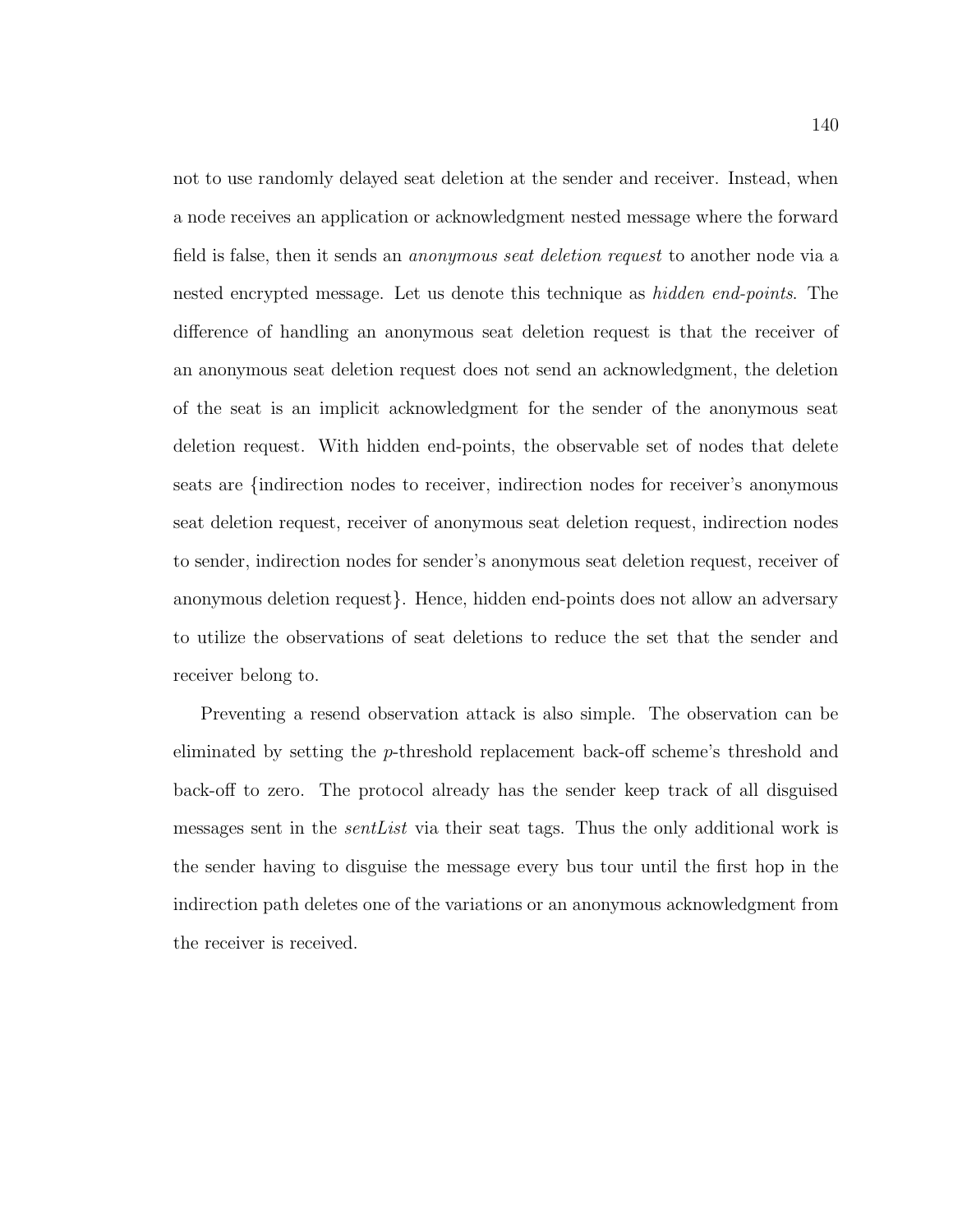#### New Passive Adversary Attacks and Solutions

A passive adversary can observe the event when a nested message destined for a corrupted node is received because the decrypted nested message has the correct redundancy (a valid seat). Thus, when receiving a valid seat, a passive adversary can identify the predecessor in the indirection path (the owner field of the seat) as well as the ensuing embedded nested object that it forwards. In conjunction with a deletion observation attack in a low load network, each node that the passive adversary controls in the indirection path can be removed from the set of observed seat deletions. However, hidden end-points can eliminate this attack's reduction in anonymity. Hence, receiver anonymity is preserved. The most extreme attack on sender anonymity is in a low load network where the corrupted node is the first hop in the indirection path. If no seat deletions occur within an acceptable time window before this point, as soon as the adversary receives a valid seat it can immediately identify the sender as the owner of the valid seat. Let the attack be denoted as first send attack.

To protect against a first send attack, a node should keep track of randomly delayed seat deletions and record the time since the last observed seat deletion. If no seat deletions are observed past a certain low load time threshold, a node is forced to send a dummy nested message. Each node can individually turn these dummy nested messages on or off depending on whether they want protection against the first send attack and preserve mutual anonymity or if they want to potentially improve performance at the cost of unlinkability. Note that one node sending dummy messages is sufficient to provide enough deletions; no other node would have to create constant traffic. Even if all the nodes create dummy messages in the absence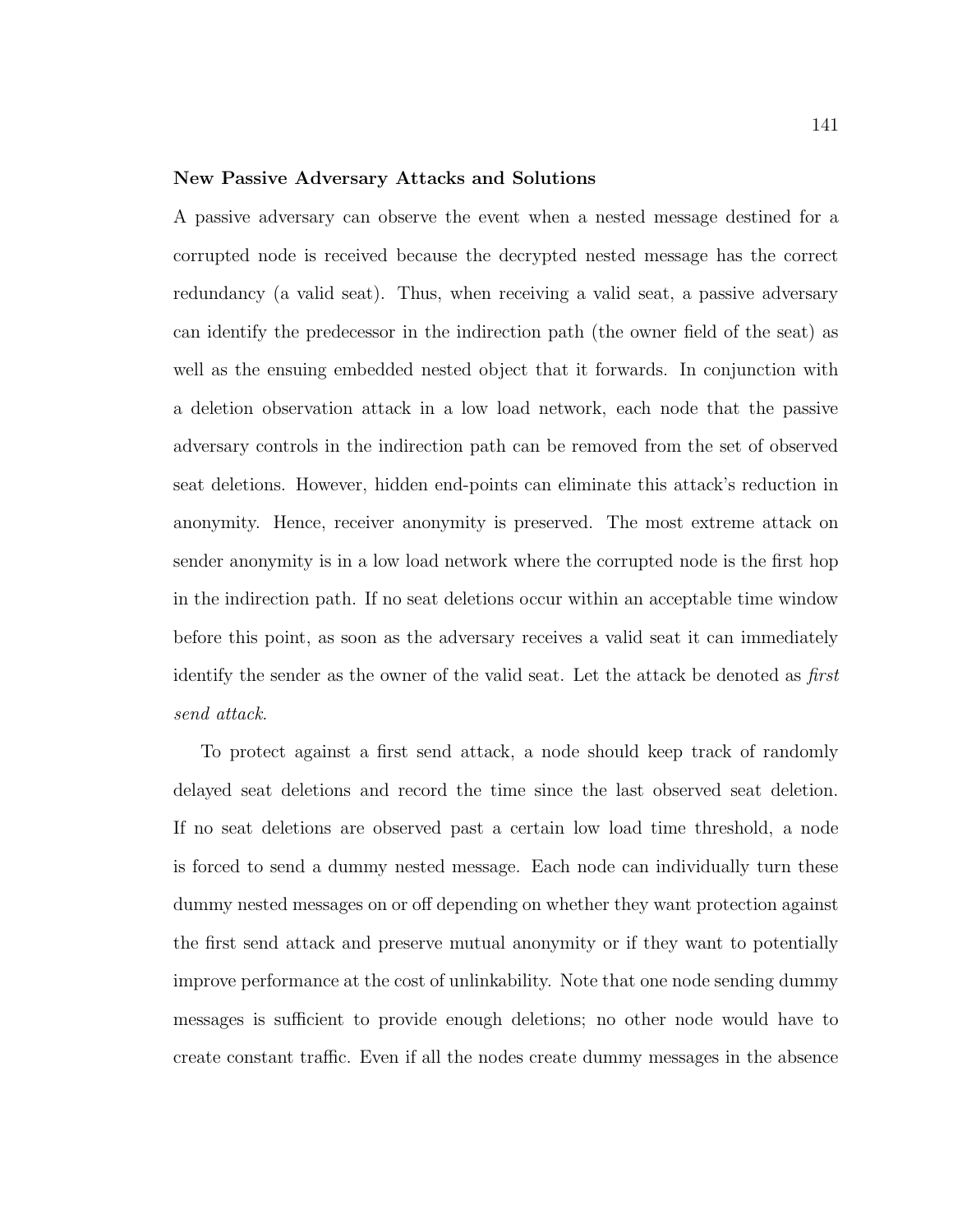of seat deletions beyond an acceptable time threshold, the one with the lowest time threshold that first receives the bus would create sufficient dummy messages resulting in deletions and prevent the other nodes from creating dummy messages. Thus, on average one out of N nodes would create a dummy message for each bus tour and as N increases the dummy message overhead approaches zero, preserving scalability. Note that more than one node could create a dummy message if multiple nodes reached the low load time threshold on the same bus tour, and each sent a dummy message which would not result in seat deletions until at least the next bus tour. Let us denote the scenario where exactly one node sends a dummy message per bus tour as confusion traffic.

#### New Active Adversary Attacks and Solutions

An active adversary has the following additional abilities above and beyond a passive adversary; it can delete, modify, or add messages. This allows it to create new observable events. The ability to delete seats allows an active adversary to perform a DoS attack, or to delete seats which may cause a sender to resend a message. Let the former be called *DoS seat deletion attack*, and the latter be called a *forced* resend attack. The ability to modify seats only allows an adversary to change the seat fields it owns and create a new signature. The active adversary cannot perform modifications to a valid nested message without corrupting the OAEP redundancy nor can it make modifications to a seat it does not own without corrupting the digital signature. Let us denote the attack where seat fields are changed as seat field modification attack. Lastly, an active adversary can add messages. Since the active adversary is the sender it can attack receiver anonymity by spamming the receiver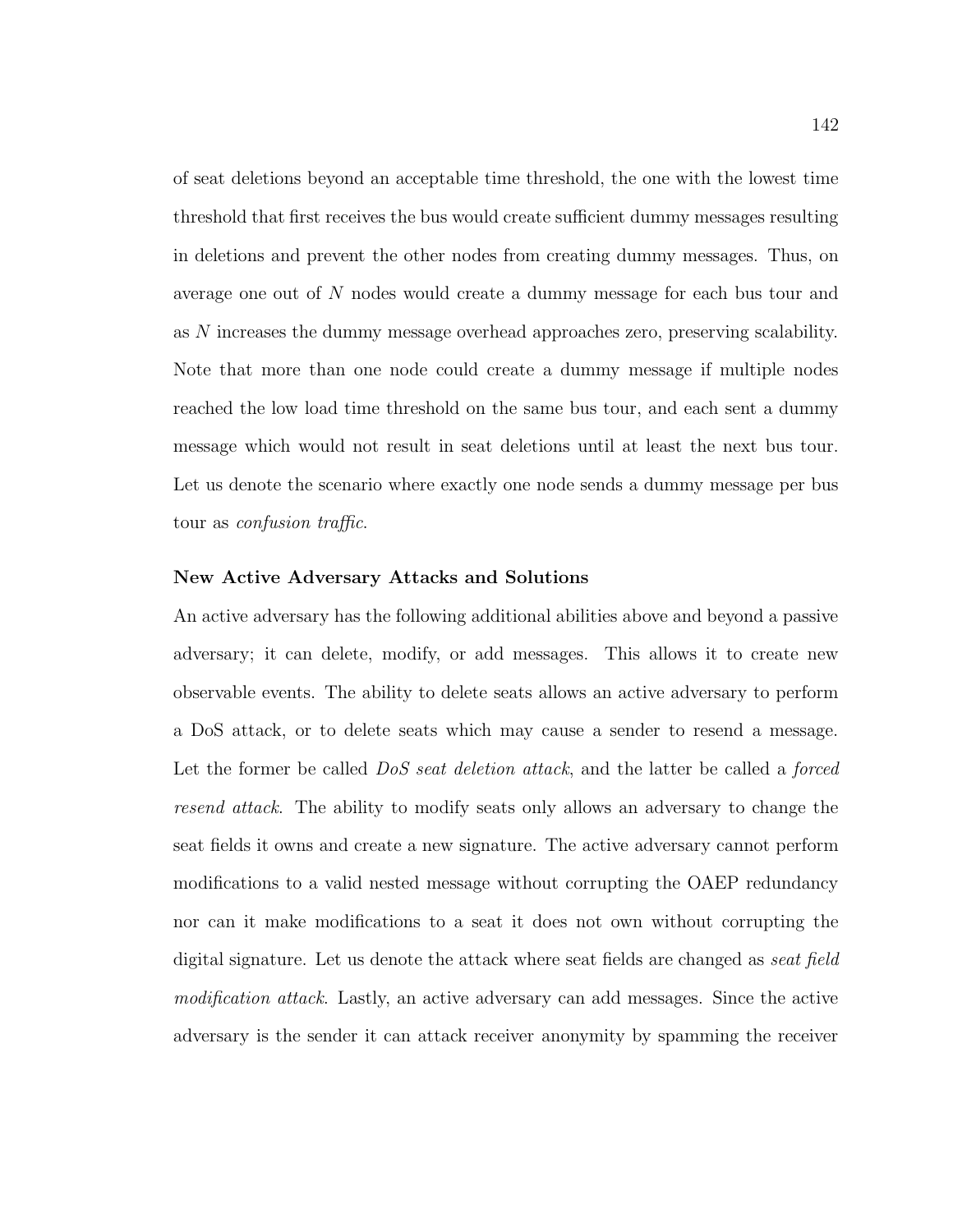with multiple valid messages. Let the attack be denoted as *spam receiver attack*. Also, the adversary could insert more than k messages destined for a target node, to overload the node with nested messages to forward so that it cannot send any messages of its own. Let the attack be denoted as a overload DoS attack.

The forced resend attack can cause a sender to resend the message with multiple indirection paths. An active adversary can hope to identify the sender by observing the sender resending a message multiple times with different nested encryptions. However, the adversary is required to be consistently on the indirection path to delete a received valid seat. Otherwise, the adversary must find a 'needle in a haystack' by randomly deleting at least one seat in each random indirection path. Hence, we assume that the adversary is in the indirection path of the first nested message sent. However, an active adversary cannot guarantee it will be in the indirection path since the sender chooses a new random indirection path each time. If the threshold (number of resends for a particular nested message) and back-off are too high, then a corrupted node on the bus tour can statistically increase the probability of identifying the sender by observing it resend the same message multiple times. Thus, the chance of a forced resend attack compromising sender anonymity is very low. The probability that the node is identified as a sender  $1 - p^{\sum_{i=1}^{n} {\text{resends}}_{m_i}}$ where resends<sub>m<sub>i</sub></sub> is the number of times the *i*<sup>th</sup> nested message for the same message is observed being re-sent according to the  $p$ -threshold replacement back-off scheme and  $n$  is the total number of observed disguised messages sent. Assuming that the 'needle in a hay-stack' analogy restricts the attacker to being on the first indirection path and hoping that it is on the next indirection path results in the probability of a node being identified a sender being reduced to  $1 - p^{\sum_{i=1}^{n} \text{resends}_{m_i}(l/N)^{i-1}}$  where l is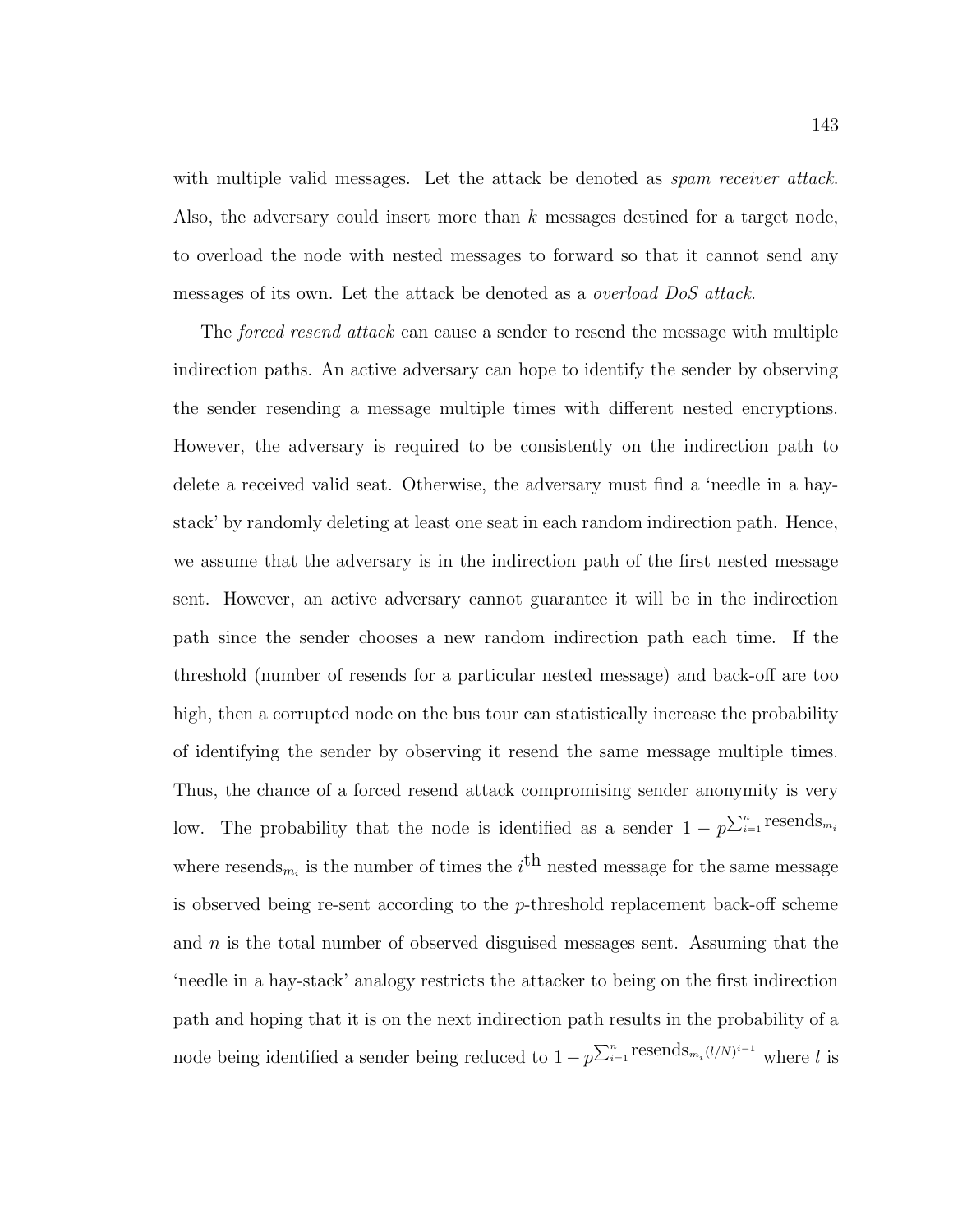the average number of indirection layers and  $N$  is the number of nodes participating in the Practical Buses protocol. However, to defend completely against the attack the sender can either reduce the threshold and back-off to zero in the p-threshold replacement back-off scheme or reduce the number of times a message can be resent due to the absence of an acknowledgment.

The DoS seat deletion attack can cause a DoS attack for a particular node if the active adversary can delete all the messages a node sends. However, a corrupted node on the bus tour deleting all received valid seats would not suffice because it cannot guarantee to be on all of the indirection paths. Nor would a corrupted node deleting random seats on the bus tour suffice because of the 'needle in a hay-stack' problem. This implies that the active adversary has to be between the sender and receiver and be able to delete the sender's seat or overcome the 'needle in a hay-stack' analogy and delete any of the indirection seats before they are received. Deleting any of the indirection seats requires the active adversary to analyze each seat on the bus and try to trace the reversed indirection back to the sender. This would require the adversary to record each bus transformation and iteratively correlate a nested message object to the nested message object that contained it. However, without possessing the private keys of all the outer layers of a nested message object or breaking the encryption scheme an active adversary cannot trace a seat containing a nested message back to the sender. Thus, an adversary must be the node that the sender forwards the bus to, or it can randomly delete seats hoping it deletes an indirection seat before it is received. The probability of success of the latter would be very small if enough resends occur but the former would be successful.

A sender cannot prevent a DoS attack but it could determine where the attack is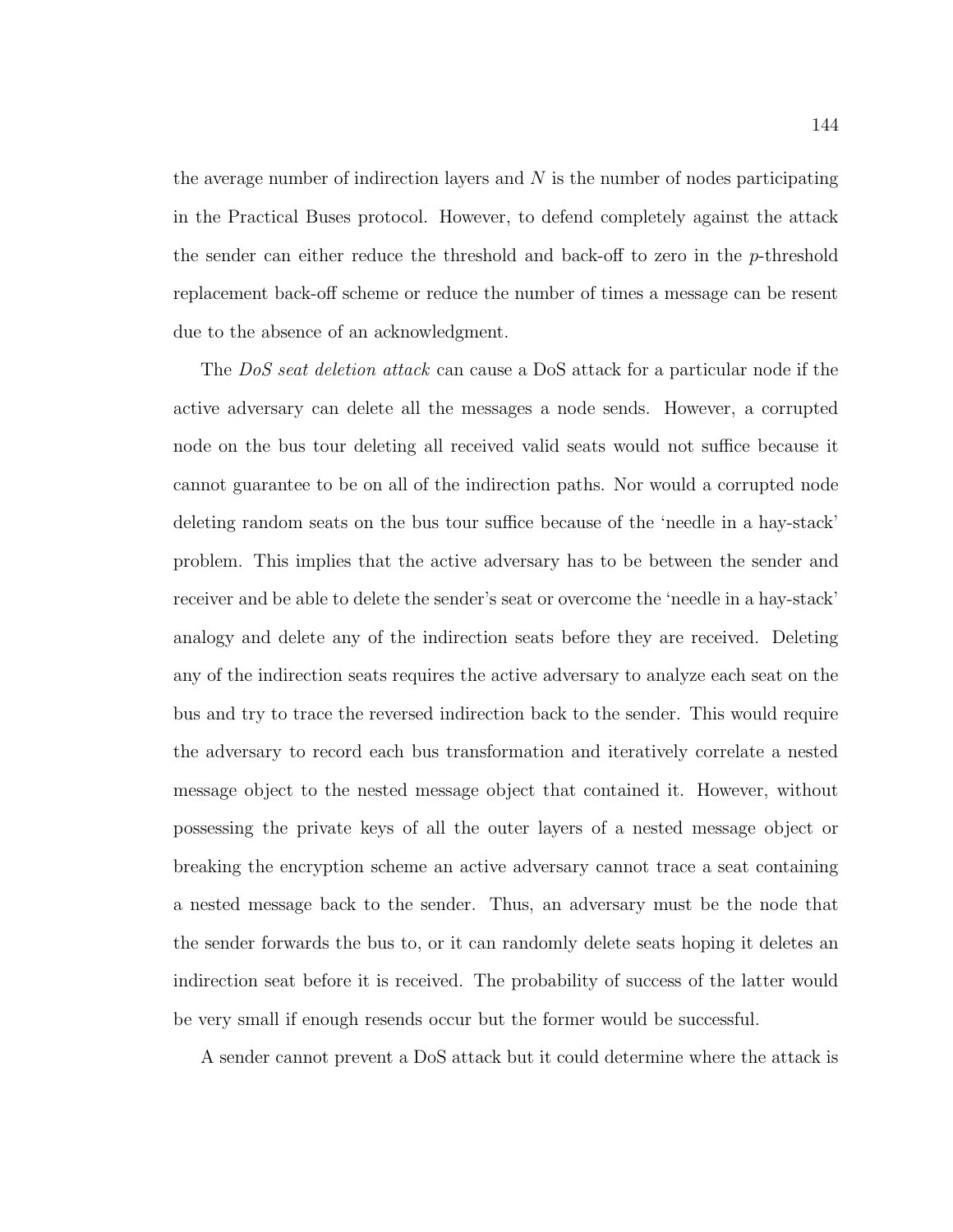taking place. For example, the sender could send a trace application nested message that would cause each node in the indirection path to send an anonymous acknowledgment to the sender. The sender then sends the trace application nested message and knows that the message is lost between two indirection nodes. It can then monitor the network between these two indirection nodes to determine where the message is lost because it knows what each layer of the nested encrypted message should look like.

The *seat field modification attack* poses the threat that if an active adversary receives a valid seat, it can continue to replay the seat by changing the timestamp field, attacking receiver and sender anonymity by observing the set of nodes performing seat deletion. Changing the owner field does not allow an attack; it only improves sender anonymity by making it more difficult to trace the indirection path back to the sender. Changing the tag field only prevents the seat from being deleted by the next hop in the indirection path, resulting in resources being tied up for the active adversary. The ability to launch a replay attack with the timestamp field would only result in the observable events of randomly delayed seat deletion. Also, the replays would have to to spaced sufficiently apart to prevent the replay protection from ignoring the replayed seats. However, hidden end-points would prevent the attack from identifying the receiver or sender. Hence, the seat field modification attack only poses a threat in a low load network where hidden end-points are not used.

The *spam receiver attack* consists of an active adversary sending multiple different messages encrypted with the receiver's anonymous public key in order to identify the receiver and bind the anonymous public key to the receiver. To identify the receiver, the best the active adversary can do is observe the randomly delayed seat deletions.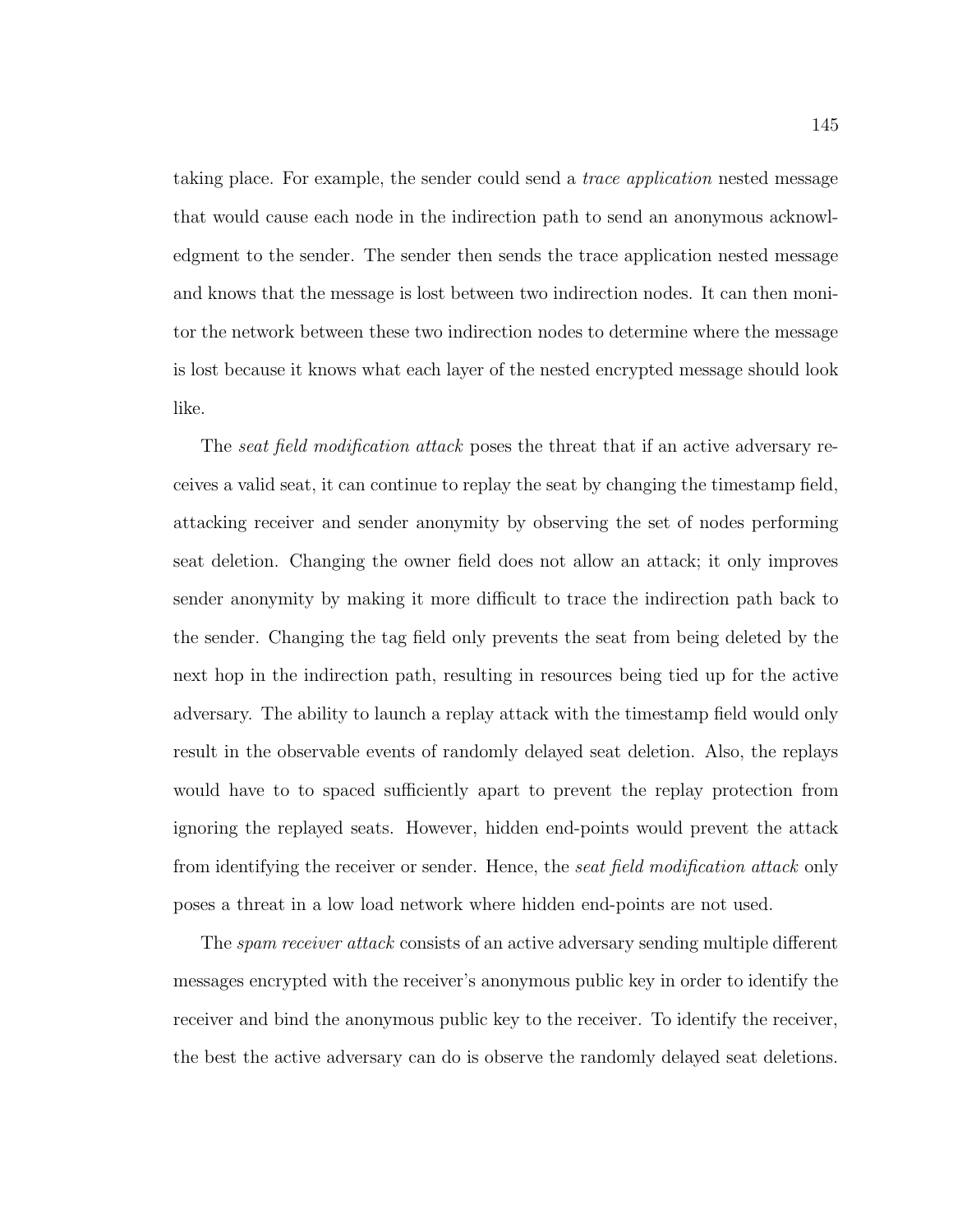If the active adversary does this with an indirection path of length zero in a low load network, eventually the intersection of all these sets will result in a set containing only the receiver and the already known sender since the resulting indirection path for the acknowledgment is random. To prevent this attack, the receiver can use hidden end-points and the active adversary can no longer observe the receiver deleting a seat.

The overload DoS attack consists of an active adversary sending multiple nested messages destined for the same node, so that it is overloaded with nested messages to forward. Since the *forwardAckQueue* has priority over the *sendQueue*, the adversary will not be able to send any messages. As a side effect, this would decrease  $k$ and reduce the anonymity of the adversary as a sender since it violates the conditions of the p-threshold replacement back-off scheme. To prevent this attack, any node that receives a bus ensures that no node owns more than the allowed upper bound of K seats. If a node owns more that K seats, it can randomly delete seats owned by the violating node until the node owns  $K$  seats. Let us denote this counter-measure as prune max seats.

#### 6.2.3 Summary

The new attacks reduce anonymity for the sender or receiver, and in the most extreme case they identify the sender or receiver but preserve unlinkability. However, new techniques were introduced to defend against these attacks and preserve mutual anonymity. Table 6.10 lists each new attack, its impact on mutual anonymity, and the counter-measures used to defend against the attack.

From the analysis of Table 6.10, it is apparent that setting the threshold and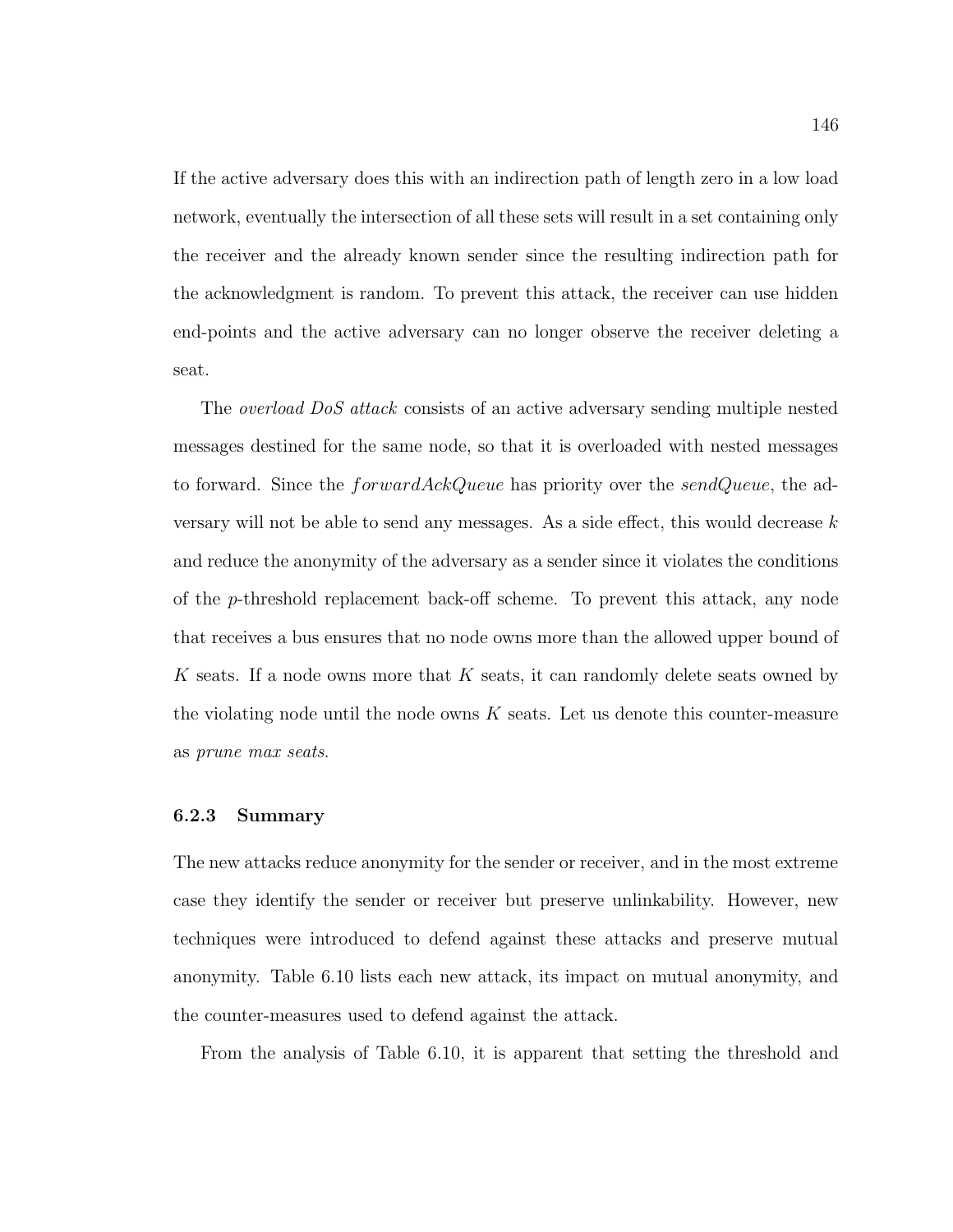| Attack        | <b>Threat</b> | Impact On               | <b>Counter Measure</b>  |
|---------------|---------------|-------------------------|-------------------------|
|               | Model         | Mut. Anonymity          |                         |
| deletion      | global evdpr. | mutual anonymity:       | confusion traffic or    |
| observation   |               | reduced set for         | hidden end-points       |
|               |               | sender/receiver         |                         |
| resend        | global evdpr. | mutual anonymity:       | confusion traffic or    |
| observation   |               | prob. sender ident. +   | $threshold, back-off=0$ |
| first send    | pass. advsry. | identify sender,        | confusion traffic       |
|               |               | unlinkability           |                         |
| forced resend | actv. advsry. | mutual anonymity:       | limit resends or        |
|               |               | prob. sender ident. $+$ | $threshold, back-off=0$ |
| DoS seat      | actv. advsry. | none, DoS               | trace application       |
| deletion      |               |                         | nested message and      |
|               |               |                         | monitor suspect nodes   |
| seat field    | actv. advsry. | mutual anonymity:       | confusion traffic or    |
| modification  |               | reduced set for         | hidden end-points       |
|               |               | sender/receiver         |                         |
| spam receiver | actv. advsry. | unlinkability           | hidden end-points       |
|               |               | identify receiver       |                         |
| overload DoS  | actv. advsry. | none, DoS               | Prune Max               |
| attack        |               |                         | Seats                   |

Table 6.10: New Attacks Against The Practical Buses Protocol And Solutions

back-off to zero, using confusion traffic, using hidden end-points, and prune max seats will protect against all of these attacks. In addition, all of these improvements are scalable. However, not all of these improvements are necessary. The improvements needed depend upon the requirements of the application: what type of anonymity is to be provided and for what level of threat model the protocol should provide anonymity. If none of these improvements are made, unlinkability is preserved and the only attack that can completely identify a sender is first send attack and the only attack that can completely identify a receiver is a spam receiver attack.

The caveat of the Practical Buses protocol is that mutual anonymity is provided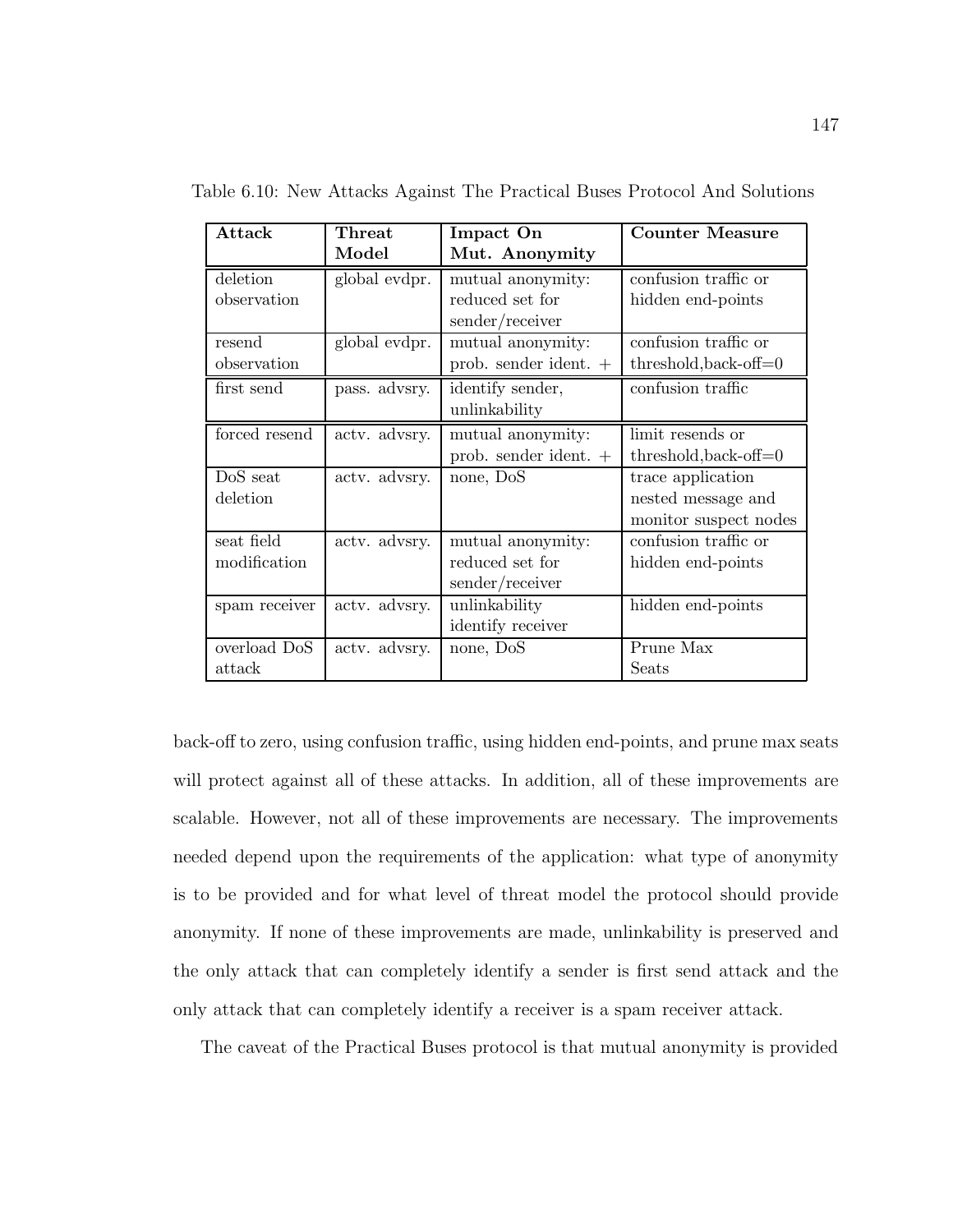from all perspectives only if the public key used to encrypt the inner-most core of a nested message is not correlated to the receiver. For example, the public key that identifies a node's seats is not suitable to encrypt the inner-most core. The sender can correlate the public key to the node that modifies the seats and defeat receiver anonymity. Instead, the anonymous public key that is used in the nested message for an anonymous acknowledgment would preserve mutual anonymity. However, the sender cannot request this anonymous public key using the Practical Buses protocol, otherwise the receiver binds the anonymous public key with receiver's public key used to send the anonymous public key request. Another means, such as a Web posting or anonymous certificate, is required to bind the anonymous public key to an anonymous identity. For example, a psychologist could have an anonymous certificate identifying it as a psychologist, and this certificate could be signed by a trusted third party to vouch that the owner of the public key is indeed a psychologist. However, using the public key to identify seats suffices if a sender-receiver pair requires mutual anonymity from the perspective of any other node.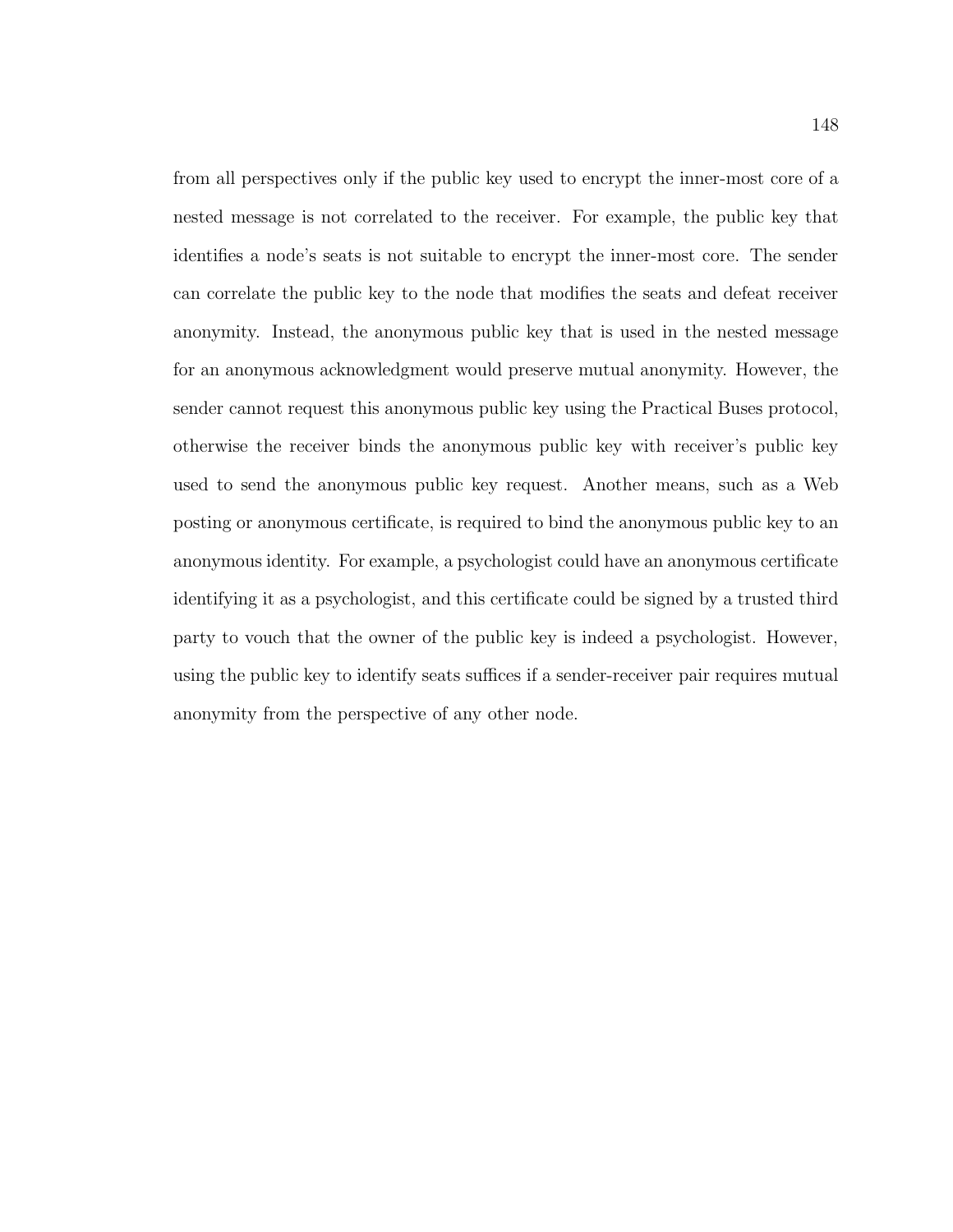## Chapter 7

## Conclusions and Future Work

This chapter concludes the thesis. In Section 7.1, the work that has been done is summarized. In Section 7.2, the main conclusions are presented. Lastly, in Section 7.3 future directions for research are discussed.

### 7.1 Thesis Summary

Anonymous communication is required so people can communicate without fear of retribution. There are numerous applications that need anonymous communication. Lack of anonymity may suppress communication, resulting in psychological, social, and financial losses, or even the loss of life.

A robust anonymous communication scheme should meet many design criteria: security against all attacks in the literature, scalability, mutual anonymity, and support for a dynamic topology. However, none of the prior anonymous communication schemes in the literature support all the criteria. A literature survey of anonymous communication schemes and analysis showed that all schemes except DC-Net are vulnerable to at least one attack. However, DC-Net is not scalable and Chaum's Mixes or Buses could not support all the criteria even if they were made secure by incorporating the security characteristics as outlined in Chapter 3.

The Practical Buses protocol is a robust solution that supports all the design criteria. Buses was chosen as the best candidate and re-designed into the Practical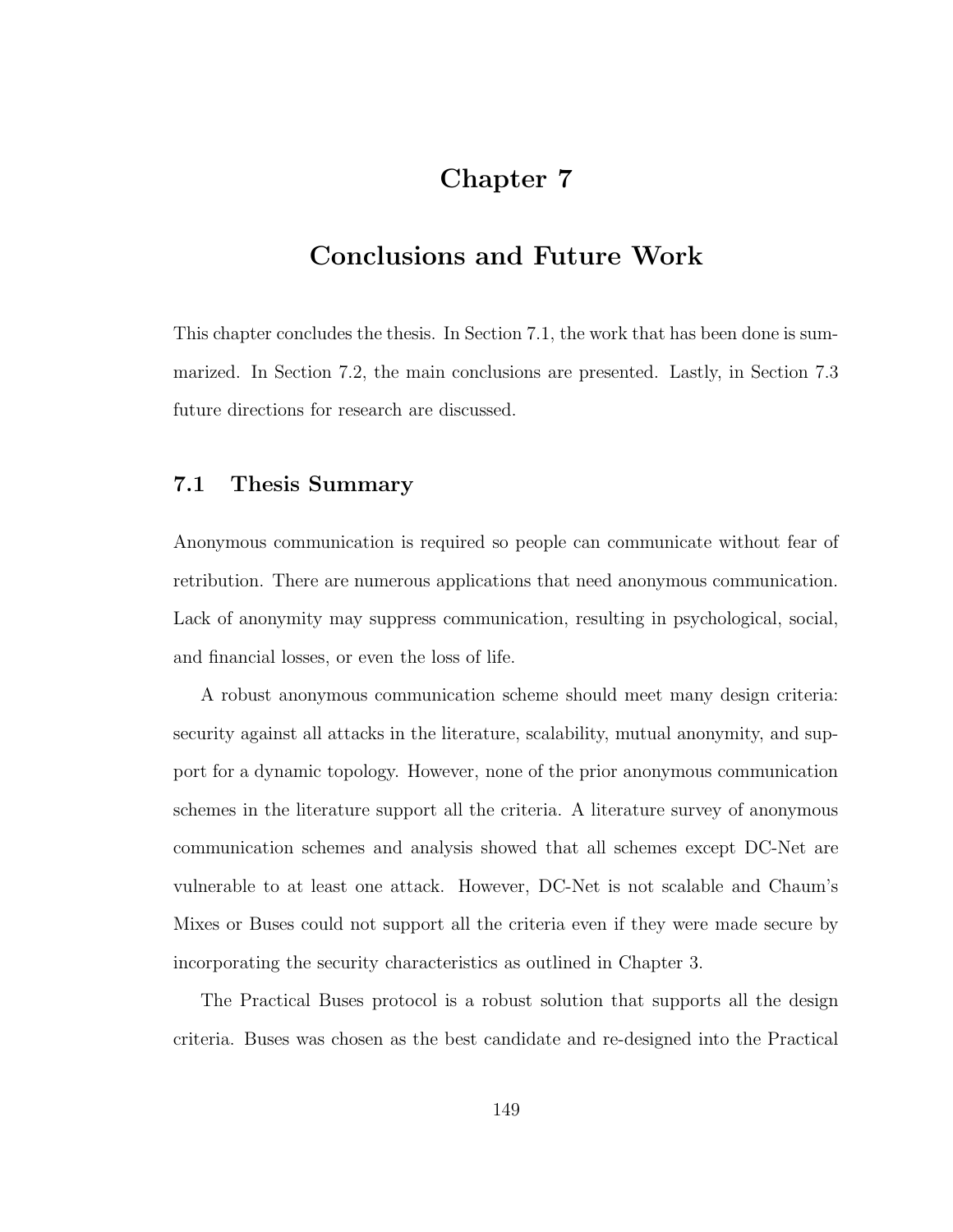Buses Protocol. Three new techniques are introduced in the core of the design: nested encryption with indirection, p-threshold replacement back-off scheme, and randomly delayed seat deletion. The new design enhances security and anonymity, and improves fault tolerance and performance. Security and anonymity were enhanced with the addition of anonymous acknowledgments and signed bus seats. Fault tolerance is augmented with resends and acknowledgments handling lost seats and bus loss tolerance handling lost buses. Performance was improved by hybrid encryption, dynamic bus seats, deletion of expired bus seats, and reduced seat decryptions.

To show that the Practical Buses protocol is scalable, the prototype presented in was implemented. The prototype was experimentally evaluated and it was shown that the Practical Buses protocol has good performance and scales well for a static topology. In addition, the anonymity provided by the Practical Buses protocol was carefully analyzed. This analysis showed that the Practical Buses protocol is secure against all previous attacks. New techniques to defend against a set of newly discovered attacks are discussed.

## 7.2 Conclusions

There are three main conclusions from this thesis:

1. The prior analysis of anonymous communication schemes was not sufficient to provide complete anonymity. 36 new attack vulnerabilities were discovered for the thirteen anonymous communication schemes analyzed in Table 3.1 and 3.2. In many cases the analysis of these schemes is done by the inventor, the threat model is limited, and numerous attacks that exist in the literature are missed.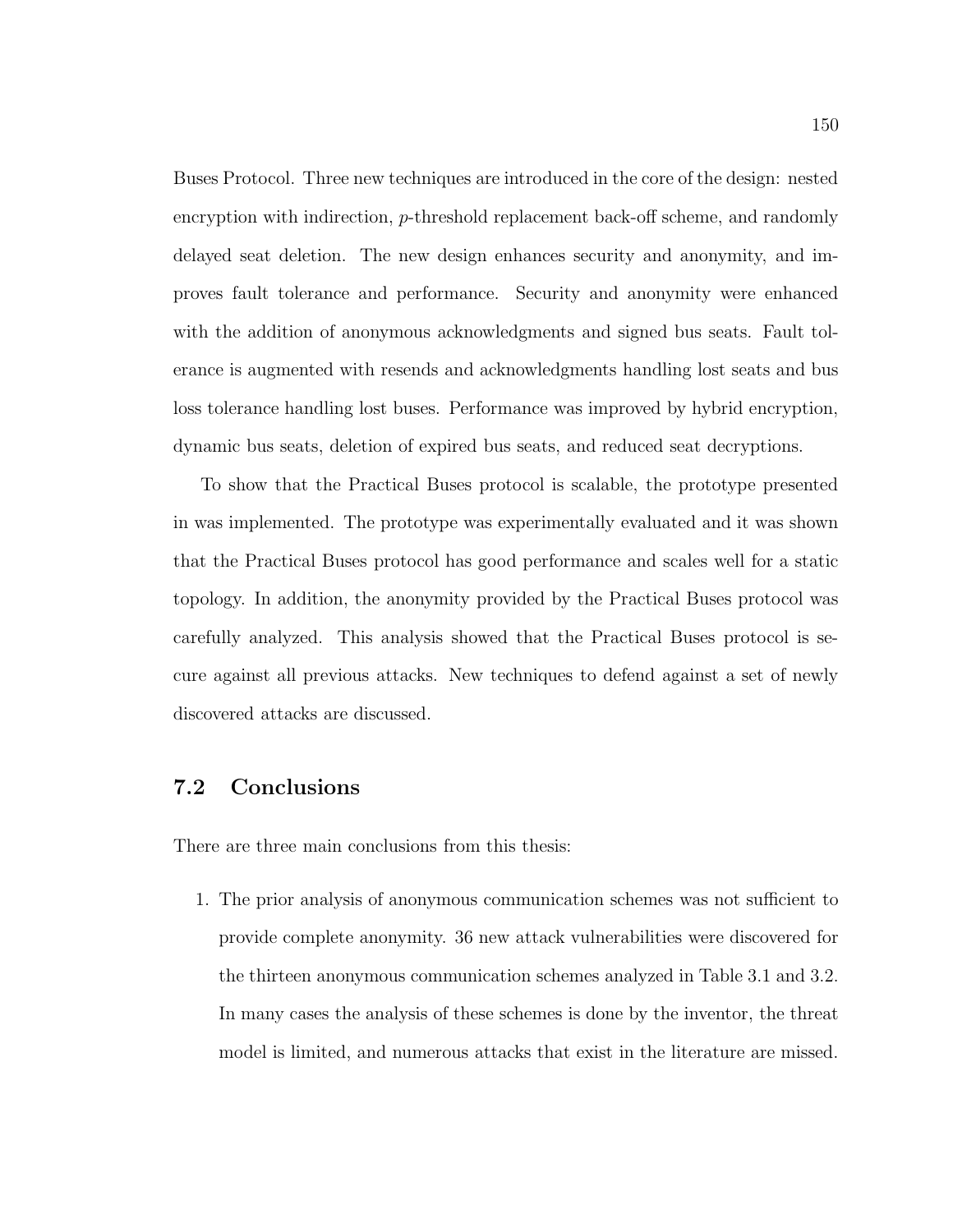A more robust anonymity analysis is presented in this thesis, summarizing all the attacks in the literature, identifying the characteristics required to defend against each attack, and identifying the characteristics each scheme used. In addition, the characteristics are identified to protect against all surveyed attacks for anonymous communication schemes based upon mixes, buses, or broadcasting.

- 2. The Practical Buses protocol is a promising anonymous communication scheme. It is the first anonymous communication scheme in the literature to meet robust design criteria: provide security against all attacks in the literature, scalability, mutual anonymity, and support for a dynamic topology. All prior anonymous schemes including the original Buses protocol do not meet all the design criteria.
- 3. The Practical Buses prototype is a practical solution with real world uses. Although our prototype can handle a dynamic network topology, the random walk bus traversal is too inefficient to provide reasonable scabalility. Thus, our prototype is restricted to static networks. Despite this restriction, there are numerous real world applications that could have beneficial results. A static dedicated Practical Buses network could be set-up for group employee evaluations, group therapy sessions, military communications, scheduled employee feedback sessions, et cetera. Furthermore, a static dedicated Practical Buses network could be extended to support additional applications such as anonymous Web browsing, e-mail, e-voting, e-counseling for victims of abuse, et cetera. For Internet deployment the prototype would have to be modified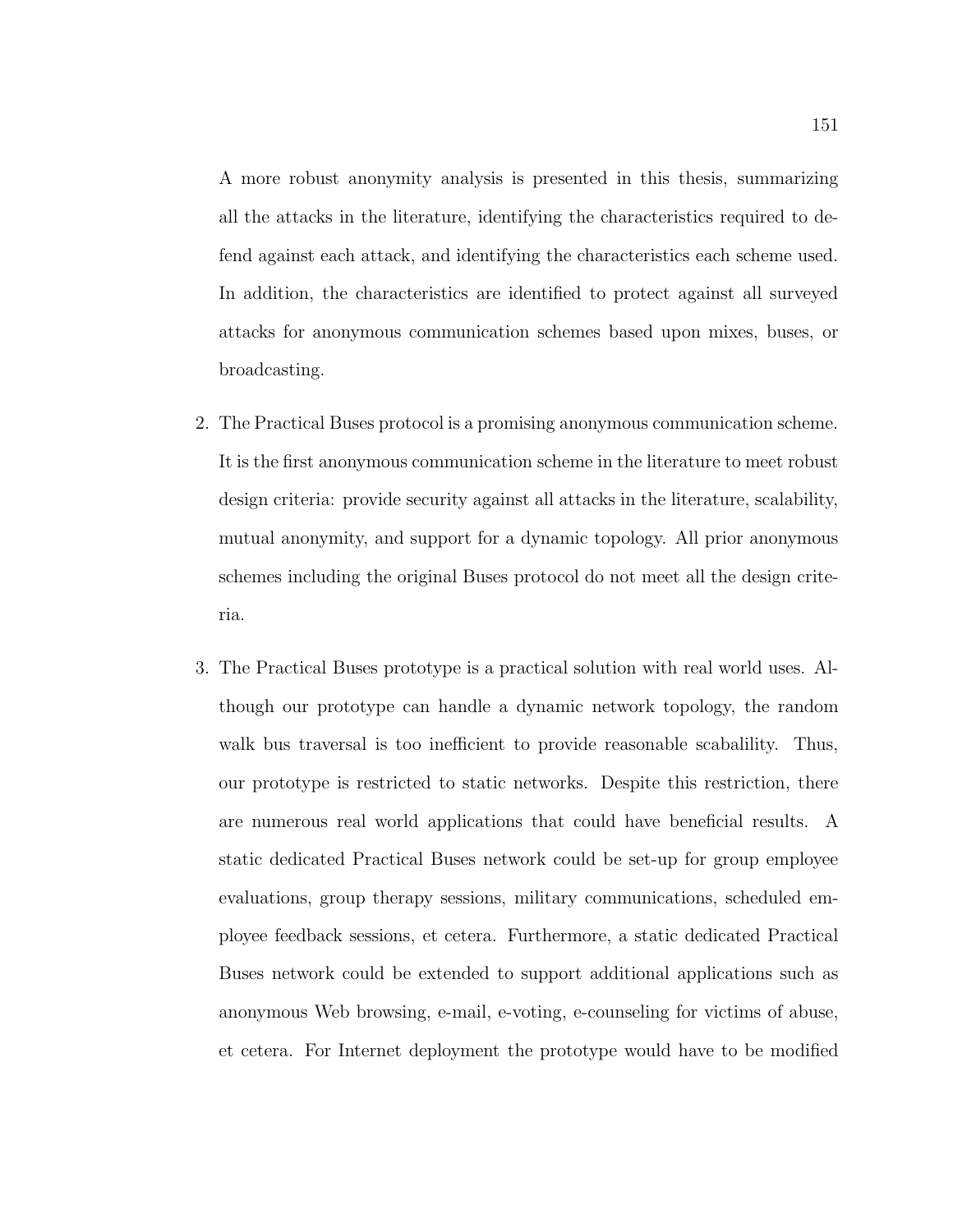so that each node securely stores its own private key, the central static routing table would have to be updated for the static topology, the central public key table would have to be updated to include all the nodes public keys, and the central alias-public key mapping would have to updated. In addition, application support would have to be added. The sender would send an anonymous request for a random node in the Practical Buses Network to send the message on behalf of the sender and the random node would parse the request, send the request, and include the reply anonymously within the anonymous acknowledgment.

## 7.3 Future Work

The Practical Buses protocol could be extended to improve generality, functionality, performance, scalability, and anonymity. Each improvement could be achieved by re-designing, implementing, measuring, and evaluating each improvement to the Practical Buses Protocol.

#### Generality

To support general networks, the Practical Buses Protocol should efficiently support a dynamic network topology such as an ad hoc wireless network. The topology of the network changes rapidly and paths could disappear before an anonymous message travels its entire route. A random walk would allow anonymous communication in a dynamic network topology, but would not scale well since the expected number of hops would be  $O(mn)$  per bus tour where m is the number of edges and n is the num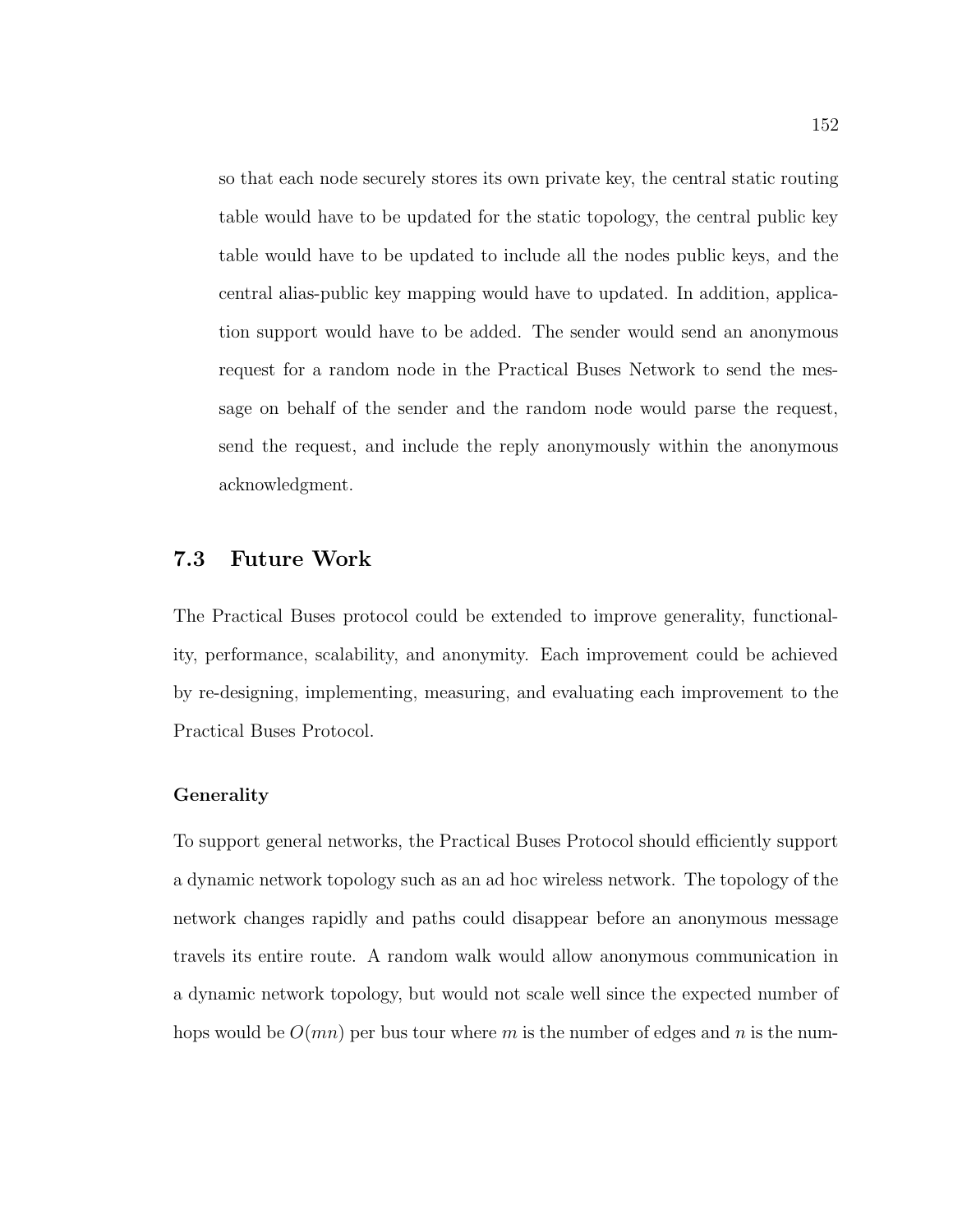ber of nodes. One potential solution that uses random walks is to divide the network into clusters, have a bus for each cluster, and have seat transfers between clusters. Using this method, the expensive tail of  $O(mn)$  could be cut off before it grows too quickly but seat transfer, shortest path information, and cluster management would be needed. Another approach is to create dynamically a static path whenever it is determined that the network topology has changed. However, the efficiency of the solution would depend on the overhead of creating a static path dynamically being compounded by how frequent the network topology changes.

#### Functionality

The Practical Buses protocol's functionality could be extended to provide message fragmentation, application transparency, and DoS counter attack measures. A malicious node (e.g., a node performing a DoS attack) could be detected by a Practical Buses Protocol layer traceback. Each node in the indirection path would be required to send an anonymous acknowledgment back to the sender. Then, the sender could monitor the network between the two indirection nodes where the message is lost to identify the malicious node, since it knows what each layer of the nested message looks like and can verify each seats signature. In addition, the Practical Buses protocol set-up should be decentralized so as not to require central administrative set-up.

The functionality should also be extended to include controlled anonymity revocation, otherwise the Practical Buses protocol could be used for illicit purposes. Anonymity revocation could require all nodes to only use public/private key pairs provided by a trusted third party. This trusted third party could then try all possible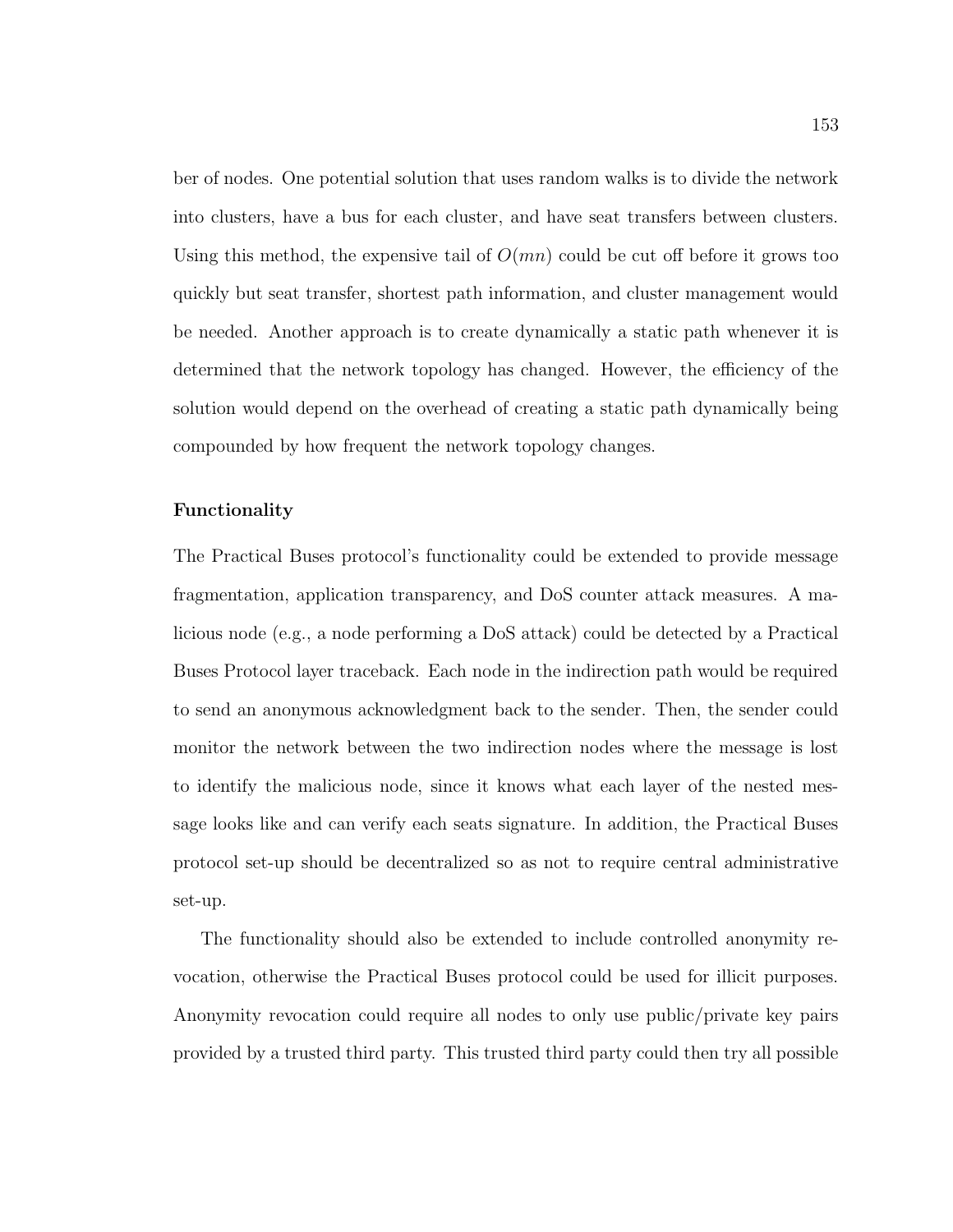private keys on a seat that is having its anonymity revoked, to remove each layer of indirection. To prevent abuse by a trusted individual, pieces of the private key could be secretly distributed to a group of individuals so that a certain threshold is required to reconstruct the private key. However, anonymity revocation contradicts decentralization and both goals cannot be achieved together. Anonymity revocation requires centralized trusted parties.

#### Performance

Improvements to the protocol's performance are also possible. For example, incomparable public keys [46] could obviate the need for a receiver to decrypt all bus seats with both its private key and anonymous private key. Instead, a single private key could be used decrypt ciphertexts that are produced with its public and anonymous public keys. Also, RSA-OAEP remains the performance bottleneck in our protocol. Minimizing the number of RSA-OAEP encryptions and decryptions required would improve the protocol performance. In addition, improving the speed of the RSA-OAEP encryption/decryption module or replacing it with a faster cryptosystem such as elliptic curve cryptography would improve the protocol performance. Also, performance can be improved by exploiting the parallelism available in our protocol implementation. Lastly, additional performance testing and parameter tuning would improve performance.

#### Scalability

Improvements are needed to improve the scalability of the protocol by reducing the average message latency. Potential scalability improvements are clustering, multiple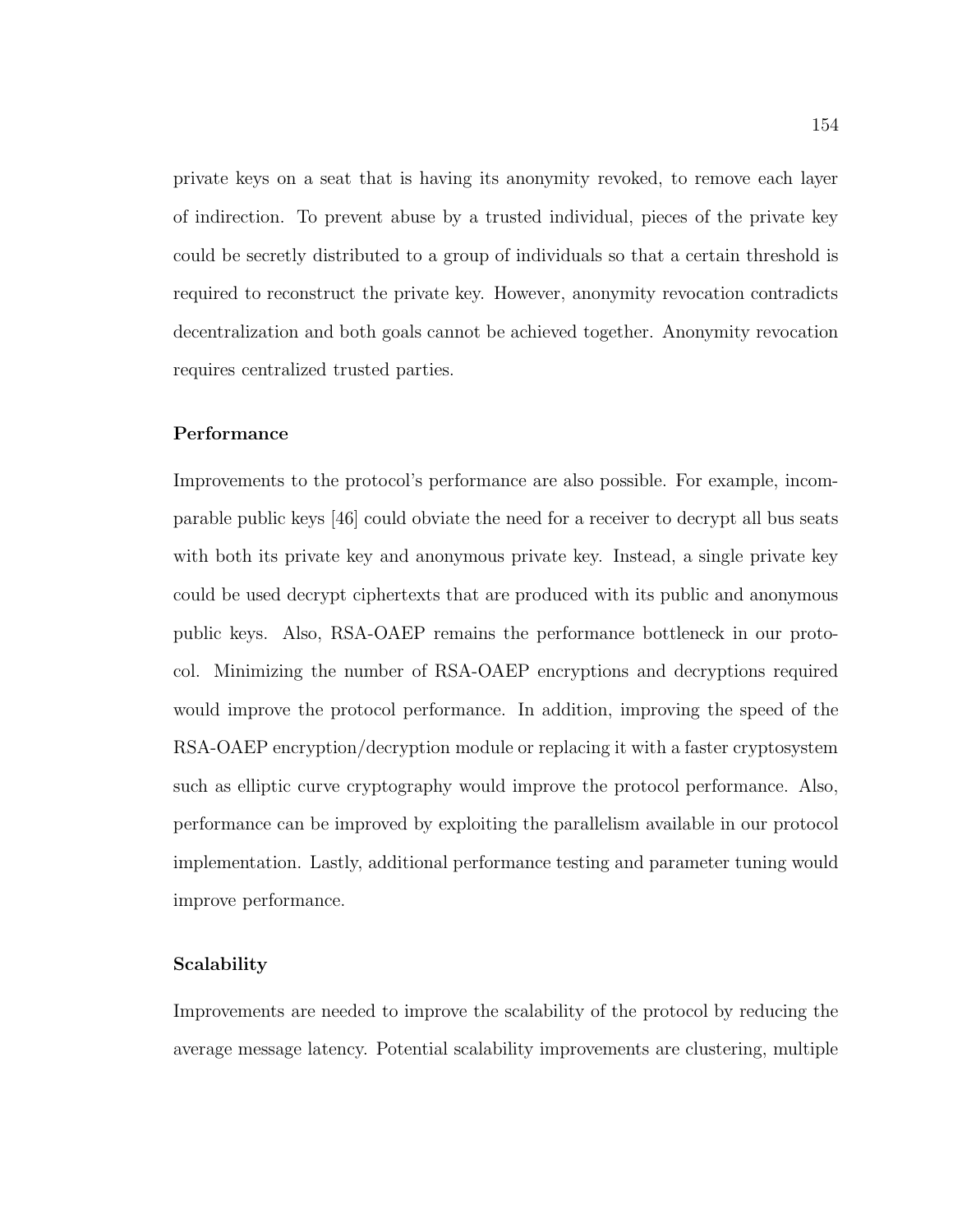buses on a route, and traffic shaping. Clustering could limit the size of each bus route to a manageable size. Multiple buses on a route would decrease the time a node has to wait for a bus to insert a seat. The increased number of buses would also allow the node to send more messages on the larger amount of seats. However, this would increase the communication and computational complexities of the protocol. The burstiness of the traffic could be reduced by using leaky buckets at the traffic sources. Leaky buckets are used in ATM for constant bit rate and variable bit rate to shape the traffic.

#### Anonymity

To defend against the new attacks in Chapter 6, the Practical Buses protocol should be modified. The threshold and back-off should be set to zero, confusion traffic should be added, hidden end-points should be added, and prune max seats should be added. With hidden end-points, the random seat deletion delay could be set to zero to improve performance, since the set of nodes observed deleting nodes would no longer include the sender or receiver. However, even with these changes the Practical Buses protocol could potentially have undiscovered vulnerabilities despite great care in designing a secure protocol. Potential weaknesses are missed code vulnerabilities such as buffer overflows, application vulnerabilities, operating system vulnerabilities, or viruses creating back doors to install software such as key stroke recorders.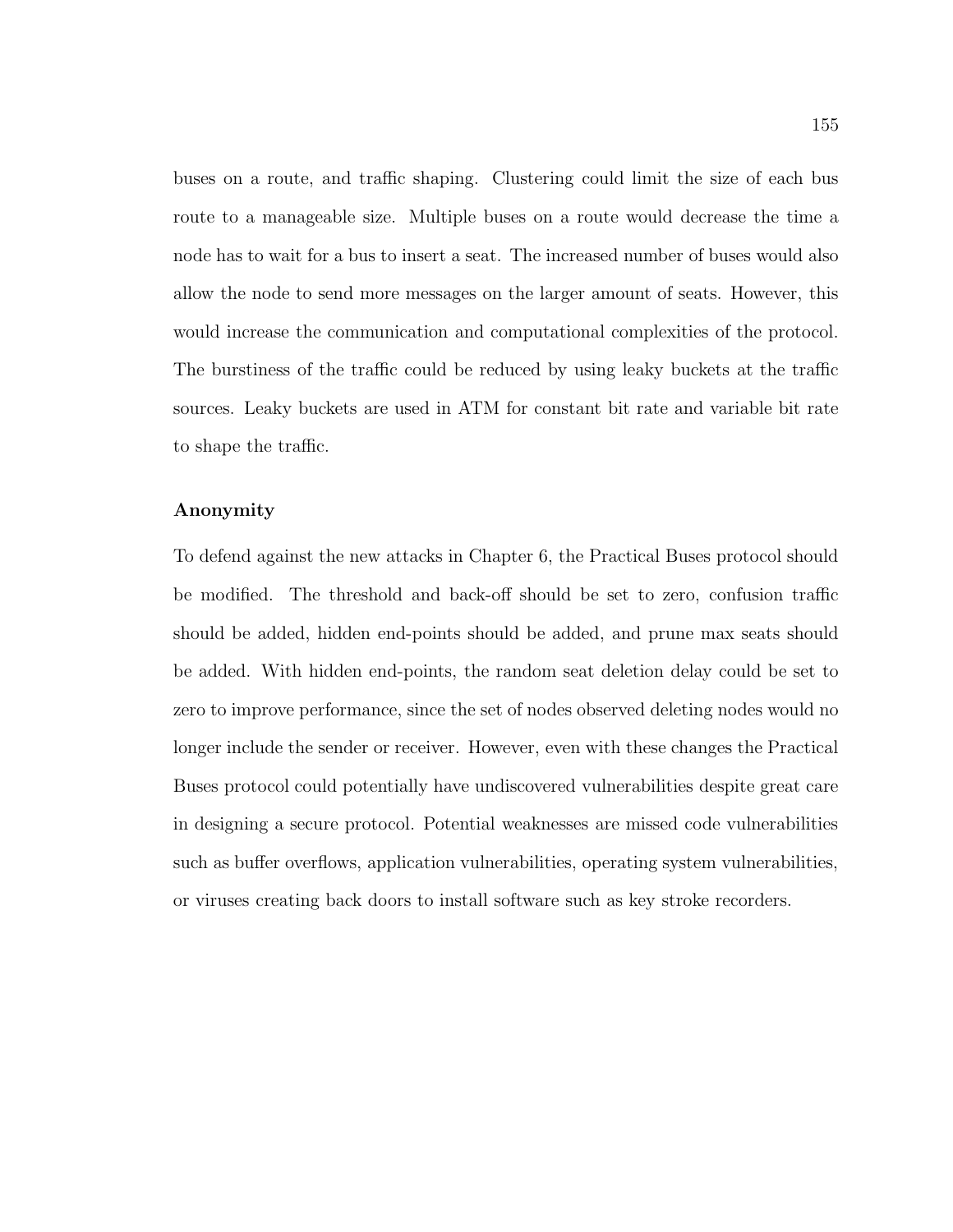## Bibliography

- [1] R. Aleliunas, R. Karp, R. Lipton, L. Lovasz, and C. Rackoff. Random walks, universal traversal sequences and the complexity of maze problems. In Proceedings of the 11th Annual Symposium on the Theory of Computing, pages 218–223. ACM, 1979.
- [2] Anonymizer, 2003. http://www.anonymizer.com.
- [3] Anonymous mailer, 2003. http://mailer.us.tf/.
- [4] A. Beimel and S. Dolev. Buses for anonymous message delivery. Journal of Cryptology, 16(1):25–39, 2003.
- [5] M. Bellare, J. Killian, and P. Rogaway. The security of cipher block chaining message authentication code. Journal of Computer and System Sciences, 61(3):362–369, 1994.
- [6] H. Berghel and K. Womack. Anonymizing the net. Communications of the ACM,  $46(4):15-19$ , 2003.
- [7] D. Chaum. Untraceable electronic mail, return addresses and digital pseudonyms. Communications of the ACM, 24(2):84–88, 1981.
- [8] D. Chaum. The dining cryptographers problem: Unconditional sender and recipient untraceability. Journal of Cryptology, 1(1):65–75, 1988.
- [9] J. Claessens, B. Preneel, and J. Vandewalle. Solutions for anonymous communication on the internet. In Proceedings of the International Carnahan Conference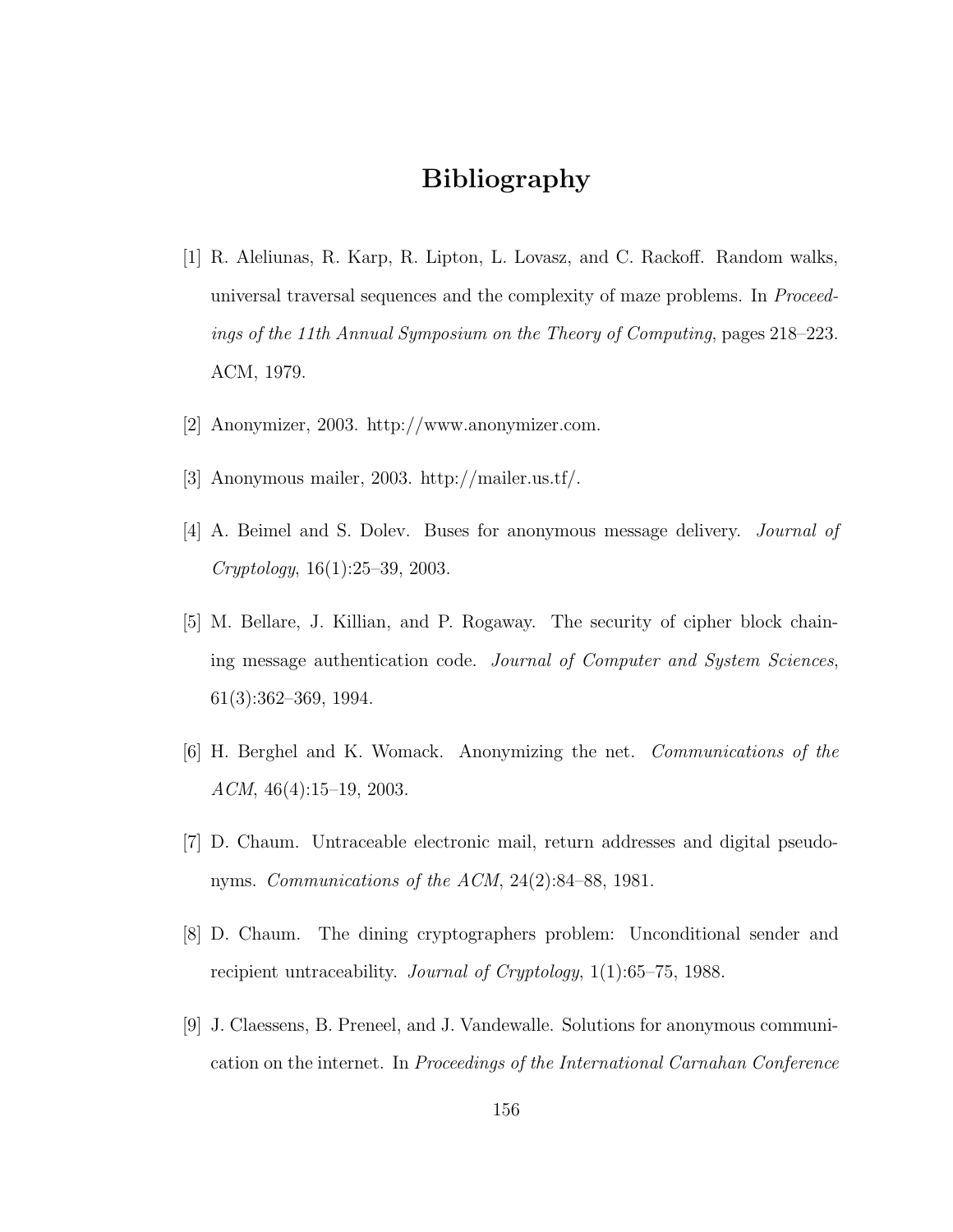on Security Technology, pages 298–303. IEEE, 1999.

- [10] L. Cottrell. Mixmaster & remailer attacks, 2003. http://www.obscura.com /˜loki/re-mailer-essay.html.
- [11] Crowds, 2002. http://www.research.att.com/˜crowds/.
- [12] DC-Net, 2003. http://cypherpunks.venona.com/date/1992/12/msg00114.html.
- [13] S. Dolev and R. Ostrovsky. Xor-trees for efficient anonymous multicast and reception. ACM Transactions on Information and System Security, 3(2):63–84, 2000.
- [14] Freedom network, 2003. http://www.freedom.net.
- [15] E. Gabber, P. Gibbons, and D. Kristol. On secure and pseudonymous clientrelationships with multiple servers. ACM Transactions on Information and System Security, 2(4):391–415, 2000.
- [16] GMP. http://www.swox.com/gmp/.
- [17] Y. Guan, X. Fu, R. Bettati, and W. Zhoa. An optimal strategy for anonymous communication protocols. In Proceedings of 22nd International Conference on Distributed Computing Systems, pages 257–220. IEEE, 2002.
- [18] C. Gulcu and G. Tsudik. Mixing e-mail with babel. In Proceedings of the 1996 Symposium on Network and Distributed System Security, pages 2–16. IEEE, 1996.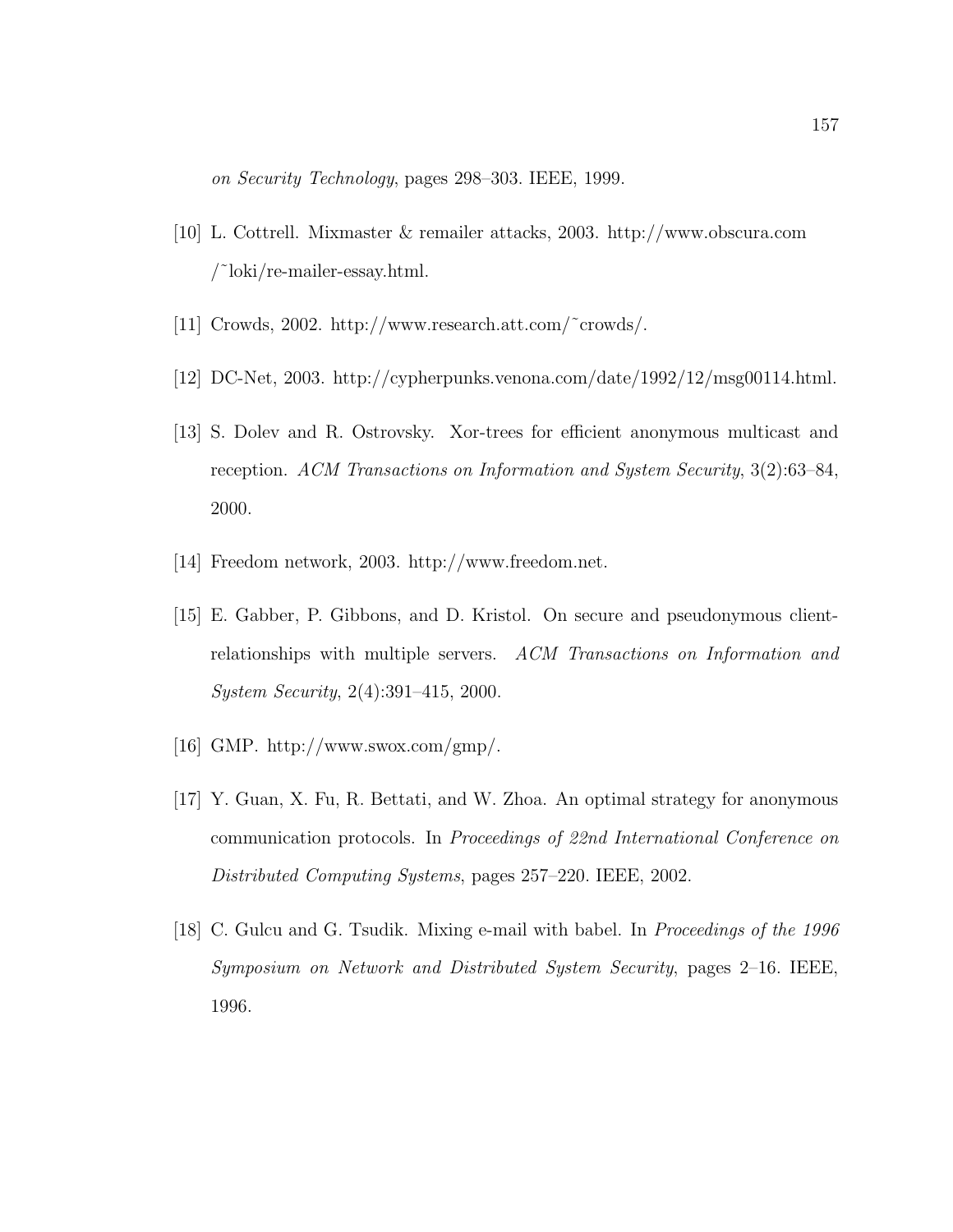- [19] A. Hirt, M. J. Jacobson Jr., and C. Williamson. Survey and Analysis of Anonymous Communication Schemes, 2003. Submitted to the ACM Computing Surveys.
- [20] A. Hirt, M. J. Jacobson Jr., and C. Williamson. An Improved Buses Protocol for Anonymous Communication, 2004. Submitted to ACM Conference on Computer and Communications Security.
- [21] RSA Laboratories. RSA-OAEP Encryption Scheme Algorithm Specification and Supporting Documentation. RSA Security Inc, 2000. ftp://ftp.rsasecurity.com/pub/rsalabs/rsa algorithm/rsa-oaep spec.pdf.
- [22] RSA Laboratories. RSA Signature Scheme with Appendix Probabilistic Signature Scheme. RSA Security Inc, 2000. ftp://ftp.rsasecurity.com /pub/rsalabs/rsa algorithm/nessie pss.zip.
- [23] B. Lewis and D. Berg. Multithreaded Programming with Pthreads. SUN Microsystems, Mountain View, California, 1998.
- [24] Lucent personal web assistant, 2003. http://www.math.tau.ac.il /˜matias/lpwa.html.
- [25] N. Lynch. Distributed Algorithms. Morgan Kaufmann Publishers, Inc., San Francisco, California, 1996.
- [26] A. Menezes, P. Oorschot, and S. Vanstone. Handbook of Applied Cryptography. CRC Press, Boca Raton, Florida, 2001.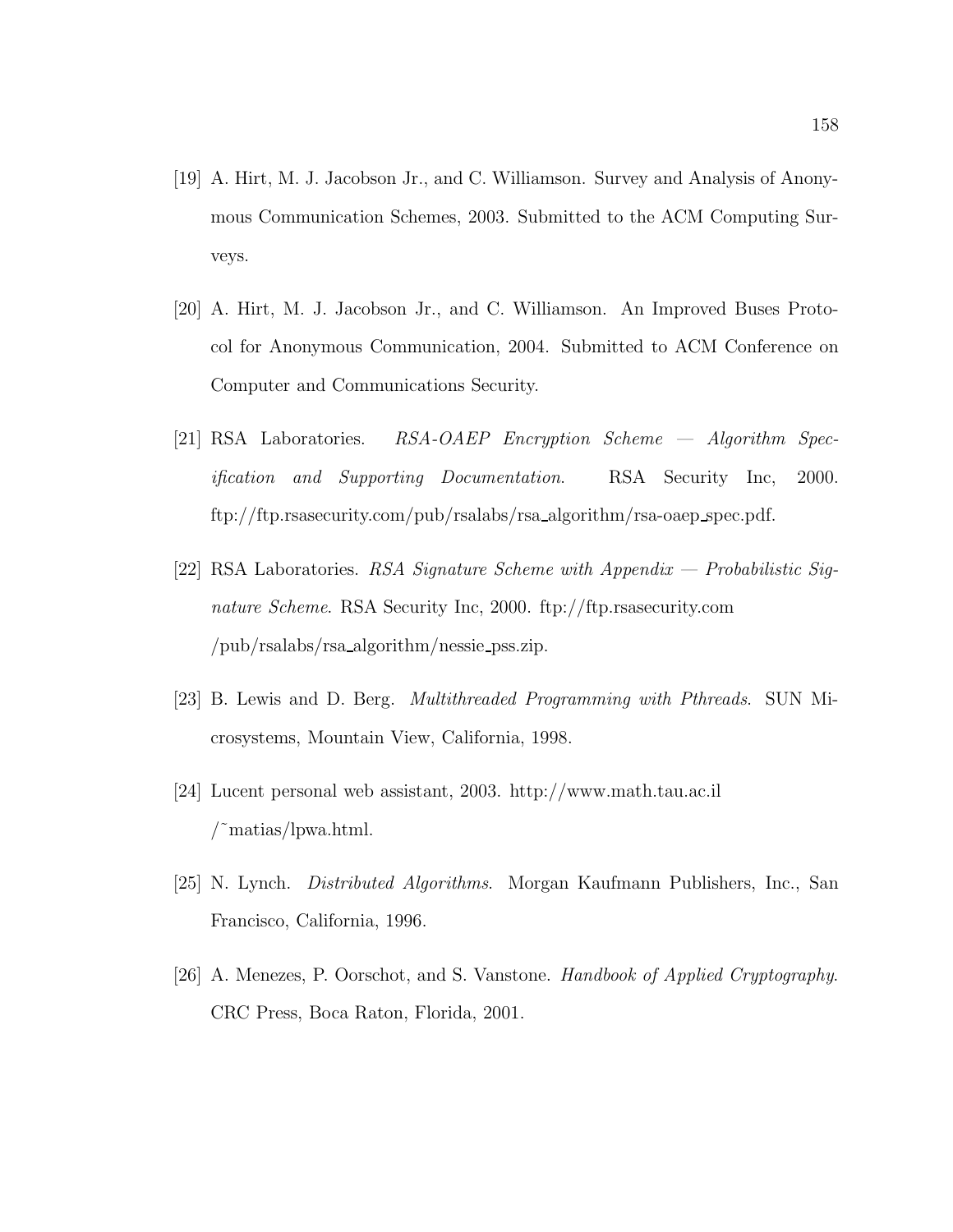- [27] National Institute of Standards and Technology. Advanced Encryption Standard  $-$  FIPS 197, 2001. http://csrc.nist.gov/publications/fips/fips197/fips-197.pdf.
- [28] Onion routing, 2003. http://www.onion-router.net/.
- [29] A. Pfitzmann and M. Waidner. Networks without user observability. Computers  $&$  Security, 2(6):158-166, 1987.
- [30] Pipenet 1.1, 2003. http://www.eskimo.com/˜weidai/pipenet.txt.
- [31] Proxymate, 2003. http://proxymate.com/.
- [32] Pthreads. http://www.opengroup.org/austin/papers/backgrounder.html.
- [33] Recent results on oaep security, 2004. http://www.rsasecurity.com /rsalabs/node.asp?id=2147.
- [34] M. Reed, P. Syverson, and D. Goldschlag. Anonymous connections and onion routing. In Proceedings of Symposium on Security and Privacy, pages 44–54. IEEE, 1997.
- [35] M. Reiter and A. Rubin. Crowds: Anonymity for web transactions. ACM Transactions on Information and System Security, 1(1):66–92, 1998.
- [36] SHA-1 implementation, 2000. http://www.faqs.org/rfcs/rfc3174.html.
- [37] R. Sherwood, B. Bhattacharjee, and A. Srinivasan.  $p^5$ : A protocol for scalable anonymous communication. In Proceedings of Symposium on Security and Privacy, pages 53–65. IEEE, 2002.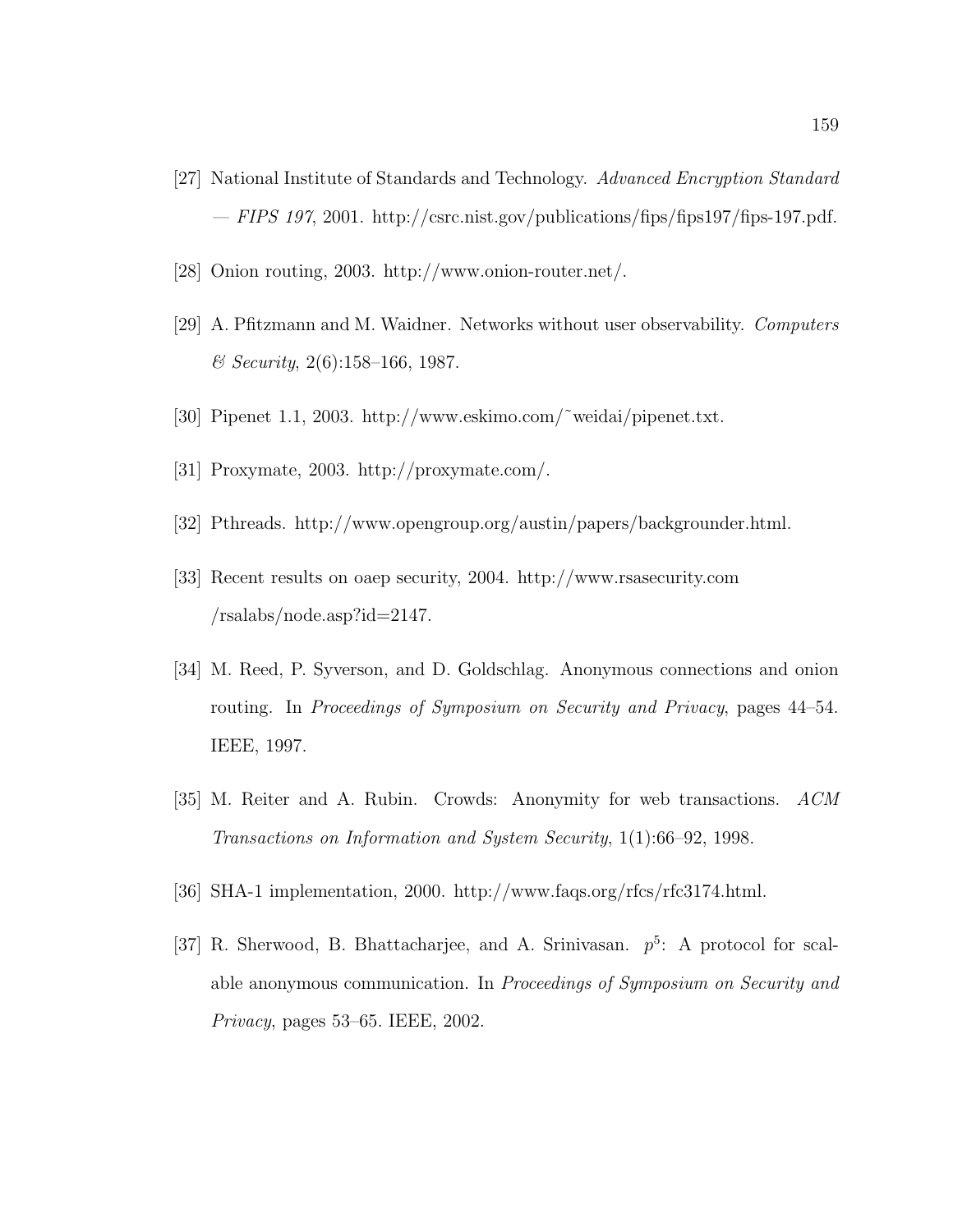- [38] C. Shields and B. Levine. A protocol for anonymous communication over the internet. In Proceedings of the Conference on Computer and Communication Security, pages 33–42. ACM, 2000.
- [39] J. Sotto and L. Bassaham. Randomness testing of the advanced encryption standard finalist candidates. Technical report, National Institute of Standards and Technologies, 200.
- [40] S. Stefanek. AES implementation, 2000. http://www.mirrors.wiretapped.net /security/cryptography/algorithms/aes/aes-c++-sstefanek/rijndael.cpp.
- [41] P. Syverson, D. Goldschlag, and M. Reed. Anonymous connections and onion routing. In Proceedings of the Symposium on Security and Privacy, pages 44–54. IEEE, 1997.
- [42] P. Syverson, D. Goldschlag, and M. Reed. Onion routing access configuration. In Proceedings of the DARPA Information Survivability Conference and Exposition, pages 34–40. IEEE, 2000.
- [43] P. Syverson, D. Goldschlag, and M. Reed. Designing Privacy Enhancing Technologies. Springer-Verlag, Berlin, Heidelberg, 2001.
- [44] Type 1 and 2 remailer list, 2003. http://freedom.gmsociety.org/stats/.
- [45] Type 1 remailer list, 2003. http://anon.efga.org/Remailers/TypeIList/.
- [46] B. Waters, E. Felten, and A. Sahai. Receiver anonymity via incomparable public keys. In Proceedings of the 10th ACM conference on Computer and Communication Security, pages 112–121. ACM, 2003.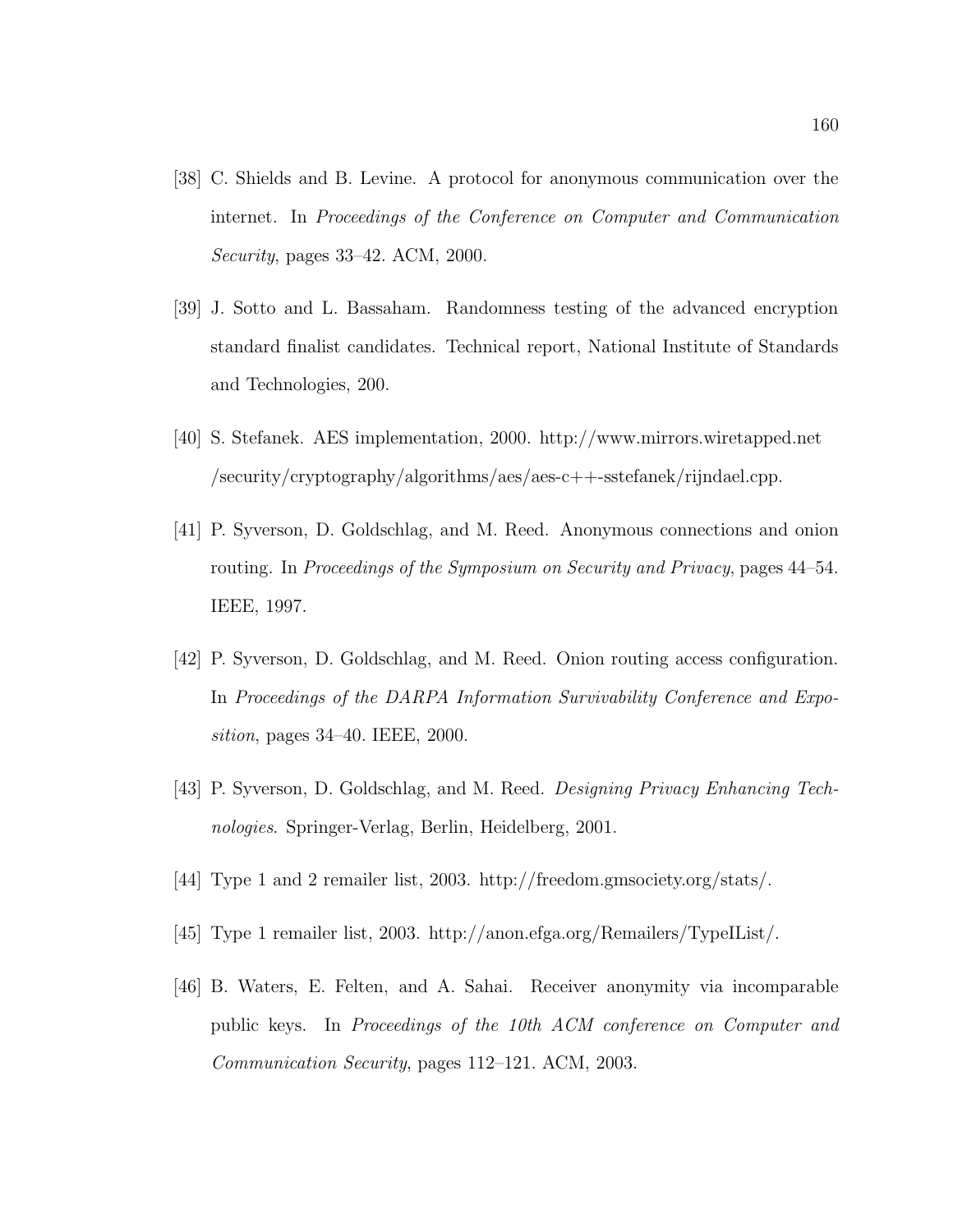[47] P. Zimmerman. PGP user's guide, 1994. included in PGP distribution 2.6i.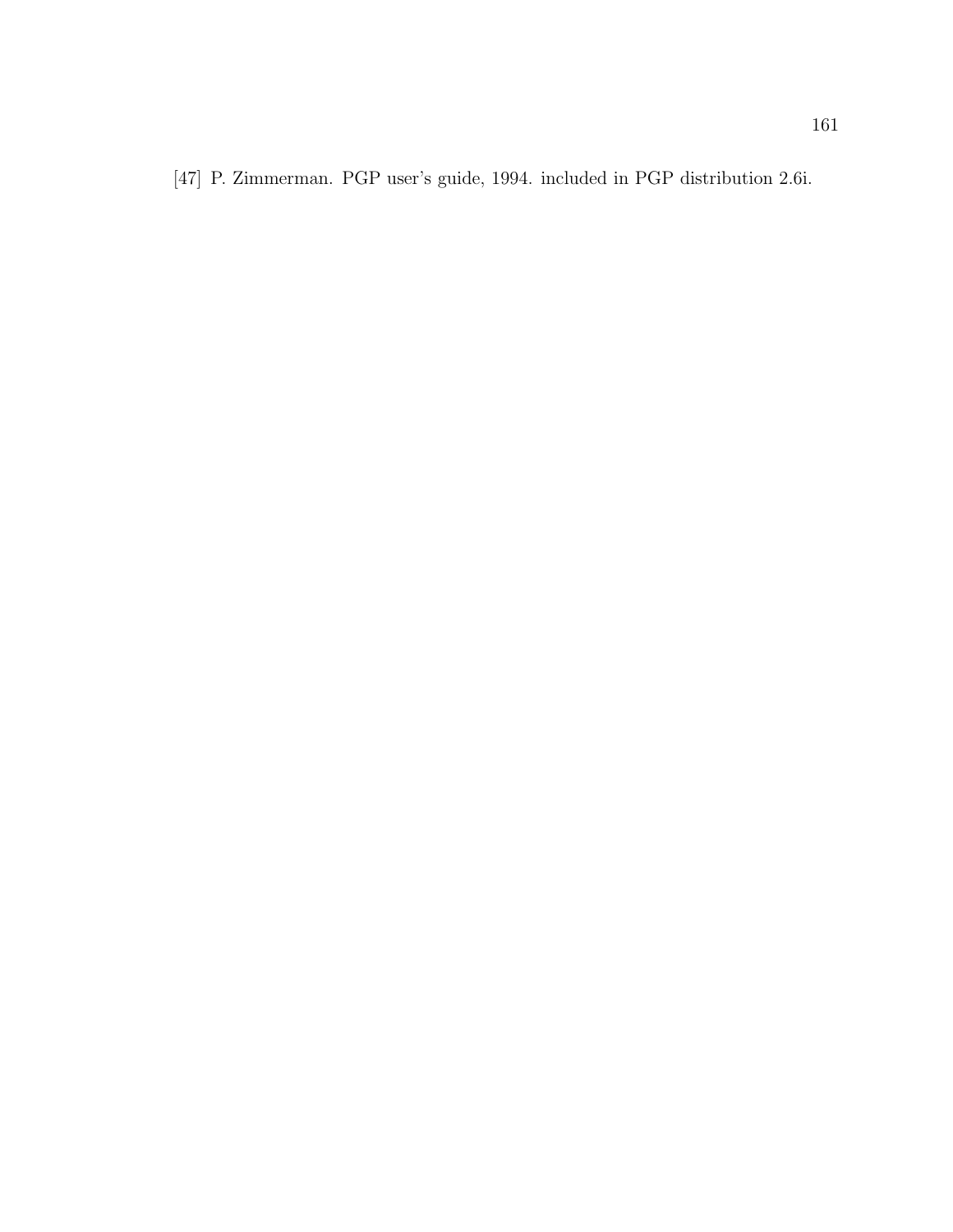# Appendix A

# Anonymous Communication Scheme Examples

## A.1 Mix Example: Chaum's Mixes

To further understand mixes, consider the following example based upon Chaum's mixes. Assume there are three intermediate mixes to send a message M and receive a reply  $M'$  and that the sender S sends the message M to the receiver R.

S begins by choosing a re-routing path,  $mix_1, mix_2, mix_3$ , and creates an untraceable return address so that R can reply. S creates three random pairs of public/private keys  $(R_1^+/R_1^-, R_2^+/R_2^-, R_3^+/R_3^-)$  that also act as random salt. The untraceable address is created recursively using the sender's re-routing path to the receiver.  $A_s$  is recursively prepended with the randomly generated public key  $R_i^+$ , encrypted with the mixes public key  $K_i^+$ , and appended with the address  $A_i$  (for  $i = 1, i = 2, i = 3$ , that is:

 $A_S$ 

$$
E_{K_1^+}(R_1^+, A_S), A_1
$$
  

$$
E_{K_2^+}(R_2^+, E_{K_1^+}(R_1^+, A_S), A_1), A_2
$$
  

$$
E_{K_3^+}(R_3^+, E_{K_2^+}(R_2^+, E_{K_1^+}(R_1^+, A_S), A_1), A_2)
$$

Note that for the final iterative loop, the address  $A_3$  is not appended because R knows which mix sent the message M. However, after the last iterative loop  $K_S^+$  is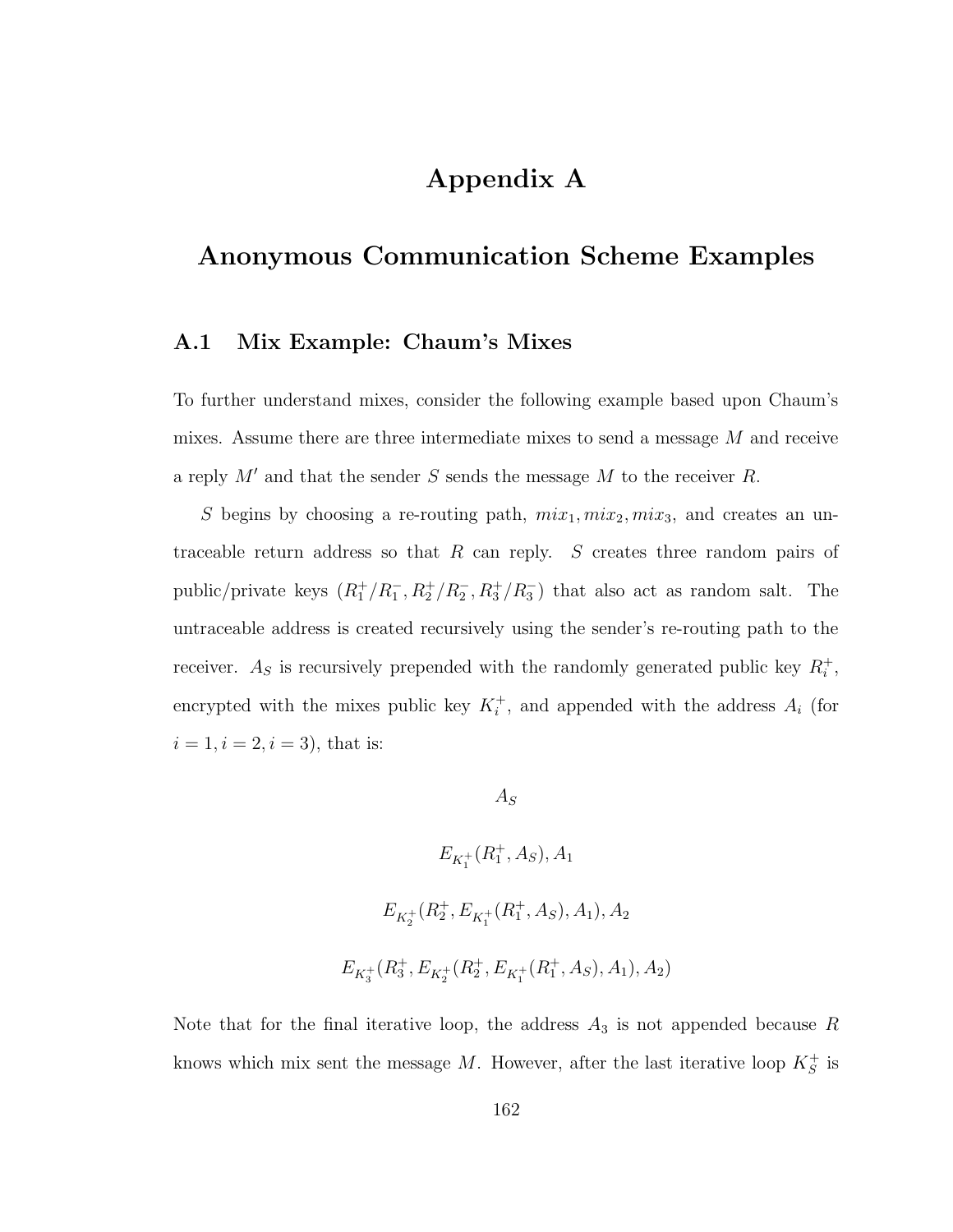appended (a public key randomly generated for  $R$ 's reply) so that  $R$  can encrypt its reply with  $K_S^+$ :

$$
E_{K_3^+}(R_3^+, E_{K_2^+}(R_2^+, E_{K_1^+}(R_1^+, A_S), A_1), A_2), K_S^+
$$
 (A.1)

Let us denote this untraceable return address in Equation A.1 as *return*.

Once the return address has been created, S prepares the anonymous message by layering the encryption of  $(return, m)$ . The layered encryption is done on the reverse path with R's public key, then  $mix_3$ 's public key, then  $mix_2$ 's public key, and finally  $mix_1$ 's public key. Also, before encrypting each layer with  $K_i^+$ , the address of the next hop  $A_{i+1}$  is prepended to the message and random salt  $R_i$  is appended to the message. That is:

$$
(return, m)
$$
\n
$$
E_{K_R^+}(R_0, (return, m))
$$
\n(A.2)\n
$$
E_{K_3^+}(R_3, E_{K_R^+}(R_0, (return, M)), A_R)
$$
\n
$$
E_{K_2^+}(R_2, E_{K_3^+}(R_3, E_{K_R^+}(R_0, (return, M)), A_R), A_3)
$$
\n
$$
E_{K_1^+}(R_1, E_{K_2^+}(R_2, E_{K_3^+}(R_3, E_{K_R^+}(R_0, (return, M)), A_R), A_3), A_2)
$$
\n(A.3)

Note  $A_{R+1}$  is not appended in Equation A.2 because  $A_R$  is the last hop. Also, the address  $A_1$  in Equation A.3 is not appended because S knows that the first hop is  $A_1.$ 

S has prepared the encrypted layered message with the return address and must remember  $R_1^-, R_2^-, R_3^-, K_s^-$  as the private keys to decrypt R's reply M'. Let  $A \to B$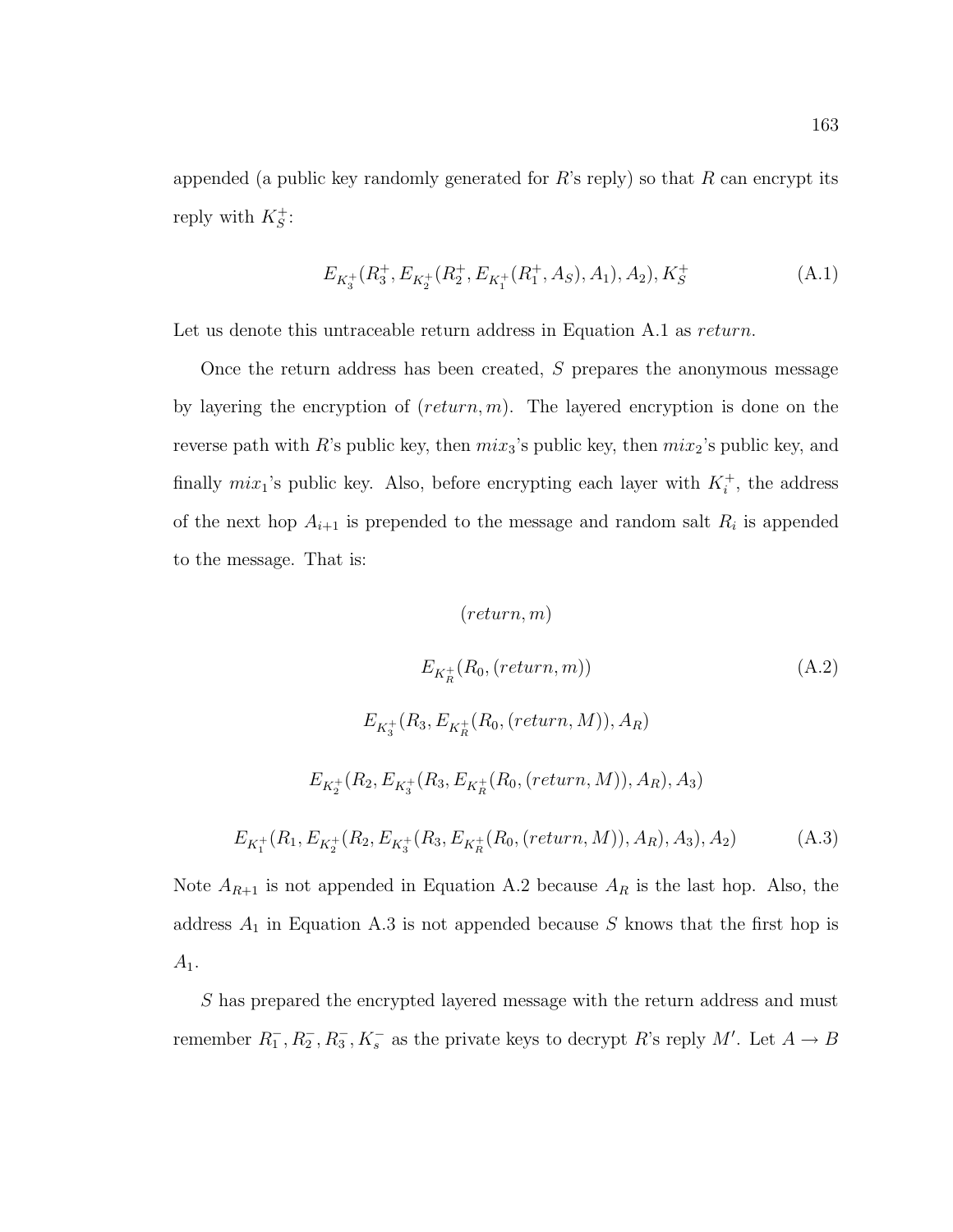denote the message that  $A$  sends to  $B$ . Now let us trace the message as it is sent from  $S$  to  $R$ .

$$
S \to mix_1 \qquad E_{K_1^+}(R_1, E_{K_2^+}(R_2, E_{K_3^+}(R_3, E_{K_6^+}(R_0, (return, M)), A_R), A_3), A_2)
$$
  
\n
$$
mix_1 \to mix_2 \qquad E_{K_2^+}(R_2, E_{K_3^+}(R_3, E_{K_6^+}(R_0, (return, M)), A_R), A_3)
$$
  
\n
$$
mix_2 \to mix_3 \qquad E_{K_3^+}(R_3, E_{K_6^+}(R_0, (return, M)), A_R)
$$
  
\n
$$
mix_3 \to R \qquad E_{K_6^+}(R_0, (return, M))
$$

Note that the receiving  $mix_i$  of a layered message uses its private key  $K_i^-$  to decrypt the message, throws away the random salt  $R_i$ , and determines the next hop  $A_{i+1}$ . When R receives the message it decrypts the message with  $K_R^-$ , saves  $(R_0, return)$ to reply, and reads the message M.

R then uses the untraceable return address to send a reply  $M'$ . Recall that  $K_S^+$ is found in return (see Equation A.1). R appends its reply  $M'$  with  $R_0$  and encrypts  $(R_0, M')$  with  $K_S^+$ . This is appended with  $E_{K_3^+}(R_3^+, E_{K_2^+}(R_2^+, E_{K_1^+}(R_1^+, A_S), A_1), A_2)$ from return (see Equation A.1). Now, R sends  $(E_{K_3^+}(R_3^+, E_{K_2^+}(R_2^+, E_{K_1^+}(R_1^+, A_S),$  $(A_1), A_2$ ,  $E_{K_S^+}(R_0, M')$  to  $mix_3$  and the message arrives at S as follows:

$$
R \to mix_3 \qquad (E_{K_3^+}(R_3^+, E_{K_2^+}(R_2^+, E_{K_1^+}(R_1^+, A_S), A_1), A_2), E_{K_3^+}(R_0, M')
$$
  
\n
$$
mix_3 \to mix_2 \qquad E_{K_2^+}(R_2^+, E_{K_1^+}(R_1^+, A_S), A_1), A_2), E_{R_3^+}(E_{K_3^+}(R_0, M'))
$$
  
\n
$$
mix_2 \to mix_1 \qquad E_{K_1^+}(R_1^+, A_S), A_1), A_2), E_{R_2^+}(E_{R_3^+}(E_{K_3^+}(R_0, M')))
$$
  
\n
$$
mix_1 \to S \qquad E_{R_1^+}(E_{R_2^+}(E_{R_3^+}(E_{K_3^+}(R_0, M'))))
$$

Note that the receiving  $\min_i$  of a layered message uses its private key  $K_i^-$  to decrypt return, uses the public key  $R_i^+$  to encrypt the reply message, and determines the next hop  $A_{i-1}$ . Once S receives  $E_{R_1^+}(E_{R_2^+}(E_{R_3^+}(E_{K_5^+}(R_0,m'))))$  it uses the private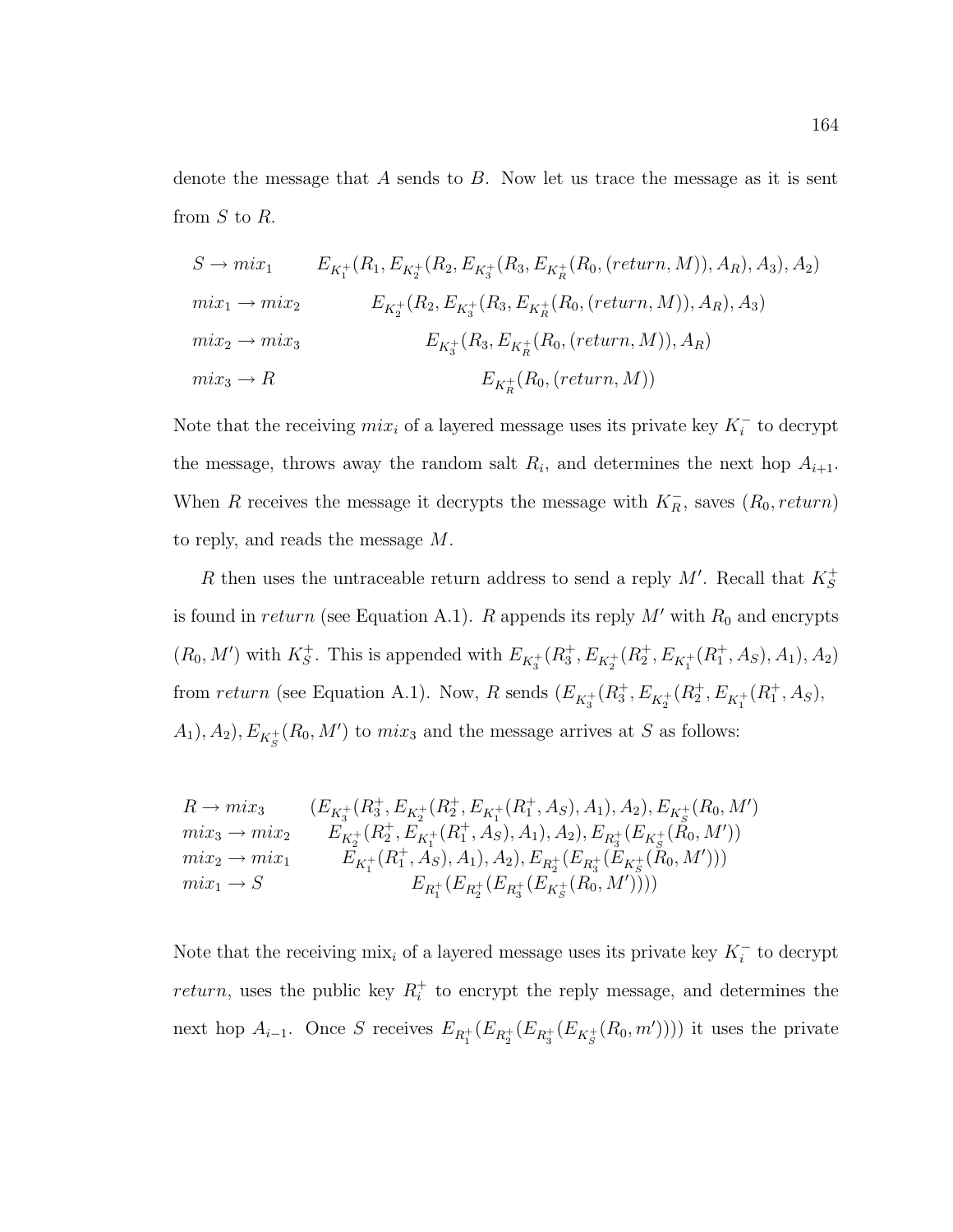keys  $R_1^-, R_2^-, R_3^-, K_s^-$  to decrypt the message, uses the random salt  $R_0$  to verify that  $R$  sent the reply message, and reads  $M'$ .

## A.2 Re-routing Example: Crowds

To further understand how re-routing works, consider the following example based on Crowds. Let the sender (user web browsing) be denoted S and the receiver (web server) be denoted  $R$ . There are three phases in Crowds, authentication with the Blender, static-path creation, and anonymous web requests sends/receives.

S first contacts the Blender and authenticates itself with the username and password so it can become a member of a crowd. If the Blender authenticates S, it adds S's IP Address, port number, and account name to the list of crowd members.

S then waits for the next join commit, to create its static re-routing path. Upon receipt of the join commit, S's Jondoe forwards to a random Jondoe a randomly generated 128 bit path key and a randomly generated 128 bit path ID encrypted with its shared symmetric key. The IP, port, path ID of the first hop in the rerouting path as well as the path key are recorded by S's Jondoe so it knows where to send subsequent web requests tagged with that path ID. Each Jondoe that receives the re-routing path creation request flips a biased coin. With probability  $p_f$  the intermediate Jondoe forwards to a random Jondoe a new random 128-bit path ID and the same path key encrypted with the random Jondoe and intermediate Jondoe's shared symmetric key. In addition, the old and new path ID, along with the IP address and port number of the predecessor and successor Jondoes are recorded in the Jondoe's routing table. If the coin flip indicates not to forward the message, the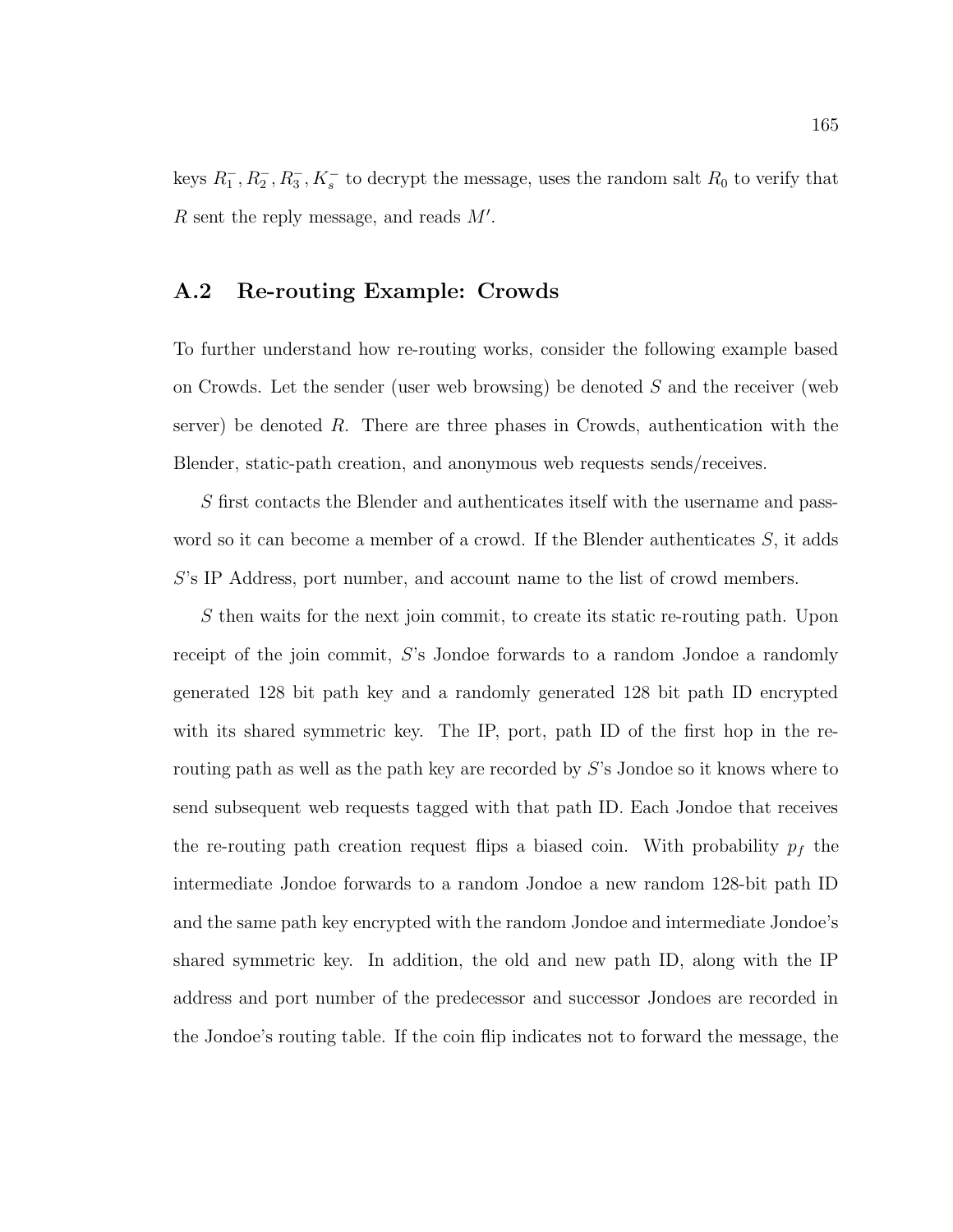Jondoe records a sentinel value for the successor hop in the routing table so it knows to decrypt the web request with the path key and forward it to R.

After the static re-routing path is created, web requests are sent by S's Jondoe by encrypting the web request with the path key, and the path ID with the symmetric key shared by the user's Jondoe and the successor's Jondoe (recorded in the routing table). Each intermediate Jondoe in the re-routing path decrypts the path ID with its shared key, looks up the successor Jondoe, encrypts the new path ID with the symmetric key shared by the intermediate Jondoe and the successor's Jondoe, and forwards the encrypted path ID and still encrypted URL request to the successor node. If a Jondoe looks up the successor for the path ID in the re-routing table and discovers the sentinel value for the successor hop, it decrypts the encrypted web request with the path key and makes the web request on behalf of the sender. It then sends the response of R on the backwards path similar to the method the web request was sent.

#### A.3 Buses Example: Buses

To further understand Buses, let us consider the following example. Since the optimal communication complexity protocol is rather simple and does not provide mutual anonymity, consider the optimal buffer complexity protocol. Suppose a sender S wants to send a message M to receiver  $R$ , the topology consist of five nodes  $S, N_2, N_3, R, N_5$ , and let the route of the bus form the ring  $S, N_2, N_3, R, N_5, S$ . In order for S to send the message to R, the path and transformations on the bus B consisting of seats  $s_1, s_2, s_3$  are: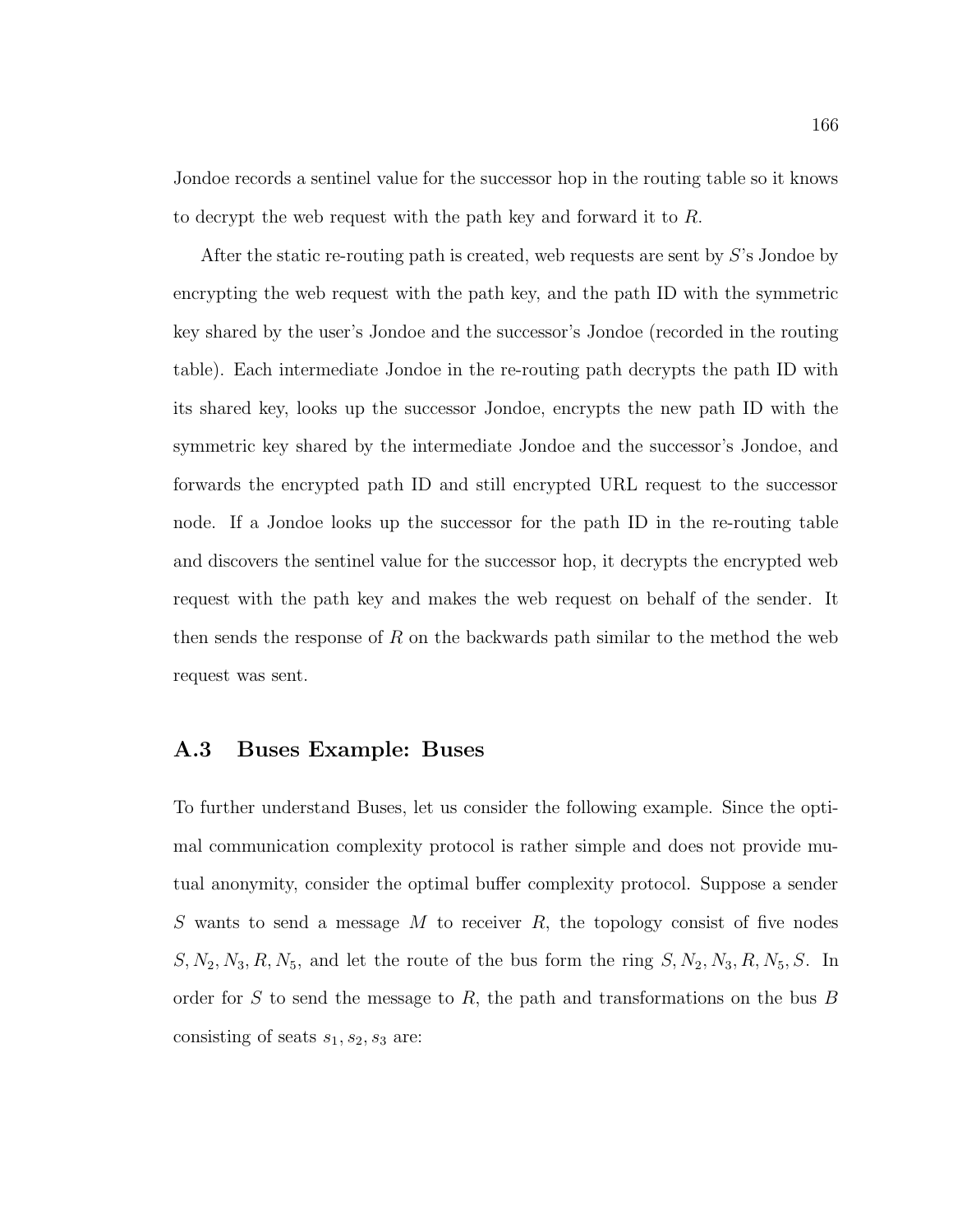Assume  $S$  receives a bus  $B$  with all invalid seats:

- 1. S receives the bus and replaces all the seats with their respective decryptions:  $B = D_{K_S^-}(s_1), D_{K_S^-}(s_2), D_{K_S^-}(s_3)$
- 2. S receives no valid messages.
- 3. S chooses a random seat to forward the layered encrypted message, without loss of generality, assume it is  $s_1$ . The construction of the seat is the message encrypted on the reverse path, i.e., encrypted iteratively with  $K_R^+, K_3^+, K_2^+$  as follows:
	- $(a)$  m
	- (b)  $E_{K_R^+}(M)$
	- (c)  $E_{K_{N_3}^+}(E_{K_R^+}(M))$
	- (d)  $E_{K_{N_2}^+}(E_{K_{N_3}^+}(E_{K_R^+}(M)))$
- 4. S forwards the bus  $B = E_{K_{N_2}^+}(E_{K_{N_3}^+}(E_{K_R^+}(M)), D_{K_S^-}(s_2), D_{K_S^-}(s_3)$  to  $N_2$ .
- $N_2$  receives the bus:
- 1.  $N_2$  receives the bus and replaces all the seats with their respective decryptions:  $B = E_{K_{N_3}^+}(E_{K_R^+}(M)), D_{K_{N_2}^-}(D_{K_S^-}(s_2)), D_{K_{N_2}^-}(D_{K_S^-}(s_3))$
- 2.  $N_2$  receives no valid messages.
- 3.  $N_2$  forwards the bus  $B = E_{K_{N_3}^+}(E_{K_R^+}(M)), D_{K_{N_2}^-}(D_{K_S^-}(s_2)), D_{K_{N_2}^-}(D_{K_S^-}(s_3))$  to  $N_3$ .
- $\mathcal{N}_3$  receives the bus: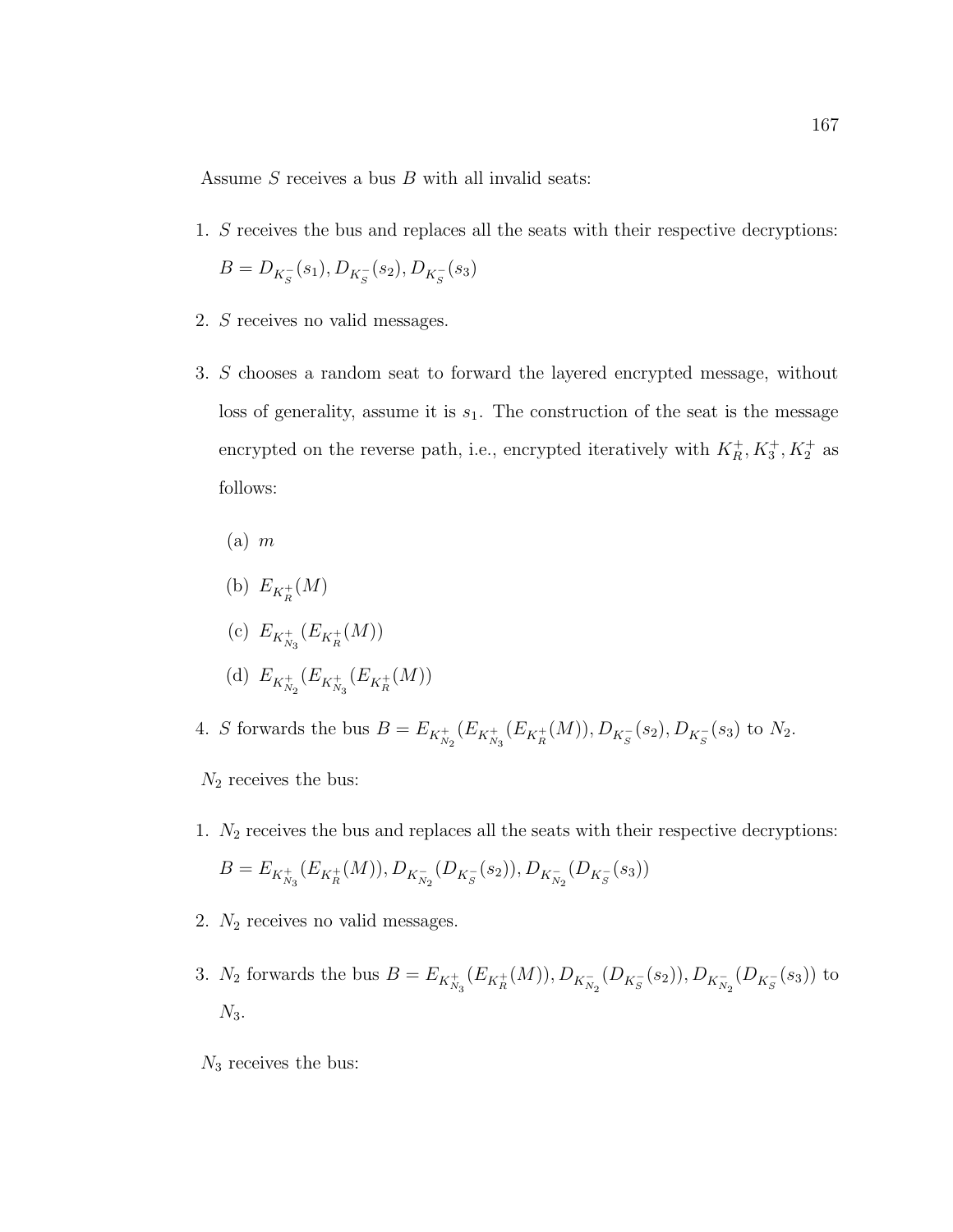1.  $N_3$  receives the bus and replaces all the seats with their respective decryptions:

$$
B = E_{K_R^+}(M), D_{K_{N_3}^-}(D_{K_{N_2}^-}(D_{K_S^-}(s_2))), D_{K_{N_3}^-}(D_{K_{N_2}^-}(D_{K_S^-}(s_3)))
$$

- 2. N<sup>3</sup> receives no valid messages.
- 3.  $N_3$  forwards the bus

$$
B=E_{K_{R}^+}(M), D_{K_{N_3}^-}(D_{K_{N_2}^-}(D_{K_S^-}(s_2))), D_{K_{N_3}^-}(D_{K_{N_2}^-}(D_{K_S^-}(s_3)))
$$
 to R.

R receives the bus:

- 1. R receives the bus and replaces all the seats with their respective decryptions:  $B=M,D_{K_{R}^{-}}(D_{K_{N_{3}}^{-}}(D_{K_{N_{2}}^{-}}(D_{K_{S}^{-}}(s_{2}))))),D_{K_{R}^{-}}(D_{K_{N_{3}}^{-}}(D_{K_{N_{2}}^{-}}(D_{K_{S}^{-}}(s_{3}))))$
- 2. R receives a valid message in  $M$  and replaces the seat  $s_1$  with random data.
- 3. R forwards the bus

$$
B = s_1, D_{K_R^-}(D_{K_{N_3}^-}(D_{K_{N_2}^-}(D_{K_S^-}(s_2))))
$$
,  $D_{K_R^-}(D_{K_{N_3}^-}(D_{K_{N_2}^-}(D_{K_S^-}(s_3))))$  to  $N_5$ .

### A.4 Broadcasting Example: DC-Net

To further understand the broadcasting technique consider the following example based on DC-Net. Suppose that the network G contain the nodes  $V = \{N_1, N_2, N_3\}$ , that the network is completely connected and contains the bi-directional communication channels  $E = \{\{N_1, N_2\}, \{N_1, N_3\}, \{N_2, N_3\}\}\$ , and that each communication channel  $\{N_i, N_j\}$  shares a secret key  $K_{i,j}: K_{1,2} = (11001...)_2, K_{1,3} = (01010...)_2,$  $K_{2,3} = (10101 \ldots)_2$ . Let node  $N_1$  send the message  $m = 1101_2$  to  $N_3$  and immediately begins to send the message on the first observed parity.

The sequence of events is: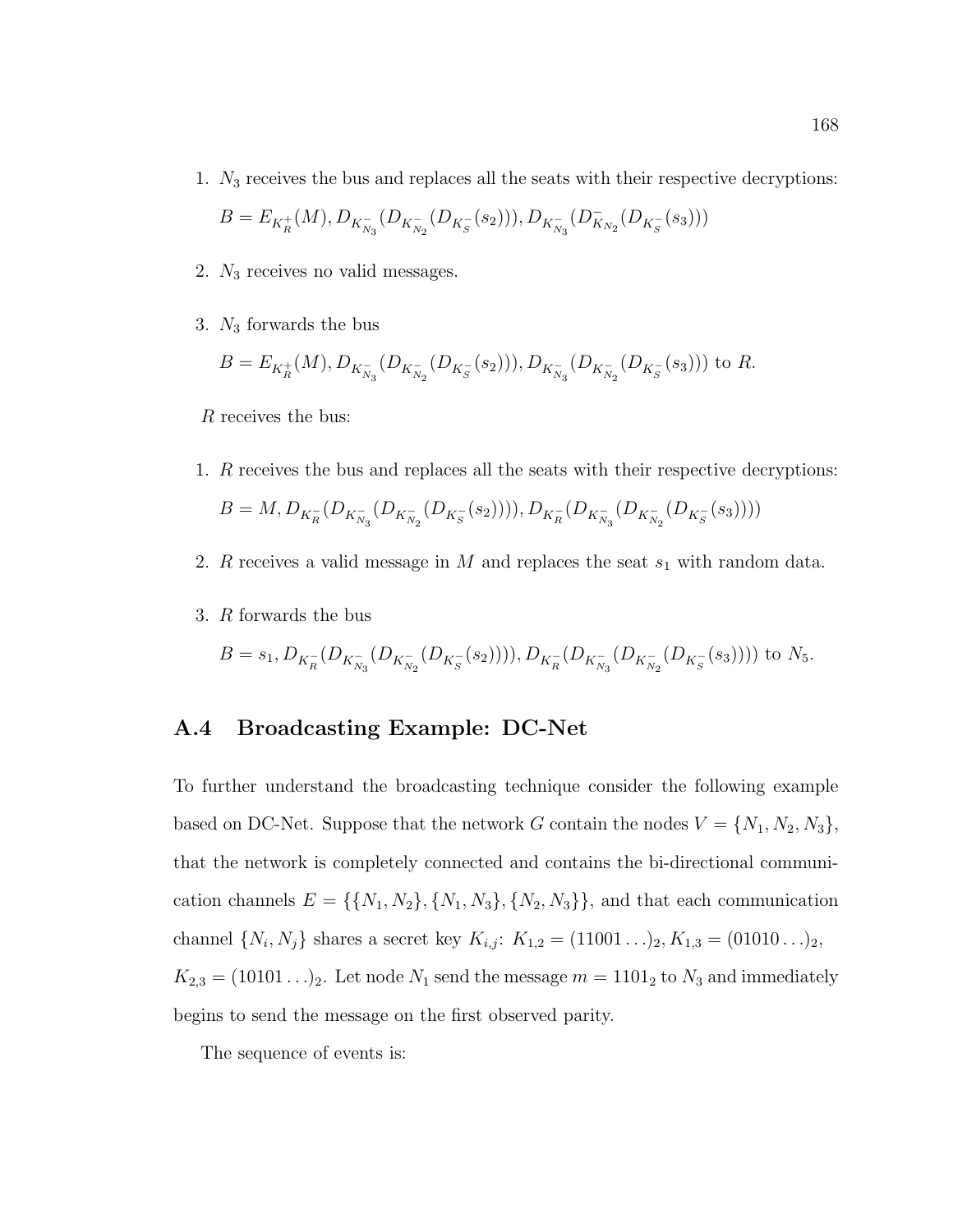### 1. Round 1

- (a)  $N_1$  calculates the parity of the first bit in its shared keys  $1 \oplus 0 = 1$ , Xors in the first bit of the message  $1 \oplus 1 = 0$  and broadcasts 0.
- (b)  $N_2$  calculates the parity of the first bit in its shared keys  $1 \oplus 1 = 0$  and broadcasts 0.
- (c)  $N_3$  calculates the parity of the first bit in its shared keys  $0 \oplus 1 = 1$  and broadcasts 1.
- (d) All nodes calculate the parity of all broadcasted parities  $0 \oplus 0 \oplus 1 = 1$  and every node that knows the first bit is being sent, know the first bit in the message is 1.
- 2. Round 2
	- (a)  $N_1$  calculates the parity of the second bit in its shared keys  $1 \oplus 1 = 0$ , Xors in the second bit of the message  $0 \oplus 1 = 1$  and broadcasts 1.
	- (b)  $N_2$  calculates the parity of the second bit in its shared keys  $1 \oplus 0 = 1$  and broadcasts 1.
	- (c)  $N_3$  calculates the parity of the second bit in its shared keys  $1 \oplus 0 = 1$  and broadcasts 1.
	- (d) All nodes calculate the parity of all broadcasted parities  $1 \oplus 1 \oplus 1 = 1$  and every node that knows the second bit is being sent, knows the second bit in the message is 1.
- 3. Round 3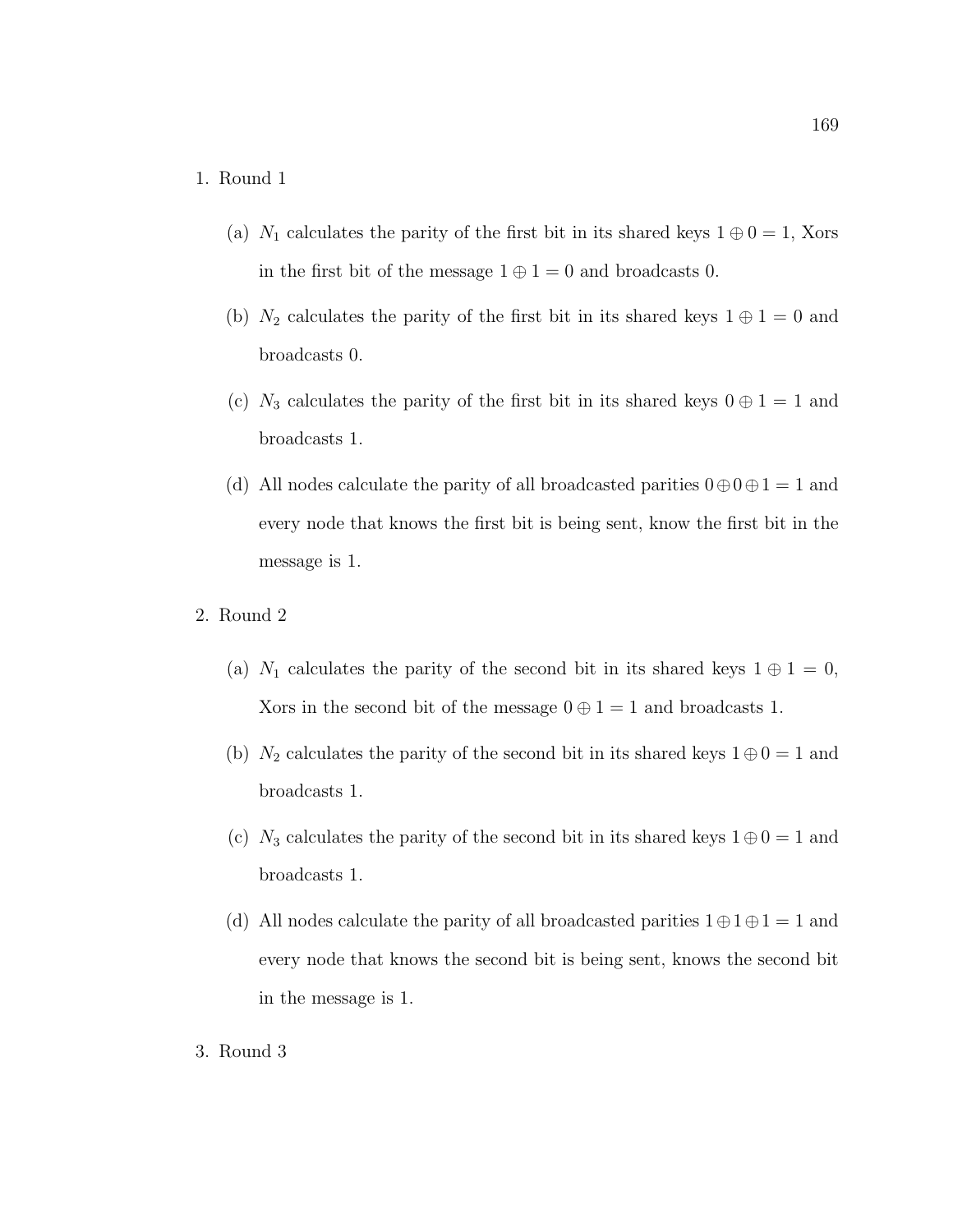- (a)  $N_1$  calculates the observed parity  $0 \oplus 0 = 0$ , Xors in the third bit of the message  $0 \oplus 0 = 0$  and broadcasts 0.
- (b)  $N_2$  calculates the parity of the third bit in its shared keys  $0 \oplus 1 = 1$  and broadcasts 1.
- (c)  $N_3$  calculates the parity of the third bit in its shared keys  $0 \oplus 1 = 1$  and broadcasts 1.
- (d) All nodes calculate the parity of all broadcasted parities  $0 \oplus 1 \oplus 1 = 0$  and every node that knows the third bit is being sent, knows the third bit in the message is 0.
- 4. Round 4
	- (a)  $N_1$  calculates the parity of the fourth bit in its shared keys  $0 \oplus 1 = 1$ , Xors in the fourth bit of the message  $1 \oplus 1 = 0$  and broadcasts 0.
	- (b)  $N_2$  calculates the parity of the fourth bit in its shared keys  $0 \oplus 0 = 0$  and broadcasts 0.
	- (c)  $N_3$  calculates the parity of the fourth bit in its shared keys  $1 \oplus 0 = 1$  and broadcasts 1.
	- (d) All nodes calculate the parity of all broadcasted parities  $0 \oplus 0 \oplus 1 = 1$  and every node that knows the fourth bit is being sent, knows the fourth bit in the message is 1.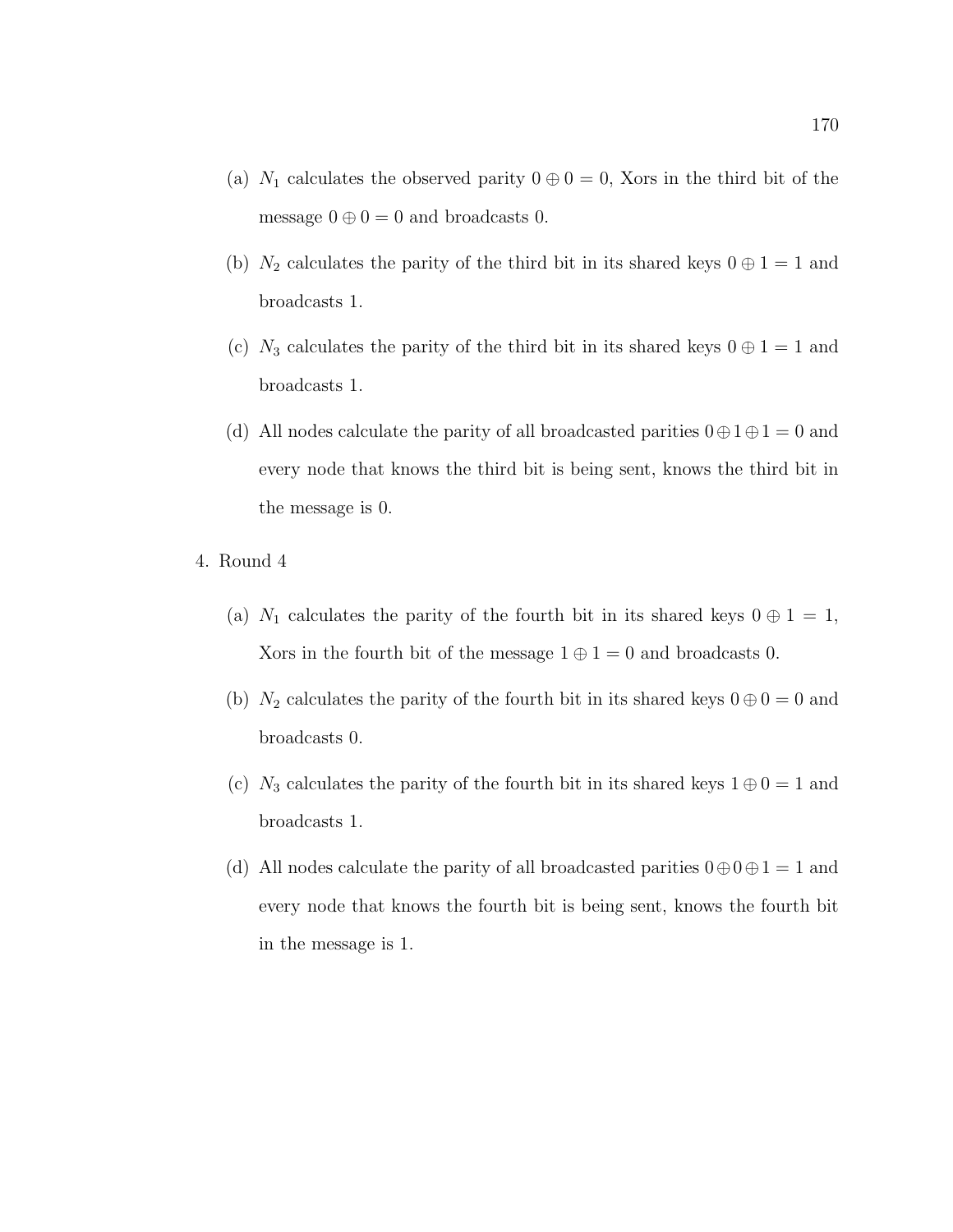# Appendix B

# Bus Pseudocode

### B.1 Bus Thread Pseudocode

The Bus thread is the parent of the Read, Write, and Acknowledgment threads. Thus, it is responsible for instantiating all the main shared thread objects and their respective mutual exclusion objects in addition to its own main objects. Let the pair CS-START . . . CS-END denote a critical section that must use mutual exclusion to prevent data races between the threads for shared objects.

- 1. Exit with error message if initialization parameter  $k$  is larger than upper-bound K.
- 2. Instantiate global shared objects busQueue, forwardAckQueue, sendQueue, sentList, delTagList, and  $ackDataQueue$  and initialize them to be empty. Also, instantiate the global shared objects for mutual exclusion variables. In addition, instantiate the local reserved TagList and initialize it to be empty.
- 3. Spawn the Write thread, Read thread, and Acknowledgment thread.
- 4. while(true)
	- (a) Wait for incoming bus.
	- (b) CS-START Save the incoming bus to the busQueue CS-END.
	- (c) If first bus received, insert k random data seats and go to Step 4p.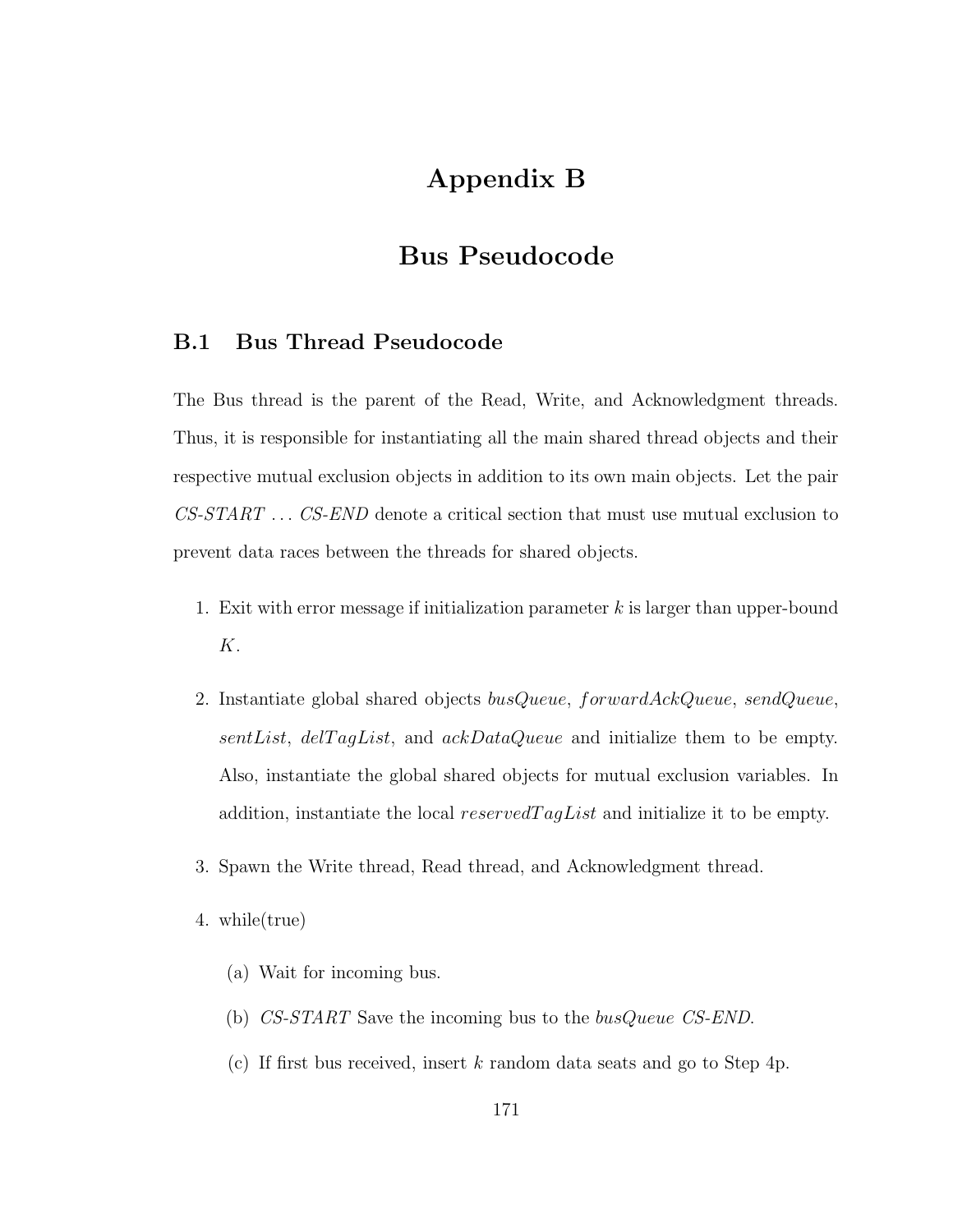- (d) CS-START All entries in the sentList have the field, number of times nested message sent, incremented by 1. If this exceeds the threshold  $r$ for that message, or if the acknowledgment time-out has expired, a new indirection path is chosen and a new nested message is created (see Write thread Steps 1(b)i to 1(b)iv for pseudo-code) on the reversed indirection path. If the threshold  $r$  was exceeded, it is linearly increased. The seat containing the old nested message is deleted ensuring that not more than pk seats are deleted. In addition, maximum resend time-outs are checked, and if any are expired the node stops trying to deliver the nested message, deletes the corresponding seat ensuring that not more than pk seats are deleted, and delivers an error message to the application. Before encapsulating a new nested message (see step 4j for pseudo-code) in a seat to be resent, this step must ensure that it does not use more than  $k - pk$ reserved seats (containing a valid message) in total; otherwise, the node will not be able to delete enough seats according to the *p*-threshold replacement back-off scheme. If the node is unable to resend the new nested message, it waits until the next pass of the bus and tries again. CS-END
- (e)  $CS-START$  All entries in the  $delTagList$  have their delay field decremented. If any entries have  $delay \le 0$ , then they are deleted along with their respective seat on the bus CS-END. The total number of seats deleted in this step and the previous step must not exceed  $pk$  for a single pass of the bus — any additional seats ready for deletion are deleted in a future pass of the bus.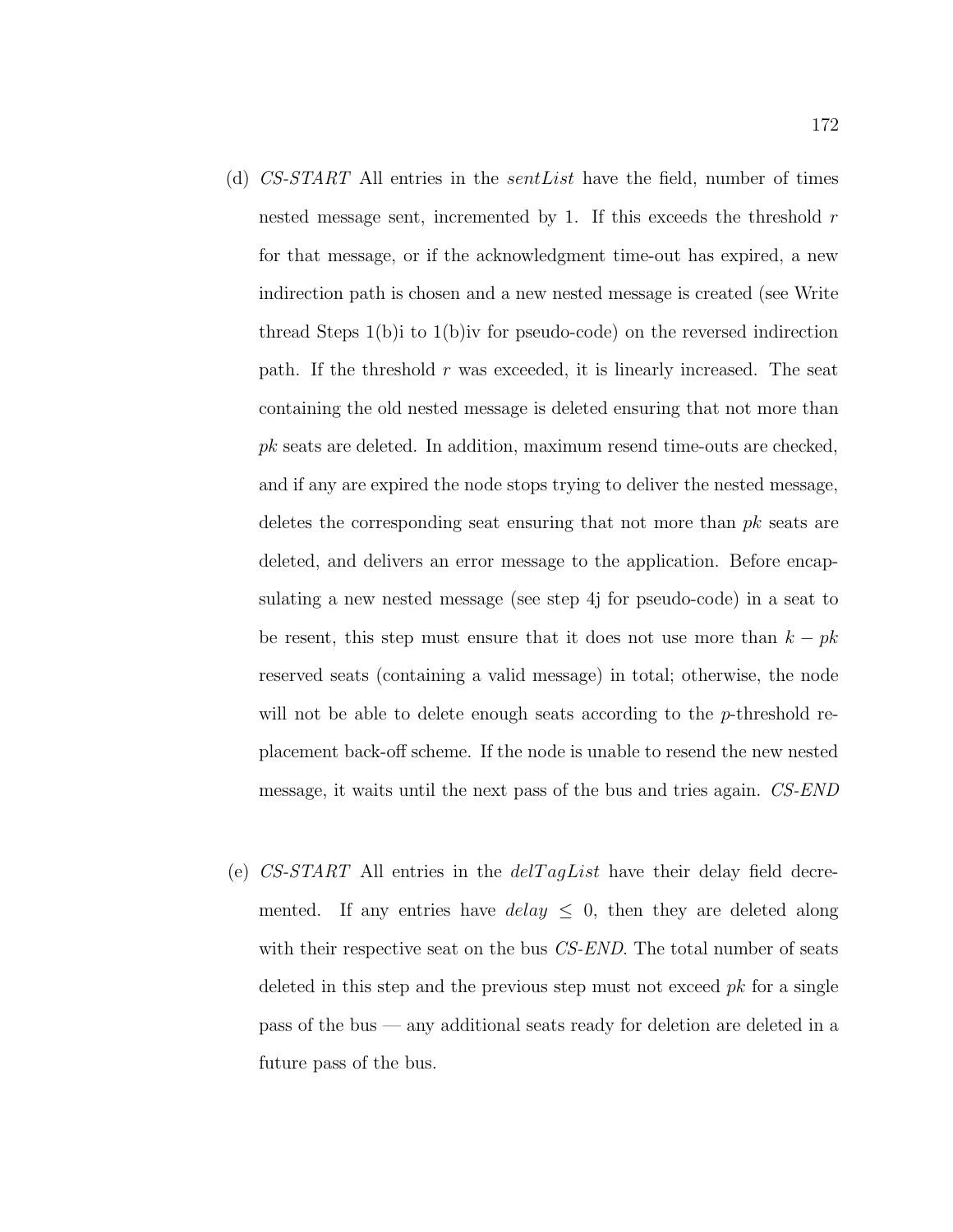- (f) Any seats whose timestamps have expired are deleted. The total number of seats deleted in this step and the previous two steps must not exceed pk for a single pass of the bus.
- (g)  $CS-START$  Update reserved TagList, removing any entries for seats that no longer appear on the bus CS-END.
- (h) If fewer than pk seats have been deleted, seats that are not reserved should be randomly deleted until a total of pk seats, including those deleted in steps 4d, 4e, and 4f are deleted.
- (i) CS-START As many encrypted nested messages as possible in the forward $AckQueue$  are placed in seats on the bus CS-END. At most  $k-pk$ seats can be reserved with valid messages in total; otherwise, the node may not be able to delete sufficient seats in the next iteration.
- (j) To encapsulate the encrypted nested message into a seat and insert on the bus:
	- i. A new random 128-bit tag is generated.
	- ii. The seat constructor is invoked with the new tag, the node's public key, and the nested message. The seat is prepended with a seat header (public key, tag, timestamp) where the timestamp is generated upon construction. Also, random data is appended to the nested message to make it uniform in size. In addition, a signature is calculated on the 3-tuple {seat header, nested message, random data} and appended to the seat.
	- iii. The entire seat is appended to the bus, and the number of seats field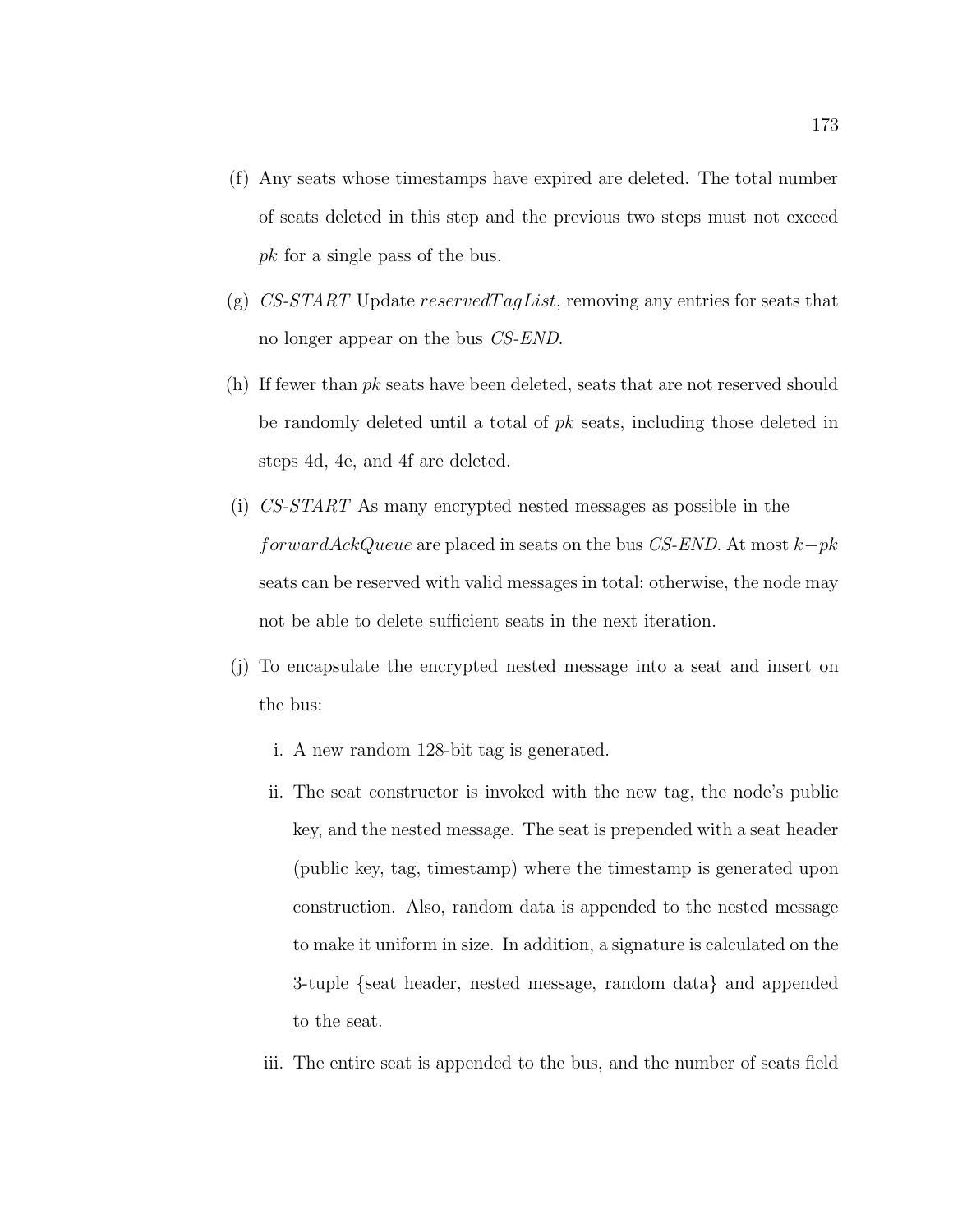for the bus is incremented by one.

- (k) CS-START As many encrypted nested messages as possible in the sendQueue are placed in seats on the bus as in Step 4j  $CS\text{-}END$ . At most  $k - pk$  seats can be reserved with valid messages in total; otherwise, the node may not be able to delete sufficient seats in the next iteration.
- (l) If fewer than  $k pk$  nested messages have been placed on the bus in all the prior steps, random data seats are inserted so that the total number of modified seats for this iteration is  $k - pk$ .
- $(m)$  Check that the total number of seats deleted is  $pk$  and that there are no more than  $k - pk$  reserved seats. Otherwise the p-threshold-replacement back-off scheme will fail on the next reception of the bus. If these conditions are violated, there is an error in the code and an error message is delivered to the application.
- (n) Ensure that the node still owns k-seats, inserting new random data seats as necessary.
- (o) If  $busThreadWait == 1$ , wait for Read thread to signal that all buses have been taken off the *busQueue*.
- (p) Choose the neighbour to forward the Bus to.
- 5. end while

#### B.2 Read Thread Pseudocode

1. Instantiate receivedMessagesList and initialize it to be empty.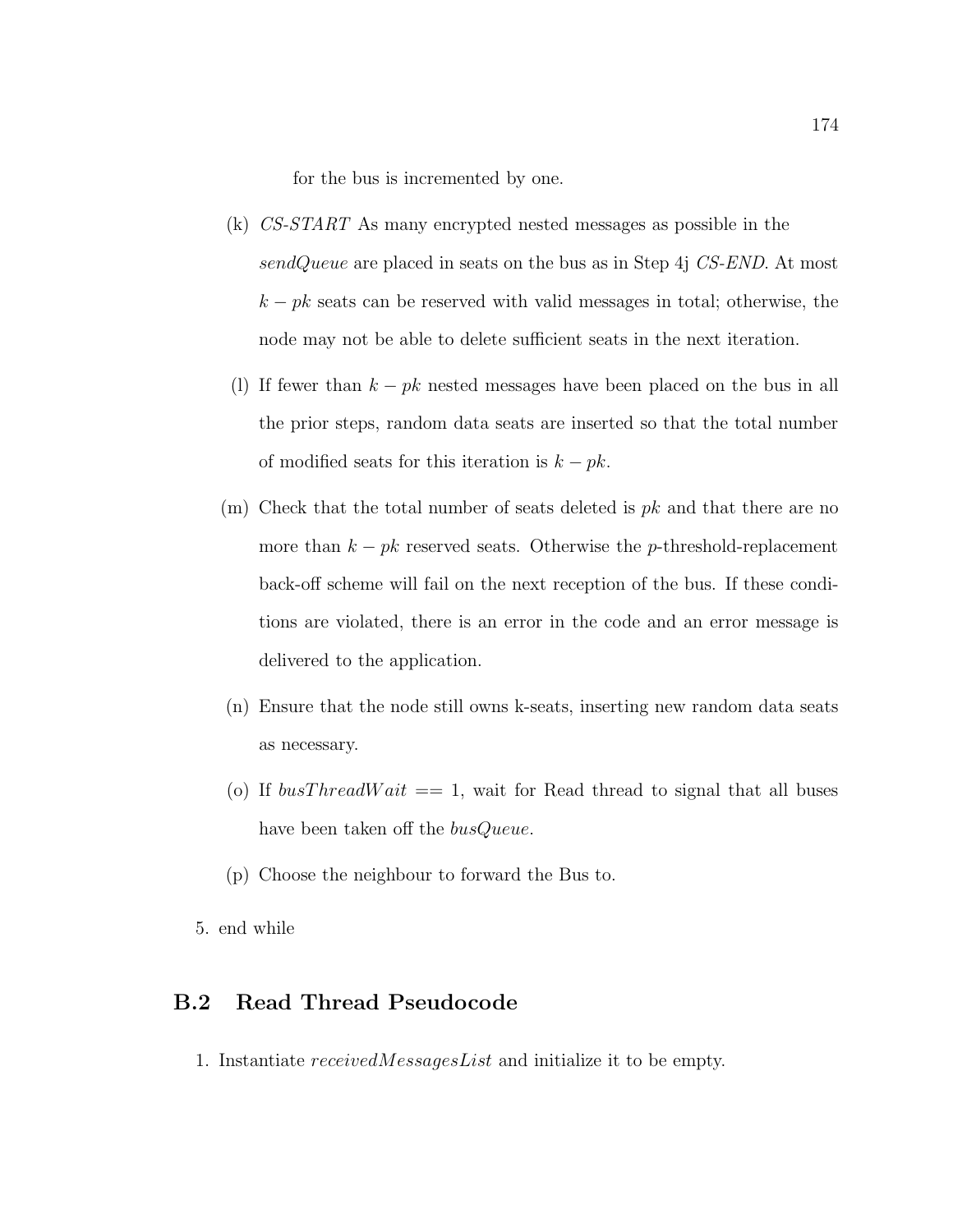#### 2. while(true)

- (a) CS-START Wait until busQueue is not empty.
- (b) Extract the next received Bus from the  $busQueue$
- (c) If  $busThreadWait == 1$  and the  $busQueue$  is now empty, signal the Bus thread. CS-END.
- (d) Decrypt all the seats on the Bus destined for the node.
	- i. If reduceDecrypt is true, before decrypting each seat in the next step, check if the seat's hash is in the chained hash table. If the seat's hash is in the chained hash table, ignore the seat and do not decrypt or verify the seat (next 2 steps). If the seat's hash is not in the chained hash table, insert the hash of the seat into the chained hash table.
	- ii. Apply hybrid decryption to each seat's encapsulated nested message with the node's private key and the anonymous private key and check for correct redundancy (valid).
	- iii. Verify each valid seat's signature and deliver an error message to the application if a signature is incorrect.
- (e) After decrypting all the seats, if  $reduceDecrypt$  is true and the time-out reduceDecryptInterval has lapsed since the last time the chained hash table was clear, then clear the chained hash table.
- (f) Remove any elements in the receivedMessagesList that are older than maxDuplicateTime.
- (g) Check each of the valid and verified decrypted nested messages for replays.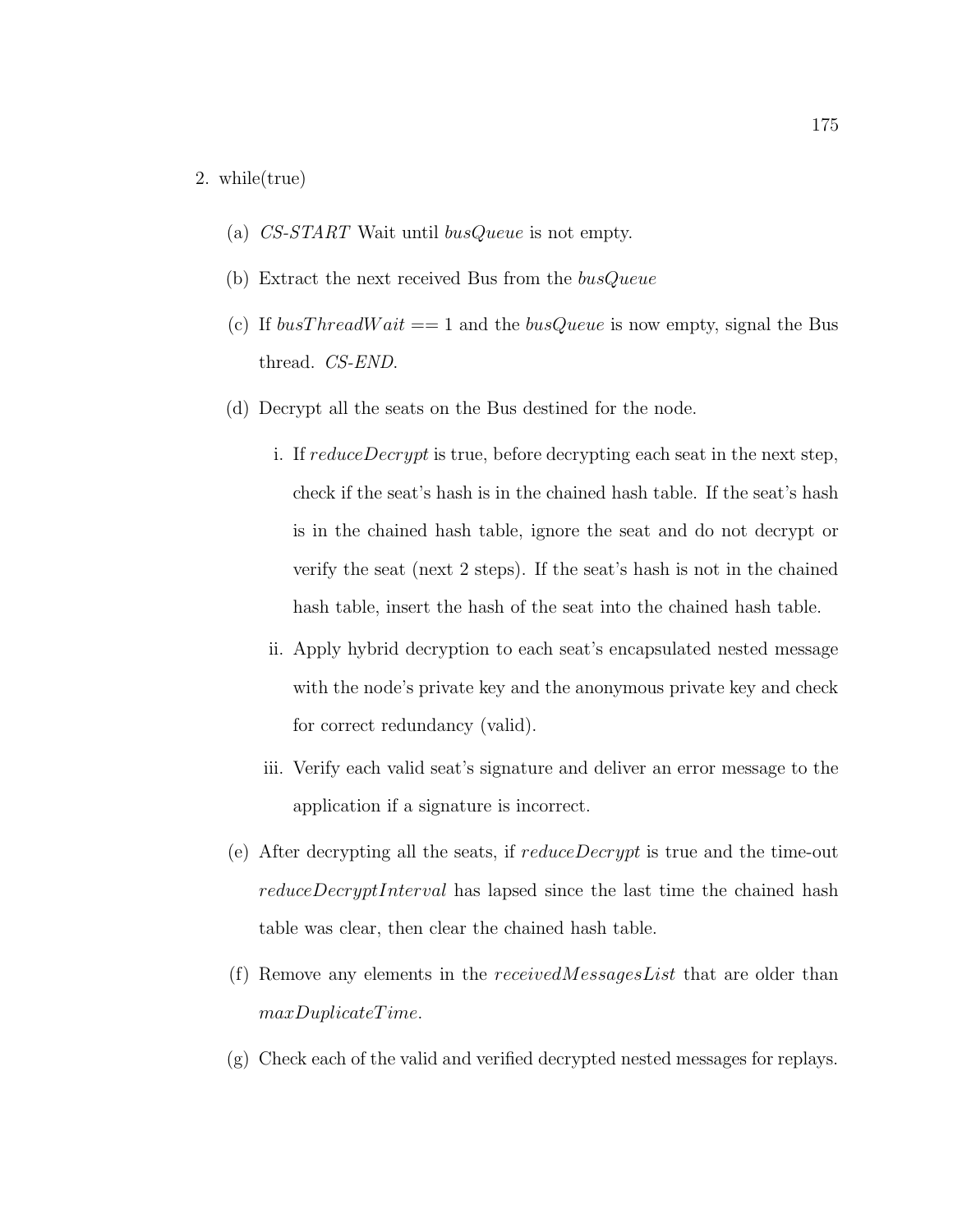That is, if the forward field is true, then check if the 3-tuple {salt, timestamp, embedded nested message} is in receivedMessagesList, otherwise forward field is false so check if the 3-tuple {message tag, timestamp, message} is in receivedMessagesList.

- (h) For each of the decrypted nested messages that are verified, valid and not a replay:
	- i. CS-START Add 2-tuple  $\{tag, delay\}$  to  $delTagList$  where delay is randomly in  $[0, D - 1]$  CS-END.
	- ii. If the type of the nested message is an application message and forward is false, CS-START insert 2-tuple {message tag, anonymous PK} into ackDataQueue CS-END. Then, pass the message to the application.
	- iii. If the type of the nested message is an acknowledgment message and forward is false, CS-START delete the entry from the sentList via the message tag CS-END.
	- iv. If forward is true, then CS-START place the embedded nested message into the *forwardAckQueue CS-END*.
- 3. end while

### B.3 Write Thread Pseudocode

- 1. while(true)
	- (a) Wait for a message and intended receiver R from node's application.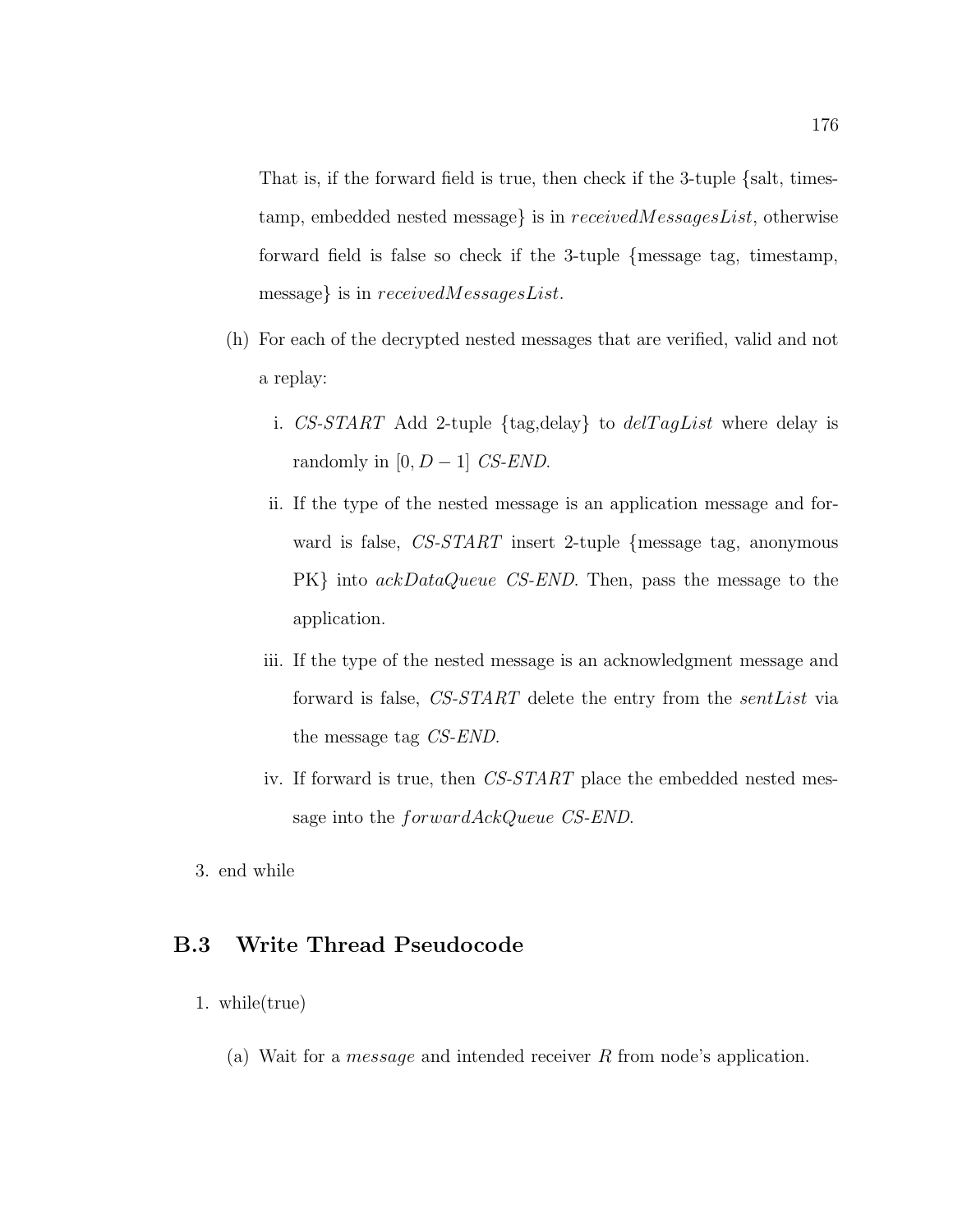- (b) If R exists, message is valid, and message size will not result in a seat that exceeds the *uniformSeatSize*, create a nested message.
	- i. Choose a dynamic indirection path of random length  $l \in [1, L]$  consisting of the public keys  $K_1^+, K_2^+, \ldots, K_l^+$  $l^+, K_R^+$ .
	- ii. Create  $MessageHeader_R = (salt, type, forward, message length,$ message tag, anonymous PK)

where salt is a random 128 bits, type is application  $(0.000<sub>2</sub>)$ , forward is false (0), message size is the size of the message being sent by the application (in bytes), message tag is a random 128-bit number, and anonymous PK is the anonymous public key of the sender.

iii. Create

 $L_R = E_{K_R^+}$ (salt),  $E_{salt}(MessageHeader_R', message)$  where  $MessageHeader_R$  is  $MessageHeader_R$  without the salt.

iv. For each  $K_i^+$  for  $i = (l - 1), (l - 2), \ldots, 1$  construct

 $MessageHeader_i$  and then  $L_i$ .

 $MessageHeader_i = (salt_i, type, forward, message length_i)$  where salt<sub>i</sub> is a random 128 bits, type is application  $(000<sub>2</sub>)$ , forward is true  $(1)$ , and message length,  $= sizeOf(L_{i+1})$  in bytes.  $L_i = E_{K_i^+}(\text{salt}), E_{salt}(MessageHeader'_i, L_{i+1})$  where

- $MessageHeader_i'$  is  $MessageHeader_i$  without the salt.
- v. CS-START Place nested message into sendQueue CS-END.
- 2. end while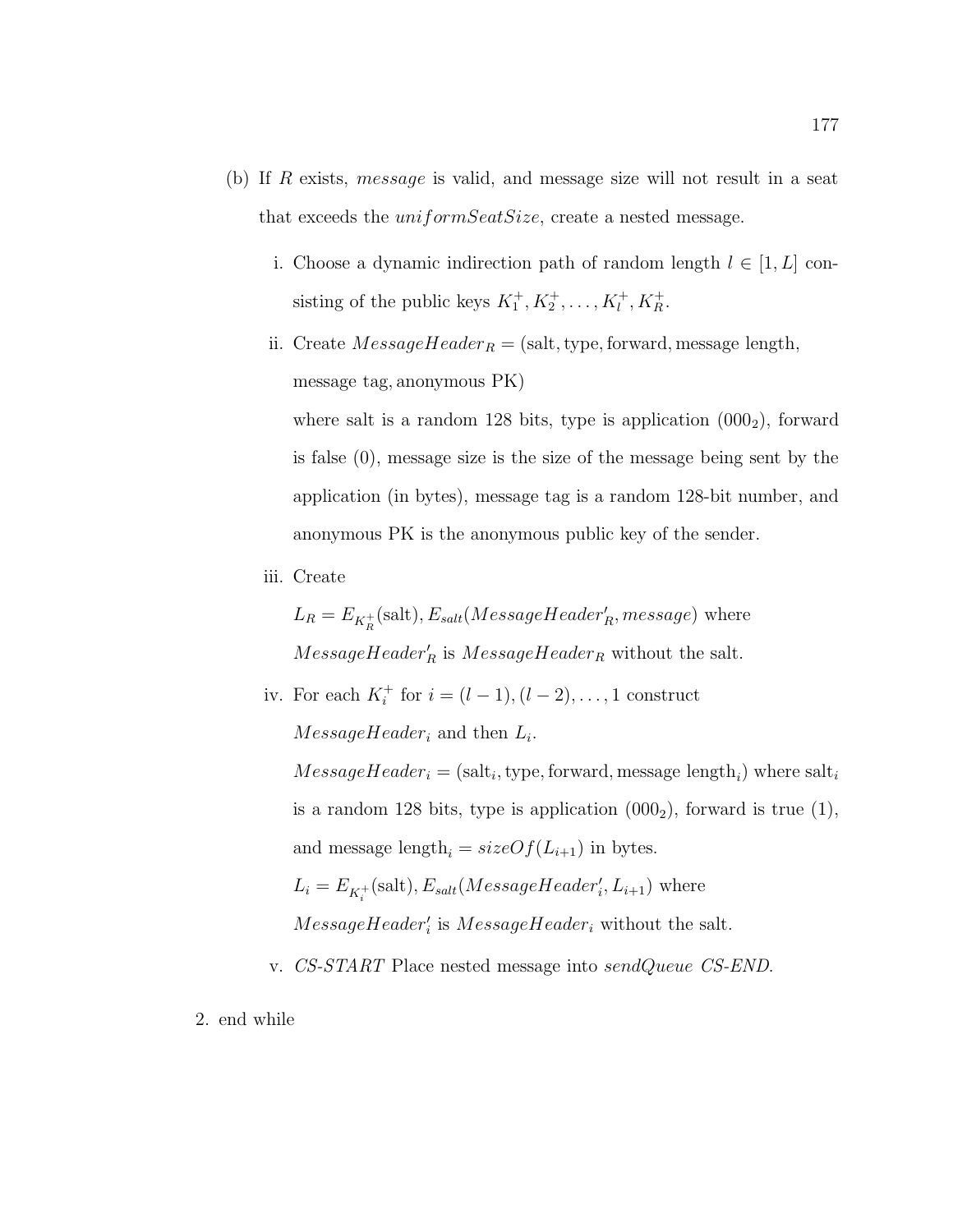#### B.4 Acknowledgment Thread Pseudocode

1. while(true)

- (a) CS-START Wait until ackDataQueue is not empty.
- (b) Extract entry from ackDataQueue. CS-END
- (c) Create nested message with type acknowledgment utilizing the message tag and anonymous PK from the ackDataQueue entry:
	- i. Choose a dynamic indirection path of random length  $l \in [1, L]$  consisting of the public keys  $K_1^+, K_2^+, \ldots, K_l^+, K_{anonymousPK}^+$ .
	- ii. Create  $MessageHeader_R = (salt, type, forward, message length,$ message tag, anonymous PK) where salt is a random 128 bits, type is acknowledgment (001), forward is false (0), message size is 0, message is NULL, message tag is from the  $ackDataQueue$  entry, and anonymous PK is the anonymous public key of the node.
	- iii. Create

 $L_R = E_{K_{anonymousPK}^+}$ (salt),  $E_{salt}(MessageHeader_R', message)$  where  $MessageHeader_R$  is  $MessageHeader_R$  without the salt.

iv. For each  $K_i^+$  for  $i = (l - 1), (l - 2), ..., 1$  construct  $MessageHeader_i$  and then  $L_i$ .

 $MessageHeader_i = (salt_i, type, forward, message length_i)$  where salt<sub>i</sub> is a random 128 bits, type is acknowledgment (001), forward is true, and message length<sub>i</sub> =  $sizeOf(L_{i+1})$  in bytes.

 $L_i = E_{K_i^+}(\text{salt}), E_{salt}(MessageHeader'_i, L_{i+1})$  where